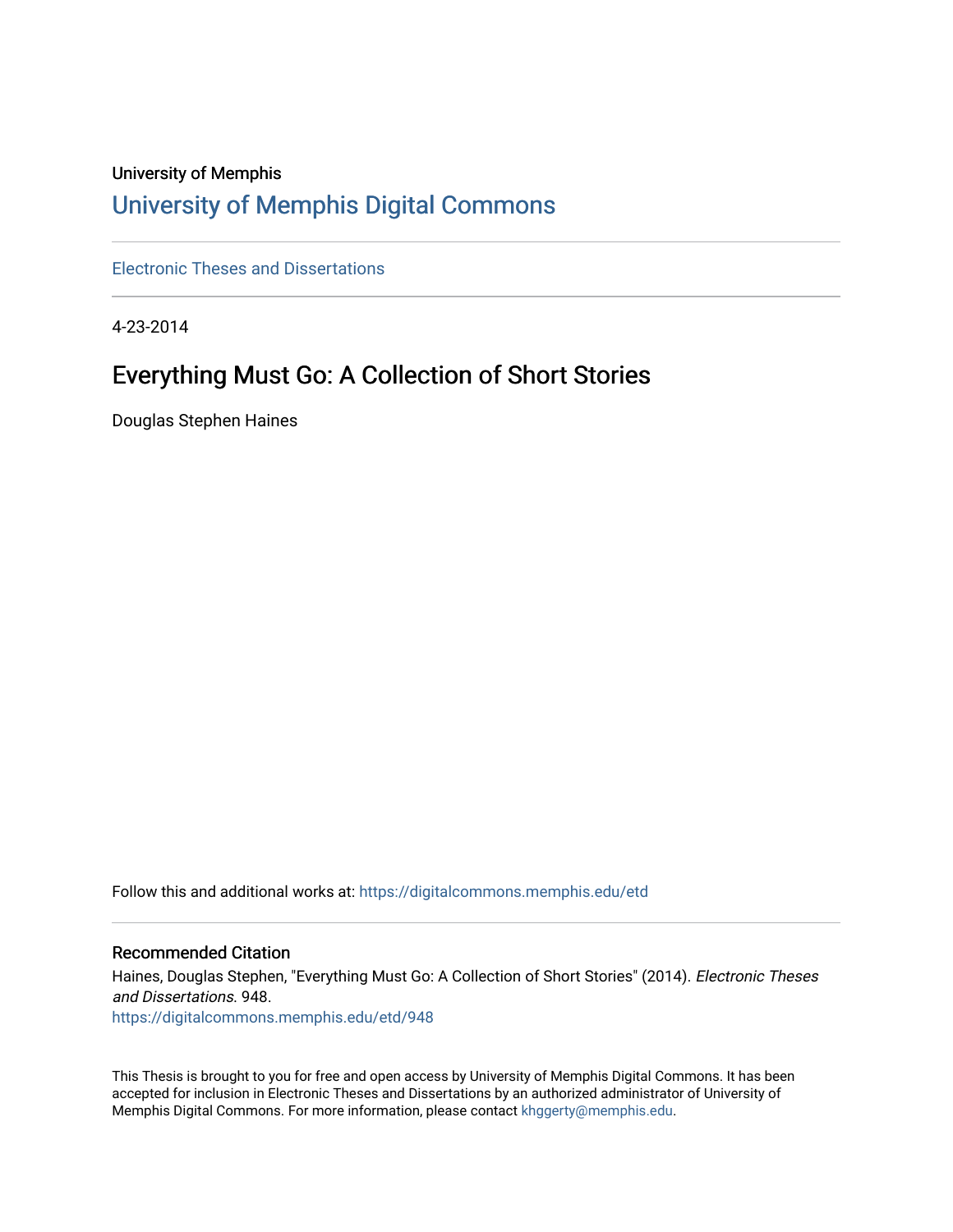## EVERYTHING MUST GO: A COLLECTION OF SHORT STORIES

by

Douglas Stephen Haines

A Thesis

Submitted in Partial Fulfillment of the

Requirements for the Degree of

Master of Fine Arts

Major: Creative Writing

The University of Memphis

May 2014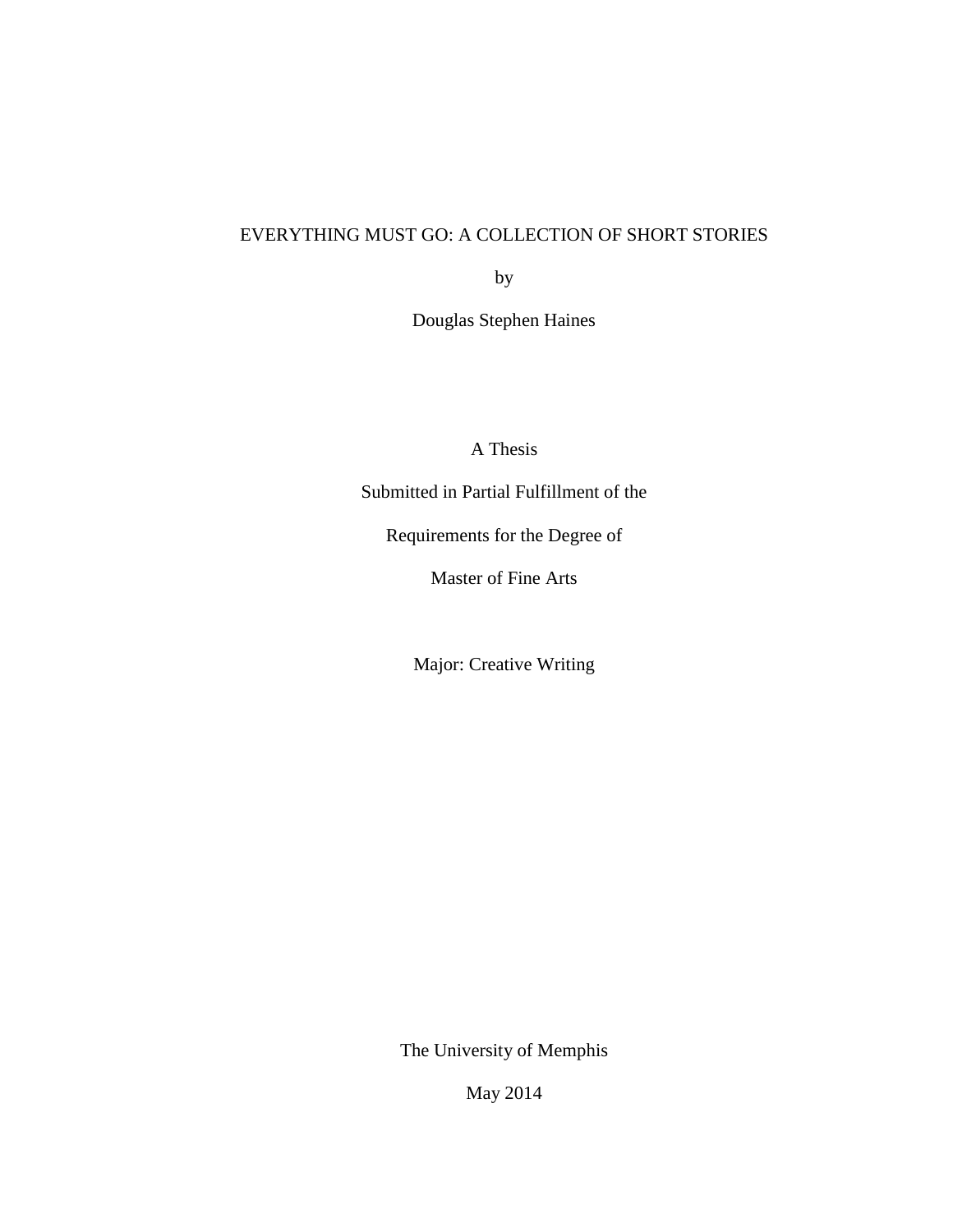### ABSTRACT

Haines, Douglas Stephen. MFA. The University of Memphis. May 2014. Everything Must Go: A Collection of Short Stories. Major Professor: Tim Johnston.

Everything Must Go: A Collection of Short Stories seeks to explore the complexity of life through a number of characters and the situations and relationships that define them. Work, death, family, religion, illness, addiction, and Mother Nature all play their part in shaping the lives and choices of the characters within this collection. In "The Experiment," a college student counts cards with her sick father in order to pay her tuition, while a football coach questions his worth in the story "Making the Call." "Drought" follows the effects of a statewide water shortage through the imaginative lens of one old woman, and through the limited lens of another we see a hunting dog go on a vicious rampage in "The Duke of Cordillera." From a rodeo clown trying to be a father to a pawn shop owner's questions about God, each character in this collection must find his or her own way or die trying. Much like Antonio Morales, the struggling boxer, in "The Sparring Partner," these characters often find themselves beaten and penned in the corner by what life throws at them. Their best chance for survival is to come out swinging.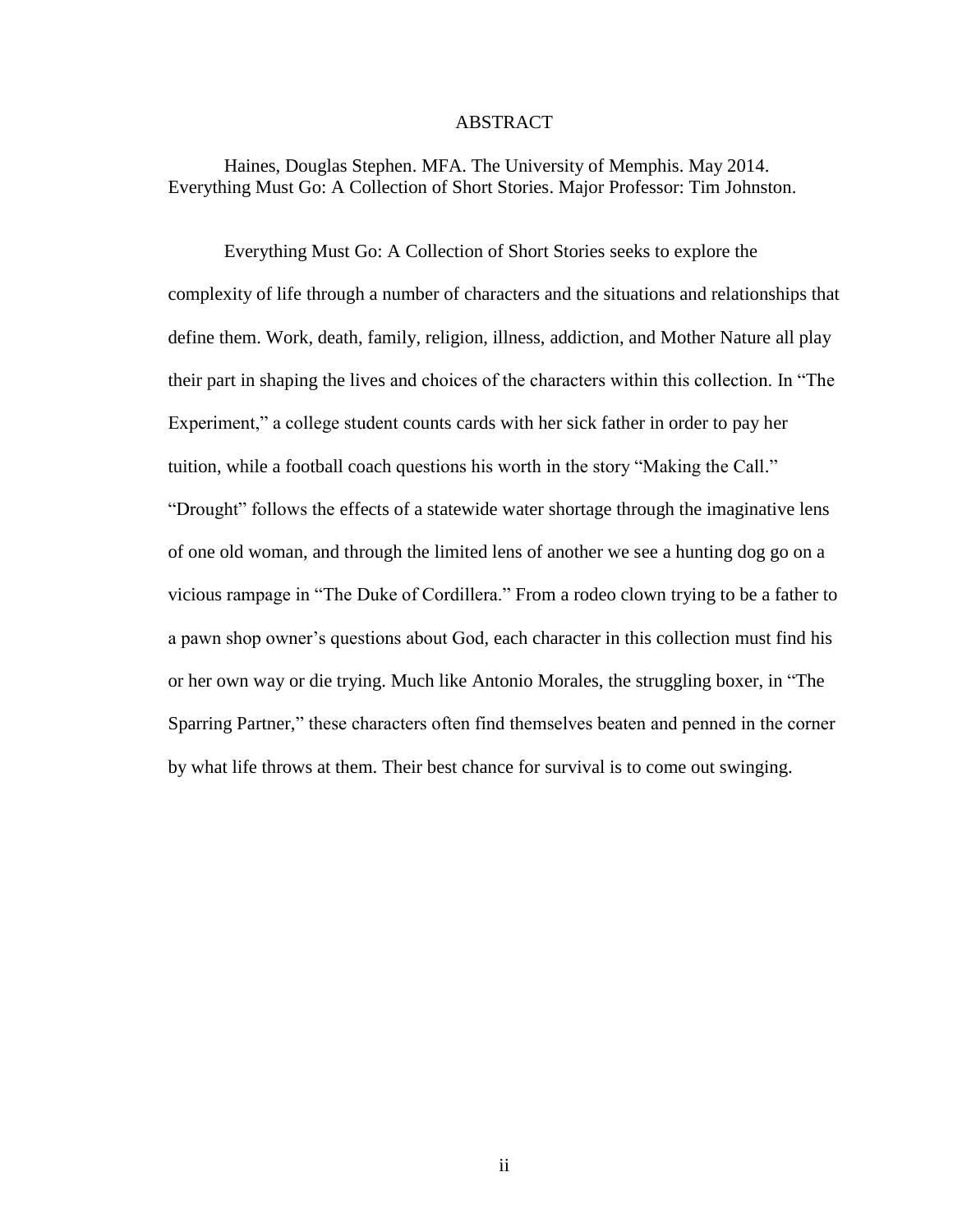### TABLE OF CONTENTS

| Chapter        |                           | Page         |
|----------------|---------------------------|--------------|
| $\mathbf{1}$   | The Experiment            | $\mathbf{1}$ |
| $\overline{2}$ | Meat                      | 19           |
| 3              | Drought                   | 46           |
| $\overline{4}$ | <b>Buzzards</b>           | 64           |
| 5              | The Sparring Partner      | 80           |
| 6              | The Solicitation of Tom W | 99           |
| 7              | Making the Call           | 108          |
| 8              | <b>Limited Space</b>      | 130          |
| 9              | The Barrelman             | 138          |
| 10             | The Duke of Cordillera    | 155          |
|                | <b>Works Cited</b>        | 179          |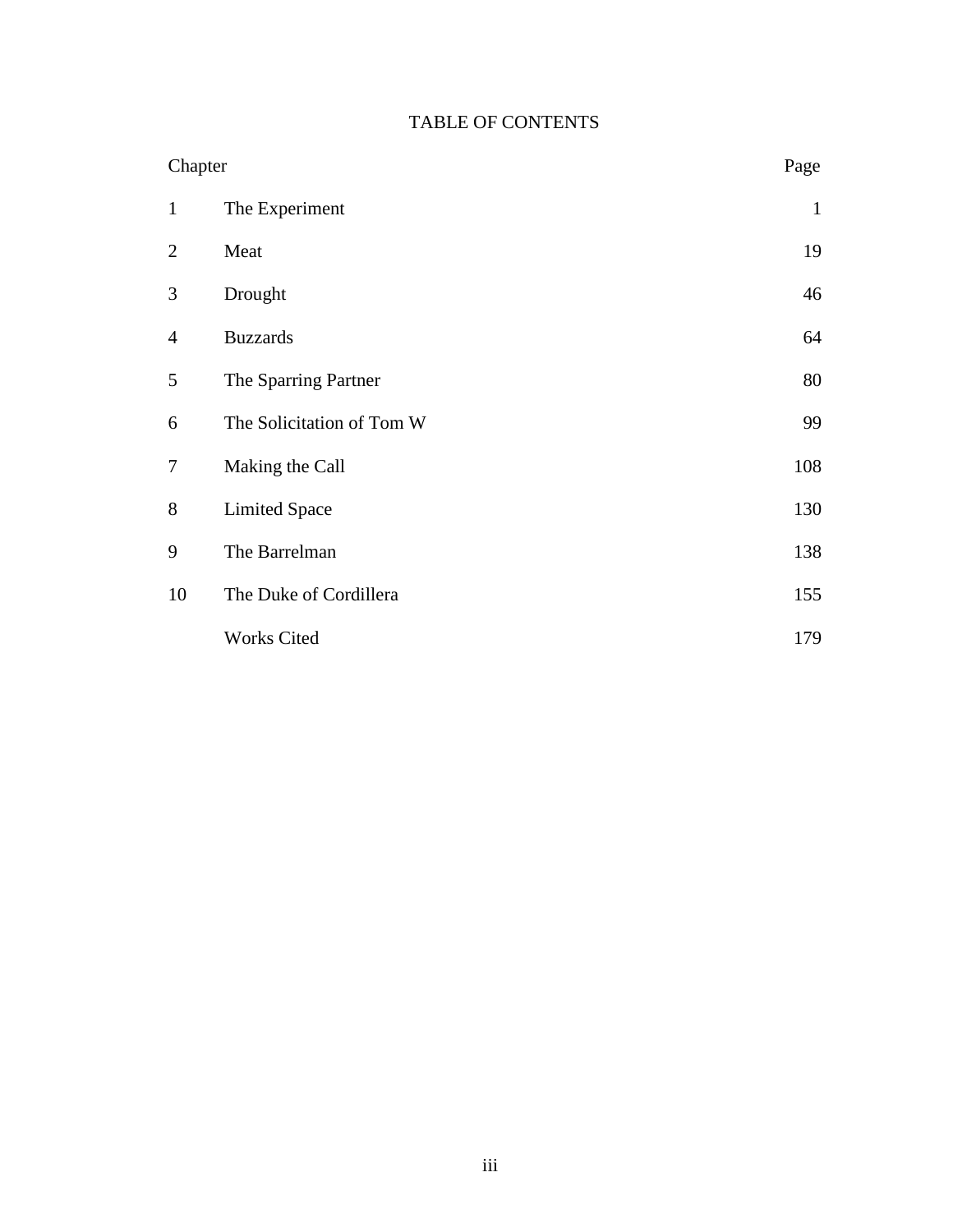#### **CHAPTER ONE: THE EXPERIMENT**

It was as if Caesar's Palace had joined forces with Fisher Price to create the ultimate in toddler gaming, Tori thought. *My First Little Casino* hummed under the florescent lights inside the otherwise nondescript flat-white lab room. Tiny but brightly colored slot machines and roulette wheels covered in Sesame Street stickers surrounded the little moon-shaped tables where it was clear the card games would be played.

"So, I'm a blackjack dealer?"

"More or less," said Dr. Pearce. "First, you will teach them the system and the corresponding strategies. Then you will deal blackjack while they practice what they've learned and we observe their behavior."

A tall bearded man, easily six-seven, maybe more, the psychologist towered over Tori's petite frame. It was a little intimidating. She could only imagine how he made the children feel—looming over them and writing in his little notebook.

Tori had signed up for the experiment without knowing what it was all about. All she knew was that it had something to do with kids, would look good on a resume, and paid well. Nineteen hundred dollars to be exact—a little more than half of what she currently owed the university for spring tuition. She was so close to graduating, and she had already sold off her car and everything else of value that she owned in order to pay for her previous semesters and living expenses. Reaching out to her parents was out of the question. They were part of the problem. Her father was sick and in some serious financial trouble. Her mother filing for divorce made things worse. It was so selfish, Tori thought, the way her mother abandoned him at his lowest point—leaving him dangling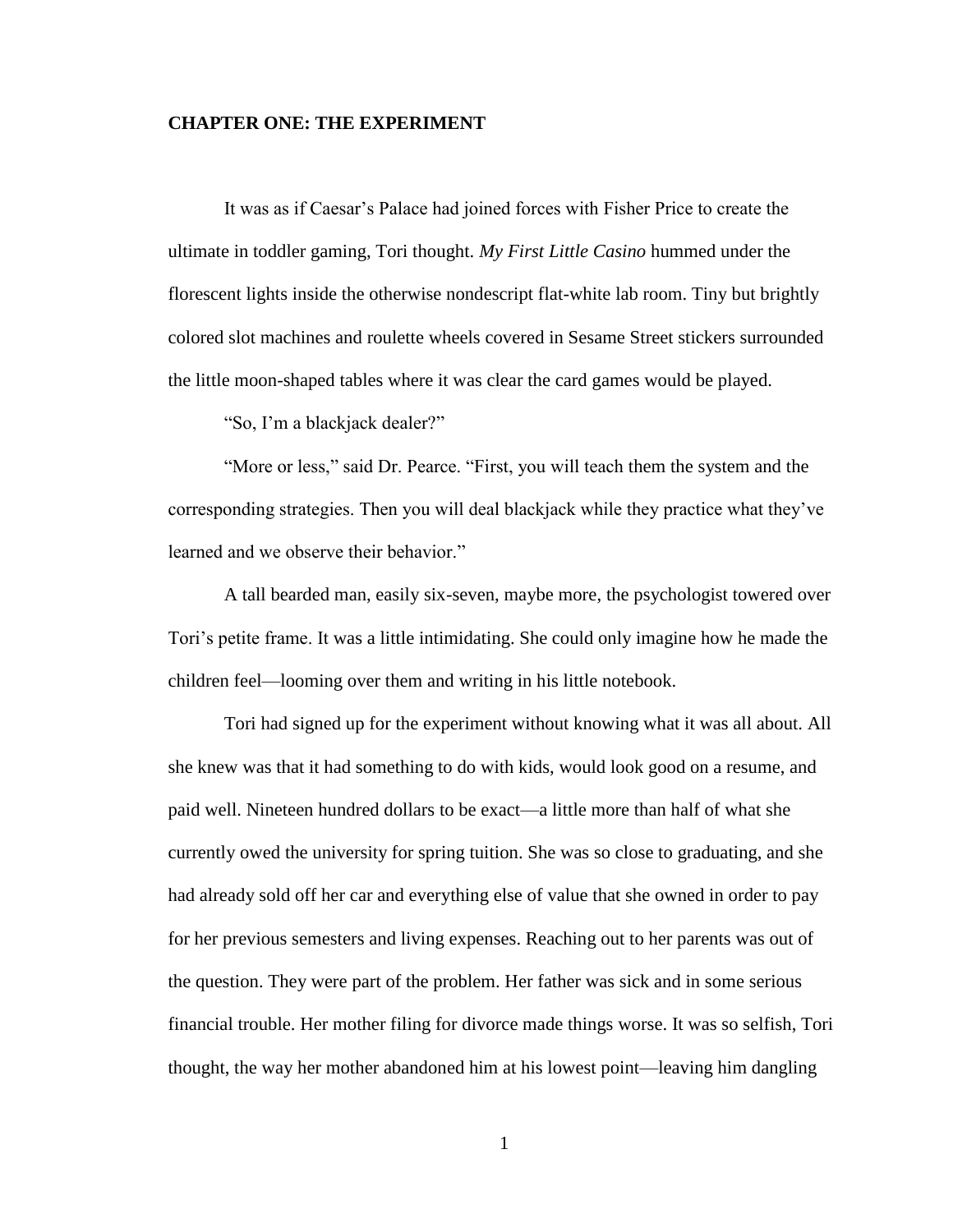there to be picked apart by the hovering vultures—the banks, the credit cards, the casinos. *The fucking casinos.*

A former investment banker, her father was a gambler by trade. Risk and reward his life's blood. And if he had the money, he would have paid her tuition no questions asked. But he didn't, and to make matters worse, his money troubles had become Tori's. He had borrowed against her name in order to invest in a string of strip malls that went belly-up before ground was ever broken and now even student loans were no longer an option for Tori. Her credit was as bad as his. Broke, unemployed, unhireable, and in desperate need of a brain surgery he could not afford, even if he still had health insurance, the short, fat, red-face man camped out on Tori's secondhand couch had been there since her mother had thrown him out a little over eight months ago.

To the casinos, her father was an easy mark. It was not uncommon for him to receive calls, letters, and brochures from the various hosts around the country trying to entice him back through their doors. The calls Tori could do nothing about, but she always tried to intercept the mail before he got a chance to see what they were offering. And they were always offering something.

"Come on, it's Eddie Money," he'd tell her. "'Two Tickets to Paradise,' you love that song, and it's free. We'll make a father-daughter weekend of it."

"It's not free, Dad. You and I both know that they only want you there so you'll gamble. Haven't you given them enough already?"

Her father would slump, defeated, and nod like a scolded child. It was as if he had to be reminded each time that he had a problem and that the casinos were just trying to exploit him. Tori knew he was helpless, and she did everything she could to protect him.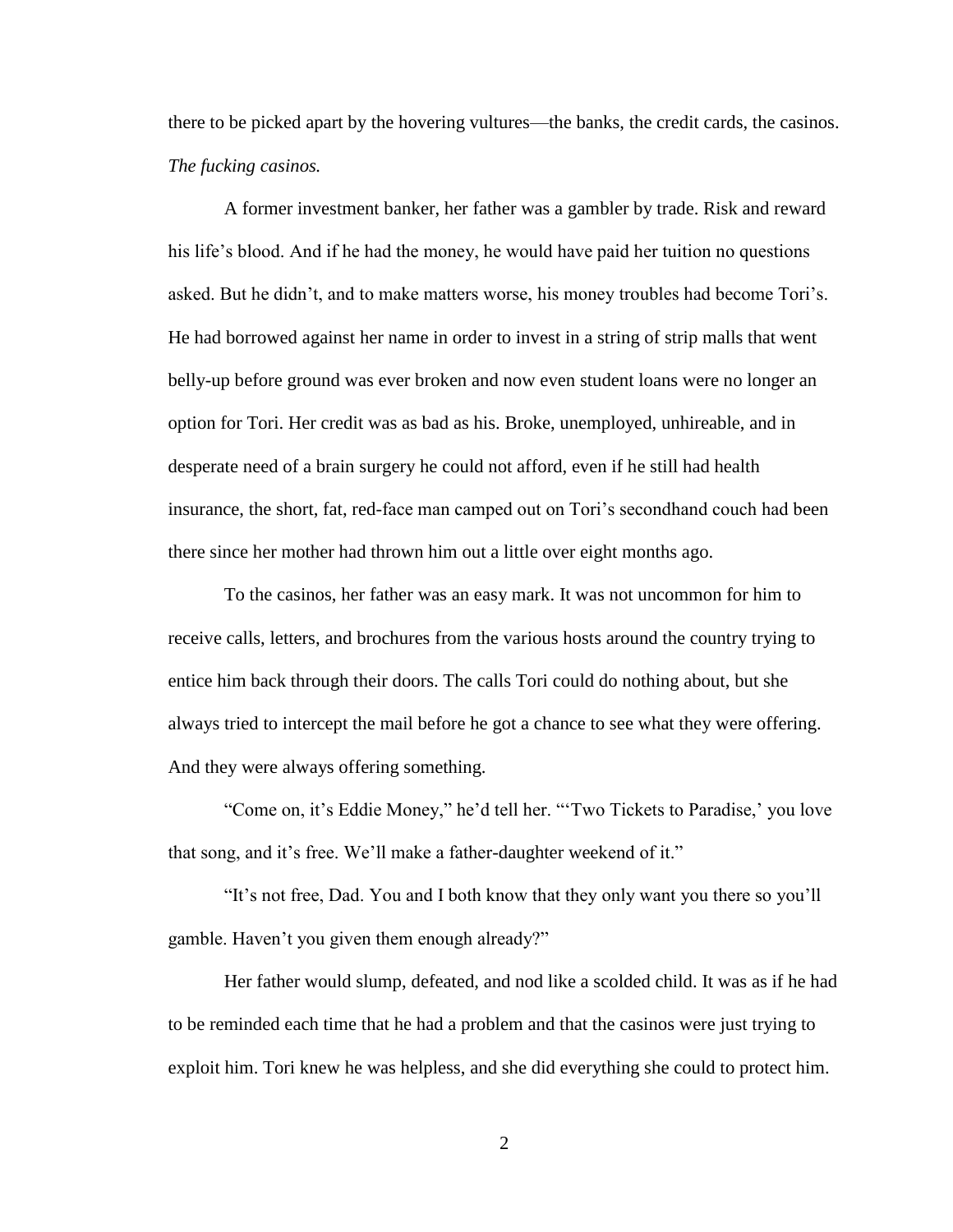Now, as Dr. Pearce led her past the craps tables in the laboratory, she asked, "Isn't all this a little advanced for kids this age? I mean, what's the point?"

"We're studying the effects of gambling on the brain—games of chance. You see these kinds of goal-related stimuli cause the blood flow to the brain to change in ways not unlike that seen in those taking euphoria-inducing drugs. It's what causes the addiction."

Tori knew all about this. Despite whatever her mother said, her father wasn't a bad man, just an addict with a brain tumor.

"So, like neurons and stuff?" she asked. "Like how the ones in the reward-seeking part of the brain can override a person's rationale and that sort of thing?"

"Basically," he said and turned away as if the conversation was over.

"But why kids?" she asked, curiosity getting the best of her. "And why are we teaching them to cheat?"

"Card counting is not cheating. It is frowned upon, but it is not illegal or even against the rules. It is merely a way that the player might shift the odds away from the house and into his or her favor." He stopped abruptly and turned to her. "I'm sorry, Miss…. What was your name?"

"Tori. Tori Martin."

Afraid she'd stepped over the line, Tori reached her hand out to make the introduction official, but he let it hang there, awkwardly, until she drew it back. He cleared his throat.

"Yes, Miss Martin," he said. "I believe your job is to work with the children, deal blackjack, and supervise them during said activity. Why don't you leave the details of the experiment to my colleagues and I."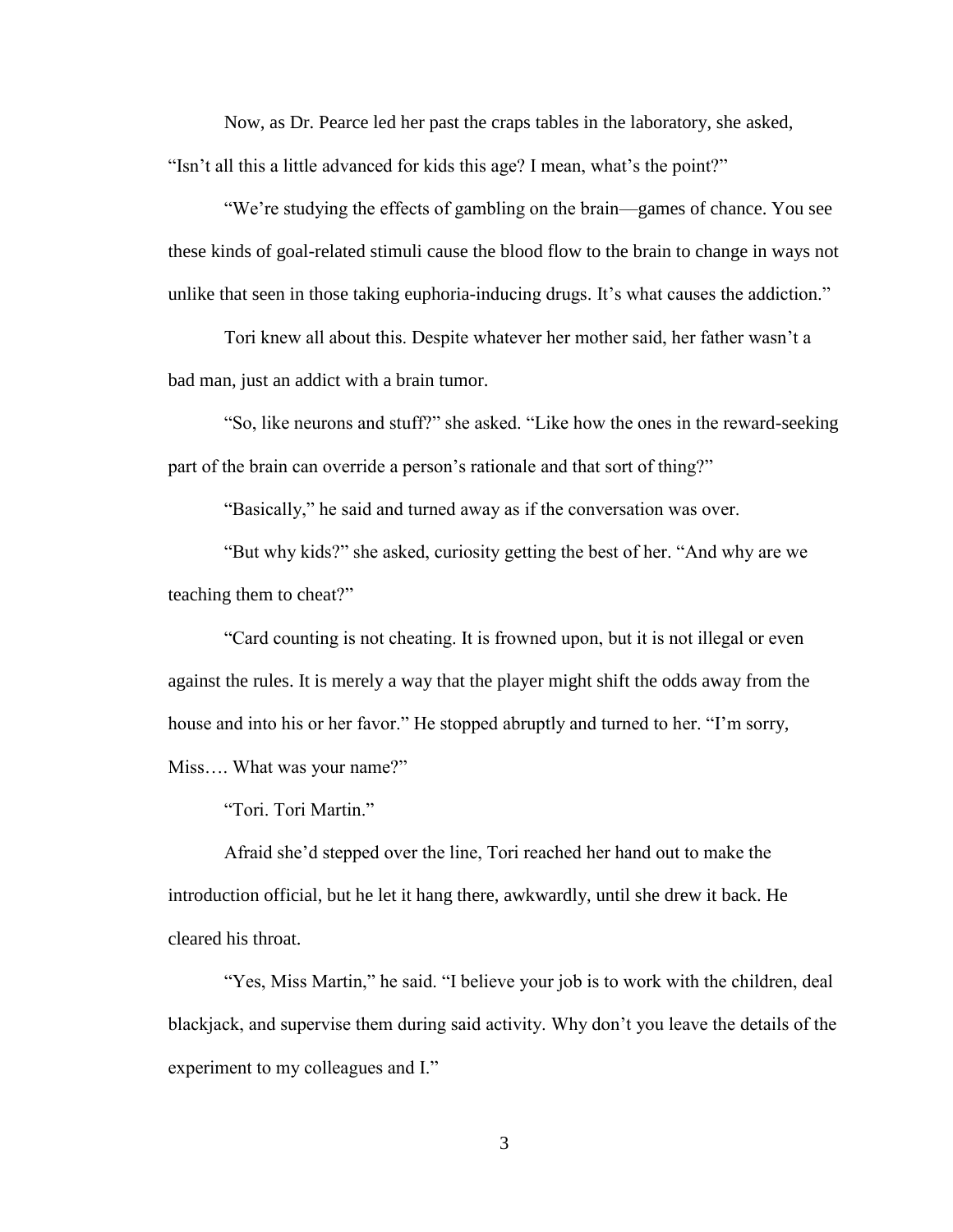"Colleagues and me," she said.

"Excuse me?"

"Nothing."

\* \* \*

"It's not fair. Why can't you help me?" she asked her mother one evening over the phone. "I can't afford him."

"Honey, I have my own bills to pay. And believe me lawyers are not cheap. They bill by the hour, you know."

"He has a brain tumor. It's not like all that erratic behavior was really him."

"That doesn't excuse anything."

"You heard Dr. Grossman. The tumor is pushing on his brain and disrupting his filters. He can't help himself. He doesn't know what's right or wrong."

"And that's my problem? I haven't been in love with your father for a very long time—way before any of this started. Sometimes I wonder if I ever loved him." Tori's mother paused for what seemed like an excessive amount of time before letting out a long, dramatic sigh and continuing. "You're a big girl now. It's time you start figuring these things out on your own. You can't be dependent on others for the rest of your life, Victoria. Why do you think I went back to work as soon as you were old enough to drive?"

Tori had heard this speech before. It was well-rehearsed, and she could even tell where her mother had refined certain parts, perfecting her delivery.

"I don't know, probably because you were already planning on leaving Dad. Or, was it because you wanted to fuck your new boss, Mark Hadlow?" Tori heard her mother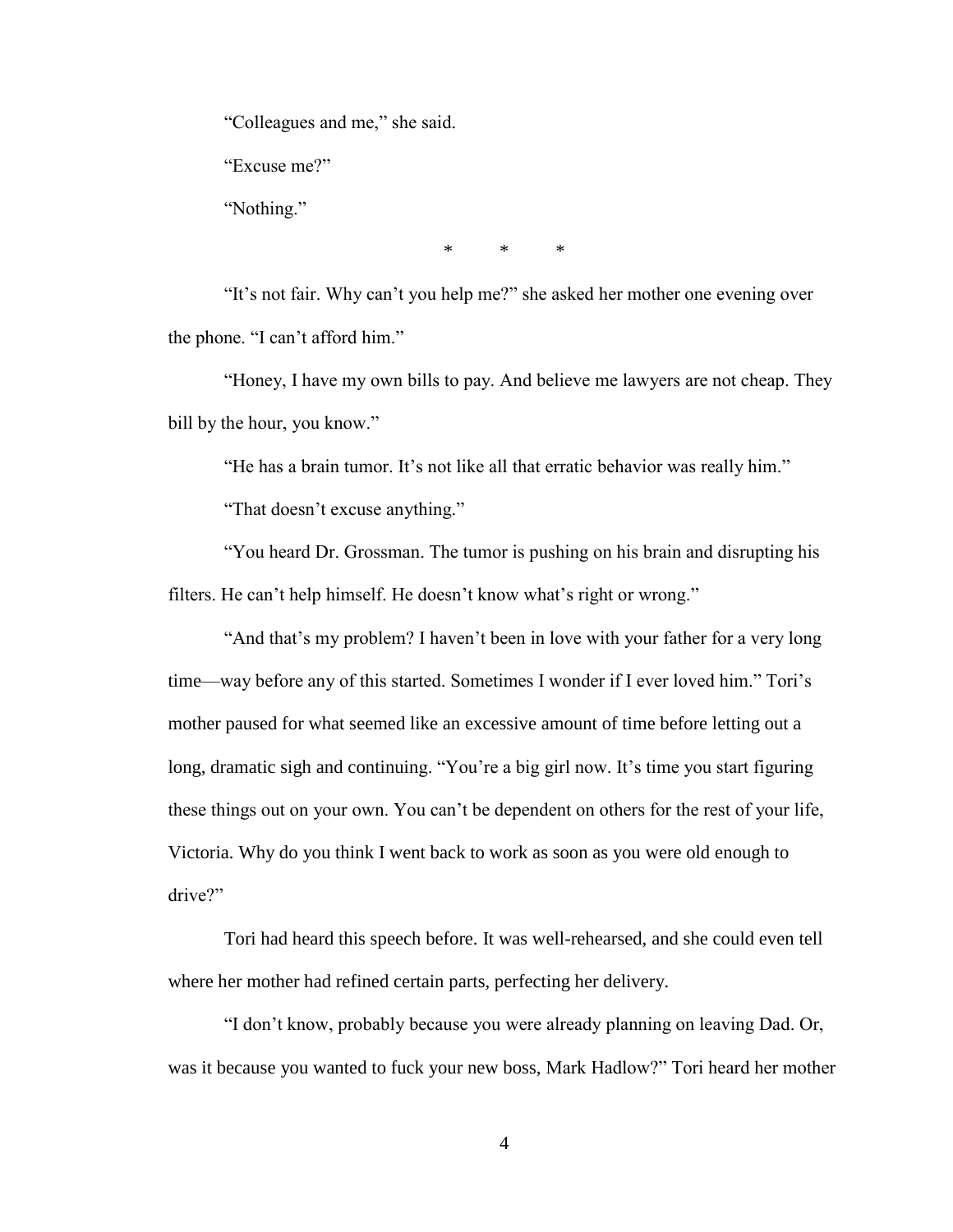scoff on the other end of the line. "Oh, I'm sorry. Did I offend you? I just can't remember which came first. Remind me again how all that went down?"

Again, her mother paused and the silence felt heavy. Tori knew she wasn't helping her case, but she was so angry she couldn't keep the words from coming out of her mouth.

"I will not have you speak to me this way. I feel bad for your father. I really do. But I will not let his problems ruin my life. This is not what I signed up for."

"Not what you signed up for? *To have and to hold, till death do you part.* It's exactly what you signed up for. Don't you see that? God, you are such a fucking hypocrite."

"Maybe when you get older, you'll understand," her mother said, and ended the call.

Her mother's words lingered as the line went dead. Her voice so cold that it gave Tori chills. It felt like her entire life had been a lie—every birthday, every holiday, every second of every day.

\* \* \*

Counting cards is easy. A six-year-old can do it. This is because they're not really counting cards. They're just keeping a running tally of what's been dealt and assigning a value. It's called the *Hi-Lo Method*. Cards two through six are given the point value of positive one, seven through nine equal zero, and tens, face cards, and aces all get assigned a negative one. As the cards are dealt, the counter either adds or subtracts one to the overall running tally, or true count, unless the card dealt is a seven, eight, or nine, then the counter leaves the total tally alone. The higher the count, the more face cards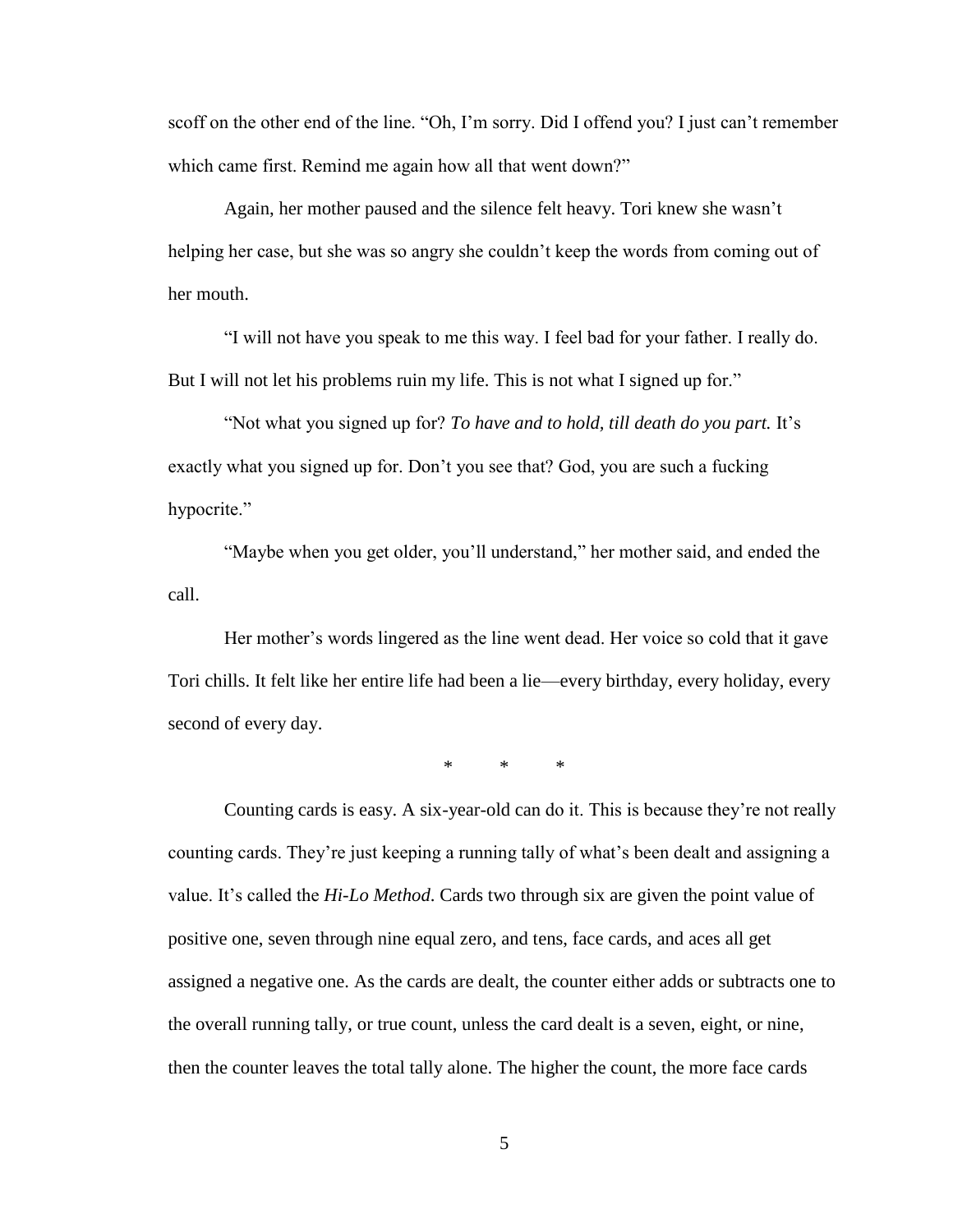there are still floating in the deck. That's it. That's all there is to it—mostly. There's also a lot of strategy involved. This is where the six-year-olds often begin to struggle.

The children in Tori's group were chosen because they excelled at basic math. It was Tori's job to teach them blackjack, which turned out to be easier said than done. Blackjack at its root is a simple game—get as close to twenty-one as you can without going over. But Dr. Pearce and his crew were not pushing the standard hit on sixteen, stand on seventeen kind of game that Tori remembered her father teaching her as a child. Pearce's strategy was much more complex. Tori had to learn the material herself before she could even begin to devise a lesson plan that the children could follow. She was given charts that illustrated things like pair splitting and what to do with various hard and soft totals. She didn't know what any of it meant, and was afraid to admit she was in over her head. She really needed this money. At the end of her second day, she knew she had to ask for help. That evening, after clearing all the plates from the dinner table, against her better judgment, she spoke to her father.

"Oh, baby, blackjack's my game," he told her. "Always has been."

"Dad, *we're* not playing blackjack. I just have to teach these kids about all this stuff. Come on, focus. What's a soft total?"

"Whether a hand is hard or soft depends on the ace and its flexibility. Soft just means that the hand is flexible." He dealt a two, a four, and an ace out on the coffee table to demonstrate. "Now, see, that there's a soft seventeen. Do you know why?"

Tori shook her head. She noticed her father's right knee was bouncing like a crackhead's on a cop show.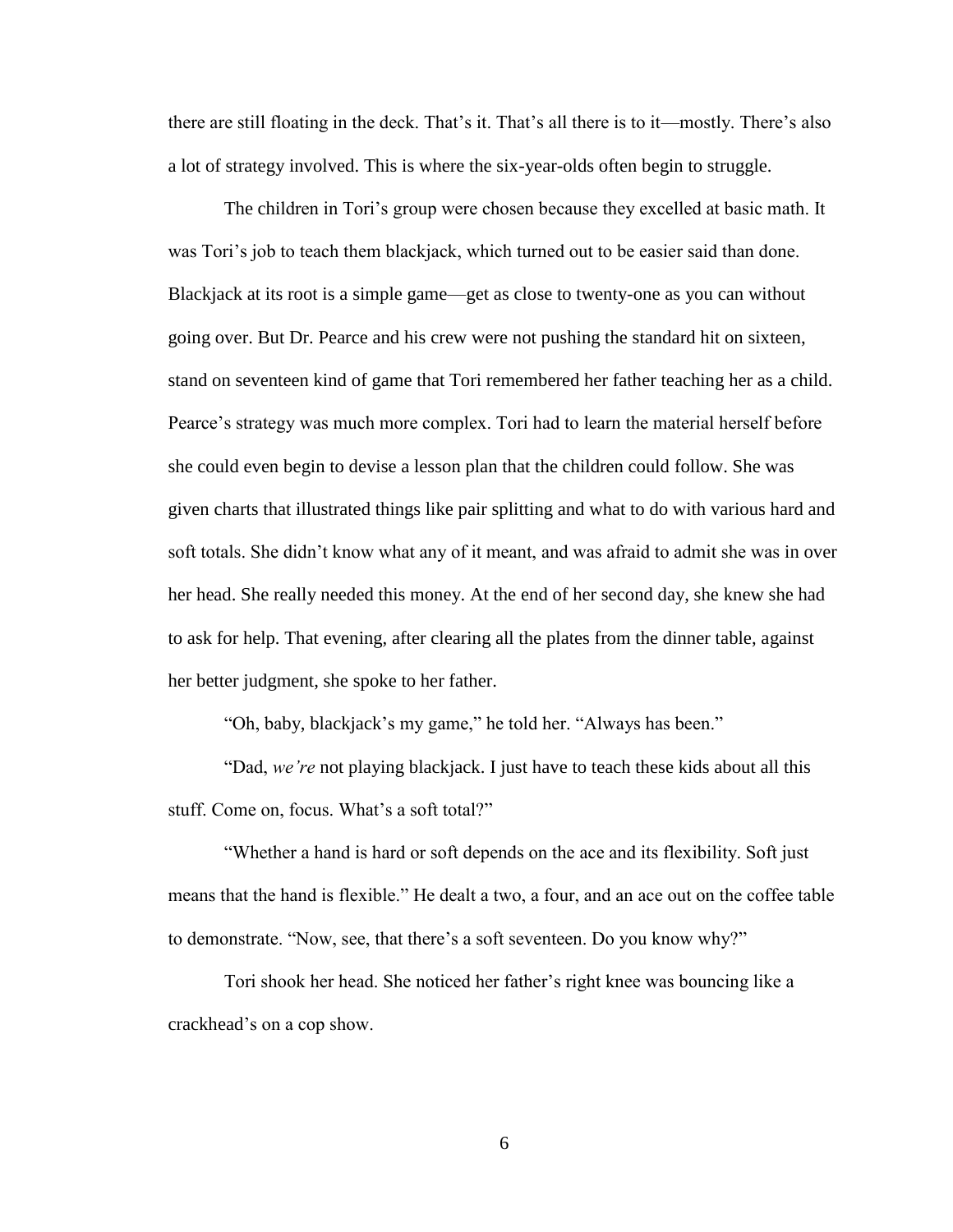"Because the ace can be a one or an eleven, so really we've got a choice between seven and seventeen. In other words, if we hit, we don't have to worry about busting because we can just call the ace a one and go from there. Is this making any sense?"

"Yeah, I think so." Tori pieced it together in her head. "And a hard hand just means that the cards are what they are, right?"

"Exactly."

He then taught her how to split pairs and the theory behind it, and together they developed a color-coded learning block system for teaching the children the various strategic charts on betting. After a while, Tori began to yawn.

"Jesus, it's almost three," she said. "I've gotta get some sleep."

"Don't you wanna play a few hands before you call it a night? You know, try it out?"

"No. I'm going to bed and you should to."

"I'm not really that tired," he said, and began nervously shuffling the cards. "Go to bed, Dad."

\* \* \*

Over the days that followed, Tori was surprised by how quickly the kids caught on. Their natural competitive spirits fueled their desire to learn, and before long they were ready to play actual hands using candy and treats as poker chips. And the better they got, the better she got. It was fun. She even downloaded a blackjack app to her phone and counted cards in much the same way that most girls her age played *Words with Friends*. It was easy to see how people got addicted, and she wondered about the long term effects on the children.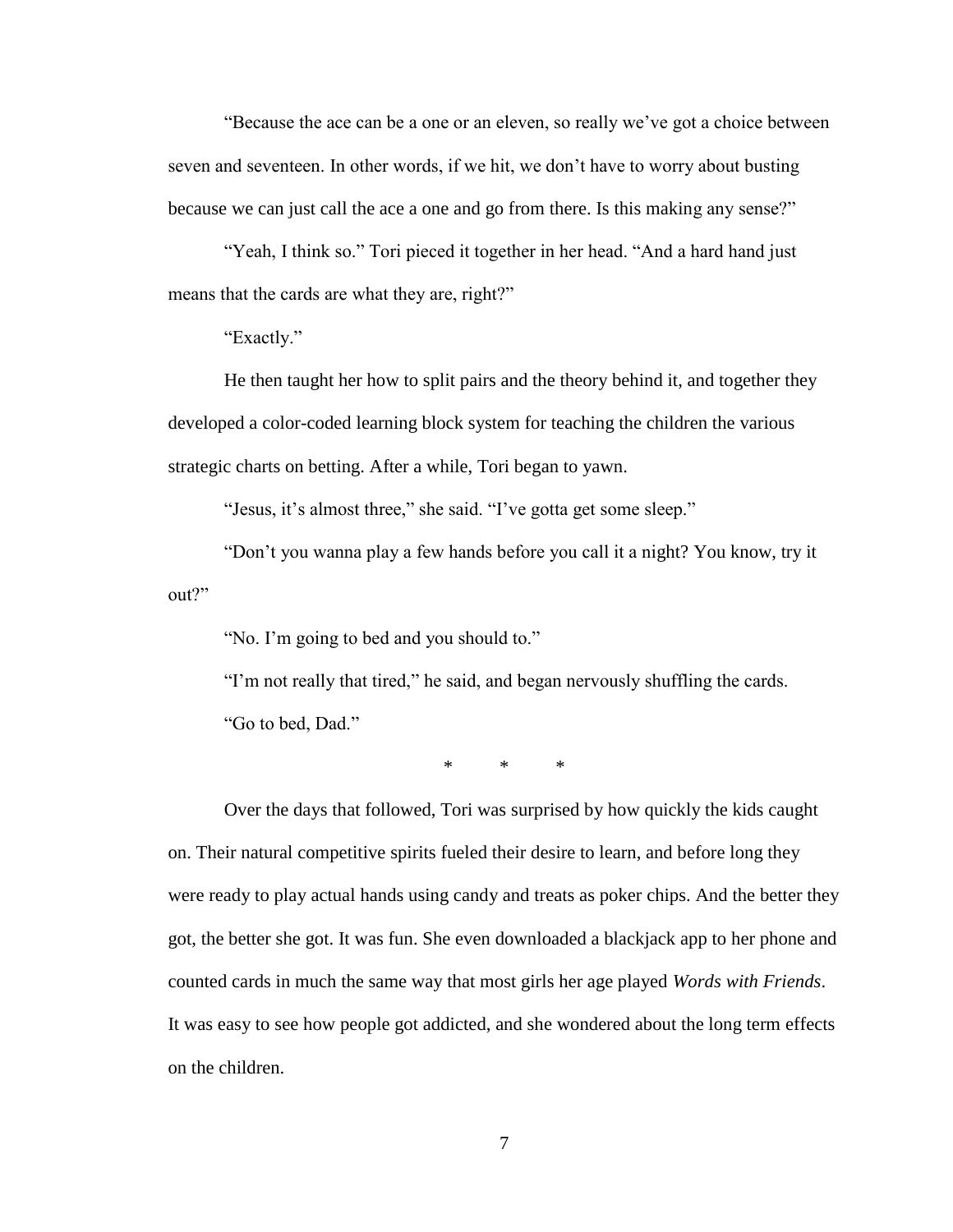One day, as Tori dealt out several hands to her tiny gamblers, she could feel Dr. Pearce standing behind her. In between hands, she stole a glance over her right shoulder. He smiled and gave a quick nod. Tori smiled back and continued to deal.

When she got relieved an hour later, Dr. Pearce cornered her by the snack machine in the break room.

"Miss Martin, correct?"

"Yes, sir."

He peered down at her over the top of his wire-rimmed glasses and began to scratch his beard nervously. The room was so white, so bright, that Tori could see the specks of dandruff gently floating down from his chin. It reminded her of an Eiffel Tower snow globe she'd received one Christmas as a child. Or was it the Empire State Building?

"You seem to be making excellent progress with your group," he said. "They are two stages ahead of where we expected them to be by now and three stages ahead of any of the other groups. You seem to have quite the knack for this."

Tori shrugged. "I guess. I still don't understand what it is we're doing here."

"I assure you that these children are well-taken care of, Miss Martin. In fact, they are paid much more handsomely than you will be, if that makes a difference."

"I just don't see the point."

"I hate to keep coming back to this, but it's not your job to see the point. Do you understand?"

Tori said nothing. Instead, she tilted her head and looked curiously up at the giant man in the lab coat.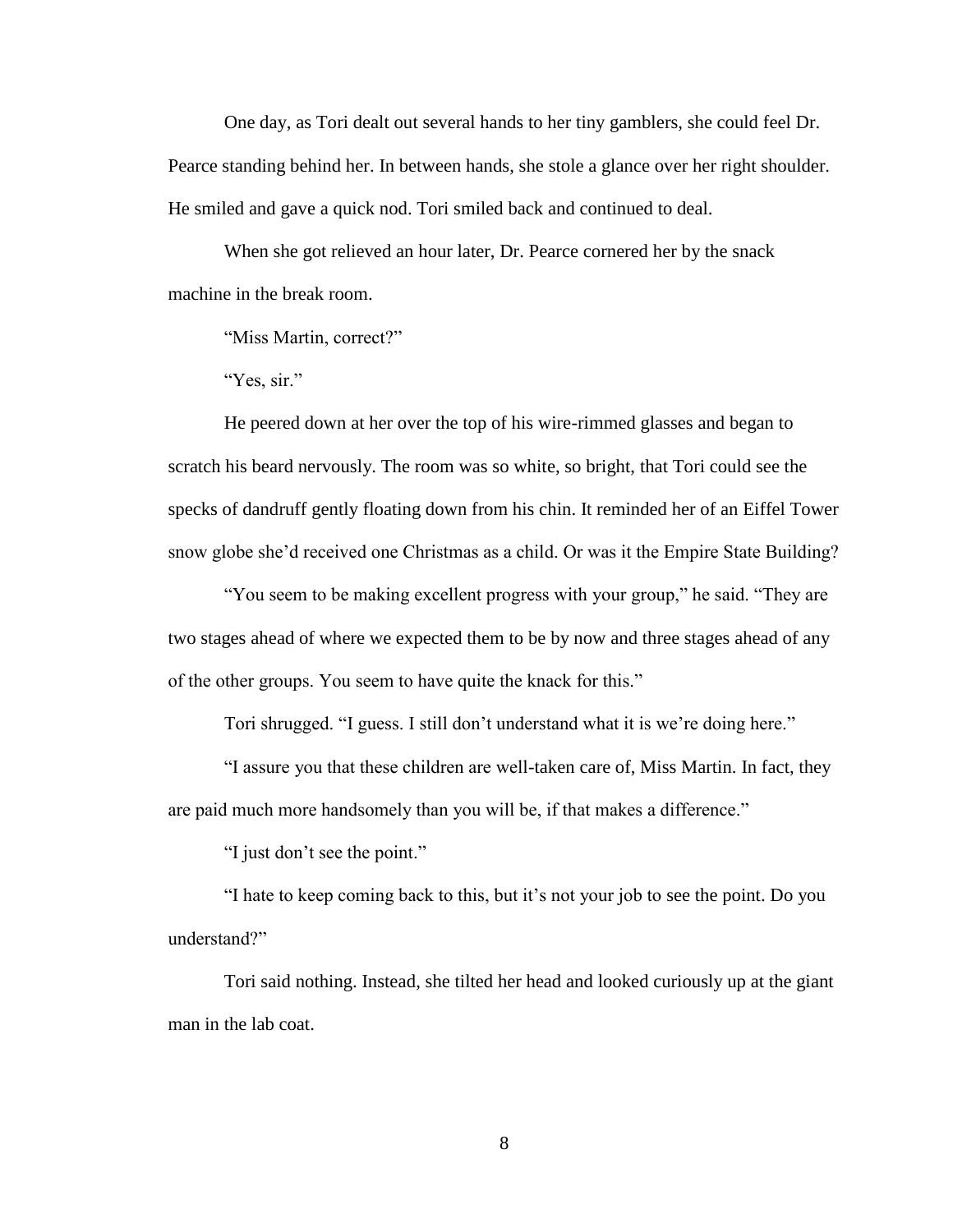He continued. "Just know that we have the children's best interests at heart and that during the experiment they will be learning valuable cognitive skills that will surely benefit each and every one of them as they go on in life."

Tori nodded like she understood. His speech sounded like one of her mother's rehearsed responses, but she reminded herself not to push her luck. She needed the money, and so she let it go, and, after all, they weren't her children.

\* \* \*

By the time the check from the experiment finally arrived, the university had already begun adding late fees to Tori's outstanding balance. The nineteen-hundred would barely make a dent, but it would keep her from getting dropped.

"And it's not just that," she told her mother. "I have to pay rent. I have to pay bills. What the hell am I'm going to do?"

"Of course, your father can't help at all, can he? He's such a sponge," her mother said in that know-it-all way she had.

"Mom, don't start. He's doing better. The therapy and the meds are helping." "Sure they are."

"They are. Why do you have to always be like this?"

"A temporary fix, Tori. That's all. He still can't be trusted. Don't fool yourself."

"I know. And if he doesn't get the surgery, he'll die anyways." Tori paused to get her breath. "Of course, you don't care about that at all, do you?"

"Tori, that's not fair. I have my own life to live."

"Whatever," Tori said, and ended the call in a huff.

\* \* \*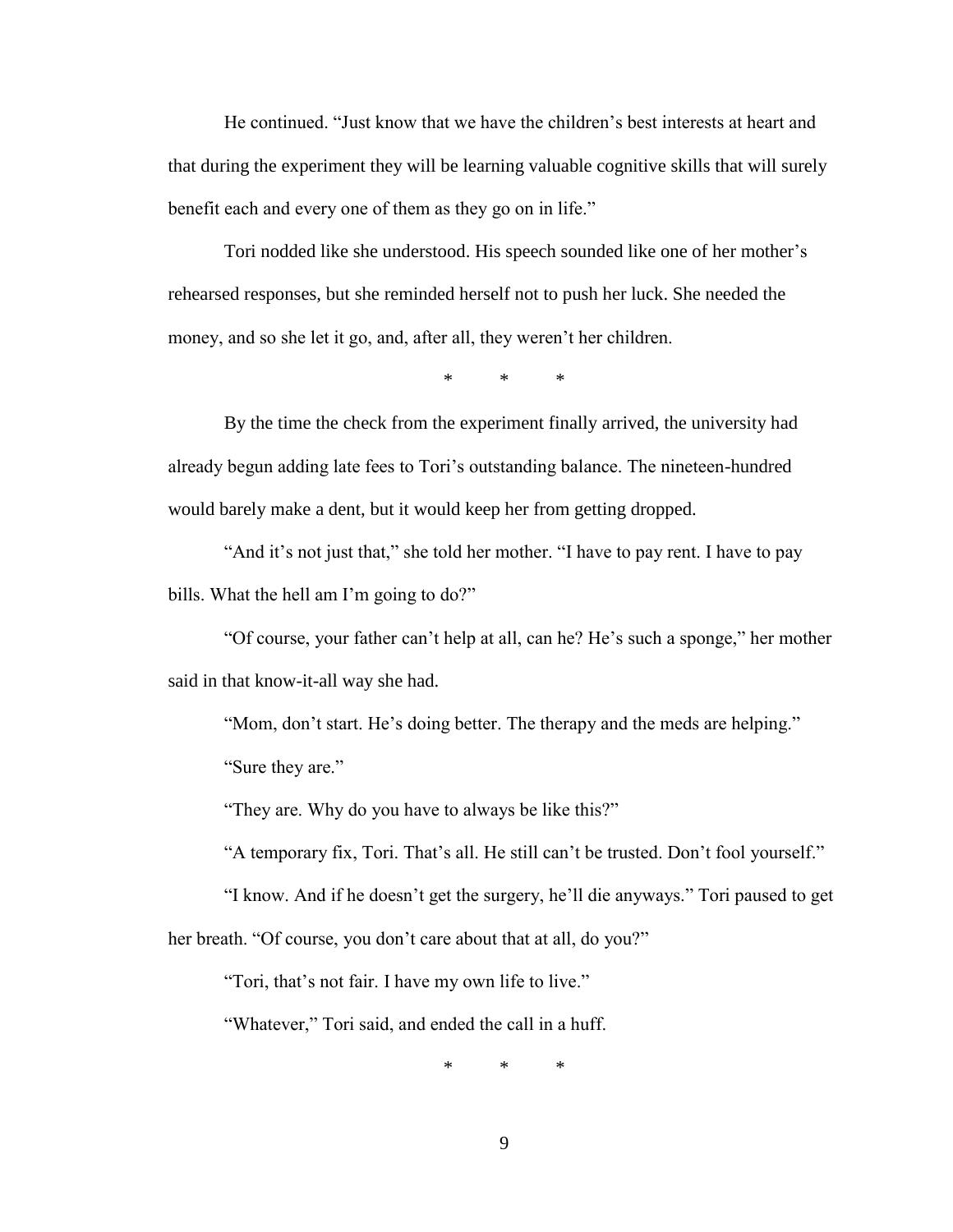One afternoon, when Tori opened the letter from the Eldorado congratulating her father on his "recent success," she felt like she was going to explode.

"What's this?" she asked.

"I've been meaning to tell you about that," her father said.

"And?"

"I promise I haven't been gambling."

"Really? 'Cause that's not what it says right here." She held the letter within a few inches of his face and pointed at the text.

"I know, right? I've been on a streak. But that's the thing. I'm not gambling." He walked over to the couch and unzipped one of the back cushions and pulled out a large wad of bills. He held it up and handed it all to Tori. "There should be enough for rent and bills there, maybe even a little left over for school."

"I don't understand." She stood frozen, staring at the money in one hand and holding the letter in the other.

"You know what? I'm glad this happened. I've been trying to figure out how to tell you, honey." He became excited and began to pace as he spoke. "I've been using your system. It works. It really works. I mean, I've known about card counting my whole life, but I never took the time to learn how to do it."

"How long has this been going on?"

"I've only tried it on a small scale. You know, taking a quick day-trip on the Greyhound over to Shreveport on the days when I know you're working late. I just play the five dollar hands—nothing big."

"I can't believe you're counting cards."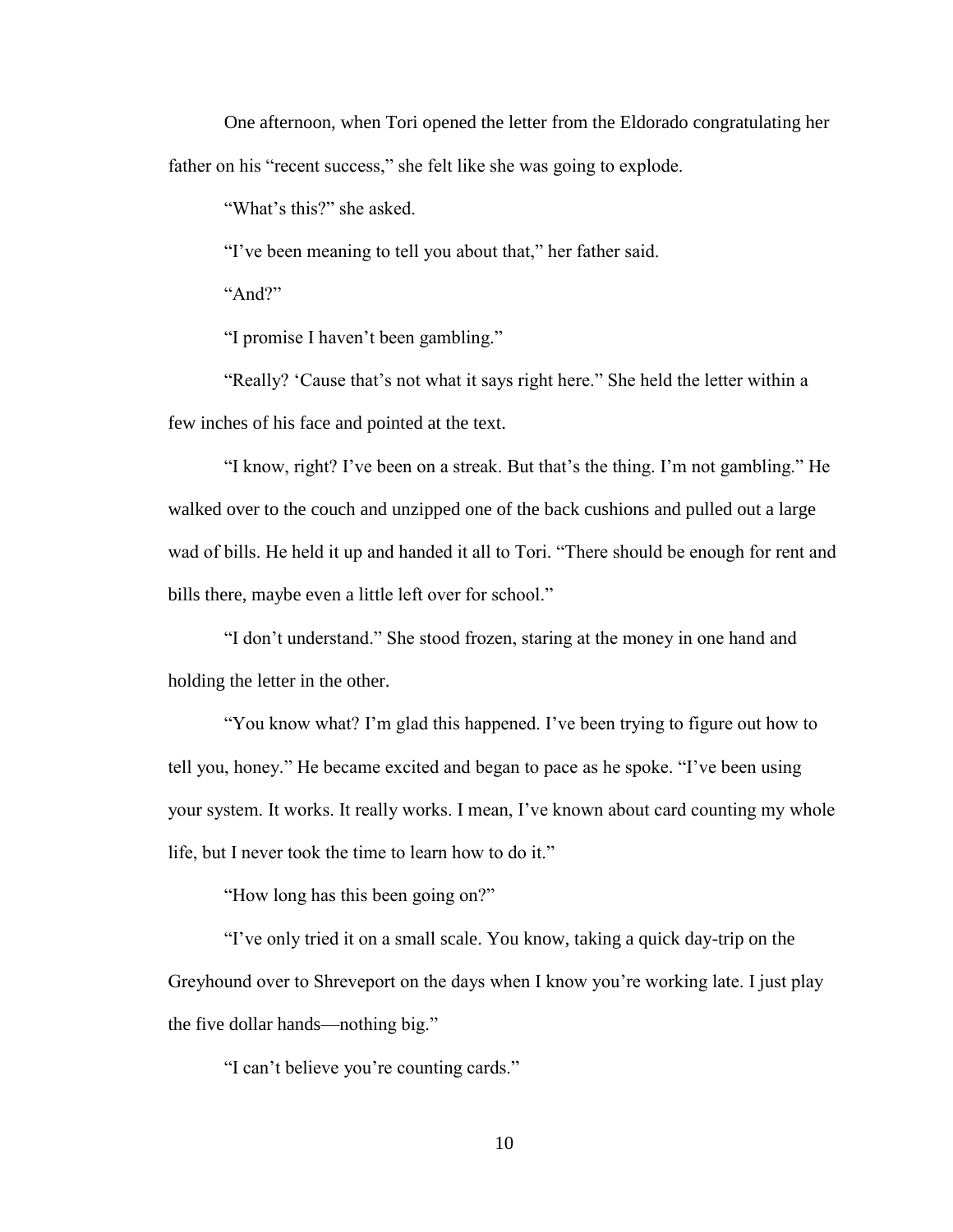"Yeah, but it's not really gambling."

Tori stared at her father. He spoke like a man who'd been saved by Jesus himself. It was clear he really believed every word he said.

"I mean, the reason blackjack is so popular is because it's the only game where the odds of the house are about even with that of the player's. And when I know the count, then it's like *I'm* the house. The odds are in my favor."

"But you do realize it's still gambling, right?"

"Technically, yeah, but the odds are in my favor, so it's just barely gambling."

Tori ran her fingers nervously through her hair and tried to think of what to say.

"You know, together, we could really clean house," he told her.

"Jesus, Dad. How can you say that?"

"I'm just sayin'. Think about it, hon'. I know you've been playing blackjack on your phone. Heck, I bet you're better at it than me by now. We could really turn things around."

"Dad," she said. "It's not right."

"Not right?" He threw up his hands. "Look at that money in your hand. That's *our* money. I took it back from the casinos. They took it from me, and I took it back. Now it's ours again."

"I don't know what to say to you right now." Tori stared at the money and sighed.

"Tell me you're in," he said.

She looked up at him and felt like she might cry. Her grip tightened on the wad of cash.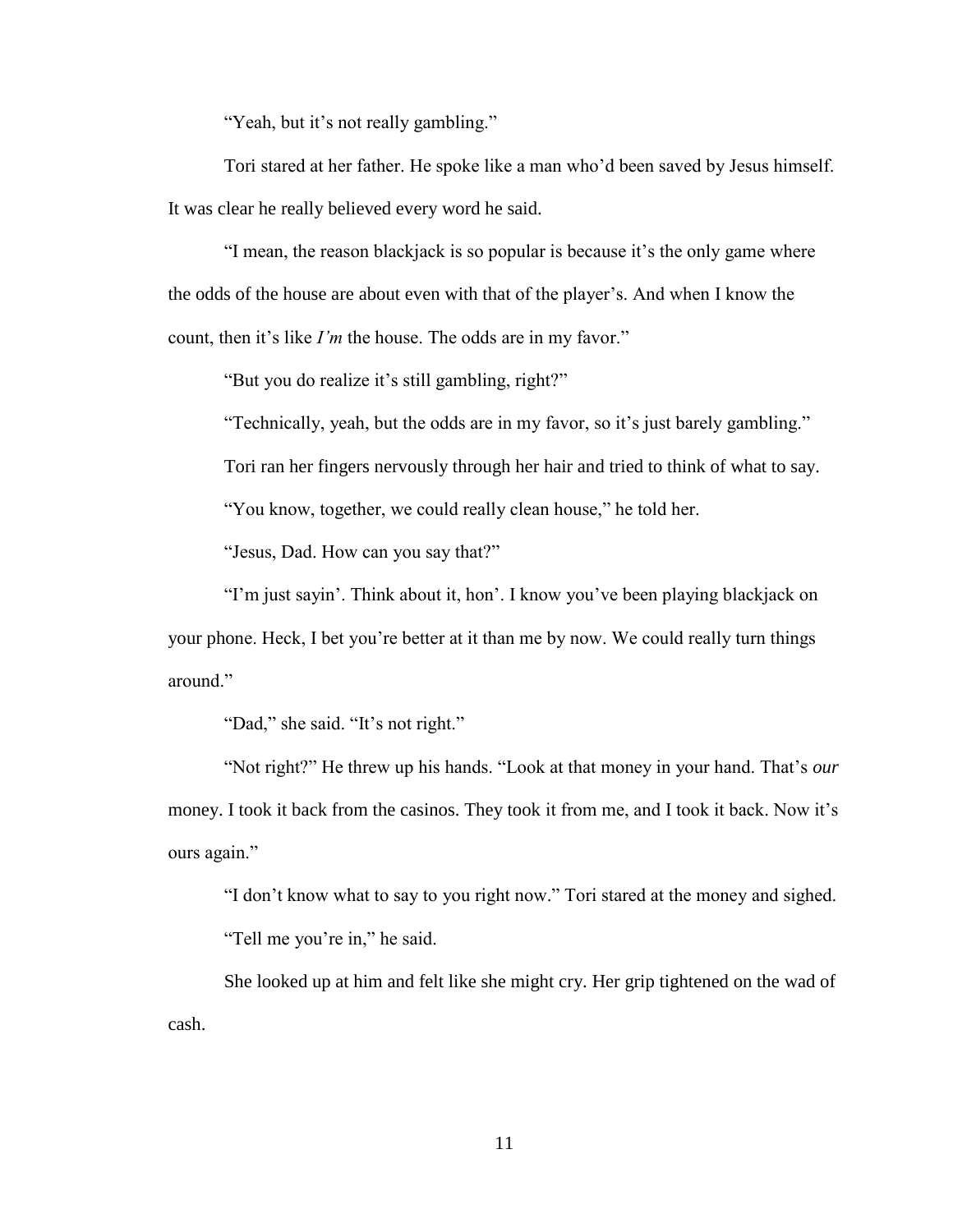"Just think," he said. "One weekend and we can make enough to pay off your tuition and then some. A few more weekends and maybe we can start saving towards my surgery. We'll never know, Tori, if we don't try." His eyes were beady with intensity. They dug inside of her. He pointed at the letter in her other hand. "What are they offering?"

"Two nights free and fifteen hundred in chips."

"I think God's trying to tell us something." He pressed his hands together like he was about to pray.

"Dad, I seriously doubt it's God."

\* \* \*

They hardly spoke a word on the bus. Tori tried to sleep but her father's excitement—his vibrating knee, his incessant finger-tapping—made it impossible. She pulled out her phone and began to practice in silence, while the bus droned on toward Shreveport.

At the casino, a few hours later, Tori saw a familiar look on her father's face, but it wasn't his look. It was the look she had in that old picture from Disney World, when she was eight and got to meet Mickey Mouse. Her eyes were glassy with wonderment, just like his now. It made her uneasy.

"Snap out of it, or we turn around right now," she told him.

He father nodded and took a deep breath.

"Are you good?" she asked.

"Yeah, I'm ready. Let's do this."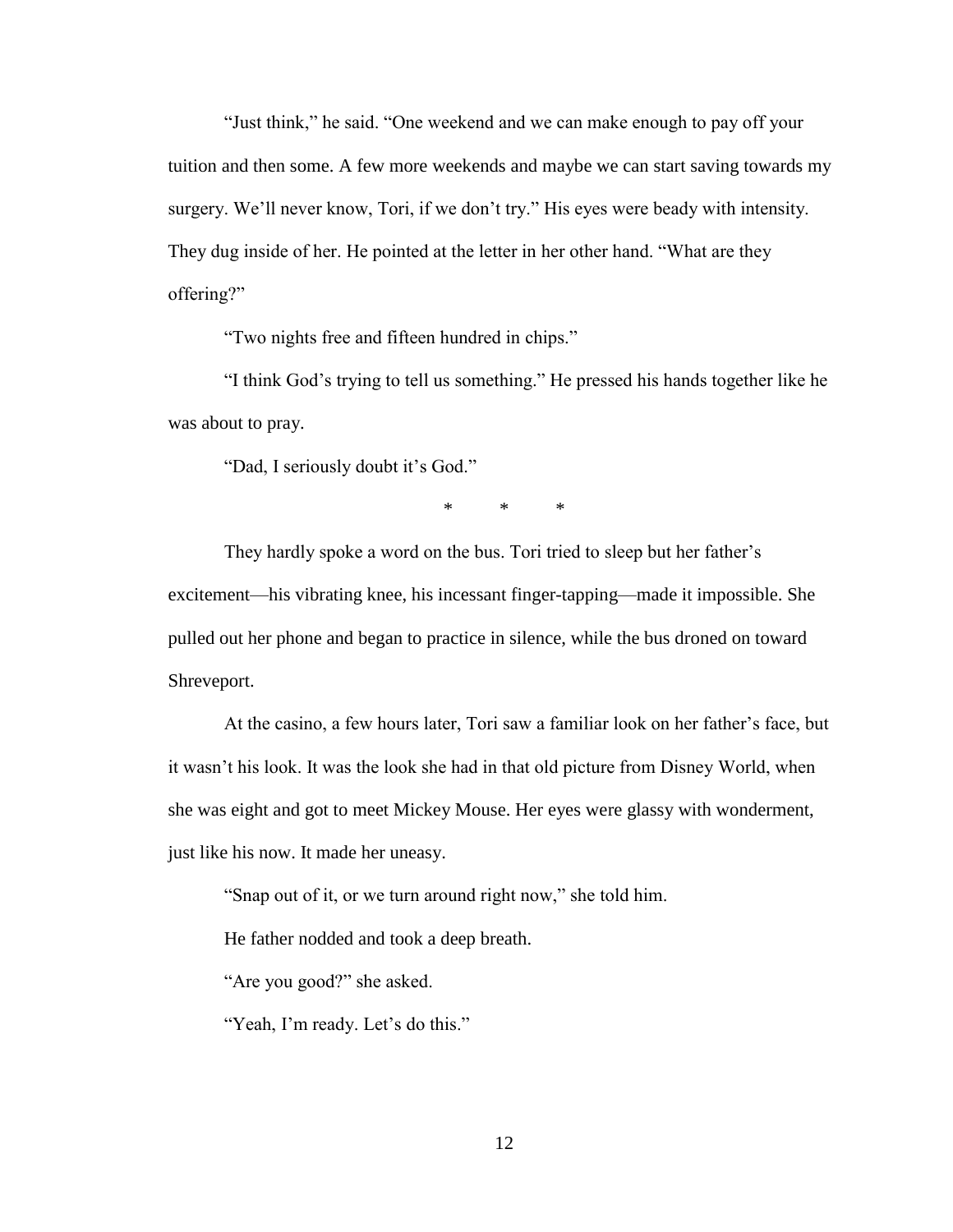As they walked through the brash lobby, Tori couldn't help but think of that scene from *Rainman* where Tom Cruise and Dustin Hoffman walk through the casino in their matching suits. She looked over at her rainman and shook her head. She grabbed his arm when they reached the floor, and led the way over the red carpet.

The place was brighter than she expected, almost as bright as Pearce's lab but not as florescent. The ceilings were high and the chandeliers were practically stacked on top of each other across it. Even the room's support columns lit up at the top. It was as if they had stuck a bulb into every space they could fit one.

"If awfully bright in here, isn't it?"

"That's so you don't get sleepy."

"Of course it is," she said. Then she stopped and turned to her father, squaring him at the shoulders. "Just blackjack, nothing else. Remember?"

"Tori, I'm not a damn child."

She gave him a look that, she believed, said everything—but just in case, she reiterated: "No roulette, no craps, no Texas Hold 'em, and absolutely no slots."

"You don't have to remind me. I'm only playing the sure thing from now on, sweetie. I promise."

"All right," she said, walking again. "Let's get the chips."

\* \* \*

Playing at a real table with real competition and a real dealer rattled her. This was where the big kids played. Big Bird and Snuffleupagus were nowhere to be found. She could hardly think, much less count or bet properly. She quickly lost two hundred, excused herself from the table and walked over to where her father was playing. A small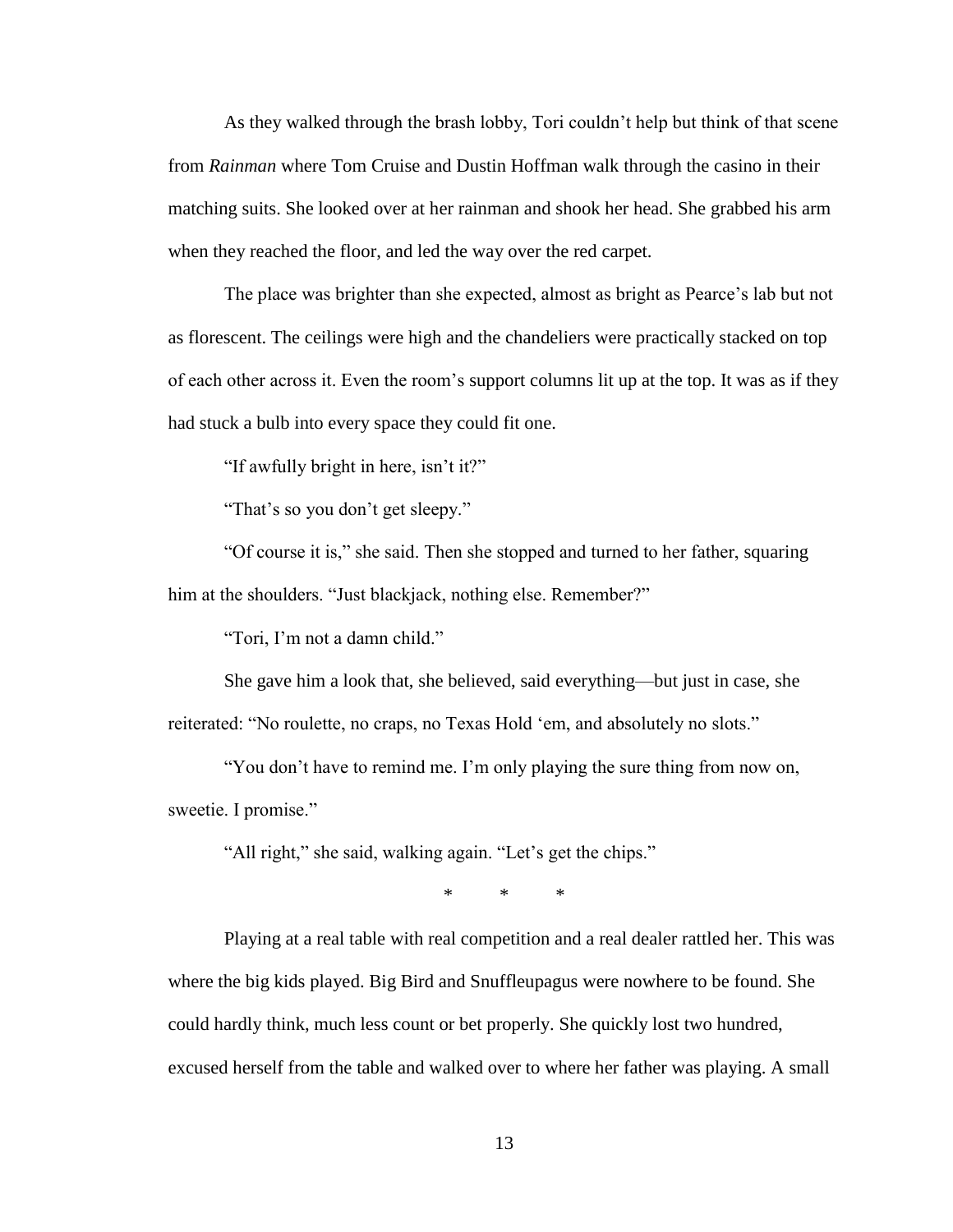crowd had begun to form around him. He was in the zone and people love a winner. Tori tried to get his attention but had no luck. She headed to the bar, instead, hoping to settle her nerves with a few stiff drinks.

By the time she returned, a few casino employees and a very large man she assumed to be the pit boss had taken an interest her father's skill. With each hand he won, the men grew closer. Tori's heart raced. She tried to catch his attention without being too obvious, but he never looked in her direction. She pushed her way through the crowd, but just as she reached her father, he excused himself from the game and took his winnings with him.

He smiled and winked as he brushed by her and whispered, "Not a bad start. I think I'll take a break and see to our accommodations."

Tori nodded and took a moment before making her way to another table. This time she chose the one with the oldest, most gentle looking grandfather type dealing. She looked back to see if she could find her father, but he was gone.

Again, she started off rough, losing the first few hands and stumbling over her words when she tried to say *hit* or *stand*. And then it happened. Blackjack. She started playing multiple hands, doubling down, and splitting her pairs just as she'd taught the children to do. And as her true count rose, so did her bets and vice versa. She barely noticed that her father had come back down to the gaming floor. She saw him briefly, watching her play, but she was afraid she might lose her concentration and quickly returned her focus to the game—to the count. The next time she looked up, he was nowhere to be seen.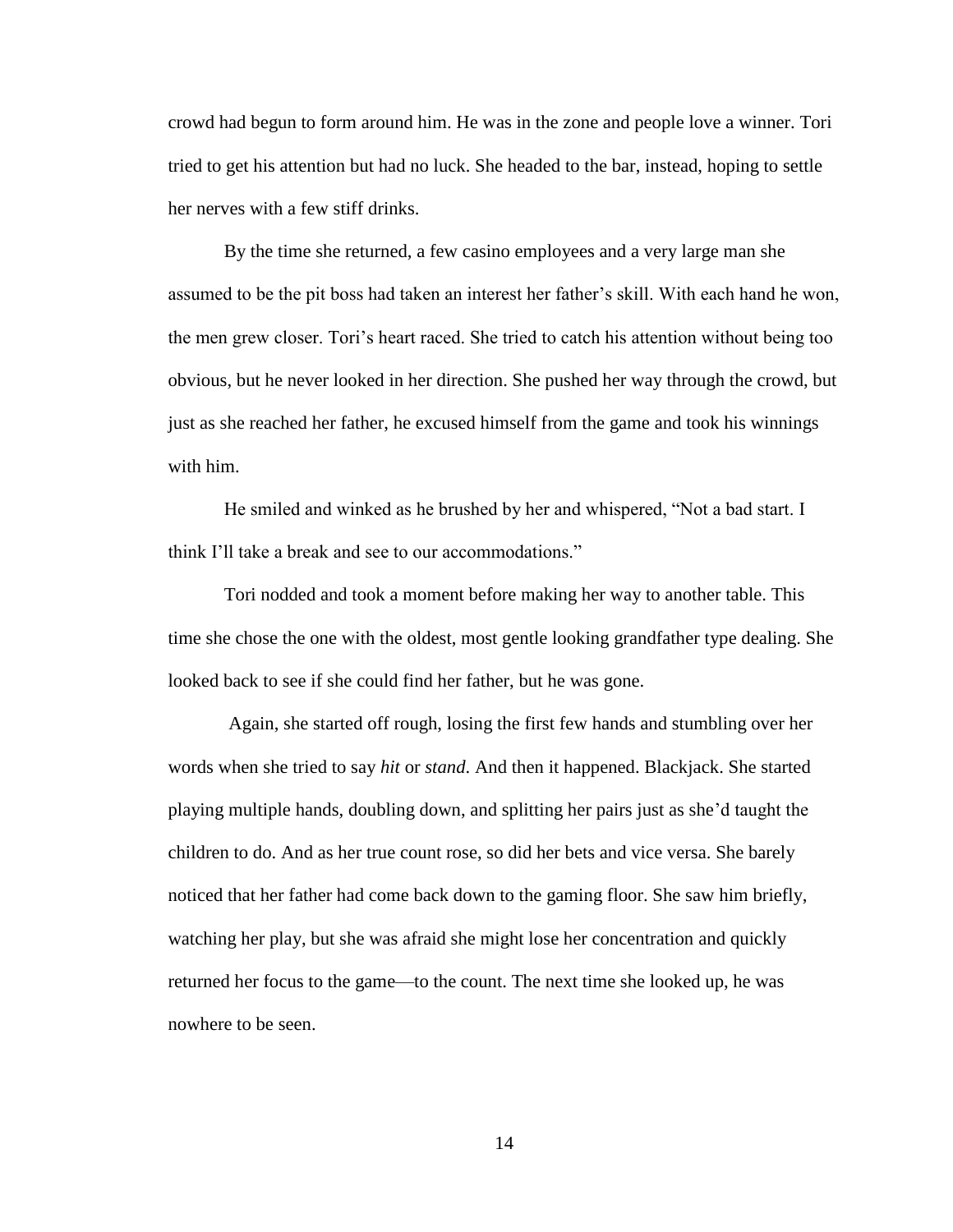Tori's success had begun to draw some attention from a few of the casino staff, but she was so close to her goal of five thousand dollars that she hated to quit. Rather than walking away like her father had done, she chose to fake a minor slump until the crowd began to lose interest. She lost a few hands out-right and surrendered a few others. She played up her *I'm just a cute college girl having fun* persona and flirted with the men around her. And as soon as she felt it was safe again, she slowly began to rebuild her fortune.

Hours went by, hand after hand, table after table, and Tori rode the streak knowing when to let off the throttle and when to go for the throat. She was surrounded by a small kingdom of multi-colored chips when she decided it was time to call it a night. The deck steamed it was so hot, overflowing with high cards, but she reminded herself not to get greedy. One more hand she told herself. *One more hand and I'm done.*

When the dealer called for bets, Tori anted up the table's maximum of four hundred dollars. The dealer then made his rounds, presenting Tori with a ten of spades and a queen of diamonds—two tens. She split the pair and doubled down, an unusual deviation for anyone not counting cards, but no one seemed to notice. No one except the dealer, who shot her a curious look. She smiled and gave a slight shrug. He returned the gesture and continued dealing. Tori's next card was an ace—*BLACKJACK.*

"YES!" she screamed, jumping up and down.

The people around her cheered. Strangers congratulated her.

"Whoa! Look at that, boys. That's all she wrote for this ol' gal. I think I'm gonna stop while I'm ahead," she said, and began coolly gathering up her winnings. She tipped the dealer several hundred and snuck off through the crowd to cash in. On her way, she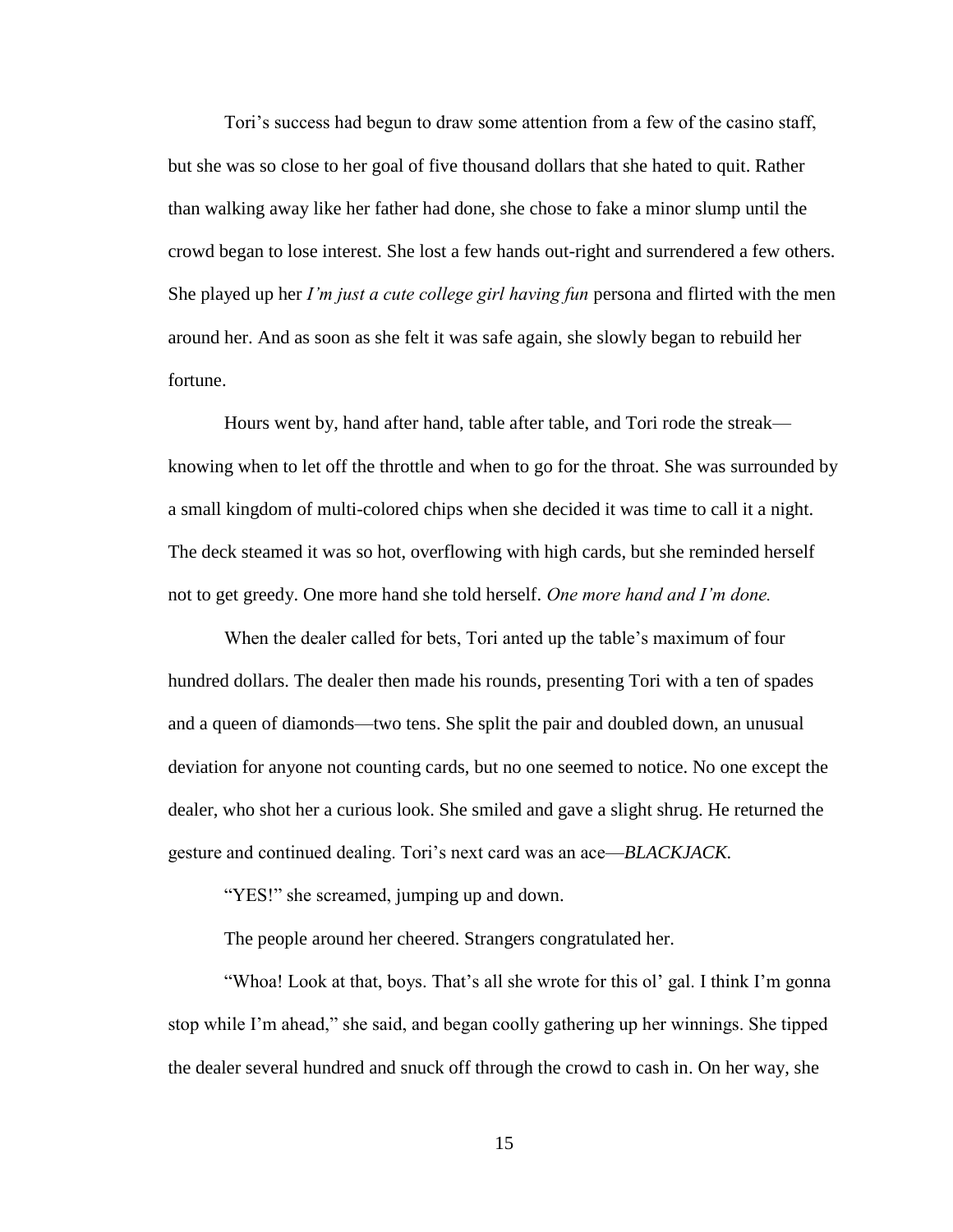passed her father at the five dollar slots. He was drinking a scotch and feeding bills into the machine. She thought he looked like one of the children from Pearce's experiment, hunched over, eyes glued to the screen.

"What are you doing?" she asked.

"I got banned from the tables."

"But why are you at the slots. We had a deal."

"I know, honey, I tried waiting for you." He hung his head and looked pathetic. "I

guess I just figured five dollars at a time's better than losing it all on one game of craps."

"How much have you lost?"

"Maybe five or six hundred?"

"Jesus, Dad. How much do you still have?"

He smiled up at her. "A couple thousand easy. You?"

"A little over ten," she said.

Her father's face lit up. He jumped to his feet and threw his arms around her. She stiffened and pulled away, careful not to spill her tray of chips.

"What's wrong?" he asked. "Aren't you happy?"

"I'm not sure," she said.

They cashed in her chips, and she made her father hand over his winnings as well before heading upstairs to their suite.

"Wait till you see this place, honey, it's gonna blow your mind. There's a flatscreen and a jacuzzi in every room," he said, as he swiped the room key and the light blinked green.

"Good, I could use a bath."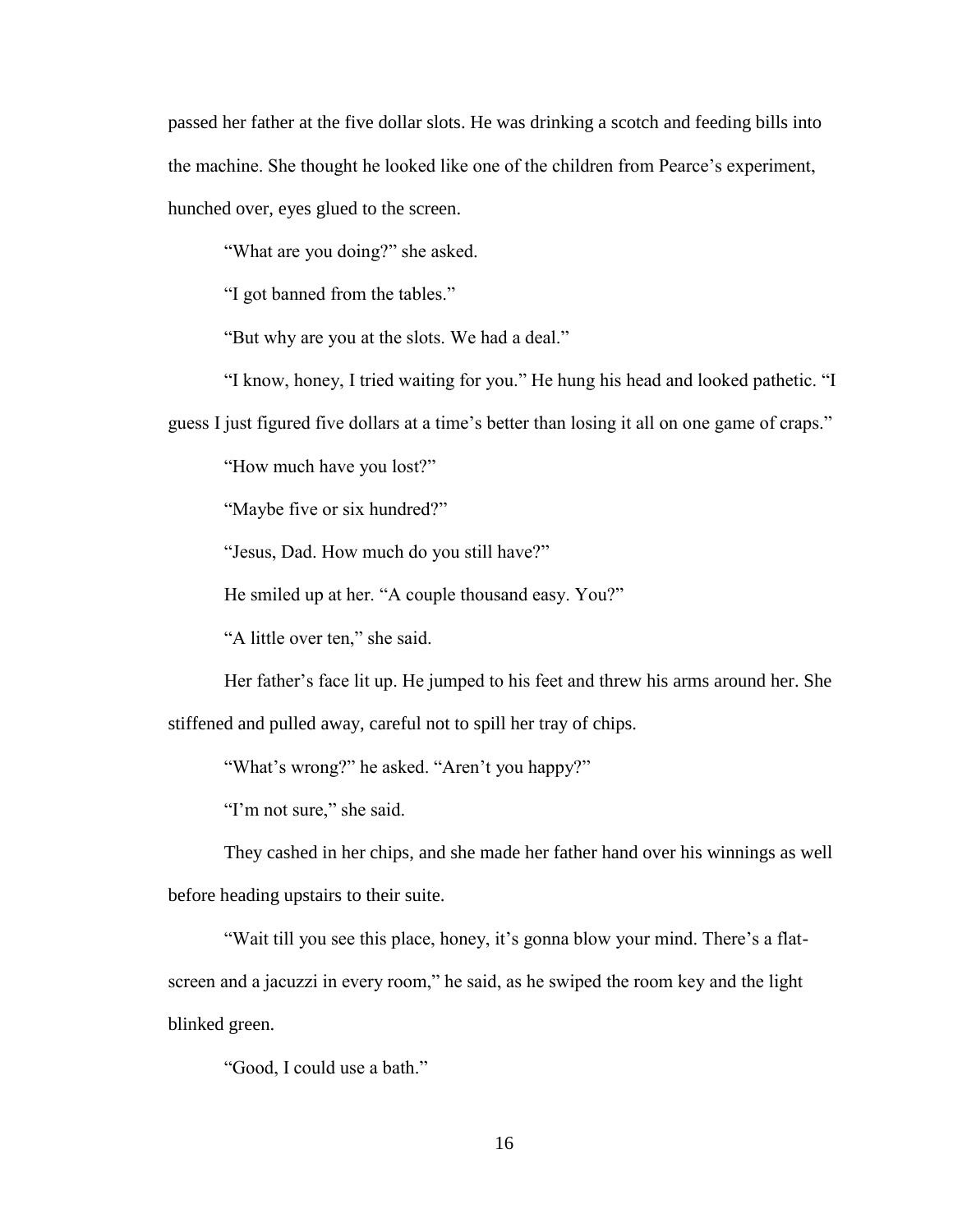"It takes a lot out of you, doesn't it? Anyone who thinks it isn't work has never tried it."

She turned and faced her father, looking him in eye. "Can I trust you if I take a bath? Will you promise me you'll stay here in the room?"

"Of course, sweetie. I'm not *that* bad, am I?"

"Dad, we both know you are. This was a one-time thing. We're not doing this again. Do you understand?"

"Well, we're certainly not doing it again here," he said. "They'll probably never have us back."

"That's not what I meant and you know it."

"I know." He sat on couch, his knee bouncing. "I guess I just got caught up in the moment is all."

"That's the problem. You always do."

He nodded. "Why don't you pour yourself a glass of wine and draw yourself a nice warm bath? I'll order us up some room service—filet mignon for my little girl." He smiled.

"That sounds good, but I think I'll have the salmon—something light." She walked over to the bar and grabbed the complementary bottle of merlot, the corkscrew, and a wine glass.

"Sure. Whatever you want," he said.

"Thanks, Daddy."

She made her way into her room and shut the door behind her. It really was nice—amazing, even. The bathroom was almost bigger than her entire apartment back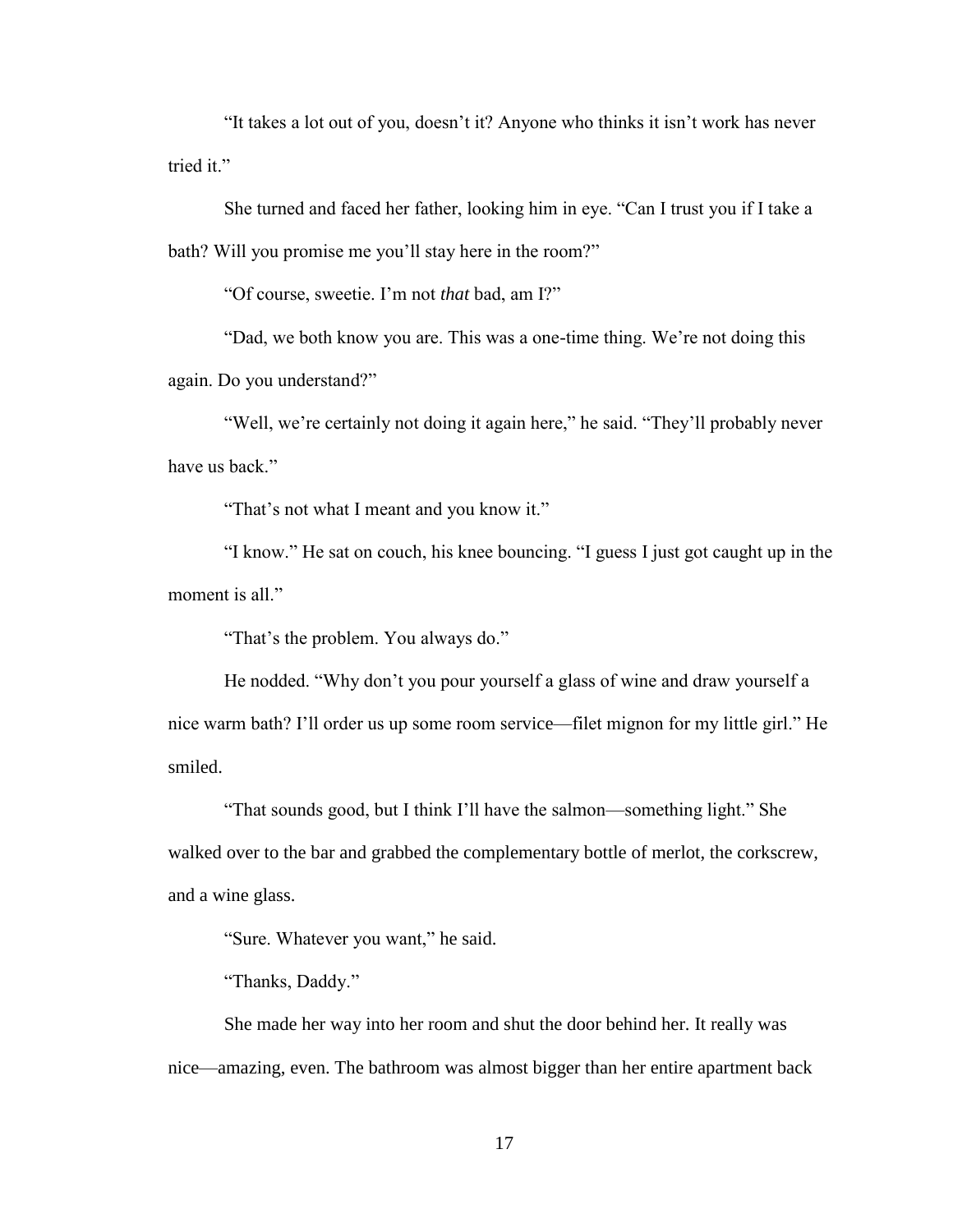home, and the low-hanging glass chandelier danced and sparkled in the reflection off the mirror. She turned the water on and adjusted the temperature until it felt just right, and then plugged the tub and began to undress. She opened the wine and poured a tall glass as the water began to rise. She wrapped herself in the robe that hung from door and went back to check on her father. He was on the phone ordering their dinner and joking with the person on the other end. He looked happy, almost playful, and when he saw her standing there, his smile widened. She tried to smile back but couldn't. All she could think about were her mother's words: *Don't fool yourself. He still can't be trusted.* Her heart sank. She took a deep breath, exhaled slowly, and quietly closed the door and began to cry.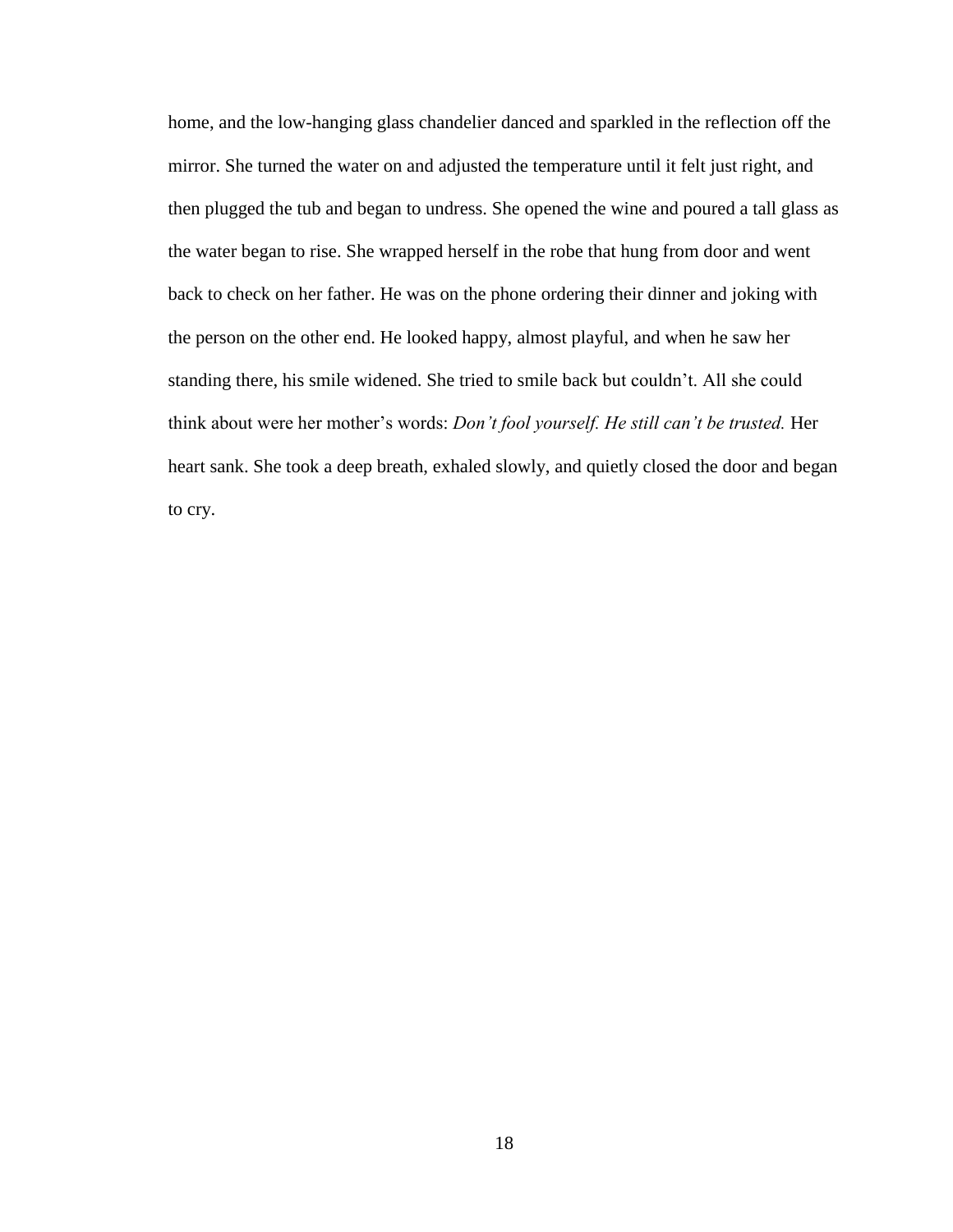### **CHAPTER TWO: MEAT**

Their voices were violent and the plates clashed together on the brink of fracturing. The sounds of their marriage carried past the leftover pot-roast and spread throughout the entire house. In this particular memory, you sat so close to the television that you were absorbed into its wooden cabinet. A giant treasure chest of light and sound, it was not just a television set; it was the only piece of furniture that came to life, and it was there that you first learned of sex, and where girls became less icky.

At the time, everyone always talked about Farrah Fawcett-Majors, but you preferred Kate Jackson. She was the tall brunette. You got in trouble for kissing Katie Johnston on the playground at preschool. Her hair was shoulder length and brown, like Jackson's. A Betamax recording of the first *Police Academy* movie became your prized possession because of a few seconds of exposed boob that were you drawn to like a moth until you finally traded up for a secondhand copy of *Body Heat*. You had entire issues of *Playboy* memorized cover to cover. Then, came "Skinamax." Your father's *sex talk* was brief if anything.

"We have cable," he said. "You probably know about as much as I do by now. Just be careful and don't fall in love."

To this day, you have never dated a blond.

\* \* \*

Still not used to the weight of the engagement ring, your thumb obsessively picks at it like a scab. You finish packing but feel like you've forgotten something. Like a disturbance in the Force, the wind rustles outside. A front is coming. Fuck it. You're already running late. The house is cold, even for January. The heater is struggling to keep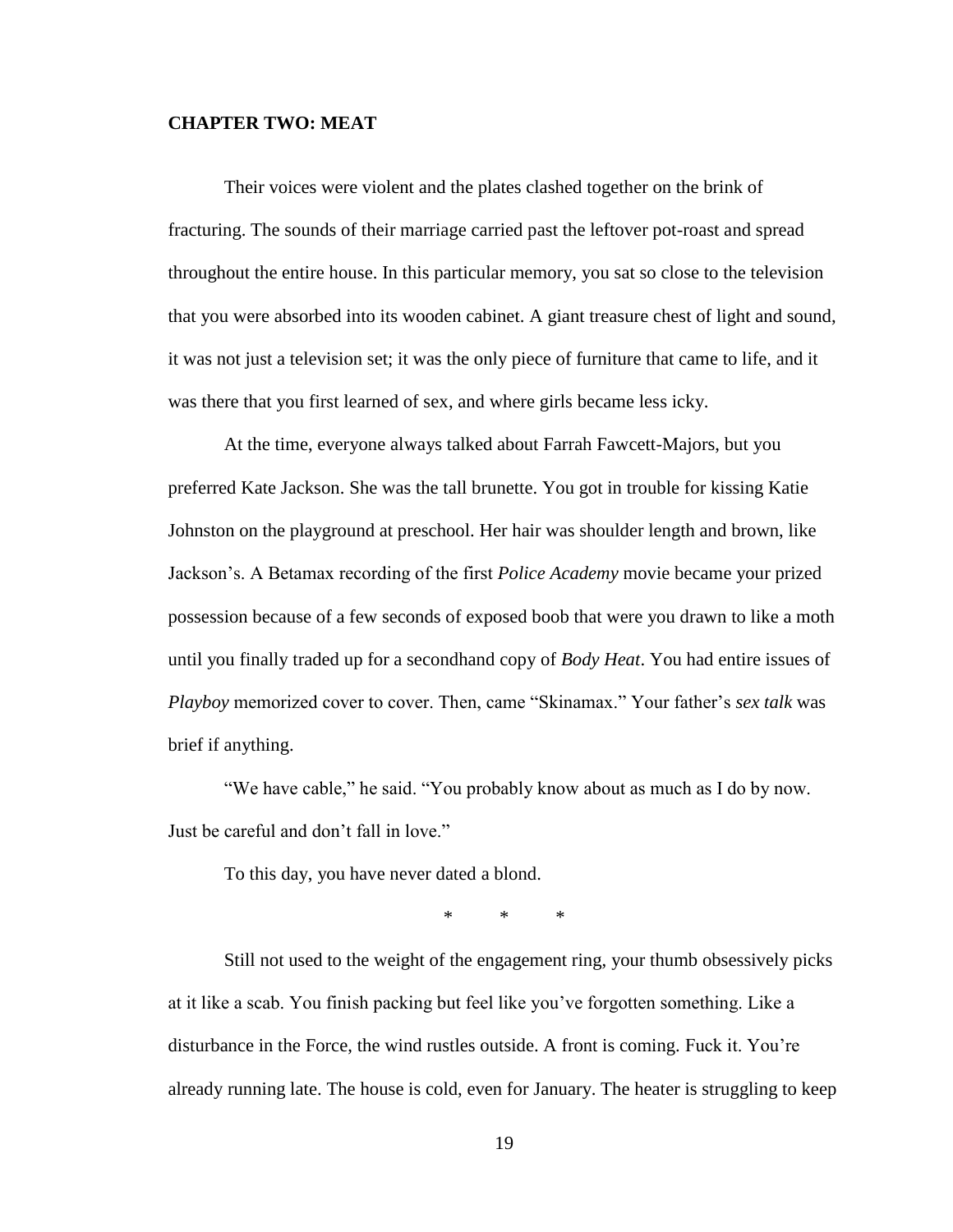up. Jillian is in the kitchen fixing breakfast tacos, which is really just another way of saying that she's making black bean burritos that will be served before the noon hour. You can't remember the last time you had eggs. Or steak. Or bacon. Real bacon, not that soy shit.

In the kitchen standing over the sink, she is wearing nothing but an apron. This tells you she has intentions that go way beyond breakfast. Guy Clark sings "Dublin Blues" on the radio. You approach her from behind, slide your hand softly around her taut belly, and kiss her gently on the neck. She leans into it and giggles. She is barely showing.

"Good morning to you, too," she says, and turns to face you.

"I know what you're doing," you say, and she smiles at this.

"I'm making you breakfast. Why so suspicious?"

"Because you did this the last time I had to go out of town."

She puts on her best pouty face and puppy dog eyes, bottom lip protruding and slightly upturned. "Did what? Got all sexy and fucked your brains out so you missed your stupid flight? Sorry for the inconvenience."

"Jesus, Jillian, don't get all huffy. Besides, this time I'm driving and Sid's already there to set things up. It doesn't matter when I leave."

"It's supposed to snow, you know?" She stops herself and smiles up at you.

"Really? It doesn't matter?"

"Well, within reason." You give her a wink and a well-rehearsed crooked smile that you stole from Harrison Ford.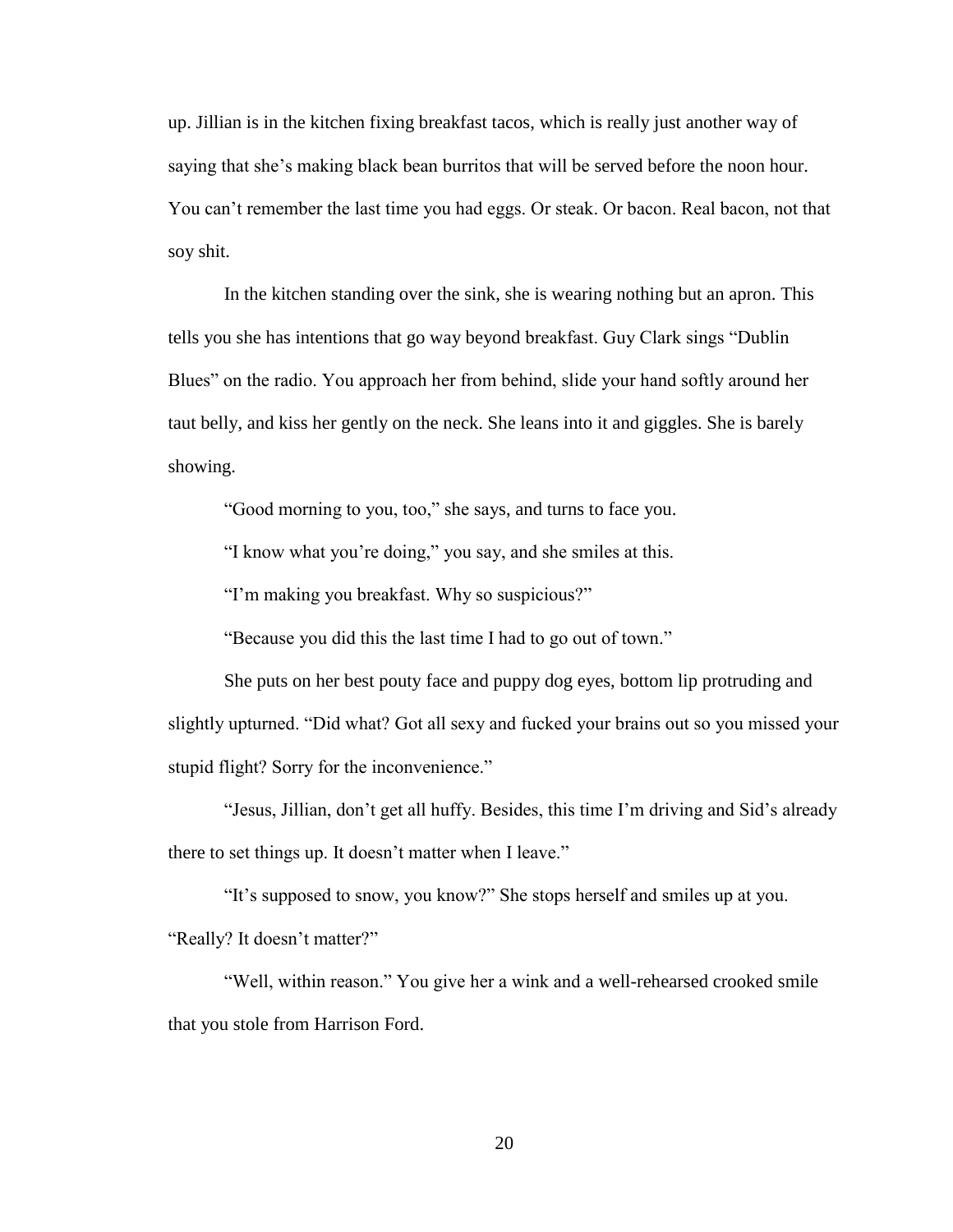Her eyes brighten and she presses her body into you and wiggles. "That sounds subjective. I can work with subjective."

"I bet you can."

\* \* \*

A week before the Spring Break of your freshman year of high school, it was brought to your attention that Liz Taylor, the up and coming volleyball star, not the actress, thought you were cute. You did not know who she was but quickly found out and just as quickly decided that you thought she was cute, too. At 5'11", she was several inches taller than you and all legs. These were not a child's legs. These were a woman's. Her calves were strong and shapely. Her thighs were the gates to Heaven. Your hands crawled ever upward as you kissed her awkwardly on the beach, always wondering what to do next—always fumbling forward. Her breasts were small but perfectly cupped and she slobbered when she kissed. At the time, you honestly believed that you loved her.

In the three years that followed, she held the carrot of her virginity just out of reach. Her virtue seemed impenetrable. There were days when you got close but never quite there. She allowed you to satisfy her urges without the slightest hope of reimbursement. She did kiss it once, leaning over you across the Indian blanket covered bench seat of your grandfather's '72 F100. She was feeling frisky after seeing Alan Jackson in concert. She had a thing for country music and cowboys, and you started wearing boots and pearl snaps. Your grandfather passed away and you lobbied for the truck. You got closer to Liz's treasure but couldn't seal the deal. Still, you waited. On April  $23<sup>rd</sup>$ , 1994, at Corey Ackerman's party, you finally got your shot. It is a memory you wish you could forget.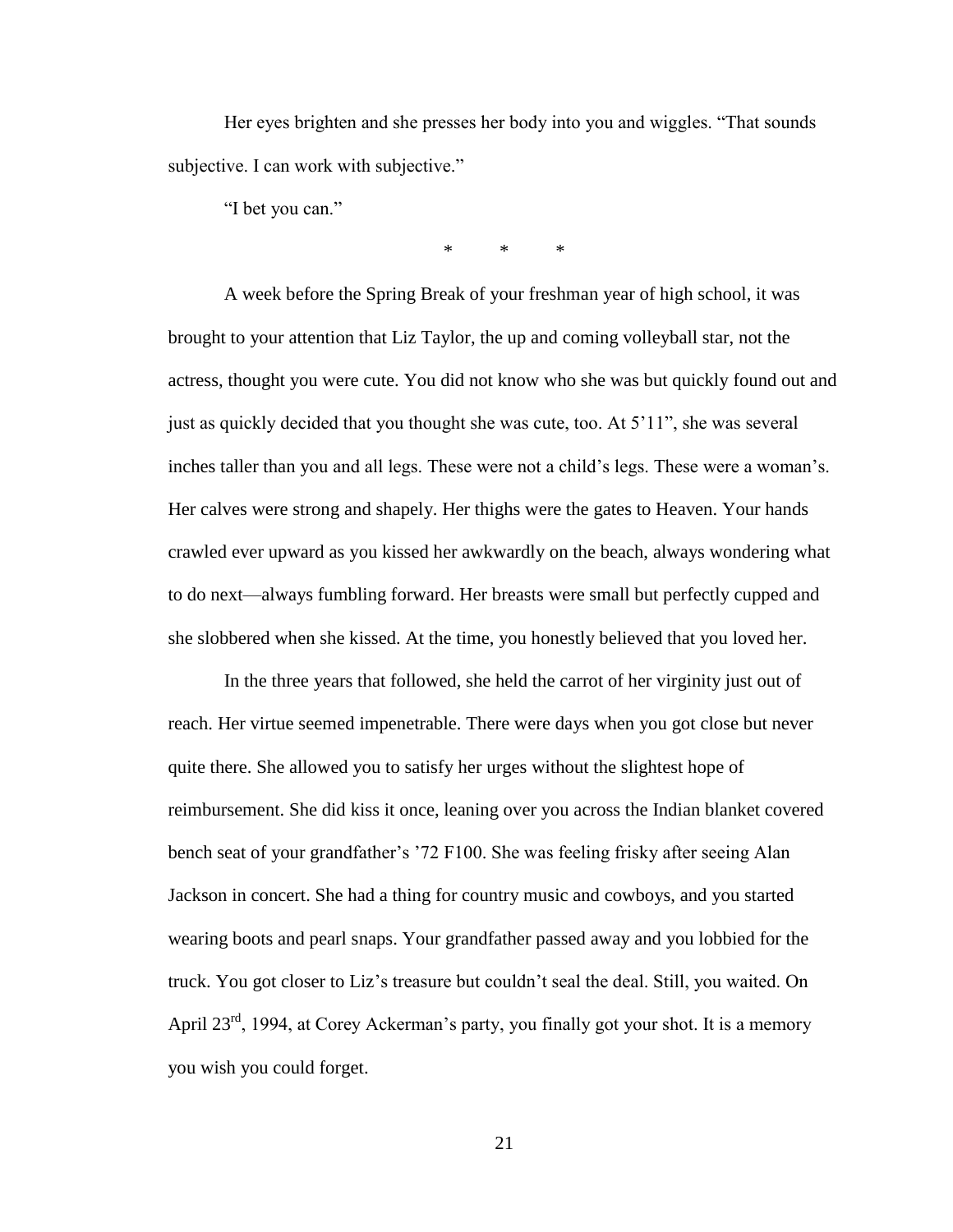"Tonight's your big night, baby. I think I'm finally ready," she whispered to you in the backseat of Jason Wolf's blue Honda Civic. She was practically sitting on top of you. Her hand brushed against your crotch as she lightly squeezed your leg and you became erect. It was all you could think about for the rest of the night. Equally excited and terrified, you drank cheap whiskey and chased it with Budweiser. At around eleven, she came and got you—retrieved you really. Grabbing you by the belt buckle and pulling you up the stairs and towards the spare bedroom, her thick calves flexing and releasing with each step upward. Your eyes were glued to them. Your head bobbed to the beat of their rhythm. She began to tell you what she was going to do to you. You had never seen this side of her before—dirty and predatory. You liked it.

Once inside the bedroom, she shoved you onto the bed and began a striptease, playfully throwing articles of clothing at you as she disrobed her long slender frame. She pulled a condom from her jeans before tossing them in your direction. Your undressing was much less dramatic and choreographed than hers—far more frantic—like a matter of life and death. She approached, and you met her just in front of the foot of the bed. The kiss was brief but wet. Her kisses were always wet. She worked her way down your body, leaving a trail of saliva heading south. You trembled and your heart raced.

"You have to tell me if you're about do it," she said, looking up at you.

"I will. I promise. I'll tell you right before."

She leaned in and pursed her lips slightly before slowly opening her mouth. You tried to think of baseball and state capitals, but instead you thought of Kate Jackson.

"Oh, shit." These were the only words you could get out before convulsing and losing all control.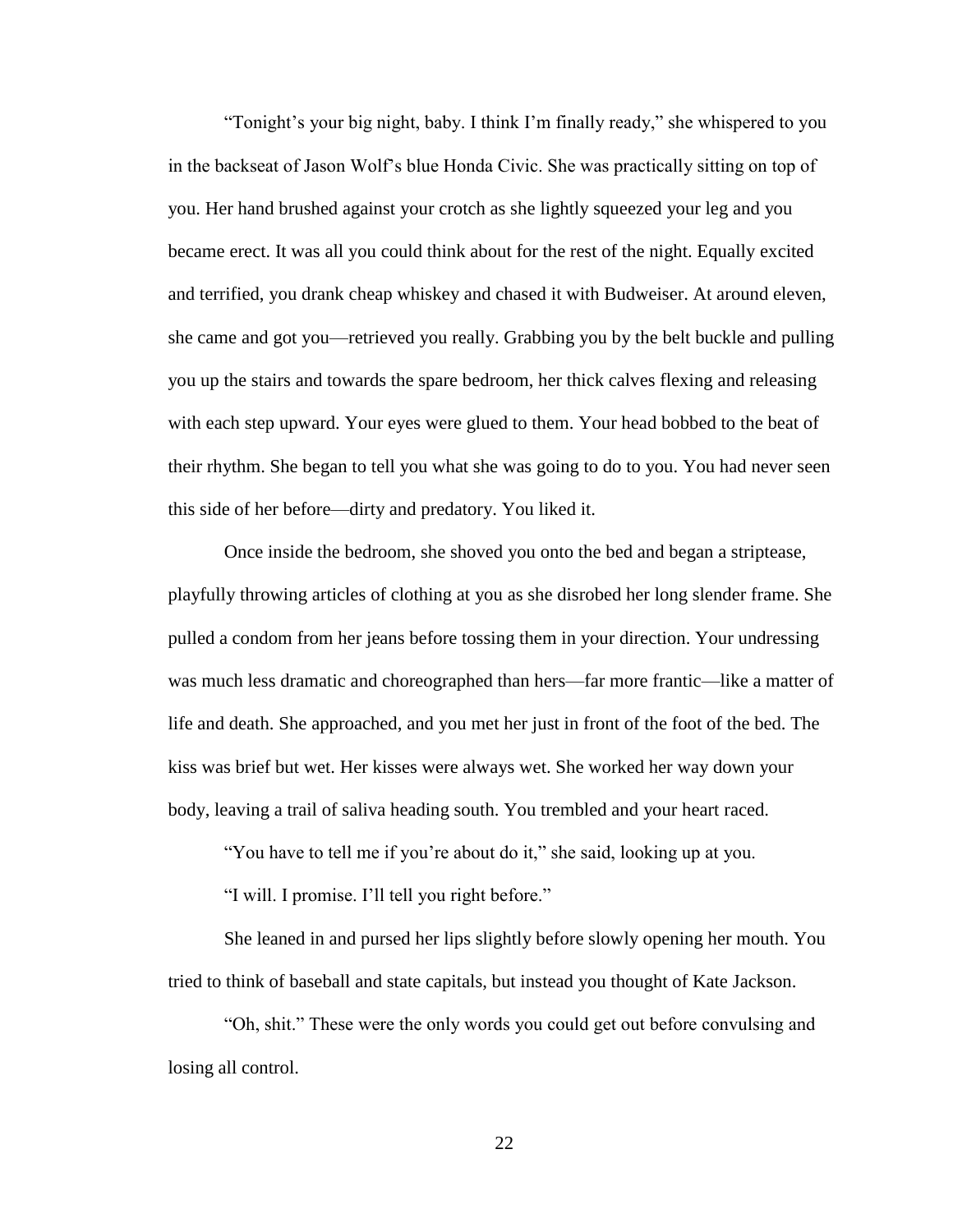"Oh, my God, I can't believe you did that, you asshole." She began pawing blindly at her face. You stood there before her, frozen in shame and guilt—naked.

"I'm sorry. I'll get you towel," you said under your breath and stumbled towards the bathroom.

After considerable pleading, Liz agreed to give you another chance, but the whiskey had left you as anatomically useless as a Ken doll. She promised she would never tell anyone, but instead, she told everyone. Now, almost two decades later, whenever you run into people from high school, this incident is the only thing they can remember about you.

You do not attend the reunions.

\* \* \*

Jillian is resting her head on your shoulder. Your arm is falling asleep. She plays with your chest hair and tries out baby names. You are trying to list the presidents alphabetically in your head. When you get to Wilson you will try to make your exit.

"What about Sage? It works for a boy or a girl."

You say nothing and so she continues to talk.

"How 'bout Madison?" she asks.

This throws you off because you are only up to Rutherford B. Hayes and for some reason you always struggle with Hayes.

"What? God, no. Do you want her to grow up with daddy issues and become a porn star?"

"What about for a boy?" she asks.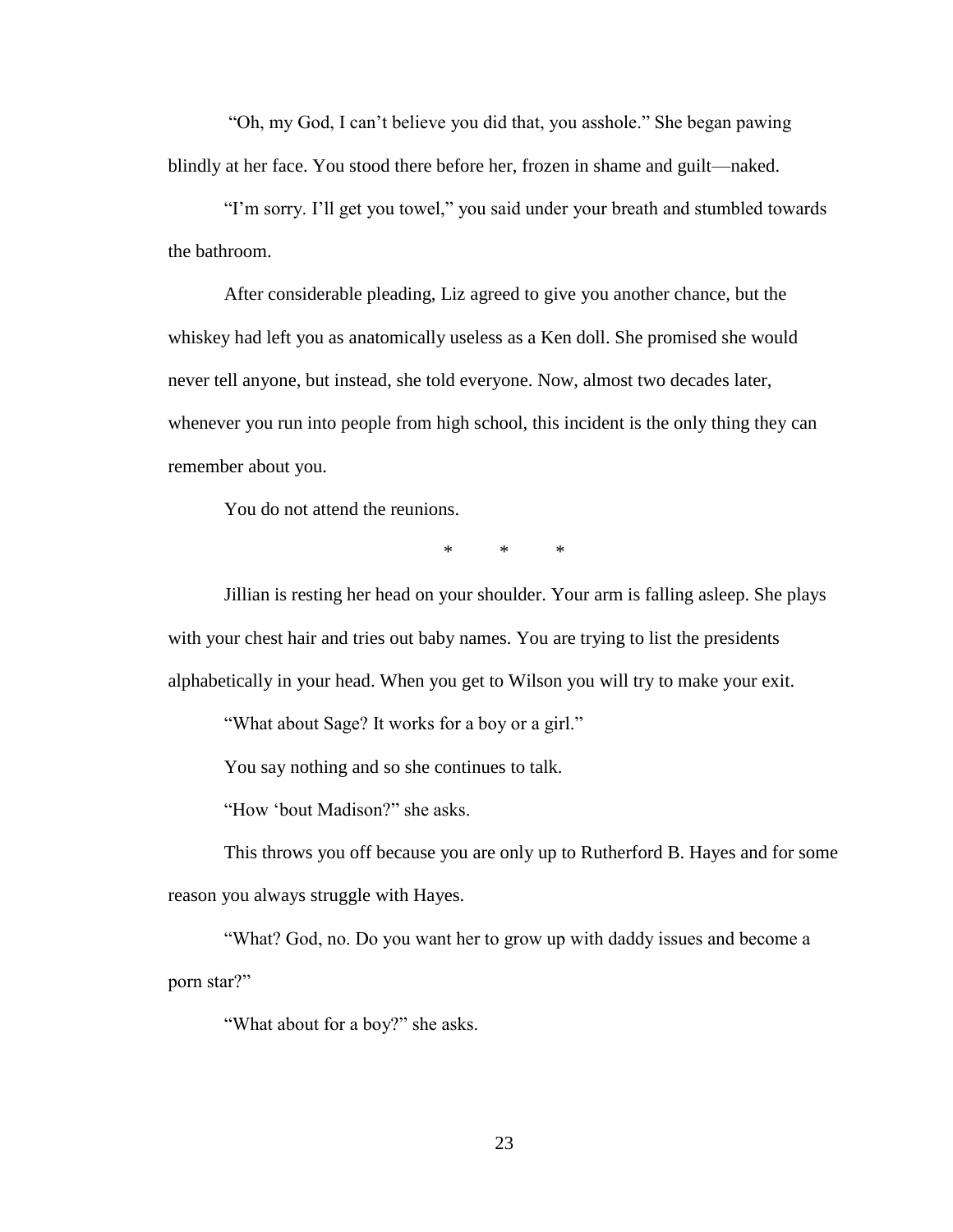"Madison? Are you kidding? Insert the exact same response but replace *her* with *him* and *porn star* with *giant pussy*."

She laughs a little and punches you in the shoulder. It hurts more and is less cute than you let on.

"Gross. You know I hate that word." This is the same girl that just spoke of *fucking your brains out* less than an hour earlier. Now she's sensitive.

"Sorry, babe. I forgot that your delicate little ears prefer the term *lady garden*. As in, may I please place my gentleman sausage in your lady garden?"

She laughs and punches you with a little less violence—more playful than painful.

"It's just that one word, silly. Well…that…and the c-word."

"Refresh my memory. Which word is that?"

"Stop it."

"Is it *cancer*? I hate that word, too*.*" You pause for effect. *"Kaleidoscope*? Wait, no, that's a K."

"You know what word I mean. And don't you have somewhere to be?"

"I do, but that doesn't mean I don't have enough time to plant a little something in your lady garden before I go." You catch yourself saying these words just a second too late. You wonder what you're doing. You have five hundred miles and a snow advisory ahead of you. You've been waiting for your out—your chance to leave. She gives it to you, and now you pull this shit. What's wrong with you? Besides, haven't you already planted enough in her garden?

"It better not be *that* little," she says.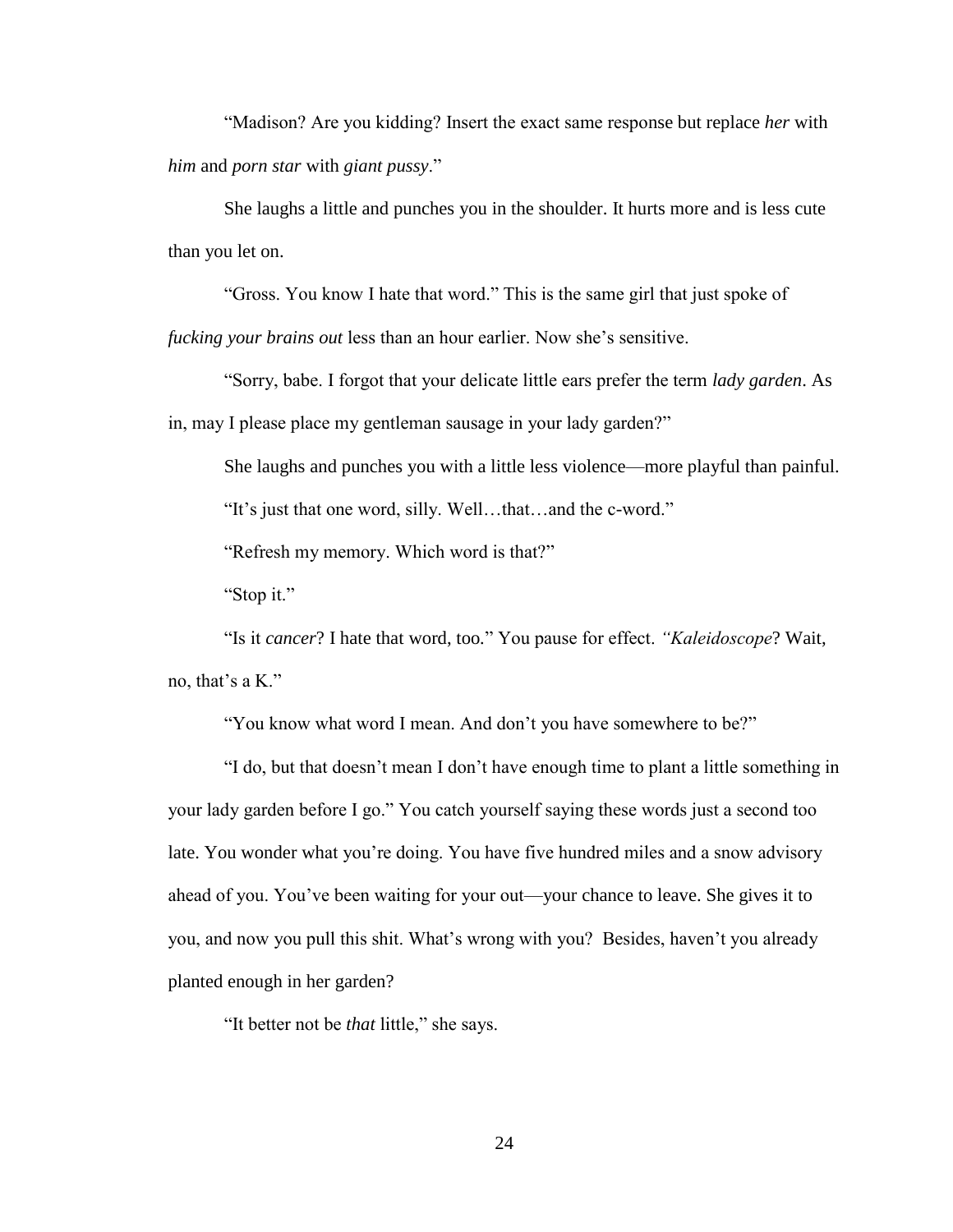One more round and then you hit the road. At some point on this trip, you are keenly aware, your odometer will flip over back to one.

\* \* \*

Alex Goodwin was your campus tour guide when you visited the University of Texas. Being a former cheerleader and long distance runner, she was a tiny tan spitfire from Floydada, and she had a soft spot for boots and pearl snaps and boys that wore them, especially in the summer.

"That takes dedication," she told you. You decided to take this as a compliment. At the end of the tour, you asked for her number and she gave it to you. After moving into your dorm in late August, you worked up the nerve to call her. She answered, and you kept her laughing for two straight hours—a college girl. The best part was that she had only ever heard of one Liz Taylor.

A week later, you lay naked on her couch as she told lies to her boyfriend back home over the phone. Don Williams crooned softly on the small white RCA stereo that sat jammed into a bookcase on the other side of the room. You were no longer a virgin. You had done it, not particularly well, but you had done it. And what you lacked in skill you made up for in effort and willingness to learn. She kept you around for a few months and then gave you the talk. Her boyfriend was coming to visit, and your jealousy showed.

"You know you and I are just friends, right? I mean I was always clear with you about that. Jacob is my boyfriend. I love him."

"And what are we?"

"I told you we're just friends that fool around sometimes, that's all. It's cool, right? Are you still my friend?"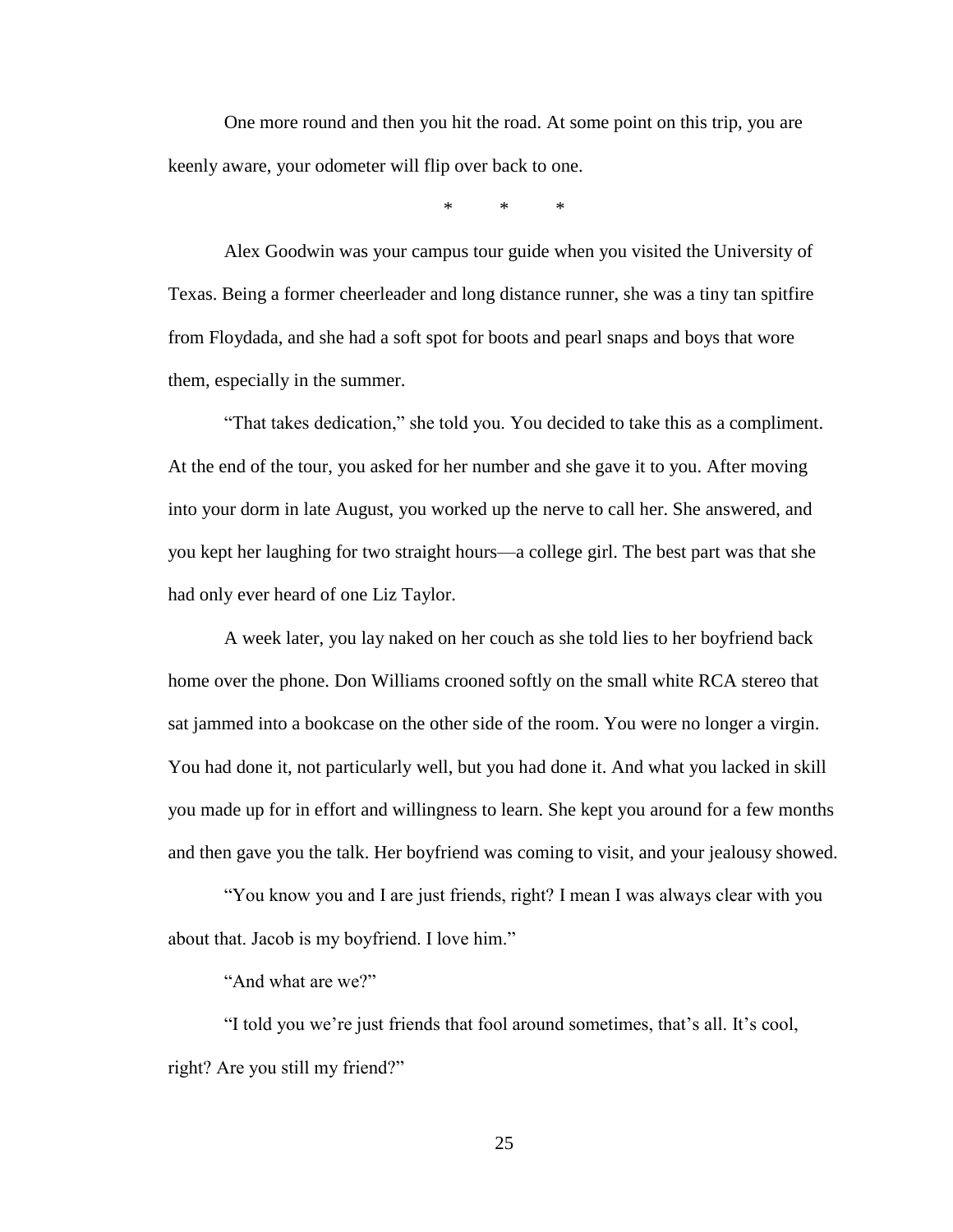You agreed to remain friends because at the time you didn't know any better. That weekend you punched three holes in your closet door after thinking about *your friend* and her boyfriend wrestling beneath the sheets. Your knuckles bled. On Tuesday, you told her you were in a fight with two frat guys. She's never questioned you on this.

In truth, you have only ever been in two real fights and your record is split, one and one.

\* \* \*

It hasn't started snowing yet, but it's coming. Finally you get out the door and on the road, and immediately you feel guilty for lying to Jillian. After all, she would kill you if she knew that the Ornamental Plant and Turf Conference in Amarillo was just a front to get out of town and that your old friend Alex from college, who you were meeting there, was actually a woman—a presumably still-gorgeous, confident, and freshly divorced woman.

Sex with Alex is not your intention. You are as loyal as a Labrador. And yet, somewhere in the back of your mind, you feel yourself clinging to the possibility. And with Alex, there's always a possibility.

The girl next to you at the corner of Oltorf and South  $1<sup>st</sup>$  honks the horn of her dark green Subaru Outback to get your attention. It's an older model than Jillian's. The girl is cute but blond—mid-twenties. She's wearing mittens. You lean across the cab to roll down the window. The cold air rushes in and your breath becomes visible.

"I love your truck," she yells.

"Thanks. It's a '72—all original, even the paint."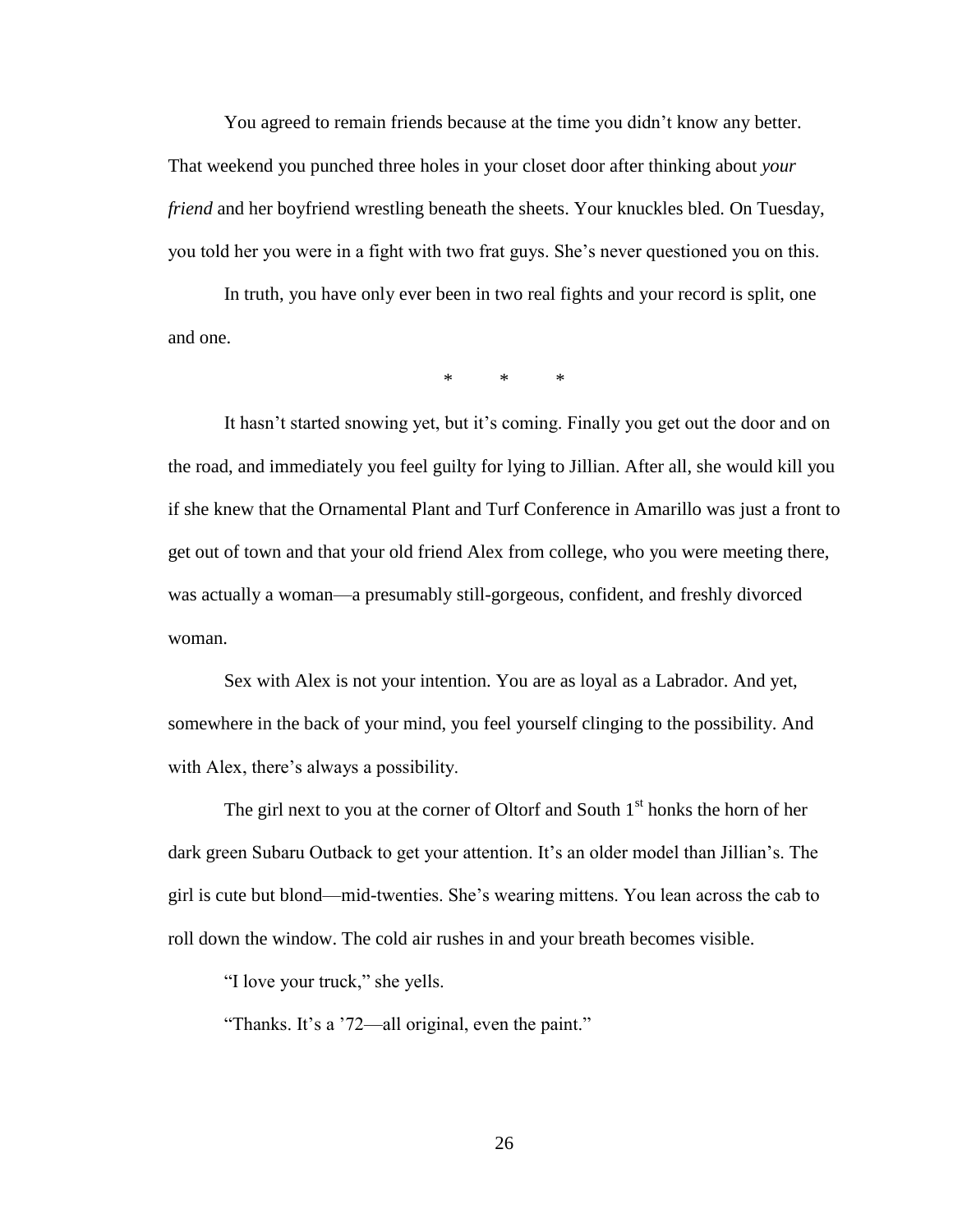The original paint is both a thing of great pride and great concern for you. The truck's paint *is* all original, but you usually tell people that it's Tampico Yellow (Ford Color #2157). You say this knowing full well that it is not true. According to your VIN number and all of your grandfather's paperwork, your truck is actually Yuma Yellow (Ford Color #2214), a much brighter yellow than the duller #2157 shade that your truck now appears to be. Forty years of basking in the Texas sun has faded the factory paint job into a completely different color, shifted it into an all new identity. Plus, people make fun of the way you say the word *Yuma*. As long as this truck is around, you will live in fear that someone will call your bluff on this color discrepancy, but no one ever has. The girl at the light is probably no different. She doesn't care about factory paint jobs. She smiles at you, rolls up her window, and waves as the light changes. She turns right onto South  $1<sup>st</sup>$ and disappears up the road. You continue forward, bouncing the little Ford truck around the tight narrow rolling curves of Oltorf until you get to Lamar and turn left towards Ben White so you can fight your way to the Y. This isn't the best way to go, but the Y is inevitable.

The Yahoo Maps directions Jillian printed out for you while you were showering this morning say that it will take you seven hours and thirty-four minutes to drive the 504.18 miles to the Texas AgriLife Research and Extension Center in Amarillo, but more than likely you will just meet up with Alex and Sid at a bar somewhere nearby. Jillian doesn't like it when you drink, and so you don't. It is unlikely that Alex or Sid will allow this as an acceptable response, and so you have been mentally preparing to pace yourself, knowing that your tolerance isn't what it once was and that Alex's has probably gotten higher.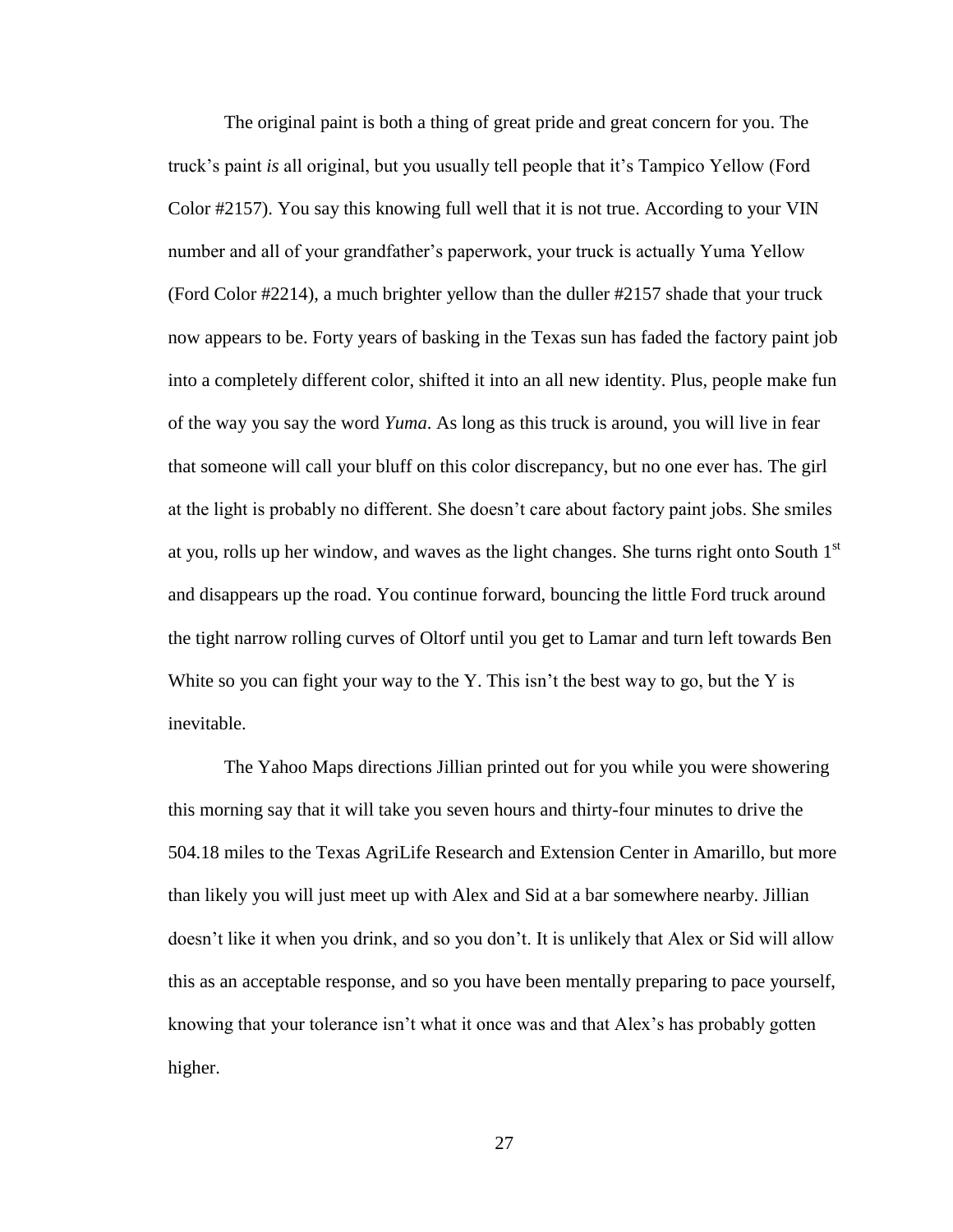In your mind this trip is your bachelor party, since Jillian put the kibosh on those hopes shortly after accepting your proposal. This is not your fiancée's first rodeo. She, like Alex and Sid, is divorced. Her first attempt at matrimony came to an abrupt end about nineteen months in when she found out her husband had remained in touch with one of the strippers from his bachelor party. You wondered what *remained in touch with* really meant, but refrained from asking, and accepted that this was the reason why you were not allowed to a have a bachelor party. Then, a few weeks later, you tried again.

"What if we don't have strippers?" you asked.

"And then what would you do?"

A valid point. *Hey, guys, it's gonna be a great party. No booze, but all the veggies and soy-based meat substitutes you can stuff down your fat gullets.*

Since meeting Jillian, she has systematically removed every single vice that ever made you interesting. You could never subject yourself, much less your friends, to the absolute boredom and disappointment of a Jillian-approved bachelor party.

"We could get a clown," you said, and she smiled, but only because she knew she'd won. The mention of *clowns* is often much funnier than the appearance of an actual clown, and Jillian's inability to appreciate a good clown reference has always bothered you. This is when you began to cook up the conference alibi. Sid was on board.

You look down at your Ford's gauge cluster. Your odometer reads 99,492.8 and counting.

\* \* \*

One day you decided take your father's advice and stopped falling in love. Girls came and went after you finally gave up on Alex and said, "He can have you." This hurt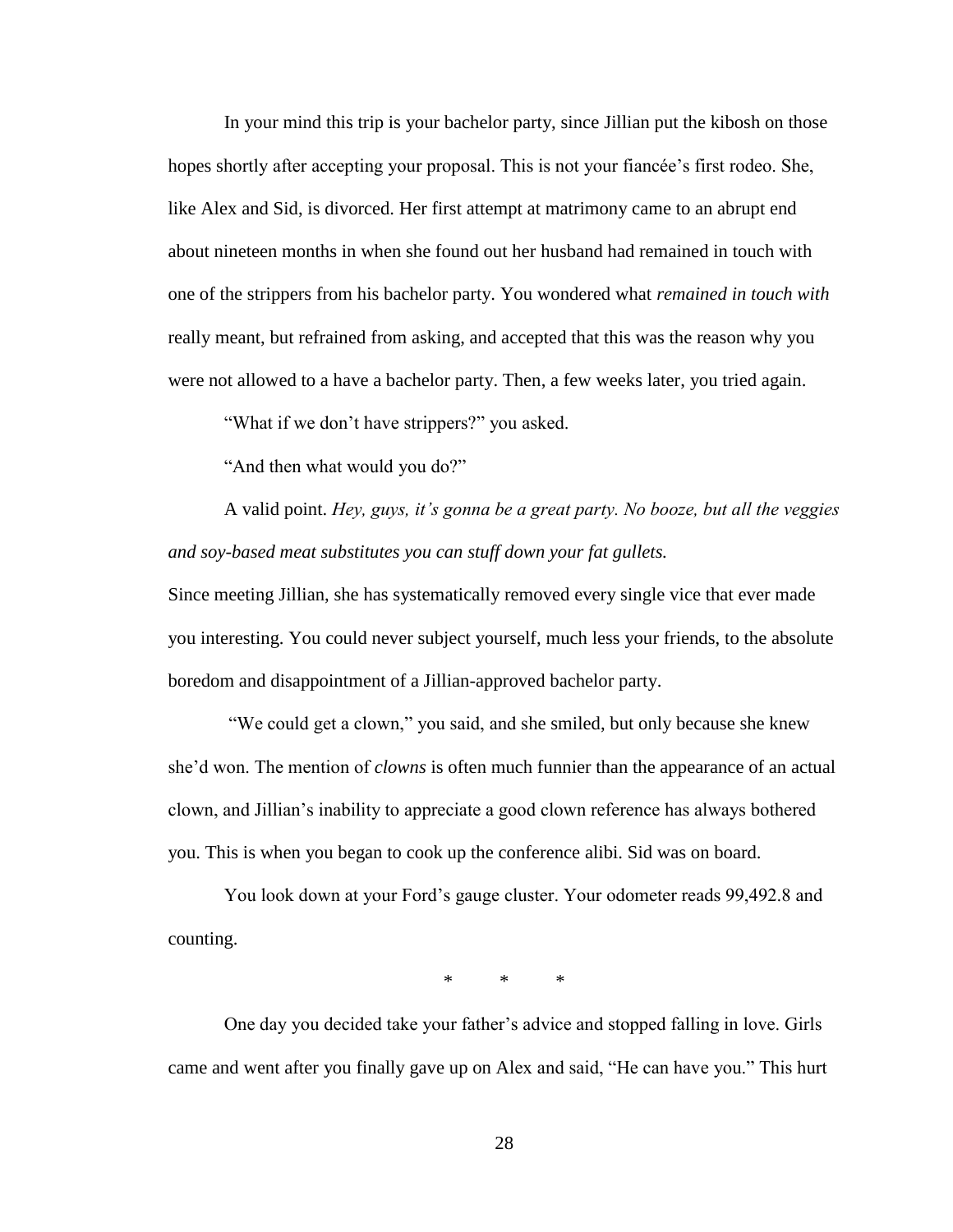her more than she'd ever admit—you know this now. You've picked it up from things she's said over the years. Of the many girls that drifted through your life during this period, the only one that ever stuck was Hailey Galloway. Actually, the word *stuck* isn't quite right. It does not do justice to the absolute adhesive power of Hailey's character. An addictive little pixie-flowerchild, she hid behind her big brown eyes and her long pasty twig-like legs. She was an atheist who genuinely feared God, or at least His existence the idea that she might be wrong. Her apparent unconditional love for you was both endearing and repulsive at the same time. What she lacked in personality she made up for in timing. Your paternal clock had just begun ticking and your instincts were telling you it was now time to start to thinking about settling down, finding someone—a partner.

Perhaps it was your subconscious urge to nest that lured you away from your friends that April evening at the bluegrass festival, planting you right in front of Bela Fleck, though it's more likely that you were drawn there by the combination of two hits of LSD and the beautiful rainbow of reflections that were shooting out from Fleck's electric banjo. She was also by herself, and she shared her water and her pot with you. After the show, you bought her a veggie burrito from a vendor to say thank you. She didn't look like much—kind of cute in a way. Her style was that she had no style. Her clothes never fit her waifish figure quite right, always hanging unflatteringly one way or the other. Naked, however, she was perfection. If you could paint, you would have painted her. Her exposed image is etched in your brain under the header: *Things I Pray I Never Forget*.

Despite your best efforts to avoid making any kind of real commitment to Hailey, you eventually moved in with her for practical reasons: her roommate had moved out and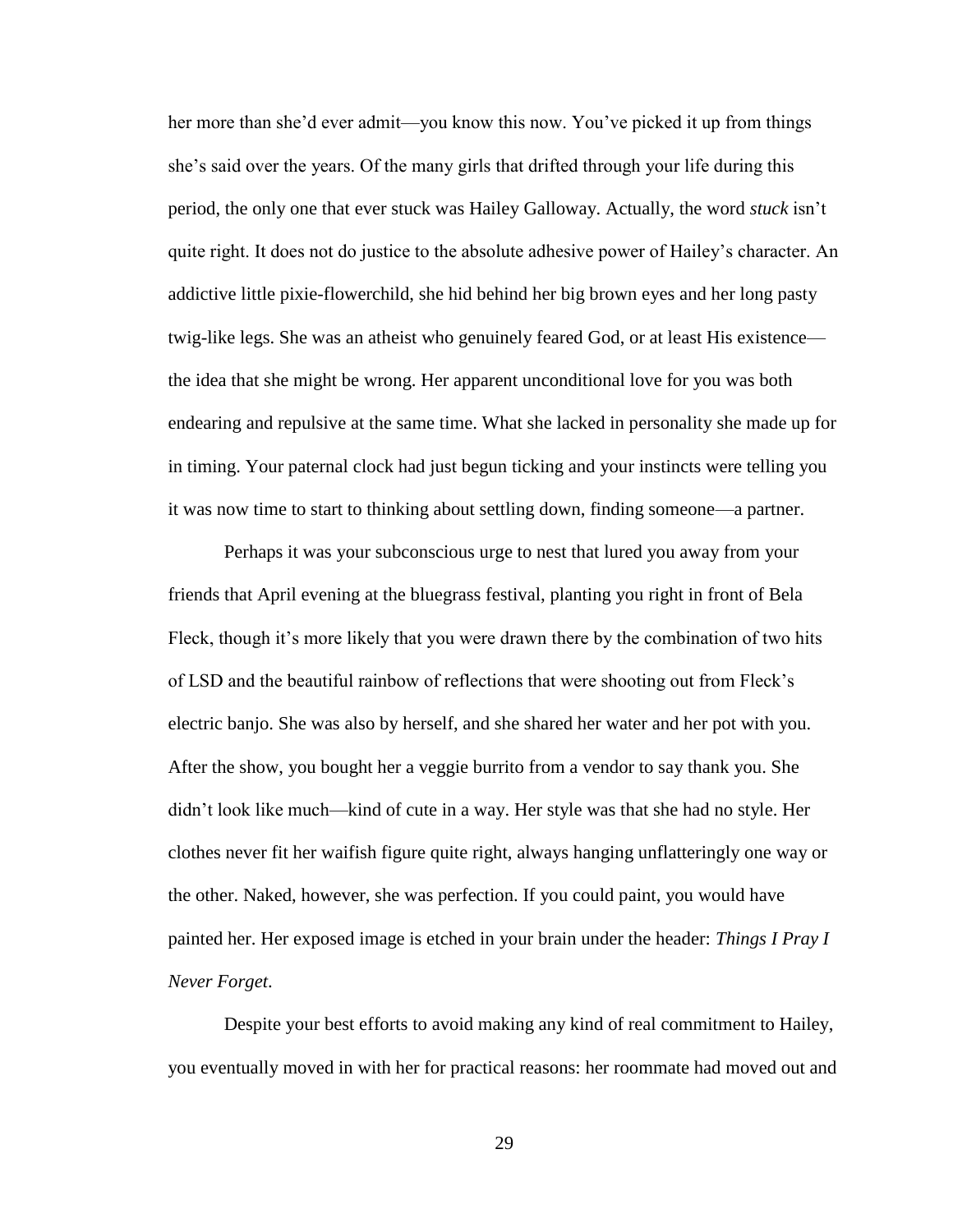your lease was up. The grow room was her idea. She had a degree in Horticulture from Southwest Texas and had been growing and dealing on a small scale for a number of years. She was the brains of the operation, and you were the manual labor. She drew up sketches of shelves and dividers. You built them to spec.

Hailey was a purest, which meant no hydroponics or chemicals. She was a soil and guano kind of girl. This posed a slight problem as the summer approached, as she'd already bought you both tickets for a string of west coast Phish shows, and she wasn't about to miss them. Besides, it was a great money making opportunity. She had timed it so that you would harvest two weeks before departure. This would leave enough time for the pot to dry and for the next round of clones to root. The problem was that neither of you trusted any of your friends to plant-sit. You set to work on figuring out a way to regulate the new plants' water intake. As the plants grew, they would need more water; this would be a crucial time in their grow cycle. After many failed attempts and trips to Home Depot, you invented a sensor that reads how dry the soil is and then releases a measured amount of water according to the dimensions of the flower pot in which it is contained. Hailey was impressed, and even you had to admit it was really quite brilliant.

Over the next seven and a half years, you and Hailey churned out crop after crop of some of the best pot Austin, Texas has ever seen. It was the closest you'd ever been to being married until your current engagement. Playing house with Hailey had its ups and downs, but it was mostly good. She played the accordion but would only practice when you weren't at home. She was an amazing cook in spite of her vegetarian diet, and, unlike some people, never once asked you to deny your carnivorous cravings; she just wasn't going to cook it for you. Hailey's objection to meat had nothing to do with animal rights,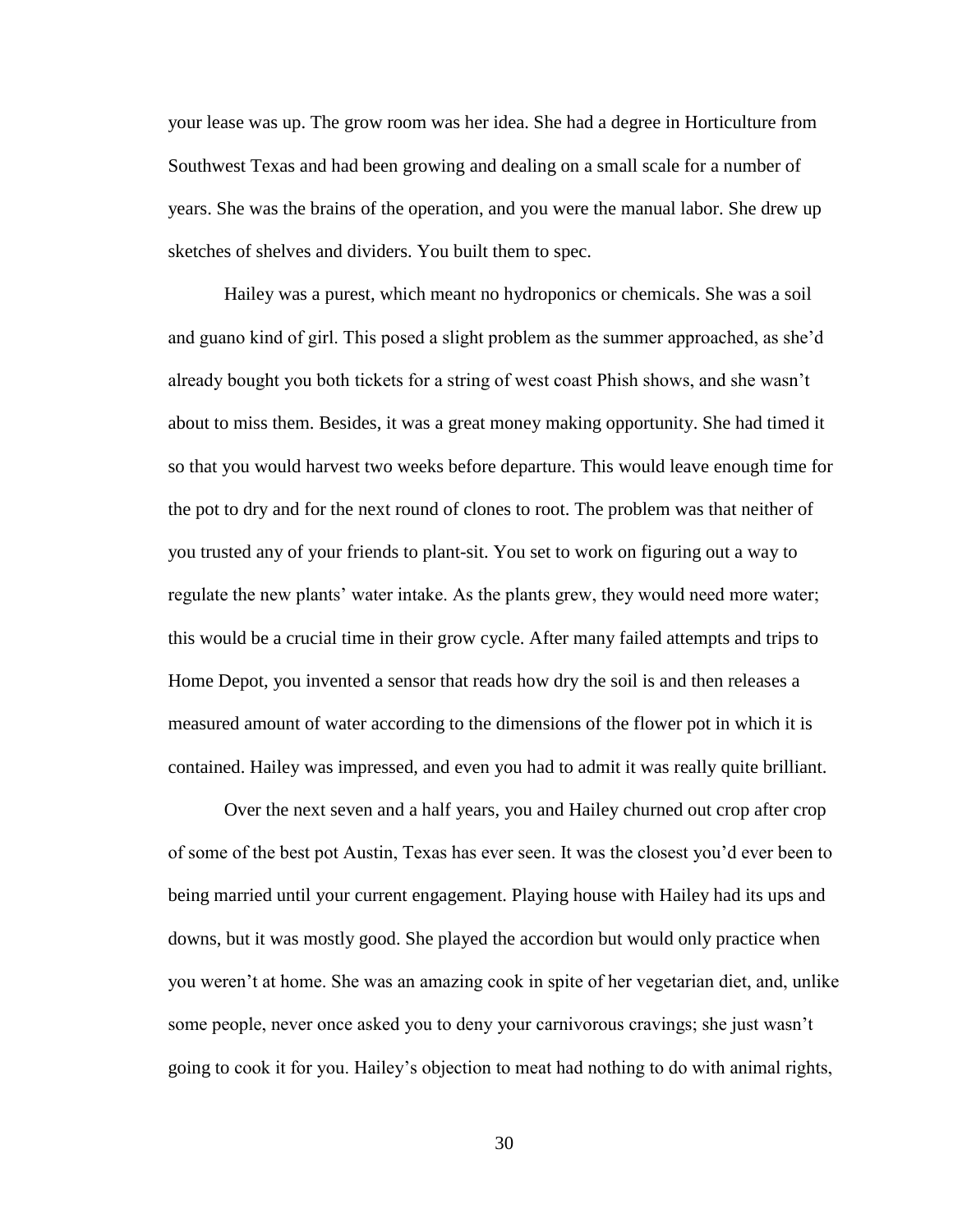morality, or even health concerns. She just didn't like the way it felt in her mouth. She still ate bacon, but never ordered it. She always picked it from your plate instead. Who ever heard of a vegetarian who eats bacon? You decided to ask her about it.

"'Cause it's good, I don't know. Bacon keeps you humble."

You laughed.

"Yeah, my grandmother actually had that embroidered on a throw pillow: *Bacon Keeps You Humble*. I wonder whatever happened to that pillow."

Life with Hailey was nice. It was simple. It was easy. She was perfectly sweet to you in every possible way, but she never challenged you and you got bored. The thing about Hailey was that you always knew you weren't really staying—just passing through. In the end, the breakup was both amicable and profitable for both parties. She got the house, the pot, and all the connections. You took your drip system to market and finally became legitimate in your father's eyes, though, unbeknownst to him or your fiancée, you still buy pot from Hailey on occasion. She always charges you full price but acts like it's good to see you.

You saw Alex three times during your years with Hailey.

\* \* \*

By the time you reach Llano, you are already hungry for lunch. There's a barbeque joint that Sid told you about, but you can't remember the name. *Dude, I know you're all veg-e-table-arian now and shit* (Sid always says it this way)*, and I would be too if I had girl that looked like Jillian at home telling me what to do, but if you ever happen to grow your nuts back, you've got to drive up Llanno and stop in at*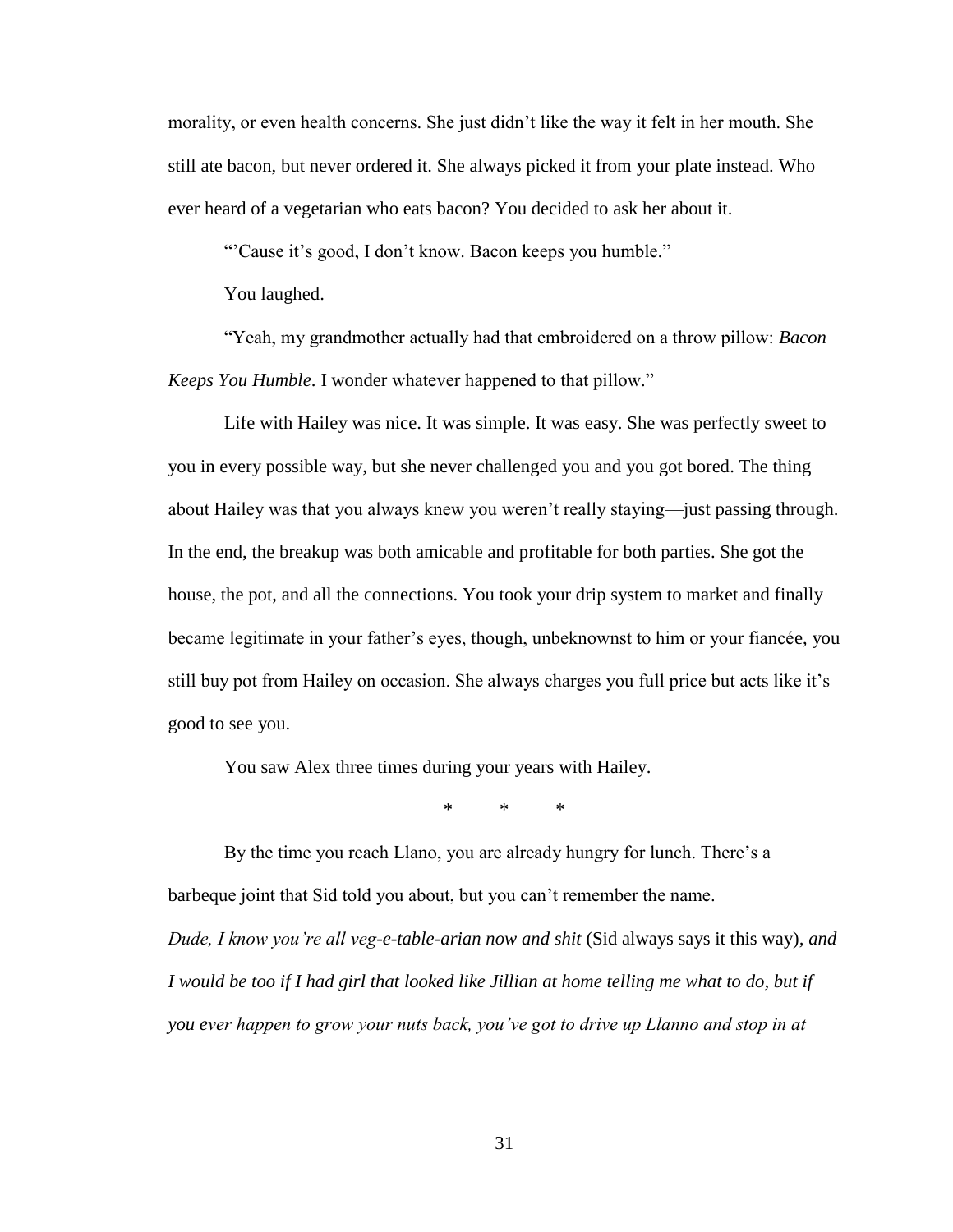*BLANK BLANK'S and get you some ribs. They're amazing—fall off the bone and melt in your mouth good. Tell BLANK I sent ya.* 

Shit, nothing. Not a clue. Your habit of tuning your friend and business partner out has left you at a disadvantage. It's just that you can only listen to someone rail on your life choices for so long before you have to start filtering it out, especially when that person doing the railing is a forty-five year old two-time loser who has been forced to move back in with his mother in order to keep up with his alimony payments. Sid is a cautionary tale. This is what having *nuts* gets you.

As you roll into town, you spot a place on the right that seems to fit Sid's description, *Laird's*—not a *BLANK BLANK* at all. The place looks like a house with some picnic tables and a shaded area in the side yard that appears to have one of Sid's misters going around it. You pull in and park. Before exiting the truck, something strange comes over you. It is excitement. It is guilt. It is the combination of the two. It's the same feeling you felt when you spoke to Alex on the phone about getting together this weekend.

Inside, the front room is crowded by a maze of tables and chairs. Red and white picnic checkerboards seem to be the running theme. An old man in an apron introduces himself as *Kenneth*. His handshake is rock solid with old man strength. He has no idea who Sid is, but he is still quite friendly in a rough abrasive kind of way. By this point, you know what you are about to do. You know why you are there. The smell of ribs and brisket surround you like a posse in an old western. This must be what it feels like to go to a whorehouse. You throw up your hands in defeat and order a jalapeño sausage sandwich to go. You choose Cheetos as your chip option and tea to drink.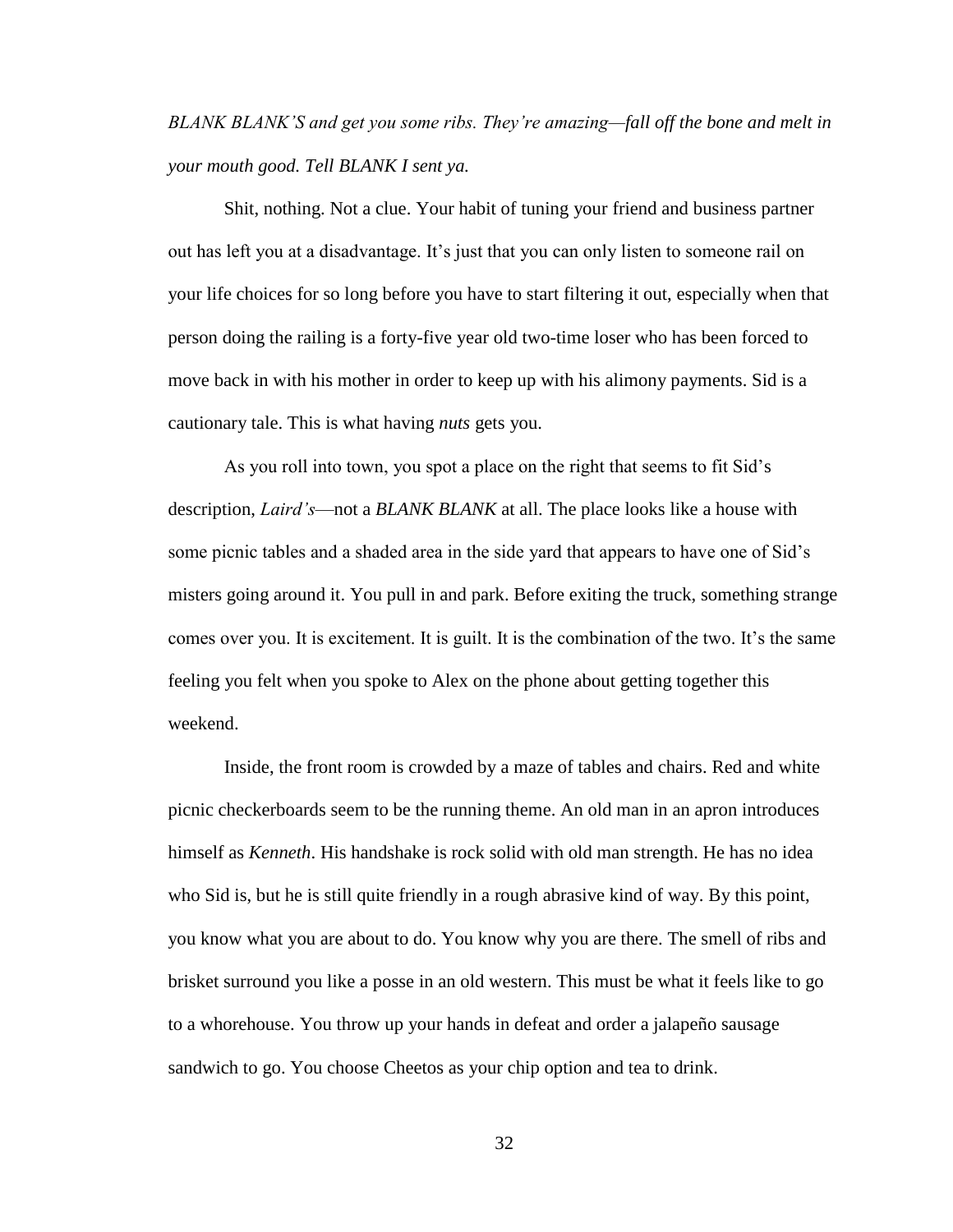In the car, the sandwich is messier than expected, but it is also the single sweetest thing that has ever touched your poor meat deprived lips. You lick your fingers clean as you navigate the steering wheel with your elbow and knee. Less than an hour later, you make a pit stop in Brady and spend thirty-seven minutes in the handicapped stall of the Walmart bathroom. You know exactly what caused this unscheduled stop but refuse to admit it, choosing to blame the morning's black beans and coffee instead.

Twenty-one miles from Eden, you stop again. Though the bathroom is worse, the overall experience proves to be less unpleasant. Still, you feel obligated to purchase something, and so you grab a 32 oz. lemon/lime Powerade and set it on the counter.

"I'll take this and a Mega Millions—cash option."

"You want the Megaplier with that?" the plump southern belle behind the counter asks.

"No, thanks. I'm not that lucky." This line gets a laugh almost every time you use it. Today it's just a courtesy smile, but you'll take it.

"You know we got the two for three dollar special on those Powerades. Wanna grab another one?"

"Sure, how could ever I resist such a bargain? I'd be a fool not to."

"I'm just sayin'." The gum she smacks is neon green and darts around her mouth like an electric eel.

You grab the second Powerade, pay the girl with the neon gum, and head back out to the truck. You let the factory 302 warm up. Then, you let the truck's heater do the same before you shift the long arm into drive. According to the bank across the street, the temperature has dropped eight degrees since you left Austin this morning. You switch out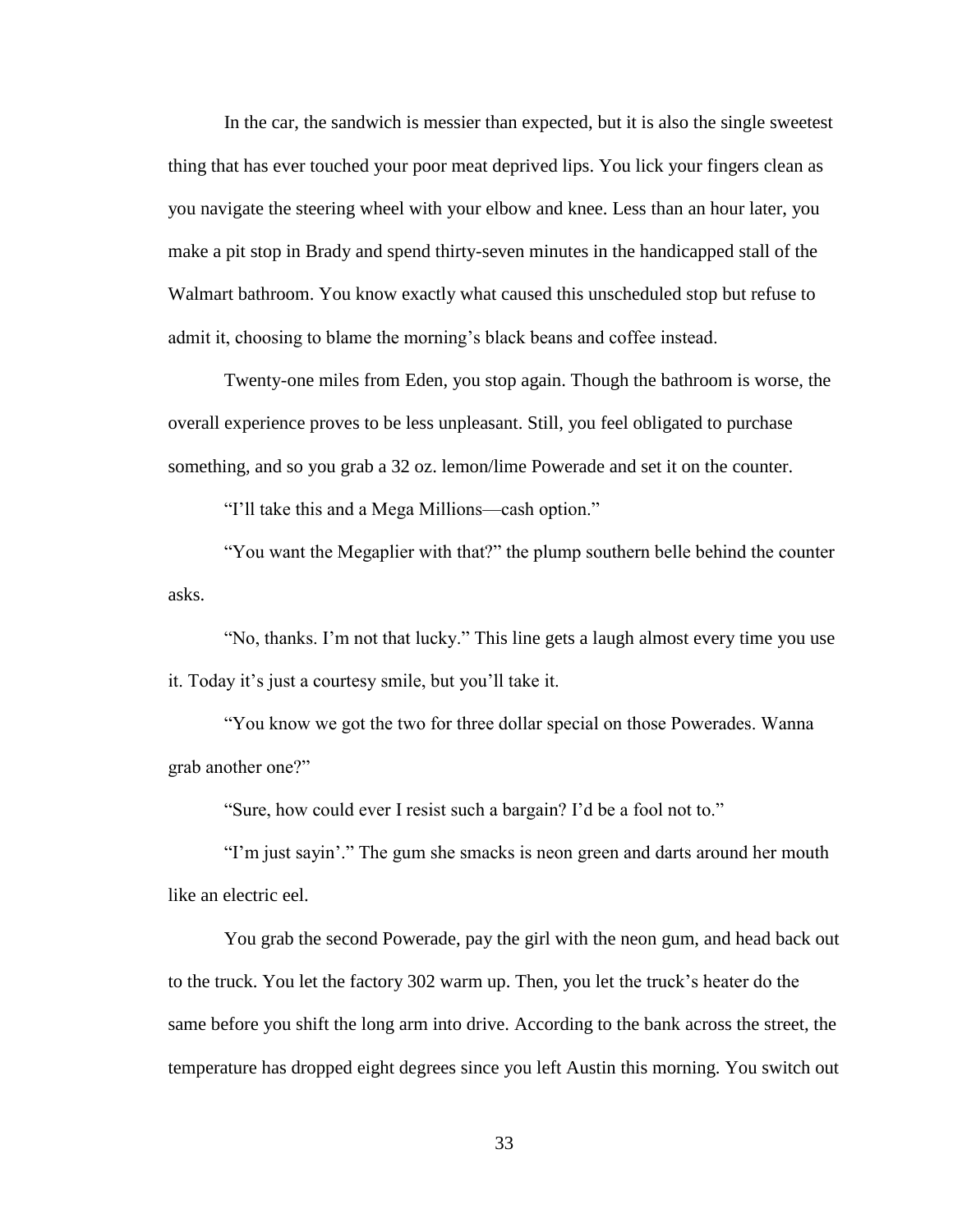your Wilco tape with *Yankee Hotel Foxtrot* on one side and *A.M.* on the other for Townes Van Zandt's *Live at The Old Quarter*. To your relief, the cassette does not begin with the excruciatingly long Dale Soffar announcement about how everything you could possibly need is *upstairs*. This is the beauty of analog. Instead, the tape begins in the third verse of "White Freight Liner Blues."

# *It's bad news from Houston. Half my friends are dying.*

By the time "To Live Is to Fly" comes to an end and "She Came and She Touched Me" starts up, Eden is in your rearview mirror. You take another swig of Powerade and screw the cap back on. You wonder if Laird's is the place that Sid told you about. Due to its bench seat, the all original Ford F100 has no center console or drink holders. Another mile rolls over on your odometer.

\* \* \*

You've always been amazed by how nimble Sid Barker is for a fat man. You found him in a Craigslist ad. He was looking to hire some help for the summer rush. Now without Hailey's money tree, you needed a job. Misting systems and drip systems follow the same basic principles, and so you were a natural. After the summer, when things began to lag, you told Sid about your drip system for watering indoor plants and were surprised by his response. He immediately saw the potential and offered to make you his partner for a small investment. The investment was eventually waived.

"I mean, why do they have to be indoor plants? How 'bout just plants in general? Think outside the box, man," he told you. "Maybe we could even get a couple of those office building contracts downtown. You know the ones where they pay you to take care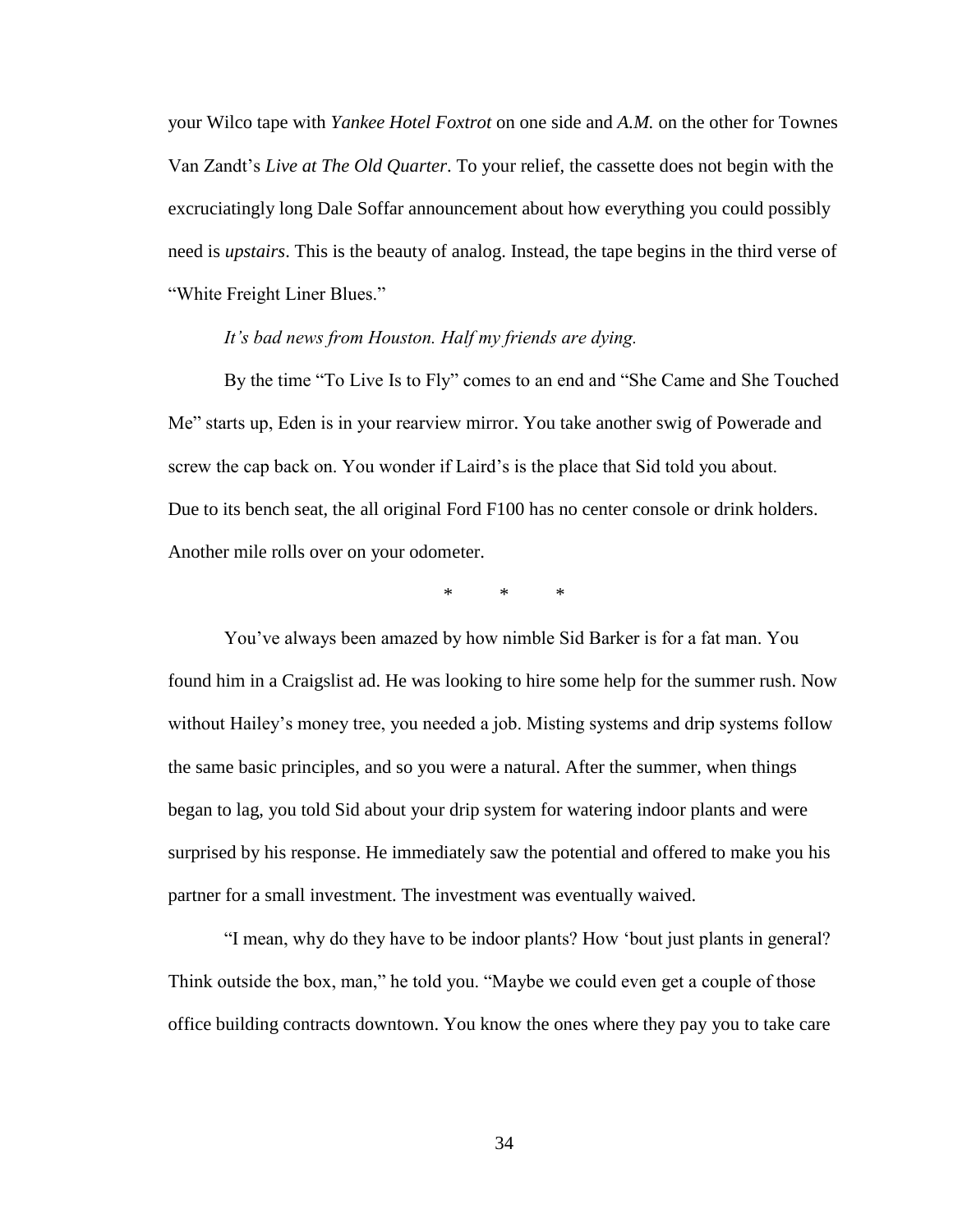of their plants, only we don't have to do shit because your little gadget will do all the work. It's perfect."

Without Sid, you would have never met Jillian. It was his idea to attend that yoga class. You were just supposed to be his wingman.

"Are you sure you can handle intermediate?" you asked, trying to give him one last out. "This stuff's harder than it looks. There's no shame in starting out with beginner and then working your way up. When I used to do this shit with my ex, I think we barely made it to intermediate and we'd been doing it a while."

The truth was that you lost interest in doing yoga with Hailey when you realized it wasn't as closely related to the Kama Sutra as you had originally been led to believe.

"Screw that. I'm here to meet women and the odds that they'll be better looking in the intermediate class have to be exponentially higher—no fat chicks need apply."

"Um, have you looked in a mirror recently? You are not a skinny man."

"Oh, just because I'm overweight, I'm only allowed to date whales. What kind of racist shit is that?"

"Okay, first off, not *racist*. Secondly, I doubt there will be any *whales* in the beginner class." Just then, a red Mazda Miata pulled into the parking lot with two rather large women squeezed inside. You and Sid watched as they exited the vehicle in stretched out yoga pants and waddled towards the yoga studio.

"No whales, huh? What do you call those?"

"Frisky hippos?"

"I don't care how frisky they are. I want no part of that action."

"I'm warning you this shit's gonna kick your ass," you told him.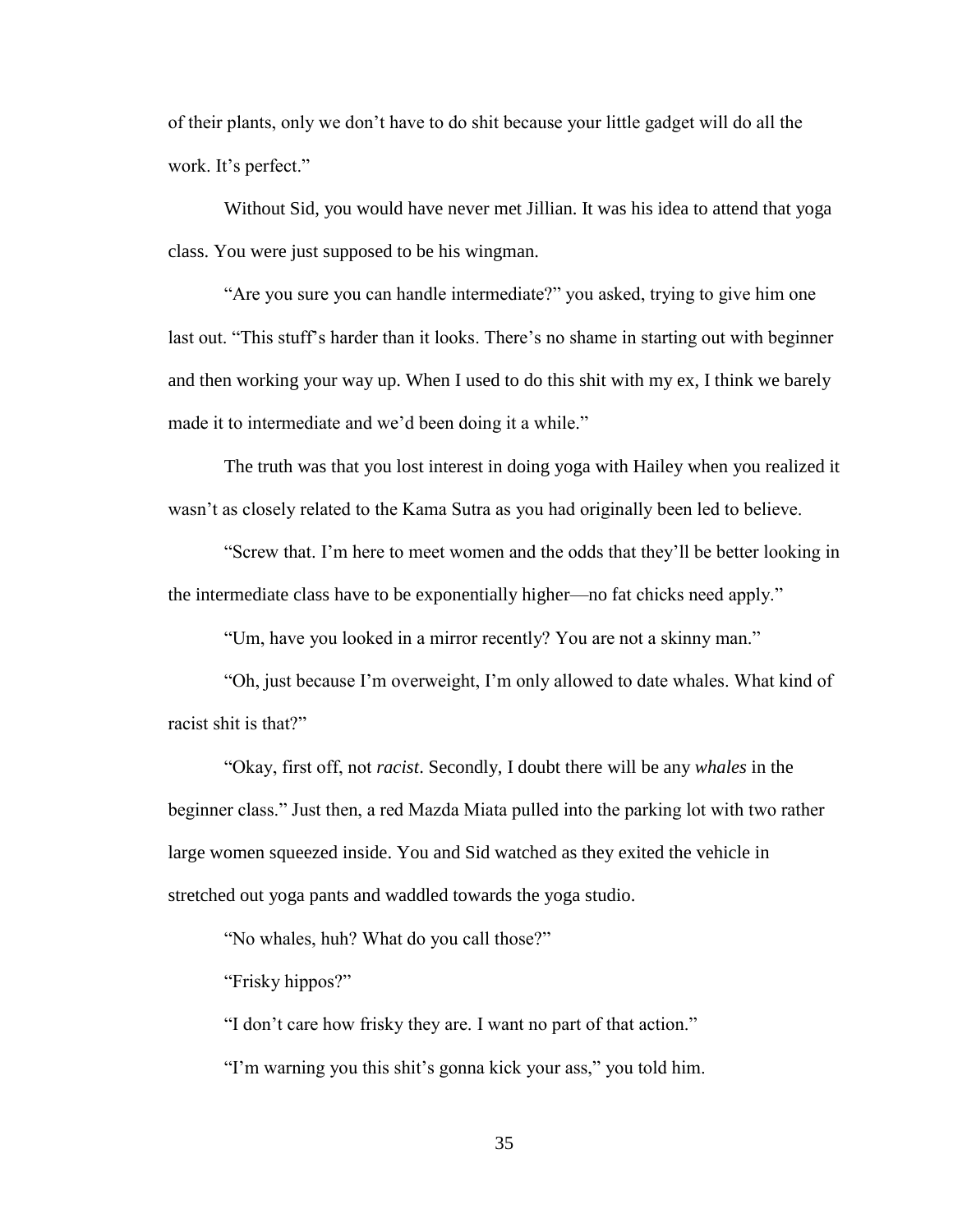"I think I can handle an hour of stretching," he said.

"We'll see"

You had your own mat leftover from your Hailey days. Sid did not and had to borrow one. This is when you first saw her—tall, lean, and fit. When she bent over to grab the loaner-mat for Sid, you became lost. Sid said something you didn't hear, but she did, and you gave Jillian a look that said, "I'm sorry for my friend. He's not meant for public consumption." She smiled and led you both into the studio.

The polished wood floors were almost as reflective as the mirrors that lined the walls. You and Sid took the last remaining spots on the back row. Jillian walked over and adjusted the thermostat and then changed the satellite radio to what you found out later was her *Jason Mraz* station before taking her place in the front of the room. Despite her music selection, you couldn't take your eyes off her. She was a perfect Jaclyn Smith/Kate Jackson hybrid. You recorded, filed, and followed each position she demonstrated. Your Downward Dog felt good, heels driving through the mat, sweat pouring from you. Something about her voice made you take your practice seriously. There was grace in the way you flowed through your Sun Salutations. When she offered the Crow as a bonus advanced move, you and one other student were the only ones to attempt it successfully. You were showing off. Sid was huffing and puffing beside you. You held the Crow as long as you could. And as you fell, Jillian brought her Crow into a full handstand, and then slowly rotated over into a Wagon Wheel. Sid's breathing increased. He tried to clear his throat. He sounded like a car that wouldn't quite start. He coughed three or four times and collapsed.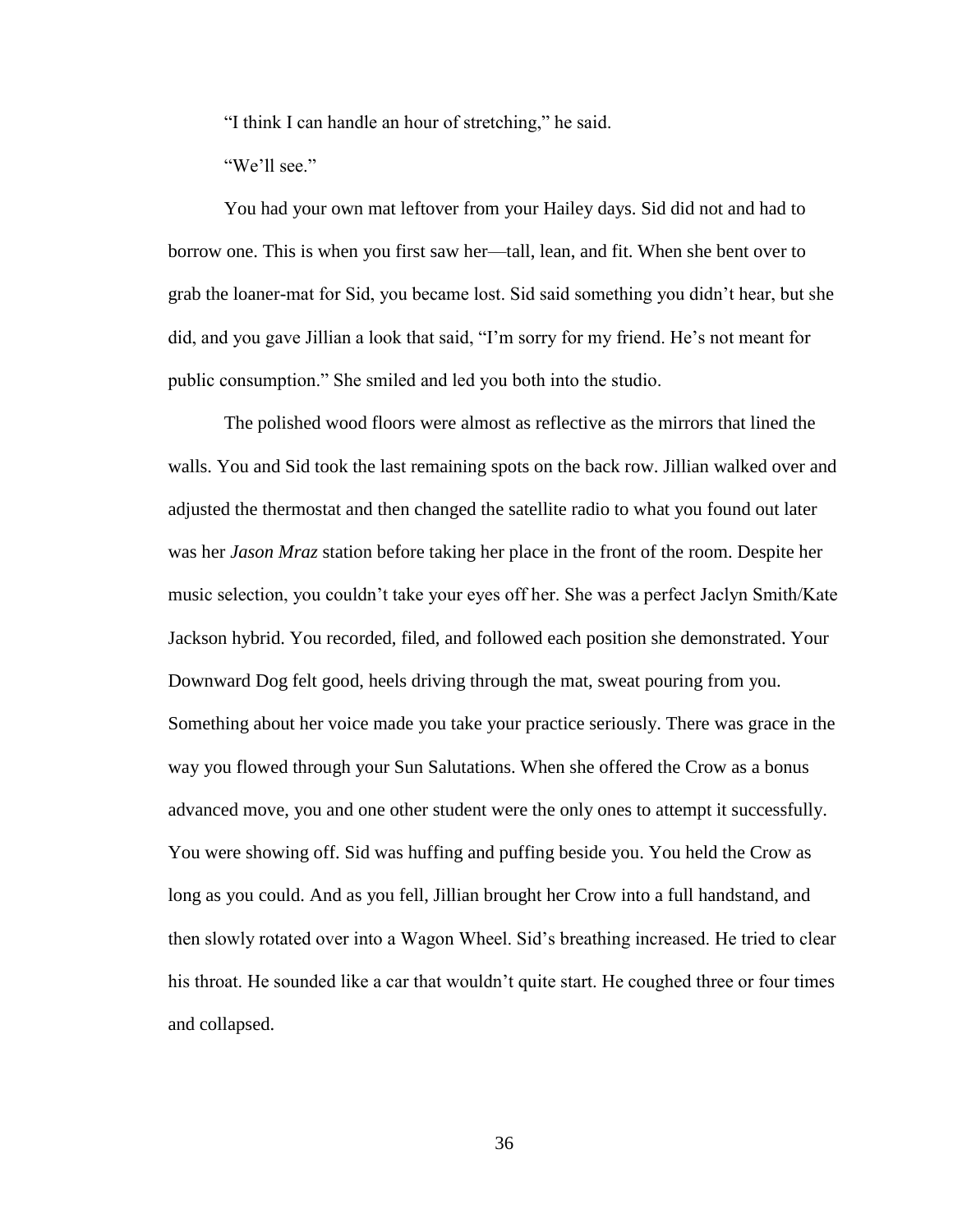When the EMTs asked if you wanted to ride along with your friend, you told them that he was only a "work associate" and that you weren't really that close. You hoped Sid hadn't heard this, but if he did, then you hoped he'd understand that your denial of him was driven by the most primal and basic of urges. Jillian had already offered you a ride and there really wasn't anything you could do for the fat man. Besides, it turned out to be a false alarm anyway.

Colognes and perfumes are discouraged at The House of Om Yoga Studios, but Jillian's citrus body lotion makes her skin taste sweet and salty.

\* \* \*

The mother of your unborn child refers to your friend and business partner as *Sid Shifty*. She thinks he is trying to either steal your ideas or ride your coattails. Sometimes you think she's right; however, without Sid's help and shameless hustling, the Smart Soil 750 sensor (SS750) would not be where it is today. Sid truly believes in your product, which is why he flew into Amarillo a day early to set up the Smart Soil booth. He's probably schmoozing some potential clients right now. You pass through Winters and Sweetwater. Justiceburg flies by, then Lubbock and Abernathy and Hale Center. You check your odometer, afraid you've missed it—99,979.3—now .4.

I-27 is icy and slick. Occasionally you feel the Ford lose traction, the backend fishtailing out across the neighboring lanes. As your odometer creeps closer to being reborn, you lean forward and grip the wheel tighter. Your knuckles lose their pigment and become ghostly white. The phone rings. It's Alex.

"Hey, what's up, kid? I'm almost there." You explain the Sid situation to the best of your abilities and Alex is surprisingly understanding.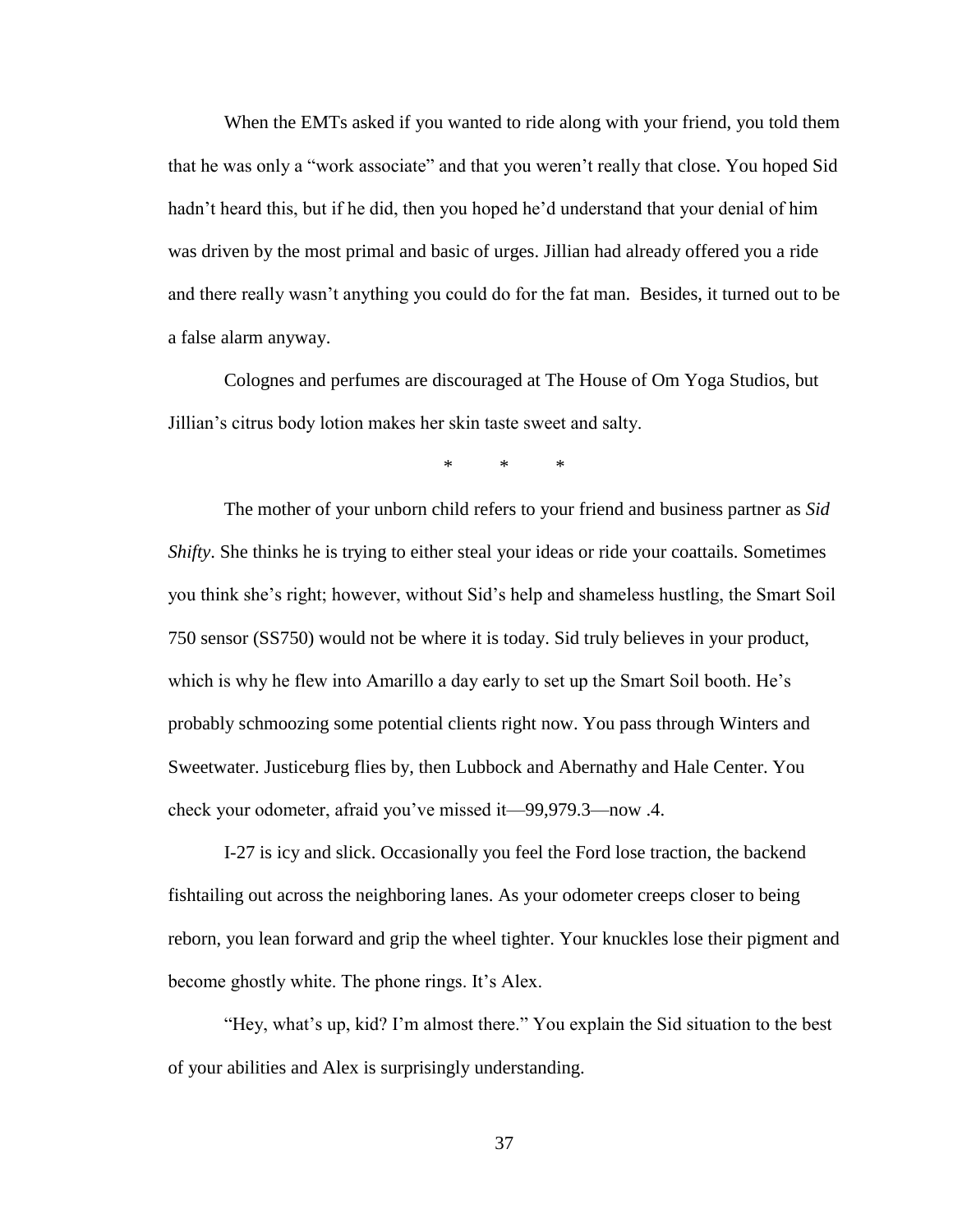"You know I've got a couple of friends I could probably set him up with, if you think it'll help."

"They're not fatties are they?"

She laughs. "Oh, he's one of those."

"Yeah, in fact, I wouldn't advise setting him up with anyone you intend on remaining friends with—just sayin'."

"Got it," she says. "I think I've got the perfect girl. Let me see what she's up to tonight."

Alex gives you directions to a Mexican restaurant near the conference that sells dollar margaritas.

"You're the best," you say just before hanging up.

At exit #117, you ease off the interstate and onto Canyon Drive. At the light, you turn left onto Bell Street and proceed cautiously towards town. The snow is packed along the curbs and sidewalks. The phone rings again. It's Sid.

"Dude, are you here yet?"

"Almost. I was slow getting out of town."

"I bet you were. So, what's on the agenda for tonight?"

"Well, I told you I'm meeting that friend of mine from college."

"Right, the cheerleader," he says in a voice that's creepy even by Sid's standards.

You wish you had never told him about Alex, but he would have figured it out

eventually. It's easier this way.

"Well, you know me," he tells you. "I don't wanna cock-block you or anything, but we *are* having drinks tonight."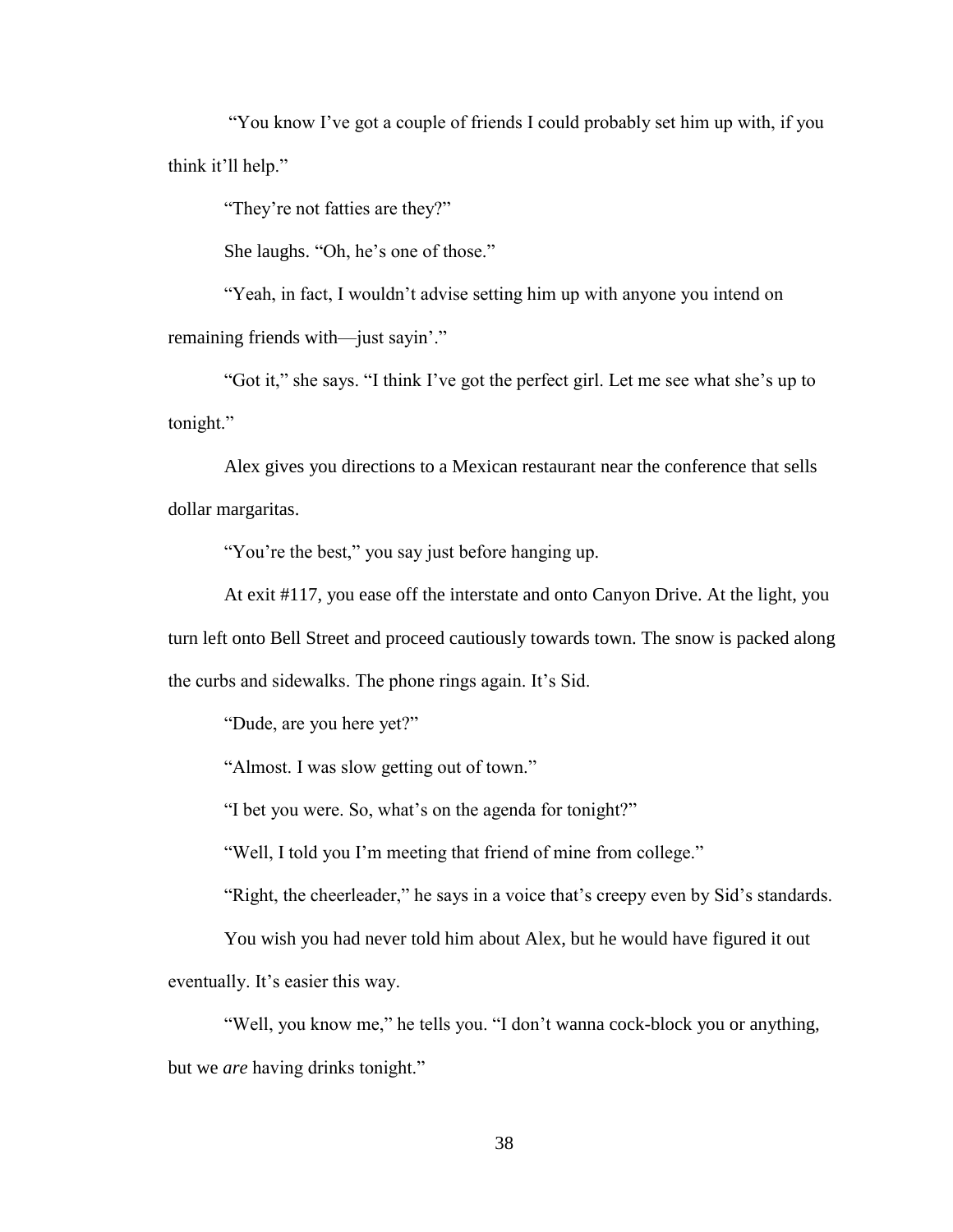"I told you, it's not like that," you say.

"Sure it's not. I understand. You're tellin' Noah about rising water."

"It really isn't. How's the conference?"

"Good. I've got something big in the works."

"Really? How big?"

"Big enough it might keep you from having to work on Jillian's farm." His voice sounds optimistic.

"It's not a farm. It's a theme based bed and breakfast."

"Eating produce is not a theme. It's a fucking salad."

"Look, I'm almost there. I'll talk to you in a minute." You give him the directions to the restaurant, and he tells you that you will recognize him from having met him previously, and you laugh.

"Right. Sure, I will."

Inside the Aztec inspired restaurant, you find Sid already sitting with Alex and another woman. How did he know? Sid is leaned in close to Alex and his back is turned to the other woman. Alex spots you and jumps up to meet you as you approach the group, throwing her arms around your neck and kissing your cheek several times.

"Hey, girl, damn it's good to see you," you tell her. She is visibly tipsy and overly affectionate. You sit down at the table, and Sid immediately turns his attention to the other woman who he's been ignoring up to this point. Her name is Denise. She is older but attractive. There is something desperate in her face, and you know Sid sees it, too. He calls the waiter over and orders another round of margaritas.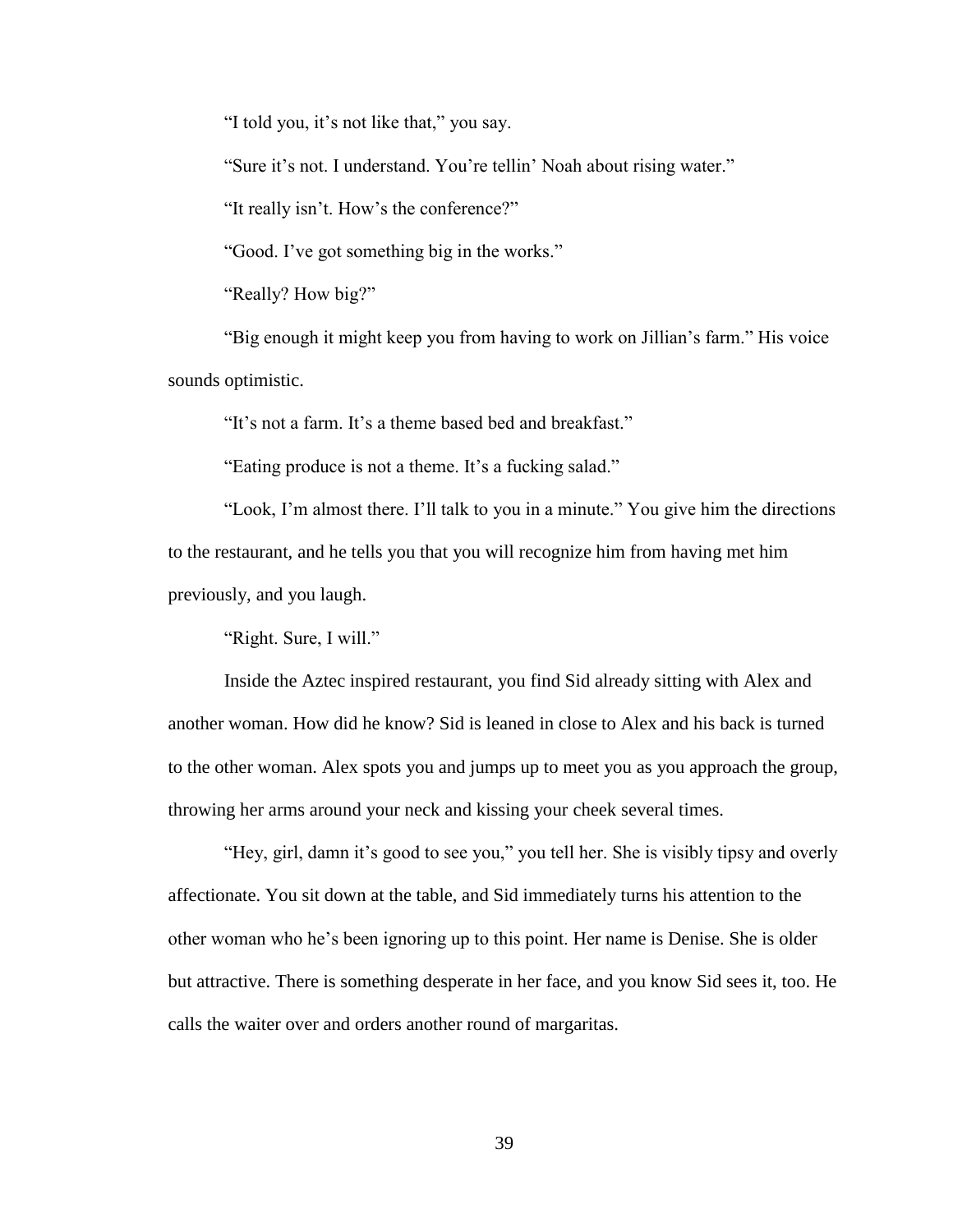"So, what's this Sid tells me about your nuts getting chopped off? A vegan B&B, really? How rich is this girl?"

 "You know those pink Cadillacs that peddle makeup to bored housewives?" Sid says. "Yeah, well, his fiancée is her granddaughter."

"Shit, you're kidding?"

"Nope. After our boy ties the knot, she gets full access to her trust—bucoo bucks, baby. He's set for life. Only, it's *her* life."

"Wow, I never pictured you as a kept-man." Alex's smile as she says this is coy, like it's more than just a smile.

"It's not as bad as it sounds. The place we're buying in Fredericksburg is gorgeous. I'm actually looking forward to it." This is a lie, and you are pretty sure that your friends know it.

"And why vegan?" Alex asks.

"Because Jillian is the type that thinks just because she a vegan, everybody else should be to," Sid chimes in. "Plus, you haven't heard the best part."

"Really? Do tell."

"In addition to running the vegan B  $\&$  B, she also plans on devoting more time to her pottery. The idea being that they can sell these *works of art* to the guests as souvenirs. Even gonna teach classes. I mean, how could this *not* work?"

"You're not helping."

"Vegan? That's pretty specific. Don't you think that's kind of a narrow market to be shooting for?" Denise wants to know.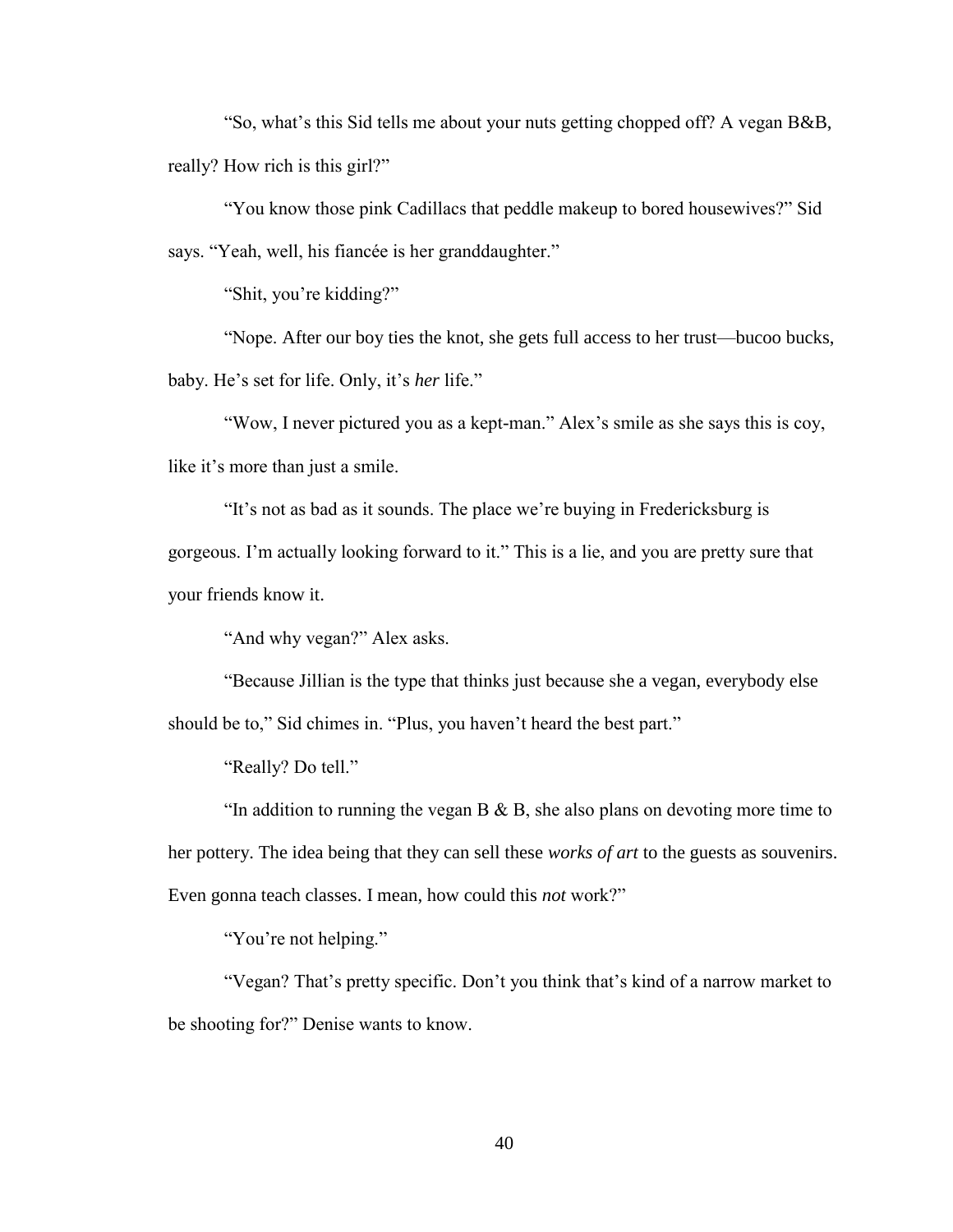"A very astute observation, my dear," Sid answers. "That is precisely what I keep saying. A better investment would be to put some of that money into our company marketing and production—you've got to spend money to make money."

"Despite what my colleague is trying to lead you to believe, Jillian has also promised to invest—just not as much as Sid would like."

"Ten thousand's a fucking band aid. It's not a solution."

"I thought you had something big in the works?"

"I do, but nothing's final. We've got a meeting at one tomorrow."

Over the next hour, several pitchers of margaritas are ordered and drained. The idea that this weekend is your last moment of pure freedom begins to permeate and infect the spirit of things. Sid wants to go to a strip club, but Alex has other ideas.

"So, when was the last time you ate meat?"

"This afternoon and it was amazing."

Alex smiles at you like she's up to something and asks, "When was the last time you had a steak?"

"God, I honestly can't remember."

"Steak it is."

The sign for The Big Texan Steak Ranch that you passed on your way into town advertises a 72 oz. steak challenge. The giant cow statue out in front of the actual restaurant also advertises this. You are pleased to discover that the Big Texan also has its own brewery. You tell Alex to order you Pecan Porter and excuse yourself for the restroom. When you come back, you find them sitting in a booth—Sid squeezed in next to Denise—Alex waiting for you. The tablecloth is a dairy cow naugahyde number.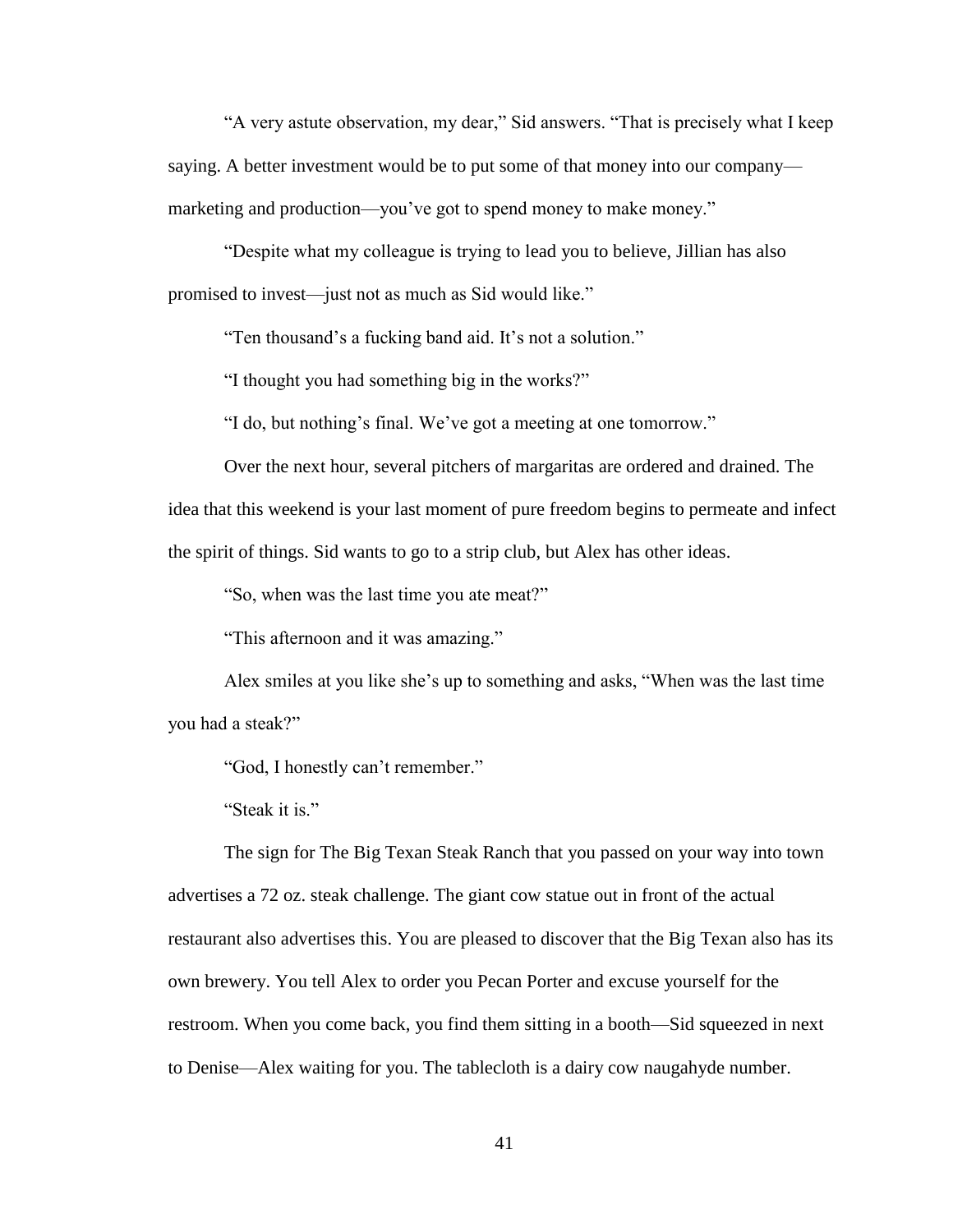"We ordered for you," she tells you, and you know exactly what this means.

Your attempt at the monstrous steak is valiant but ill-advised. The challenge is not just a steak. It also includes a baked potato, ranch beans, shrimp cocktail, house salad, and a buttered roll. Sid and the girls cheer you on, as well as the wait staff and several of the other customers in the restaurant. After finishing the salad and putting a sizable dent into the slab of beef, the meat sweats kick in and it becomes difficult to swallow. Failure to complete the challenge in under an hour will cost you \$72. Alex dabs your forehead with her napkin like you're a prize fighter waiting for the next bell. You know you have gone as far as you can go, or at least as far you should go. You try to throw in the towel, but Sid won't let you. Instead, he informs you that the official current speed record on The Texas King challenge is held by Joey Chestnut at 8 minutes and 52 seconds. The unofficial record is held by a 500 lb. Siberian Tiger who devoured the meal in a mere minute and a half. You have been eating steadily for half an hour. You eat three more bites and immediately regret this decision. In fact, you regret almost every decision you have ever made up to this point. You have no choice. You are done. You are finished. No mas.

You begin to feel as though you are trapped on the teacup ride at Disney World, the room tilting and spinning uncontrollably. Alex sees that you are in bad shape and offers to take care of you. Sid also sees this but doesn't care. He has finagled a ride with Denise back to his hotel and has plans of his own. You stand to leave but are unsteady. Alex helps you to the door. There is a cinder-block motel with an old west theme connected to the restaurant and she gets you a room, escorting you inside with Sid's help.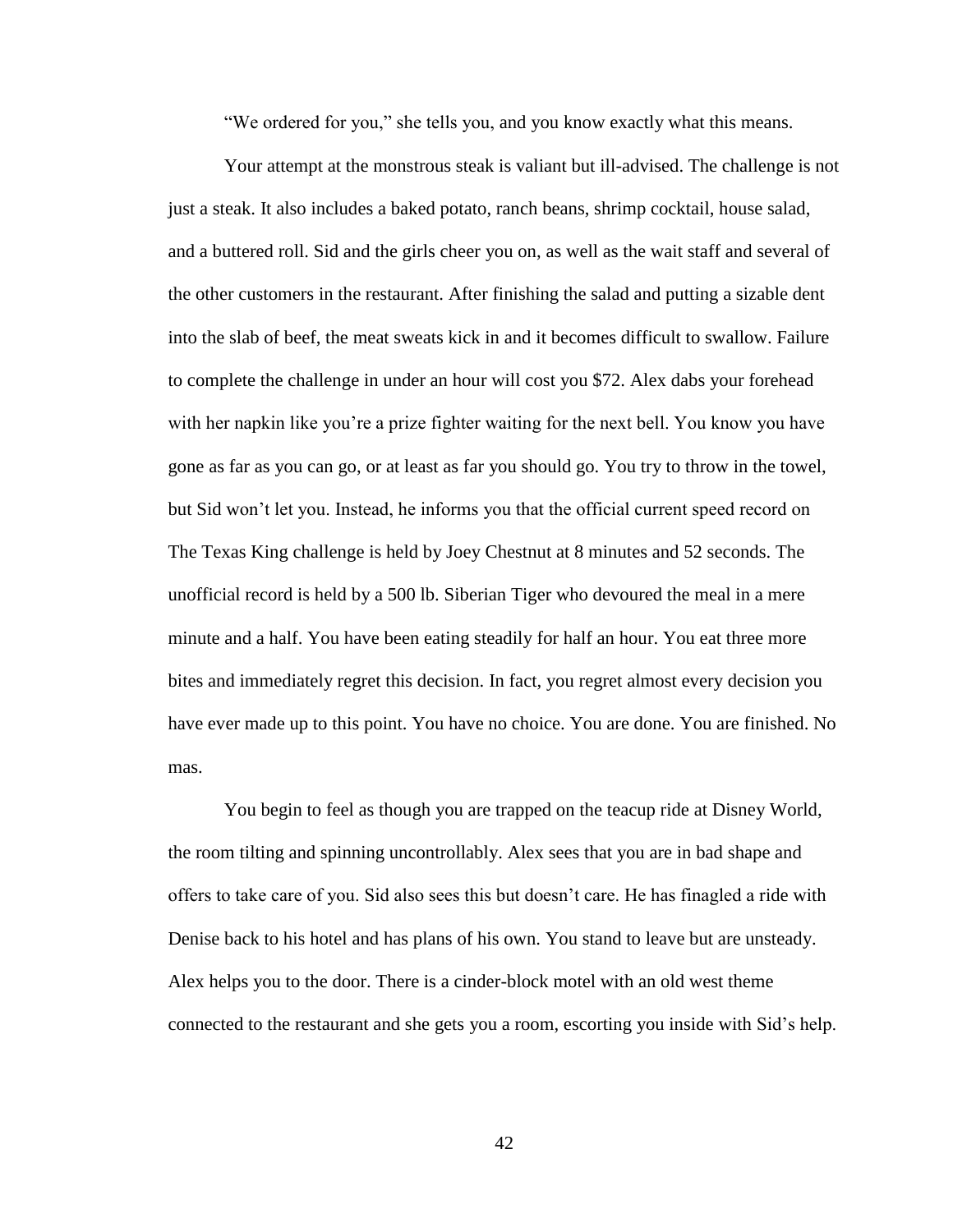"Just remember we've got a one o'clock meeting, lover boy. I need you there," Sid says and shuts the door behind him.

When you wake, you find yourself stripped down to your boxer shorts. The spinning has stopped, but you still don't feel quite right. Alex lays naked, except for her lacy lavender panties, next to you on the king-sized bed. You notice that she has taken really good care of herself over the years and looks as good today as the day you met her, maybe even better. All you can remember from the night before is clinging to the toilet and praying for salvation. You may have even vowed never to touch meat again for as long as you live. There is a knock at the door. Alex begins to stir. It's housekeeping. You look at the red glowing clock and remember your meeting.

"Fuck, we gotta go."

You take a lightning fast shower and get dressed as quickly as you can. Alex is slow moving, but you herd her out the door and into the truck. It's snowing. The parking lot is a blanket of white. You don't wait to let your engine warm up. You shift into gear and the rear tires begin to spin, so you let up a little until they find some grip. The odometer is at 99,996.6.

As you zip along Amarillo Boulevard heading west, Alex is half asleep with her head resting on the passenger window. You can see the warmth of her breath on the glass. A stray dog darts out into the road and you swerve to miss it. The contents of the cab shift and flail. Alex is awake.

"Slow the fuck down," she says. "It's icy. We'll get there when we get there."

You realize that this meeting isn't just a meeting. It may be your last chance at an identity solely your own.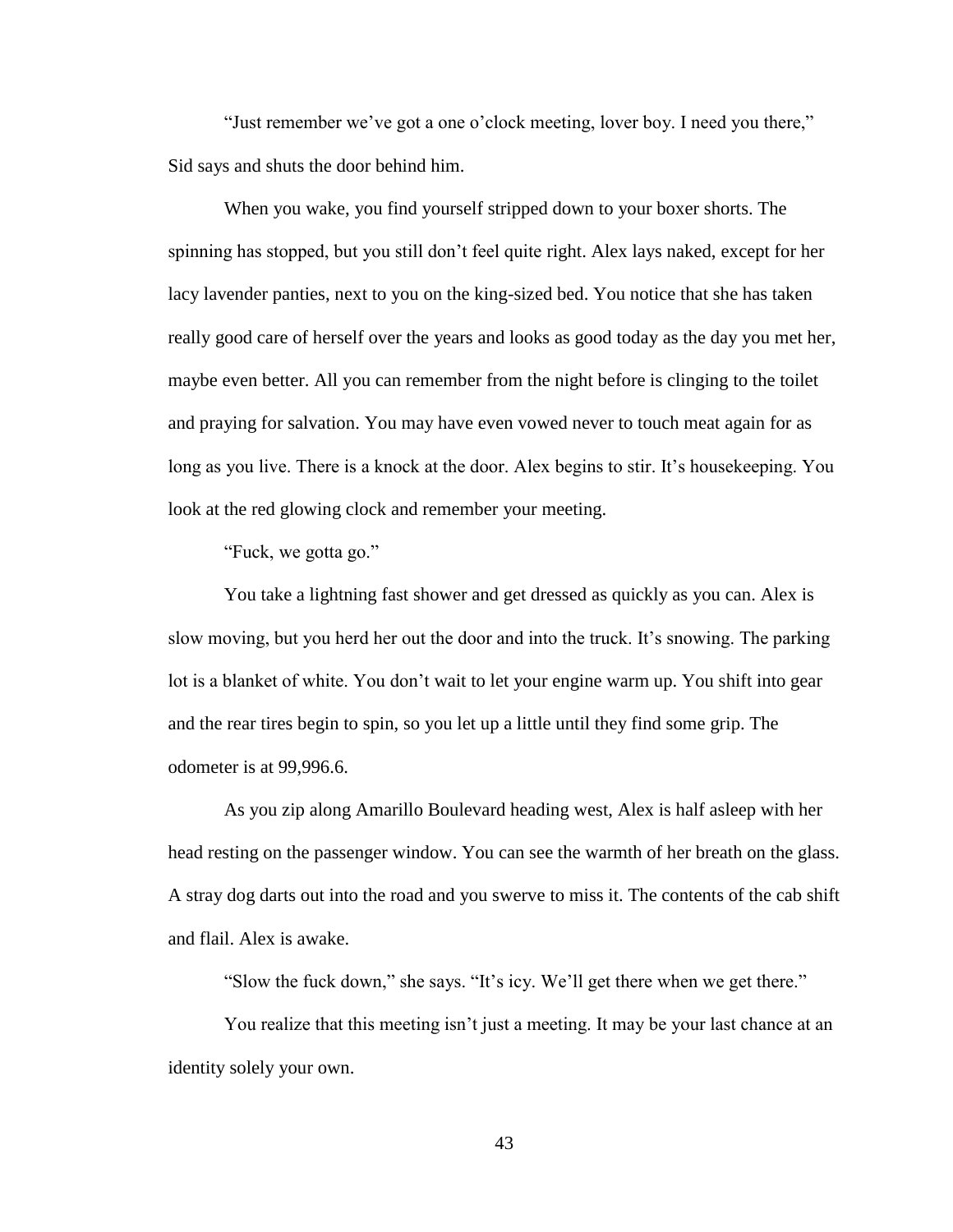"Do you think it's okay to change yourself for someone?" you ask.

"I think we're always changing, whether it's for someone else or not. The key is not to lose yourself completely."

"Do you think that's what I'm doing?"

"I can't say. What do you think? Is running a vegan B&B your life's dream?" "No, but it is hers."

Alex nods.

"Do you remember what you wanted to be when you were a kid?" she asks.

"Yeah, Bosely. You know, the guy from *Charlie's Angels*."

"How very heterosexual '80s male of you," she says.

"I know, right? It was either that or a rodeo clown." Alex laughs at this, and you look at her—your eyes locking momentarily.

The light ahead of you changes from green to yellow, and you go to press the brake, and it doesn't budge. Your heartbeat increases by several beats. You try again before turning your attention to the floorboards to investigate the issue. Your unopened bargain Powerade has lodged itself beneath your brake pedal. The light changes to red. The intersection appears to be approaching faster and faster, though you know your speed is constant. Your right arm instinctively extends to secure your passenger, as if you have the strength to offset the laws of physics. Alex braces herself for the impact. You kick wildly at the plastic bottle, finally knocking it loose. You apply the brake, but the icy conditions make this pointless. The crossing traffic is upon you.

You think of family dinners and pot roast and bickering, Reagan getting shot, and *Charlie's Angels* and *Police Academy* and *Body Heat*. You think of Liz Taylor's calves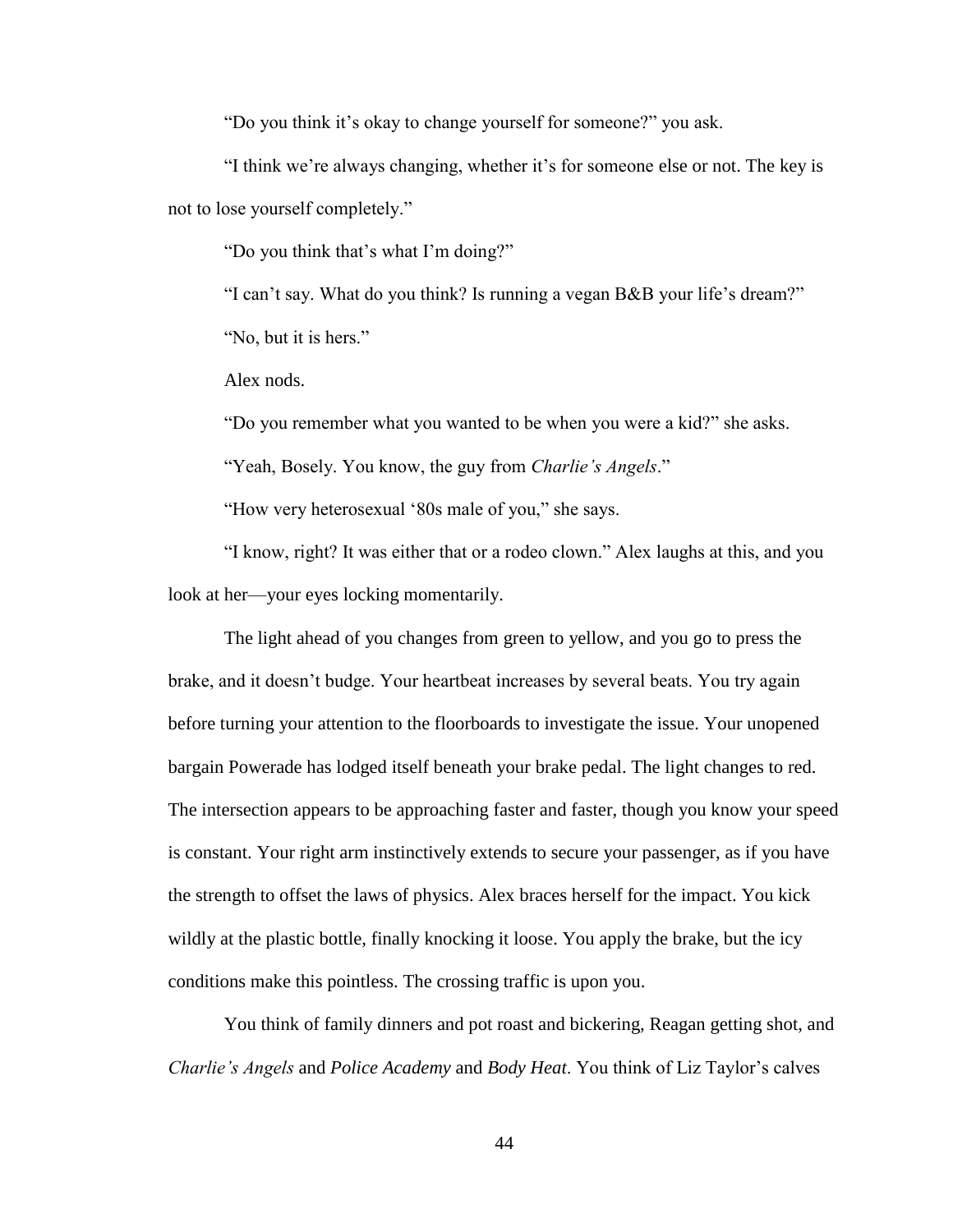and Alex's white RCA stereo and Bela Fleck's banjo. You think about Townes Van Zandt and the word *virtue* and how you like the way it sounds but have always struggled with its function. You think about the way grass smells the first time you mow it every spring. The first time you ever tasted a Snickers ice cream bar. The taste of bacon. Hailey naked. Sid in the ambulance. And the first time you made love to Jillian. The way she smelled like something tropical. You think about the time the two of you made prickly pear jelly together and decided that the next time you would choose a less violent fruit. The day she told you she was pregnant runs through your mind. All the memories come rushing back and hit you like an unopposed linebacker. You think of Kate Jackson. Life is simple. Change is inevitable. You are always you, and yet you never stop changing. That's it. That's life. Without change, you are void of thought and soul. You are just meat, nothing more.

The odometer on your Ford has already flipped. You just missed it.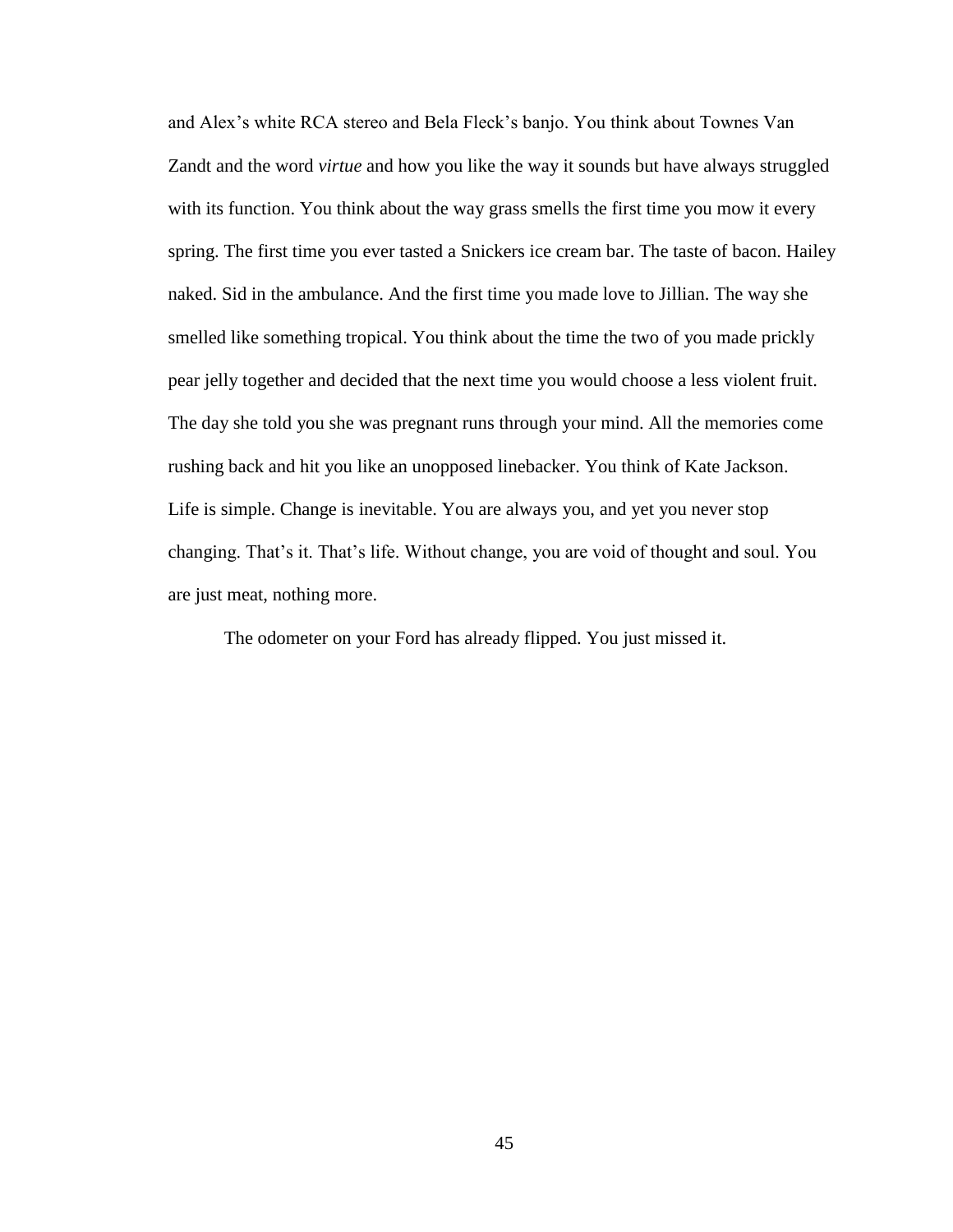## **CHAPTER THREE: DROUGHT**

## *Robert Lee*

Barbara Halyard sat one early evening in her recliner by the window plodding through another book of crosswords her daughter, Carol, had sent in her last care-package from Abilene. It was the kind you see on display at the supermarket checkout counter right next to the tabloids and crock-pot recipes—an impulse buy, as they say. She imagined Carol fumbling through her purse for her billfold and coupons as the kids tried to sneak candy and toys into the cart. Perhaps while slapping a Snickers out of little Billy's hand, the book of crosswords caught Carol's eye and she thought of *dear old Mom*.

The evening news rattled on in the background and an obese cat named Shelby slept in her lap. After finally throwing in the towel on twenty-seven across, Barbara set the book down on top of the morning's issue of the *San Angelo Standard-Times*, which she subscribed to now because the *Robert Lee Observer* refused to deliver anymore. When she called to complain, the woman on the other end told her she could find everything online.

"Excuse me?" Barbara had asked.

"On the internet. It's all there. You just subscribe and fill out the credit card info and you'll have access to everything. It's quite simple."

"Is this one of those computer things like the Facebook and the Twitter?"

The woman giggled a little. "Um, yes, ma'am. Do you have a computer?"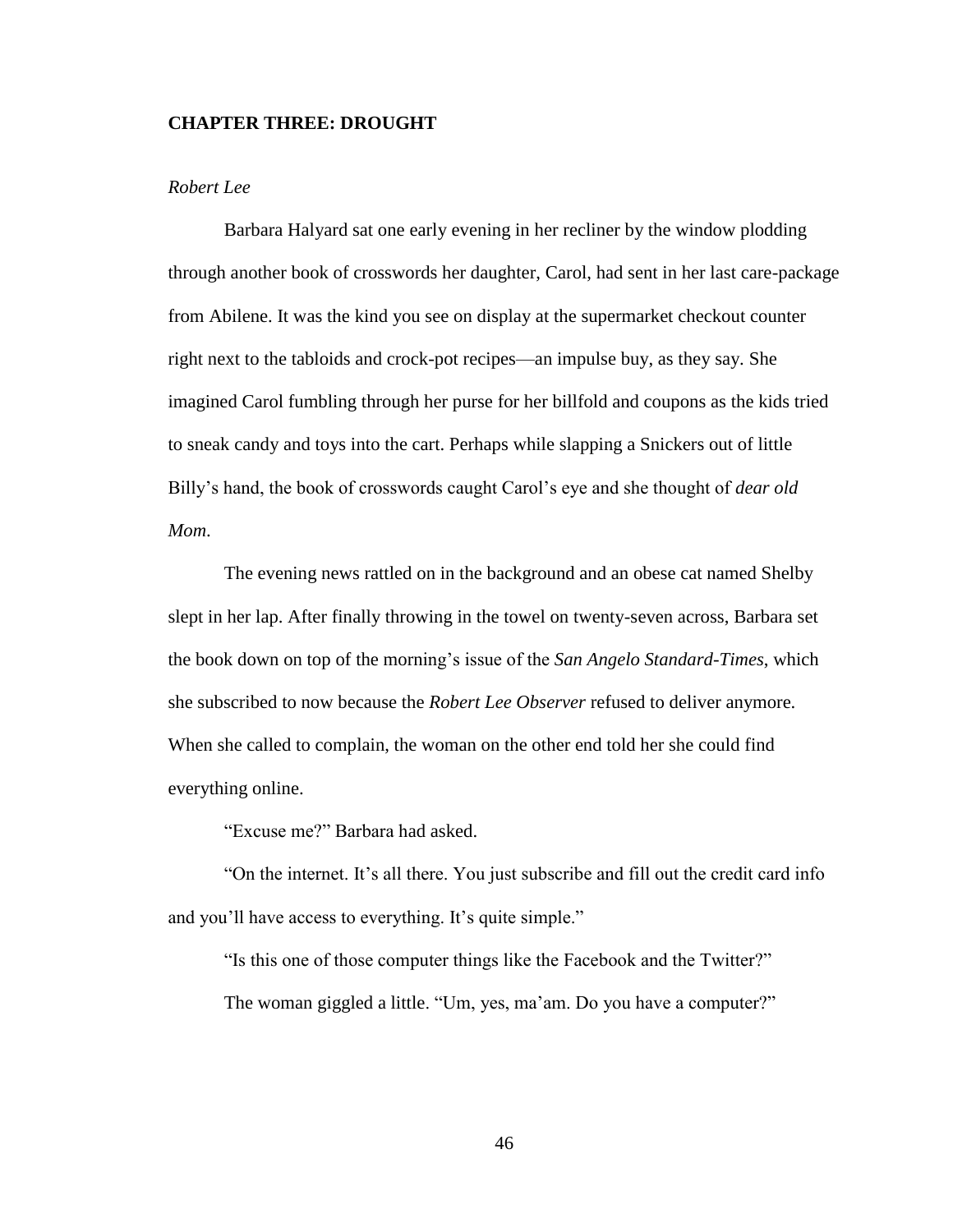"My daughter and her husband gave me one a few years ago, but I've never been able to get the hang of it. The grandkids play on it when they visit, but mostly it just sits there," Barbara explained. "And I don't give my credit card to anyone."

"That's good, ma'am, but it's all very secure."

"Sounds fishy to me. A newspaper that's not even really a paper? I try to stay informed, and I know all about how the internet scams people, especially people my age."

"Yes, it's true. You really have to be careful. But I assure you that you don't need to worry about our site."

"Nah, I'm not interested in all that. I'll just have to read somebody else's paper, I guess."

And so she did. In fact, she subscribed to every paper available in the area and read every single one each day. Besides the obituaries and gardening section, she loved the stories about the drought and its effect on the people around the state the most. She liked to imagine their lives and the troubles they faced. It scared her a little, but that just made it more interesting.

\* \* \*

## *Medina Lake*

T-Roy Liddell's fat feet poured over his flip-flops as he clumsily made his way across the jagged earth. The newspaper man from San Antonio followed close behind, commenting on the "labyrinth of mini-canyons" and "gelatinous muck" that the dry lakebed had left exposed. These *mini-canyons* had to be at least three or four feet deep and some a foot wide, if not more. Bluebonnets flourished where boats had once been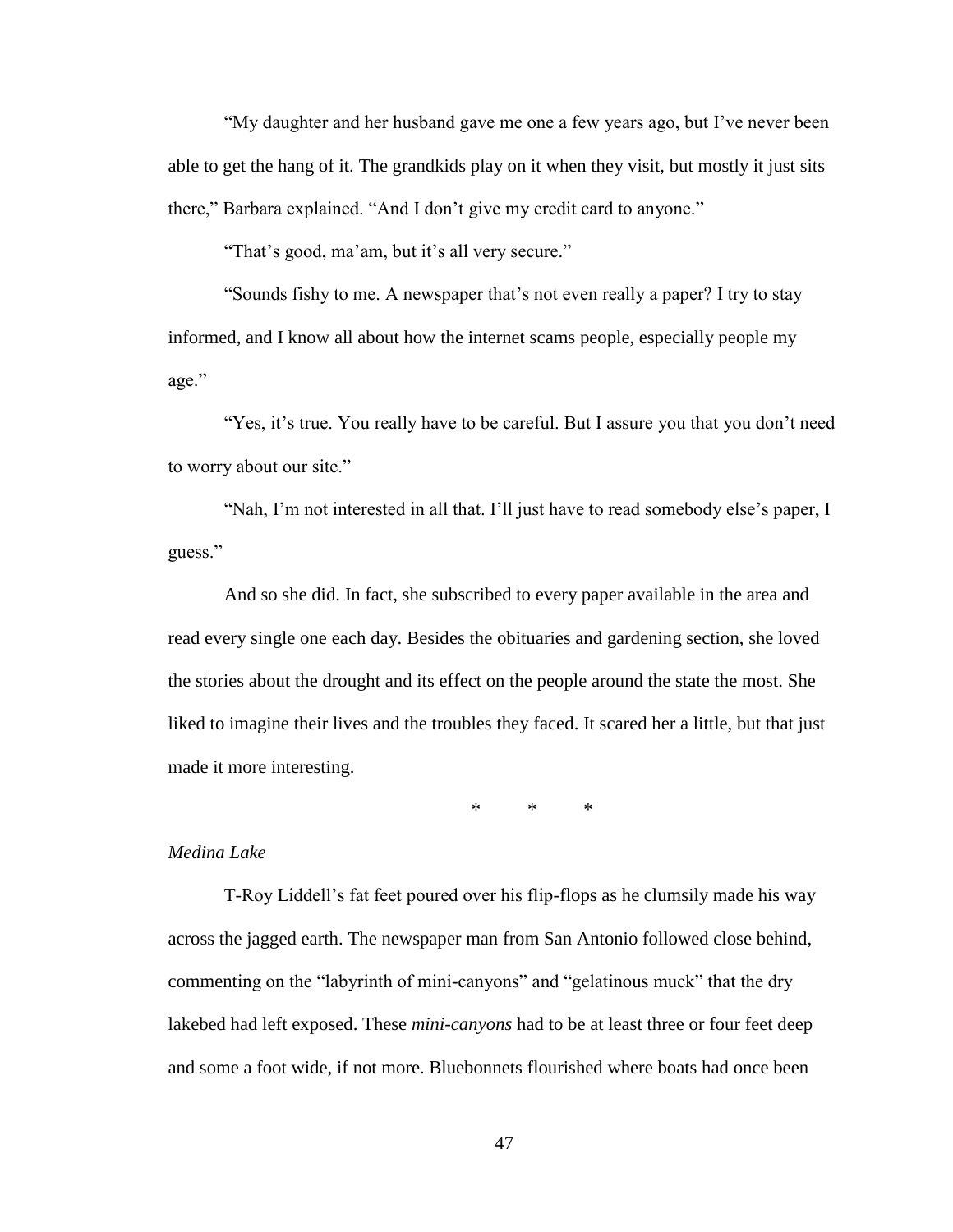docked. Piers led nowhere but to grassy fields. Charlie Whitson's old Bumble Bee bass boat sat about a hundred yards out in the exact same spot where it had sunk some fifteen years earlier. T-Roy had been thinking about trying to salvage the boat but hadn't gotten around to it just yet. He doubted there was any hope for the Johnson outboard motor that was still mounted on the backside, but you never know and these were desperate times. The ever-receding waters had uncovered all kinds of trash and treasures, such as a Jeep Wrangler and a few hot tubs and endless amounts of abandoned lawn furniture. T-Roy understood the boat, but some of these other things baffled him. How does somebody drown a Jeep?

"It's the worst I've ever seen," he told the young Mexican reporter. The kid looked like a college boy from a movie in his khaki slacks, brand new Timberland boots, and light blue Polo golf shirt. T-Roy adjusted his overalls around his gut. "Of course, I wasn't around in the 50s."

"And how is this drought affecting your business, Mr. Liddell?"

"I run a bait and tackle shop on a lake that don't have any water in it. How the hell do you think it's affecting my business, son?"

"I guess that was a stupid question."

"Damn right it was." T-Roy spat a stream of dip-spit that caught the wind and flew a good seven or eight feet before reaching the peak of its arch and falling, ultimately disappearing into one of the many crevasses that spider webbed around them. "I mean they only got one public boat ramp left open. The damn lake's nearing a hundred feet low." He spit again. "And the less water we got, the less fish we got. I was talking to my buddy at the Parks and Wildlife Department, and he told me the last fish survey they did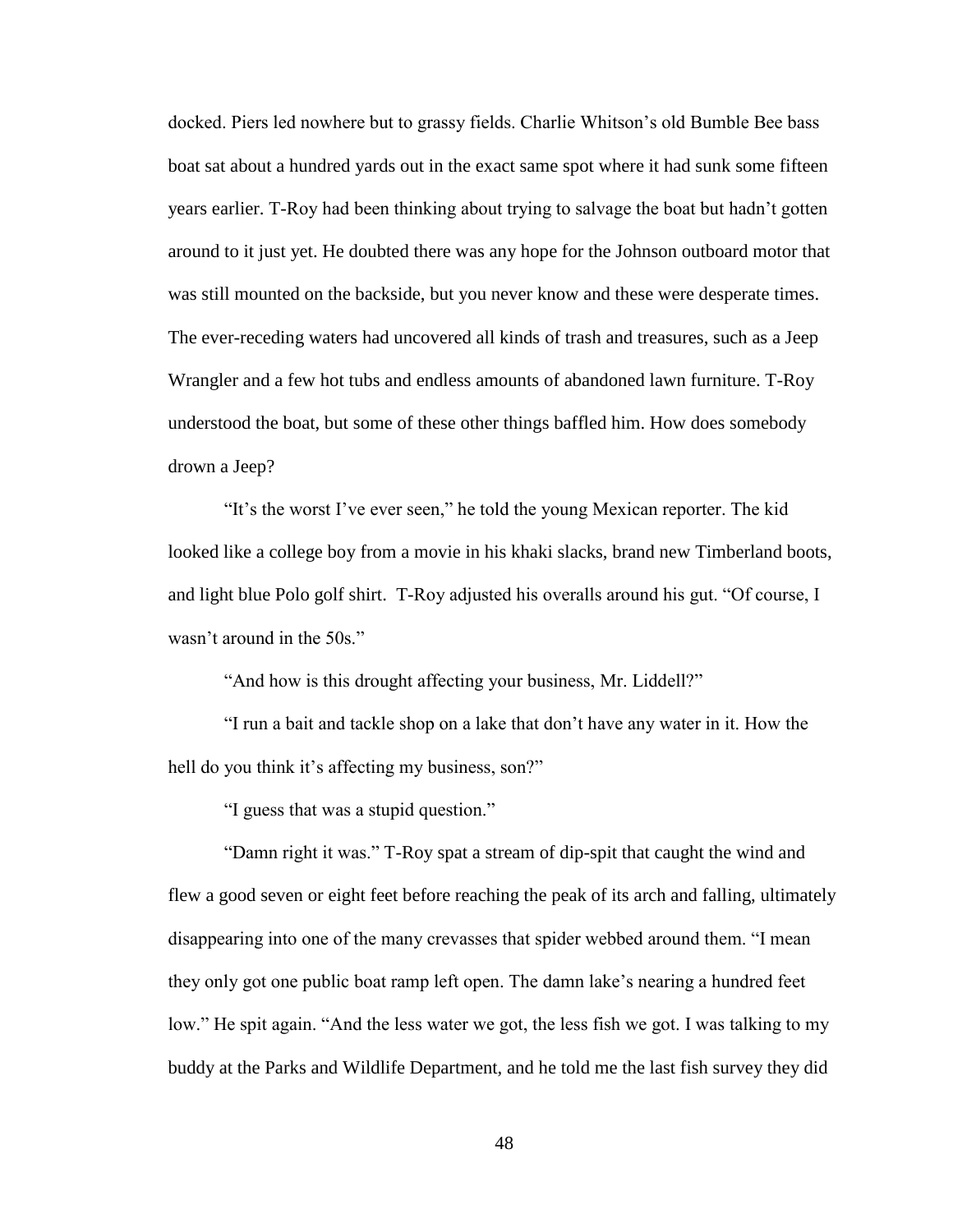said the bass population's less than a fifth of what it was five years ago. A fifth. Nobody's buying nightcrawlers for fish that ain't there."

"What about the catfish?" the young man asked.

"Shit, they're more resourceful, but they're getting so hungry they'll bite at a bare hook." He hesitated and took in his surroundings, running his thumbs behind the suspenders of his overalls. "Yep, I don't think we're gonna make it through another year like this last one. About to pack it in, I tell you what."

"I heard from somebody in town that there's an old Mormon settlement that will soon be visible if this drought keeps up."

"Yeah, I reckon it will, but don't go expecting much. I knew some folks that explored it back in the 90s with a bunch of scuba gear. They said it's nothing but the old foundations, no actual buildings or anything."

"Still, it's kind of cool," the reporter said.

"I guess if you're into that sort of thing. Me, on the other hand, I prefer to pay my mortgage."

"Well, of course. I didn't mean…." The reporter tried to regroup and change gears. "I heard that when the lake does refill, that all the grass and shrubs growing along the shores here will make for great fish habitat and that the population will come back better than ever."

"I suppose it will. And won't that be fortunate for whoever picks my place up out of foreclosure? Lucky devils." T-Roy turned to face the young man, bent slightly at the waist, and spit between the cracks that separated them. "Let me tell you something, son. This lake ain't just about fishing and water skiing. It's about life. This lake used to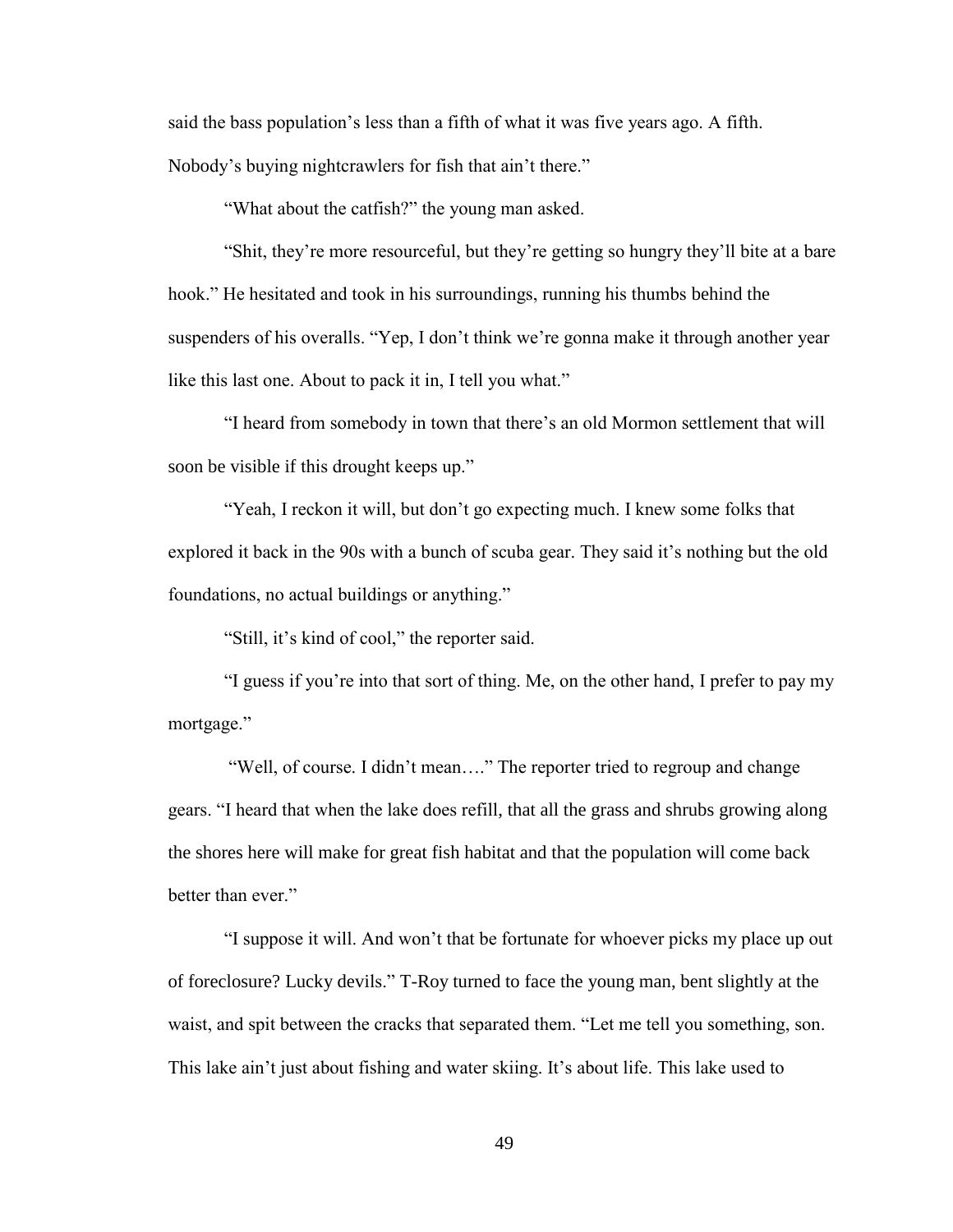irrigate the farms around Castroville and provide drinking water for the people on the south side of San Antonio." He paused a moment. "We're in survival mode here, so pardon me if I struggle to find the bright side of all this. Our goddamn way of living is dryin' up. Our next wars will be over water." He shook his head and spit a direct shot onto one of the reporter's boots. "Mark my words, boy. Water wars," he said as he cleared his throat and spat on the other boot. "By the way, I think you got some of that *gelatinous muck* on your fancy shoes."

\* \* \*

## *Robert Lee*

As the TV transitioned from commercials back to the news, it caught Barbara's attention when she heard the anchorman mention the E.V. Spence Reservoir, the town's only source of drinking water. Triple-digit days and the absolute absence of rain had pretty much dried everything up. The reservoir was "more than 99% empty," according to the man with the ethnic sounding name, deep voice, and slicked back hair. Efforts to drill municipal water wells had been less than successful so far, as the water often proved to be tainted by improperly capped oil wells that had been long since abandoned. The newest plan on the books was to dig a small, but deep, holding pond near the water plant with what was left in the lake, the idea being that the pond would be "less vulnerable to evaporation and algae growth than Spence." Best case scenario, once full, it would provide the town of Robert Lee with water "through April."

The news then began showing pictures of upscale lake homes that were no longer on a lake. The majority of them had been abandoned by their owners, family photos still hanging on the walls. The public pool was nothing more than a large cement hole. Cattle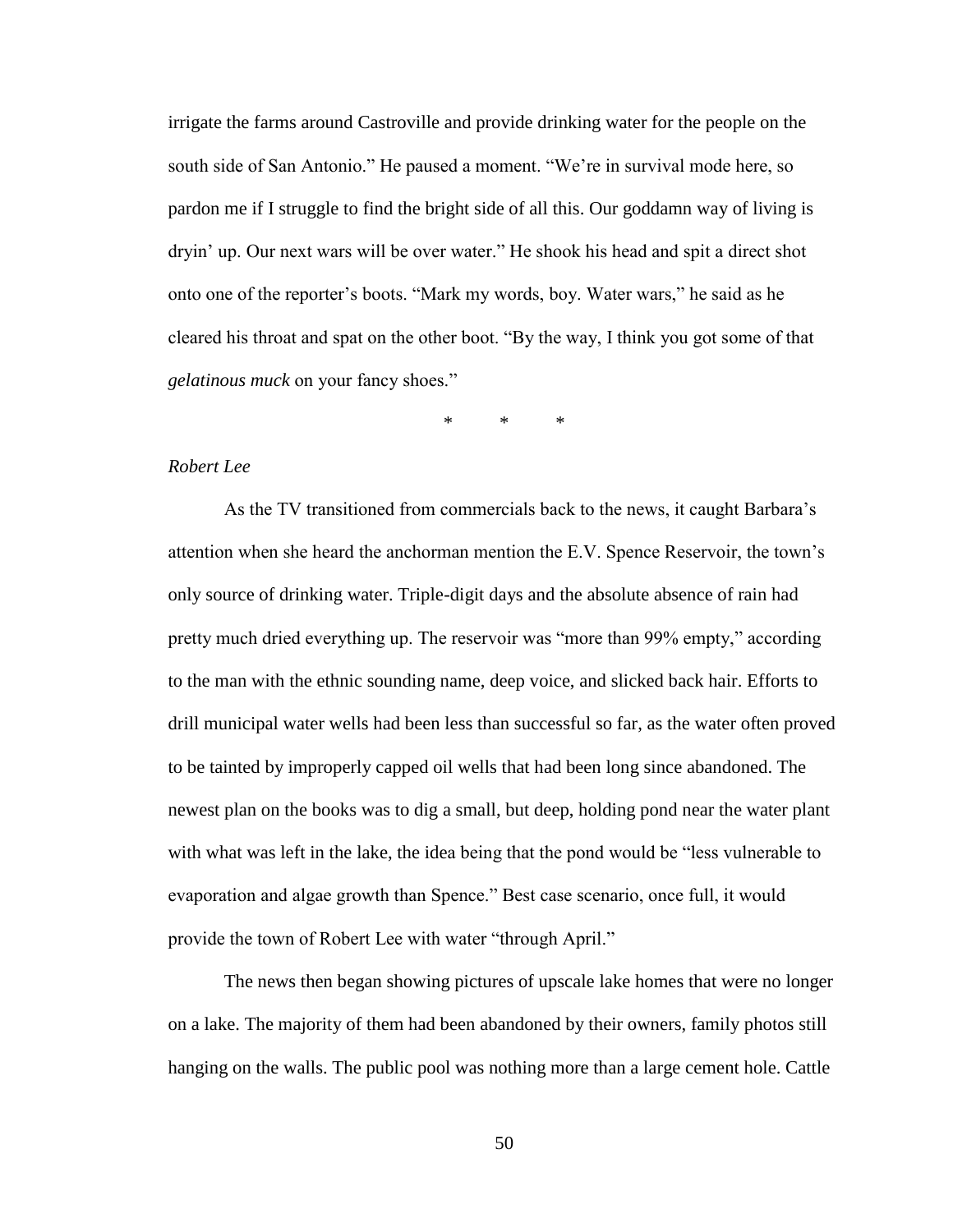lay dead in the fields. Some dehydrated. Some poisoned by the hydrocyanic acid found in the stressed-out Johnson grass they were left to eat. Businesses closed and pets and livestock were abandoned and forced to fend for themselves. The idea of turning on the faucet and nothing coming out kept small children awake at night. Carol begged her mother to come live with her in Abilene, but Barbara couldn't imagine living anywhere else. Her daughter called her stubborn, but really she was just afraid. Her friends were here, her church, her life. Her parents, two siblings, and her George all rested just beyond the big white pole sign that read: ROBERT LEE CEMETERY. She found comfort in this, but she didn't know why.

\* \* \*

### *San Saba*

Besides shaving their heads in an act of support and solidarity with their mother, Janice Pawlik's two teenage daughters had also pooled their money together and bought Janice a miniature donkey in hopes of raising her spirits during her first battle with cancer. At the time, they did not know that donkeys were *companion animals* and needed fellow jacks in order to fight the loneliness. This was where the obsession began. Janice eventually lost both breasts. Seventeen years and twenty-seven donkeys later, the daughters, Paige and Katy, have moved off and started families of their own. Meanwhile, Eeyore became the elder statesman of the Pawlik's small ranch outside of town. Often shadowed by his redheaded pigmy partner in crime, Señor Enchi, the much greyer Eeyore barreled through the house with a *get-out-of-my-way* attitude. It was like he owned the place. He was an affectionate animal, though not particularly polite. The rest of the donkeys were full-sized and not allowed in the house. This is where Martin drew the line.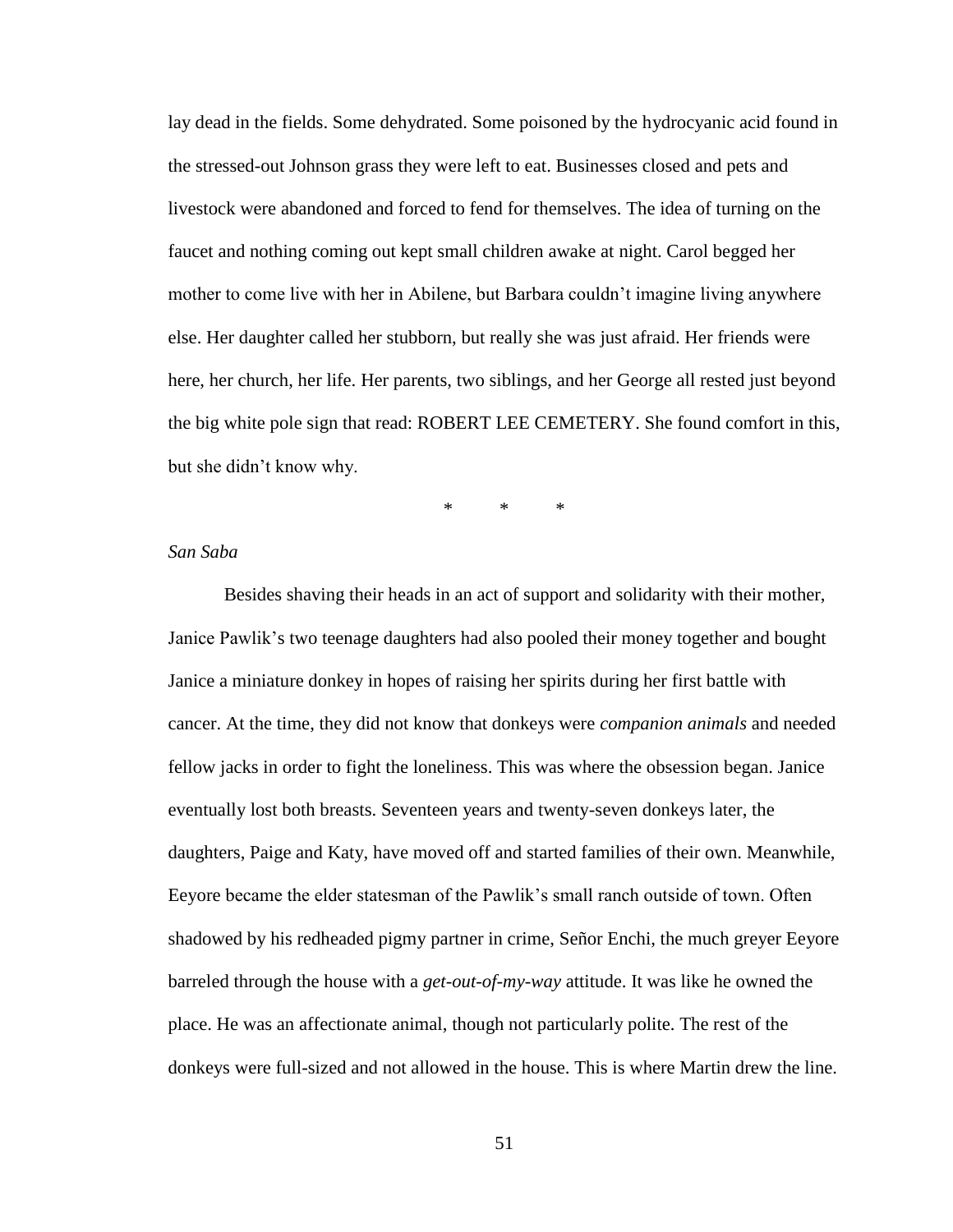"We can't afford the ones we have, Janice. You're going to have to learn to turn a few away," he told his wife. Martin was six and a half years younger than Janice, but the years were beginning to take their toll on him as well. The depth of his crow's feet told the story of a man who had spent his entire life working in the sun. His bones creaked like an old house settling in the night. "Unless the Foundation is willing to foot the bill, I just don't see how we can take on another one."

Janice turned her head away and refused to look at her husband. She knew he was right. The drought showed no signs of letting up and the cost of hay had more than doubled from last year and was still climbing. More horses and donkeys were being abandoned along the state's highways every day. Law enforcement and rescue organizations scrambled to find each orphan a home. Smaller and far less practical than horses, donkeys are not near as valuable. Hardly any of the auction barns would even waste their time putting one on the block these days. Adoption was rare. Janice felt she was their only hope.

"It's just that, from the picture, he looks like the spitting image of Eeyore, only bigger."

"Jesus, Janice, he's a donkey. They all look alike."

"Watch your mouth. He'll hear you," she said, knowing full-well how ridiculous she sounded. Miniature donkeys have an average lifespan of around thirty years and fullsized donkeys generally make it to at least thirty-five, so it is not uncommon for their owners to become quite attached. Janice lit a cigarette in defiance. A forty-six year old habit, she found some strange satisfaction in the fact that it would not be lung cancer that would do her in.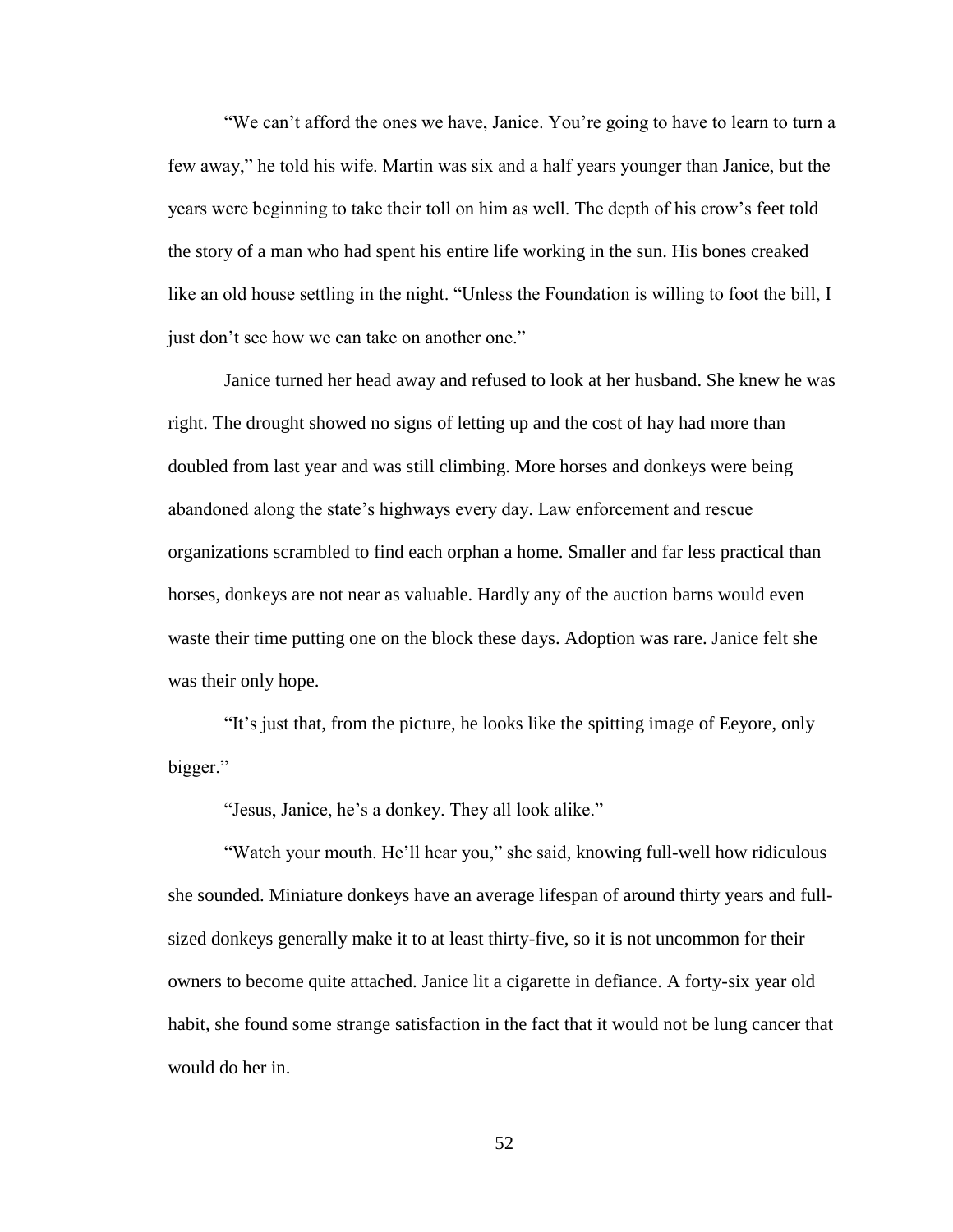Her leathery skin tone hid the early signs until she finally noticed the yellowing in her eyes about a month earlier. Her eldest daughter, Paige, confirmed her suspicions the last time she brought the grandkids by the house. It was definitely jaundice. The obstruction that was keeping her liver from properly doing its jobs was identified as a "racquetball-sized tumor" located on the top half of Janice's pancreas. Due to the tumor's size and location, surgery was not an option at this time without chemo and radiation treatments first. She kept the news to herself—not wanting to worry anyone. Martin hadn't even noticed the jaundice yet, and not because he never stared deeply into her eyes, but rather because he did it so often. He hadn't noticed the gradual change in color. He only saw his wife. Plus, his eyesight wasn't what it used to be.

She worried about Martin. What would become of him? She knew it was unfair of her to abandon him like this—to leave him with a herd of homeless mules to take care of in his later years. Many of the mules would outlive him, she thought. Then, they would become the girls' problem to deal with. But who knows, maybe the drought will have let up by then.

Janice stood firm, and Martin caved. One more donkey wouldn't change things that much. They just had to give the poor creatures a chance, a home, a place to be.

\* \* \*

## *Robert Lee*

Barbara leaned over in her chair, and the cat acted offended by the disturbance, hopping to the floor and tossing a nasty look over his shoulder as he sauntered out of the room. Barbara lifted the shade to peek out at her brittle yellow lawn. Thank goodness George wasn't alive to see this. The yard had always been such a great source of pride to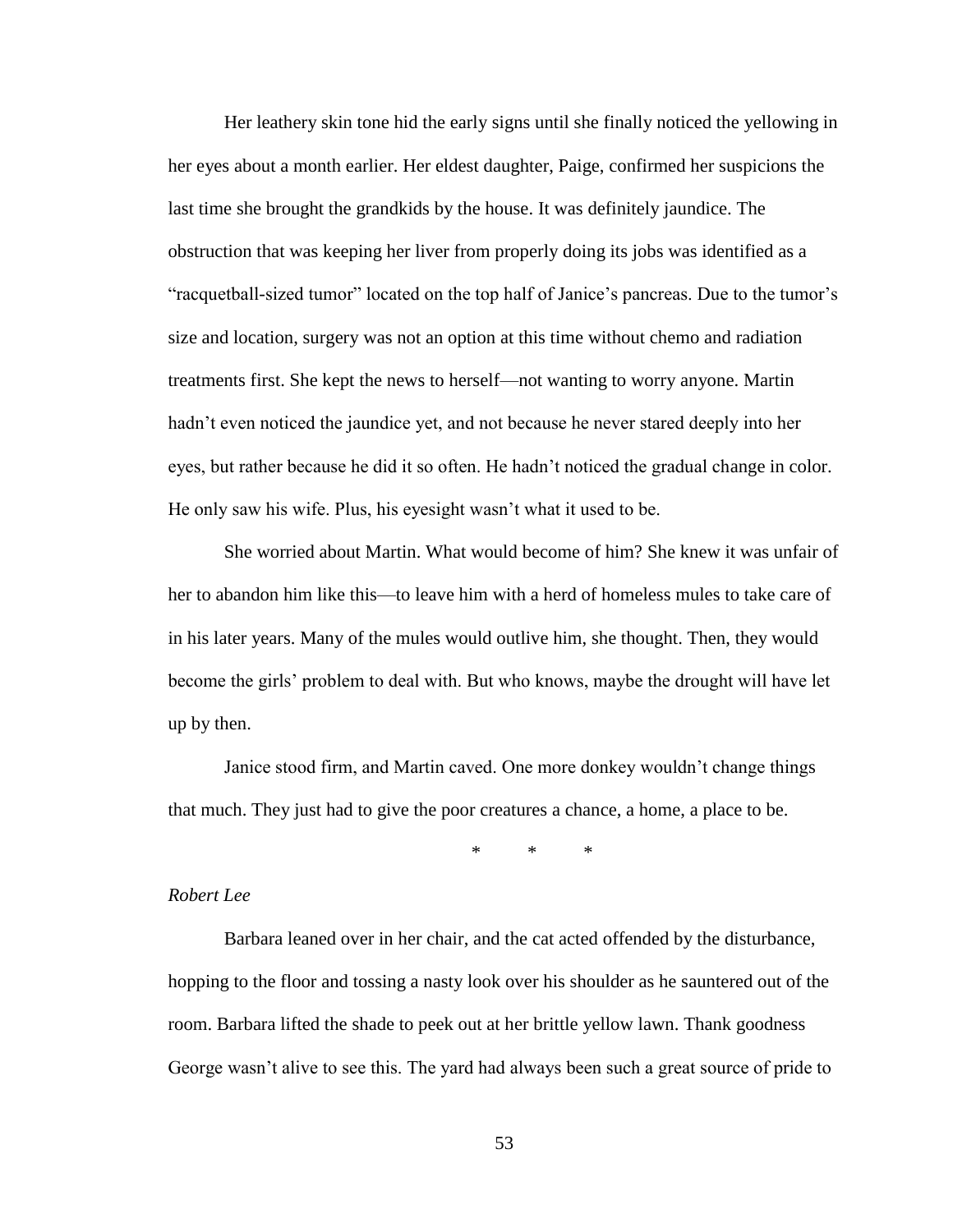him. Now even the prickly pear, the hardiest flora to be found in this arid country, shriveled in the miserable heat. Robert Lee was now well into stage 3 drought precautions. All households were asked to reduce their water usage by 30%. Barbara did her part, saving her bath water for several days at a time and just reheating it for each use. Of course, any form of outdoor watering had been banned, though there were numerous reports of illegal late-night waterings in the news every day. Names and addresses were called off in hopes of shaming the culprits into cooperation.

She wondered if George would have been one of those names, his obsessiveness about lawn care overcoming his moral compass and sense of community. The funny thing was that he'd been dead for so long now, she wasn't even sure how he'd react to all this. After all, people change. They adapt or get left behind.

\* \* \*

### *Levelland*

Willie Stenson stood at the kitchen window of the old ranch style home where he'd been raised, sipping his decaf and watching as his father piddled around the yard. The horizon drew a straight line across the distance, and the big red sun subtly inched its way down. Though Willie couldn't quite put his finger on it, there had been a distinct moment when his father *became* old, like that moment when the sun disappears into the earth. It was as if his father had aged so gradually that the actual change came suddenly—where old man strength just became old. He watched as his father struggled with the tailgate on his late '90s Dodge and wondered if he should go help him, then paused, and decided to wait until the old man got it on his own.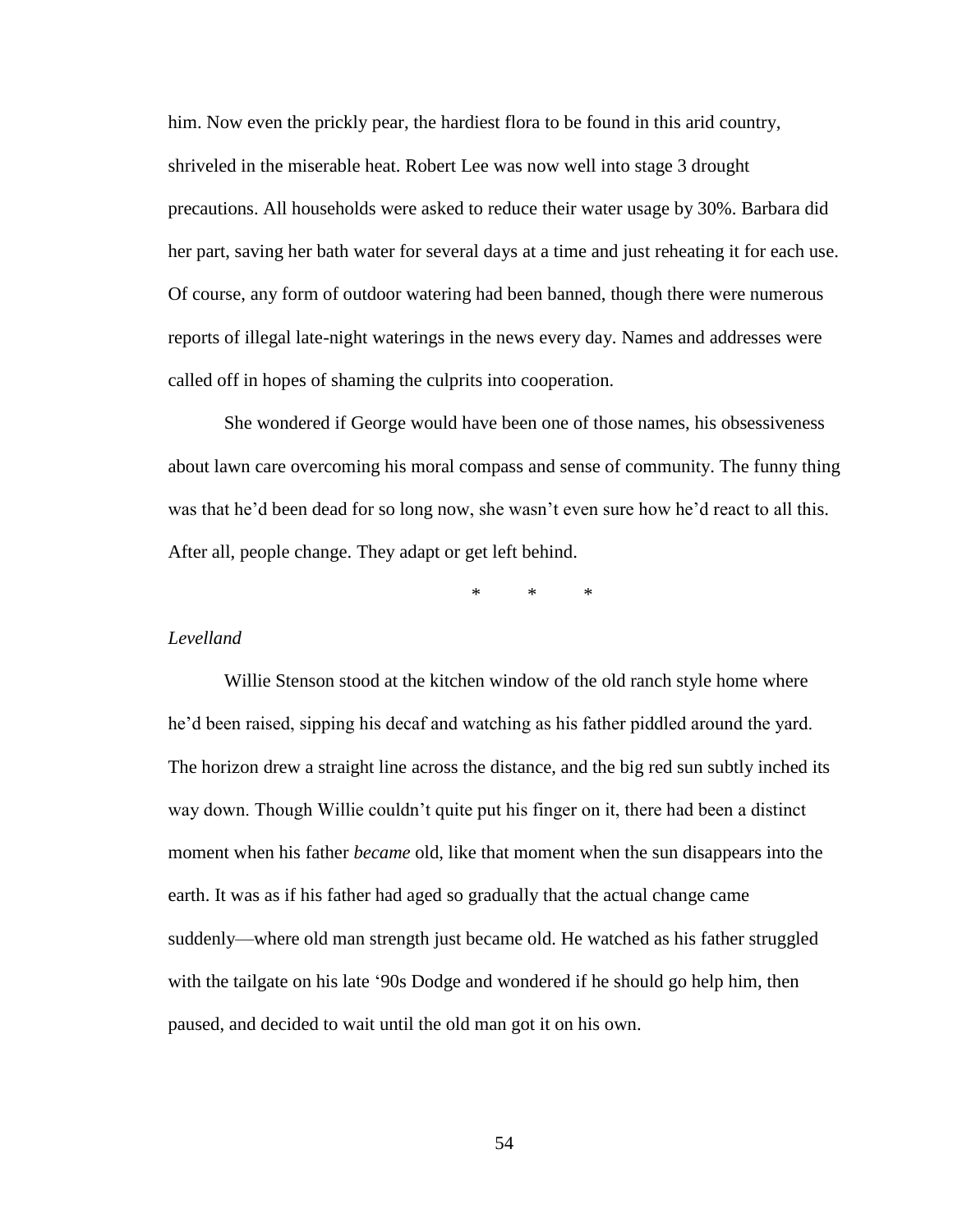Once the gate was down, his father retrieved an orange and white Gott cooler, which was probably about the same age as Willie, if not older, from the bed of the truck and began to fish out a Miller Lite. Water dripped from the can, and the old man wiped it off with his shirt. Willie topped off his coffee, grabbed the brochures from the table, and went out to join his father.

"Hey, Pop, can I grab your ear for a minute?"

"Don't see why not." Nolan Stenson was now attempting to hop onto the tailgate of his truck, but his knees were not cooperating. "Here, boy, give me a hand, will ya?"

Willie wondered what his father did on evenings when he wasn't there to help him. Did he use a ladder? A stepstool? There was no way Willie's frail little mother could help. She'd surely break under the strain.

"Watcha got there, Will?"

"What, this? It's kind of what I wanted to talk to you about."

The old man scanned his son with suspicion. "Hmm." He hesitated and chose his words carefully. "I guess if ya live long enough this conversation is inevitable."

The Stenson family has always been known for their very deliberate speaking style. They all do it, as if it were ingrained in their DNA. Of course, in Willie's case, it appeared to have skipped a generation, making him the fast-talking outcast at all the family functions. His cousin, Henry, dubbed him *The Salesmen*.

"What are you talking about, Pop?"

"Well, I mean there comes a time in every man's life when his kids show up at the house with a handful of brochures talkin' about how it'll be better for all involved and about how great the food is and whatnot."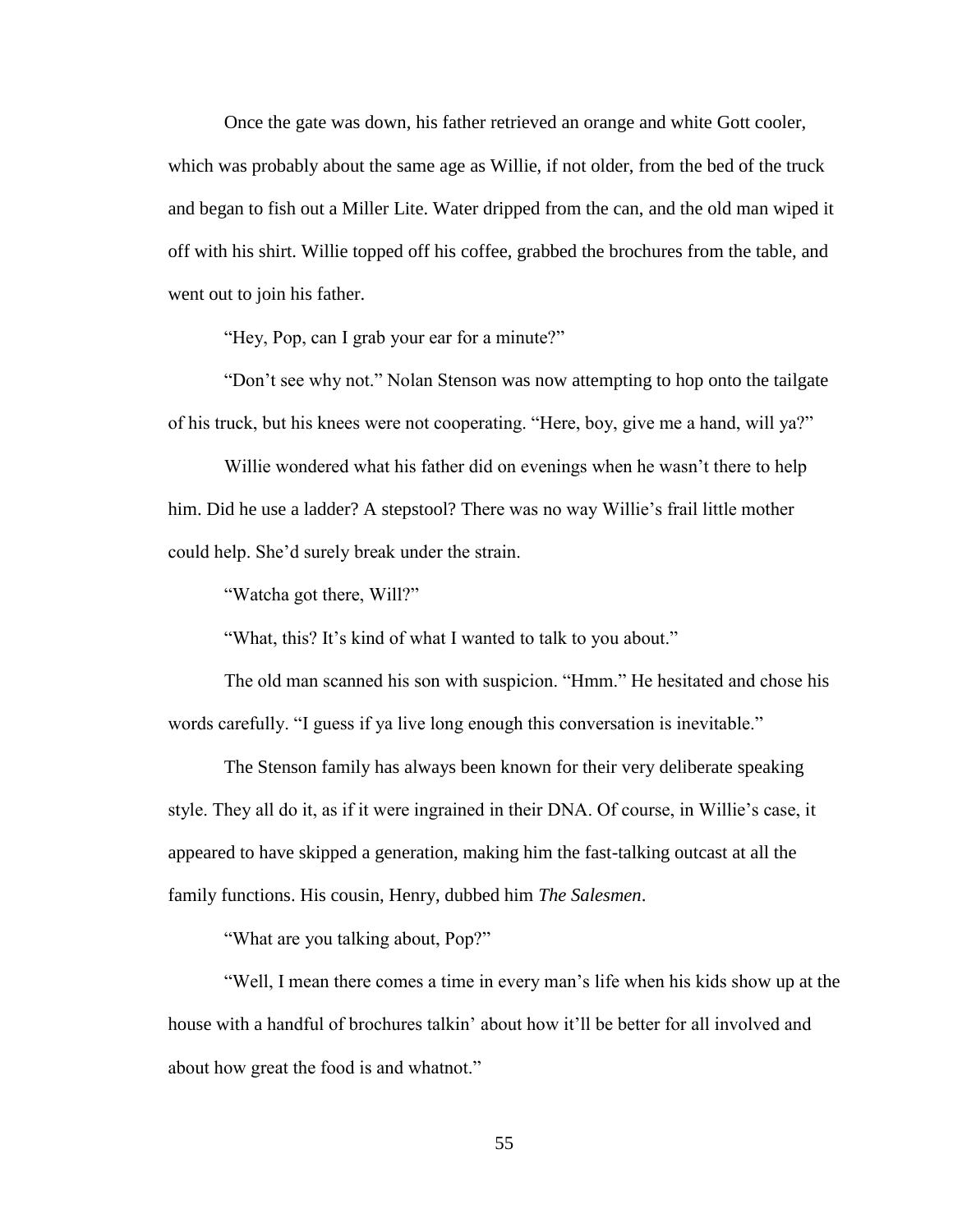"Dad, you got me all wrong," Willie said, laughing at the miscommunication. He handed his father one of the brochures and hopped up on the tailgate next to him.

"Wanna beer?" Nolan asked.

"No thanks. I got coffee."

"What are ya, a Baptist?"

"No, just an alcoholic. You know that."

"And what's that say about me?" For some unknown reason, Nolan has always taken his son's sobriety personally, like it meant he had failed him as a father.

"I told you, I just don't have your self-control. *A beer* is never just *a beer* for me."

Nolan nodded as he surveyed the pamphlet he'd been handed. "Sesame, huh? This again? I thought we were done with this."

"Hear me out. Cotton prices are pretty good right now, but—"

"Ain't no *but* about it. Eighty-six cents a pound the last time I checked."

"And yeah, that's great. The problem is that without rain, our cotton is stressed out. Our yields haven't been that good lately. Then, you add in the costs of herbicides, insecticides, irrigation, and fertilizer and we're barely making it."

"I can't argue with that." The old man sipped his beer. "I gotta be honest with you, Will. I don't even really know what a *sesame* is, much less anything about farming'm."

Willie knew this was an exaggeration, a technique his father had mastered during his forty-seven years of marriage—feigned ignorance. There was an orange and purple tint to the sky with streaks of blue peeking out as the sun now seemed like it was only a few feet from touching the ground.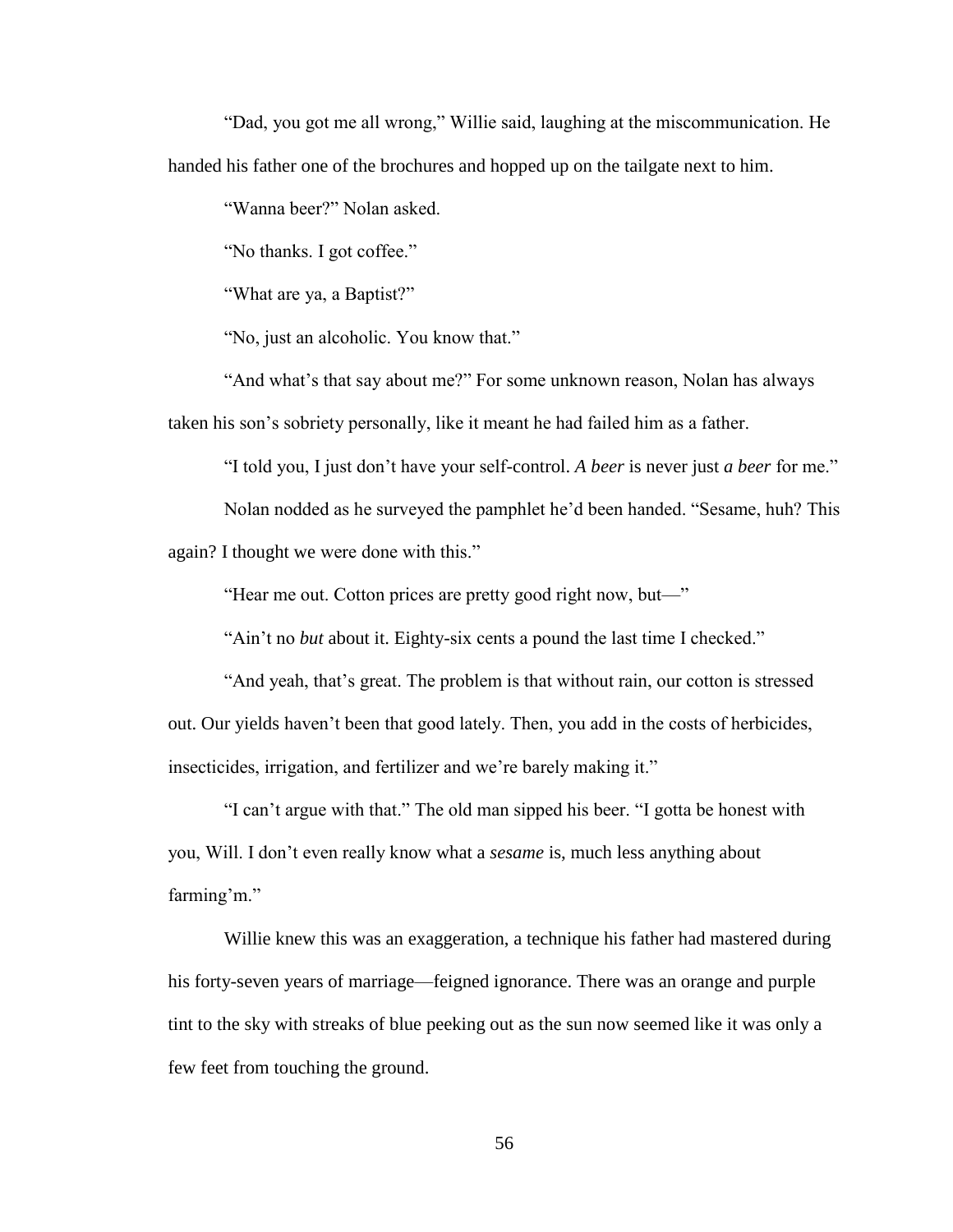"The one thing I do know is that it brings in less money and it's a real bitch to harvest," Nolan said.

"That's true that the revenues are less, but the crop itself is much more reliable and uses way less water, like a quarter as much."

"I told you about the mess I had when I tried to switch to milo. The damn mice about broke me."

"The mice don't like it," Willie said.

"If the mice don't like it, then who does?" the old man scoffed and took another swallow from his beer. A small dirt devil was picking up speed in the field before them, a tiny red twister.

"They put it on stuff like hamburger buns and muffins and high-end breads and the like. Don't play dumb. You know exactly what it is. Plus, the Asians love it."

"Like China?"

"Like Asia. Like all of it."

The old man nodded at this. It had made a dent. Willie continued.

"You know what they say, 'Five billion Chinamen can't be wrong.'"

"Five billion? Jesus, are there that many of m?"

"There's a lot for sure. Apparently, they use it for cooking oil, and they use that in everything."

"They're not a very big people. Do they eat that much?"

"They eat enough and they got the numbers to make up for it." Willie directed his father's attention to one of the brochures that read *Sesaco* across the top. "Look, Pops, there's this company in Austin that's developed a shatter-resistant seed that can be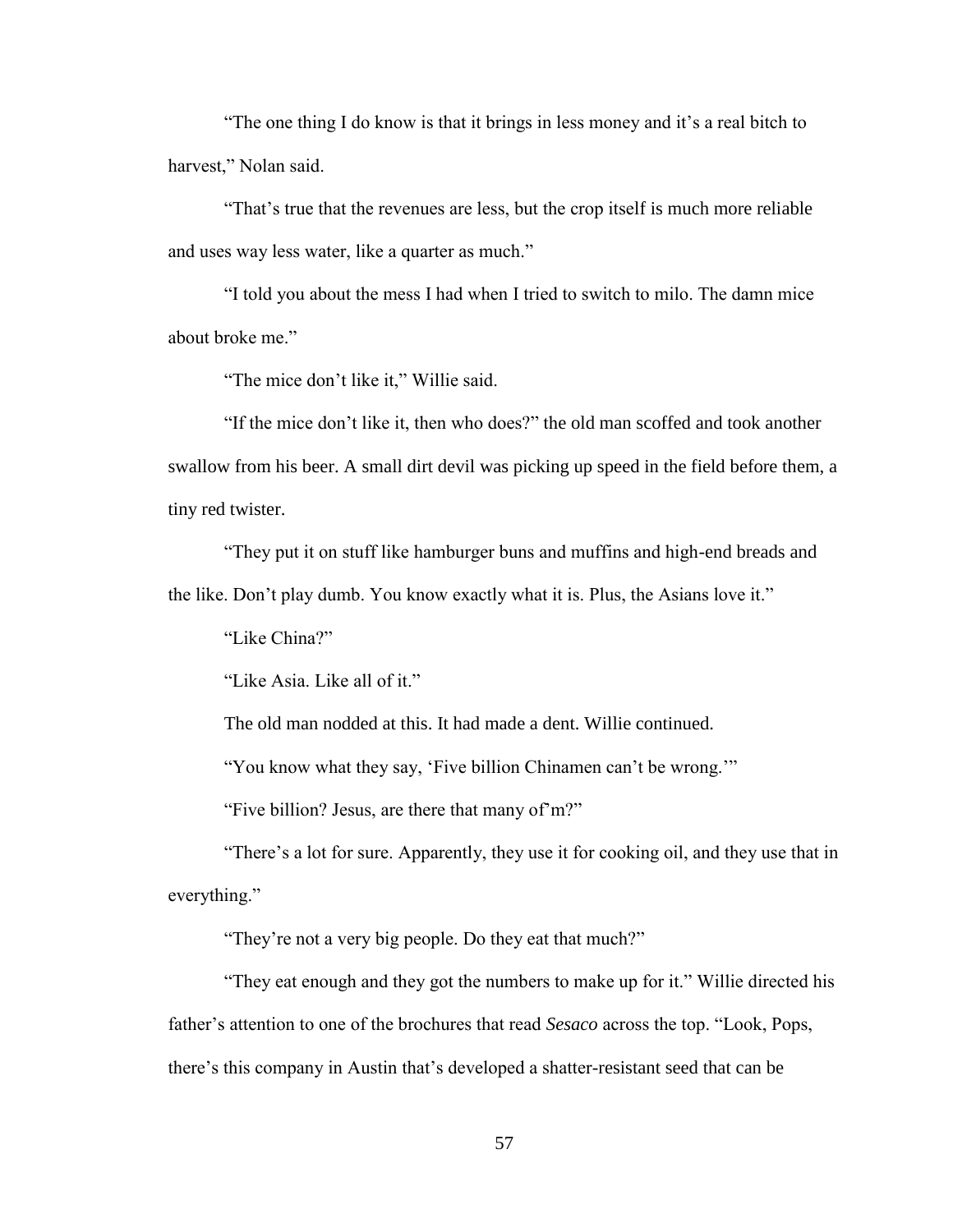machine harvested. We'll spend less money on chemicals and fertilizer, and we barely gotta water it. It's the only way to survive another dry year." For a second, the little tornado looked like it might come right for them, but instead it played tag with the earth and changed directions. The sun sank half-immersed, baptized by the infinity of red dirt spread across the distance.

"I can remember when this field was cotton as far as the eye could see. An ocean of white gold. My father farmed this land way before you or the new house or me or any of it. It's always been cotton. Good years and bad." The old man kicked his feet in the air like a child on a swing. "I just don't know if I have it me—old dog/new tricks and all."

"Pop, it's not like you actually do the farming anymore. You've got me and a crew for that. We've got machines. The land needs a break. We've gotta try something different. And I think this is the answer."

"It's funny how slow the sun sinks for so long right up until that moment it finally hits the ground, and then it just disappears into nothin'. It's just there one second and gone the next."

"So, what do you think?"

Nolan drained his beer, crumpled the can, and tossed it over his shoulder into the bed of the truck. "About the sesame?" He cleared his throat. "I reckon five billion Chinamen can't *all* be wrong, can they?"

"So, you'll try it?"

"Beats the old folks' home."

"Or, the poorhouse for that matter."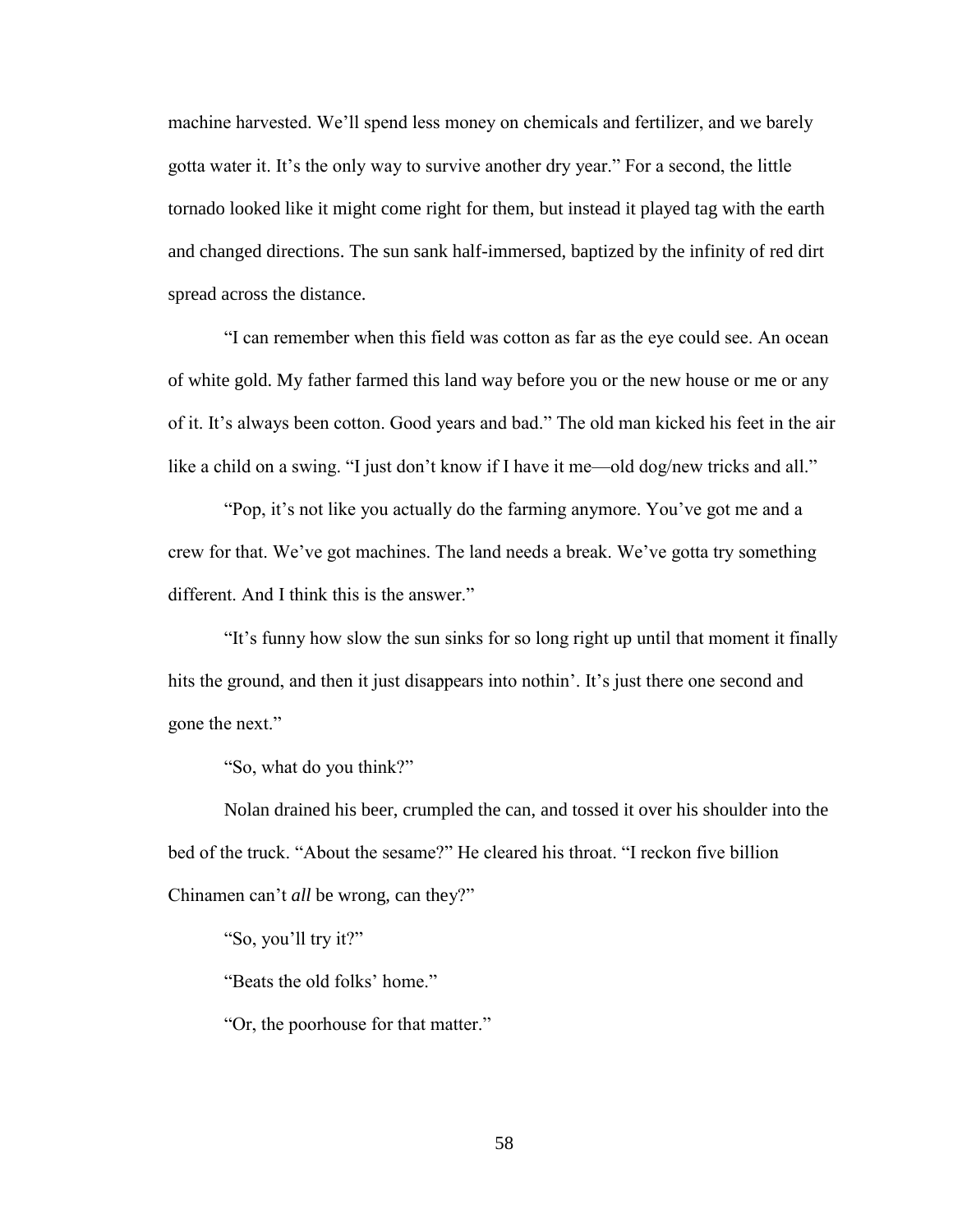"Yeah, I don't wanna live there neither." The old man carefully scooted his butt off the tailgate and began to make his back to the house. He teetered when he walked.

After a moment, Willie followed him in.

\* \* \*

## *Robert Lee*

Perhaps the biggest slap in the face to the water-starved residents of Robert Lee was that just twelve miles up the road lay the town of Bronte, which enjoyed a kind of water prosperity that almost mocked its parched neighbors to the west. Bronte's water wells were abundant and wealthy—overflowing. And the great miracle that everyone in Robert Lee hung their hats on was a million dollar pipeline to Bronte—twelve miles of ten inch pipe pumping 200,000 gallons daily. Provided they could get the money together and the permission, the project was expected to take about two months to complete. The news displayed a telephone number in between segments where members of the community could call and find out how they could volunteer with the pipeline's construction or donate money to the cause. Barbara always gave at the church.

"Our lawns will be green again," proclaimed a local politician that Barbara faintly recalled voting for. The woman's name was written across the bottom of the screen, but ever since they changed the shape of televisions things like this always seemed to get cut off on Barbara's old set. Besides, even with her glasses, she would have struggled to see such small type. Still, the woman on TV looked familiar.

"Was she the one that came by the house? We had tea, didn't we?" Barbara reflected. "Kathy? Kate? Katie? Come on, Barb, think." She paused and thought long and hard. It was definitely a K-something. "Oh well, tea sounds nice. Maybe chamomile."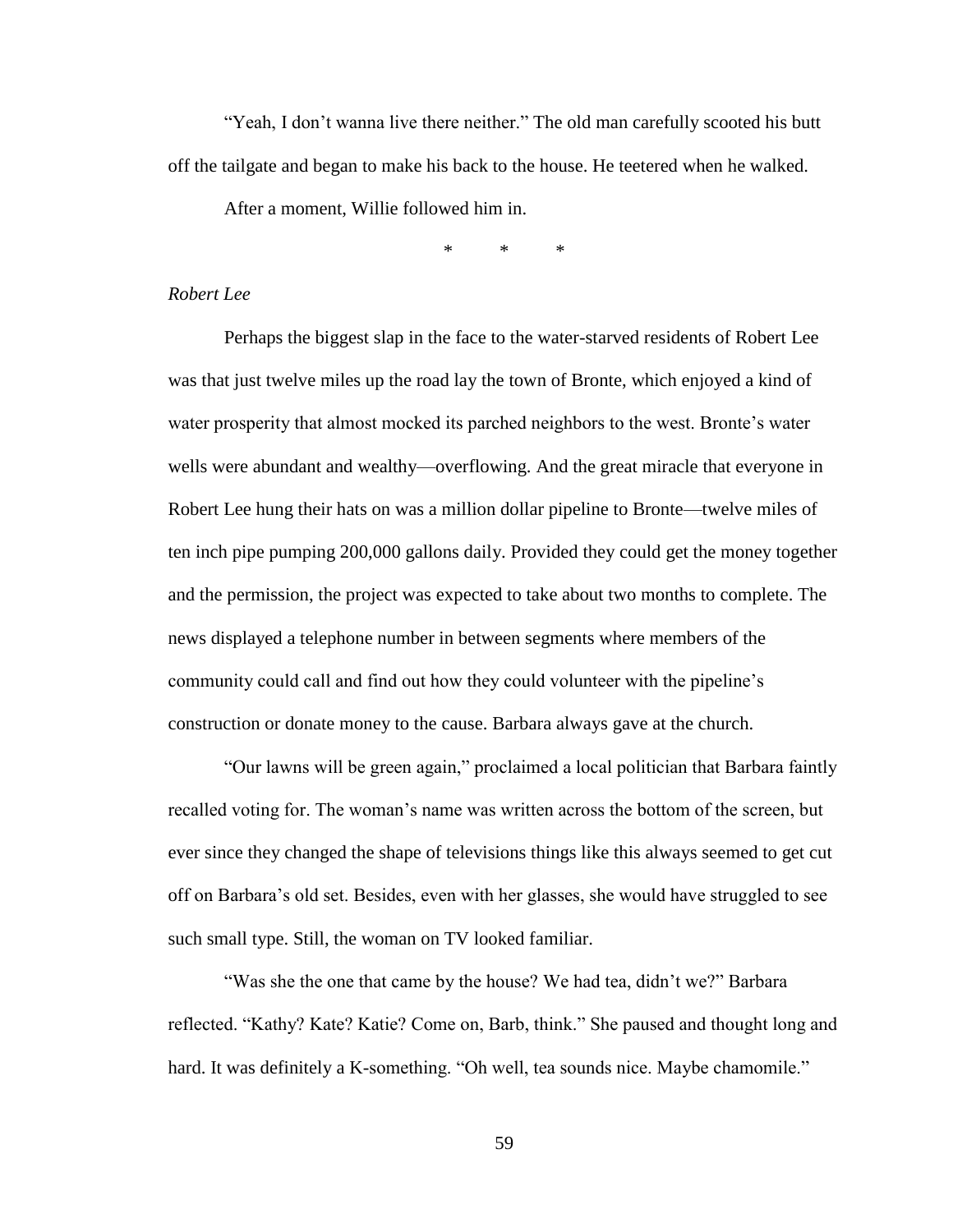\* \* \*

# *Bastrop*

The wind was gusty atop the roof of the big two-story colonial that Jason Morales had sacrificed his Labor Day weekend to in order to finish the job early and pick up another one. He stood up to give his knees and back a break and wiped his forehead with an old washcloth. A blast of hot air hit him square in the face and his balance faltered. It had to be blowing at 30 mph or more. And that's when he saw it—the black cloud of smoke creeping in from the east, blanketing everything in its path with a pool of grey shadows. Jason stared into it, trying to decipher whether it had made it to his place yet or not. Unsure, he pulled out his phone—*8 missed calls*. He dialed his wife.

"Where are you and the kids?"

"I've been trying to call you."

"Ringer was off. What the hell's going on, Teresa?"

"It's some kind of fire. We got evacuated. The sheriff came to the house and everything. Don't worry, I've got the boys. We're heading to my sister's."

"Is it really that serious?" He stopped. Horror struck him. "Please tell me you grabbed the box." There was silence. "Teresa?"

More silence.

"I told you the sheriff was there."

"Jesus, Teresa. Can you go back?" His voice sounded desperate.

"I'm already in Austin. Maybe if you'd pick up your phone once in a while."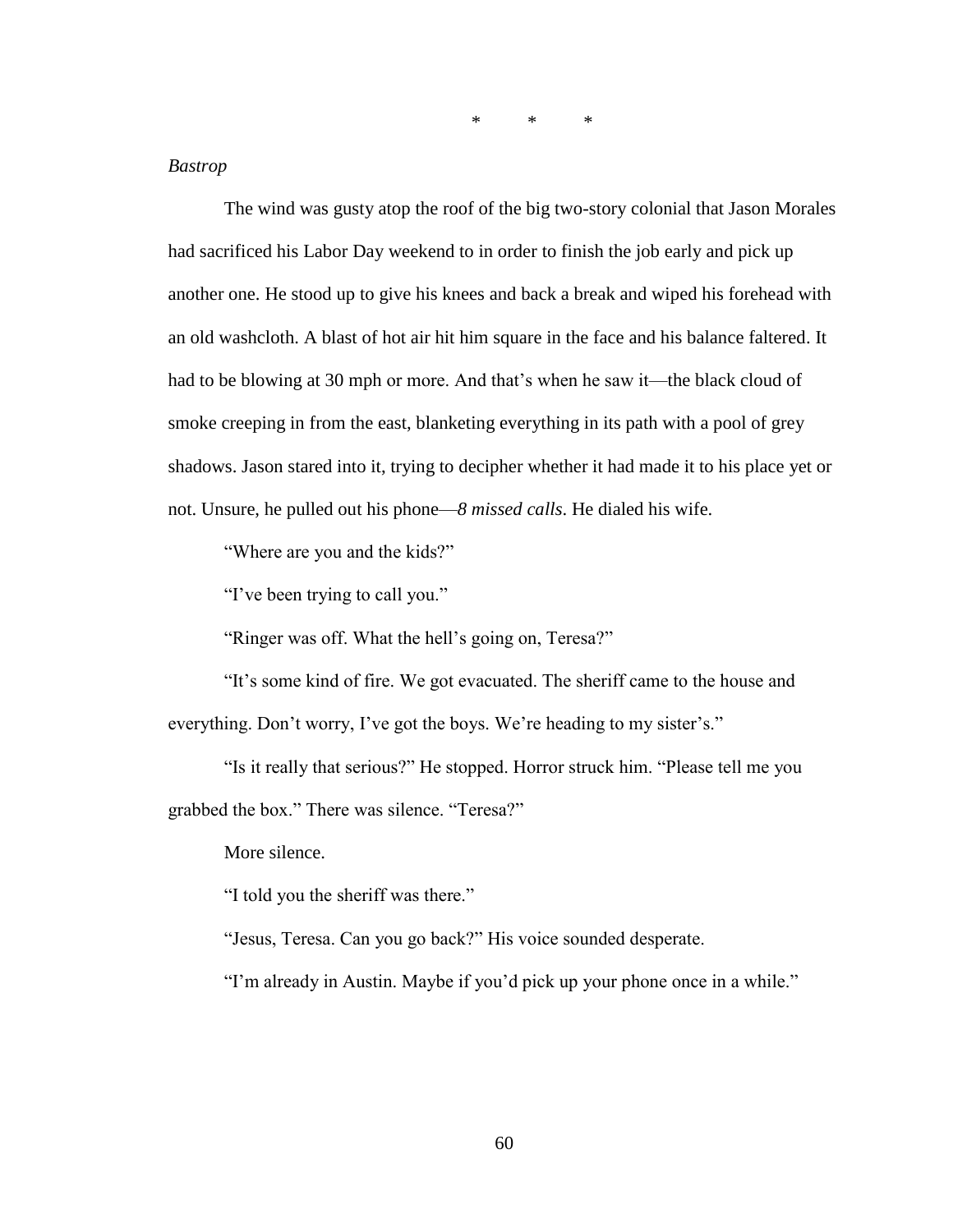"Everything we have is in there. Why didn't you grab it—throw it in a duffle bag and take it with you?" He clinched his fist and tried to keep his composure while his heart raced like a hamster on a wheel.

"First off, there's no way that lockbox would fit into a duffle bag. It's too big and boxy. It's heavy, too. Secondly, I'm not an idiot. Only a moron would risk grabbing your stupid box full of pot and drug money while getting escorted out by the goddamn sheriff."

Jason seriously doubted that the sheriff had been hovering over her and the children as she quickly packed their things, like the way she tried to make it sound. He figured in truth, the lawman had probably just asked her to vacate as quickly as possible and then moved on to the neighbors up the road. Taking the box with her would have been totally feasible. She just didn't think about it.

He hung up the phone, climbed down from the roof, and sprinted to his truck. The radio described the fire as "volcanic, swallowing entire neighborhoods whole." The dry Texas summer had turned the pines into matchsticks and the gulf winds from Tropical Storm Lee acted like jet fuel spreading the flames across the landscape. There were reports of pickets fences melting from the heat, and still Jason drove towards it. He thought about the day he'd purchased the lockbox. For just seventeen dollars more, he could have bought the fireproof one.

When he got to the turnoff, he saw the flashing lights of the squad car parked at the convenience store and quickly turned his head away, acting as though he hadn't noticed it there. If he got stopped, he'd just plead ignorance. Maybe make up a story about an elderly relative who needed assistance. He figured he had a little time if the cop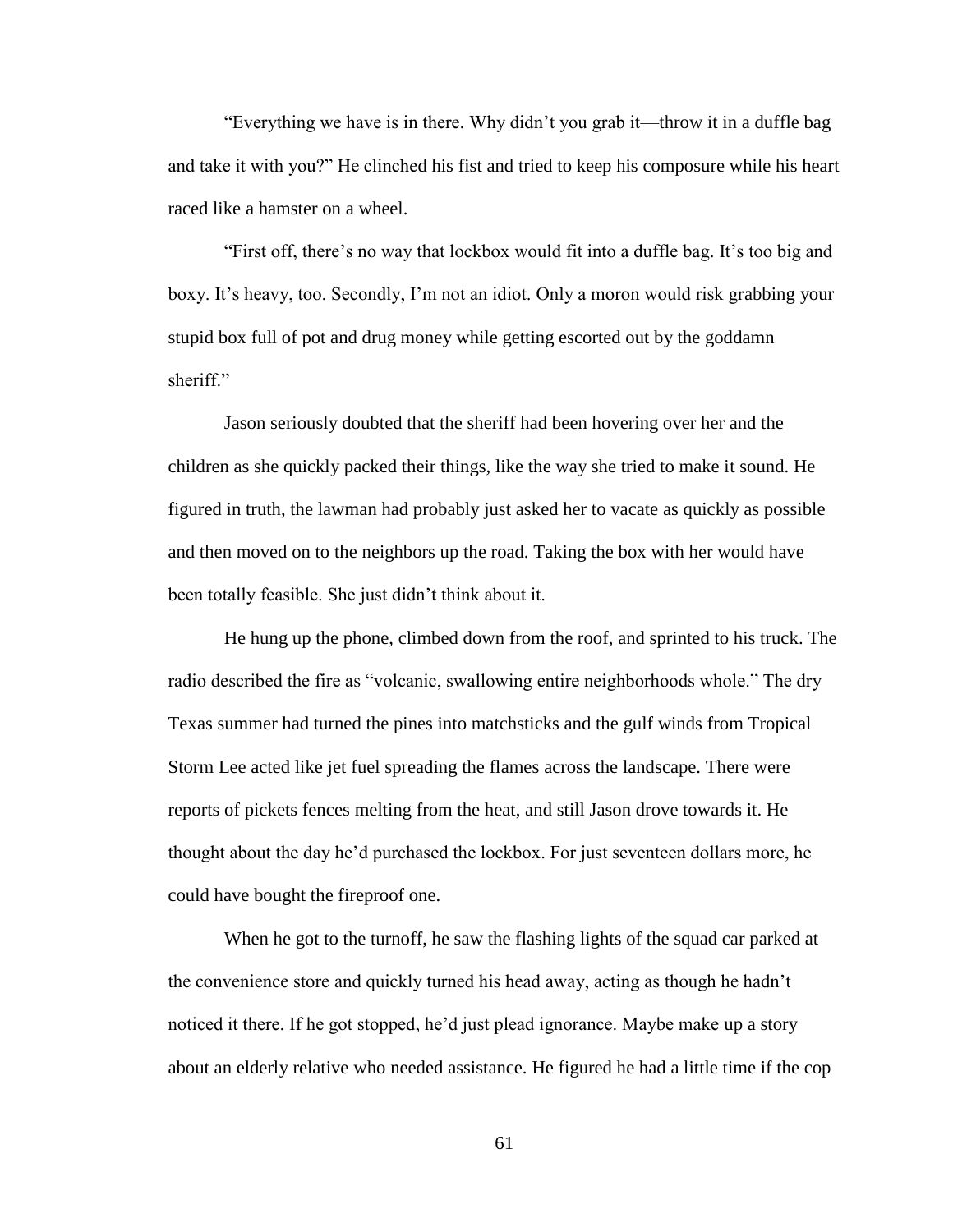was hanging out at the gas station. If there was a worse place to hang out at during a fire, Jason couldn't think of it. And the flames didn't look like they were too far off, either. Jason felt noticeably warmer. His throat felt scraped by sandpaper as the thick fog choked his lungs and made it hard for him to see. He accelerated onto the gravel road that led to his family's small rented singlewide trailer, which sat on a piece of land they also did not own.

Inside the box was what remained of a pound of fronted Afghan Kush. *Fronted* meaning *not yet paid for*. Also, in the box was every dollar Jason had been able to save over the last two and a half years since his son, Michael, was first diagnosed as autistic— \$10,286. He whipped the truck into the ruts that made up the driveway, threw it into park, and stripped the keys from the ignition. Sweat poured from him like it had that time in junior high when he gave his presentation on Sam Houston at an assembly in front of the entire school. The eighth graders heckled him, and he forgot everything he was supposed to say.

With the same wildness of panic he'd felt on that day, he now fumbled with the keys unlocking the trailer door. It was getting harder to breathe. He pulled his shirt over his face, but the thin cotton did little to protect him from the smoke. His washcloth was still in the truck. Inside the trailer, he flicked on the light and took one last look around the room. Woozy in the sweltering heat, he made his way to the bedroom. He pulled the box from the closet, but decided he couldn't just carry it out exposed like that—like if someone saw him carrying it, they'd immediately assume its contents were illegal in nature. He needed to conceal it somehow. He ran to the small laundry area located by the back door of the trailer, grabbed a basket that contained a set of pee-stained Batman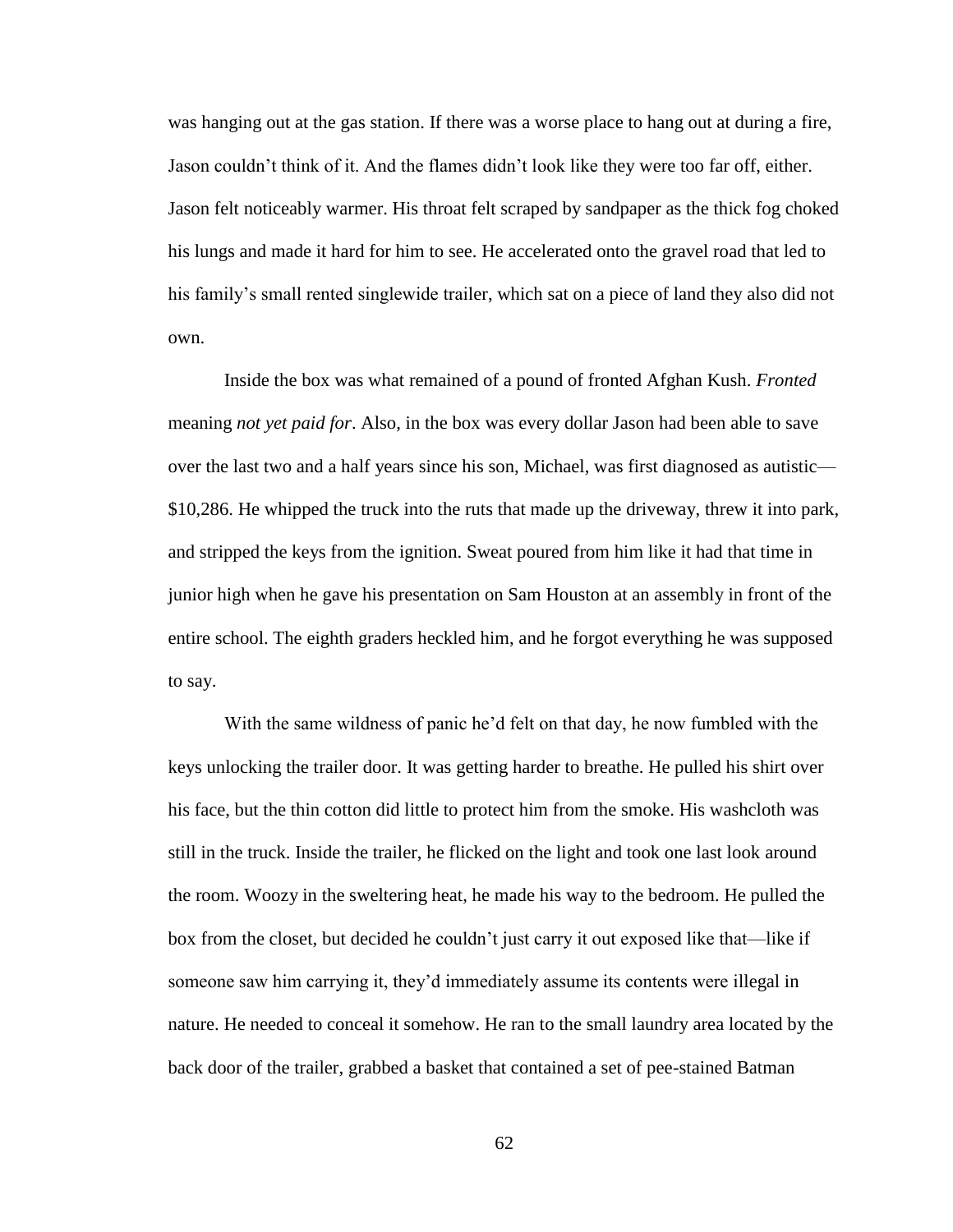sheets and matching pajamas, and went back to the bedroom to retrieve his family's lifesavings. The heat was becoming unbearable. There was a blurriness to the inside of the trailer—the way asphalt looks in the summer. He shoved the lockbox into the laundry basket, burying it in the urine-soaked Batman merchandise. He then went over to the dresser and got a couple of bandanas to tie across his face, figuring it was better than nothing. He was on the run now. There wasn't much time.

A wave of relief hit as his tires left the gravel behind and got on the main road. The cop at the gas station was gone. The black sky was upon him, and his foot became heavy, driving the gas pedal into the floorboard. He didn't breathe again until he hit the traffic on 71. Jason reached into his back pocket for his phone so he could call Teresa and let her know he was okay. The phone would not come on—lifeless. He looked at it. The four corners were all melted inward.

"And that's why I should've bought the insurance," he said to himself as he tossed the phone across the cab of the truck and drove on.

\* \* \*

## *Robert Lee*

Barbara pulled herself up and out of her chair. Her slippers shuffled across the floor and into the kitchen. The cat affectionately rubbed up against her legs, insisting it be fed. Barbara retrieved the leftover tuna from the fridge and bent down to scoop it into Shelby's bowl. She then washed her hands and filled the teapot with just enough water for one cup and set it on the stove. When she shut off the faucet, two quick drops plummeted into the sink basin. Then, a third. Then, nothing.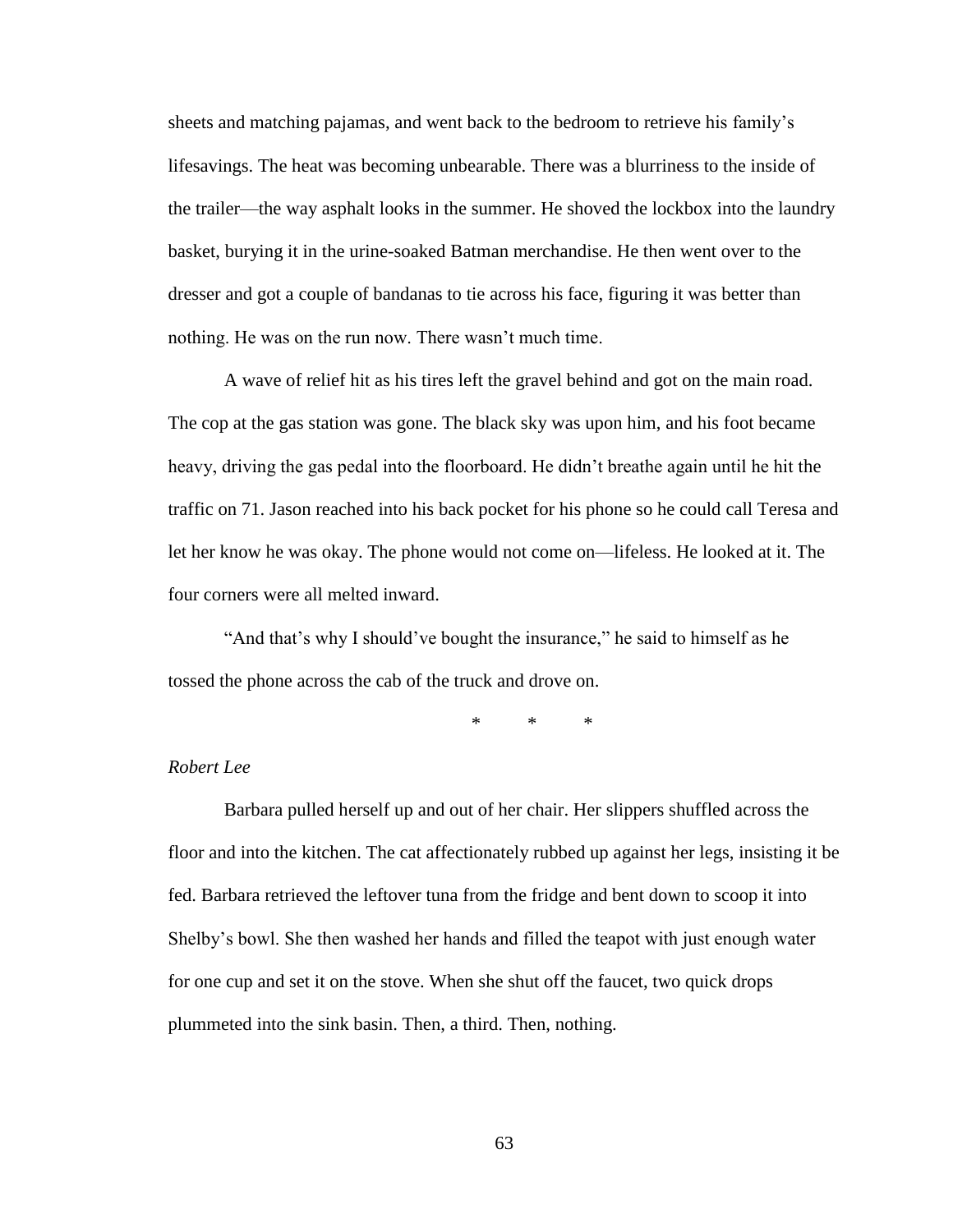## **CHAPTER FOUR: BUZZARDS**

Slightly wine-drunk and flying down some unfamiliar back road in a late '90s minivan with a 22-year-old kid she'd pretty much just met behind the wheel, Abigail Wilson, a junior partner in her now ex-husband's law firm, tried to convince herself that she was up for anything. She knew her friends would call this *dangerous behavior*, but she also couldn't remember the last time she'd had this much fun. She was smiling and laughing—actually laughing, from the belly up. Daryl hadn't made her laugh in years. In fact, she couldn't remember the last time he'd made her laugh, really laugh. Had he ever?

Of course, this was definitely not her idea of a normal first date, but then again Abigail had been out of the game for a long time—too long. And she had to admit that she'd had fun all afternoon. It was one of those rare perfect Texas days in late September where it's warm and breezy, as opposed to hot and muggy. She looked at her date. His forearms were muscular and painted like a mural. She'd met him in the coffee shop near the office, and he had always served her vanilla lattes with a side of flirtation that was inescapable. He was cute in that rugged, tatted, Austin musician kind of way. He was also far too young for a woman her age. This she knew. At least that's what she told herself the first four times he'd flirted with her. But this last time was different. Her resistance was swayed by the surprisingly powerful combination of his blue eyes, his Paul Newman-like smile, and her current string of bad luck and low self-esteem. And now here she was.

The radio blasted Otis Redding and she sang along while the cute boy behind the wheel smiled smugly. She got the feeling he had already chalked her up to his list of conquests, and she didn't care. She didn't care that he was covered in tatts or far too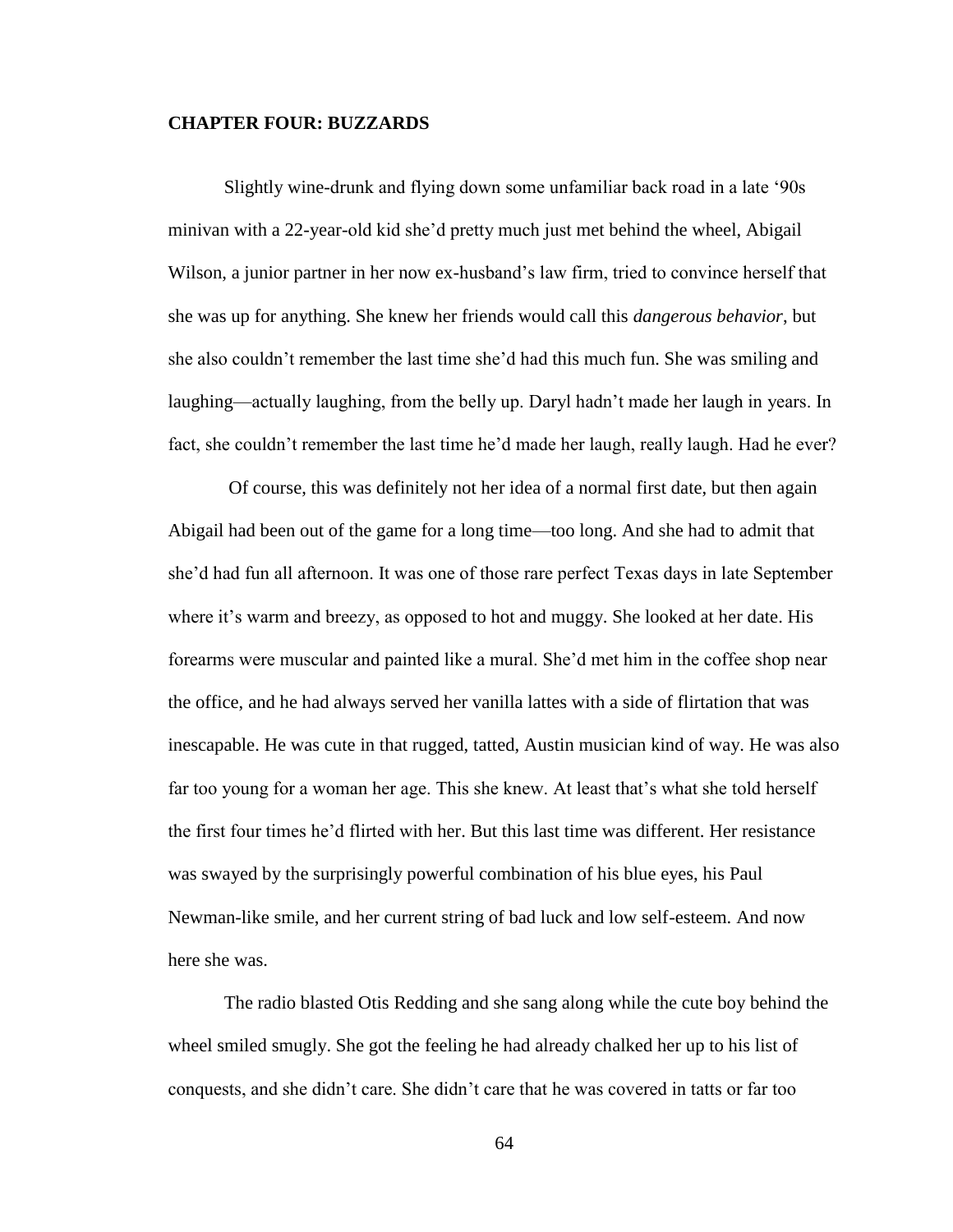young for her. She didn't care that he worked in a coffee shop for minimum wage so he could pay the rent until his band *made it*. She didn't care about any of it. She just wanted to have fun. That was all.

He'd told her he was taking her to some spot he knew of off the Pedernales to "watch the sunset" and drink more wine, but the sun was the last thing on her mind as it hung in orange limbo on the horizon. A Scooby Doo air freshener and a set of graduation tassels spun around beneath the rearview mirror, and she thought for a moment that this was all a huge mistake. He probably took all of the desperate and lonely *cougars* or *MILFs* or whatever they're calling grown women these days to this "special spot," and then she stopped herself. That was *old Abigail* talking, and she's no fun. Sometimes a woman needs to let lose, doesn't she?

The facts were simple. Her career was as good as dead as long as she stayed at Kaufman, Wilson, and Pennignton. Daryl would certainly see to that. And this mixture of Otis, red wine, the cute and flirty tatted barista, and an eight month dry spell was beginning to work its magic. Maybe this boy was really her conquest and not the other way around. When she looked at life this way, it didn't seem so dangerous. Instead, it seemed almost primal. Almost necessary for her sanity's survival. Abigail Wilson then decided to dismiss her concerns and allow her inhibitions to disappear faster than the sun ever could. This barista could be exactly what she needed.

"You're very beautiful," he shouted over her singing. She felt her cheeks grow flushed, and she smiled. "But you can't sing for shit, Abby."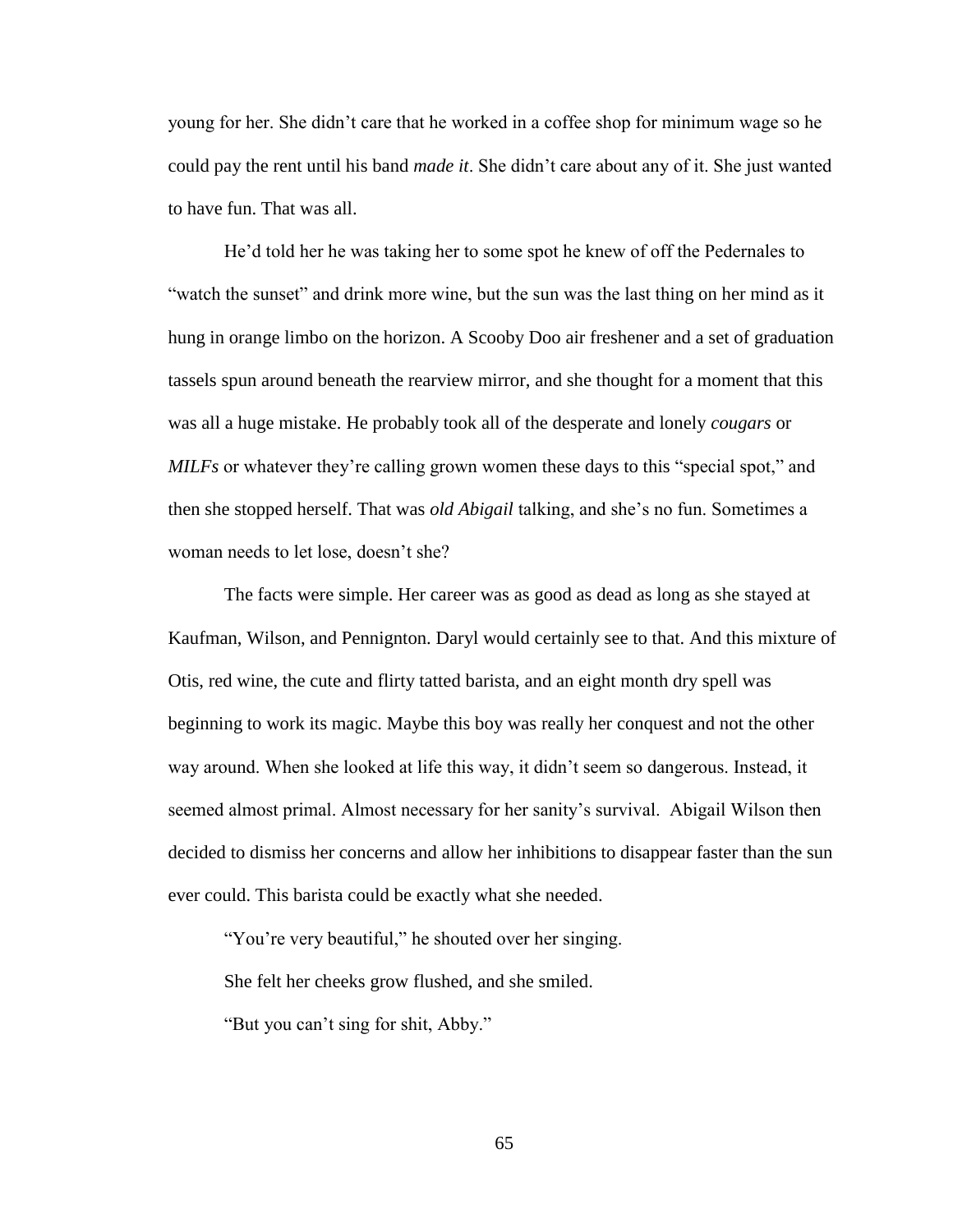She laughed because he was right and because she liked it when he called her *Abby*. *Abigail* had begun to feel like an old lady's name, a spinster, the type that lives alone in a forgotten house at the end of the street with her fourteen cats running amuck as the empty tuna cans pile up around her. A girl named *Abby* sounded like she had her entire life ahead of her—like she'd never been divorced or even married—like the years she'd wasted on Daryl didn't even exist. She reached over to turn down the volume, and Otis faded to a murmur as she spoke.

"I'm so glad you talked me into this."

"I didn't talk you into anything. You always wanted to go."

Cocky little shit, she thought, but decided to ignore it. She reminded herself that she deserved this. She deserved a fling. Everybody else was doing it. Daryl certainly did. She looked at the boy and he grinned. The car slowed almost to a stop, and he turned left and began to ease down a gravel road.

"I think we're safe to open up one of the bottles," he said.

"I like the way you think, baby." Her sultry voice was so out of character, so not Abigail. And *baby*, really? She felt like Mrs. Robinson, but she couldn't help herself. She struggled with the corkscrew on the rough road, but eventually popped the cork and took a large swig straight from the bottle. Classy. If only Daryl could see her now. This thought made her both happy and sad. She often felt this way when nostalgia crept in. She looked over at the boy and caught him stealing a glance at her freshly shaved legs. The sundress she'd chosen for this adventure looked good, she knew it did, but it also felt nice for someone else to notice. All those nights at the gym watching reruns of *Chopped*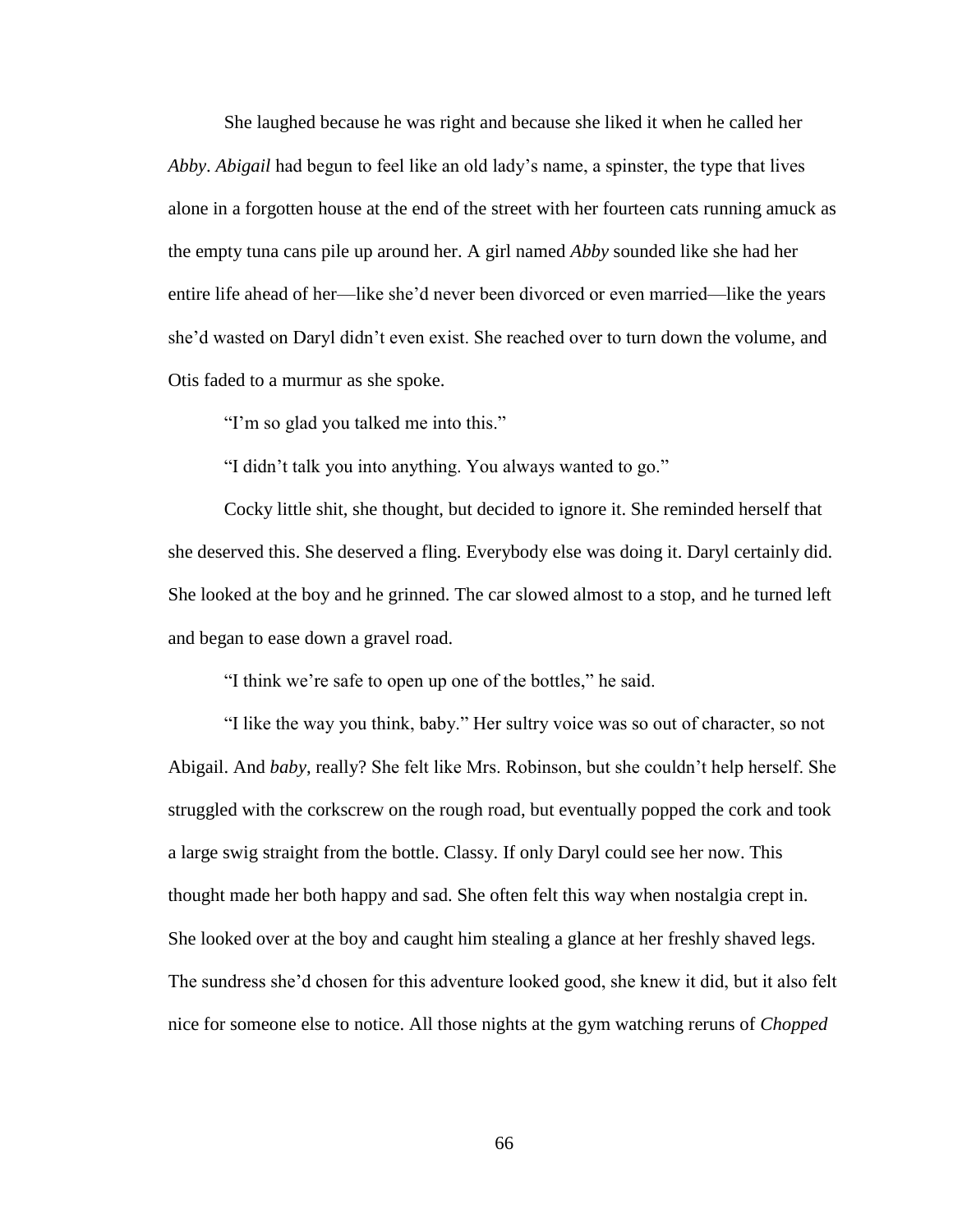and *Kitchen Nightmares* while pounding out the preprogramed courses on the elliptical were paying off, and she liked the attention it brought.

He offered her a cigarette from his pack, but she declined. He lit up and a cloud of smoke filled the van. She coughed a little and rolled down her window. He cracked his.

"Which winery is that one from?" he asked.

"The second or the third, I think. I'm pretty sure it's the one I bought from that poor guy that stuttered," she said and handed him the bottle. She knew exactly which bottle it was—a top-shelf award-winning merlot, as opposed to the cheap table wines he'd purchased on their tour.

With his cigarette in the other hand, he tilted the bottle to his lips, steering the vehicle with one knee. The van veered slightly, but the boy eased it back on track with little effort. He licked his lips and nodded.

"Yep, definitely the expensive shit," he said, and handed the bottle back.

"Can you really taste the difference or are you just patronizing me?"

"Can't it be both?"

"What's that supposed to mean?"

"I don't know, I think you think that I'm too young to know anything about anything, especially wine, but I know a little."

"Really? Like what?"

"I know enough not to spend a hundred bucks on a bottle when a ten dollar one'll get you just as drunk."

"You'll wish you'd spent a little more when that ten dollar hangover kicks in." "Hangovers are for pussies."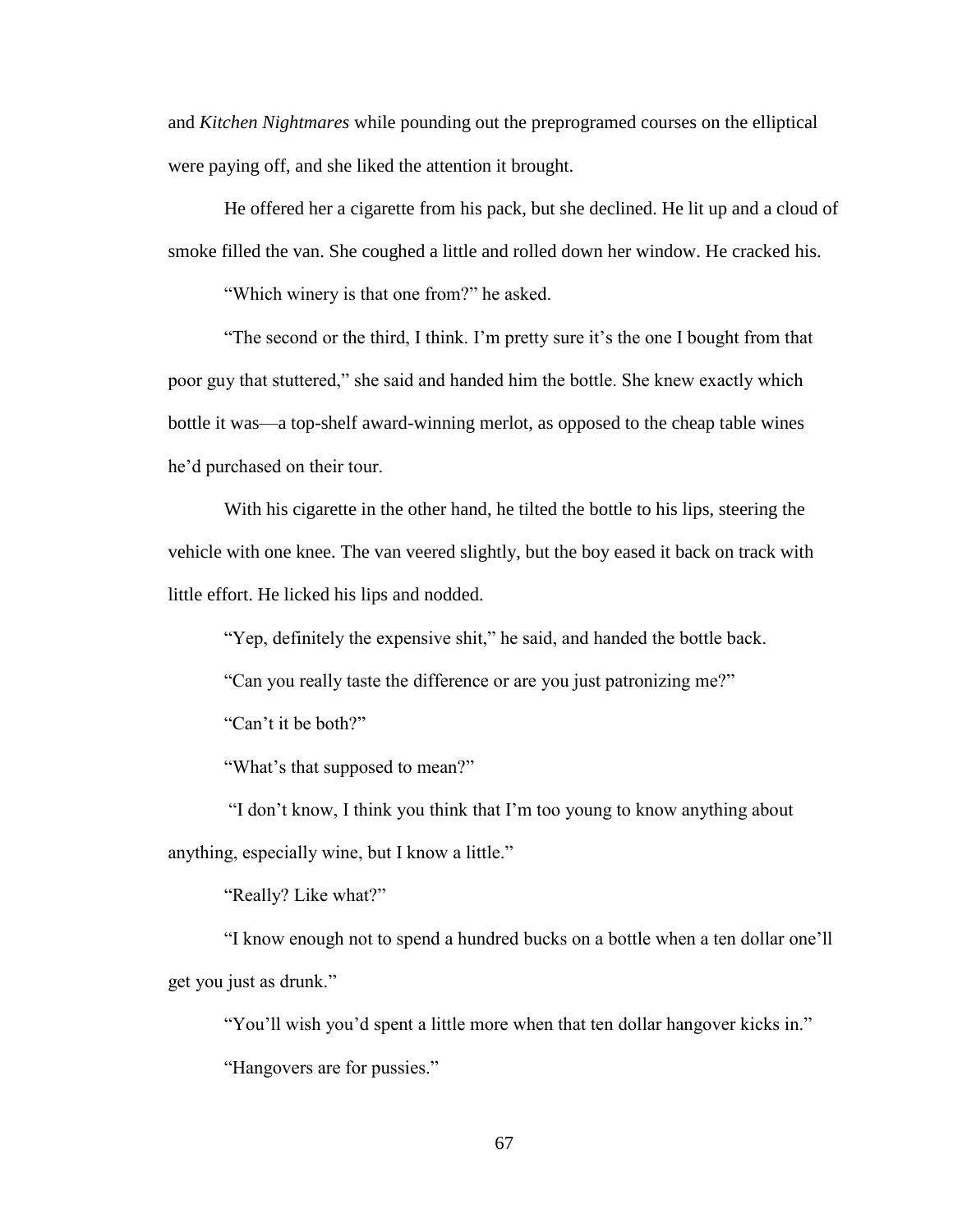She didn't care for the tone or the implications of his response, and changed the subject.

"So, can you float the Pedernales?"

"Depends, but that's not exactly where we're going and definitely not what we're going to do. I was just using the river as a reference point," he explained.

"Reference points only work if the person you are referring them to is aware of their existence."

"Are you telling me you've never heard of the Pedernales? Next you'll tell me you've never heard of LBJ."

"Elby who?"

"Nice, I forgot you probably voted for him."

"Fuck you."

He put his hands up as if to surrender. "Easy, I was just teasing."

"My parents hadn't even met yet. How fucking old do you think I am?" She glared but it was useless. This boy was not to be taken seriously. He was a child, a hipster barista, a slinger of lattes—nothing more, she told herself. If he wanted to play rough on the age front, she could oblige.

"So, is this your mother's minivan? It's awfully sweet of her to let you borrow it."

"No, it's mine—paid in full."

"And why would a twenty-something-year-old guy want to drive a minivan? It's kind of a grocery grabber, isn't it?"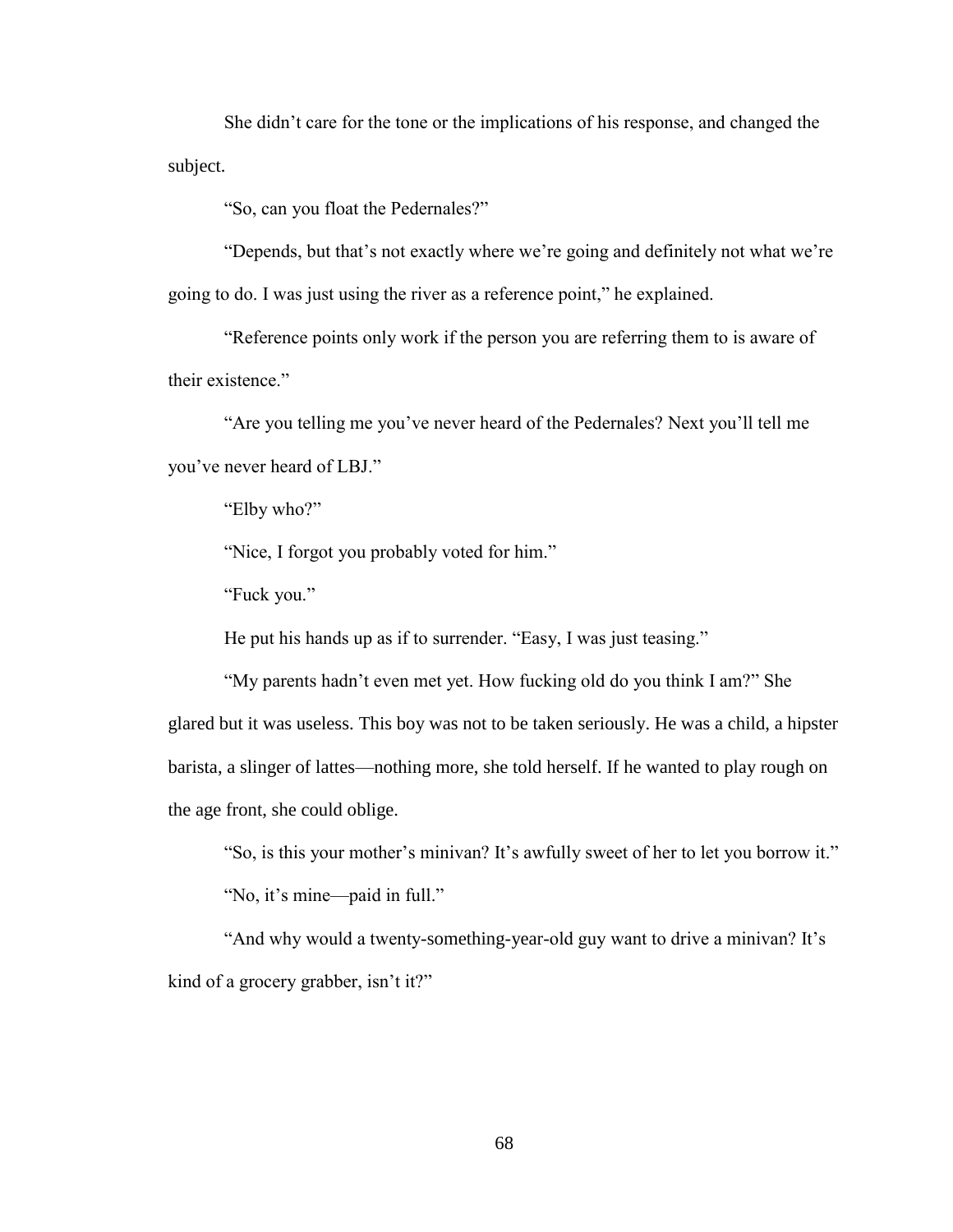"Yep, but you soccer moms love it." He took a long drag on his cigarette and smothered it in the ashtray. "Admit it. You got a little tingly down there when you first saw it." He put his hand on her thigh and squeezed.

She shifted in her seat and cleared her throat. He returned his hand to the wheel.

"Do you promise it's not your mother's?"

"Pinky swear," he said, holding up and wiggling his little finger.

"Then, why?"

"Why the grocery grabber?"

"Yeah."

"I bought it for my band."

"Of course you did." She shook her head. "Another fucking musician." She paused for second and looked around the back of the van. "Isn't this a little small for that?"

"We're a small band—just a three-piece. Besides, we've got a trailer and this thing gets pretty good gas mileage on the highway. And what do you mean *another fucking musician?*"

"You're not my first. I went to college here, you can't throw a penny around Austin without hitting a musician and watching him scramble to pick it up."

He drove in silence for a moment. "Did you like me better when I was on the barista track?"

"It's certainly more stable."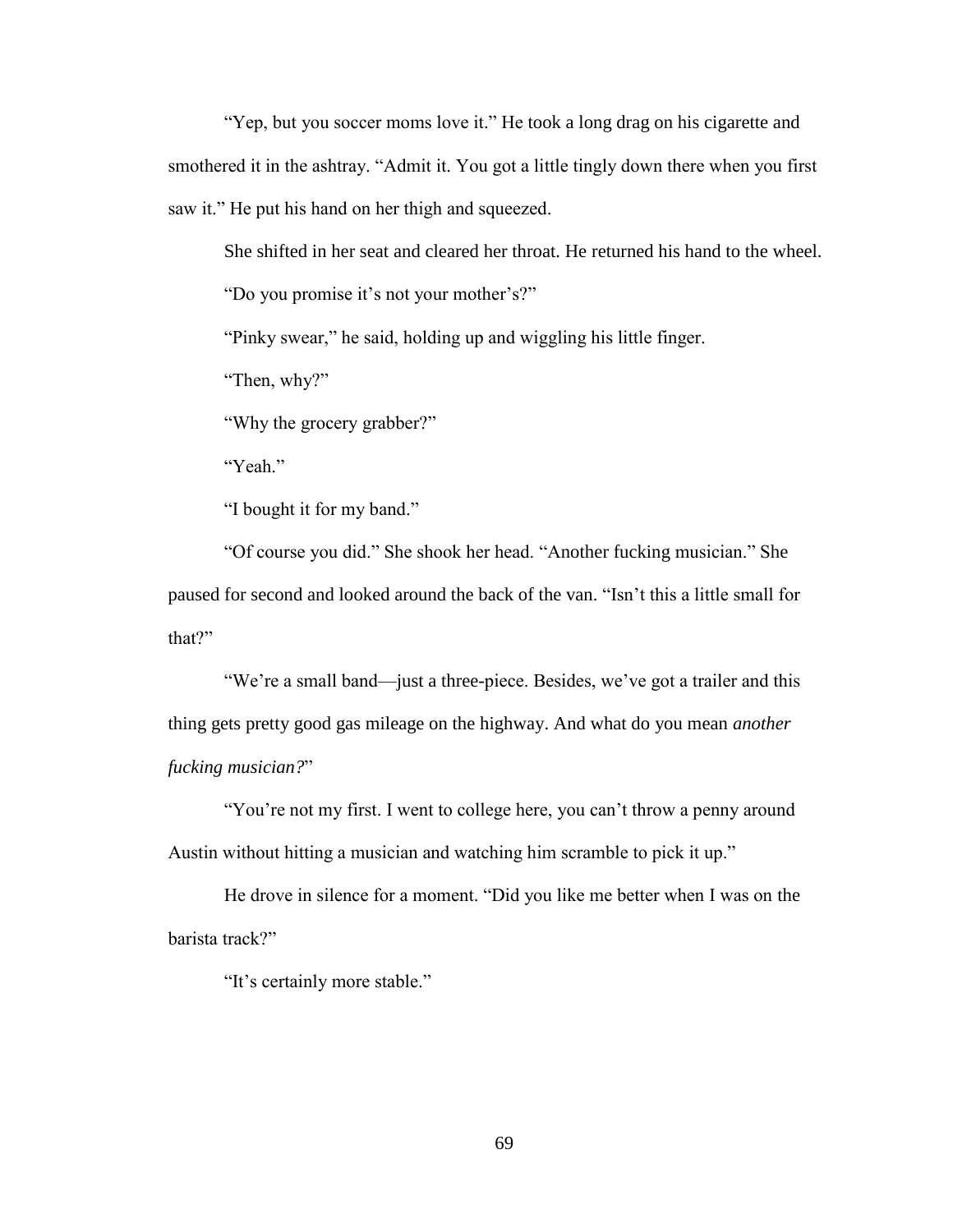"This from the lady that's never heard of the Pedernales," he said, steering the conversation back towards their destination, she noted, and away from his lack of earning potential. "Well, it's a good thing you're pretty." He laughed.

She forced a smile but was starting to see a pattern. Every compliment that came out of his mouth was laced with a deeper insult. She had dated guys like this before and had wasted valuable years of her youth hoping they would change. But with her age had come experience and wisdom. This boy didn't stand a chance. His mind tricks would only result in the destruction of *his* ego, not hers. Besides, it wasn't like he was a keeper.

Still, there was something about him she liked, and she was determined to enjoy herself no matter what.

When they came to a gate over a cattle guard, he threw the van into park and got out to open the passage. He walked with a swagger, and Abigail found herself entranced by the way his lanky frame seemed to ooze confidence as he made his way back to the van. Arms swinging, head bobbing, legs almost dancing along the dirt road.

"So, what's the deal with this place?" she asked when he got back inside the van.

"Back in the eighties, my father and my mom's dad went in on buying this land out here. When my granddad died he left his half to me, which really pissed my father off, and he sold his half off out of spite as much as profit. It sucks, because his half was the half that had the cabin on it."

"What's your half got?"

"A dried out creek bed, a fishing pond that's barely a puddle, and a lot of mesquite and cedar. But from the top of this one rock formation over there," he said pointing off in the distance, "it's got one hell of a view."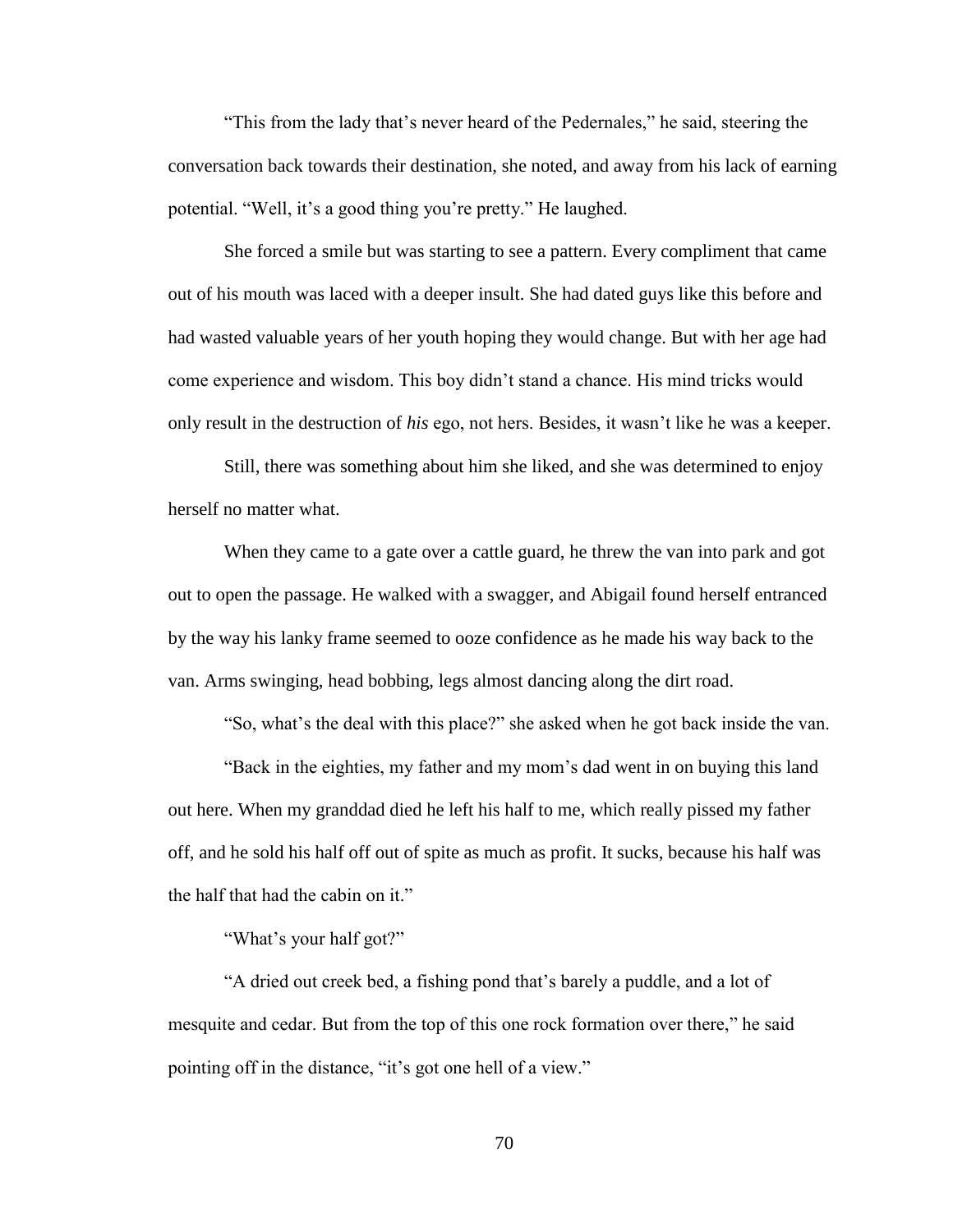"Is that where we're going?"

"Yep, but we need to hurry. Señor Sol is fading fast."

He drove a little further and then parked the vehicle under an oak. She got out and began to stretch her legs while he rummaged around in the back of the van gathering supplies into an old backpack.

"It's getting a little chilly. Do you have a jacket I can borrow?" she asked, rubbing her shoulders.

"Jesus, what is it about the vagina that makes you people so incapable of handling even the slightest breeze?"

"*You people?*" He had to be kidding, she thought—either that, or he was testing her. "I don't know. What is it about the penis that makes you such an asshole?"

"Good question." He smiled and pulled a green hoody from the backpack and tossed it to her. "Will this do?"

"So, I guess you already knew I was going to get cold."

"Well, you are a woman. I just didn't think the complaining was going start this early." He flung the pack over his shoulders and signaled her towards the path.

"For the record, when I start complaining, *you'll* know it."

"Good to know," he said with a shit-eating grin, "but this rock ain't gonna climb itself. Get your sweet ass moving, princess."

"Dick."

"Ah, I like a girl that knows what she wants."

\* \* \*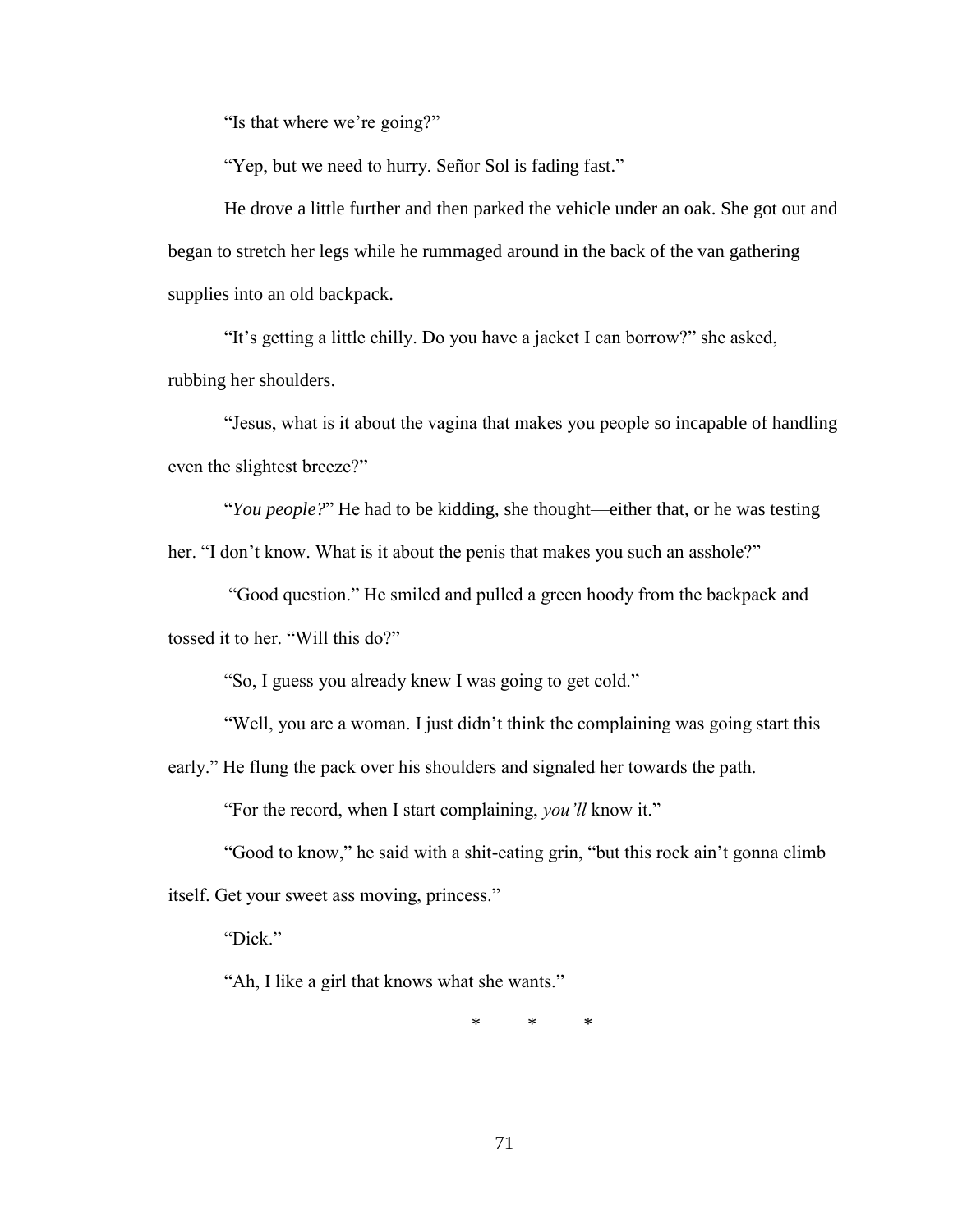He referred to the spot as "The Buzzards' Roost." It was a massive ridge in the middle of nowhere, and Abigail was not dressed for rock climbing. Despite the sweatshirt, her sundress kept blowing over her waist and exposing her pink cotton panties, and her Walmart flip-flops lacked any traction whatsoever. She slipped once, and he caught her, his hand strong and firm against the small of her back.

"I don't think these are the right shoes for this." She giggled, somewhat out of breath.

"You'll be fine. You just have to pay better attention to where you're going." His demeanor was calm in that mocking way of his. Always comforting, and always condescending.

"Why don't you lead the way?" she suggested, and he said, "Because I'm enjoying the view too much from back here to take on that kind of responsibility," and this made her smile despite herself. "I bet you are," she said

He came up behind her and slid his hand around her waist and across her belly, pulling her in close.

She turned her head but avoided his lips, and he kissed her neck instead and nibbled on her ear for a second before releasing her. Then he swatted her on the ass and said, "Giddy up."

\* \* \*

At the top, at the ridge's peak, she had to admit, with the exception of the buzzard shit, the hike was worth it. The view went on forever. He put his arms around her hips and again pulled her close as they watched the sun begin its fade into dusk. He suggested they open another bottle.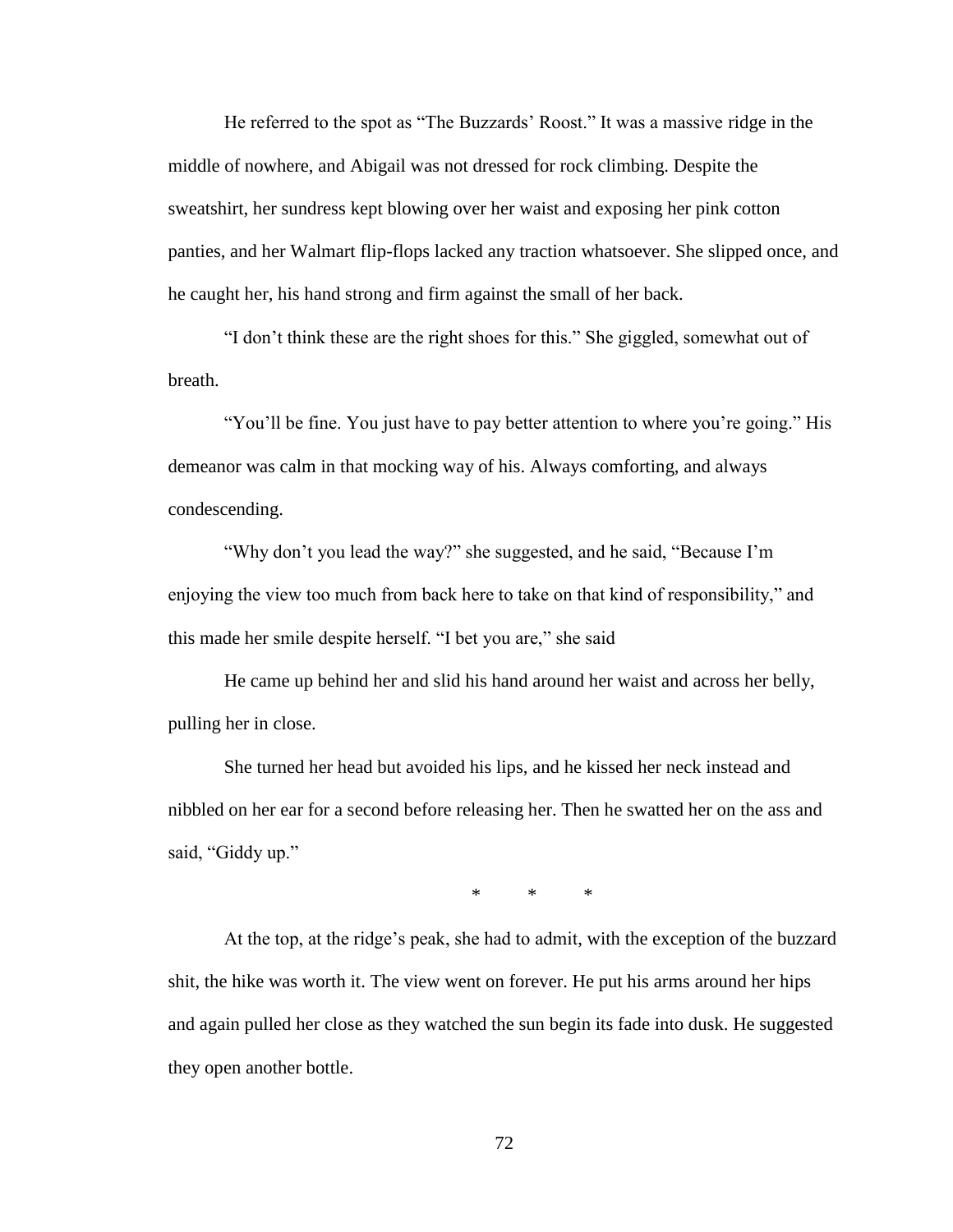"Are you trying to get me drunk?"

"Of course."

Below them and off to her left, she saw the barren creek bed he'd spoken of, and beyond that she saw what was left of the Pedernales River.

"Sad, isn't it? These brutal summers, one right after another, they've drained all the creeks and rivers." His voice, in its disappointment, was as dry as the land he spoke of.

"Wow, I'm going to call you *half-full*," she said.

"I suppose," he said, without looking at her, "you see the future as all bright and shiny—full of rainbows and unicorns and shit."

Abigail knew more about disappointment and heartache than this boy could ever imagine, but thinking about it made her uncomfortable. She ran her hand along the back of her neck, massaged it, and tried to think of something to say.

"Your problem is that you have no vision," she told him. "When you look at this, you just see a dried out creek bed brought on by drought, and you completely miss the chiseled beauty of the miniature canyon it's evolved into."

He looked puzzled. "You're screwing with me, aren't you?"

"A little bit," she said with her most flirtatious smile.

He was a good kisser, soft and passionate. His lips were damp but not wet certainly not slobbery like some guys. Daryl could learn a thing or two from this kid.

She caught her breath and turned her attention to the question of how they were going to get down in the dark.

"Don't worry about it. I've got you," he told her.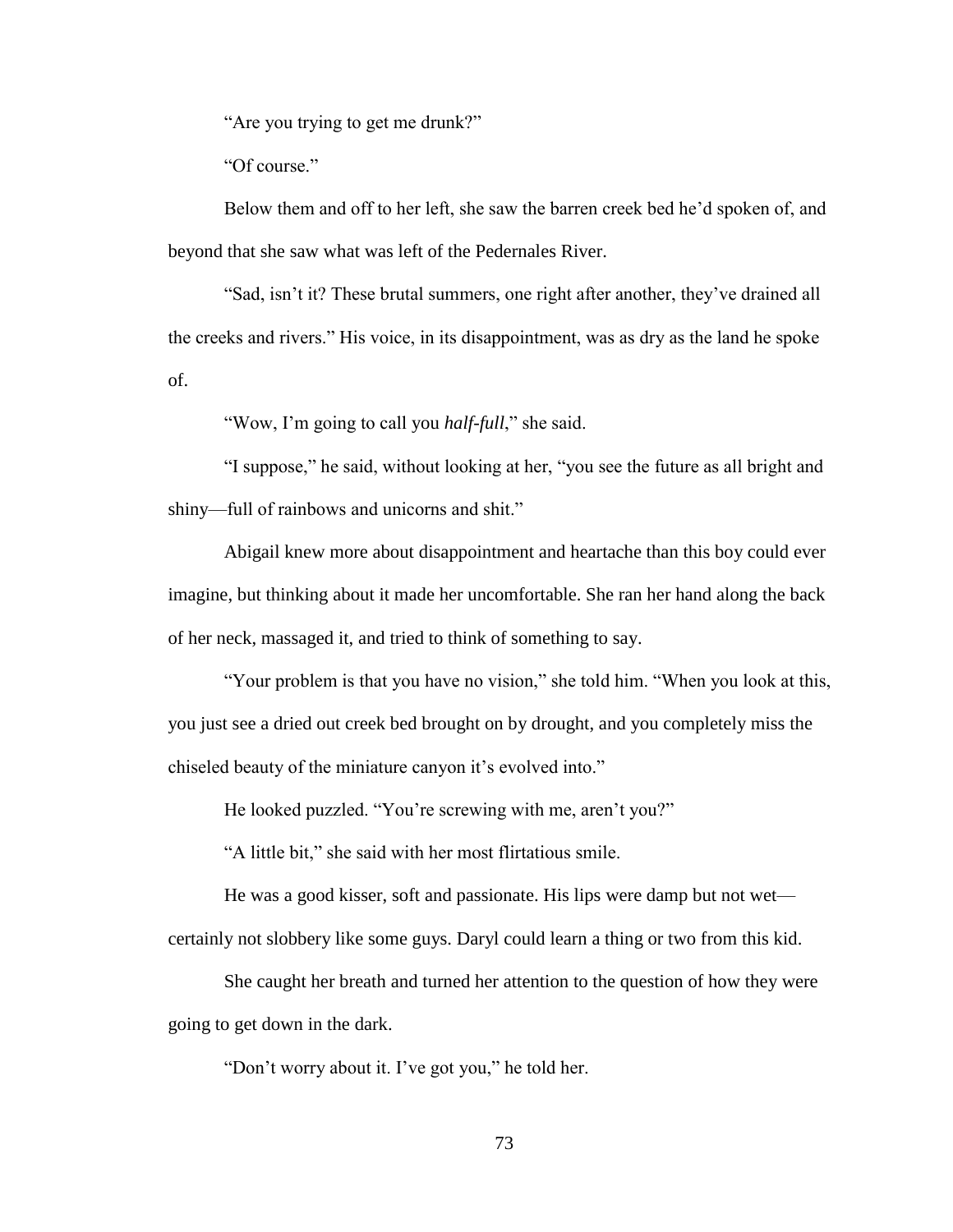"Okay, you have to stop that."

"Stop what?"

"Maybe I'm just jaded and reading too much into this, but you seem to have a knack for subtly demeaning me. It's misogynistic, and I don't fucking like it. I don't like it at all."

"Whoa, hold on there, Crazy Train. I had no idea I was doing that. Look, I'm sorry."

"It's okay, just don't do it again," she said.

He looked hurt. "Fine," he said, and sulked off to gather up some kindling in a well-used fire pit full of charred beer cans and wine bottles.

She knew she was not the first to be brought up there, and she probably wouldn't be the last.

"I hope you like camping," he said.

"I just wished I'd known ahead of time."

"Would you have come?"

She thought about this for a moment and then shook her head. "Probably not."

"Exactly," he said, and gave her a boyish grin.

Once the fire had been built, Abigail opened two cans of Dinty Moore beef stew and emptied their contents into the blue saucepan and began heating their dinner over the open flame while he pitched the tent. She wanted to give him flack about the tent, about assigning her to woman's work in this outdoor-makeshift kitchen, but the fact was she knew nothing about tents and plenty about heating soup.

"Why can't we just go to the cabin?" she asked.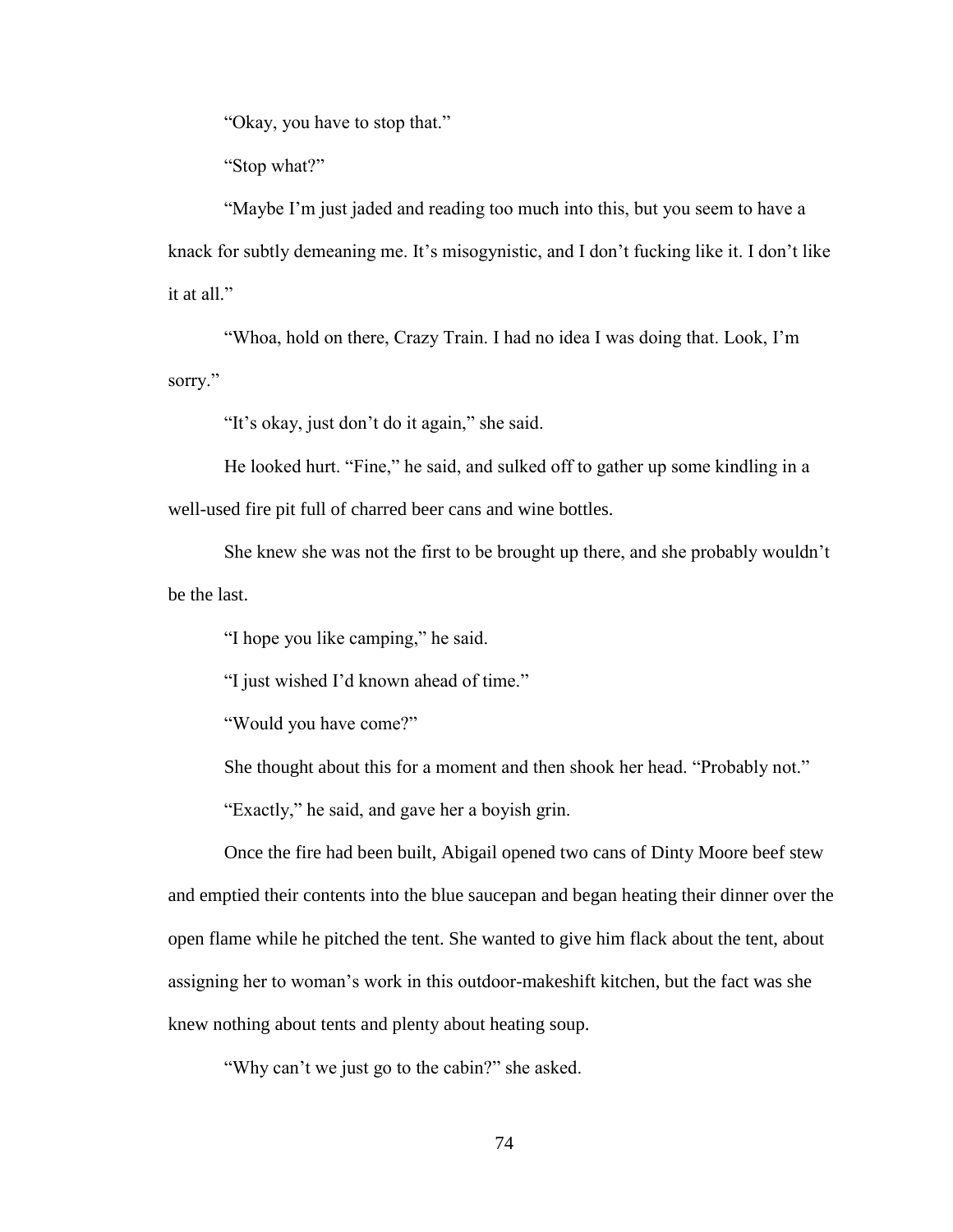"I told you. We don't own it anymore."

"We could still sneak over there, couldn't we?"

"Are you trying to get me shot? You do realize that trespassing is a shootable offense, right? Besides, it's got to be a shithole by now. We're better off up here." He looked up at her. "Please don't pout. I'm sorry. But trust me on this."

He cleared the buzzard droppings from a large flat rock with his boot, and they down and ate as the last sliver of sun disappeared into the night. After dinner, they continued to drink and talk. He was actually a good listener when he wanted to be, and he kept her talking by asking her questions about her life and opinions and general thoughts about the world. His behavior was much improved since she'd scolded him, like a puppy that'd just had his noise rubbed in it. Maybe he was trainable?

"So, what's the absolute most embarrassing moment you've ever had?" he asked. His eyebrows rose with mischief.

She had to think about it. There had been so many embarrassing moments. She wanted to pick something that was more funny than sad, something that had absolutely nothing to do with her ex-husband. This really limited her choices, but then it hit her.

"I once knitted a sweater for a homeless man when I was in college and he didn't like it." The second she said it, she knew she sounded ridiculous.

"You what?"

"You heard me."

"Uh, why?"

"I wanted to do something kind for a fellow human being, and I guess I also wanted to knit something."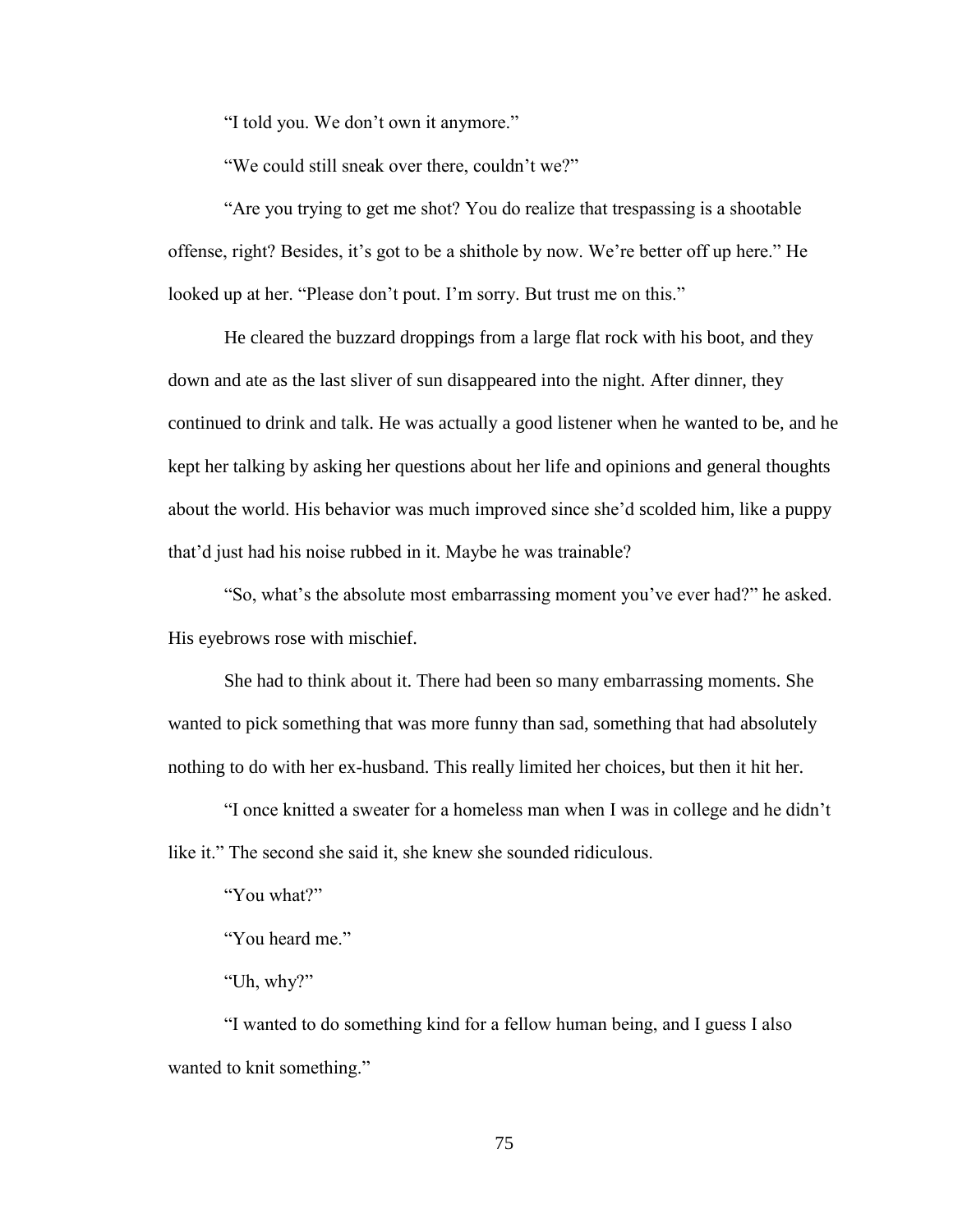They both laughed.

"Is it okay for me to make fun of you now?"

She smiled. "I probably deserve it."

"Knitting, huh? You know my grandmother knits. How old did you say you were? Maybe y'all could hang out."

"I didn't. And I thought we agreed to lay off the age jokes?"

"Fair enough." He paused and regrouped. "So, what kind of sweater was it?"

"I don't know—a sweater."

"Would you describe it as *Cosby* in nature?"

"Yes. Yes, I would. It was very *Cosby* in nature, in fact. It was earth-toned with horizontal stripes and kind of fuzzy."

"Wow, that is very *Cosby*. And the guy didn't like it? That's shocking."

"Well, I think he was one of those snobby hobos that really just wants the money and not the help."

"I hate those guys."

"Yeah, I guess I do, too."

\* \* \*

They drank more wine, talked, and made out as the hours slipped away. She liked the attention, and she liked the way he kissed her, but something inside her wouldn't allow things to go any further than a few sloppy kisses and some reckless groping. It wasn't that she didn't want to, because she did, but every time the tension between them became so intense that she felt herself on the verge of losing control, she pulled back,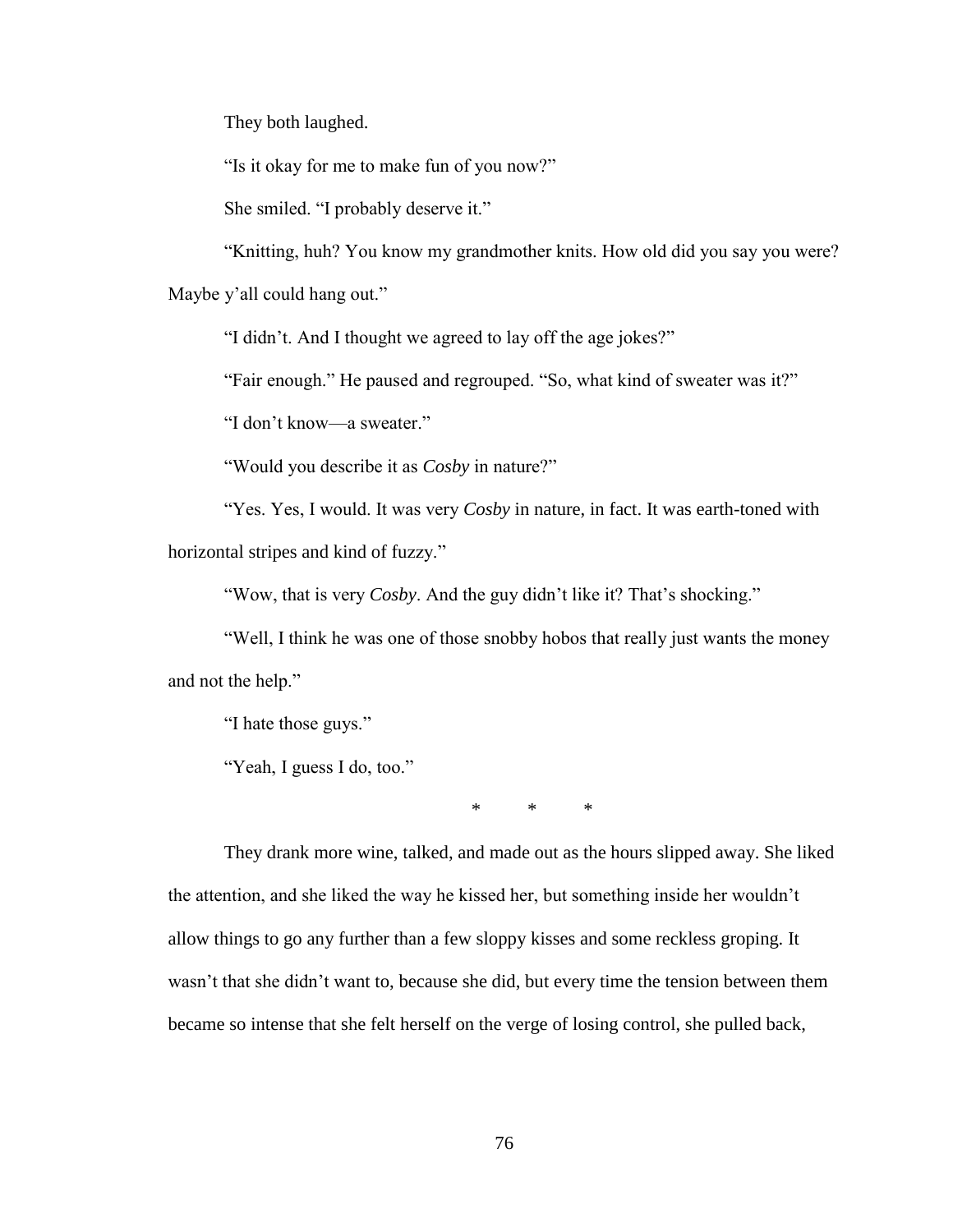pushing him away. She could tell he was frustrated, and so was she. They'd go back to drinking and talking, and the cycle continued. His patience surprised her.

It was in the middle of one of her better cat stories, when Abigail realized her date had passed out on her. It was late, and she decided not to take his disinterest as an insult, and instead helped him to the tent, where she gently guided him down to the sleeping bag. She crawled in with him and tried her best to get comfortable. He spoke nonsense in his sleep. The ground was hard and uneven. Something poked her from underneath the tent. Was this really better than the cabin?

After some time, perhaps an hour on the rocky floor of the tent, Abigail finally drifted off, but her sleep was short-lived. She felt the tent rustling and her first thought was *BEAR*. When she opened her eyes, she saw her young companion illuminated by the low hanging full moon outside. She watched for a second as he franticly tried to escape the tent—zipping and unzipping a flap over and over again to no avail.

"What's wrong?" she asked, half asleep.

He muttered something about feeling sick. He did look pale, but it might have been the moonlight.

"I think that's the window, sweetie," she said.

She did her best to redirect him towards the actual door flap, but it was too late. The wine had gotten the best of him. He vomited into the nylon door which acted as a backboard and returned the spray into the tent and onto the two them. Abby moved quickly and used him as a shield before crawling over the boy and making her escape. It was awful and disgusting and embarrassing, but all she could do was laugh. Every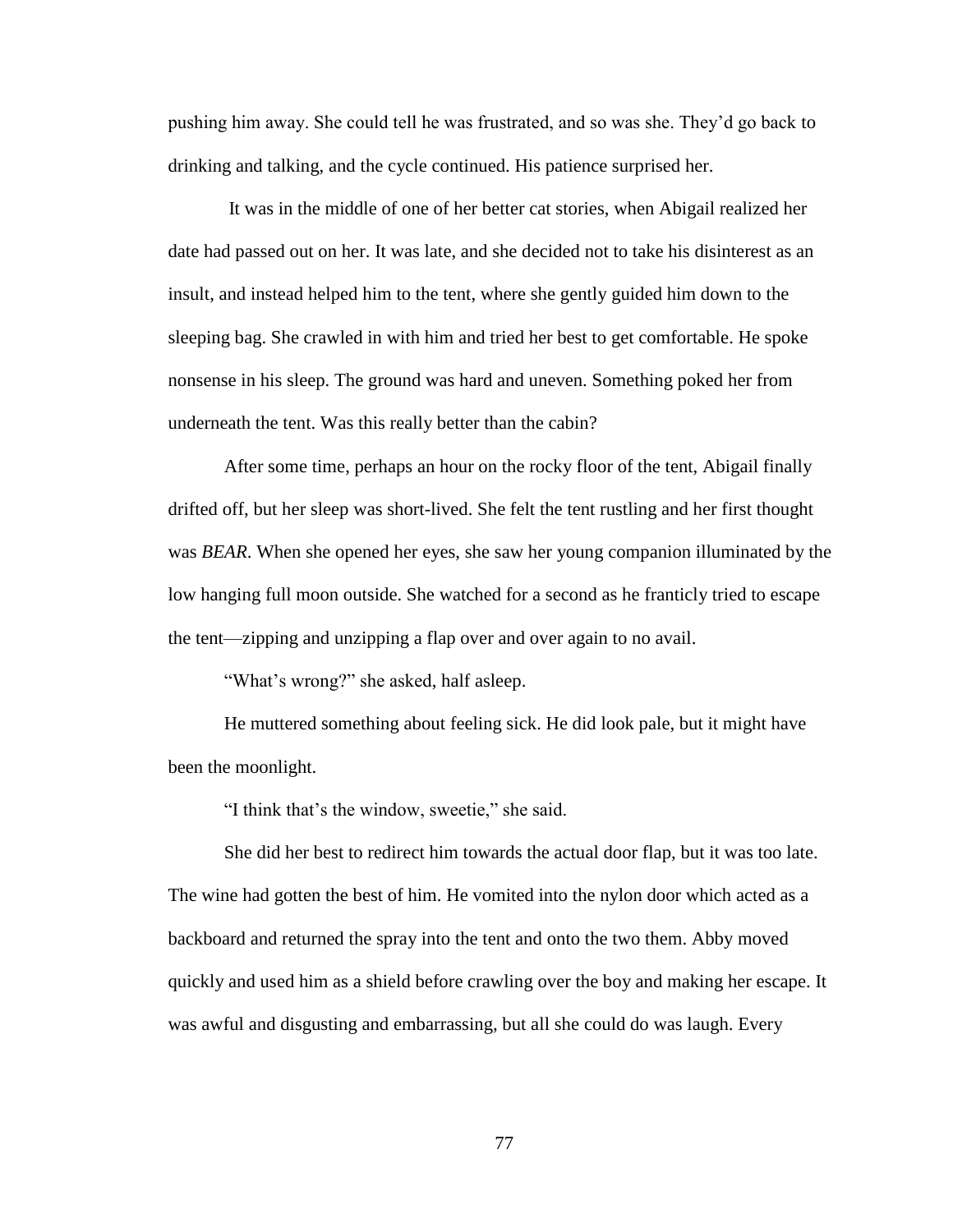decision she'd made that day seemed so absurd. What the hell was she doing with her life? Who was this boy, and why was she really with him?

\* \* \* She walked out to the edge of the ridge where they had watched the sunset and he had held her close. The world looked like it went on forever. She thought about the buzzards that called this place home—the scavengers getting by on whatever they found, living on the leftovers the world provided, and picking the bones clean. Such ugly birds, she thought. Ugly but efficient. Survivalists. That's what it's all about, survival. She spread her arms and felt the cool night wind begging her to take flight and finally be free. She heard something and turned around.

Her date stumbled at last out of the tent. He looked pathetic—pale and tragic. He swerved wildly as he walked. He had to be embarrassed, she thought. His steps were awkward and out of sync as he lumbered over to a rock by the fire pit and clumsily took a seat. She smiled. He had been knocked down a few pegs, and she loved it. Control had been passed. Things had changed.

She walked over and put her arm around him, careful to avoid the sick that covered him. She felt almost motherly. "It's okay," she said. "We'll get you cleaned up."

The boy said something, but his response was unintelligible.

Abigail helped him to his feet and wiped his face with the sleeve of the green hoody he'd given her. She began to laugh again at the ridiculousness of it all.

"You think this is funny?" he said, speaking to the fire pit.

She laughed and gave him a playful slap on the ass. "It's a good thing you're pretty," she said, lightly stroking the side of his face. "Because you've certainly made a mess of yourself, baby."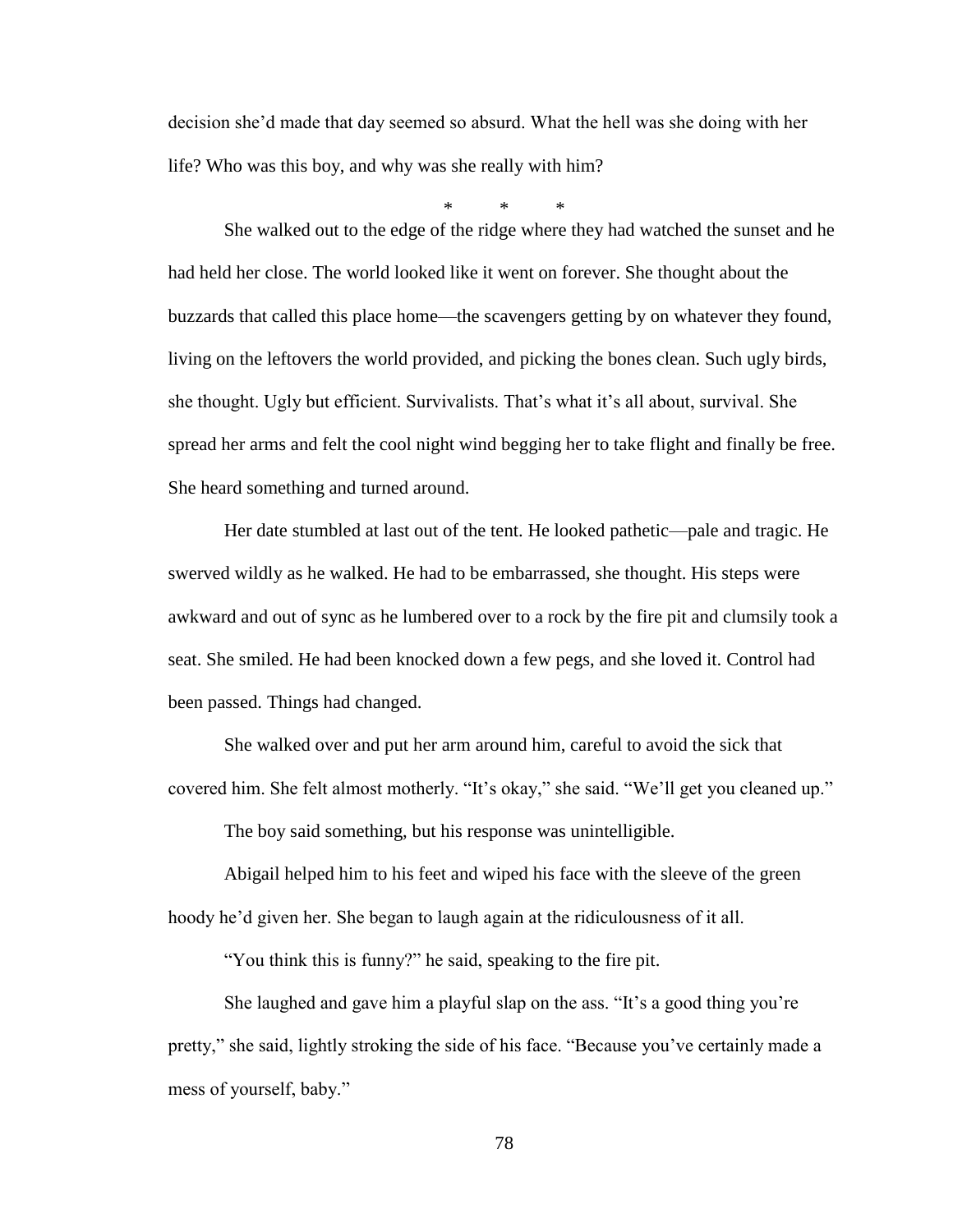He staggered back a few steps and spat the vomit from his mouth. "Don't call me baby, you old, nasty hag."

In the moonlight, she saw the grin creep slowly across his face.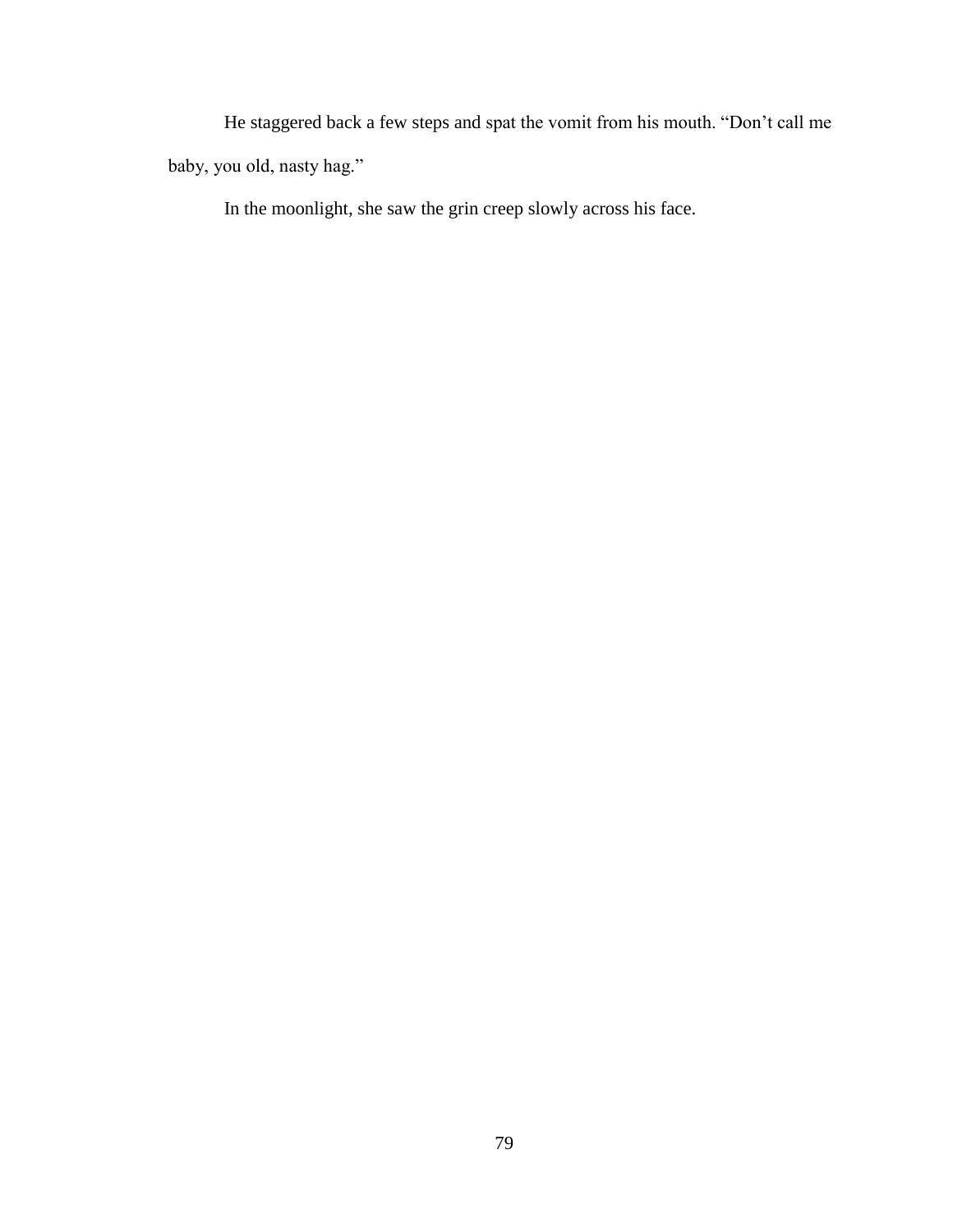## **CHAPTER FIVE: THE SPARRING PARTNER**

Maybe it was the cameras, the flashing lights cutting through the murmuring gossip that buzzed around the ring that day, raising Antonio's stress with every click. He hung his head the second he did it. The first rule of being a sparring partner is *Never Show Up the Boss*.

\* \* \*

It began the same as every day. At 4:21 a.m., Antonio's right arm shot out like a jab hitting the snooze with precision, a skill he'd acquired during the early stages of marriage. He missed Marie. He missed the way she smiled every morning as he lightly kissed her cheek and whispered, "Te amo," before tiptoeing across their tiny one bedroom apartment and heading out for his seven miles of morning roadwork through the streets of Houston. Now, lacing up his shoes, he thought about home and he thought about Marie and he thought about his five-year-old step-daughter, Amanda. This training camp couldn't be over soon enough as far as Antonio was concerned. He did some light stretching, put on his headlamp, and slipped out the cabin door and into the cool Colorado air. His breath eased smoke-like from his nostrils and ascended to the stars. The caliche made him nervous. He'd already missed the London Olympics because of a run like this—a hairline fracture.

Antonio didn't get the Hummer escort to light the way. That was reserved for the Champ. In fact, nobody else wanted to run before mid-morning, especially the Champ. And when they did run, they ran like old men—all of them, the Champ included. There was talk of retirement in the camp. Men were afraid for their jobs—their only marketable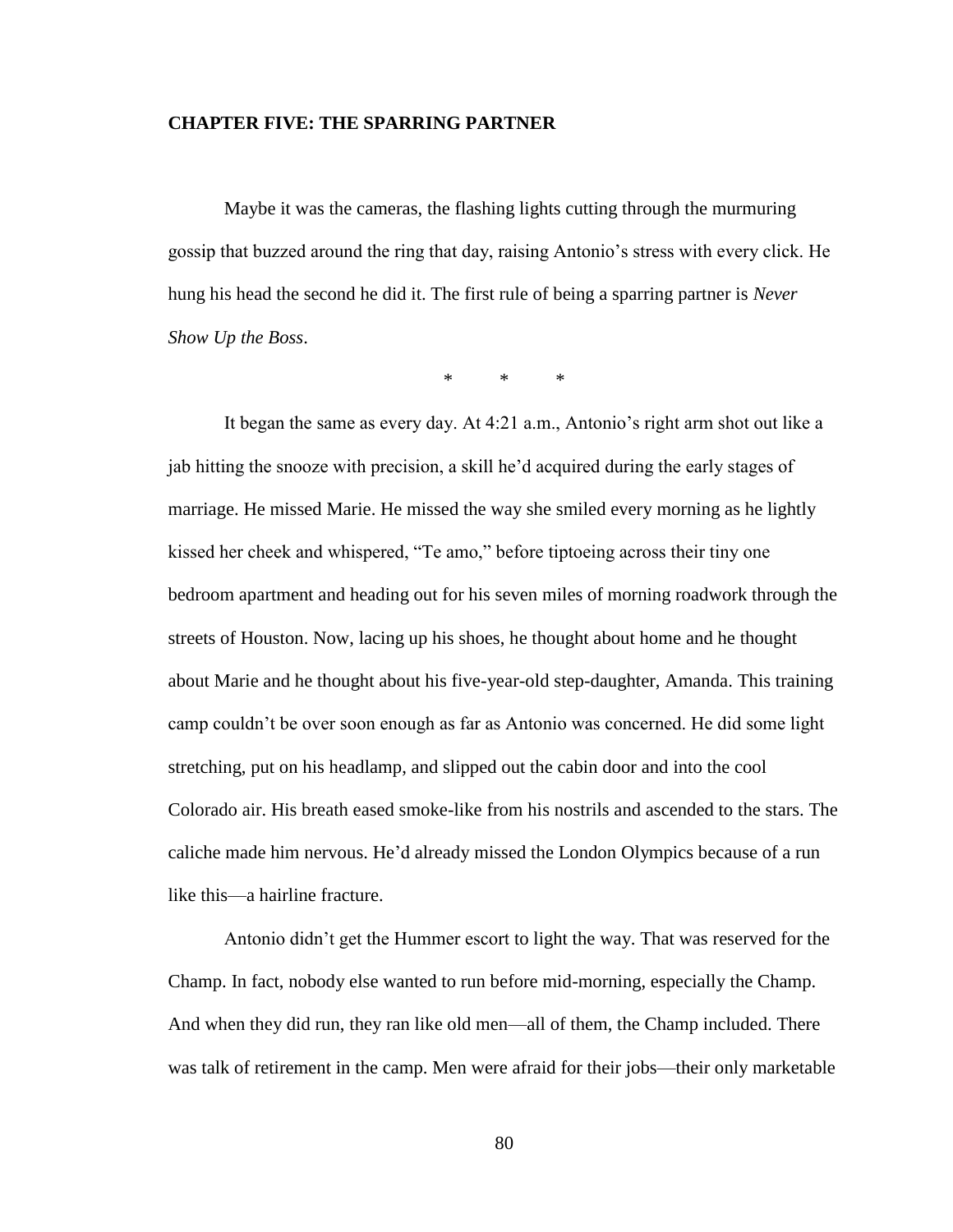skill being their ability to take a punch and fight back just enough to make it look like a "workout." It felt like Hayden, CO, was the place where boxers went to die, which was too bad. It really was a pretty place.

Climbing the caliche road that led to the highway, Antonio breathed deep, his lungs now invincible from two months in the mountains. He looked both ways out of habit and proceeded along the shoulder. This was how he had rolled his ankle before. As soon as he was sure that he had the road to himself, he drifted over to the pavement and began to stretch it out. His stride lengthened and like a machine shifting gears his mechanics tightened until his whole body locked in and found its rhythm. He loved to run. It was an addiction—an obsession. Athletic Crack. He got hooked in junior high, after being told he was too small for football. The soccer and cross country coach were one and the same, and he'd immediately seen Antonio's athletic potential.

"You're Oscar's kid, aren't you?"

Antonio nodded.

"I saw your father fight before he was washed-up," Coach Torres had said before stopping himself, realizing he may have already overstepped his bounds.

"Was he ever any good?"

"He was quick and he had stamina. He could go hard for twelve full rounds and be raring to fight twelve more. I'll never forget him knockin' out Joey Morris in the 11<sup>th</sup> at the old coliseum in Dallas. The undercard of a Whitaker fight, I think. The only problem with your old man was that he could take a punch."

"He was a boxer. How's that a problem?" Antonio had asked.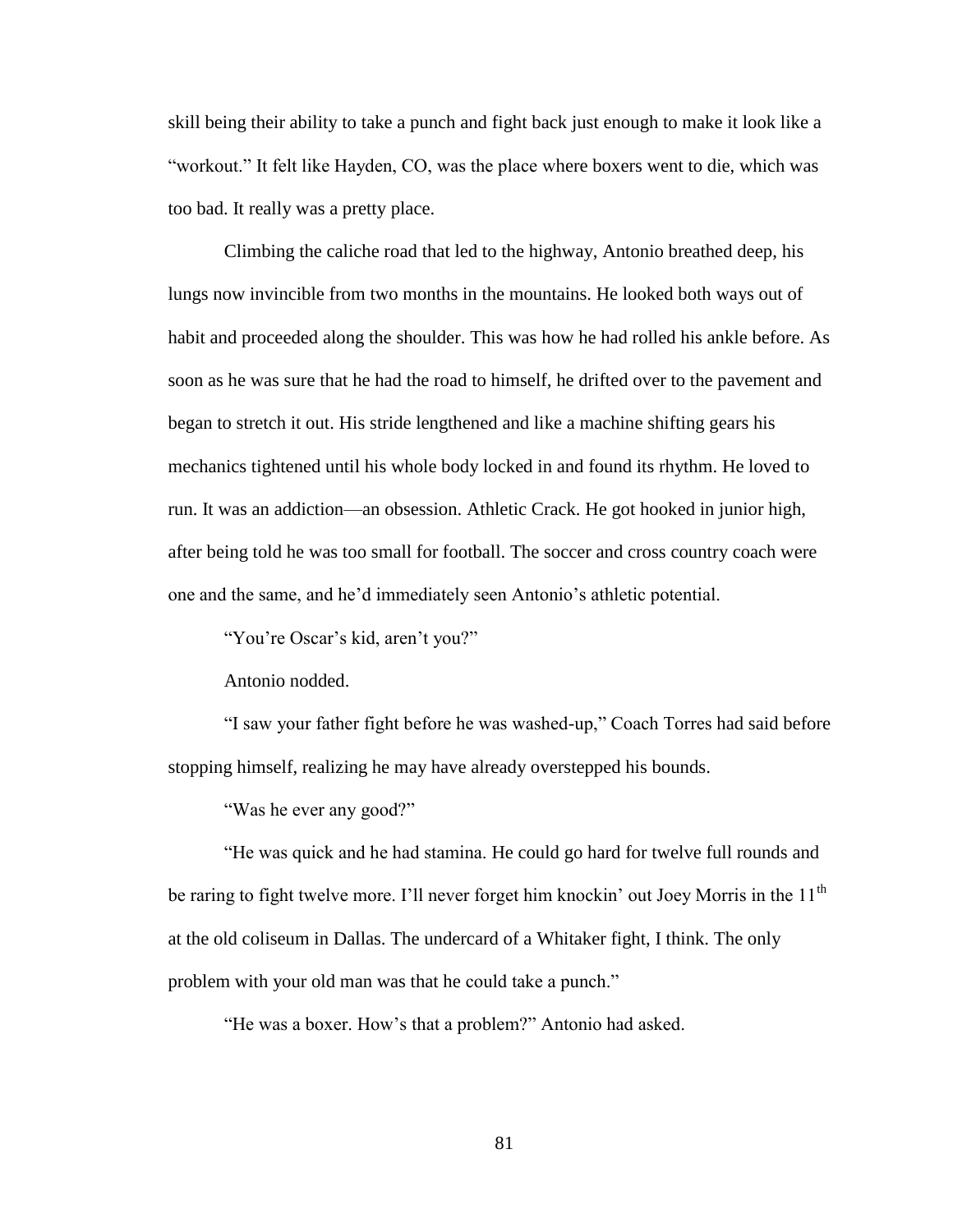"He took too many of'm." The coach paused before continuing. "You see your old man every day. You tell me why that's a problem."

Antonio understood. Oscar Morales was a punch drunk lump that sat on the end of the couch. He mumbled and drooled—constantly. His meals had to be fed to him because his hands were too shaky and his coordination was shot. Still, something about his press clippings and signed gloves and memorabilia made his son fill with pride and envy. After all, isn't it every son's right to surpass his father's achievements? To be better. To move up. To perfect the family trade.

It's funny the things you think of as the sun first peeks over the horizon. Most people never see this hour. They certainly never see it like this. The peace. The quiet. The Zen. Coach Torres introduced him to the art of the run, and Antonio took right to it. He made it to State in cross country and got a scholarship—a small school but still. He'd done well in college, a public relations major, but boxing haunted him like an old love he'd never really known and after only a few semesters he dropped out. Besides, he'd never been an office-kind-of-guy, and there was no real money in long distance track. He found a gym and bought a membership. The daily routine has modified slightly through the years, but the basics have remained the same. Things to live by—the seven miles, the pushups, the rope drills, the bags, the sparring. These were the essentials. They kept him sane and focused. At the Olympic facility, they had let him work his usual routine into their schedule, even played off of it. In Hayden, if he wanted to keep his job, he'd make exceptions, substitutions, or just steal random moments throughout the day to maintain. Morning runs were stolen.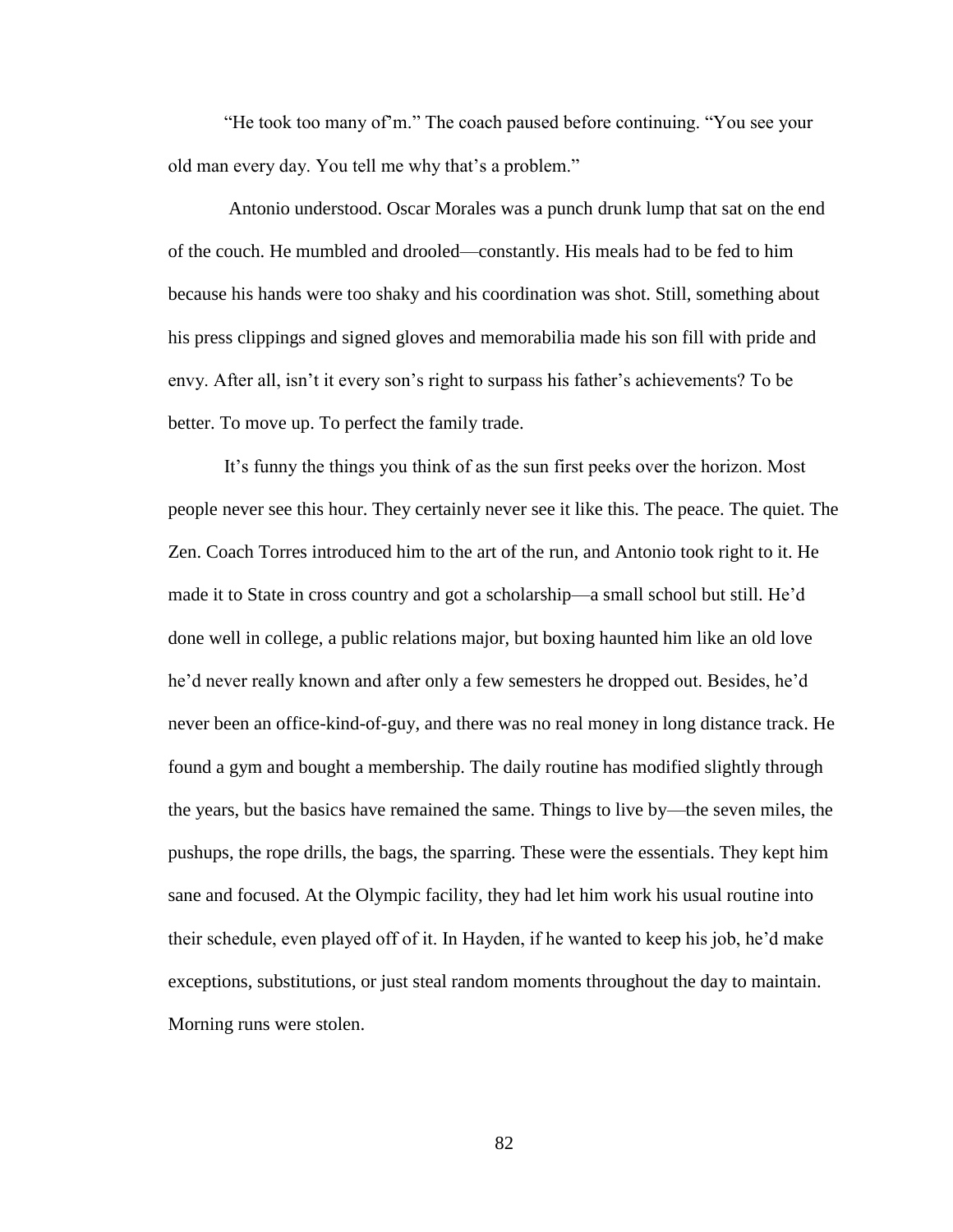Just then, the lights of what he assumed was the Hummer swallowed him from behind, and he eased his way back over to the shoulder—careful not to misstep. The truck slowed beside him.

"Get your ass in here, Morales. Didn't you get the memo?"

"What are you talking about?" he huffed, short of breath.

"It's press day, asshole. HBO is here. We're all doing a light three mile run so they can get some footage of the Champ and his entourage working out."

"Good luck with that."

"They want to talk to you," the man hanging out of the truck explained.

Antonio stopped—probably somewhere just shy of five miles.

\* \* \*

The rest of the day proceeded according to the Champ's newfound "let's try to look productive for the TV people" schedule. Antonio wanted to call Marie to talk him down, but there was no time. He felt jittery and off his game, already out of his routine and nervous about a potential interview. He knew they'd ask about it. They always did. A couple of fluff questions, maybe something about his father, and then the Olympics. People called him *scared*. Said he had no heart, faked the injury, and copped out. *The Number One U.S. Prospect Bows Out to Porter—Ankle is Suspect. It's hard to fight your* way out of a corner like that. It can swallow a man. Most people think you only have two choices: cover up and defend or keep swinging, but there is a third option.

\* \* \*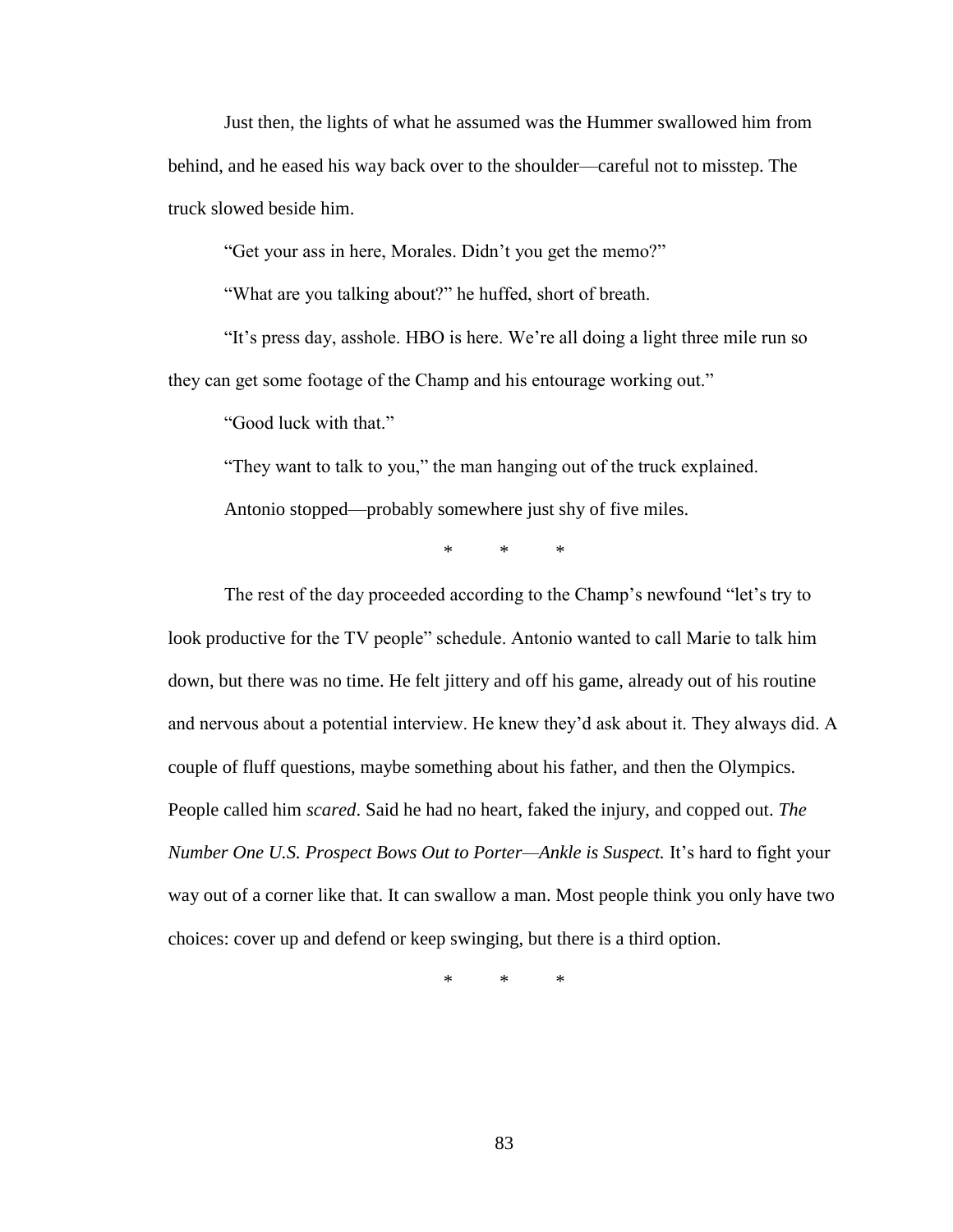By the time they finally all got to the gym that afternoon, Antonio's blood was pumping. His muscles contracted and released. His joints popped and cracked. He began, as usual, with push-ups. Somewhere around 235, she approached him and he lost count.

"Antonio Morales?"

He grunted and eeked out ten more quick reps before sitting up in front of her.

She was wearing tall heals and her calves flexed as she bent down to shake his hand.

"I'm Sophia Ederly from *The Denver Post*. I was told we had an interview."

"Not HBO?" He crossed his arms and began to work his abs.

"Sir, it's not what you think. I want to interview you about your father, about his condition and how it affects your choices in the ring."

"Punchy? Why him? Have I already sunk that far? I'm not even a story on my own anymore? No Olympics? No cop-out or failure story?"

"I think this is a more compelling angle. You're a good fighter. Frankie Dickson told me he saw your ankle—'ballooned up and throbbing like a science experiment gone horribly wrong,' he said."

Thirty-one, thirty-two, thirty-three, he counted to himself.

"Frankie really say that?" Thirty-nine, forty, forty-one.

"Mostly, sort of, not really…I may have taken a few liberties."

"Don't we all?" Antonio stopped his ab routine. "So what is it you want to know?"

\* \* \*

She explained that her own father had been a fighter and had suffered the same bad luck. Dementia and nerve damage.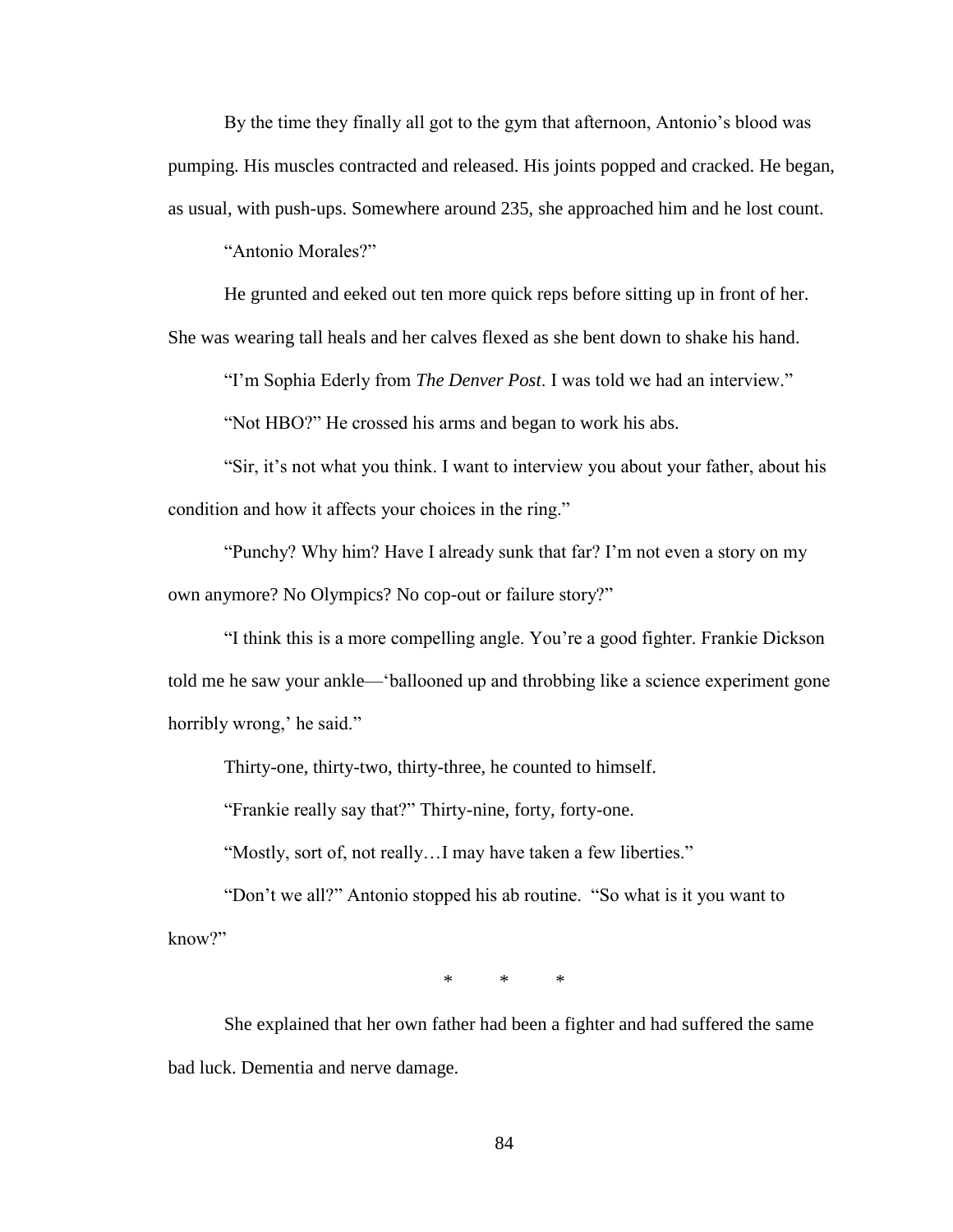"He's why I majored in sports medicine back in college." She laughed, flipping her hair over her shoulder. "Unfortunately, the science part was beyond me. The research I could do but not science, so I got a BA in journalism instead."

Antonio laughed. "I know exactly what you mean. I was a journalism major, but there was too much news in it, so I switched to PR."

"You're not missing much. They've got me writing mostly puff pieces about farm animals and pets with quirky talents. If I'm lucky, they might send me off to do a juicy piece on some podunk pie eating contest."

"Do I fall under the category of quirky pets?"

"Something like that." She smiled and then leaned in close to his face, her lips almost touching his, her eyes zoned in.

Antonio knew what this was. She was checking to see if his eyes looked glassy. "Everything check out, Doc?"

"I have to ask. Don't you worry about your safety? I mean, sparring with 'Thunderin'' Thad Orphe must be a rough way to make the rent? Do you worry about the blows you're taking?"

"Blows? No, it's not like that. We've got headgear, groin-protectors, and sixteen ounce gloves. It's like getting hit by a pillow—a pound of padding going half speed."

"Don't bullshit me."

"I'm not. It's a joke. The whole thing is a joke. I'm a twenty-three year-old hasbeen with a bad reputation. We're all here for Him. *The Thunder*."

"You're unhappy here?"

"I feel like I could do better."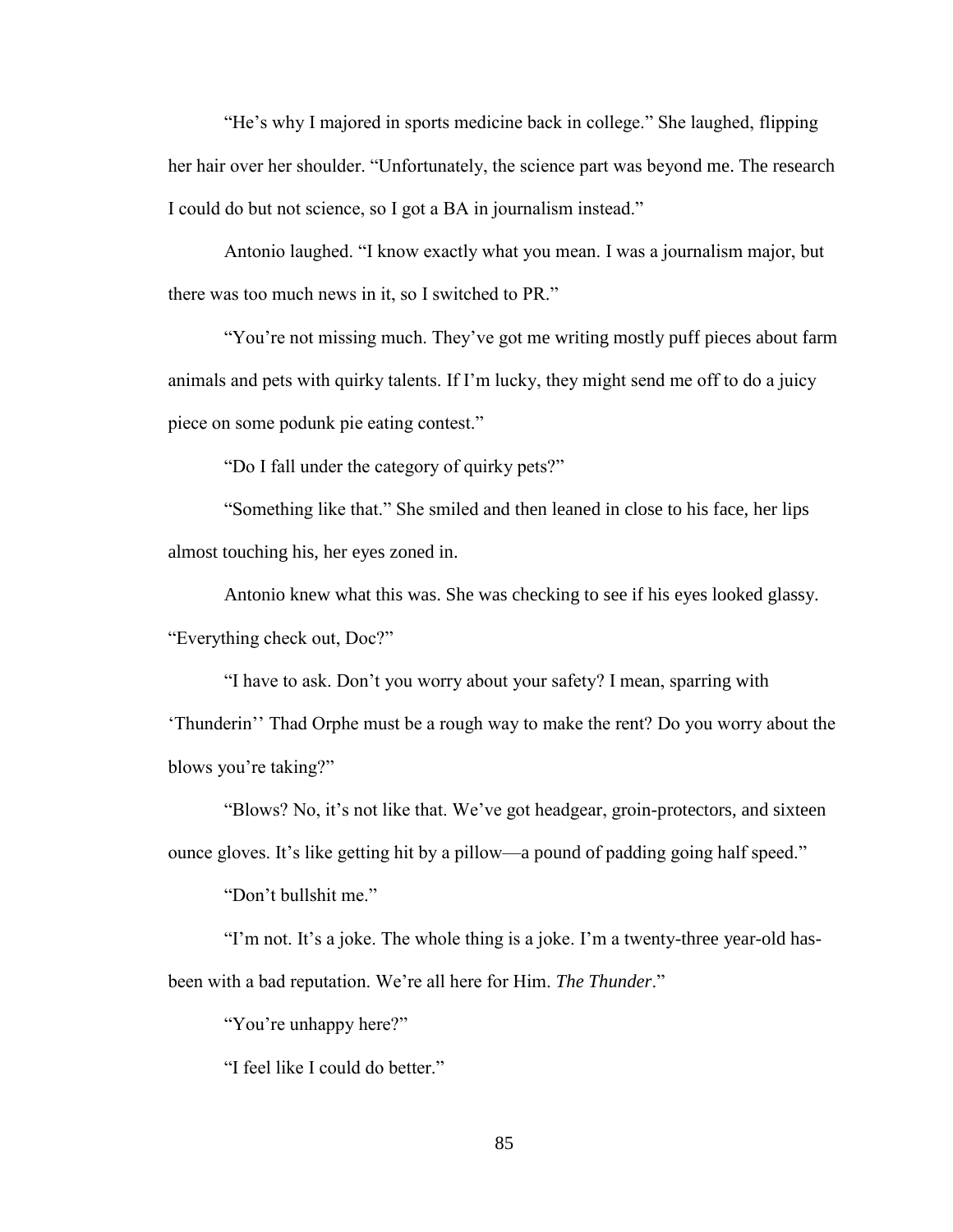"So why don't you?"

He looked at her. "God, you say that like you think I enjoy being a punching bag. I don't have a lot of options. The fans don't want to see a coward with no heart and the contenders all wanna dodge me just in case I still have a couple good punches left. So what could I do?" He shadowboxed a jab-cross combo. "I took the only gig that was offered. Three months in the mountains imitating Victor Sanchez, even though the only thing we have in common is we're Latino and we're both lefties." He shadowboxed again—one, two. "You know I'm not even a real southpaw, right?"

"I did."

"Yeah, well, I think you're the only one. Nobody ever told the Champ's crew. I'm just cashing the checks and working on my cardio."

The reporter nodded and scribbled in her notebook.

"Hey, that stuff's off the record." Antonio grabbed her wrist. When she stopped writing, he let go. "After this camp is over and the Champ's checks stop coming, print whatever you like, but I need this job right now. I've got a family to support."

"Of course, I understand," she said and clicked her pen shut. "So, *off the record*, asking purely as a fight fan and not as a reporter, what do you think of the Champ?"

"Honestly," he said, knowing he shouldn't say any more. "I don't give a shit if he wins. He's an arogant asshole." Antonio looked around nervously and leaned into her, lowering his voice. "Do you know what thunder really does? It just makes noise," he whispered and pulled away. "Maybe four or five years ago this fight might have been interesting, but the champ is getting slow. In fact, the only thing that's not slowing down is his damn mouth." He checked over both shoulders. "Why am I telling you this?"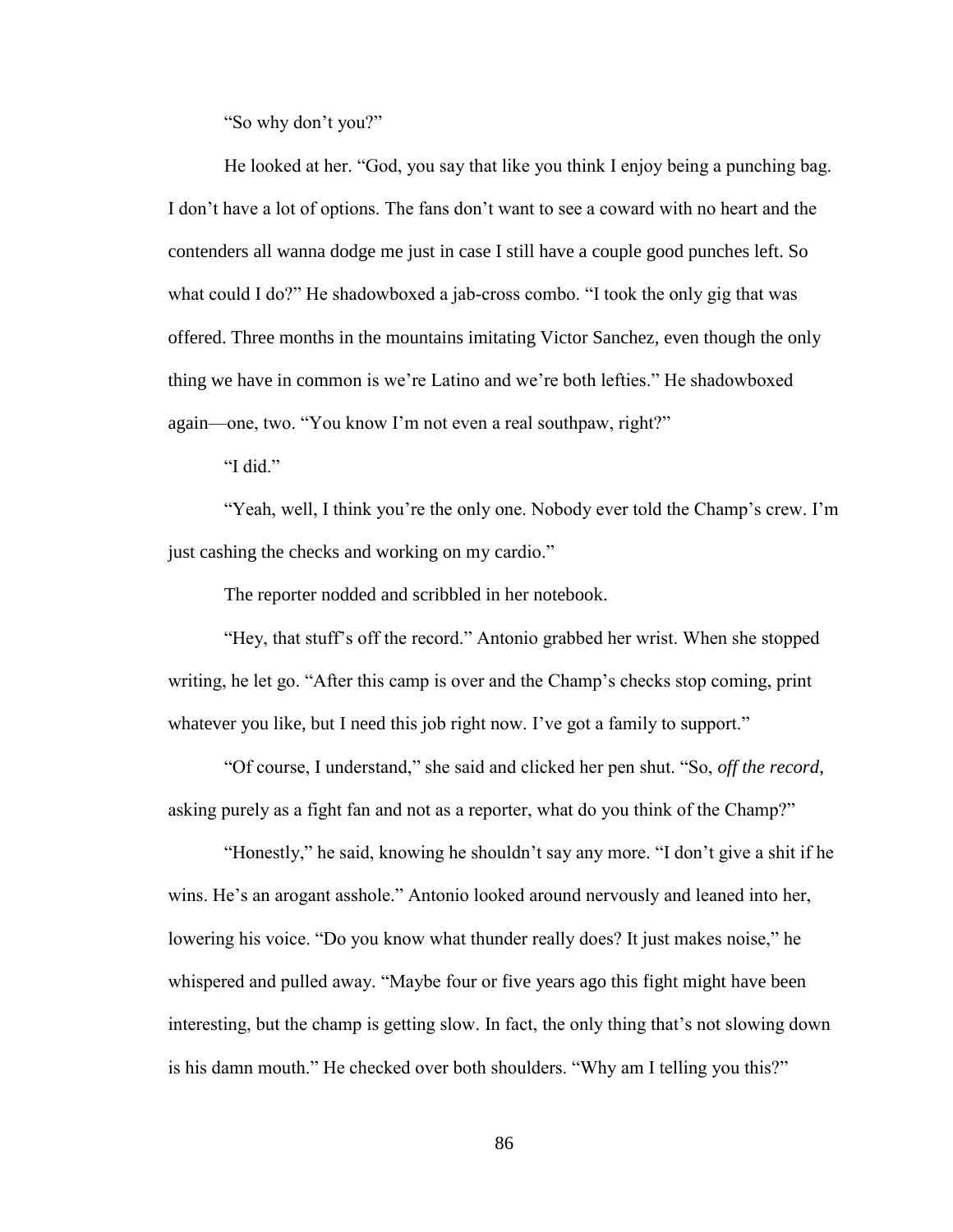"I think you've been dying to tell someone. I certainly didn't twist your arm. Don't you and your wife talk?"

"Not about work—the kid mostly. What she's learned in school and that sort of thing."

"You like being a dad?"

"Yeah, I do."

"But she's not yours?"

"Man, you ask a lot of questions for a reporter."

She smiled. "Hey, wanna get out of here and walk around?"

"Might as well. My day's shot."

"Thanks."

"De nada."

As they wandered around the grounds, they talked about their fathers' conditions and other fighters dealing with the effects from a lifetime of beatings and the lack of healthcare in the boxing community—discarded crash-test dummies mumbling and drooling their way through the remainder of their lives. The conversation eventually drifted back to the training camp and the upcoming fight. The holes Antonio saw in the Champ's game. The hierarchy within the camp. He unloaded it all. Hell, the job was almost over, he thought. Besides, a little press might be good.

"I gotta admit it's frustrating," Antonio told her. "He's hitting you with just about everything he's got and you just have to stand there and take it."

"You're not impressed?"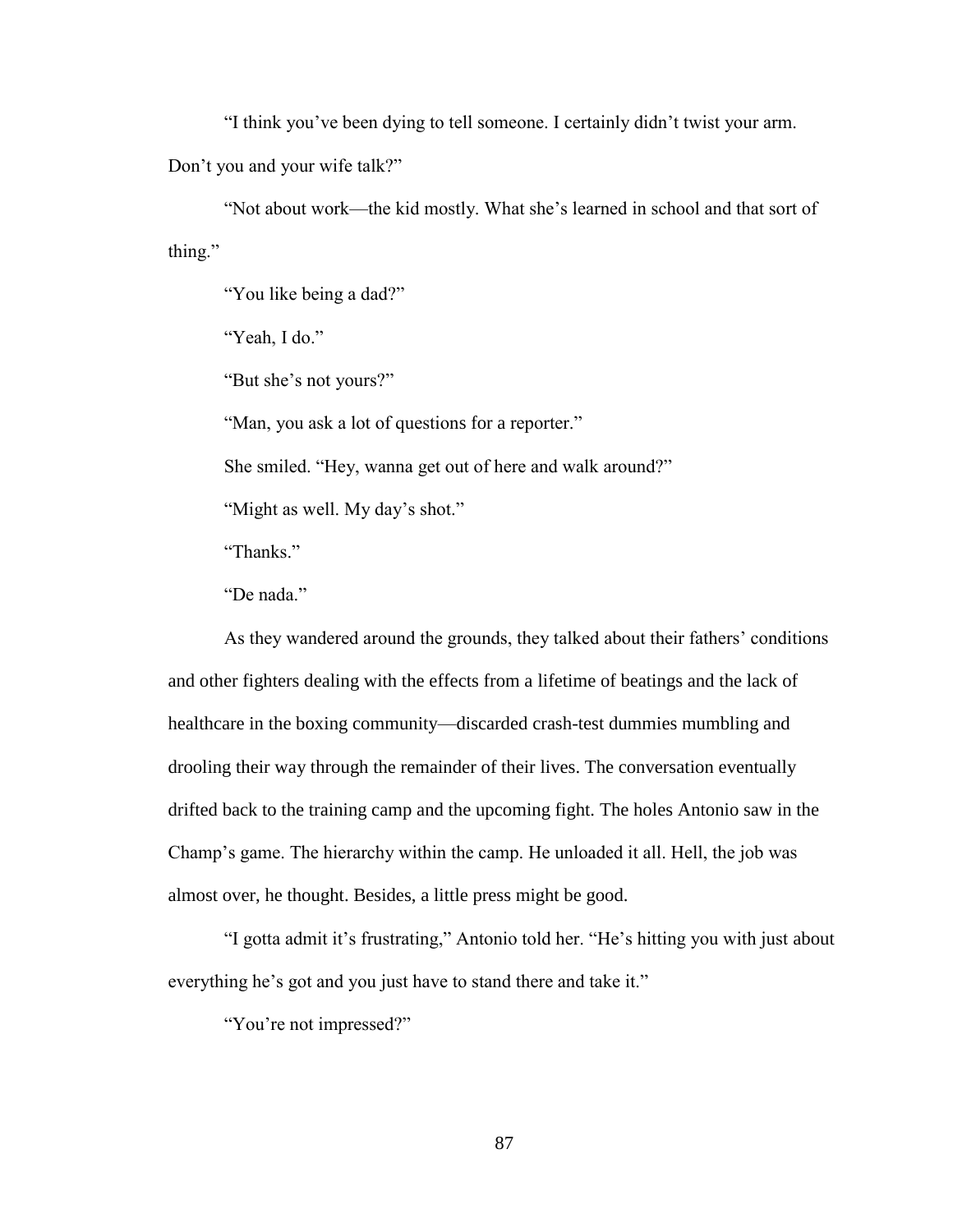"I'm just saying every time he throws his left he leaves himself wide-open for the counter-left cross and the overhand right. He's a southy's wet-dream. Sanchez is a chump if he doesn't pick him apart."

"Those are bold words, Mr. Morales," she said.

"I know, right?" He ran his fingers through his hair. "I'm normally not like this. I don't know what's gotten into me."

She straightened her skirt. "According to several former pie eating champions, I'm very easy to talk to."

Not bad to look at either, Antonio thought. He glanced for a ring—nothing. Why did it matter if she was married?

"You said he's slow?" she asked. "Do you think this fight is a bad idea?"

"Miss Ederly, every fight is a bad idea, but a paycheck is a paycheck. And his are a lot bigger than mine."

"Please, call me Sophie." She looked up at him, tilting her head curiously. "You don't think he's made enough money already?"

"I never said that." Antonio paused and gathered his thoughts. "I don't think *he*  thinks he's made enough money. The Champ's got a lot mouths to feed."

She nodded.

"Can I ask you a question, Sophie?"

"Sure. Why not?"

"How do you get around in those heels without rolling an ankle?" She smiled. "I don't have fragile ankles like some people I know."

\* \* \*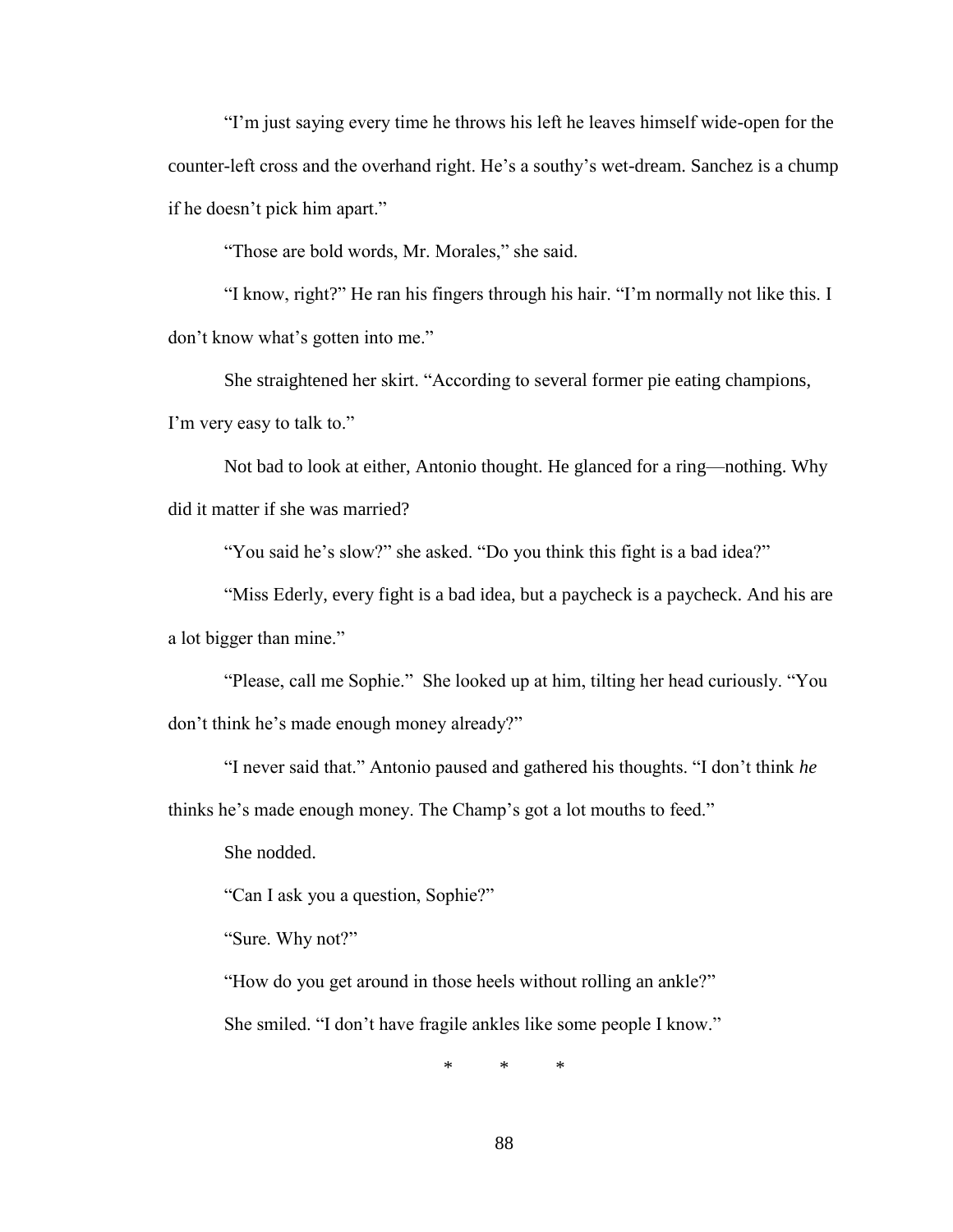The interview lasted about an hour before they were interrupted by Willie Dupuy almost running them over in a golf cart. Dupuy, a chubby little man with the crooked nose, was Orphe's trainer and chief whipping boy.

"Morales, get back to the gym and get your gear on. The Champ asked for you specifically. What are you doing talking to a reporter anyway?"

"I thought I was supposed to. Beside, she's local—completely harmless. Her dad knew mine." He winked at her, as if to silently apologize for the 'harmless' crack as he helped her into the cart. "My apologies, Miss Ederly. It appears it's time for me to earn my keep. Can we continue this conversation later?"

"Of course," she said.

"Harmless? I guess you've never heard of the internet," Dupuy muttered to no one in particular. The cart lurched forward.

\* \* \*

In the ring, the Champ danced about, joking with the reporters. He was in a playful mood and the banter was hot.

"You see how I dance. Señor Sanchez don't stand a chance. I am the master of disaster, the bringer of pain. Sanchez can't keep up with me. I beat him once. I'll beat him again." The Champ began to shadowbox, throwing rapid combos and shuffling his feet. He was putting on a show. He locked eyes with Antonio as Willie finished lacing up his gloves and pointed at him. "Antonio Morales, step into my palace."

"Be right there, boss." Antonio despised the Champs attempts to mimic Ali. It was pathetic.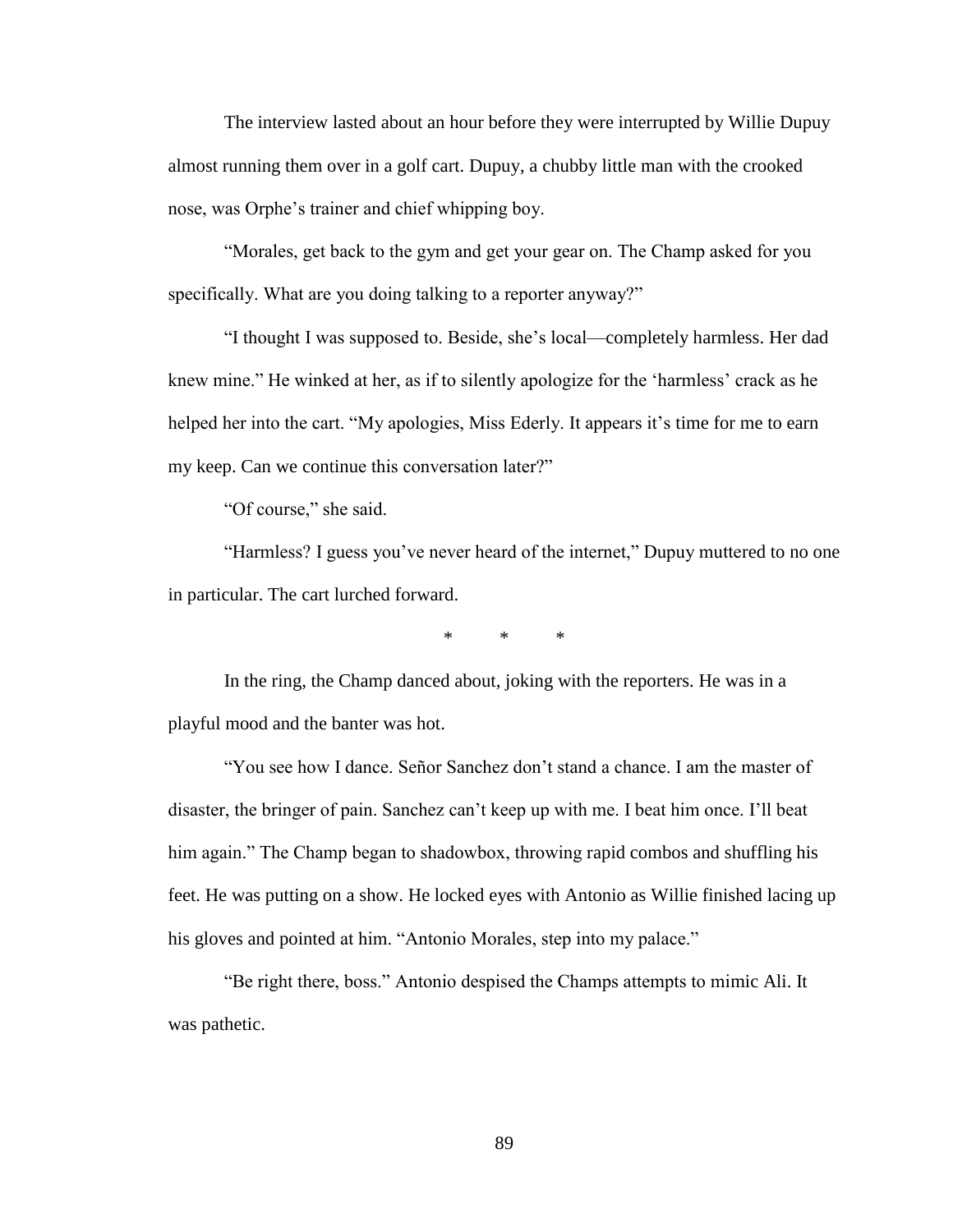Leaning over the top rope, the Champ returned his attention to his audience. "Many of you may remember Mr. Morales from the Olympic trials last year. His ankle's all healed up and he's raring to go. Works out twice as hard as anybody here. Says he's going to be a champion someday. Isn't that right, Morales?"

"Something like that," Antonio said under his breath and eased himself between the ropes. He felt stiff, tight. He rolled his neck and popped his shoulder blades a few times. His feet felt like cinder blocks. There was no time to loosen up. The Champ was ready and this was his show.

"Young Morales here is in his prime, even better than he was during the trials. I've been teaching him everything I know. If he hadn't gotten hurt, you would be saying his name and not Porter's as my next fight. This kid is young and he's got talent and a pedigree and a steel jaw, but he's still just another southpaw that wants to steal my crown. Another pretender." The Champ was really playing it up for the reporters and the cameras, even more than usual. "Everybody says I'm too old, that I'm passed my prime. Well, ask Mr. Morales if I'm too old when I'm done with him. See what he says, if his jaw's not swollen shut."

The two men squared off in the center of the ring, touched gloves, and began to circle. Antonio tossed a few light jabs, nothing major. The Champ dodged them with ease and did a little dance for the crowd. Sparring was like fighting with one hand tied behind your back. You always had to hold back.

"Get him, Champ," someone shouted.

Antonio rolled with the punch that followed but could feel it had some heat on it as it whipped by. He countered with a shot to the kidneys—hard but not too hard. A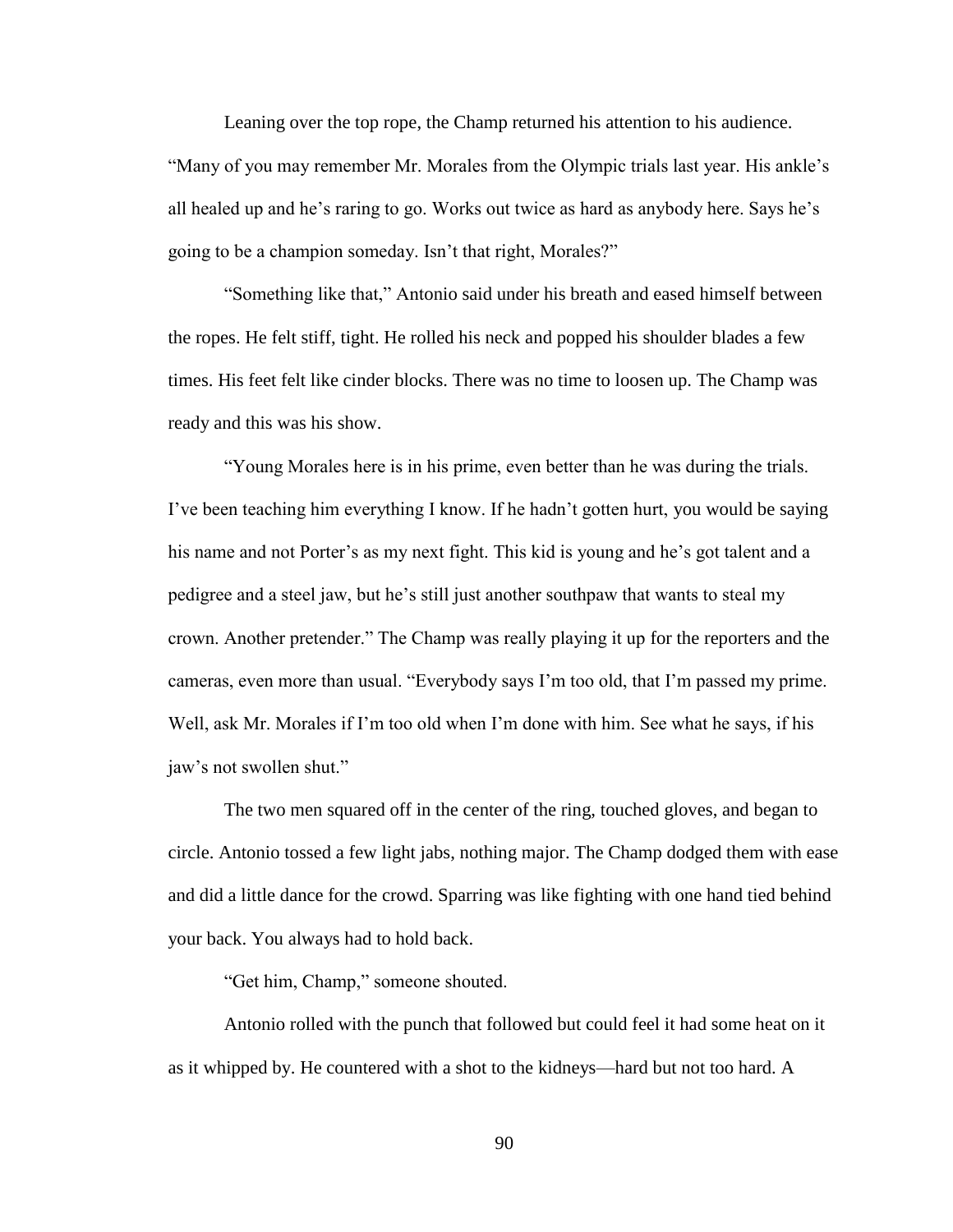fighter can toughen up just about every part of his body in one way or another, but he can't toughen up his kidneys, a delicate organ. The Champ cringed with the blow and seemed to make up his mind that he was going to make an example of Antonio Morales for all to witness. Rolling, juking, and drilling jabs and crosses across the young fighter's face, the Champ played it up for the crowd. His power shots were coming full throttle. He wasn't holding anything back. Antonio took the punishment and stayed in character, trying to fight as he thought Sanchez might under the same circumstances. The longer they went, the harder the punches landed. The Champ was trying to make a point. He was trying to knock him out.

"Go down, kid," he whispered to him when they locked up in a clinch. "Save your strength, young buck, it ain't worth it. Nobody'll think less of you."

When they were separating, Antonio caught a glimpse of Sophie standing ringside. He continued at his 75% sparring pace, pushing aggressively forward like Sanchez would, absorbing blow after blow. Walking into punch after punch. The crowd cheered, but he wasn't going down. He had heart. He'd always had heart. He'd prove it to them, he thought, he'd prove it to her. He felt his eye swelling and struggled to focus.

The Champ threw a haymaker through a blind spot on Antonio's left side that stunned him against the ropes. His vision doubled and crossed. His knees buckled, but the rope caught him and held him up. He was still on his feet. Sophie screamed his name. The Champ threw more combos, and Antonio ducked and stepped to the side, pulling away from the ropes and back into the center of the ring. The Champ pursued, looking for the kill. Instinct was taking over both fighters. All signs of Victor "Sandman" Sanchez were now gone. Antonio had broken character and slipped into a subconscious self-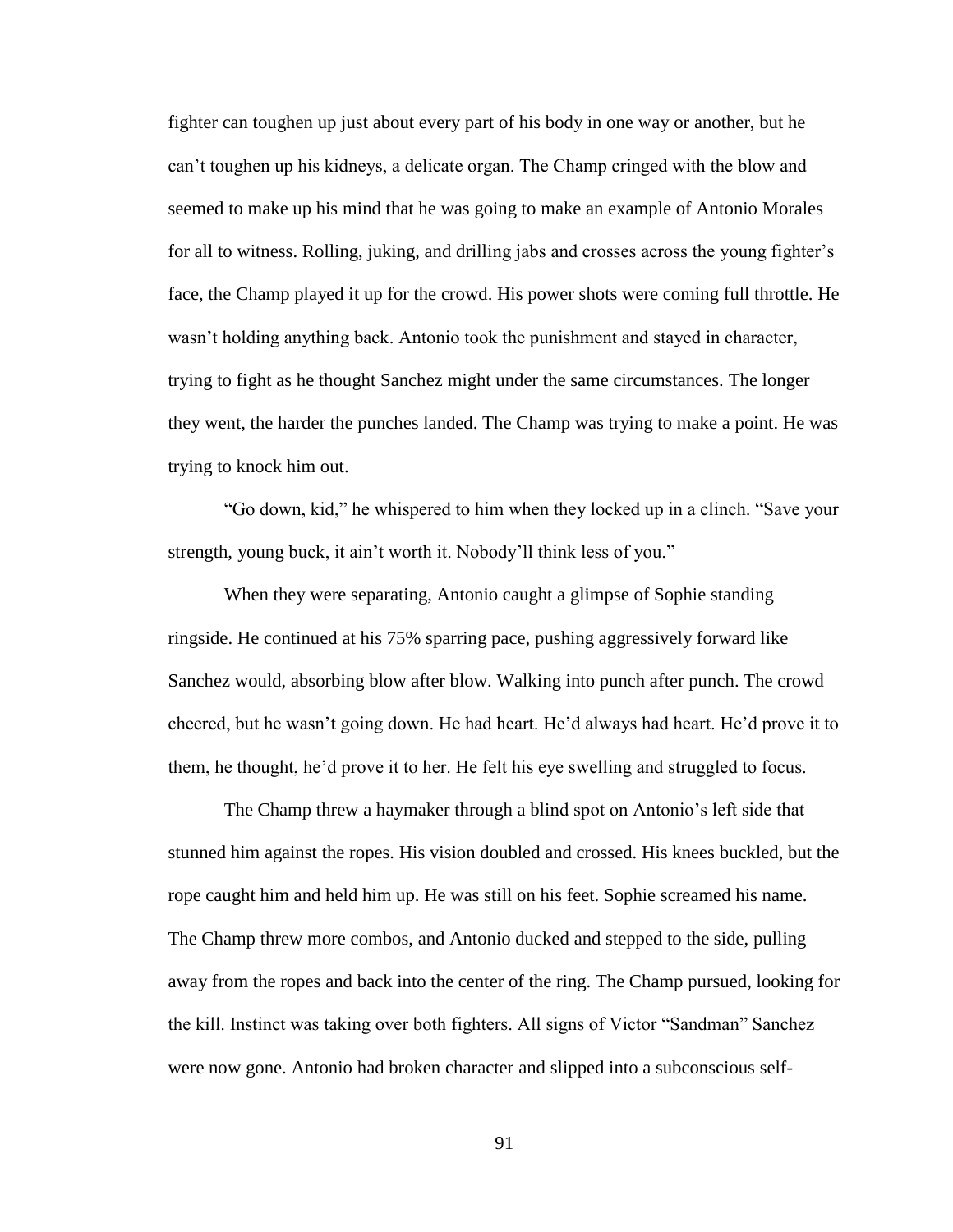preservation mode. He was a counter-puncher, a technician, not some raging bull out of Mexico like Sanchez. Head down and barreling forward was not Antonio's style. He could move. He could pick a man apart. He could set a trap and walk his opponent into a punch. The Champ threw a few more, but he was visibly slowing down. He'd worn himself out during the flurry against the ropes. Antonio shuffled around—bobbing and weaving. His jab stiffened. As a natural right-hander fighting southpaw, Antonio's jab, unlike Victor Sanchez's, was no decoy. It could do some damage. He drew blood, and the Champ acted as if it were nothing. It was a dogfight. Morales threw three quick jabs and a left cross that landed square on the Champ's jaw before following with the right hook to the temple of the headgear. The Champ stumbled slightly, but quickly straightened and backpedaled from harm's way.

The corners were now screaming and the cameras erupted and strobed the small practice gym as the two men faced off again in the center of the ring. The Champ was juking and hamming it up for the cameras. Antonio knew what the man was going to throw before he did. The Champ's left came lumbering forward just as it had done so many times before. Antonio's counter-left cross drove the Champ back into the ropes just like he'd told Sophie it would, and the overhand right put the Champ on the canvas.

Son of a bitch. Antonio didn't mean to do it. Things had just gotten out of hand. He thought about his wife and step-daughter. He thought about bills and debts owed. He wondered if he'd still get paid. Dupuy was in his face shouting something, spit flying from his lips. Antonio shoved him aside and went to apologize to the Champ, but they wouldn't let him through. A small hand grabbed one of his gloves and guided him in the other direction. It was her, and she led him out of the ring.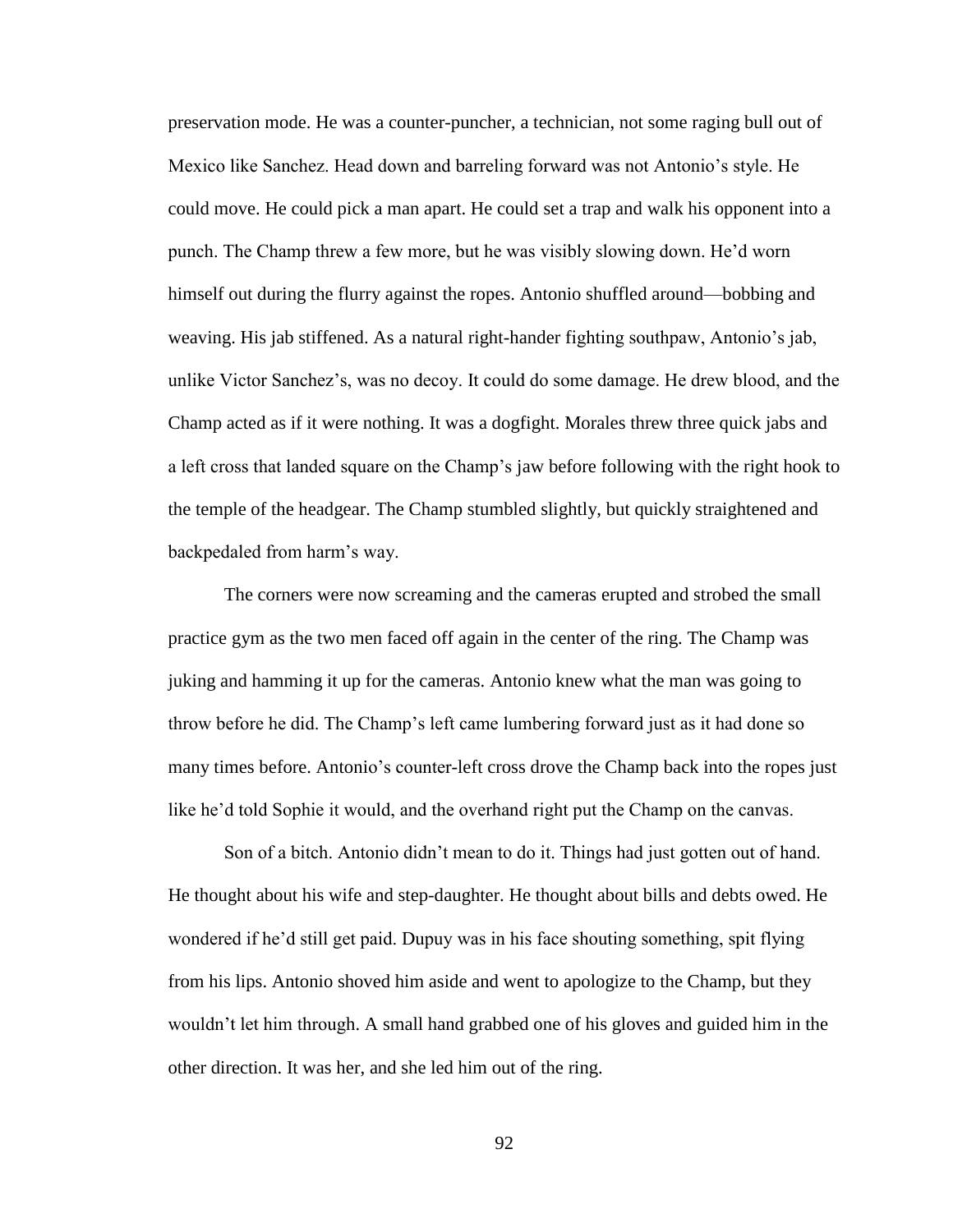"Do you realize what you just did?"

"Yeah, I just lost my job."

"You knocked out the Champ."

"Too bad it doesn't count."

"Listen, you're about to get swamped by every reporter here as soon as they all process what just went down and realize you're the story, not Orphe. Just give me an exclusive. Talk to them but give me something special. Give me your story," she said.

He didn't owe her anything, but he understood the desperation in her voice.

\* \* \*

That afternoon, Antonio Morales spoke with HBO, ESPN, *The Boxing News*, and *Sports Illustrated.* The questions were as ill-prepared as he was, but he muddled through until Willie Dupuy butted-in and told him to pack his bags. He was out.

His large duffle was an easy pack, no folding required, just stuffing. He was ready in less than ten minutes. His ride out, however, would not be there for at least another hour. He could feel the uneasiness among the others in camp. He had killed the cash cow in front of everyone—in front of the world. He'd exposed the Champ and for what? A few minutes of fame. To prove he still had heart. To impress some no-name reporter he thought was cute. He stepped out from his little cabin and Dupuy met him on the caliche. The fat man was short of breath, heaving each word from his struggling lungs.

"No ride. Champ wants you to stay. Unpack." Dupuy was now slumped over his knees and gasping for a reprieve. "No ride. Champ stay. Unpack. Tell more…later."

Antonio did not argue.

\* \* \*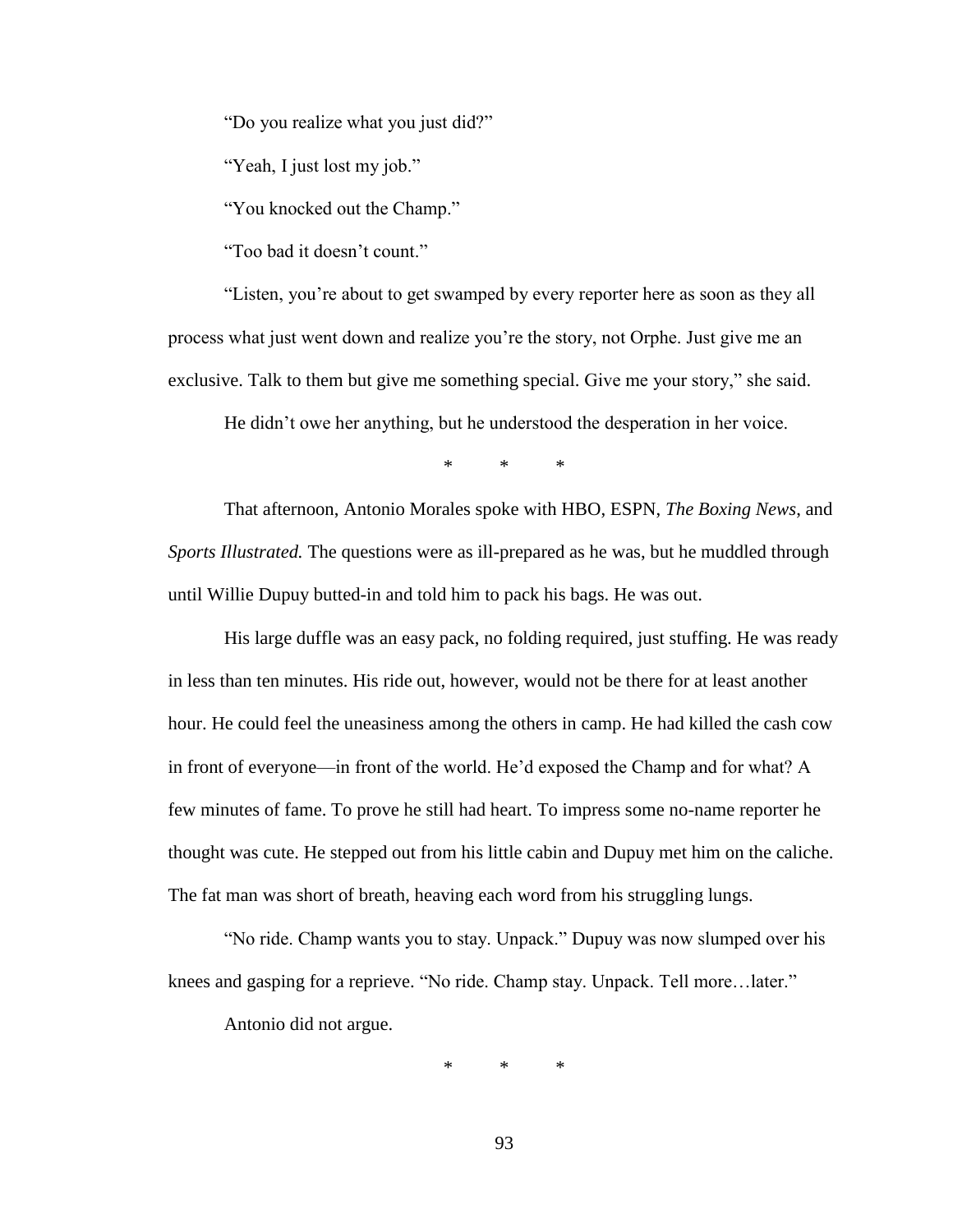At dinner that evening, the Champ's absence was inescapable. Hate filled the communal dining hall. Eyes leered in Antonio's direction. He'd be lucky if they didn't poison him. He ate by himself and returned to his cabin immediately after. He had just dozed off when he heard the knock. It was the Champ, and he'd been drinking—a cardinal sin of training camp.

"About time you open the damn door. It's cold out here. Let me in. I'm paying for this shit."

Antonio nodded.

"We gotta talk about what happened today. That was messed up, man."

"I don't know what got into me, Champ. I didn't get to finish my run this morning. I've been on edge all day. I need my seven miles. I just lost my head in there."

"No, you didn't. I lost mine. You reacted like a fighter—a shitty sparring partner but a damn good fighter. The truth is I'm moving slower, punching slower, thinking slower, even talking slower and nobody has the balls to tell me. They all need me to fight, whether I get killed or not. I'm an industry to these people, but I think I'm out of miracles."

"I just got lucky, Champ. You know a wounded man is dangerous," Antonio said. He watched the Champ closely. There was something different in his body language, his posture. He looked slumped.

"Oh, I know, but you weren't hurt that bad." The Champ rubbed his swollen jaw. "Shit, you wouldn't have even been in that position if you hadn't been imitating Sanchez. I've seen you fight. You're precise in everything you do."

"I'm kind of OCD that way, Champ."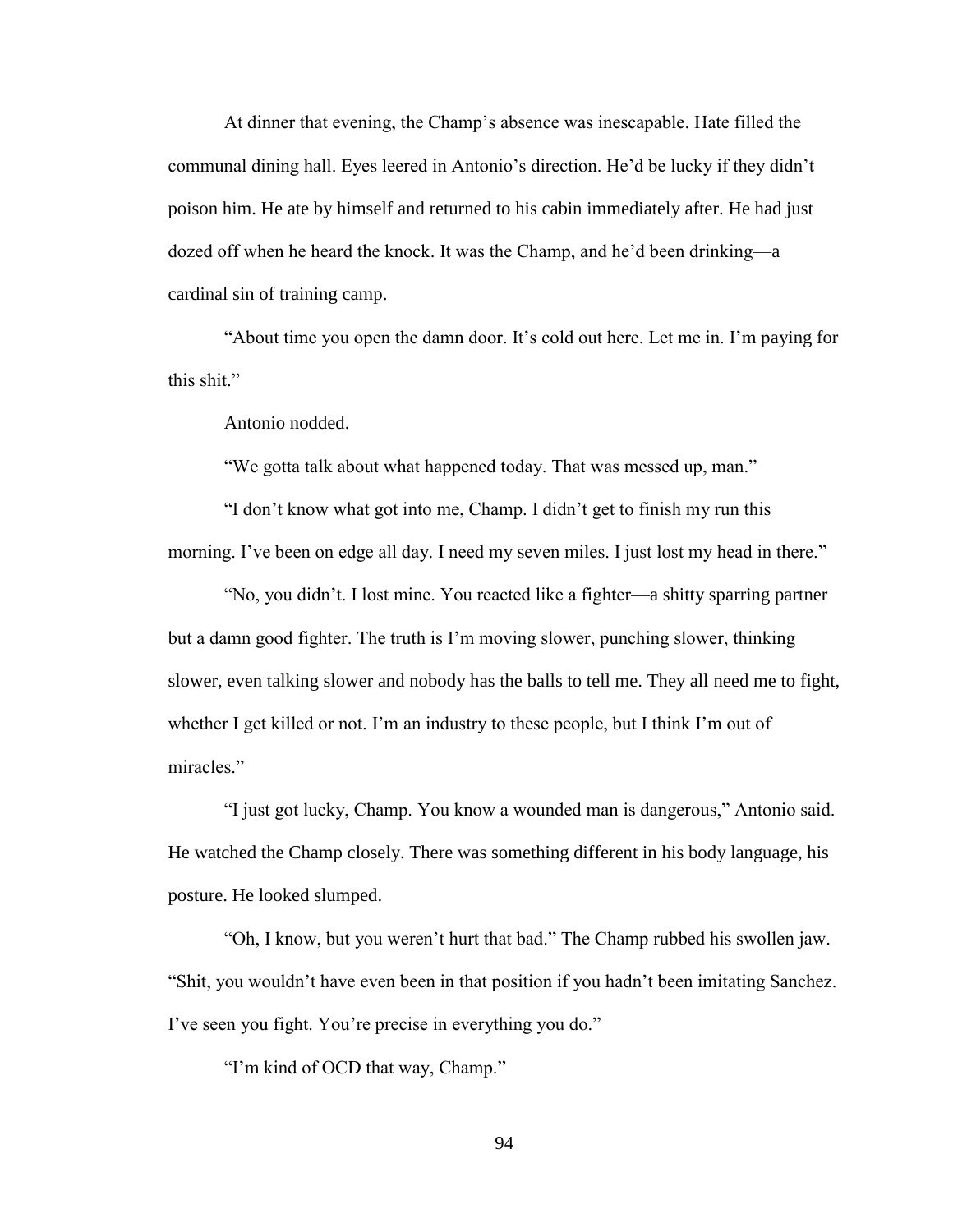"Figures. Sanchez is a slob." He worked his jaw in circles, round and round. Antonio had hurt him. "Look, kid, I'm not pissed. I was at first, but I'm over it. You took my best and handed it back to me. That right hand of yours is a fucking monster. Nobody's ever hit me that hard before. Now you've got everybody's attention. Everybody's looking at you. Your tax bracket is about to increase, but it's up to you how high. Let me give you some advice I wish somebody had given me. Don't be stupid. Don't be flashy. It's been done." The Champ laughed to himself and Antonio nodded. "All the millions I've made over the years, and I've gone broke three times trying to live up to an image that no one could ever possibly afford. I know I shouldn't fight this fight, but I need to fight this fight. I've been scaling back, putting money away. I have to make it last this time. There's no pension plan for fighters, and I'm running out of big paydays. You dig?" The Champ paused for a moment and cleared his throat. His voice lowered. "I don't need the limelight anymore. I just want to be comfortable. I'm happy with my life, my wife, my kids. Do I need a house in California? Do I need a house in New York, Vegas, Chicago, Miami, and Key West? Do you know how many houses I own now?"

Antonio hesitated, not sure if he was expected to answer.

"I got one house. You get what I'm sayin'?" He paused. "Well, I got two houses, but I'm selling the other one. The point is, live within your means, kid. Save your money because you never know how long this ride is gonna to last." The Champ bowed his head and stared at the floor. "It's a different economic time, kid. People will respect a hardworking practical fighter these days. It's more relatable, the American Dream and shit. You get what I'm sayin'?"

Again, Antonio nodded.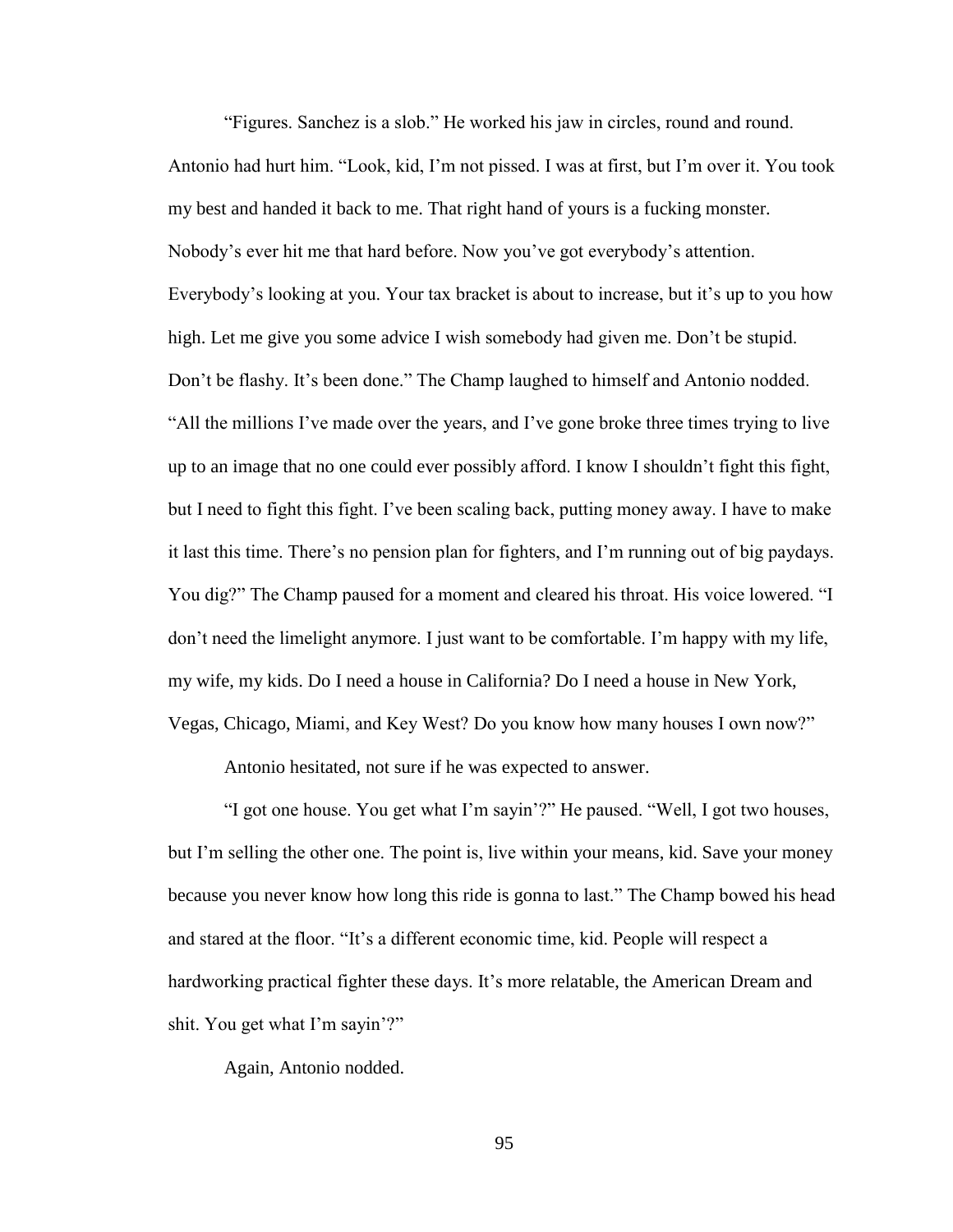"Your folks still alive?" the Champ asked.

"Yeah, sort of."

"Well, buy'm a house, and fuck everybody else. They'll drain you—every damn one of them<sup>"</sup>

"Yes, sir."

"Look, kid, I've gone into every fight I've ever fought knowing I was going to win. Confident, you know? The man in the mirror always told me I couldn't lose, but he's not talking so much anymore. I may beat Sanchez. I may not. Either way, it'll be my last fight, and every punch I take will put me that much closer to the grave. I was trying to prove something to myself today—that I still had it. You proved me wrong."

They talked well into the night—fights they'd seen and studied, the business of the fight game, the politics. The Champ urged Antonio to sign the contract on his next bout before the Sanchez fight went down.

"It's a gamble. If I find a way to win, no doubt your stock will skyrocket. But play it safe. 'Cause if I lose, then you're just another spic fighter that beat up an over-the-hill champ. You're going to get offers over the next few days. If they offer you Porter or anybody else with a name, jump on it. Don't count on me beating Sanchez. I make no guarantees."

Antonio nodded.

\* \* \*

After the Champ left, Antonio's mind raced. If he could get a shot at Porter, he could make a statement. It'd be decent money. Maybe enough for a down payment on a place in the burbs. He had to get his girls out of that shitty apartment. Marie deserved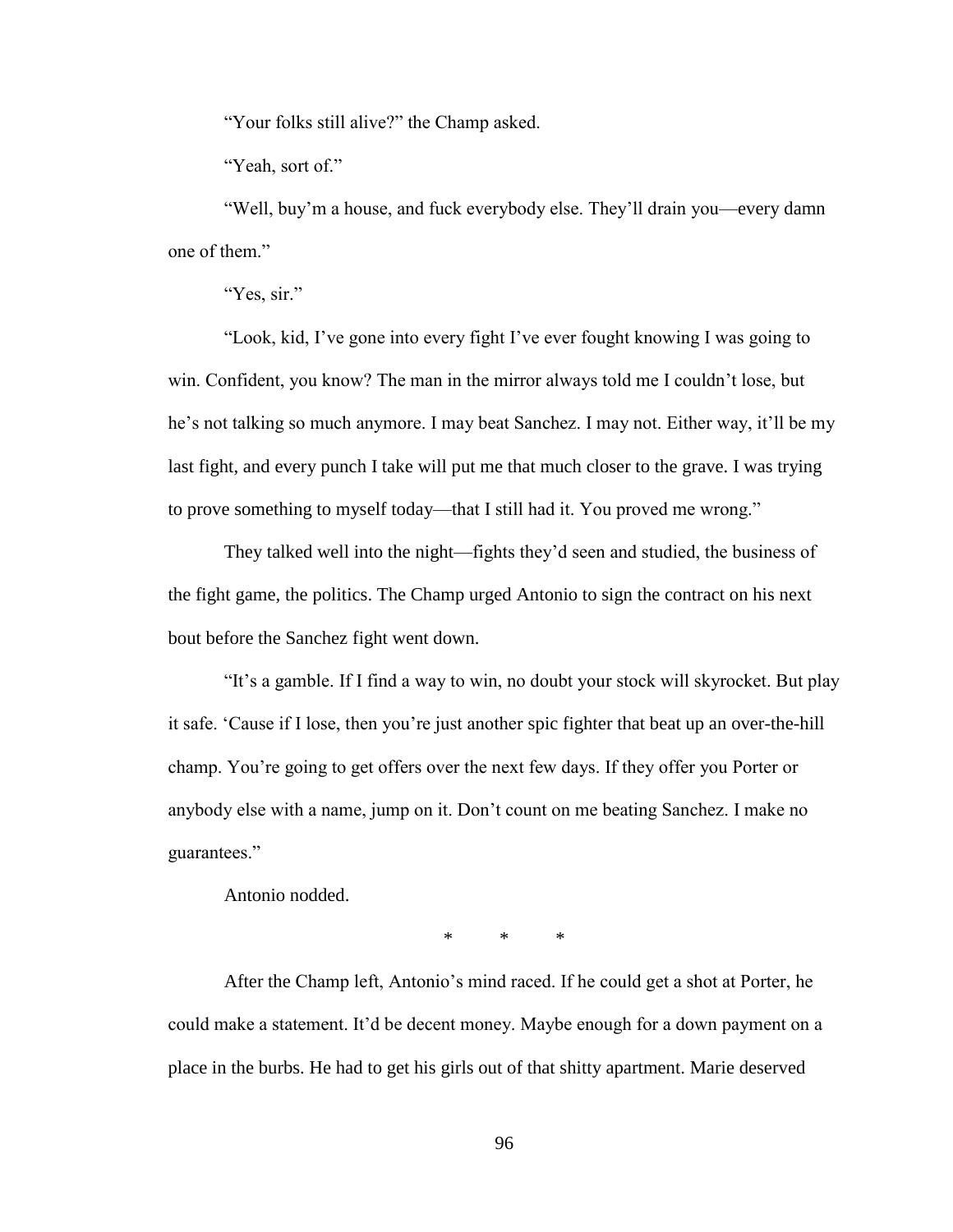better. Amanda needed a safe place to play, a yard. He thought about televised fights and interviews with Jewish-looking reporters that answered to names like Barry and Saul. He thought about Sophia Ederly, Sophie, and wondered what she had up her sleeve. He could tell she was a scrapper.

Pretty, too. Thinking this, Antonio slipped into a deep sleep.

\* \* \*

At 4:21 a.m. the next morning Antonio's right arm shot out like a jab, silencing the alarm. He pulled himself slowly out of bed. His whole body ached. The knot above his left eye felt like it had doubled in size, blurring his vision more than usual for this hour. He expected the Champ to take the whole day off, allowing him to get back to his routine. He stretched the best he could with sore ribs, laced up his shoes, put on his headlamp, and went out the door. The lamp flickered on the caliche. He tapped the lens and the light steadied. The battery was dying, but it might hold out until sunrise.

He moved up the caliche road slower than usual, tender and careful. He thought about his father and the Champ and wondered how many fights would be too many. It was hard to think about one's own expiration date. The highway was just ahead. The morning was black. The light flickered again. Again, he tapped the bulb and eased his way onto the shoulder and then the pavement. His stride extended as he found his rhythm. He felt pretty good, considering.

Approaching the first major curve, Antonio shortened his gait to make the grade. The gradual incline pushed his lungs. He bore down, each step deliberate and strong. The headlamp flickered and died. Antonio tapped it but nothing happened. He slowed his pace but kept going. His eyes began to dilate and adjust to the darkness. He drifted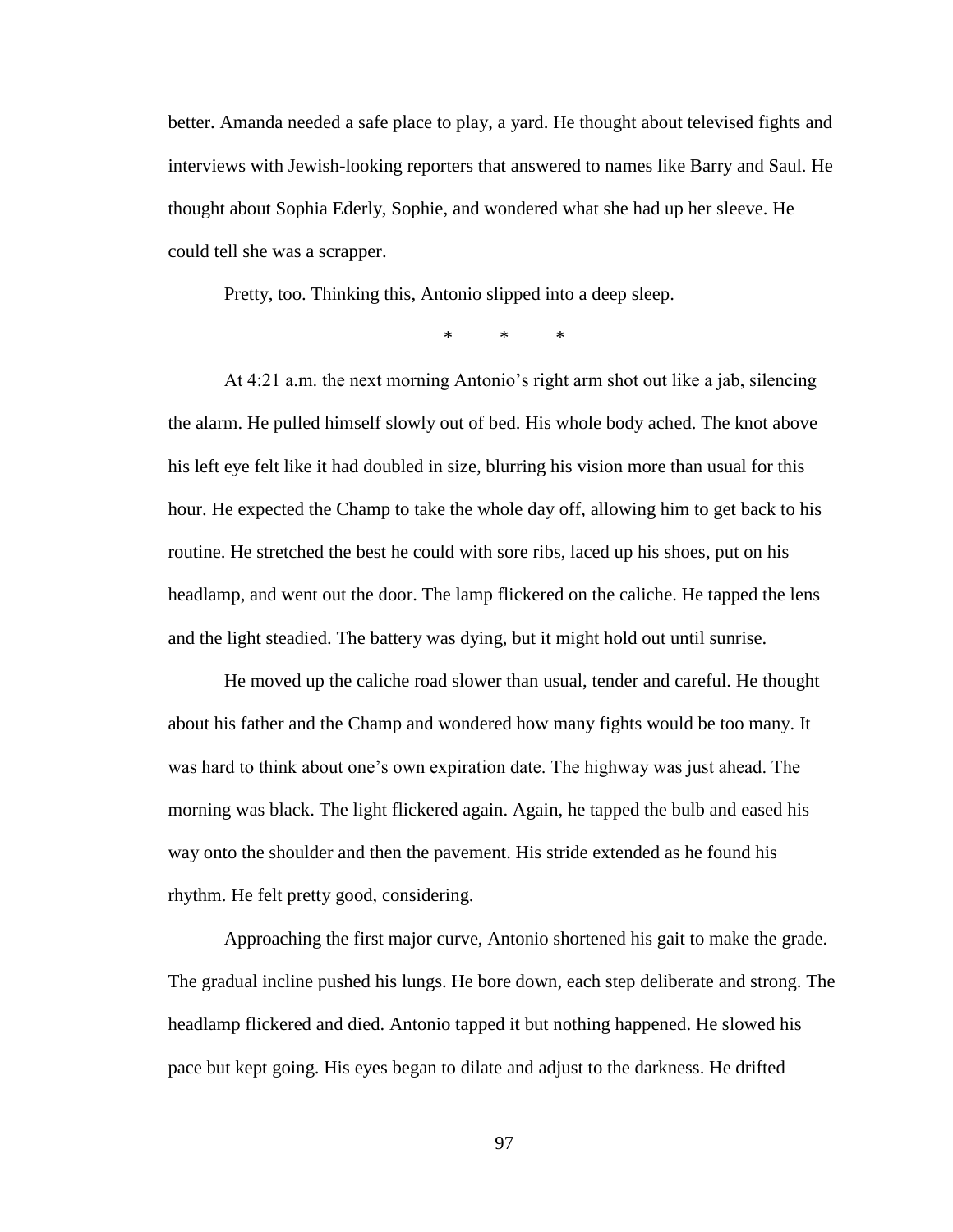toward what he perceived to be the middle of the road. The last thing he needed right now was another bum ankle. One stray step onto the shoulder could cost him everything months of rehab. He let his mind go. He felt the road. He felt the curve.

The lights came out of nowhere. He froze and braced himself for the impact. The truck blasted its horn and swerved, just missing him. His heart raced like it was going to jump out of his throat, and he began to pray.

"Lord, please don't let me fuck this up."

The truck's tail-lights flared, and it began to back up. When it got even with him, the window rolled and by the light of the dash he saw her face.

"I thought I might find you out here. Where ya headed, Champ?" she asked.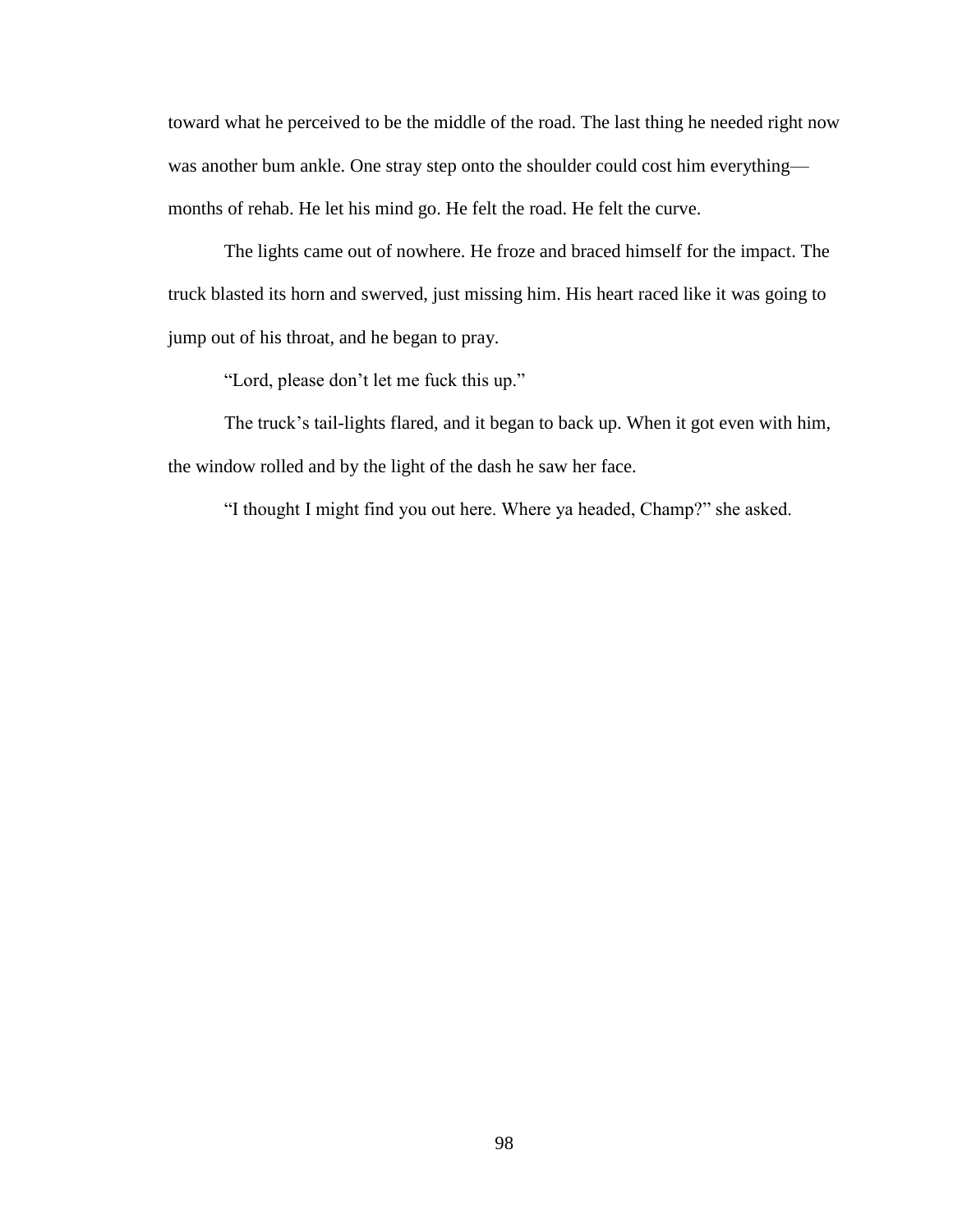## **CHAPTER SIX: THE SOLICITATION OF TOM W**

Between job interviews at the few remaining ad agencies willing to return his calls, Tom W managed to find a small window of time where he could squeeze in a two o'clock meeting at St. Andrew's on  $42<sup>nd</sup>$ . It was not one of his usual spots, but he needed the pick-me-up to compensate for a morning filled with disappointment.

After introducing himself from the podium at the front of the room, he told his fellow alcoholics how he'd lost his job. A few people snickered at the details, while others cringed. He then continued with the story of how he backed over the family's beloved and aging Golden Retriever, Milo, and how his two beautiful daughters, now seven and ten, still found this act to be unforgivable. He spoke of how his wife gave him "plenty of chances" and how he blew them all. And when he was done speaking, the room full of strangers thanked him for his honesty and courage as he took his seat between the old guy with the twitch and the young woman with the burn scars. He greeted both with a smile. The old man gave a sort of head nod, which may have been involuntary, and the young woman immediately turned her head away and fixed her eyes, it seemed, upon a poster of a weary marathon runner nearing the finish line on the opposite side of the room. The caption on the poster read: *Almost There!*

In true A.A. form, the coffee was stale and the people were damaged. Tom W felt right at home in his metal folding chair, though it creaked under his weight. Meanwhile, a nervous and very obese woman in a blue flower print muumuu read the Tenth Step from the *Big Book*, and Tom W tried to pay attention. He hated the Tenth. His life was an utter cesspool, which made his Daily Inventories a rather torturous procedure. But like all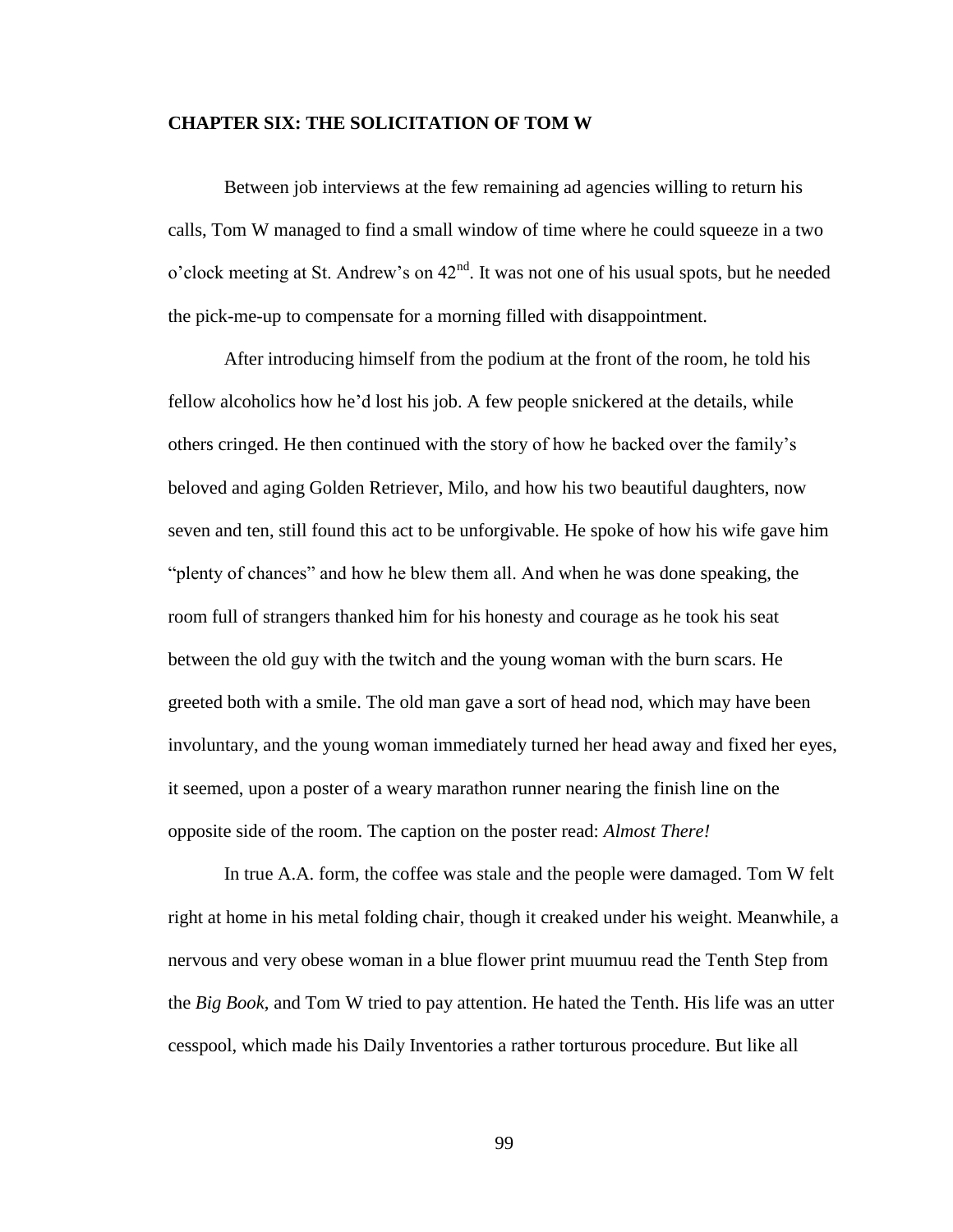secret societies, A.A. is full of seemingly ridiculous rituals and their unquestioned repetition, and Tom W, in his desperation, tried his best to abide and follow the program.

\* \* \*

In the subway, after his last interview of the day, two trains passed before him in a clash of light and sound that rattled the cheap fillings inside his head. To say things had not gone well would be an understatement. He shuddered at the thought of another month on unemployment and then reminded himself to be thankful for the few blessings he had left. Staying positive remained a constant struggle. On this particular day, there seemed to be no end in sight, only drudgery as the passengers' faces smeared in front him. He felt broken—shattered, even. He wanted a drink and he wanted it bad. He began to sweat. Clearing his throat, Tom W began to choke momentarily. If only he could be that lucky to die suddenly—anonymously. He scanned the platform and finally found a place to sit down and wait for the next bullet.

He was a very short and stout man, almost perfectly round like a beach ball middle-aged and going violently bald. His hairline had long since receded, now taking up residency in thick patches along his shoulders and back. This retreat, along with everything else that made him feel inferior, had given him a crippling fear of his own repulsive nudity. The idea of dating seemed so far out of his reach that now he wondered how he had ever gotten Vera to fall in love with him in the first place. Though her figure was no longer what it once was, he knew she would have no shortage of suitors, all better looking and more successful than him. The best thing he could say for himself was that he was now six months, two weeks, and three days sober. He found pride in this fact and often joked that he felt like he should wear one of those signs around his neck that reads: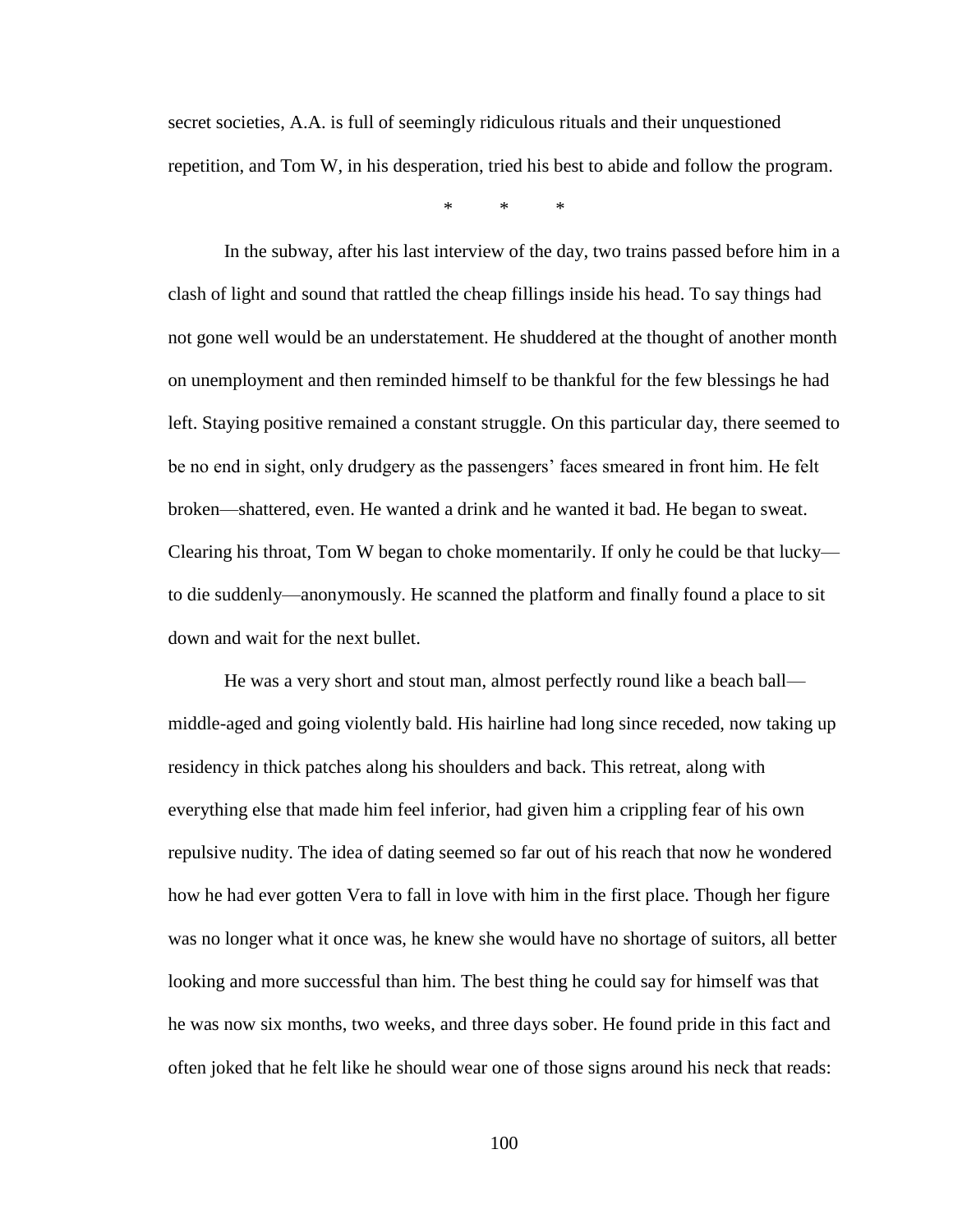*199 Days Without an Accident*. One more day and Tom W would make an even 200—a milestone. And that's the thing: it's all about one day at a time.

Unfortunately, life was not getting any easier. Every day, he felt like he was dragging an anchor up a steep hill through a hailstorm of fear and failure. The anchor kept getting heavier and the hail more piercing. He winced. *Quit focusing on the negative. So what if your wife left you and your damn ungrateful kids despise you and nobody in this fucking town will hire your sorry ass to save your lousy godforsaken life. At least you're sober. At least you're making an effort. Just get through today. Tomorrow is 200.* 

As he waited for his train, he began to tap out a rhythm on the armrest of the bench. This was a nervous habit he'd developed as a child. The tune was always the same, the theme from the old *Dick Van Dyke Show*. It used to drive Vera absolutely crazy. As he tapped out the finale, his eyes caught sight of a discarded community paper turned to the classified section where a personal ad was circled in thick red ink: *Got Herpes? Me, too! Sometimes love hurts.* Tom W couldn't help but laugh at this. He thanked God for His sense of humor. Surrendering one's self to a Higher Power is an important part of the program, even for non-believers, and Tom W was willing to try anything. He liked to think of his life as God's favorite sitcom, a comedy based around a bumbling protagonist who never wins but always entertains. On days like these, cancellation would be a blessing.

The station rumbled as his train pulled up and eased to a stop before him, and he gathered his leather-bound portfolio folder and boarded, absolutely loathing public transportation almost as much as he loathed job interviews. The irony: an advertising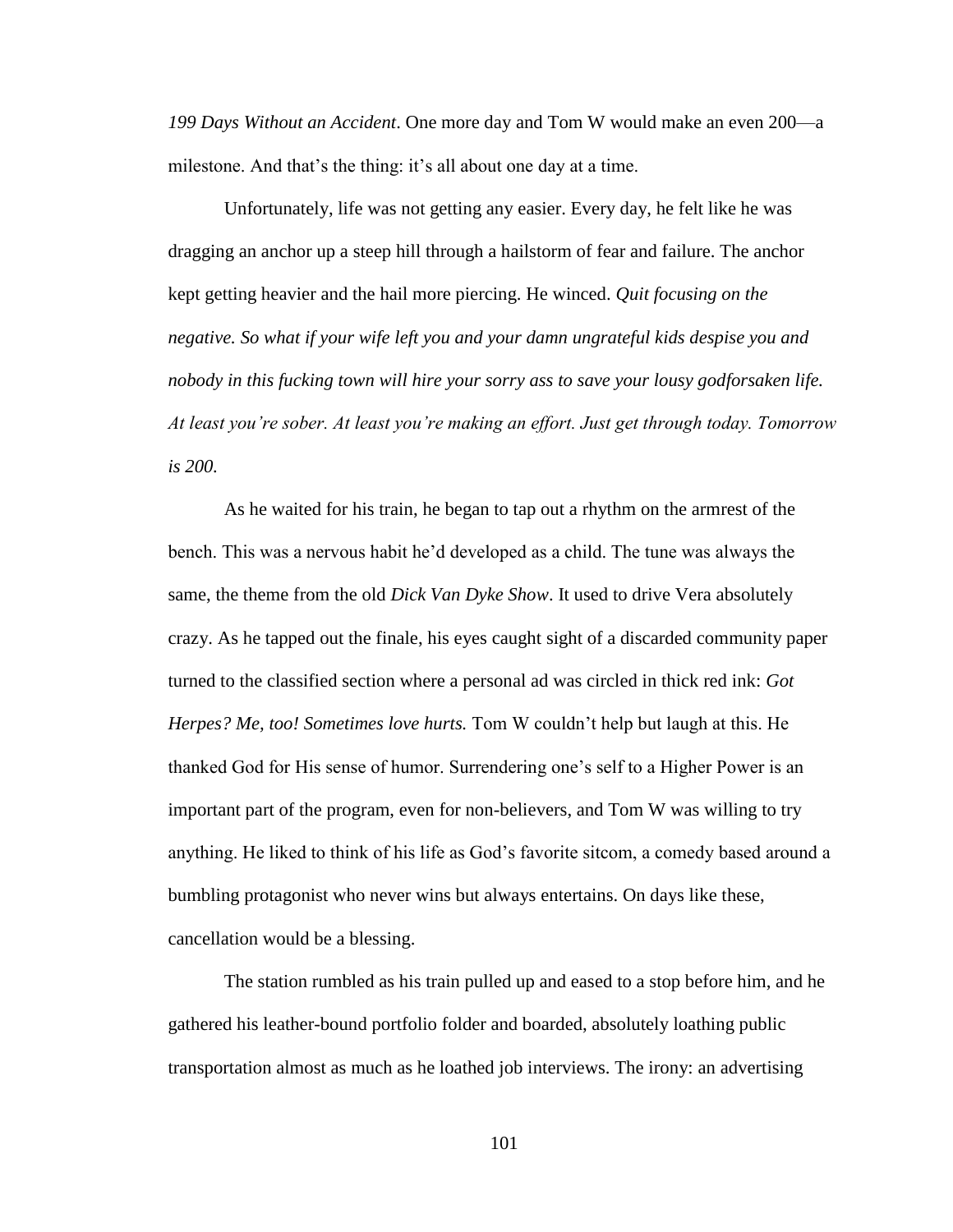executive who can no longer sell himself. Twenty years in the business, a bookshelf full of awards, and the genius behind some of the best-loved local ads around had all been torn down by one drunken Christmas party and a little inappropriate behavior caught on some asshole's camera phone.

It had happened sometime after polishing off the second bottle of scotch, a twelve-year-old single malt if memory served, though the rest of the details were blurry. Of course, thanks to the internet, the majority of the missing pieces had now been put together and the puzzle was fairly complete. It went like this: Tom W, 2012's Northeastern Regional Advertising Man of the Year, had for some unknown reason decided to "motorboat" the seventy-something-year-old wife of the chief CEO of the very prestigious Bullock and Sellers Agency. The pictures went viral almost immediately via the advertising community and were all linked to the grossly popular YouTube video: *Fat Man Motorboats Grandma!*

With over a million hits in the first week, Tom W became the wrong kind of famous.

Still, if you asked Vera or his daughters, killing the family dog was worse.

\* \* \*

On the train, Tom W noticed a young girl making her way through the car. Midto-late twenties, long dirty-blonde hair, a little thick but cute and casual. She wore an orange and blue sundress that clung tightly to her curves, and she carried a clipboard as she engaged various passengers in conversations, occasionally getting signatures. What was she selling? He tried not to judge her solicitous behavior as she made her way towards him. Their eyes met. He knew he was next. She approached.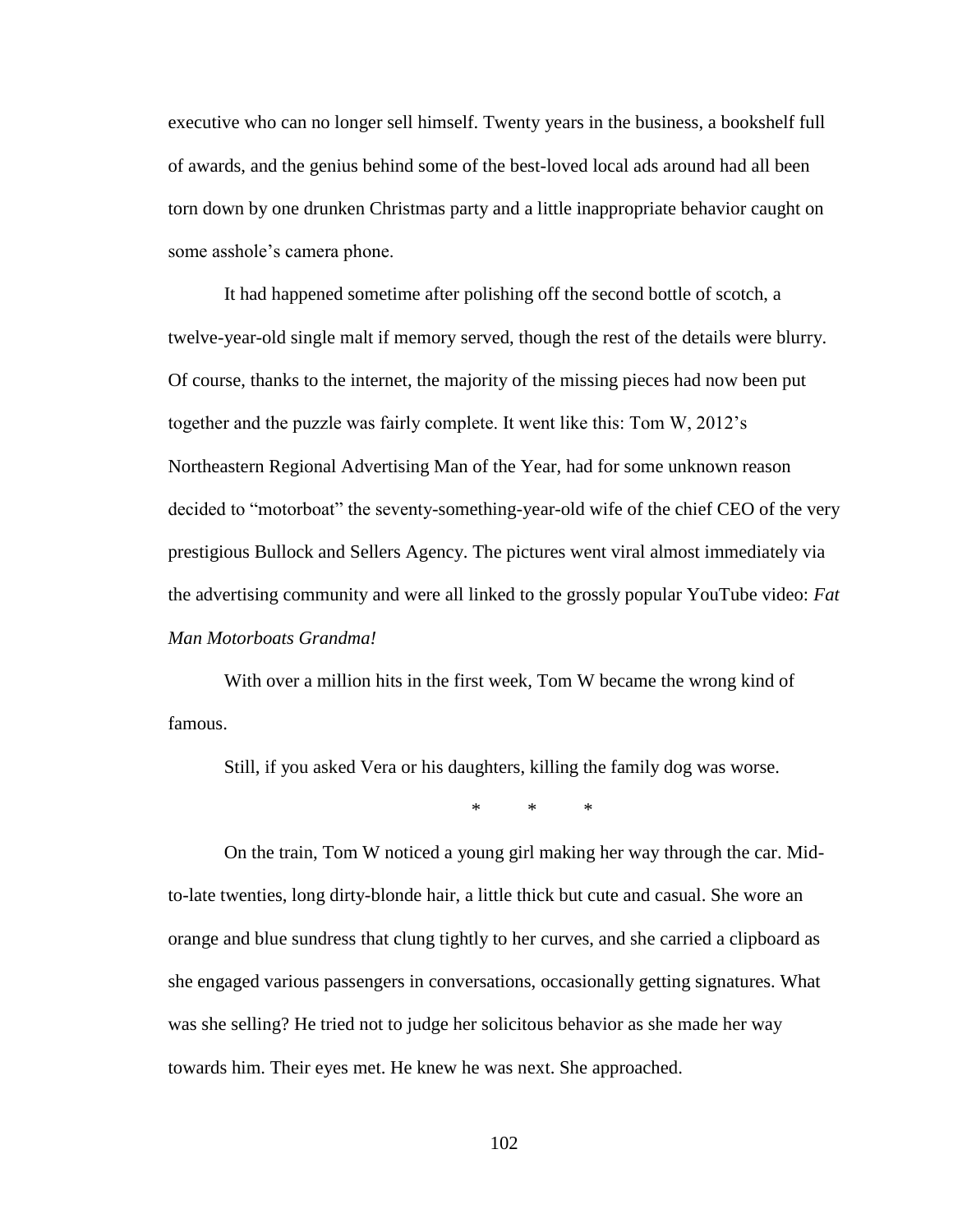"So, would you like to do your part to save the planet?" Her tone was upbeat, her smile pleasant and distracting.

"Uh, excuse me?" He was buying time, trying to think of something clever.

"Would you like to do your part to save the planet?" Again, she smiled.

"Um, no, not enough to join Greenpeace or anything. I'll be lucky if I can save myself at this rate."

She laughed and playfully patted him on the chest. He flexed involuntarily—as if he even had a shot with this girl. She continued her spiel, and he nodded with envy for her passion.

"Do you ride the train to lighten your carbon footprint?"

"Uh, no. After my third DWI, the state decided to *lighten* my carbon footprint for me." Something about her put him at ease. He felt a sense of swagger about himself that had been absent since his last drink.

"Oh, I'm sorry. That sucks." Her eyes glazed over with a touch pity and concern.

"Yup, before that I drove a Hummer that ran on rain forests and puppies."

It took her a second, but again she laughed and patted. "Very funny. You're mocking me, aren't you?"

"No." He paused. "Well, maybe a little." He did his best to smile coyly. Though he knew she was only flirting with him to make the sale, his confidence continued to grow.

"Come on, wouldn't you like to save the polar bears?" she asked. "I mean, their habitats are, like, melting and they're facing extinction in our lifetimes." She dug through her purse to retrieve a dog-eared photo of a pathetic-looking polar bear, more brown than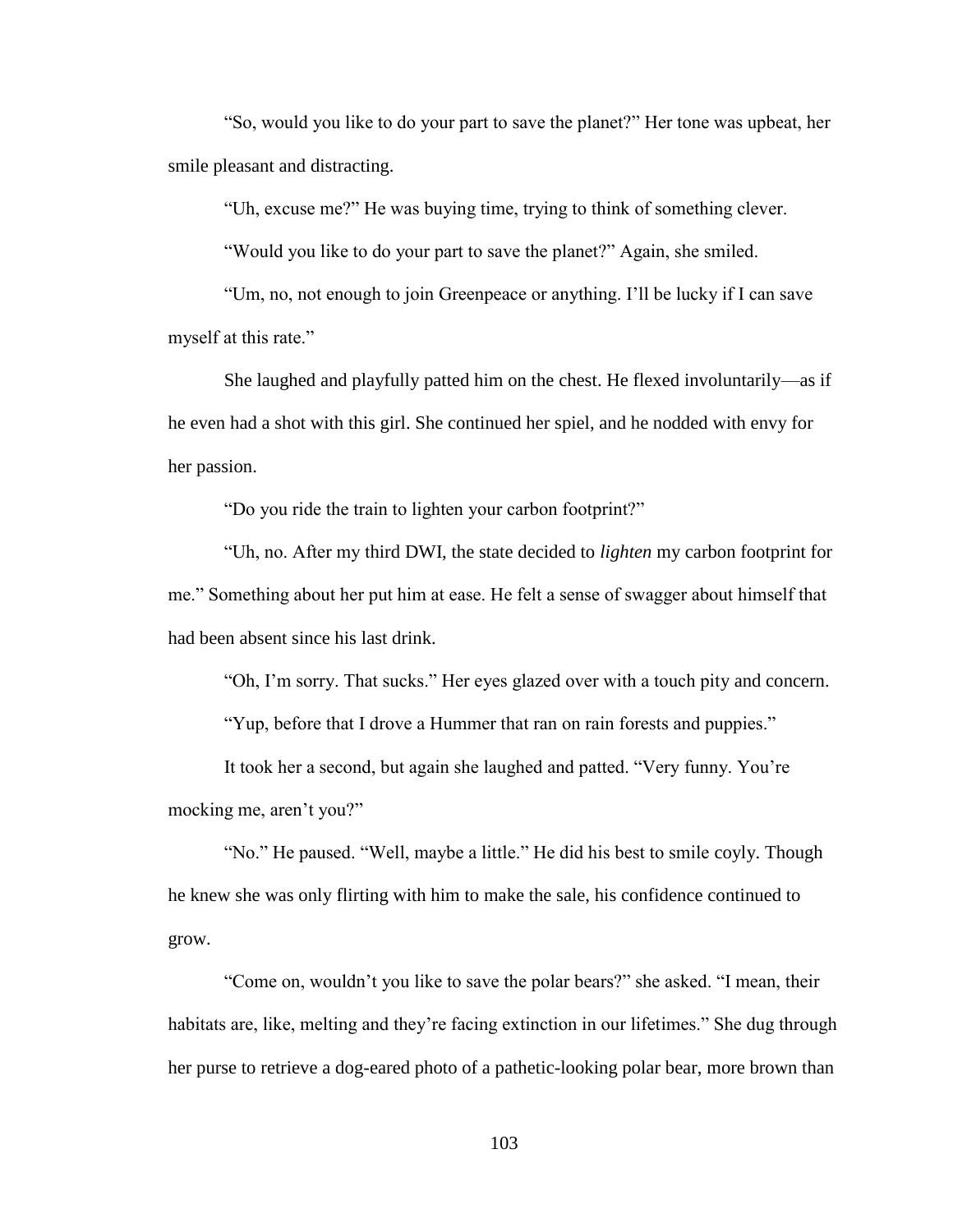white, as if it were spoiling in the sun like a piece of fruit. It reminded him of the dog he'd killed, Milo. The dog that hadn't died right away. The dog that whined the whole way to the twenty-four hour vet clinic before finally being put down.

"My God, he looks like I feel," Tom W said, and then gave the girl a wink, which he immediately regretted.

She looked at him curiously.

"Look, I wish I could help," he said. "I really do, but I've actually got a pretty serious vendetta against polar bears. In fact, they're my sworn enemies."

"You're kidding, right?"

"No, I'm totally serious." He made his face look stern and dug his eyes into hers.

"How can you hate polar bears?" she asked.

He felt like she had to know that he was messing with her again. But still, she took the bait.

"One killed my cat in a knife fight a few years ago, and I've never really gotten over it."

She laughed, again. She ran her hand down his left arm, pausing at the wrist for a few seconds before letting go. He trembled slightly.

"You're pretty funny, aren't you?" she said.

"I have my moments."

"I bet you do—hey, I don't normally do this, but I kind of have a weird thing for guys like you."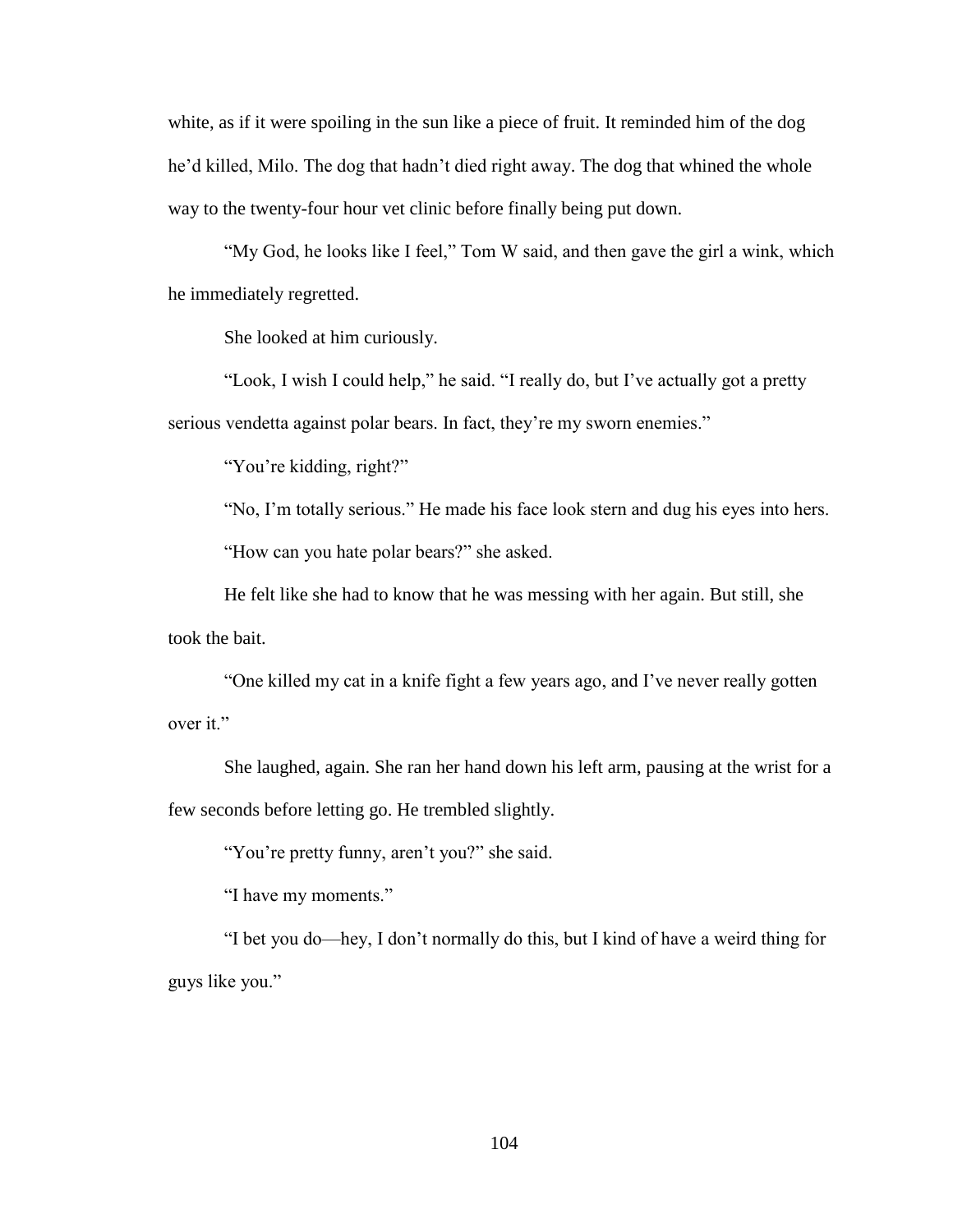"Do you mean *distinguished and charming* or *bald and rotund*?" His smile, he felt, was boyish and playful. She was definitely flirting with him. He knew it. He didn't understand it, but he knew it.

"Can it be a little of both?" she asked.

"Wow, that is weird," he said.

He thought about his own daughters, much too young for dating now, but he knew it was only matter of time before they'd be flirting with old, fat men on trains. It was a horrifying thought. Surely, his little girls would have better taste. Then again, they say women always go for men like their fathers. Perhaps, he thought, it was a good thing that they hated him—for their sake.

"I bet you have a hairy back, don't you?"

This caught him off guard, but he answered honestly.

"In the gay community, guys like you are called *Bears*," she explained.

"And what about in the straight community?" he asked.

"I don't know. Can't I just call you cute?"

"So, you've really got a thing for bears, polar or otherwise?"

"Yeah, I guess I do." Her blues eyes lit up. "My name is Amber." She held her hand out in that dainty way that girls who grew up believing they were princesses always do, and Tom W took it like a gentleman and kissed it lightly. Her skin smelled like mangos.

"Of course it is. I knew you were an *Amber* the second I laid eyes on you," he said. "People call me Tom."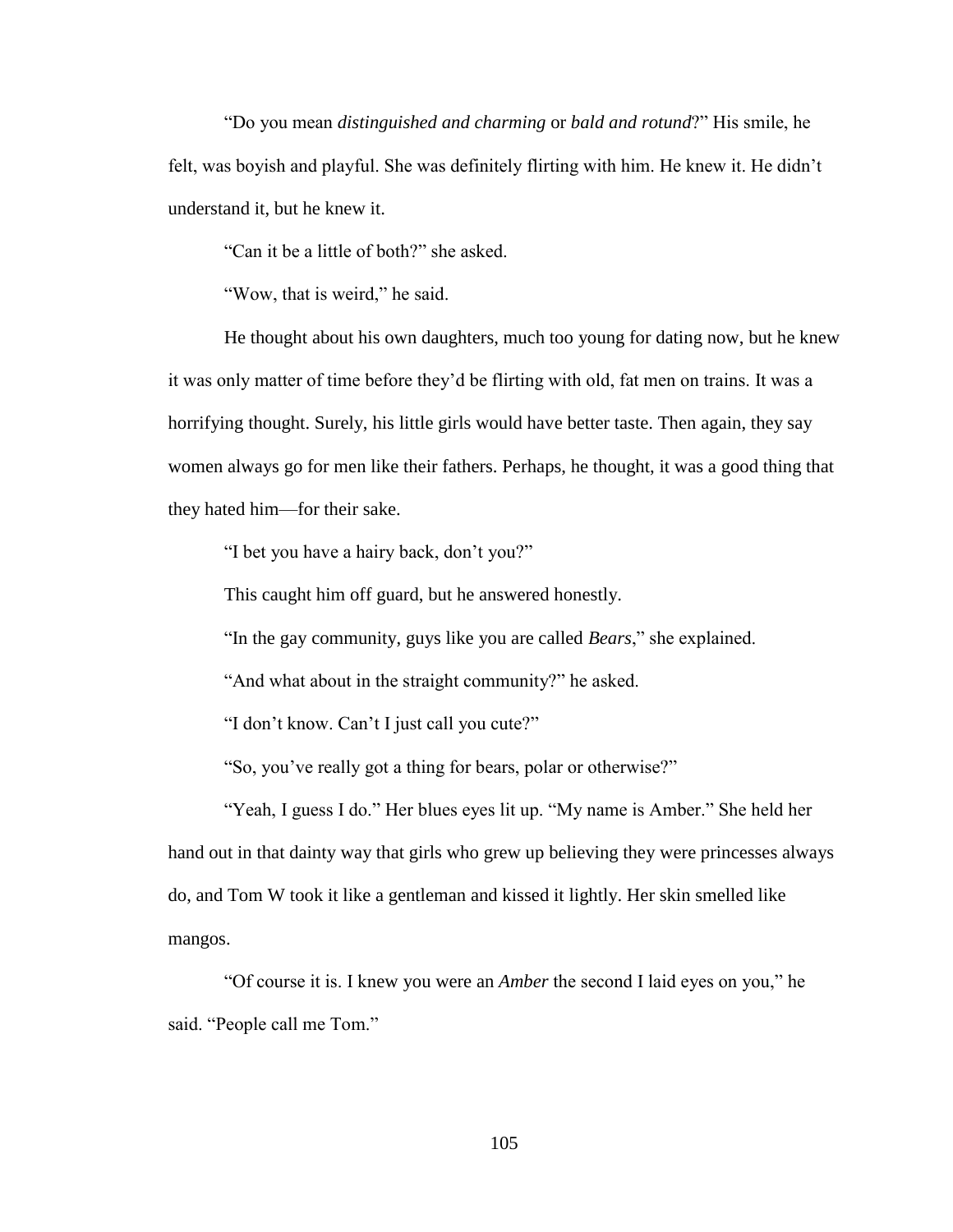"Nice to meet you, Tom," she said as she did a kind of bow and curtsy thing with the hem of her dress. "Tom, can I ask you something?"

"Anything."

"Well, this might sound kind of crazy. I mean, I don't know you or what your plans are for this evening and all, but would you like to grab a drink with me?" Her eyes drew him in. Everything else drifted away. The train, the other passengers, the meetings, the ex-wife, the kids, the dog, and even the failed interviews all got lost in the moment.

Tom W started to speak but hesitated. His sobriety refused to release him from its grasp and pulled him back. The whining of the dying dog began to echo through the hallways of his mind. Vera and his daughters' faces, cruel and full of hate, just like the day he moved out, flashed before his eyes. He looked at the girl in front of him, and somehow she looked different. Was it innocence or something else? Whatever was, he knew he couldn't do what he wanted to do. He gathered himself.

"Sweetheart," he said, his voice shaky. "You have no idea how much I'd like to have a drink with you, but unfortunately I have to pass." He took a deep breath before continuing. "Maybe some other time, kid."

Even Tom W was shocked by his words. She did not seem like a girl who got turned down often, certainly not by guys like him. In fact, he was probably her first. She shrunk under his rejection, and he instantly felt bad, but it was a matter of selfpreservation. She thanked him for his time and disappeared into the crowd with her clipboard and convictions. The tight fitting orange and blue sundress etched into his brain forever. He envied her and despised himself.

\* \* \*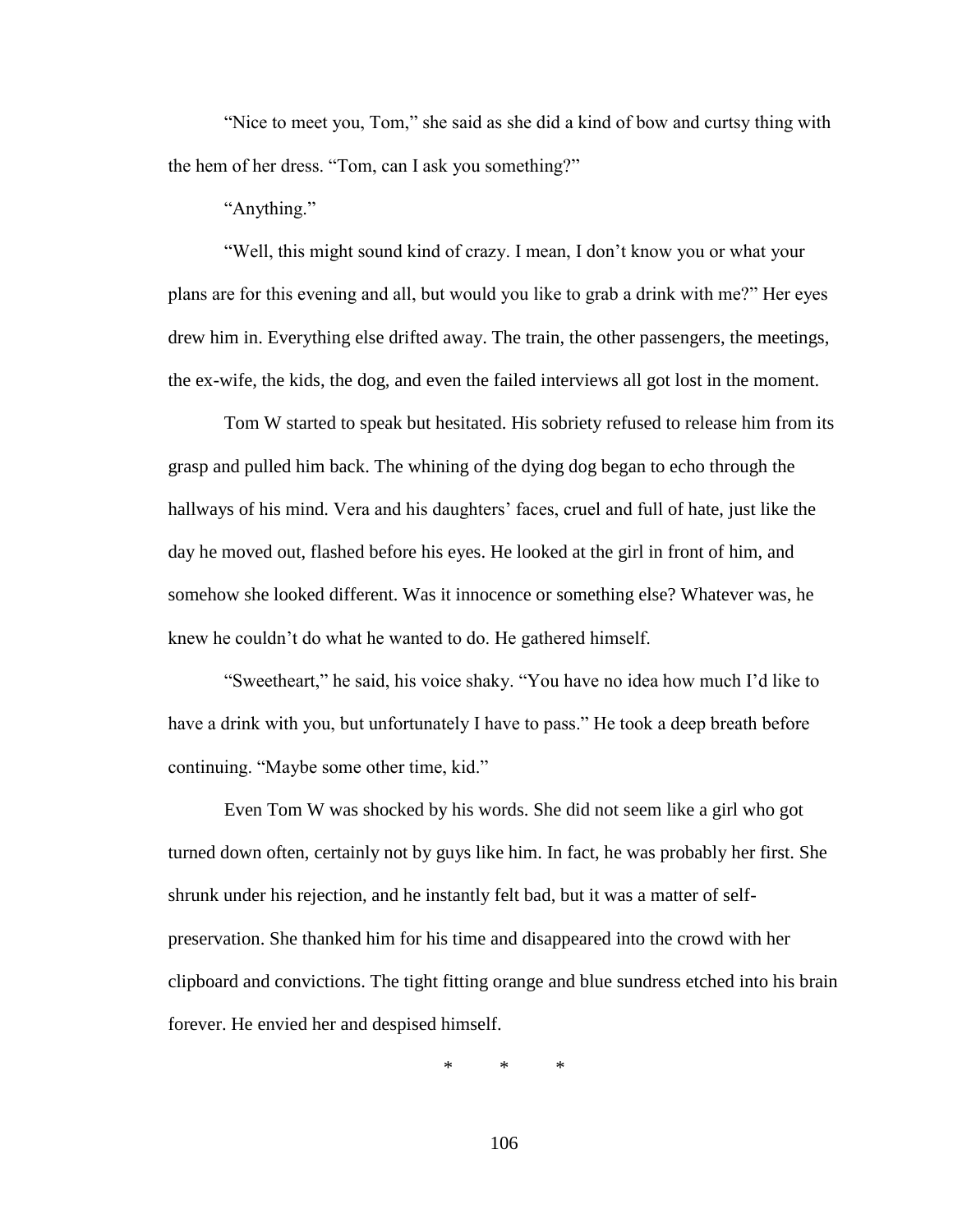Later that night at his usual ten o'clock meeting, he introduced himself as "Tom W" once again and told his story. He spoke of the wife, the kids, the dog, the career, the girl on the train, and of polar bears. Tears ran down his cheeks, and his nose began to run as he made his way back to his seat. They thanked him for sharing. They always thank you.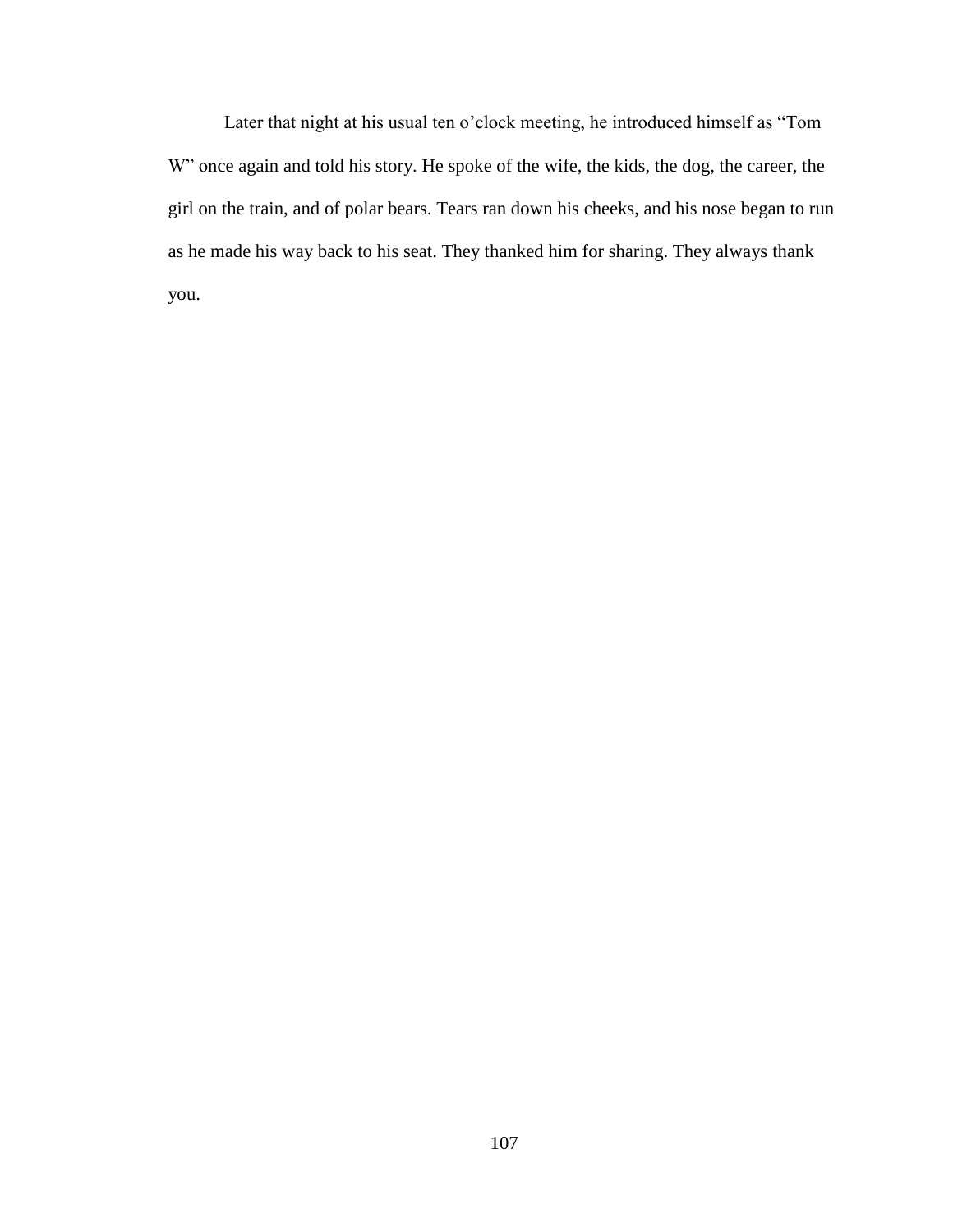## **CHAPTER SEVEN: MAKING THE CALL**

Big John Dalton, the former USC star running back, sits next to ex-Alabama great, Gino Swanson, at a long half-moon shaped desk with the letters *E-S-P-N* floating across a large television screen directly behind them. Both men are dressed in enormous, shiny suits, expertly tailored to stretch across their massive frames.

"And we are back with *College Football Breakdown*. Your source for all the latest drama in the soap opera we call college football. Set hut!" Gino fakes like he is dropping back in his swivel chair to pass. He turns and pretends to hit his cohost square in the numbers.

"Gino, I think you're missing the point completely on this whole Bergheim/TU thing. I'm not saying that Andy Bergheim hasn't done some amazing things at Southwest, 'cause he has. Nobody is denying him that. The Badgers are a completely different team than what they were a few years ago. I'm just not sure he's ready to coach, much less recruit, at the upper level yet, and TU is about as big as it gets."

"Are you saying you don't think Bergheim can handle it, Johnny?"

"Can Andy Bergheim handle it? I don't know. I just don't know." Big John throws his hands up as if he's asking for a sign from God: *Can Andy Bergheim handle it?*

"That's ridiculous, Johnny. Of course he can recruit at that level. And coach at that level? Really? Do you have to even ask that? He was Fischer's offensive coordinator for eight years. He's got two rings." Gino flashes his own National Championship ring to the camera. "You might have a Heisman, Big John, but only those of us who have brought home the title know what it takes to accomplish something like that." Gino fires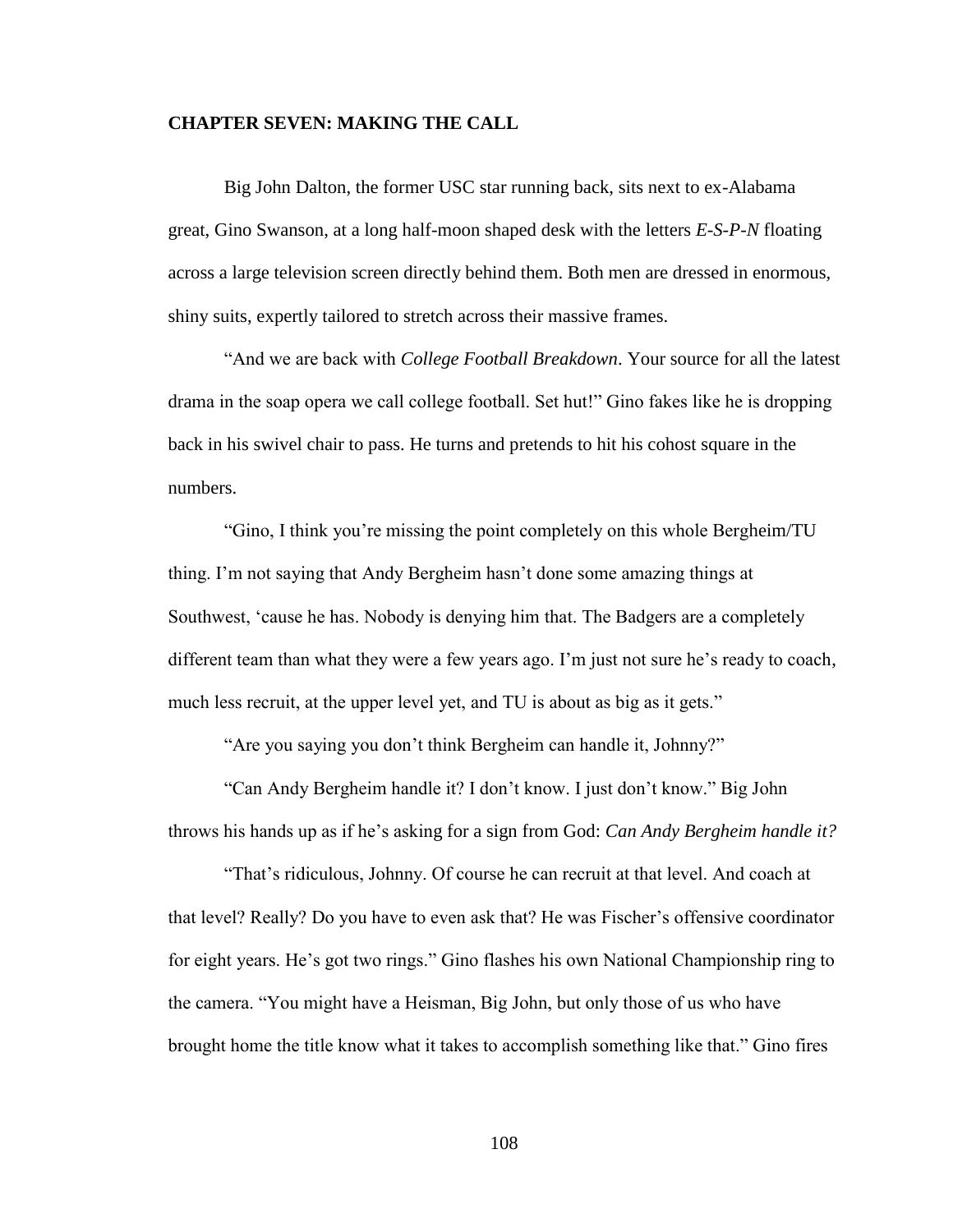finger pistols at his cohost, who pretends to be shot but quickly recovers and straightens back up again.

"Yeah, but he wasn't the head coach of those teams. Fischer was."

"Maybe, but Bergheim called the plays. Look at what he's done so far. Southwest couldn't even buy a win before Andy Bergheim got there."

"They won a game."

"Who'd they beat?"

"They beat Rice that one year."

Both analysts erupt in laughter.

"Oh, I'm sorry. I forgot all about them beating the other worst team on the planet.

And what was the score of that game, Johnny?" Gino grins like he's selling toothpaste.

"I believe it was three to two."

"How 'bout that? A real barnburner, folks. If only the Owls could have gotten two safeties instead of just one, they might have had a chance." Gino wipes his brow with his signature crimson red Alabama handkerchief. "First off, let me say this to all the people out there in TVland: *Roll Tide*." He shakes his hand in the air like a preacher with a Bible.

"What does that have to do with anything?"

"I'm just sayin"."

Big John shakes his head as Gino turns to face him.

"Let me ask you a question, Mr. Dalton. How *bad*, and by that I mean *God awful*, does your offensive line *have to be* for the Rice Owls to score a safety on you?"

"Pretty dang bad."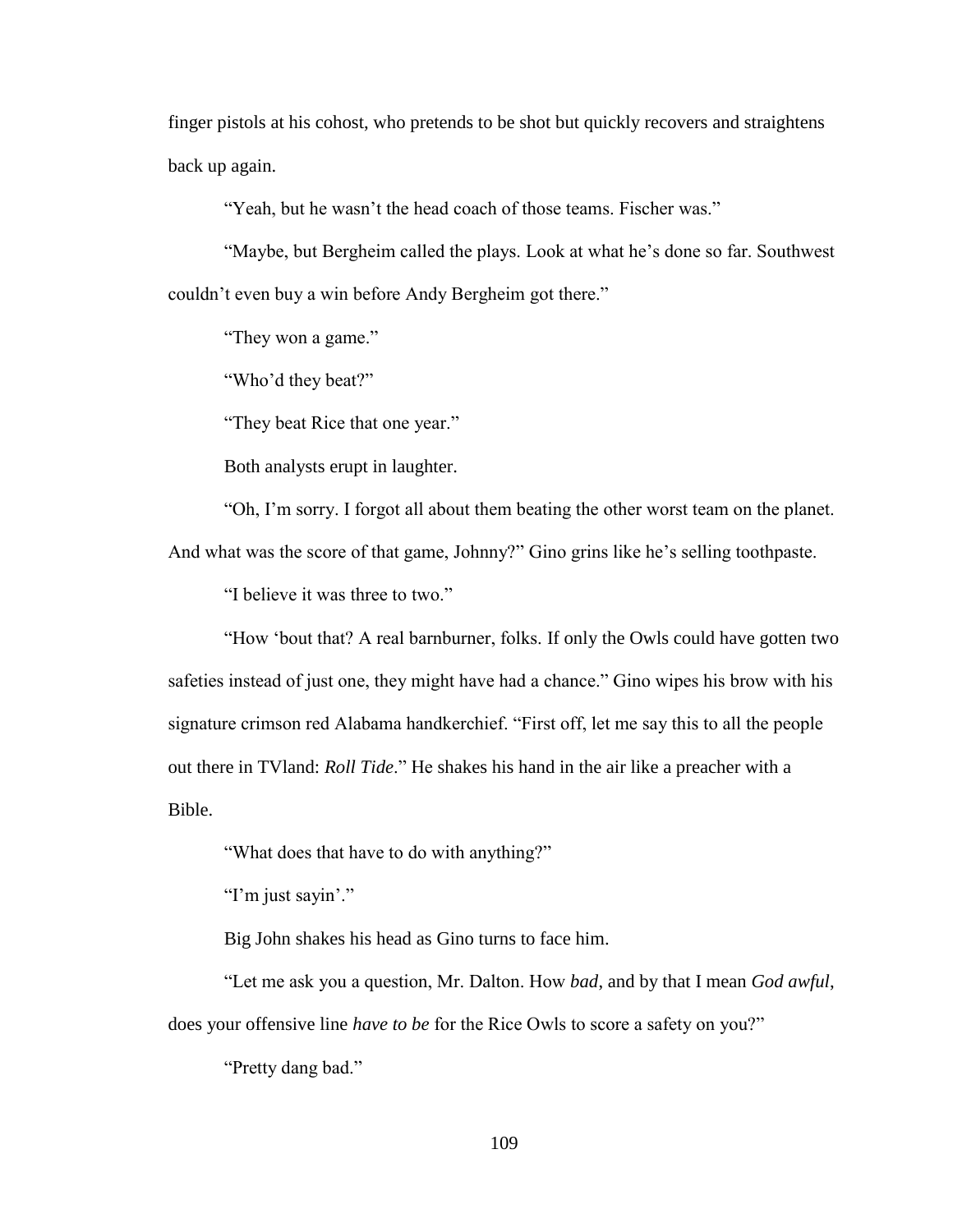"Ladies and gentlemen, I rest my case. Andy Bergheim brought them from nothing and he can save TU's legacy, too. He's *that* good."

"I get what you're saying, Gino. They were lousy before Coach got there and now they're the conference champs, but it's a weak conference. And I never said he wasn't a hell of a coach. I'm just not sure he's ready for TU, that's all. It's one of the biggest programs in the nation." Big John Dalton pauses for effect and takes a sip from his mug. "Heck, we don't even know if TU really wants him. We're just a couple of girls spreading rumors and talking out of class, Gino."

"They'd be crazy not to want him, Johnny. And I have every reason to believe this job offer rumor is legit. Bergheim is the real deal. It's more than just conference championships and undefeated sessions. He's preaching a new way thinking and working miracles with it. This guy's an innovator. A genius. A straight up offensive mastermind and a leader of men. Those players at Southwest are buying what he's selling. Andy Bergheim is like Moses leading his team, whatever that team might be, to the Promised Land. Do I think the players at TU are going to buy into what Andy Bergheim is preaching? Do I think the fans are going to buy into it?" Gino returns Big John's dramatic pause and raises him a tip of the mug before he takes his sip. "Yes, Johnny Dalton. Yes, I do."

Big John throws his hands up as if to surrender.

"All right. All right. How can I argue with a biblical reference like that? Just keep in mind they've still got a bowl game to play, Gino, and against a pretty tough Tiger squad that's been there before and has proven they can get it done when it counts."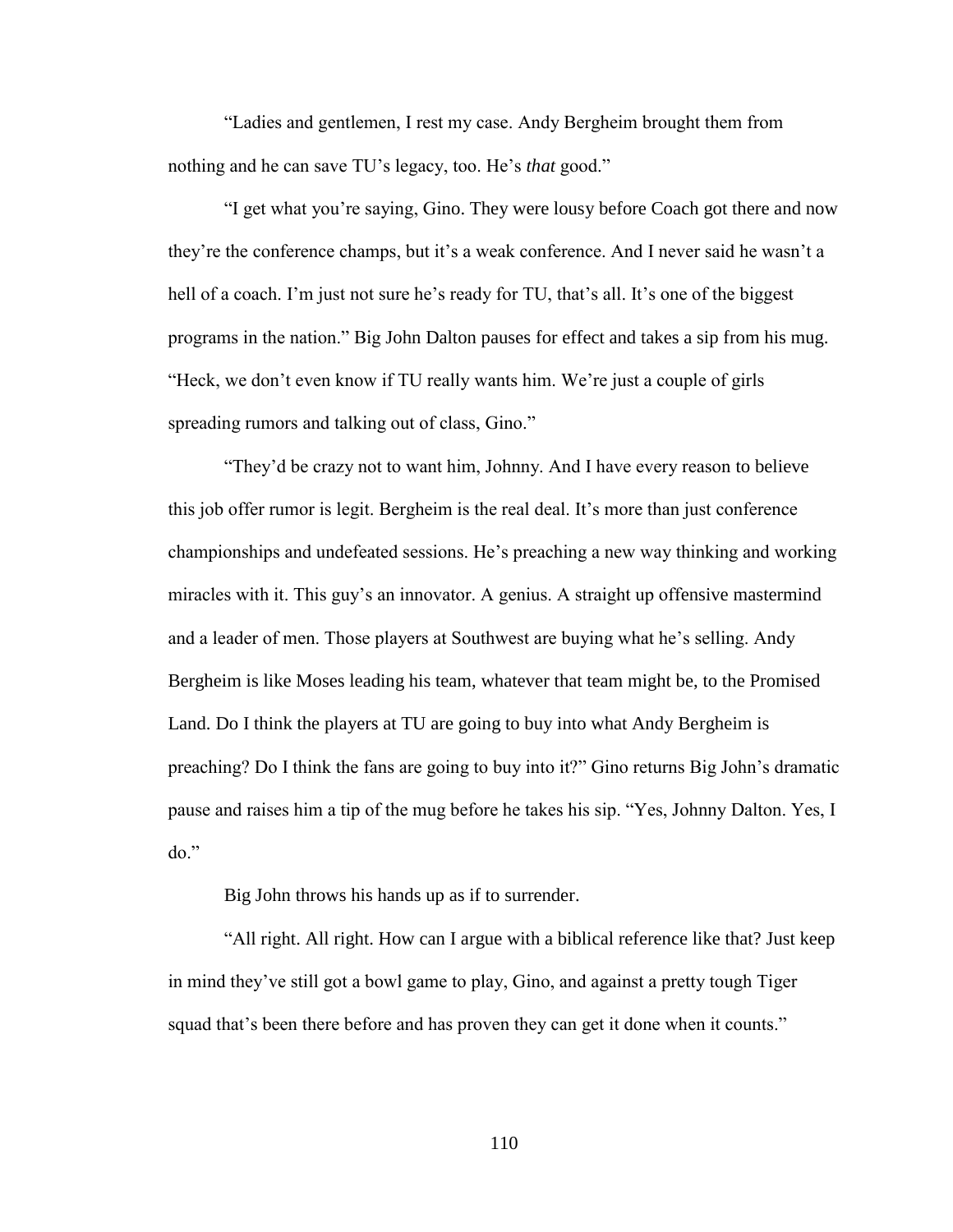"And the big question everyone is asking is: Will Andy Bergheim still be on the Badger sideline come January third when the mighty Badgers of Southwest suit up to take on the Tigers of Mizzou at the Pace Picante Bowl in New York City?"

"To TU or not to TU? *That* is the question." Big John says as he faces and points to the camera. "And your guess is as good as mine, America."

"Nice Shakespeare reference, big guy. But I was just thinking. Technically, I don't think Moses ever actually made it to the Promised Land." Gino tilts his head and playfully raises one eyebrow to the camera. "Did he, Johnny?"

"No, Gino, he didn't. Instead, he took the job at TU for buckets of cash and was never heard from again and that's probably what Andy Bergheim is going to do, too."

"Can you blame him if he takes the money?"

"Not one bit, Gino. Not one bit. The big dog has got to eat," and with that Big John nods to his cohost and smiles directly into the camera. "We gotta take a quick break, folks, but when we get back Gino and I are going to breakdown the keys to the game."

"Badgers—Tigers. Stay tuned."

\* \* \*

Andy Bergheim stood in front of the open freezer door spooning ice cream straight from the pint. Denali Moose Tracks, his favorite. The frozen air poured from the mouth of the appliance as he traced circles around the edge of the carton with his spoon. He tried to maintain a flat and consistent level of the contents with each bite, as if he was trying to hide his own tracks.

The ESPN analysts jabbering in the background theorized about his future, but the coach's mind was elsewhere. There was more to football than just football. He took the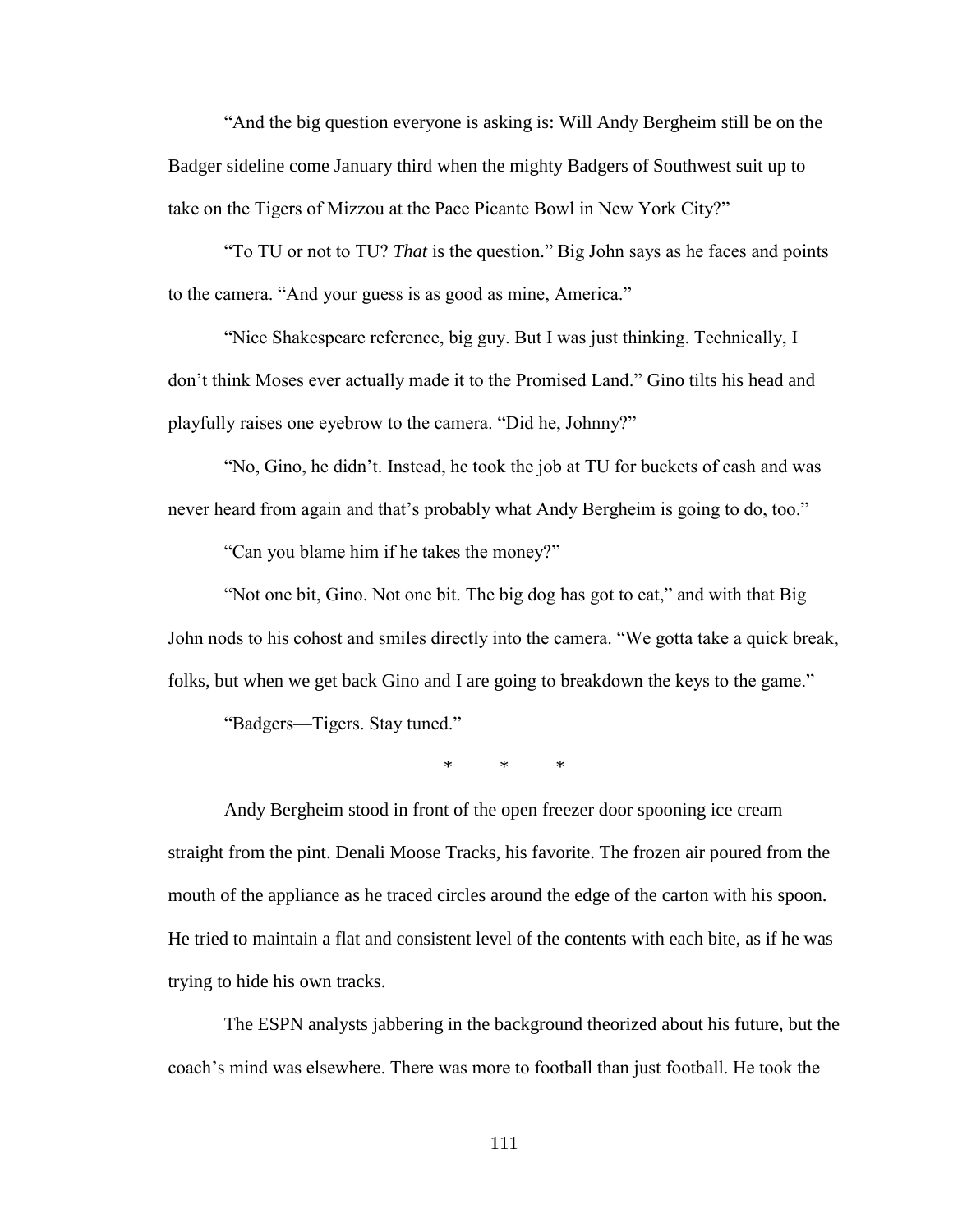bottle of Jameson from the freezer door and set it down on the counter. The warmth of his hand left an impression on the frosted bottle. Uncapping it, he took a quick swig—cold and thick followed by a slight burn. Chasing it with a spoonful of moose tracks, an idea hit him: Whiskey/Ice Cream. Could be the best thing since Darrell Royal invented the Wishbone Offense. Bergheim then raised the bottle and topped off the carton with whiskey. He was now fully committed to the entire pint and mixing it into a thick shakelike substance. He took a bite. It was amazing. Taking another, he headed back into the den to catch the rest of the show.

Strange to hear his name tossed around in such discussions. TU's offer was big money, more than he'd ever seen in all of his years of coaching combined, but more importantly it was a chance to compete on the national level—to really make a run at the National Championship. It was a big program with big time recruiting potential—a once in a lifetime opportunity. It was everything he'd worked for—everything he'd dreamed of. And the timing was almost perfect. The move wouldn't be a problem. The kids were all out of the house, and Nancy had already given her full support—no surprise there. She'd always been so supportive through the years. And why shouldn't she? He was on the verge of making it. She'd never have to teach another art class again, not with the money TU was bringing to the table. Still, it was going to be rough going the first couple of years—building from the ground up. And then there was his current team to think about.

In just three years, Coach Bergheim had completely turned the program around at Southwest, 11-0 for the season and a trip to their first bowl game in school history. It was a big deal, and he felt like his boys were going to need his guidance to help them through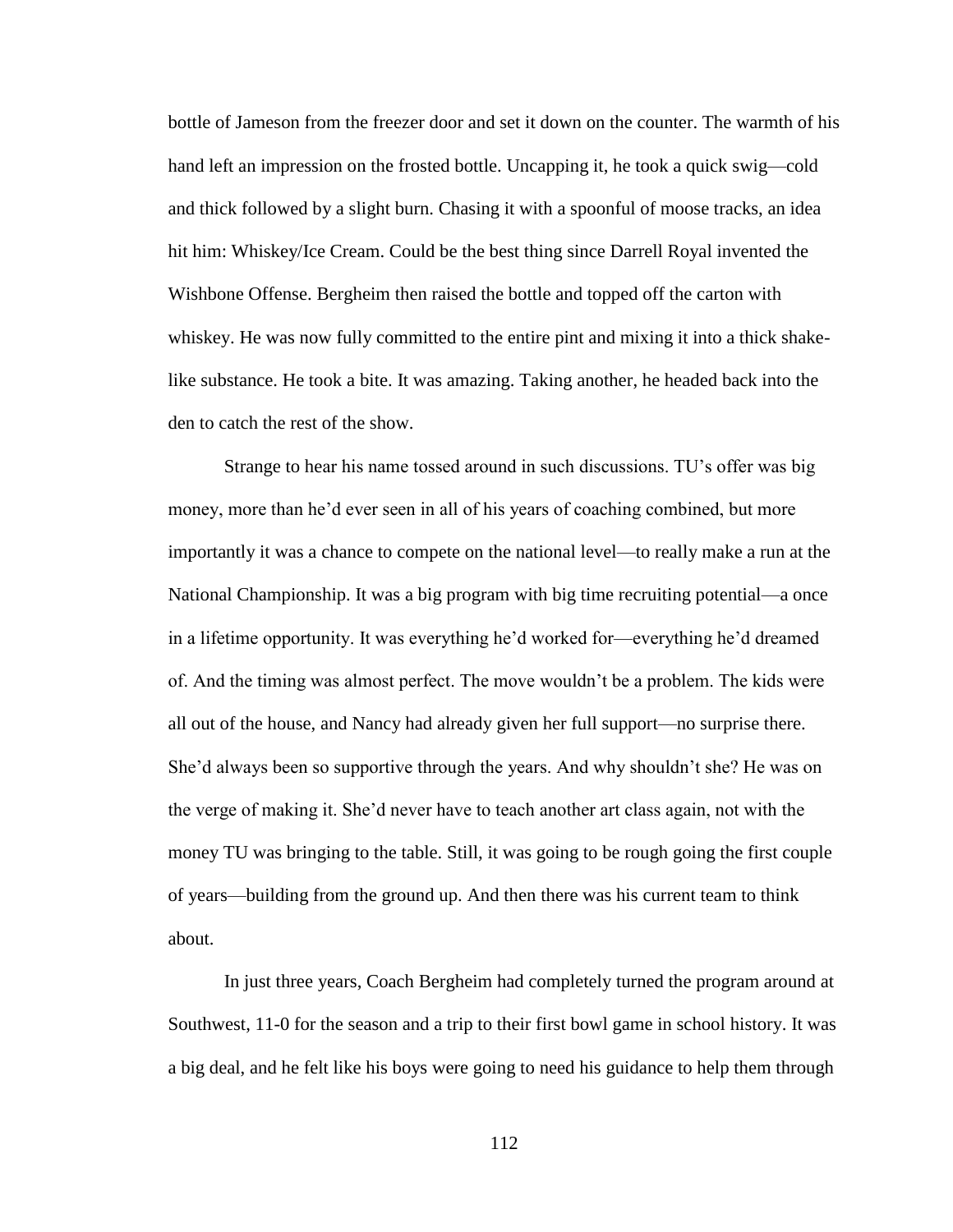all the hype that surrounds a game like that. Football is three-quarters mental, and as big as those boys are, they're still just kids. But TU wanted an answer by Friday. Two days. They might as well have said two minutes.

He understood the public relations side of it from their point of view. A 3-9 record, with zero conference wins, was hardly acceptable for a school with their reputation. Their fans and alumni were calling for blood. They'd practically run Parsons out on a rail. It was a hostile environment, but why couldn't they at least let him finish what he'd started at Southwest? Was it really that urgent? Sure, he'd needed to start recruiting as soon as possible, but it just didn't feel right to leave his boys in the lurch like this with only a few weeks till the Picante Bowl. He was the captain of the ship, and it was up to him to ensure that they stayed the course. And then, deep down, past all the sweetness and whiskey, at the bottom of the carton, there was this: Andy Bergheim didn't know if he was good enough.

\* \* \*

Gino Swanson gestures something toward his cohost as the camera zooms in, the music fades, and Big John Dalton squares off to the audience.

"So, we've talked about the coach, but what about the player?"

"Well, Johnny, this kid is something else. D. J. Thompson is a dual threat. His ability to scramble and buy time for his receivers is unreal. I'm telling you, Big John, this kid is the real deal all the way. He's had a phenomenal season, put up video game-like numbers, and has lead his team with poise and determination through every obstacle they've faced this year."

"Some say he should be in the Heisman race."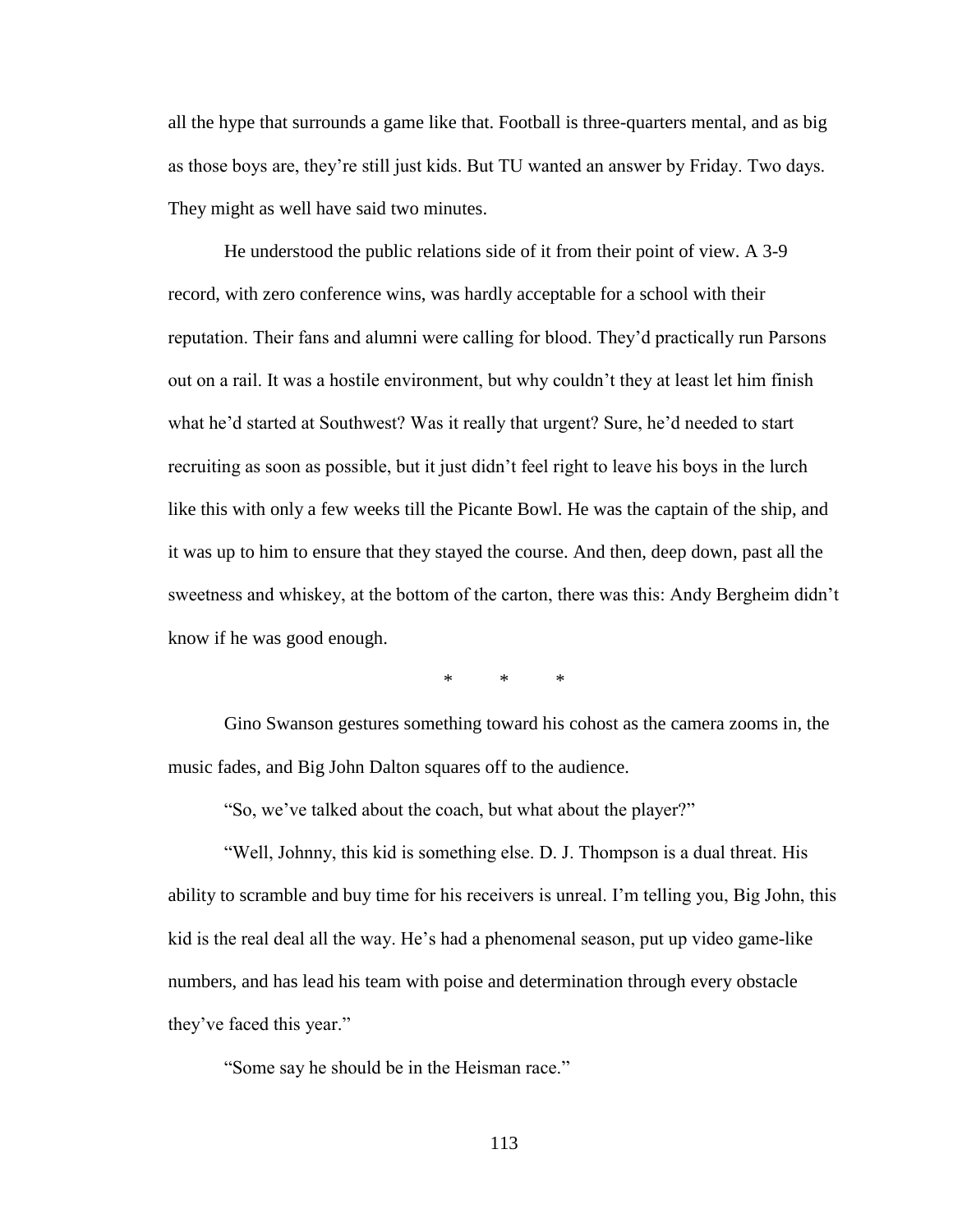"That's the problem with playing at a school like Southwest. Even after all they've done—beating TCU in the opener, dominating their conference, racking up 38 unanswered points in the first half on a Nebraska defense that we both thought was pretty good going into that game—they still can't seem to get any respect."

"Maybe if they can pull off the bowl win people will take'm seriously, Gino."

"Well, the Tigers had better take'm seriously because guys like D.J. Thompson make things happen. He can beat you with his legs, and he can beat you deep with his arm."

"If his arm is good to go. That was quite a hit he took in the Arizona game last week. The last I heard, his shoulder was questionable."

"You speak the truth, my friend. Those around the Badger camp are being very tight lipped about his recovery, but they do seem hopeful."

"Hopeful? Is that what you're calling it? No coach. No star quarterback? The Badger faithful are down on their knees *praying* to the football gods tonight."

"More truth and football, when we return after these messages."

\* \* \*

Bergheim didn't know who their sources were, but the guys at ESPN were right. The MRI was bad news. Thompson was out. It was all the coach could do to keep it under wraps until he and Pusateri figured something out. Nothing he could do about it now. Besides, Pusateri was the real offensive mastermind. On the television, John Dalton was standing like a weather reporter dressed in a trench coat and holding an umbrella. The green screen behind him showed a montage of hurricane footage.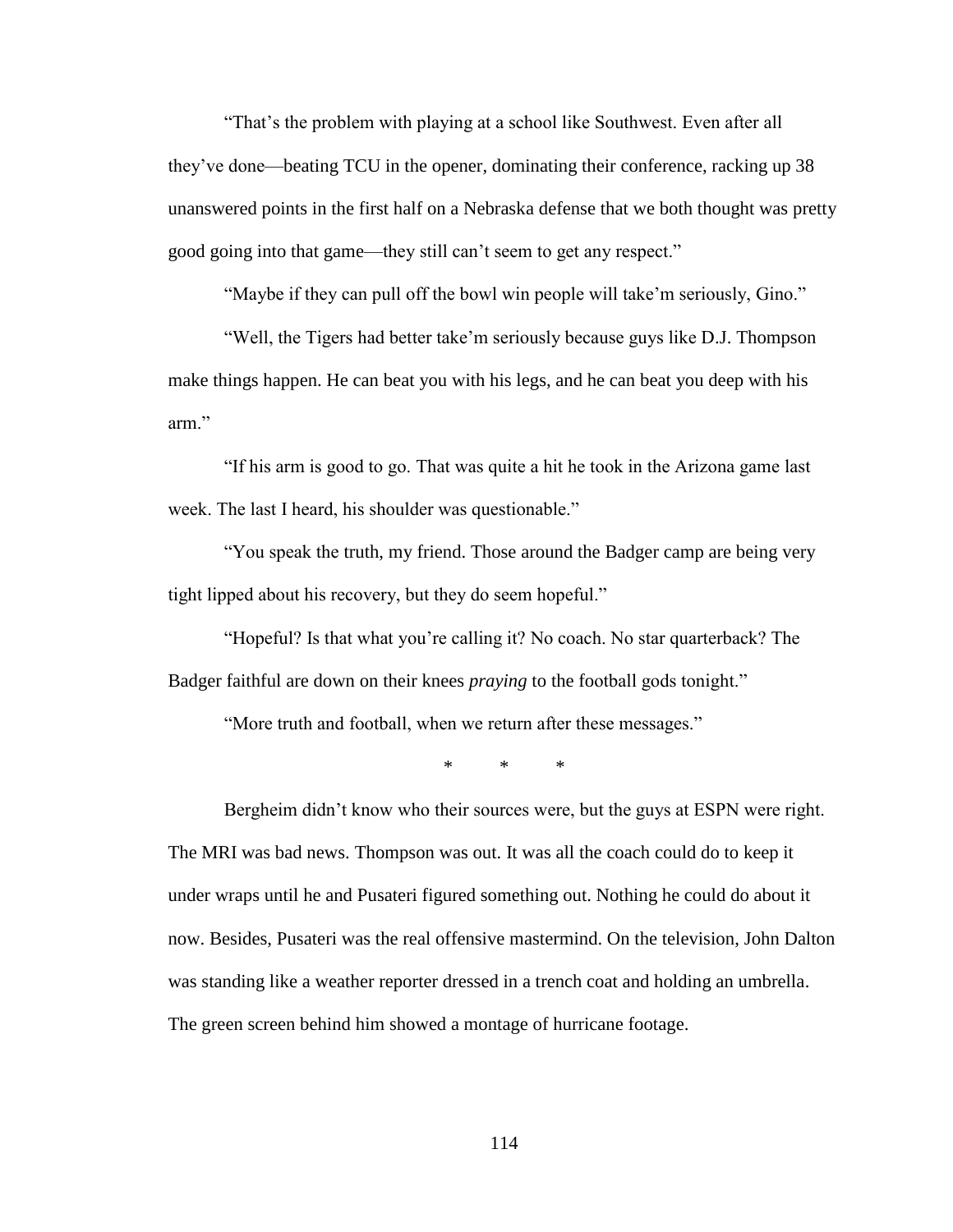"When it rains it pours. At least that's how it feels to be a Badger fan these days. Both their coach and their star QB are looking questionable for the Pace Picante Bowl in January. It's not looking good for Southwest. Stay tuned and we'll give you the latest."

Bergheim turned off the TV and hefted himself off the couch. His knees creaked and felt like they could give at any second. Age is a son-of-a-bitch. Slowly, he made his way back to the kitchen, threw away the empty carton, dropped the spoon in the sink, and muddled along toward the bedroom. In the morning, he would meet with Pusateri.

\* \* \*

Pusateri's station wagon was already there, dirt brown with three child's seats across the back—all daughters. Coach Bergheim had already decided that if he took the job at TU, he was going to recommend the kid as his replacement. It would be a huge opportunity for someone so young, but Pusateri could do it. He might struggle at first with the alumni politics and the Saturday morning speeches, but he'd always send the boys out with a solid game plan.

The coach parked his little blue Mitsubishi in his designated spot, ate another kolache, and stuffed two more into his coat pocket before fighting his way out of the car. If he took the job, he'd buy a new truck, he thought. Something easier to get in and out of. He could even buy Nancy a new car. A Jaguar. She'd like that. It was one of those things that she'd never ask him for, but he knew she'd always wanted. Bergheim gathered his notes from the backseat and headed inside to find Pusateri mapping something out on the big white board.

"Don't you ever go home, boy? No matter how early I get here, you always beat me. You tryin' steal my job?" The coach laughed.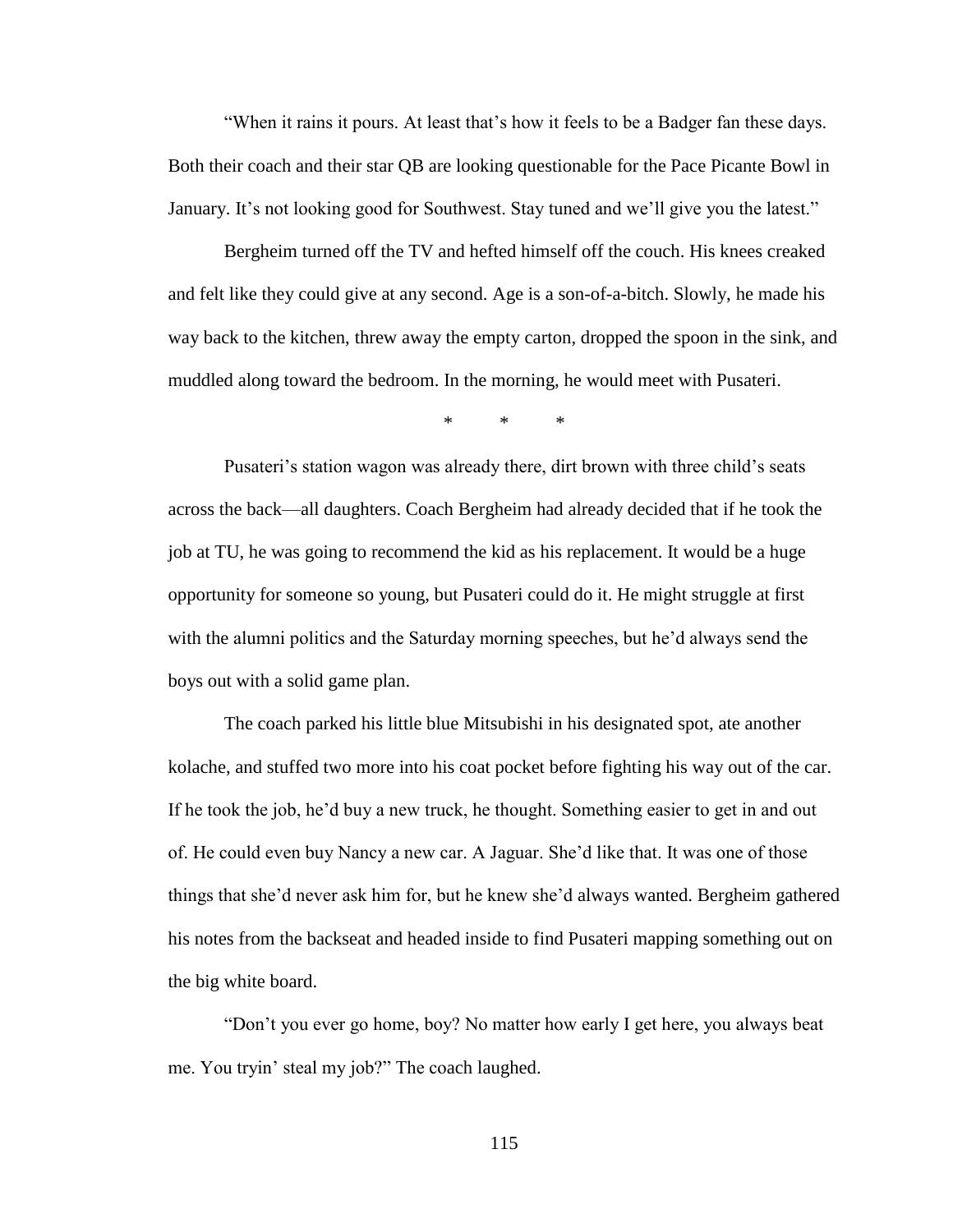Pusateri waited.

"So whatcha got for me, Mike? Anything good?"

Bergheim almost always called his young offensive coordinator *Mike* because he struggled with the pronunciation of his last name.

"Yeah, I'd say so, Coach. I've been watching the Arizona tapes. The meltdown in the fourth quarter wasn't McMurtry's fault. I think he can work to our advantage now that we know for sure Thompson can't play."

"Not his fault? That boy was giving away the ball like he thought it was Christmas. Looked like he was moving in slow motion." The coach lumbered over to his desk and eased down into his chair. Lumbar support: another great creation. The Wishbone Offense, Whiskey/Ice Cream, Lumbar Support.

"No, Coach. It was our fault. More to the point, it was my fault. McMurtry and Thompson are two very different QBs."

"Well, obviously," Bergheim said.

"Look, Thompson's a speed demon. He runs hurdles. A guy like that can run the spread option and take advantage of the zone-read, but Travis McMurtry *ain't* that guy.

He doesn't have that kind of speed."

"That's an understatement. The boy's got feet like a cement mixer."

"No question about that, but he's does have an arm when he's got the time. And it's a pretty good one at that."

"Where are you going with this, Mike?"

"I think with a little confidence we can get him to where he's threadin' the needle on the long ball. But we can't expect him to scramble. He's corn-fed—6'6" and 265 lbs.,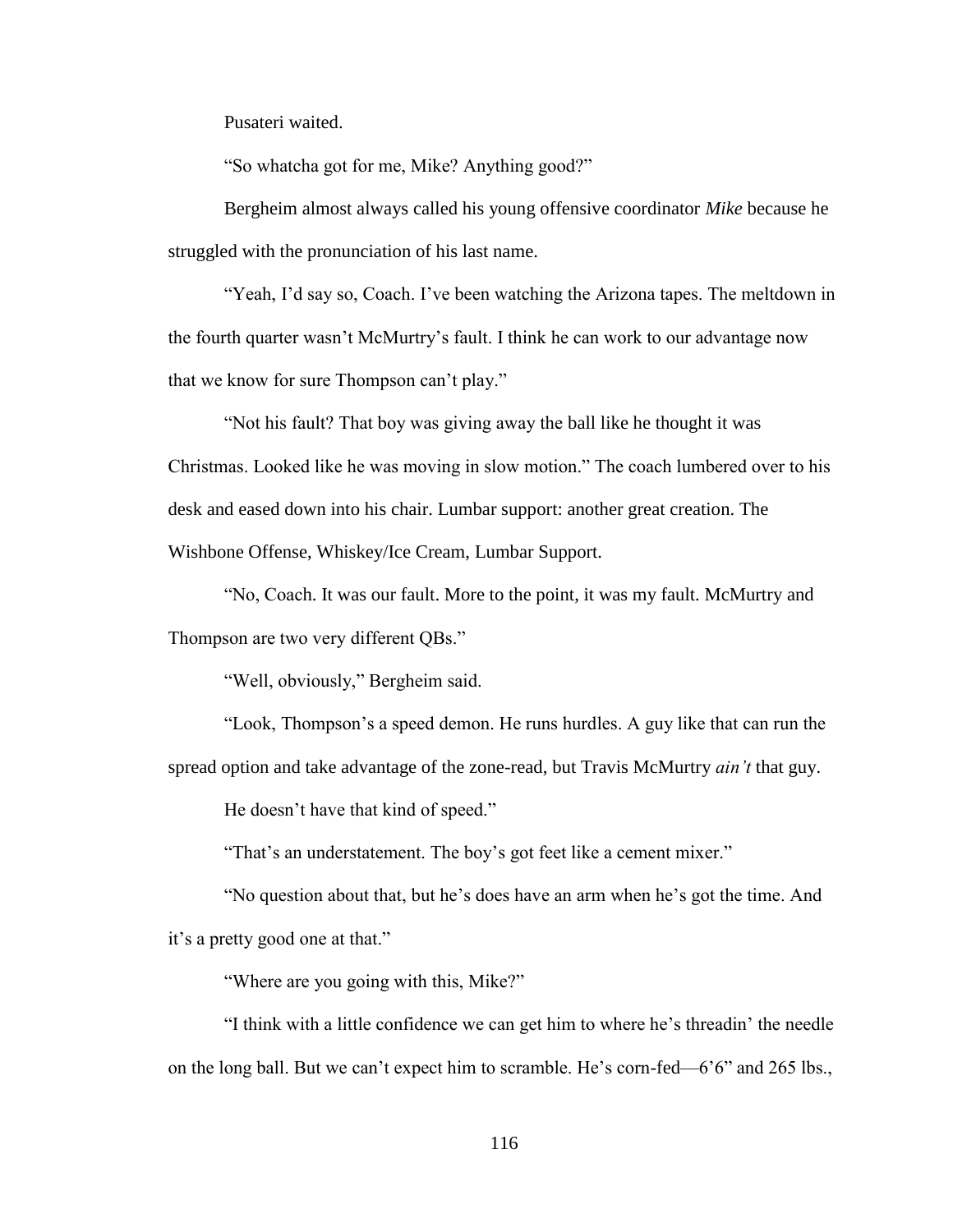but he's not slow. He just doesn't have quick feet. Straight ahead, if he can pick up some steam, he's a bulldozer. I'm telling you he'll be tough to bring down and can pick up tough yards."

"Jesus, I didn't realize the kid was that big." There had been a time when Andy Bergheim knew the stats of every player on his roster. These days he didn't even know most of their names.

"I'm tellin' you, the boy is a truck. He played both sides of the ball in high school and was a pretty solid linebacker on D."

"Yeah, I remember," the coach said, though in fact he didn't.

"I figure, he's built like a fullback, why not use him like one?" Pusateri found a clean spot on the white board and began to sketch out a play. "See, when Thompson gets pressure in his face, he just rolls outside the pocket and then it's a foot race—he can throw it downfield or keep it for a twenty yard sprint down the sideline. McMurtry doesn't have that luxury. But look at this." Pusateri wiped Thompson's play from the board and drew something that looked closer to a modified wishbone. "Mac takes it in a shotgun, where the fullback would be. Then, you just move the halfbacks out just a bit, and keep rotating the extra receiver. And if the line can give the kid just a little time, I think he can make some big plays."

"And if they blitz?" Coach leaned forward in his chair and peered over his glasses.

"Then Mac keeps it and barrels right up the middle. Like I said, he's got straight ahead speed and the Tigers love the A-gap blitz. He can split the middle all day long." Pusateri put the cap back on the dry-erase marker and waited.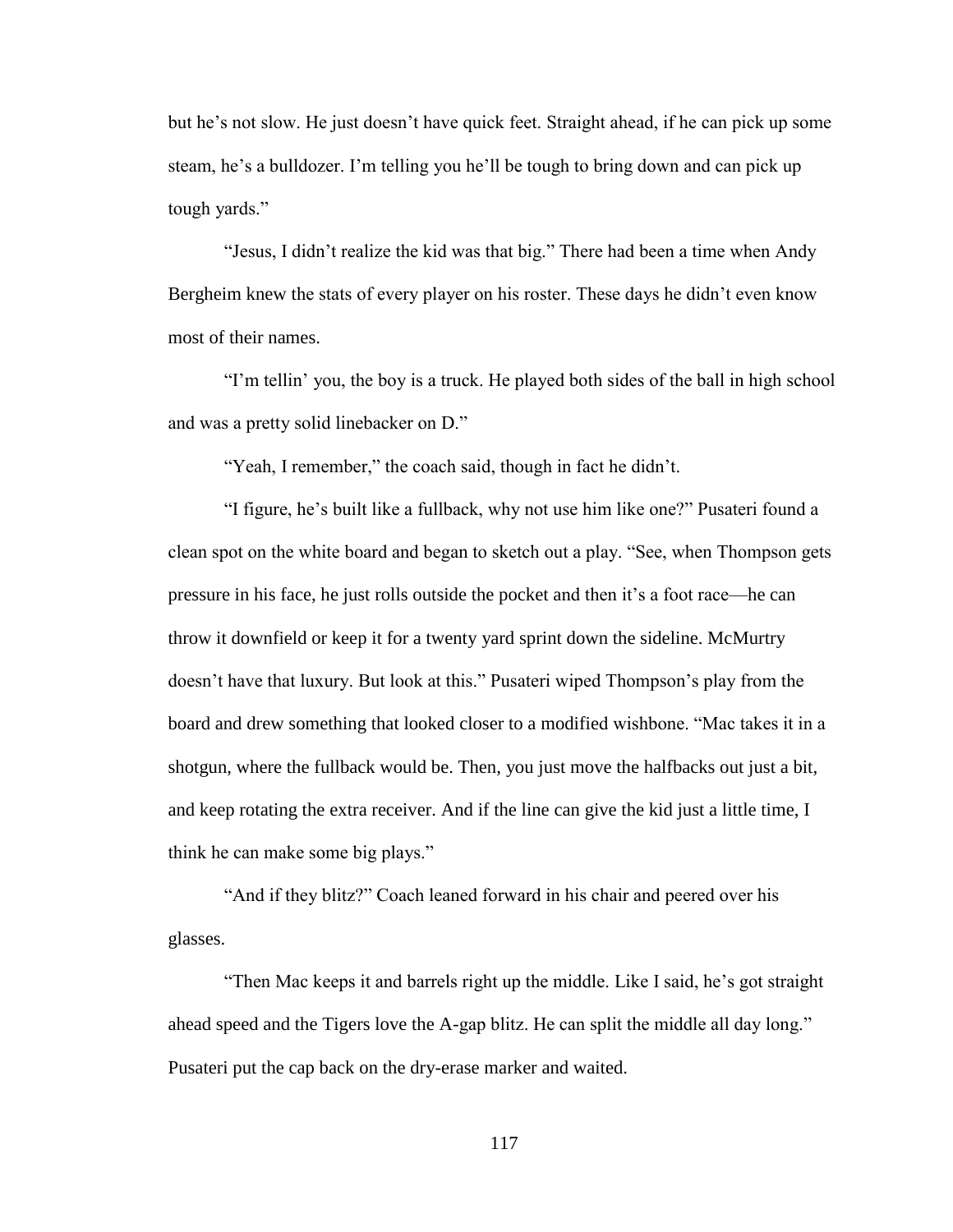"Can the boy spot it?"

"The blitz? He's got a good head on his shoulders. We just had him playing out of his element last week. The kid can do it, but it's going to take some work. And look, you can still use elements from the spread."

"How?"

"If we can keep'm honest by establishing the ground game early, then we can start stretching out the field and testing the long ball as the game goes on." Pusateri's energy was contagious. Play after play. The man had the fire. If there was a better gameday play-caller, Bergheim had never met him.

"I like it, kid. Good ol' fashioned football—meat and potatoes. We'll punch'm in the nose and watch'm bleed." Bergheim took off his glasses and wiped the lens with his shirttail as he chose his words. "You're going to make a helluva fine head coach someday, Mike."

"Thanks. That means a lot coming from someone like you. Actually, I was wanting to ask you something."

"Let me give you a piece of advice, son. Always surround yourself with the best people, preferably smarter than you are. Trust me. It's gotten me this far."

The players began to arrive for their morning meetings. It was time to sell the plan. Bergheim rose from his chair and shuffled over to Pusateri.

"You wanna tell'm? They're practically yours."

"Coach, I really gotta to talk to you."

"It can wait. Go fire up your troops. It's your game plan." Bergheim patted the young coach on the back and directed him towards the door.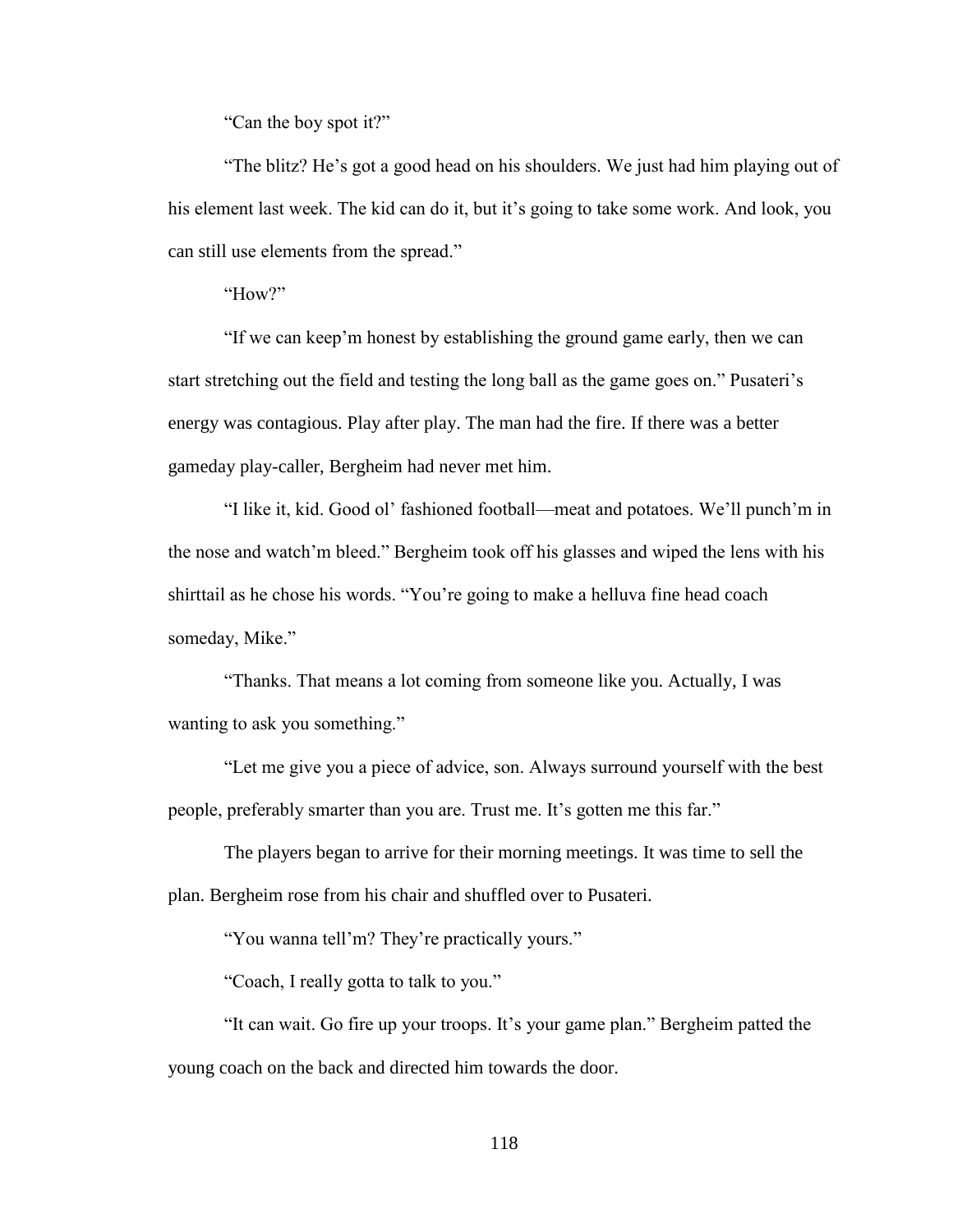In the meeting room, Pusateri gave his speech, drew his plays, and sold the dream that they could actually win this game no matter what, even without D.J. Thompson. He spoke with a sense of urgency. It impressed Bergheim.

"Are the rumors true about Coach?" a lineman asked.

Pusateri paused before he responded. "It doesn't matter who coaches you. You're all winners. And winners win. That's what they do. That's what *you* do. WHAT DO WINNERS DO?"

"WINNERS WIN!"

"WHAT DO WINNERS DO?"

"WINNERS WIN!"

"All right, gentlemen, you have a game plan that exploits the enemy's weakness and the right quarterback to pick'm apart. Everything else is about execution. Now get out there and put this plan into motion."

"WINNERS WIN!"

\* \* \*

Gino Swanson stands in front the green screen wearing a white lab coat and a stethoscope around his neck. What the audience sees behind him is a generic looking hospital background. The clicking sounds of an old telegraph machine plays through the audio.

"This just in, folks. It's official. D.J. Thompson, star quarterback for the Southwest Badgers is a no go for the Picante Bowl." Gino bends down and disappears out of the shot. When he returns, he is wearing a oversized sombrero that teeters atop his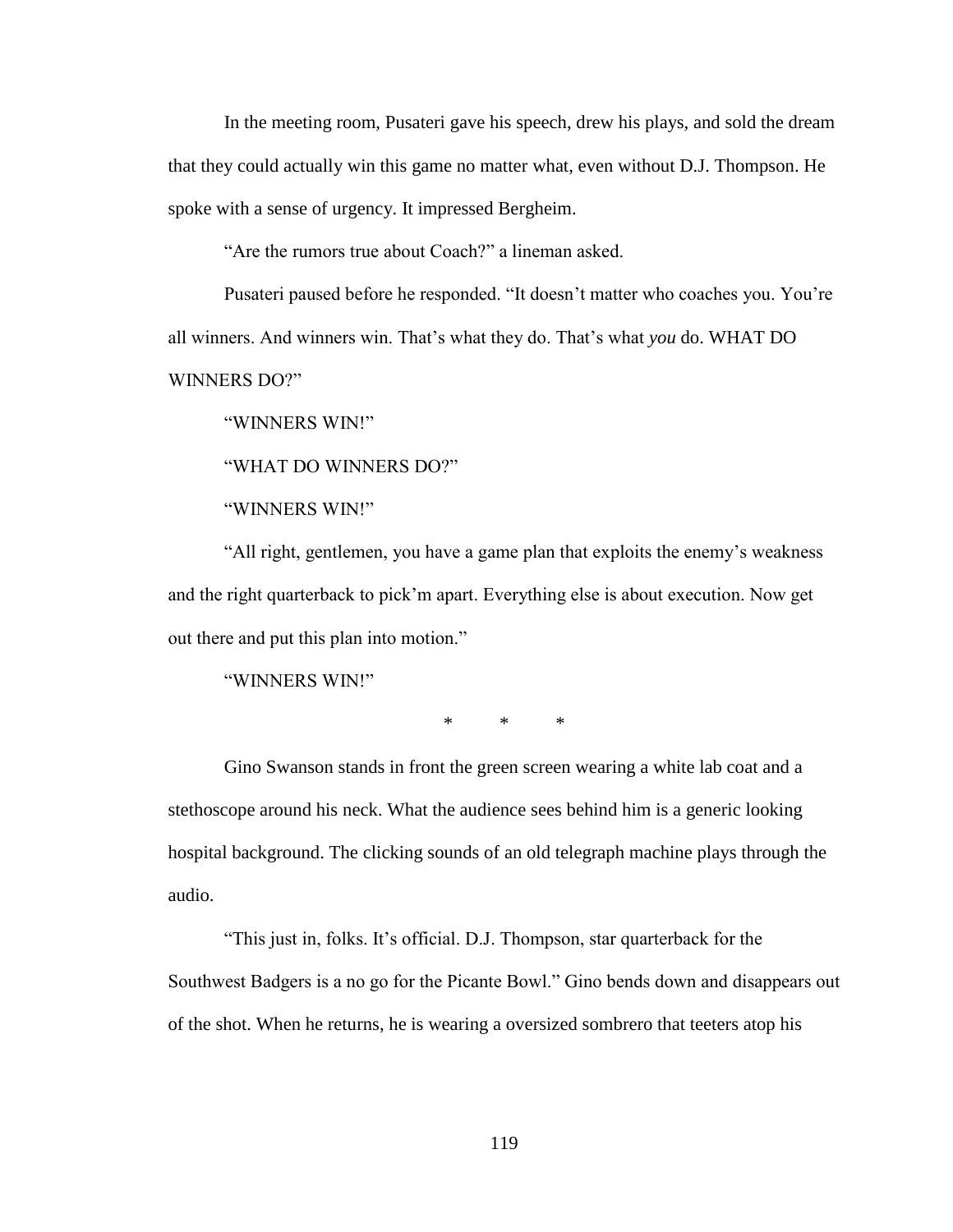head. "Four out of five doctors agree, *el elbow no bueno*. So, there you have it. The bad news for the Badgers just keeps getting worse."

The shot switches to Gino's cohost, Big John Dawson, squeezed into a track suit several sizes too small. He blows a coach's whistle in front of another green screen. This one portrays a locker room setting and looks like it may have been taken from a cheesy made-for-TV movie.

"First off, incorrect diagnosis, *señor*. The problem is Thompson's shoulder not his elbow. I can't believe I ever let you operate on me."

The camera pans back across the studio, exposing the behind the scenes workings of the show. It stops on a guilty looking Gino Sawnson, still wearing the ridiculous sombrero.

"*Ai yai yai. Lo siento, mi amigo*," Gino says, but becomes overcome with laughter and has to regain his composure. "Sorry, Johnny, I couldn't think of anything in Spanish that rhymed with *shoulder,* and I really wanted to wear this sweet hat."

The camera swings back to Big John and the locker room.

"I can't fault you for that, Gino. Sombreros are awesome. But what is not awesome is the Badgers' chance for victory now that Thompson is officially out."

Gino walks into John's shot, removes his sombrero, and waves it in front of Dalton like a matador taunting a bull.

"You are absolutely right, Johnny. Without Thompson, the Badgers will have to rely on their incredibly slow redshirt freshman backup, Travis McMurtry."

"Slow is right. He could make a sloth look like Walter Payton."

"Now *that's* slow."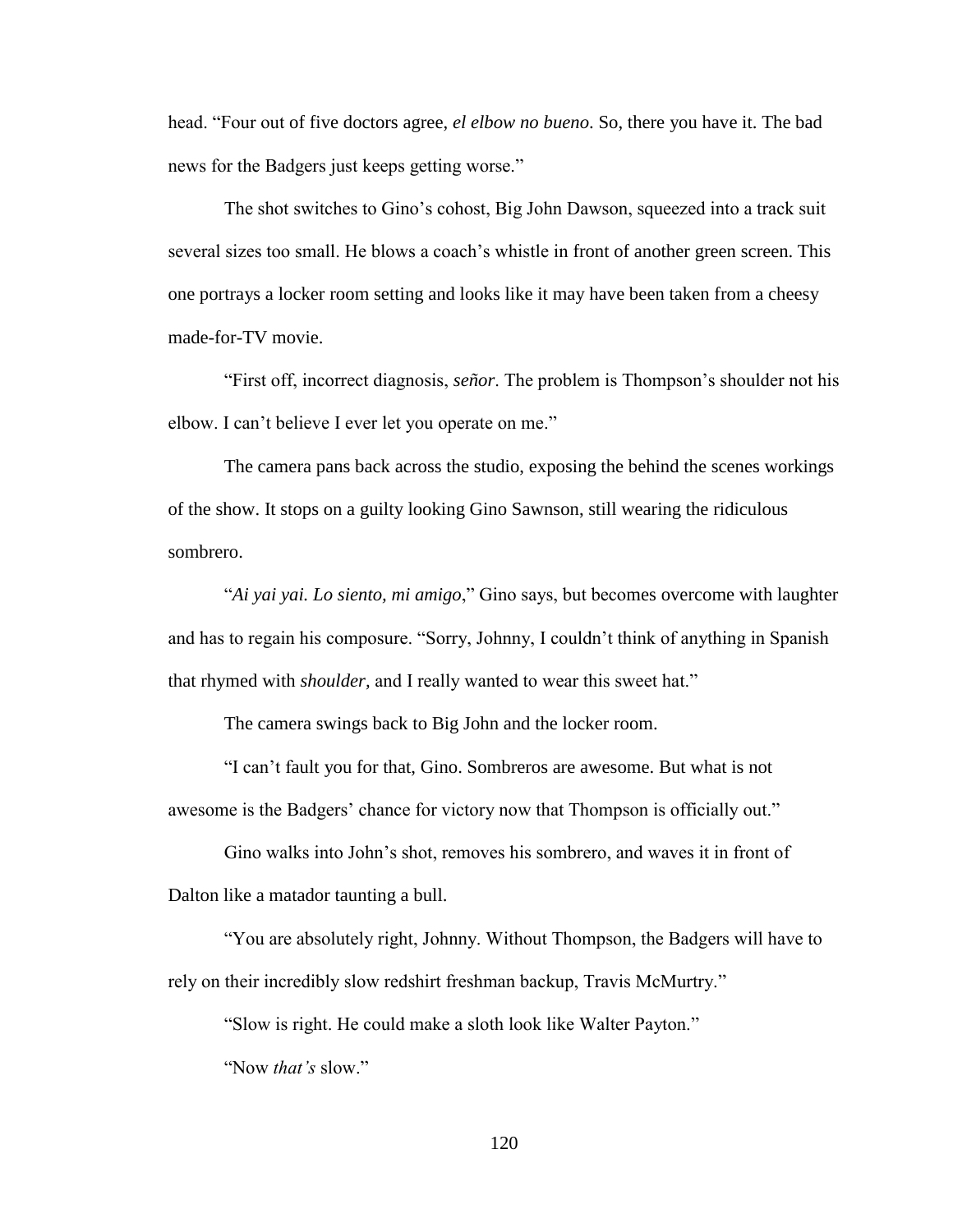"And this has been another update from all of us at *College Football Breakdown*."

\* \* \*

Pusateri spent the entire day moving kids around like chess pieces, trying to teach the new offense. The whole thing was shaky at first, but McMurtry finally seemed to settle into a rhythm. The kid did have an arm. Coach Bergheim watched from the sidelines as Pusateri explained something to the young QB. The massive man-child nodded and returned to the huddle. The next play was a quick release up the right side to Roshawn Wallace. McMurtry looked like he was throwing darts—bullseye.

"Atta, boy," Bergheim shouted from the sideline. "That's what I wanna see out there."

No question that Mike Pusateri was ready for a head coaching job. The question was whether Southwest would offer it to him. Bergheim liked the idea of naming Mike as his successor and of the young coach carrying on his legacy. He just didn't trust the school's committee to make the right call. Hell, they had students on the committee. What do students know about football? They're liable to spend too much money on some washed up coach with a name when they've got the best guy for the job right under their noses.

Bergheim paced the sideline, trying to keep his mind on the scrimmage. He couldn't decide if the reasons for his wanting to stay on with the Badgers until the bowl game were selfish or not. Did they really stand a better chance at beating Missouri with him at the helm instead of Mike? Probably not. And it would be such a great opportunity for Mike, especially if they actually pulled off the win.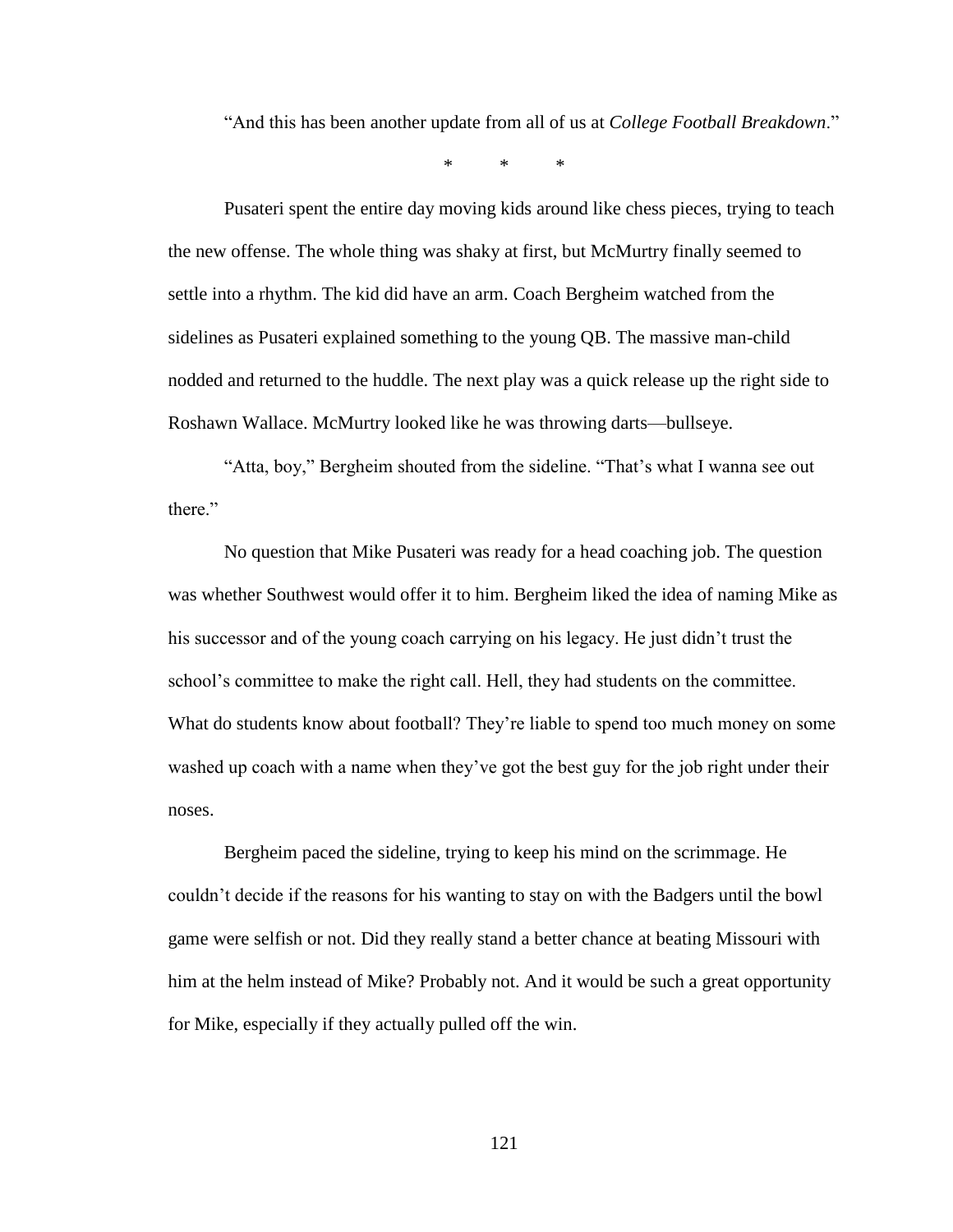"As long as you've got eleven men suited up, there's always a chance," Bergheim said softly to himself.

Then, like a blindside blitz to his heart, the fear rose up again. What if he took the TU job and failed? There's no room for error at a school like that. They are not a fanbase known for their patience or willingness to forgive. This bowl game coming up might be his last shot as a head coach, for two years, at least, maybe more. He thought about this. How much was his legacy really worth in dollars and cents?

He forced his mind back to the field.

"Let's see what this truck of yours can do, Mike. GROUND AND POUND."

"You heard the coach, ground and pound, boys. GROUND AND POUND."

\* \* \*

At the crescent-shaped desk, Big John Dalton and Gino Swanson smile as the camera zooms in and then back out.

"Just in case you've been living under some kind of giant soundproof rock this past week and haven't heard the news, the boys down at TU are trying to wrangle themselves up a new head coach. And the rumor has it that it might just be a Southwest Badger."

"Indeed, just not the one we all thought, Johnny."

Both men put their hands to their faces and do their best Macaulay Culkin impressions as the camera pans in and out and in and out.

"That's right, according to the latest report from ESPN analyst Rick Ward, Coach Andy Bergheim's slow response has prompted TU to look elsewhere."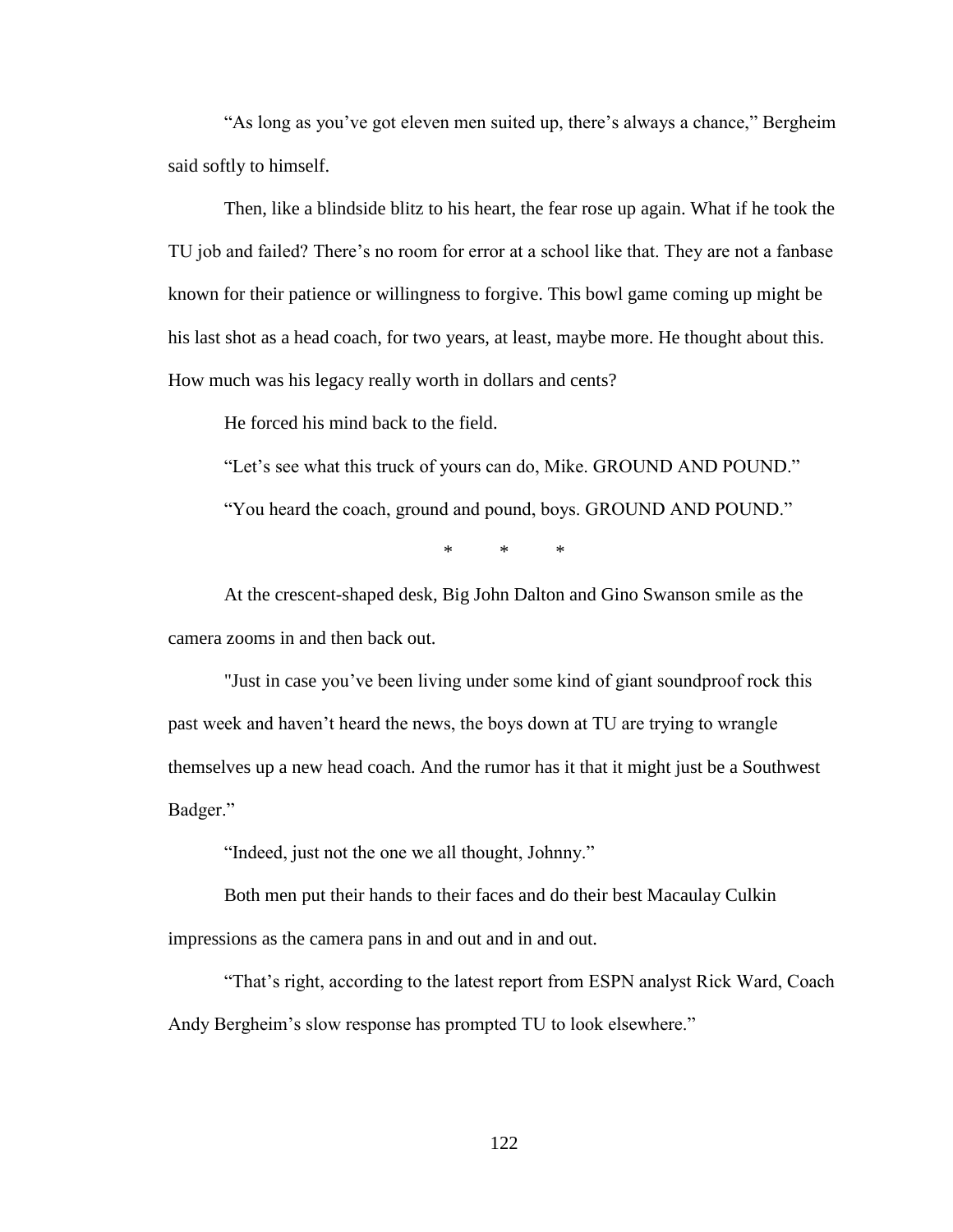"And they're not just looking at anyone, John. Sources say they've been looking right in Bergheim's own locker room and meeting with the Badgers' offensive coordinator, Michael Pusateri."

"And that's bad news for the Badgers."

They repeat the Macaulay Culkin scream.

"You've got that right, buddy. Let's be honest, Pusateri is the real whiz kid behind all that Badger magic we've seen this year. He's the puppet master. The Geppetto of the offense."

"And now TU's gone and tried to poach him right out from under Coach Bergheim's nose. Gino, do I smell foul play?"

"I'm tellin' you, Johnny, I think that Andy Bergheim's reluctance to leave his Badger faithful in the lurch on the cusp of their first ever bowl game is admirable."

"Bros before hoes, right, Gino?" Big John goes for the fist bump but is shunned by his partner.

"Remember, ladies, be sure to send your complaints *to ESPN—care of Big John Dalton.*" Gino smiles at the camera. "But seriously, Andy Bergheim has made a commitment to his Badgers. I respect that. Unfortunately, it appears this decision has rubbed the big dogs at TU the wrong way."

"A little baby powder helps with chafing, I've found."

"Way too much information, Johnny," Gino says, and throws his crimson handkerchief up in the air like a penalty flag.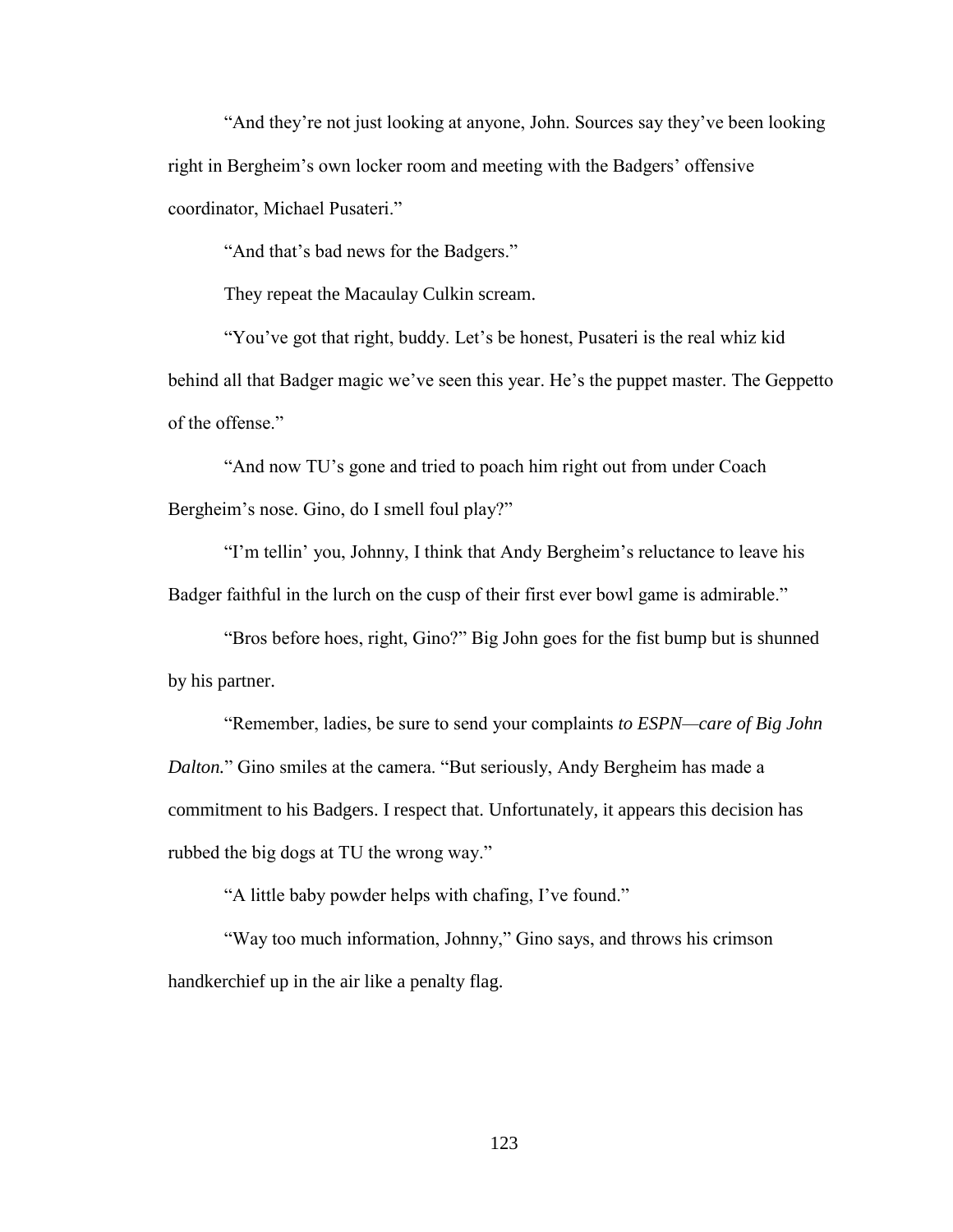"I gotta say, Gino, I just don't understand this move by TU. What are they thinking? Spite is seldom a good reason to hire a football coach." He slaps the desktop for emphasis.

"I think they're thinking that if they can't have Bergheim, then they'll take the next best thing."

Big John looks puzzled. "When did TU become the ugly girl willing to dance with every pimple faced kid that asks her?"

"I think it was when she went 3-9 last season. And let's not kid ourselves, Bergheim is still the first choice as far as we know, but Pusateri ain't no slouch either."

"That may be true, but is he ready? I mean I've still got questions about whether or not Bergheim is ready, much less this Pusateri kid."

"Come on, John. You don't think *anybody* is ready to take the TU job. At a certain point, football is just football. Xs and Os. And these two coaches both know football."

"But do they know TU football? That's the question."

"You're killing me, Johnny." Gino spins his chair one full rotation and addresses the camera. "We've got to take a quick commercial break and pay some bills. Meanwhile, my cohost here is going to try and raise the spirits of Bear Bryant and Knute Rockne from the dead in the hope that one of them might actually be *ready* for the TU job."

"*Now* we're talking, Gino."

\* \* \*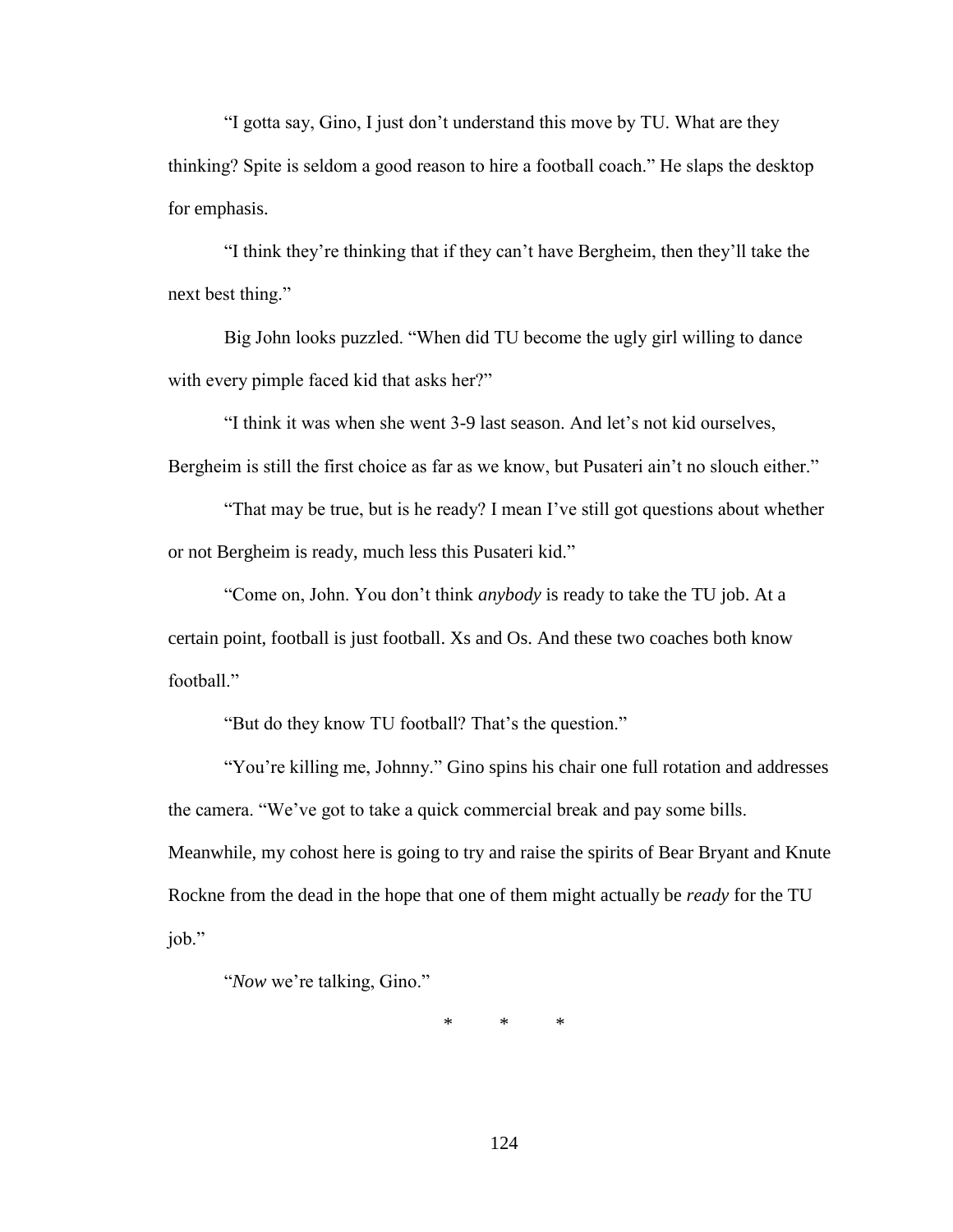After practice, and after most of the players had cleared out, Andy Bergheim pulled the bottle from his file cabinet and poured himself a glass, squirted a splash from his water bottle and took a sip. He was pretty sure he'd made up his mind.

"You got enough for me, boss?"

"Mike, my boy. Come on in." He poured the young coach a healthy one. "So, how good do you really think we're gonna be? 'Cause I gotta say we started looking all right out there." He leaned back in his chair and waited to hear what he wanted to hear.

"I think these kids can run with anybody in the country, Coach, but it's gonna take some time and a lot of work. A lot of work." Pusateri took a sip. "Coach, you've got to take a personal interest in McMurtry. You've got to build his confidence—work with him one on one. You've forgotten more about the wishbone than I've ever known, and that's basically what you'll be running."

"Yep, brilliant, son. I love it. We'll beat'm down and make'm breathe heavy. Just run it up their throats. I love it. You're going to take this team to new levels, Mike."

"Actually, that's what I wanted to talk to you about, Coach." He paused. "TU offered me the job last night. Jack Spencer called me around 8:30. We talked for about an hour"

Bergheim reached for his whiskey, his goddamn hand shaking from the punch to the gut. He sipped. "I don't understand."

"The alumni's hot for a change. They say it's my offense they want. They don't care who runs it."

He took another sip of whiskey. "Are you sure? They might be trying to tighten the screws on me. These negotiations are ruthless."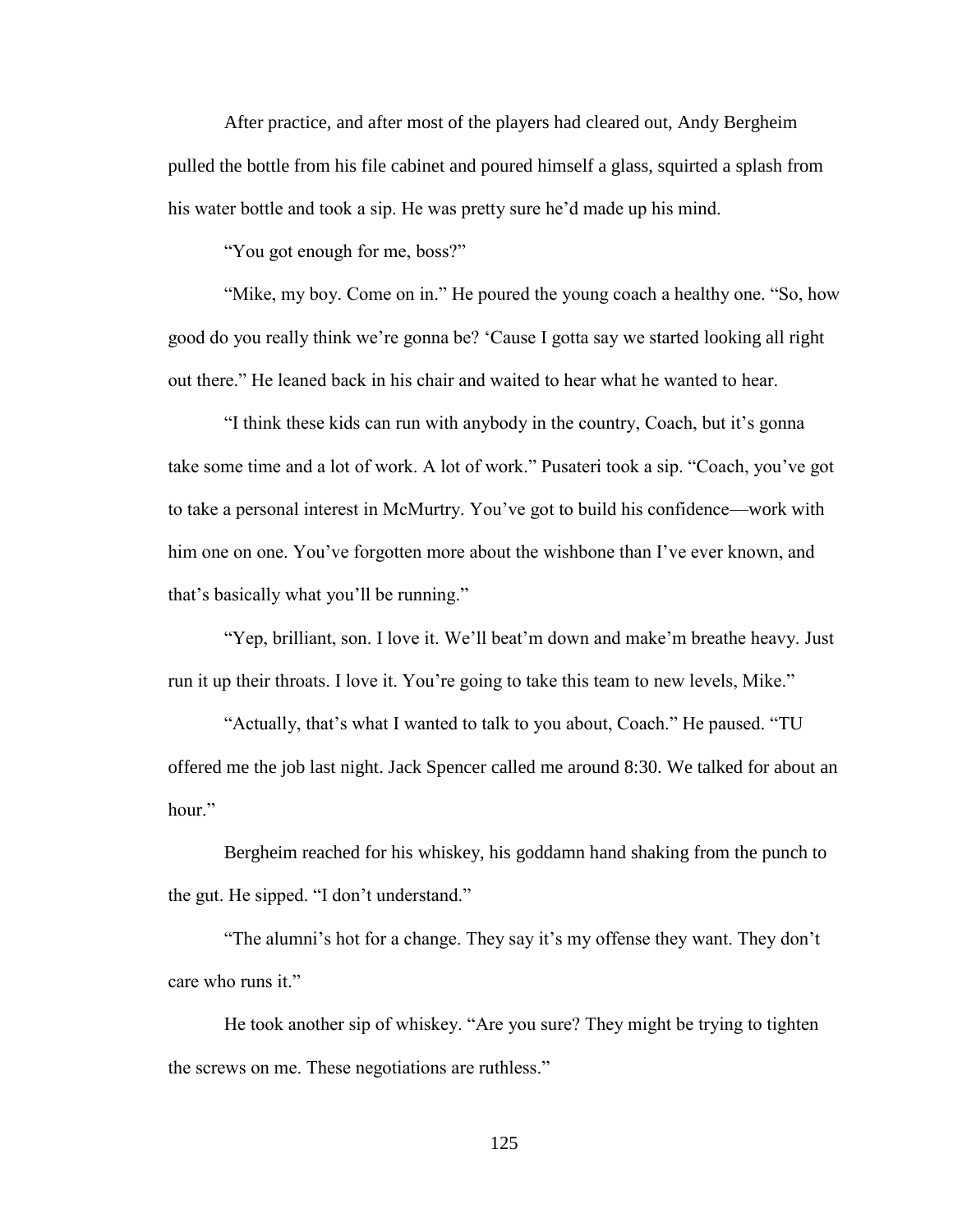"I don't think so, Coach."

Bergheim shifted in his chair, took another drink, and composed himself. The bastards were trying to tighten the screws.

"Did you talk money?"

"Yes, sir. Nothing's set in stone. Just some numbers thrown around."

"Big numbers?"

"Bigger than I've ever seen."

"I bet." Bergheim nodded, drained his drink, and poured another. "Well, if they're talking numbers, it sounds like they're pretty serious. This could be big for you and the girls, Mike."

"That's why I came up here last night."

"You were here all night?"

"Well, I wasn't going to leave you guys without a plan. I had to come up with something in case I took the job. I mean I—I couldn't completely abandon y'all, not in good conscience."

"No, I appreciate that. You're a better man than most." He offered the bottle. "Top you off?"

"Please." Pusateri's glass met Bergheim halfway. "You're not mad, Coach?"

"Mike, do you know what's really amazing?"

"What, Coach?"

"Whiskey/Ice Cream. Ever had it? It's one of the greatest creations of all time. Stumbled upon it last night. You should try it." The coach smiled and Pusateri looked confused. "You just pour it right on top. It's real easy."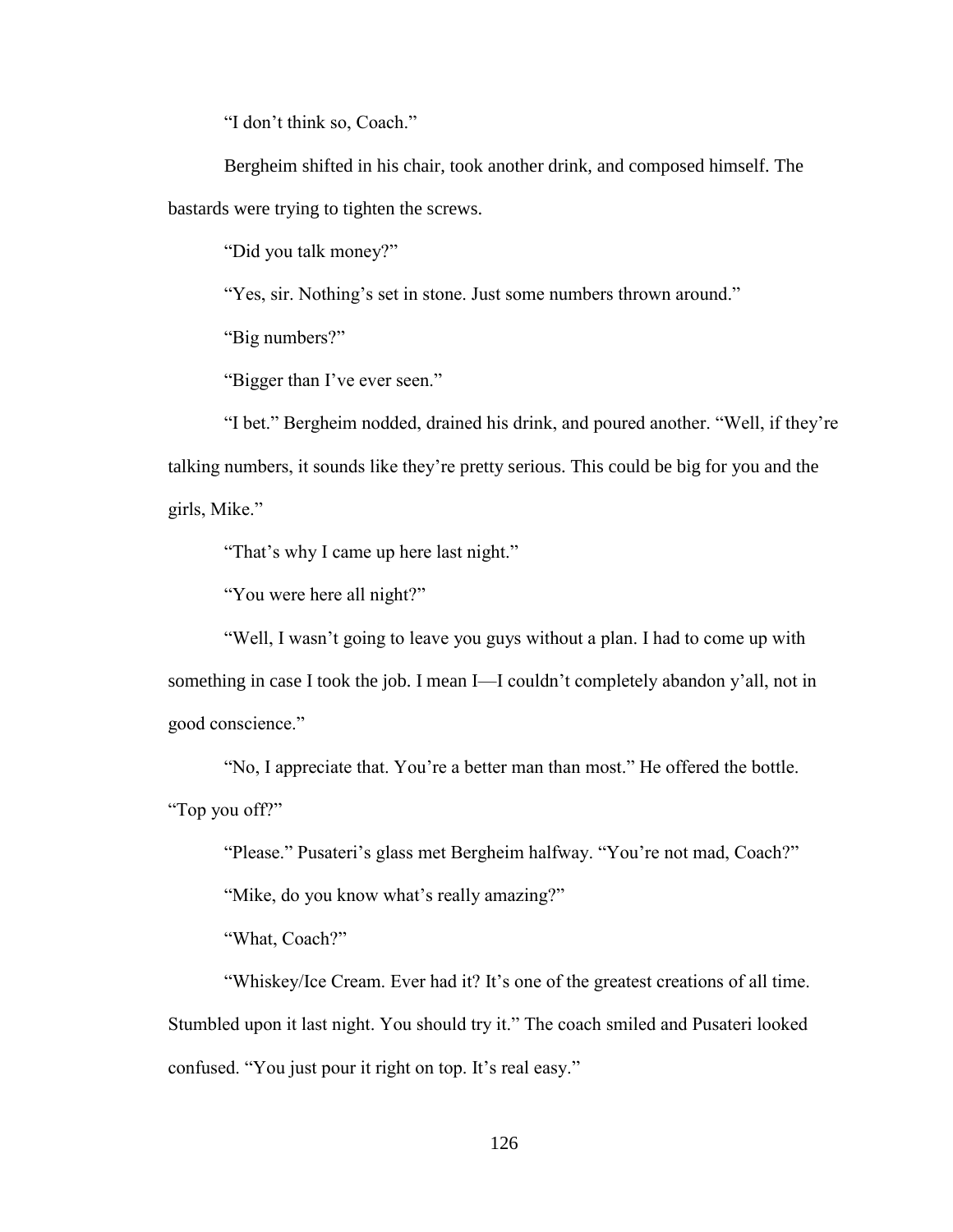"Sure, Coach."

"You see, Mike, sometimes in this life good things land right in your lap. And with good recruiting that *sometimes* starts to happen a lot more often." He hesitated and then continued. "My advice for you is don't let'm pressure you. This is the single biggest decision of your life. This is your career."

"I know, Coach."

"Take tonight and think about it. Think long and hard. Is this really the right move for you at this point in your career? TU fans are brutal. If you don't produce, they'll bury you with Jimmy Hoffa. Make a list of all the pros and cons. Talk it over with your wife. Sleep on it. Make damn sure it's the right move. You're young. You don't have to rush anything."

"And if I still decide it's the right thing to do?"

"Then take the job, Mike. Take it for you. Take it for your family. But remember, it's not just about the money. You'll probably hardly ever see your family once you start. You're going to have to get your ass out there on the road and start recruiting as soon as possible, talking to the players and their parents. It's going to be a full-time job to turn that program around. It's a damn mess out there."

"And the Badgers?"

"Don't worry about them. They're good goddamn boys. We've got a game plan, and now we just have to execute." Bergheim raised his glass.

"Thanks, Coach."

\* \* \*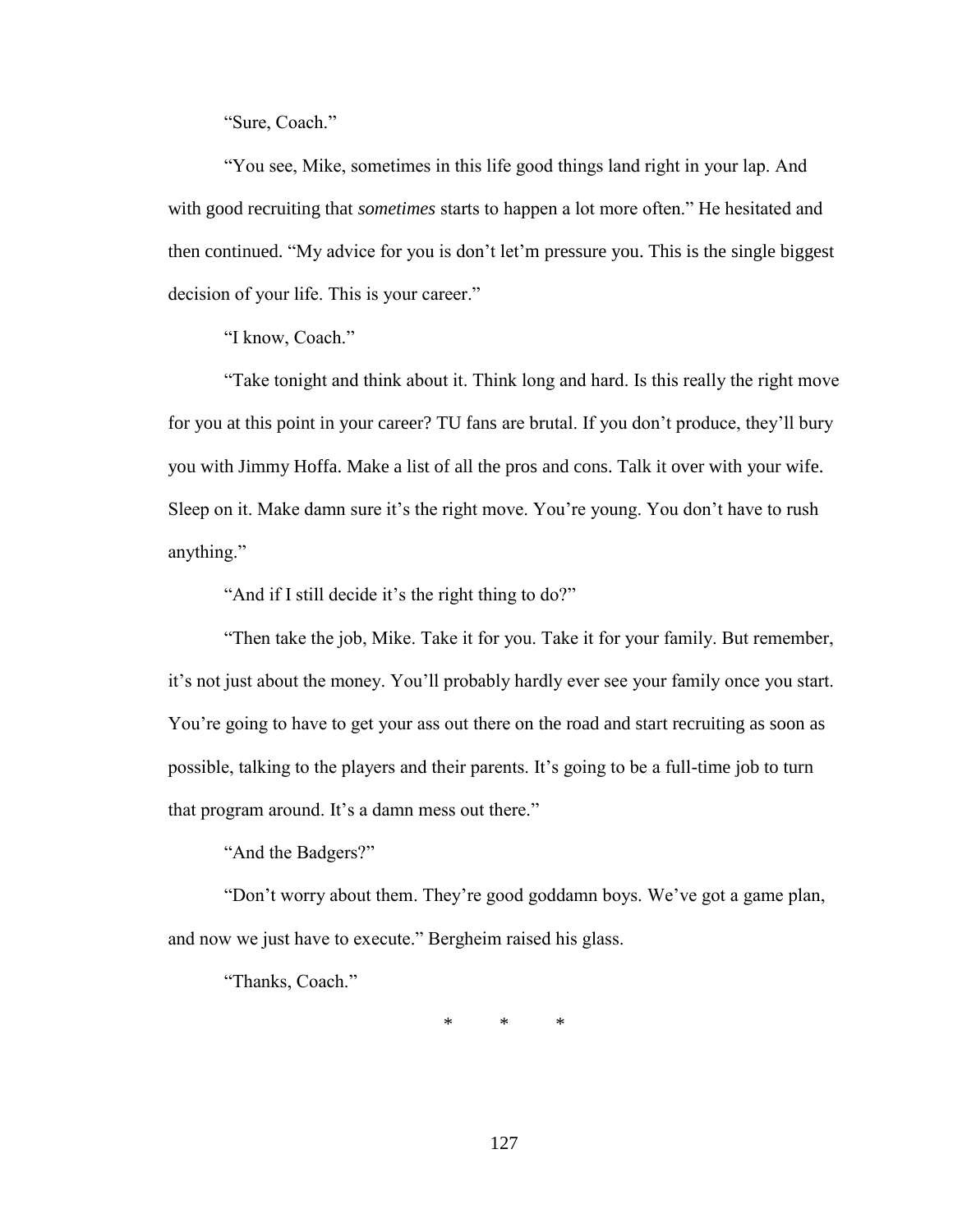Big John Dalton and Gino Swanson play some variation of patty-cake as the theme music comes to a close. They turn and act as if they are embarrassed to have been caught.

"According to our ESPN's own Rick Ward, the word on the street is that Southwest coach Andy Bergheim has elected to stay with his team and coach the Badgers in their first ever bowl appearance—renewing his contract for five more years."

"That's just the kind of guy he is. Team all the way."

"Unfortunately, Bergheim is going to have to try and pull it off without the help of the offensive genius that is Coach Mike Pusateri, who is rumored to have accepted the TU job."

"It's a huge loss for the Badgers."

"First they lose Thompson. Now they lose Pusateri—the master of the hybrid spread option offense. Can they recover and show up ready to compete against the Tigers in January?"

"With Andy Bergheim calling the plays, I'm sure Southwest will come ready to play. His teams play hardnosed football and they always show up."

"Well, we'll see January third. And when we come back, we'll explore Bama's big D in detail."

"The thing about Bama's defense is that they play great defense."

"That makes absolutely no sense, Gino, but we'll discuss it anyway when we get back from these words from our sponsors."

\* \* \*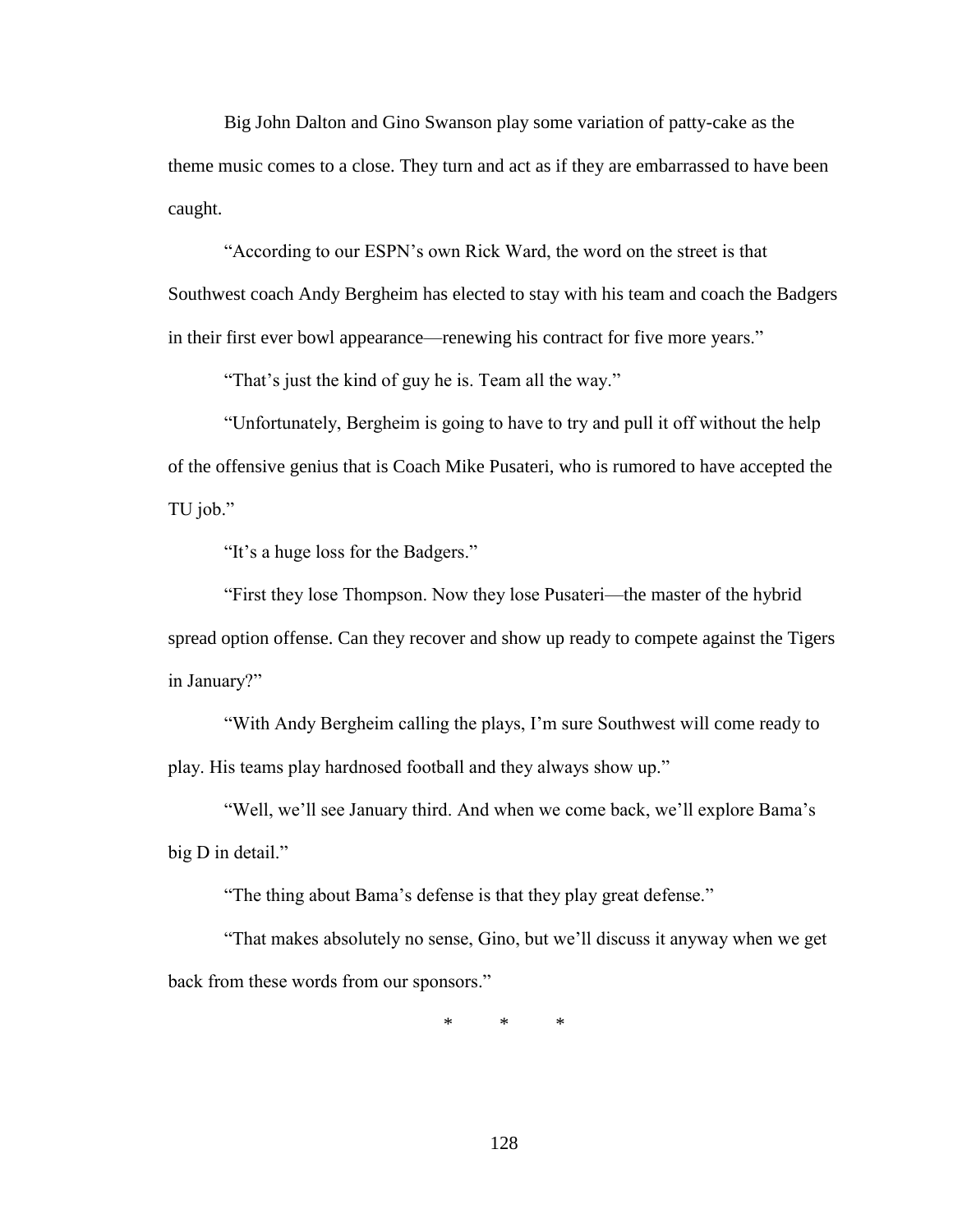Andy Bergheim's new favorite flavor of Whiskey/Ice Cream was English Toffee Caramel. The crispy chocolate covered toffee was a nice change. It added that something special. An hour earlier, David Carroll, the president of the university, had called to say that Southwest was willing to discuss renewing his contract a year early, and for a lot more money. It was the smart play for everyone. Bergheim could buy that truck after all. And something nice for Nancy, too. Not a Jaguar but something nice. He looked at his watch. She was probably in good spirits by this time in the evening, wrapping things up at her weekly *Paint by the Glass* class, which she taught at the wine bar a few blocks from the campus. His phone sat on the coffee table where he'd left it after the call from Carroll. Bergheim sat for a moment churning the ice-cream round and round. He loved how the texture complimented the taste, that smooth whiskey sweetness, those bits of candy hidden deep in the creamy cold. His heart pounded mildly. He thought about Pusateri and his three girls, but only for a second. He thought of his players, all good kids. Then he picked up the phone, scrolled through his contacts, and placed the call to Jack Spencer at TU.

"Hello, Jack," he said. "It's Andy. Is it too late?"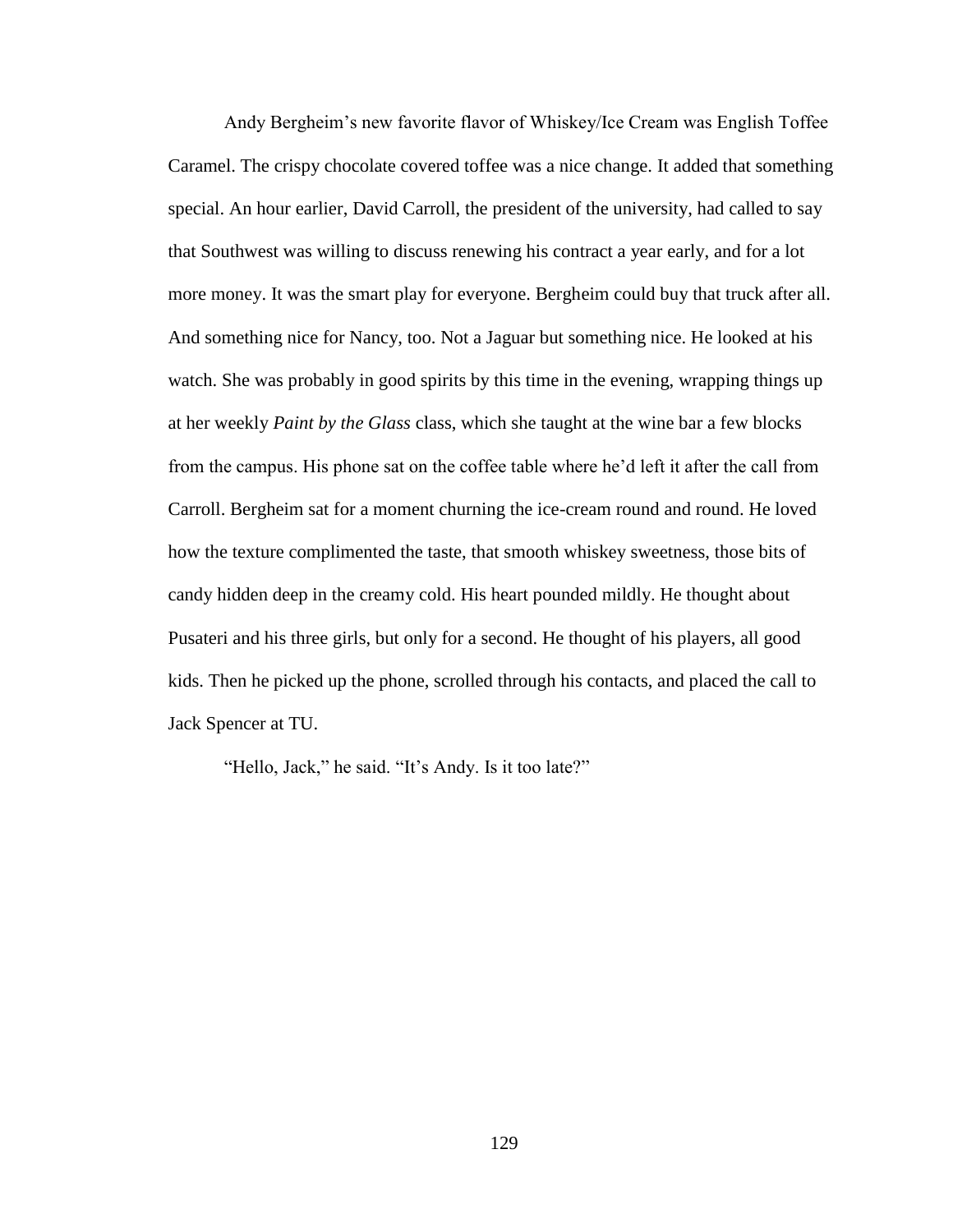## **CHAPTER EIGHT: LIMITED SPACE**

Walter Bumpus was forty-three days shy of his eighty-first birthday when his calendar finally ran out one afternoon. His last words were less than poetic.

"Not too shabby. I think I'll have that again for dinner," he said, placing his empty dish on the counter. "Just leave it out and I'll fix another plate when I get hungry," he told wife number three, as he shuffled across the linoleum floor stabbing the tile with his cane for traction and stability. His wife nodded in faint recognition of her husband's declaration and went on violently scrubbing a casserole dish over the sink as if it had done her harm in a past life. Theirs was a relationship built on good housekeeping and very few words.

Dora had been the Bumpus family's maid for more than thirty years and only married Walter twelve years prior after wife number two lost her bout with cancer. Dora continued to look after Walter, and he included her in his will. That was the deal. He knew Dora had never had a retirement plan before and that she found great comfort in this arrangement because Walter had a green thumb when it came to growing dollar bills. He joked in front of his friends that Dora was sharing a bed with her 401k.

"Mr. Walt is nice enough and much too old to get frisky, so it's not so bad," she would say in her defense. "He provides good. Besides, he always make me laugh."

In 1953, Walter Bumpus opened Bumpus Pawn with his older brother Harold. Seven years later, he bought Harold out and became the sole proprietor. The business flourished under Walter's personable demeanor and keen eye for a deal. He was a world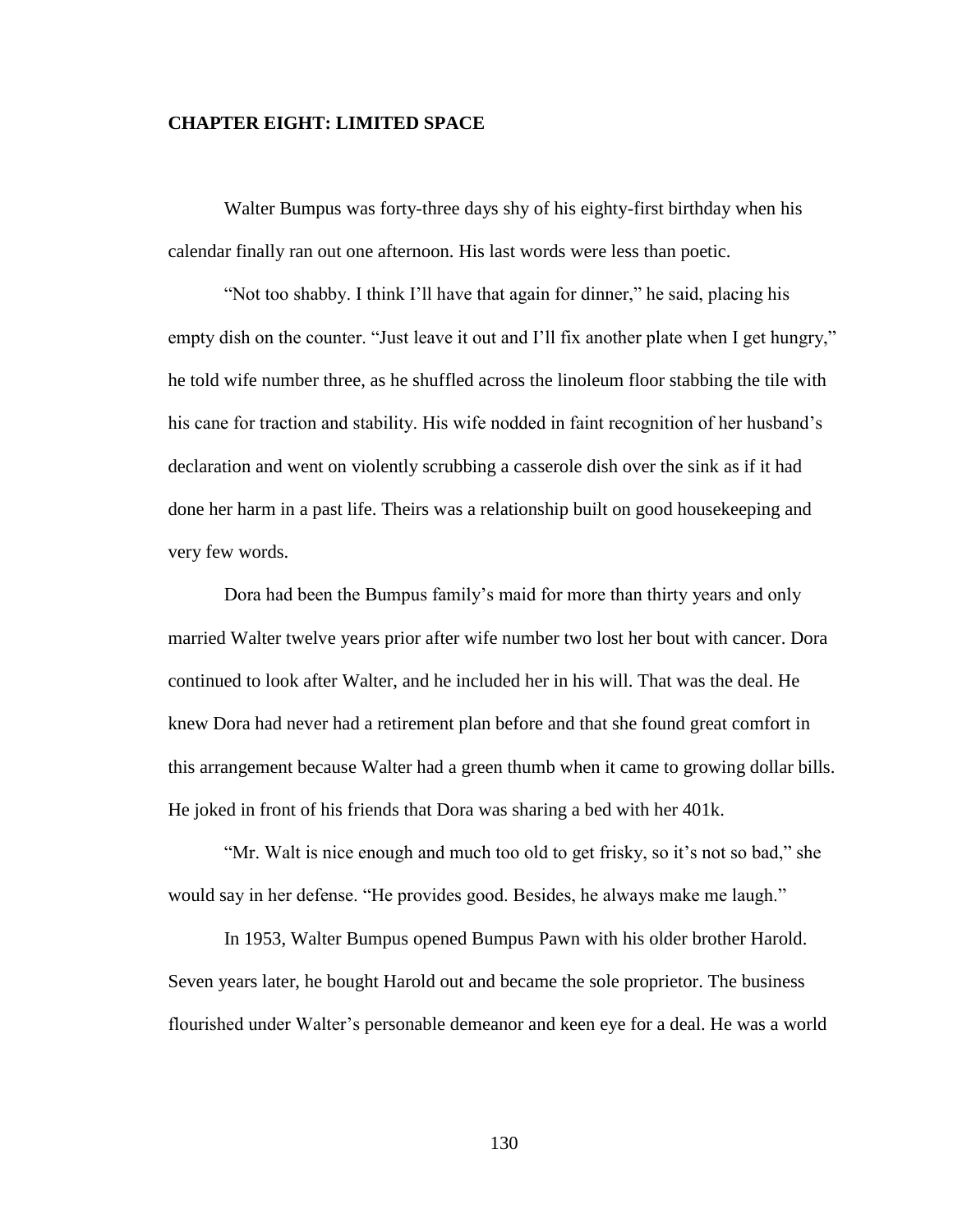class haggler and could whittle down the financial dreams of the poor and desperate with the best of them. He felt no guilt or shame. It was business—nothing personal.

\* \* \*

Earlier that morning at precisely 7 a.m., Walter arrived at the shop, struggled to park and exit his big '65 Lincoln Continental, and waddled to the door where he would fumble through his keys until finding the right one to start the day. He had been doing the same thing every single day, except for Sundays, for as long as he could remember and it never dawned on him that today might be his last.

When the key finally tripped the mechanism, Walter entered with his usual lumbering stagger, shutting the door behind him, and making his way to the alarm system. The sound grated on him as he strained to see the tiny numbers on the keypad and defuse the blaring noise. It reminded him of the war—not the sound, but rather the tension it created inside him. He took a deep breath once it had ceased and settled into his usual spot behind the old pine-top desk. Hidden amongst the file cabinets was a small dorm fridge containing what remained of the previous day's thirty-pack of Miller High Life. He took one out, wiped off the lid, opened it, and carefully poured its contents into a coffee mug that bore a picture of a dog that had been dead for over a decade. He loved that dog.

He sat in the dark sipping from his mug for the next thirty or forty minutes until Lyndle arrived with his own coffee mug full of beer. Lyndle Wells was a middle-aged honky-tonk musician and Texas outlaw who worked part time at the shop to pay back his various loan tickets. Walter enjoyed his company and valued their friendship, and even saw Lyndle as the son he'd never had. Of course, Walter would never tell him any of this.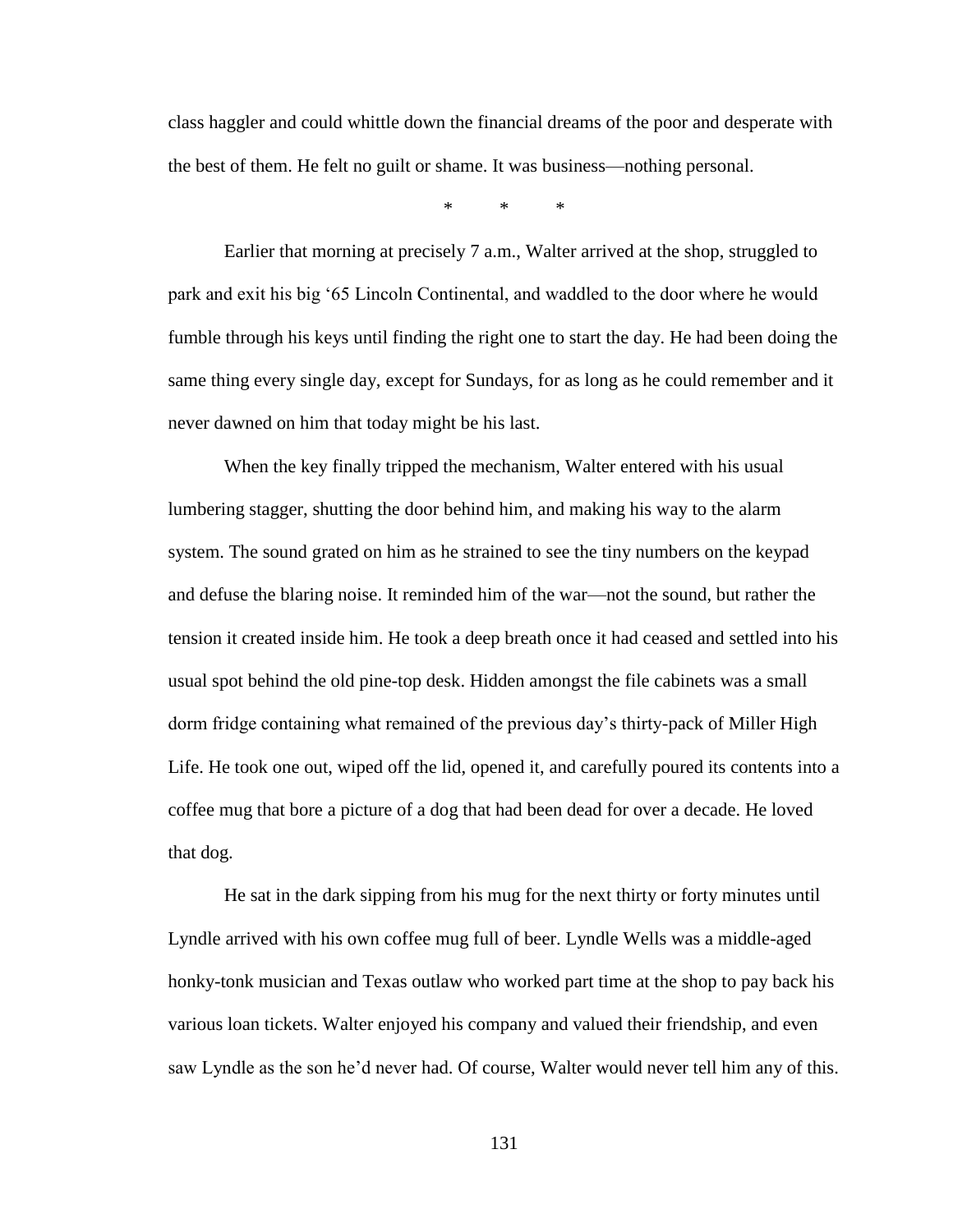A thing like that might go to the boy's head. They spent the next few hours chatting about politics and the crosswords and pausing, occasionally, to sip from their mugs. In these moments, Walter felt closer to Lyndle than anyone else in the world.

At around 10:30 a.m., the store got its first customer of the day. It was a skinny nervous kid with an old Rickenbacker he was eager to sell—almost too eager. Walter's first assumption was that the guitar was stolen, but after talking with the boy he decided that things appeared to be on the up and up.

"So, you've decided to go a cappella?" he joked.

Lyndle gave the old man a slight courtesy laugh as he most likely wondered how many times he'd heard Walter tell that same joke. After a few minutes of haggling, Walter conned the poor boy out of the guitar for a few hundred dollars. He would be sure to turn a profit on it, if only he had the time to do so. Meanwhile, Lyndle found a place in the window for the shop's newest treasure and set it out on display. It was a beautiful guitar with a cherry red sunburst. In a few hours the sun would reflect perfectly off it and temporarily blind anyone that crossed its path as it called out to be played.

That was about all the action the store saw that morning, with the exception of a moderately priced accordion Lyndle managed to sell to a young Mexican woman who seemed to have excessively high hopes of Tejano stardom for her unsuspecting fourteenyear-old son. There had also been a couple of well-dressed Mormons that stopped by on their mountain bikes to peddle their version of God to the two men sipping High Life from their coffee mugs.

"Son, you're wasting your breath," the old man said, refusing to accept the boys' literature. Walter was raised Baptist but had recently started accompanying Dora to the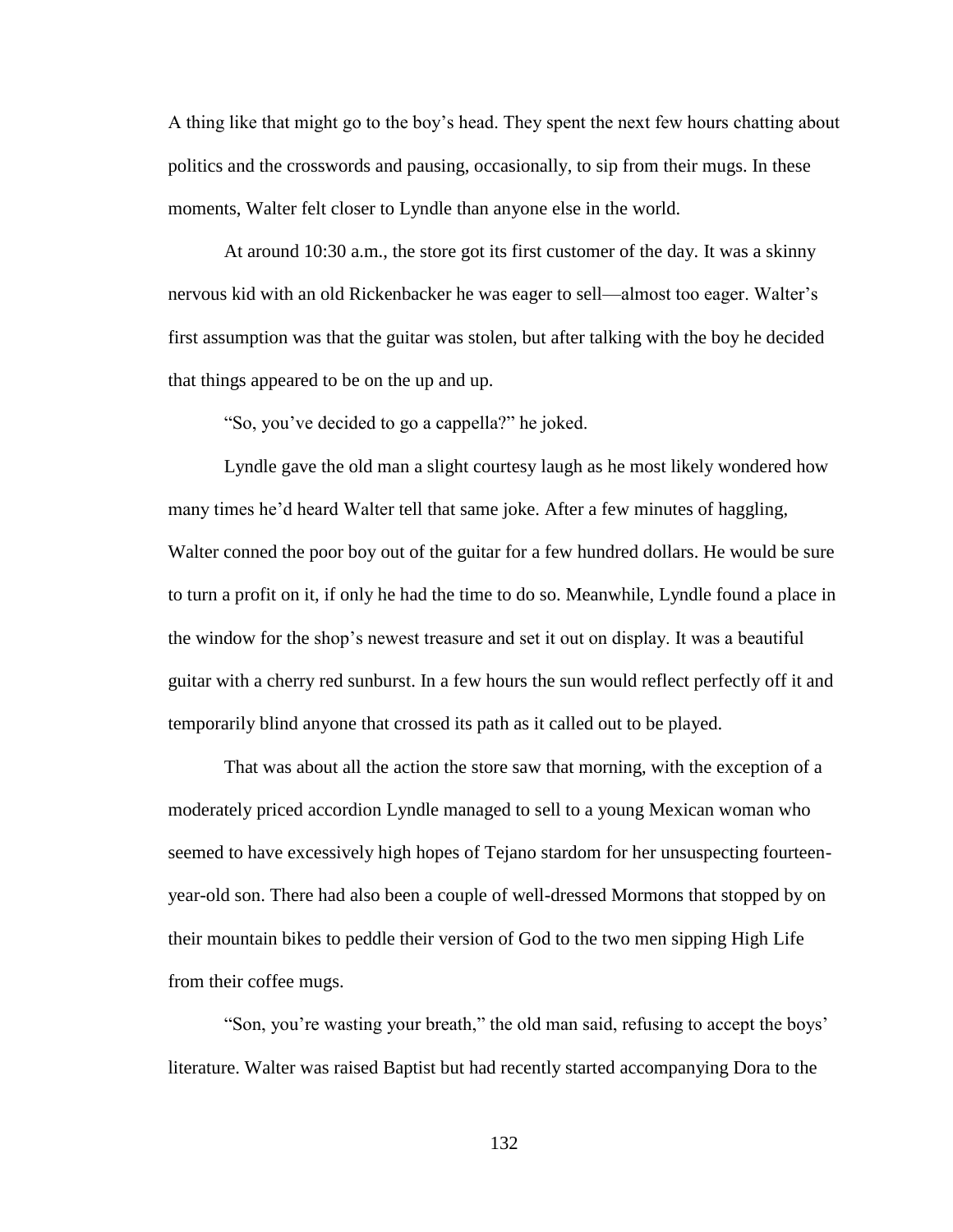Sunday Mass at St. Michael's on Third. He didn't really know what he believed but found some comfort in the concept of God. He figured it was better than the alternative. Still, he was naturally suspicious of all religions and especially of anyone trying to sell him on one.

"But, sir, don't you care about salvation—about a better life?" the blonder of the two boys asked.

"I think it's a little late for that, son. Let's just say the milk is already startin' to smell funny."

The boys looked at each other. The fluorescent lights of the shop seemed to reflect off their straw-like hair as they exchanged looks of bewilderment.

"He's pretty well past his expiration date, ya dig?" Lyndle added to clear up the confusion.

"But that's all the more reason to open your heart, sir. There is limited space in the Kingdom of Heaven, and it's reserved for the chosen few that believe. Don't you—"

"If that's the case, then why the hell are you here trying to recruit me? If there's limited space in Heaven and I knew about it, I'd be keeping the key to salvation all to myself—not telling a soul."

"No shit, Walt! Can you imagine wasting your whole life trying to be good and righteous only to get to Heaven and find out the place is crowded asshole-to-bellybutton with blond headed kids on bicycles wearin' their starched white shirts and clip-on ties? Man, that'd be the cruelest joke of all."

"Sirs, it's not like that—" The boys were becoming agitated.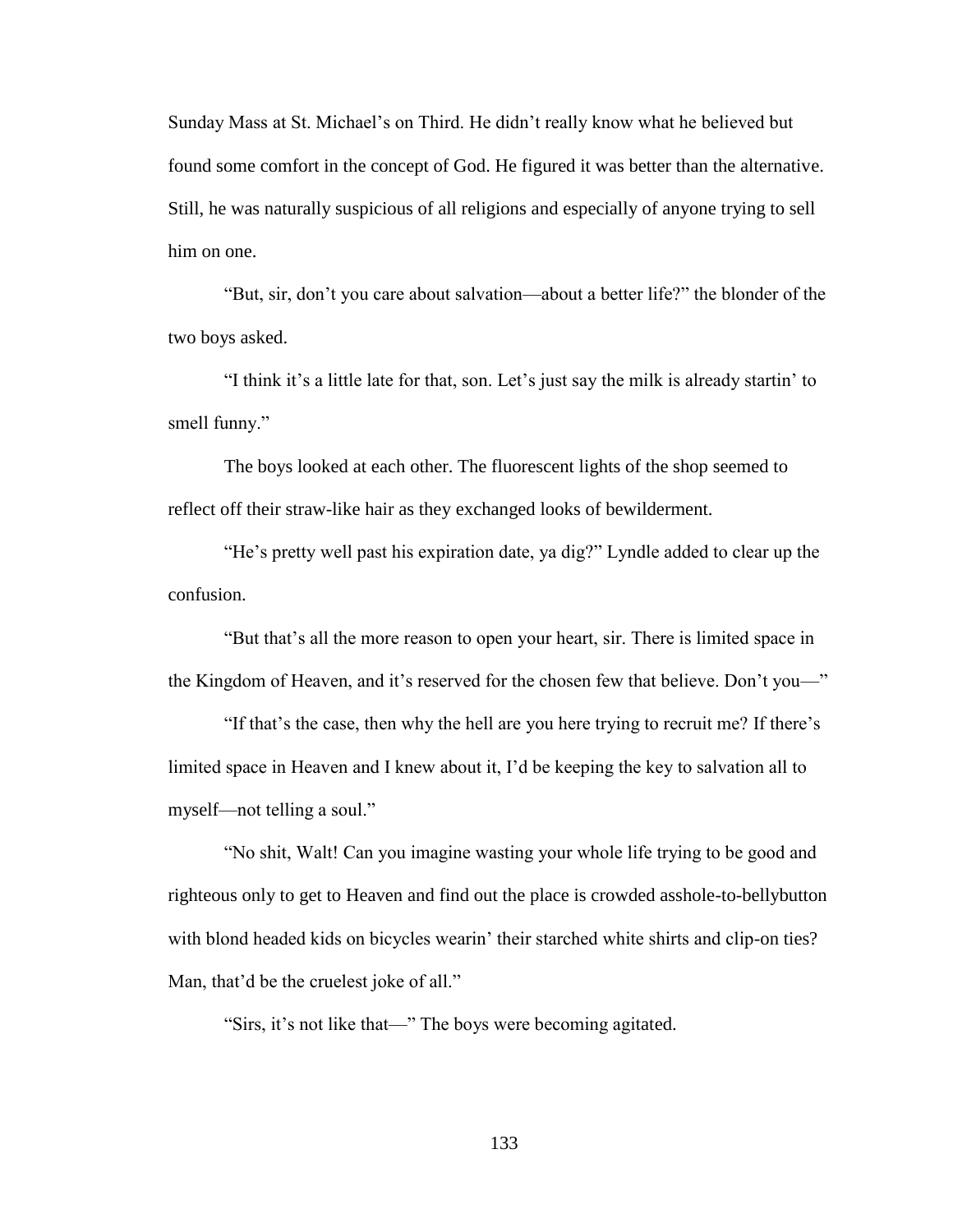"Look, it seems to me that you kids have gotten yourselves all tied up in some sort of pyramid scheme here. And I know it's not your fault. You were born into this, but that's no reason to go around preaching something that was read out of a hat. The whole thing is science fiction, if you ask me. Now I've got work to do, so you boys best move it along and sell your version of Jesus elsewhere, 'cause we ain't buying." Walter worked his cane like a cattle prod as he ushered the two young men out the door of the shop.

"Wally, I think you might be confusing The Church of Latter Day Saints with that crazy Scientology shit them movie stars are all into," Lyndle said once the missionaries were safely out of earshot.

"Nah, I know the difference."

"And what's that?"

"The difference *is* there ain't no difference. Scientologists are nothin' more than fancy space Mormons, that's all. It's all based on hierarchy and recruitment. Those at the top prosper and those at the bottom do all the work. They might as well be selling knives door-to-door instead of God or salvation. That's the problem with all religions."

"What's the problem?" Lyndle asked.

"People by nature are greedy. They all want more—more power—more money more of God's sweet blessings and this corrupts'm completely. It's the same reason socialism continually fails and the pawn business is always booming. People, by nature, want more than they can afford. Personally, I don't know how God puts up with it, but it's certainly kept food on my table the last fifty some-odd years."

"And how does that have anything to do with what we were just talking about?" Lyndle grinned.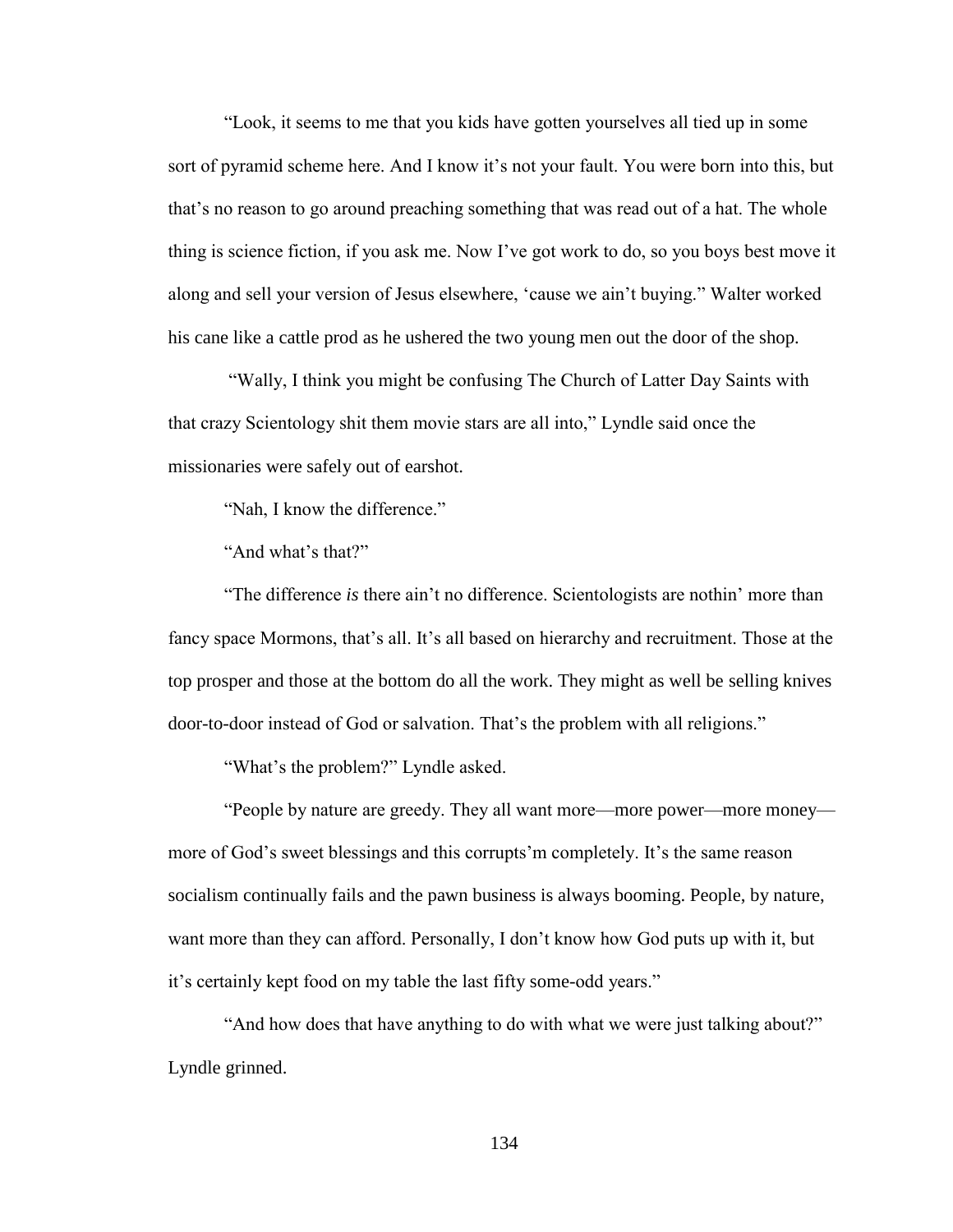The old man did not. He had had enough. "Ah, you can go to hell for all I care, Lyndle Wells, 'cause I'm going to lunch. Keep an eye on the shop and don't go borrowing anything." Walter gathered his things and began slowly heading towards the door. "Especially that Rickenbacker," he barked over his shoulder.

"All right, but you gotta pick up another thirty pack on your way back. This one is about done-fer." Lyndle opened the second to last beer in the fridge and leaned dangerously back in his chair. There was a slight crackle in the wood and a momentary battle for balance before Lyndle regained his cool.

The old man smiled at this and shook his head. "Well, we'll just call you *Grace* from now on."

"I don't care what you call me, just don't forget the beer. I'll pay ya back."

"I'm old—not senile or stupid, Lynn."

"Coulda fooled me."

"You keep talkin', boy, and I'll come swat you outta your roost and have me a big ol' laugh when you bust your ass."

"I'm not sure you could stand the excitement, Walt. Better play it safe and just go grab your lunch and maybe a nap afterwards. It might do you some good—put you in a better mood."

"Hell, I always take a nap after lunch, just like I always buy your beer, and neither has put me in a better mood, yet."

"Well, maybe you could pick yourself up some wine coolers and some of that Mormon literature you seem to like so much. You know, to brighten your perspective on things."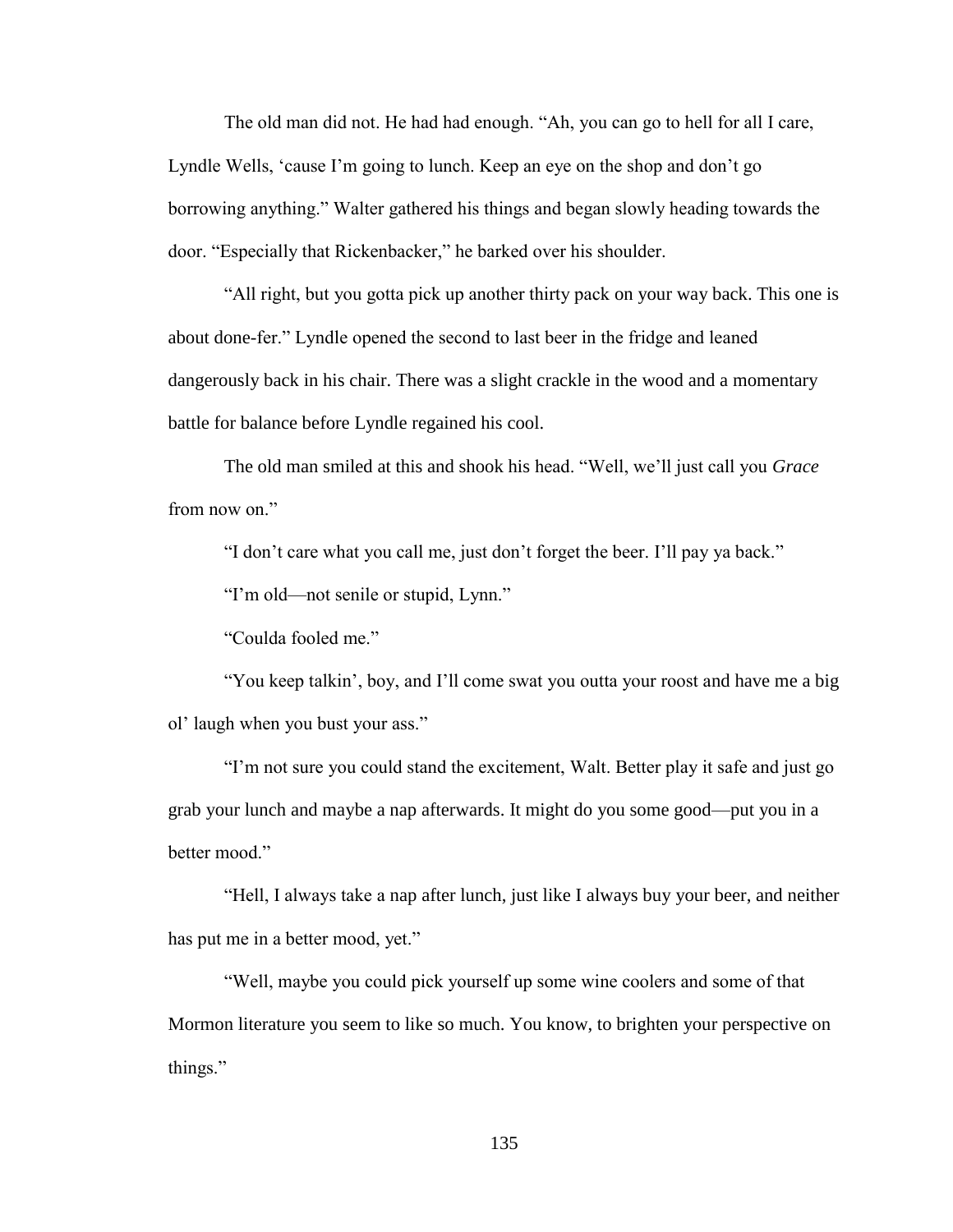"My perspective will be plenty bright the day you start actually buying the beer 'round here, Mr. Wells."

"That hurts, Walt."

"Truth always does."

Walter let the door swing shut behind him as he teetered slowly towards the factory blue Lincoln that had spent the morning baking in the West Texas sun. The suicide doors were opened to allow the heat to escape quickly while accepting the old man's briefcase and cane into the rear of the vehicle. Walt wiped his forehead with a blood-stained monogrammed handkerchief that had been a gift from wife number one on a birthday too far in the past to recall. He eased himself down into the driver's seat and positioned himself behind the wheel. The engine started right up and roared with American pride. The car was handling its age far better than the driver. The Lincoln would be around for a long time to come.

\* \* \*

After lunch that afternoon, Walter took his dessert on the porch swing. It creaked under his weight as he rocked back and forth. The breeze was cool in the shade and the pecan pie was rich. His mind wandered for a few minutes. He thought about two dead wives, a couple of good dogs, the Baptists of his youth, Lyndle's hell raising, Dora's Catholicism, and the blond boys with their mountain bikes and clip-on ties. Could Saint Peter really be *that* picky? And if he was, then wasn't the whole thing just a crapshoot, one religion versus another? How could anyone know? It was like picking a horse at the races. All anyone can really do is just look at the stats sheet and weigh the odds. All bets are placed with faith.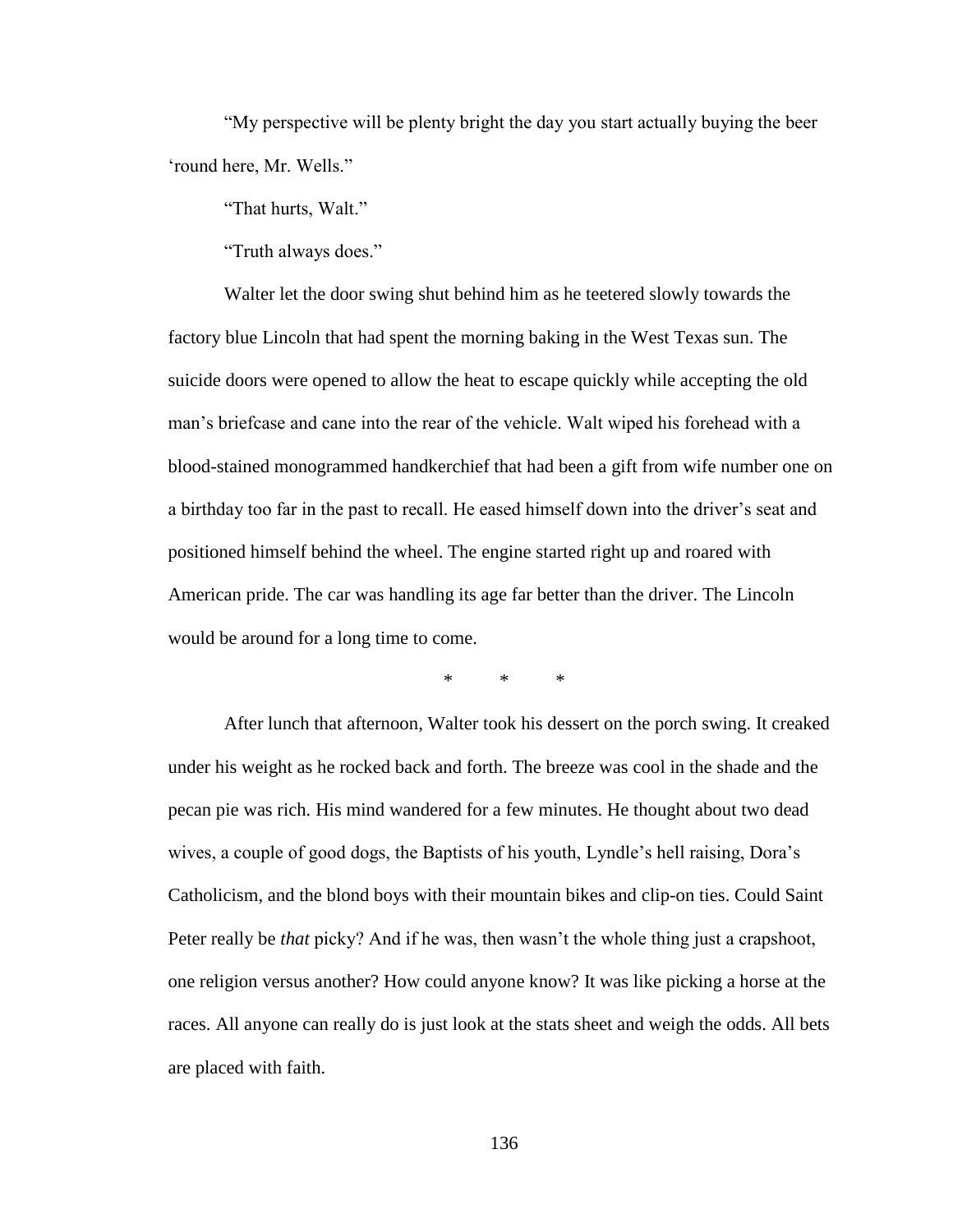Before dozing off for a short spell, Walt pictured a blue-eyed Jesus on the cross. He looked young but weathered. His crow's feet reminded him of Lyndle, and so did his smile. Nailed at the wrists with just enough room to give, the Savior's right hand seemed to beckon the old man forward. When Walt awoke a half hour later, he returned his plate to the kitchen, informed his wife of his dinner plans, and sluggishly disappeared down the hall. Lyndle Wells would have to buy his own beer from now on. Dora's 401k was cashing out.

The ad in the paper the following week was simple and to the point: *Clearance Sale at Bumpus Pawn—Prices Slashed—Everything Must Go!*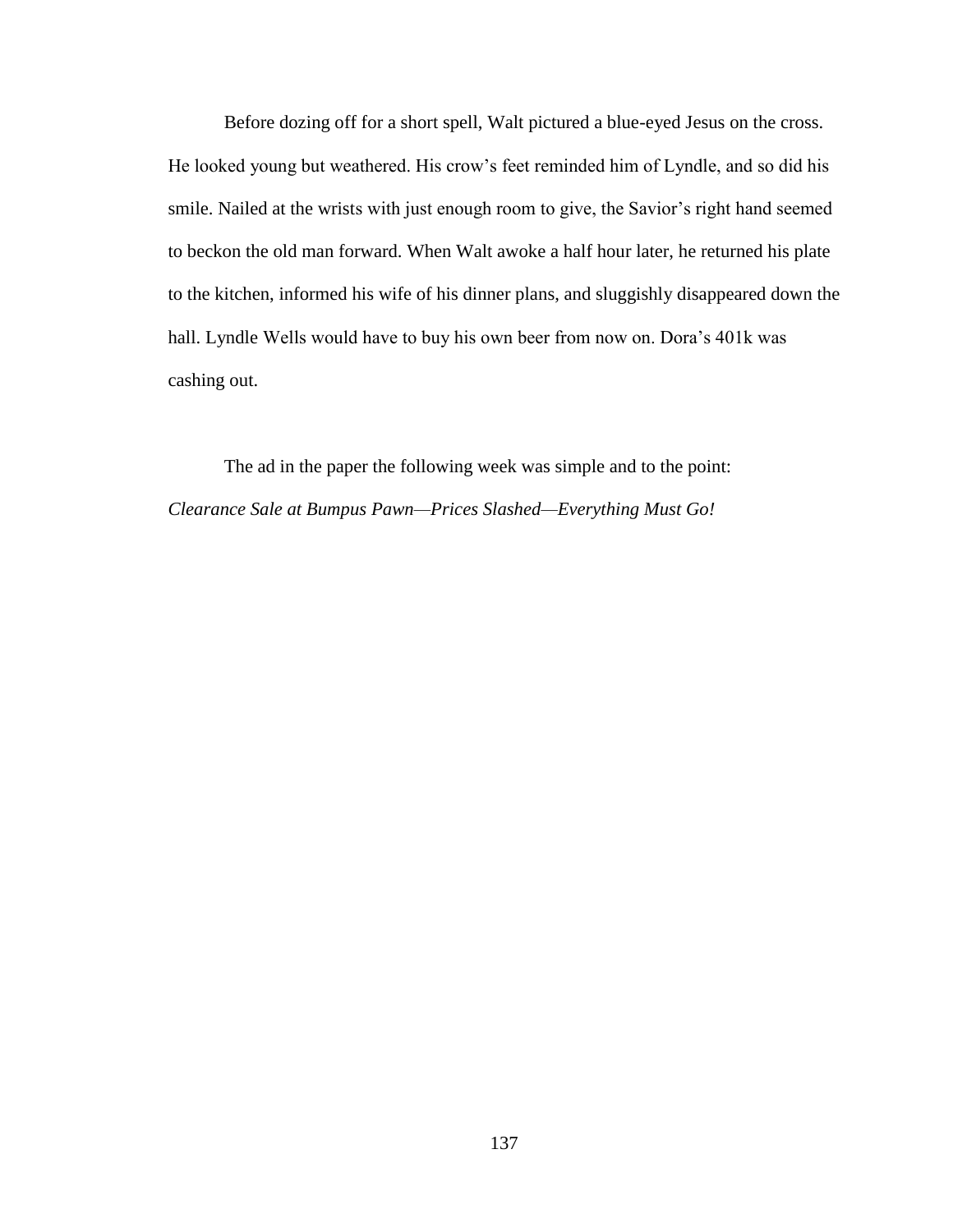## **CHAPTER NINE: THE BARRELMAN**

The little horse-faced girl looks up at him. She has teeth just like her mother, minus the one that's missing, and the same pouting blue eyes. She studies him closely as he draws the black border around his bright red mouth. Tuffie can feel her watching him. His hand is unsteady and the line is coming out crooked. He sets the paint down and grabs a pill bottle off the table. He rattles it like a maraca, and the girl giggles. Only two Percodan left. A three week supply gone in one. He has to make a decision. He stares into the little brown plastic container. Take one now, or save'm for the main event? He looks at the girl and sets the pills down, trading them for the whiskey that sits next to them.

"Maybe I'll have a drink instead," he says, and then has one before putting the finishing touches on his face.

"Why do you have to be a sad clown?" she asks.

"I dunno. Just always have been. It's what people expect." He's not comfortable around children, especially his own. Bad juju and all. "Technically, I'm not a clown, kid. I'm a barrelman. Big difference."

"A bare-what?" she asks.

"A *barrel-*man, Lilly." He shakes his head. "Jesus, didn't your momma teach you anything?"

"What's that?"

"For starters, I'm not funny enough to be a clown." He sets his face paint down on the table and surveys his handiwork. There is a cloud of white around his eyes and above each he has drawn in his trademark oversized eyebrows. His tomato-red nose matches his mouth, and there is a small black cross on the tip of his chin that he always paints on for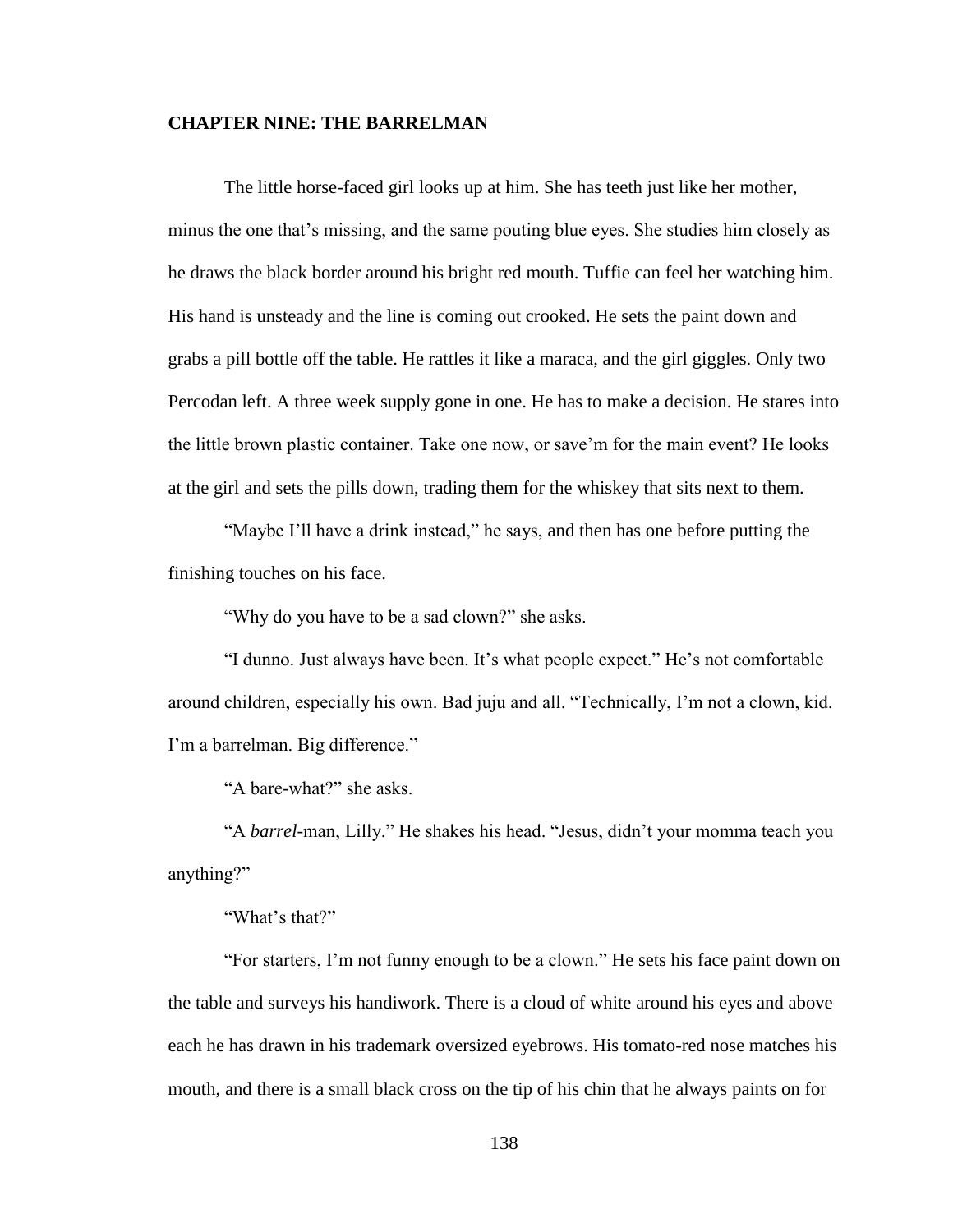luck. He turns to face the girl. "My job isn't to entertain. My job is to protect. I run interference for the riders and bullfighters. I'm a distraction, that's all." He pulls a flask from his boot, unscrews the cap, drains it, and begins to refill it from the bottle. His hand shakes and the whiskey goes everywhere. He straightens up and tries to focus the pour. He screws the cap back on and returns the flask to his boot. "The makeup is just tradition—something we do because we've always done it."

"Momma says you're a drunk and that one of these days some bull is gonna give you exactly what you deserve right in your behind."

"Is that right?" he says. "Well, little girl, let me ask you something about your sweet momma. What kind of woman goes off and leaves a goddamn six-year-old at a county fair? I mean, at forty-three, I'm no spring chicken. Hell, I've got broken bones leftover from my bull ridin' days that still ain't healed right. What if I hadn't made the trip? What if I's laid up in some hospital somewhere, or I'd hung up my overalls and face paint a long time ago? Where would you be then? Lost and found? Child services? She didn't know I'd be here. She just left you with note pinned to your little pink backpack." The muscles in his neck are so tight that they feel like they could snap at any second. He rolls his shoulders a couple of times and then begins to massage the pain until it hurts a little more. "This is an awful lot to put on a guy this early in the day," he says under his breath and takes another drink from the bottle. He scratches his head. "I don't get it. I paid my child support—mostly."

"Six and a half," the girl says. She looks like she might cry, but she holds her ground.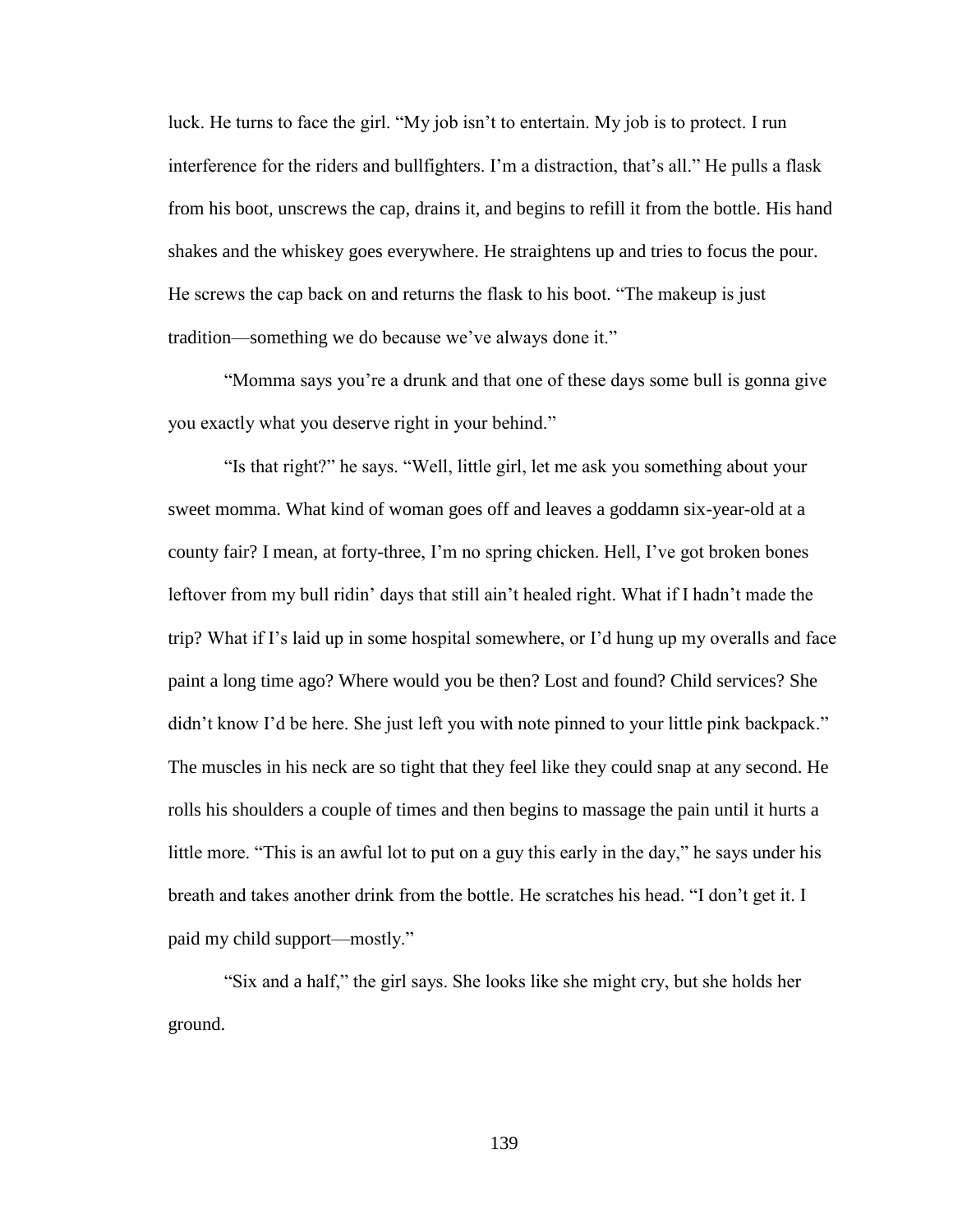"What? Whatever." He catches himself before he says any more. What the hell was that crazy bitch Irene thinking? He's never been the fathering kind. All the others were at least smart enough to cash the checks when they came and keep the kids away from the likes of him. Now it looks like he's stuck with one. "Hey, kid, do your old man a favor and grab me that hat and wig off that mannequin over there. I'll be ready in just a minute."

"Then you'll take me to see the animals."

"Yeah, then I'll take you." He turns back toward the mirror and whispers, "Yeefreakin'-haw." Both his shoulder and elbow pop as he reaches for his pills and stuffs them into his pocket.

 $*$  \* \*

She holds onto one of the red bandanas hanging from his loose-fitting size 56 overalls. He is a small man, which helps in the barrel, and the faded denim seems to swallow him and his skinny legs whole. He shows her the pigs and the chickens and the sheep and the goats as they make their way through the livestock show in the pavilion, but all she seems to care about are the ponies. Ponies this and ponies that. What is it with little girls and ponies?

"It smells gross in here," she says.

"Yeah, that's part of it."

"Can I pet the ponies?"

"I don't see why not. In fact, I bet you can ride one if you want to."

She smiles but doesn't say a word.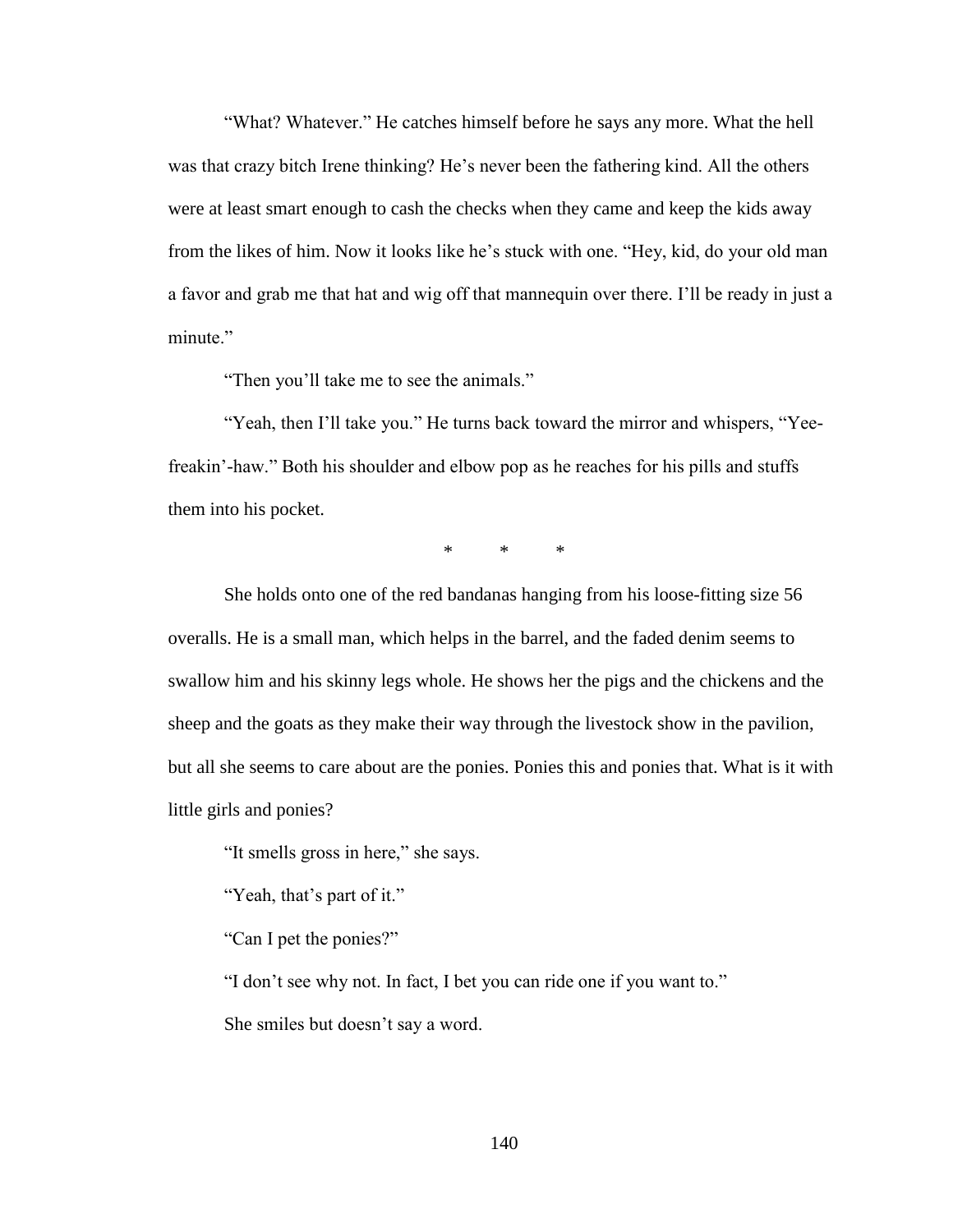Inside the *Pony Pen*, she lights up like it's Christmas morning. She releases her grip on the bandana and sprints towards a pure bred Welsh. There is a hand painted sign above the stall that reads *Peppermint.* Tuffie tries to follow, but his knees aren't what they used to be. He gives up and lets her go, slowing to a steady hobble. The girl stops just shy of the makeshift corral and stares at the animal, her mouth wide open. The old nag doesn't even bother to look up from her oats. When Tuffie gets there, he steadies himself on the top rail of the corral, looks around to see if anyone is watching, and then kneels down to take a knee and sneak a drink from his boot.

"Looks like you've already got yourself a healthy dose of fear for the beast. That's a good thing."

"Healthy?" she asks.

"That's right, healthy. Fear is a good for you. Don't let anyone ever tell you otherwise." Besides the warmth of the whiskey, Tuffie's stomach is so empty that it feels like it might eat itself. He takes another pull from the flask and finishes it off before returning it to his boot. He'll have to swing by the dressing room before the show. Slowly, he gets to his feet.

"I'm not scared. He's just so pretty is all."

Tuffie leans over, bracing his back with one hand, and takes a look at the horse's undercarriage. "I think he's a she, darlin'."

"*She's* beautiful."

"Ever ride one?"

"No. I've just seen pictures."

"Well, shit. You wanna?"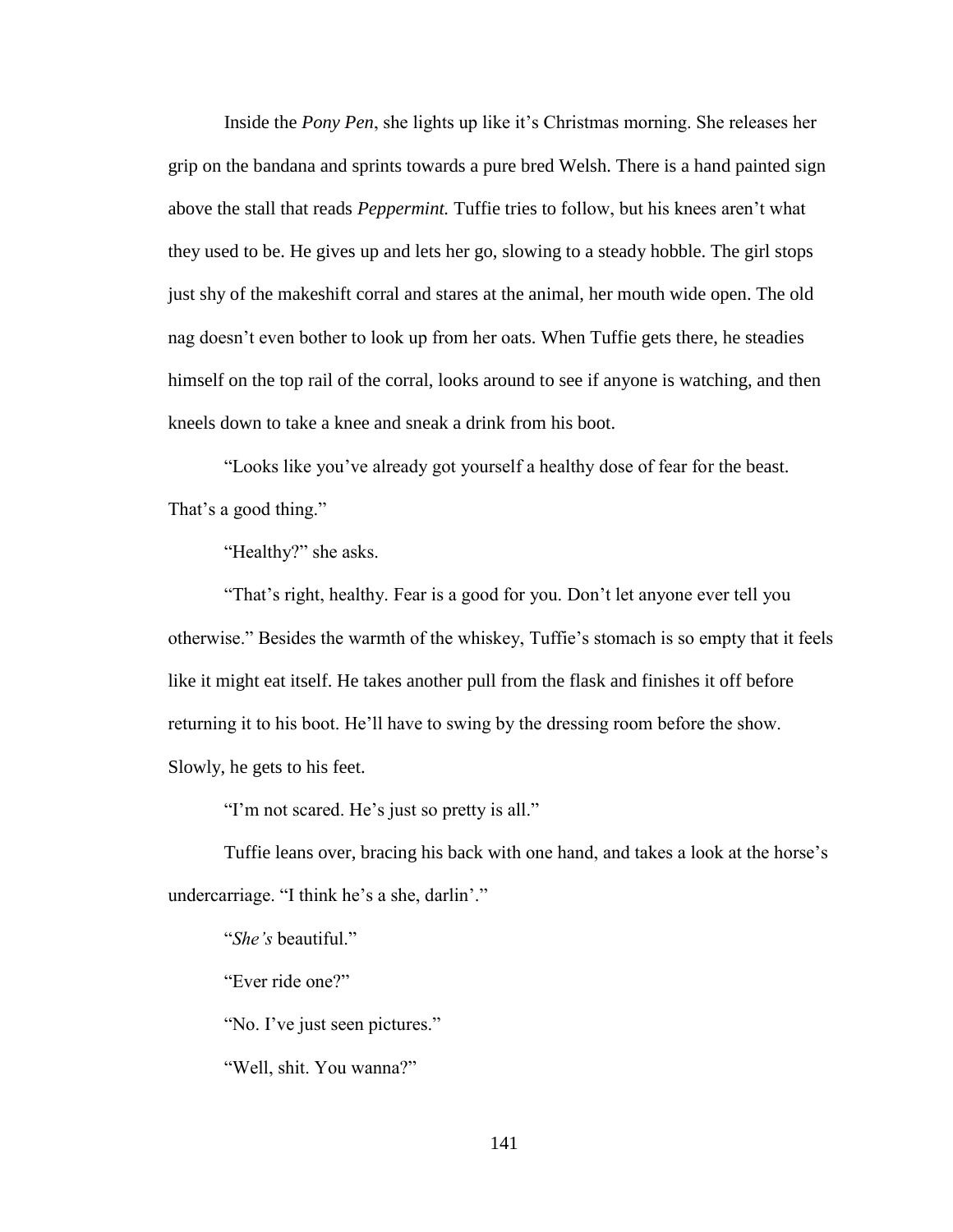Her blue eyes widen. "Can I?"

Not one for formality or rules or any kind of procedure or sense of order, Tuffie sweeps the little girl up in his arms and places her atop the mare. The animal is startled. It turns sharply and nips the girl's leg and she cries out, arms flailing. Blood draws and tears follow. High-pitched screams echo throughout the pavilion. Tuffie senses every eye in the place bearing down on him. It's a heavy feeling. A fairly young, probably thirtyish, copper-haired woman in painted-on jeans runs frantically up to them just as Tuffie pulls the frightened child from the horse's back. He smiles at the woman. He bought her a drink once awhile back, but it went nowhere. She doesn't seem to recognize him in his clown makeup. And maybe that's a good thing. They both bend down to examine the child's leg. He's afraid the lady might call the cops.

When the little girl looks down and sees the blood, she starts to scream again. The volume of it rattles Tuffie's insides and his hands begin to shake uncontrollably.

"It's all right, sweet pea. You're gonna live. She just nicked you is all. Nothing to cry about or nothin'." He thought that in this particular circumstance the tag *sweet pea* sounded better, or at least more fatherly, than *kid* or *kiddo*.

"Sir, this is not a riding-pony," the woman says, pointing to the sign that reads *Please Do Not Touch the Animals.*

"She's a mean ol' bitch, ain't she?" Tuffie says to the little girl. She smiles a little but not enough to stop the crying. "Excuse me?" the woman says.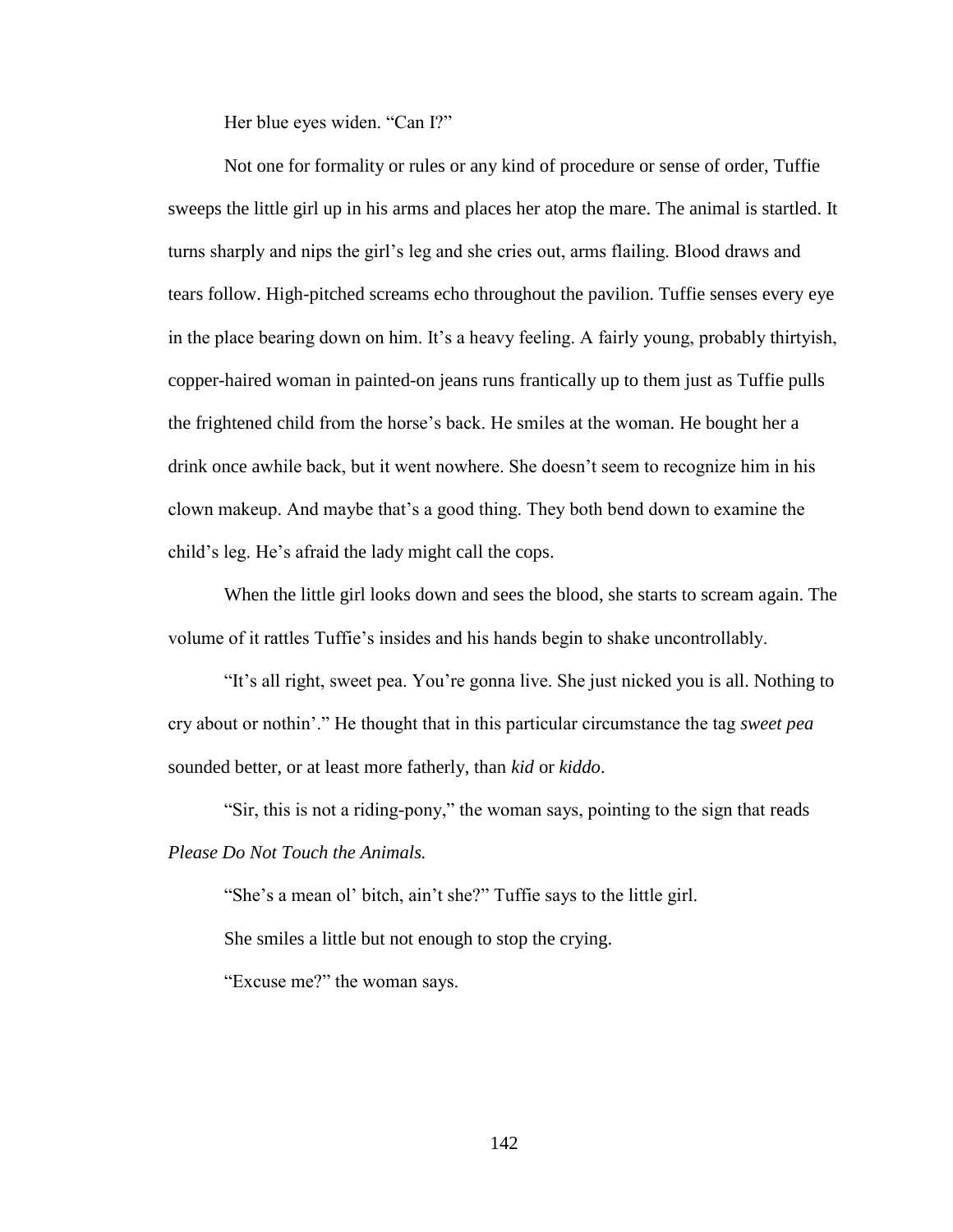"The mare, ma'am. Not you. I haven't known you long enough to make that kind of judgment." He winks and shoots the woman a coy smile, forgetting that his painted face is still frowning.

She tilts her head and looks puzzled. He wonders if she recognizes him, and if he should say something.

A crowd begins to gathers about. An EMT works his way through the people and begins to dress the girl's wound. After she's patched up, Tuffie bends down to give her a hug and tell her everything will be okay. He feels weird doing this, almost fake, but he knows it's what's expected. Her screams have settled into choked back tears as she clings to his neck and buries her face into his curly, blue wig. Tuffie's knees ache. He has to stand, so he picks the girl back up into his arms and eases himself to his feet. He's woozy and his balance is off. She squeezes him tightly, and he does his best to not tip over.

"Nothing to see here, folks," he says, addressing the crowd. "It's all my fault. I reckon I figured a filly named Peppermint would have herself a better disposition than that."

"It's not the horse's fault," the woman says.

Tuffie turns to her and stares just a little too long. The sun has aged her around the eyes since the last time he saw her, or was it just dark that night and he didn't notice. Still, she's pretty.

"Never said it was, ma'am. I shoulda known better. Don't know what I was thinking. I take full responsibility. Blame it all on the clown."

"Are you all right, sweetie?" the woman asks the child.

"I wanna…go home."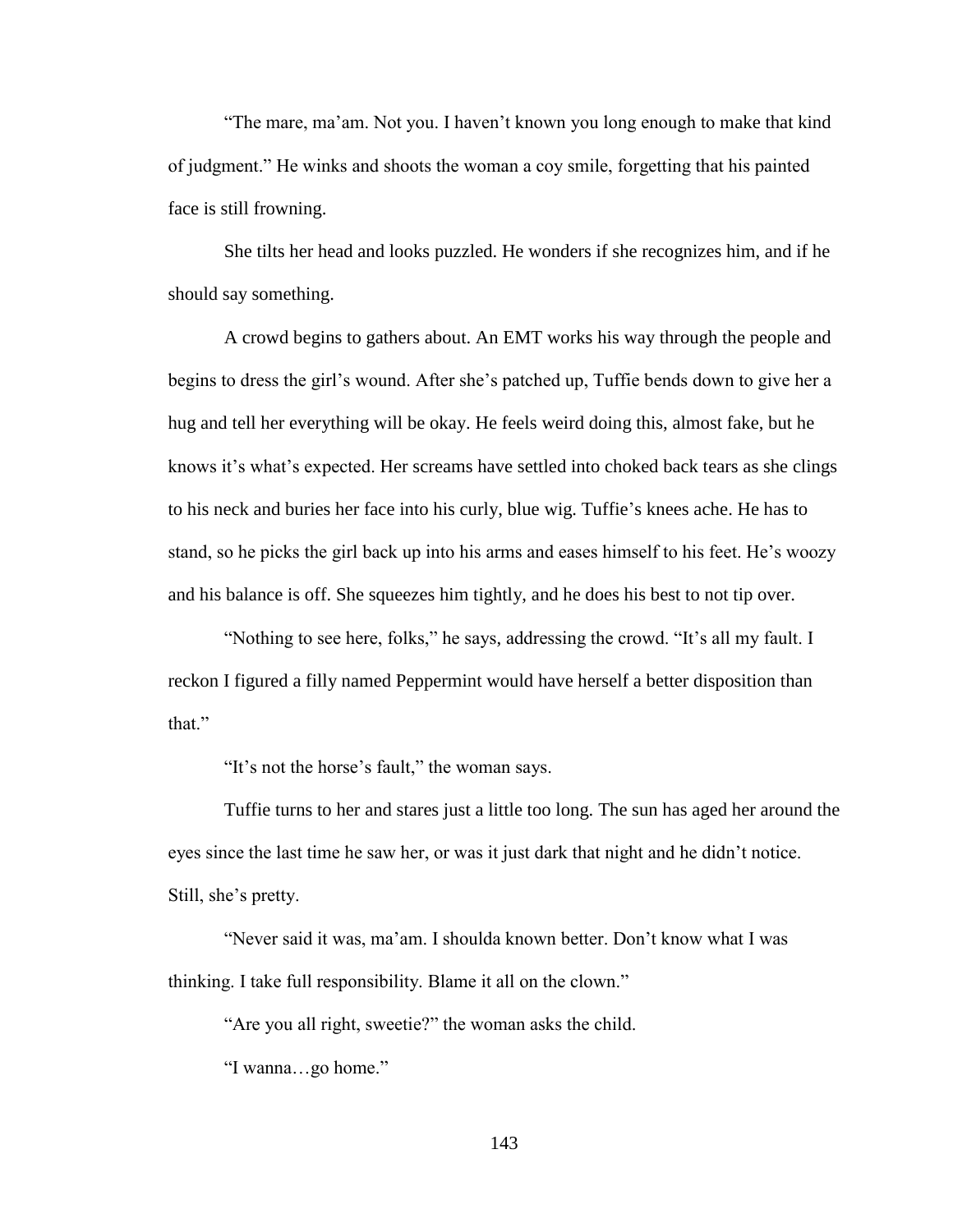"What's your name, dear?"

"I wanna go home."

"She misses her momma," Tuffie says. The child is beginning to get heavy in his arms and beads of sweat gather on his brow. He sets the girl down and pats the top of her head like a dog. He wipes his forehead and notices the chalk-white smear it leaves on his trembling hand. He wishes he could be anywhere but here. He wishes he hadn't polished off the flask, and he wishes he knew what to do with this little girl. He looks at the woman, but her attention is still on the child. He's often wondered what his life would have been like if he had ever settled down and gotten off the circuit. He'd known a few good women in his day, but the bad ones were always so much more fun. He wants to say something to this woman, but he doesn't know what. She looks good with the kid, he thinks.

"Aw, poor thing," the woman says, stroking the girl's hair. She tries once more to connect with the child. "My name's Meredith. What's yours?"

"I wanna go home," she says again.

The little girl's words hit Tuffie square in the chest, bouncing around inside him. He feels for her and wishes he could give her what she wants.

"I know, kiddo. I know," he says. It's all he can think to say.

\* \* \*

In the shade of the First Aid tent, they wait for the doc to return from lunch. The tears have stopped and so have the cries for home. The girl is back to ponies.

"Why did she bite me?"

"Because I scared her."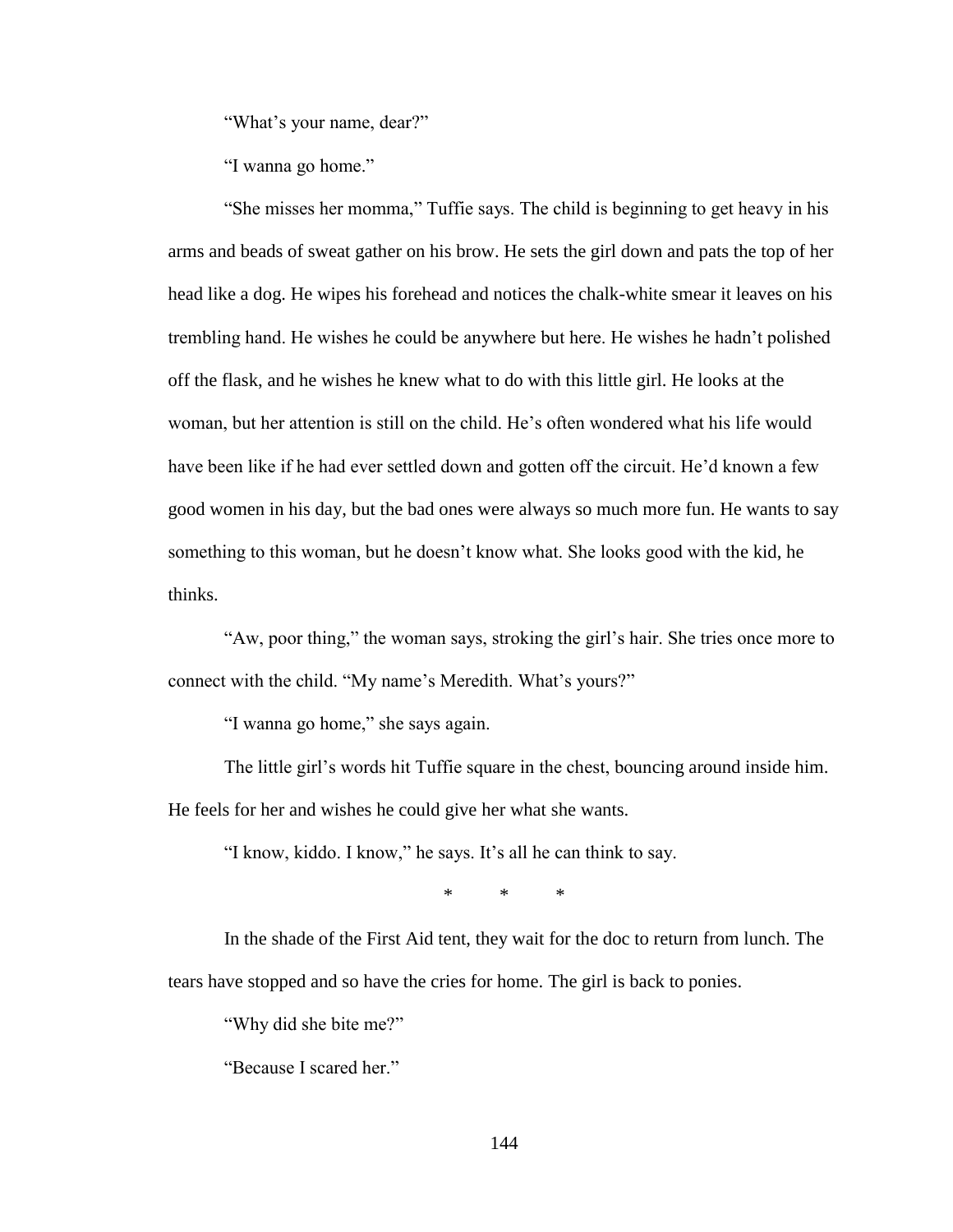"Why'd you scare her?"

"Just wasn't thinking, I guess."

She kicks her tiny legs back and forth in the chair like she's on a swing, and he gets up and begins to pace. He is full of nervous energy, peeking in the drawers and cabinets of the big red and white medical box the doc travels with. All the good stuff must be locked up. Tuffie wants a drink. He needs something.

"What are you looking for?" the girl asks.

"Nothing, just bored." He sits back down just as the doc enters the tent.

"Well, well, well, who is this pretty little thing? She's a little young even for you,

Tuffie. What kind of trouble have you gotten yourself into this time?"

"Remember that waitress I used to run around with whenever we were in the area?"

"The one with the teeth?"

"Yep, that's her."

"Hmm, yeah," says the doc, looking at the girl's face. He kneels down next to the girl and begins unwrapping the bandages. "Looks good to me—nasty bruise but nothing fatal," he says, rewrapping the leg.

"No stitches?"

"Nope."

"What about something for the pain?" Tuffie asks.

The doc shoots him a look like a son of a bitch.

"Tylenol's the best I can do for you, Tuff. You know that."

Tuffie shrugs. "Worth a shot."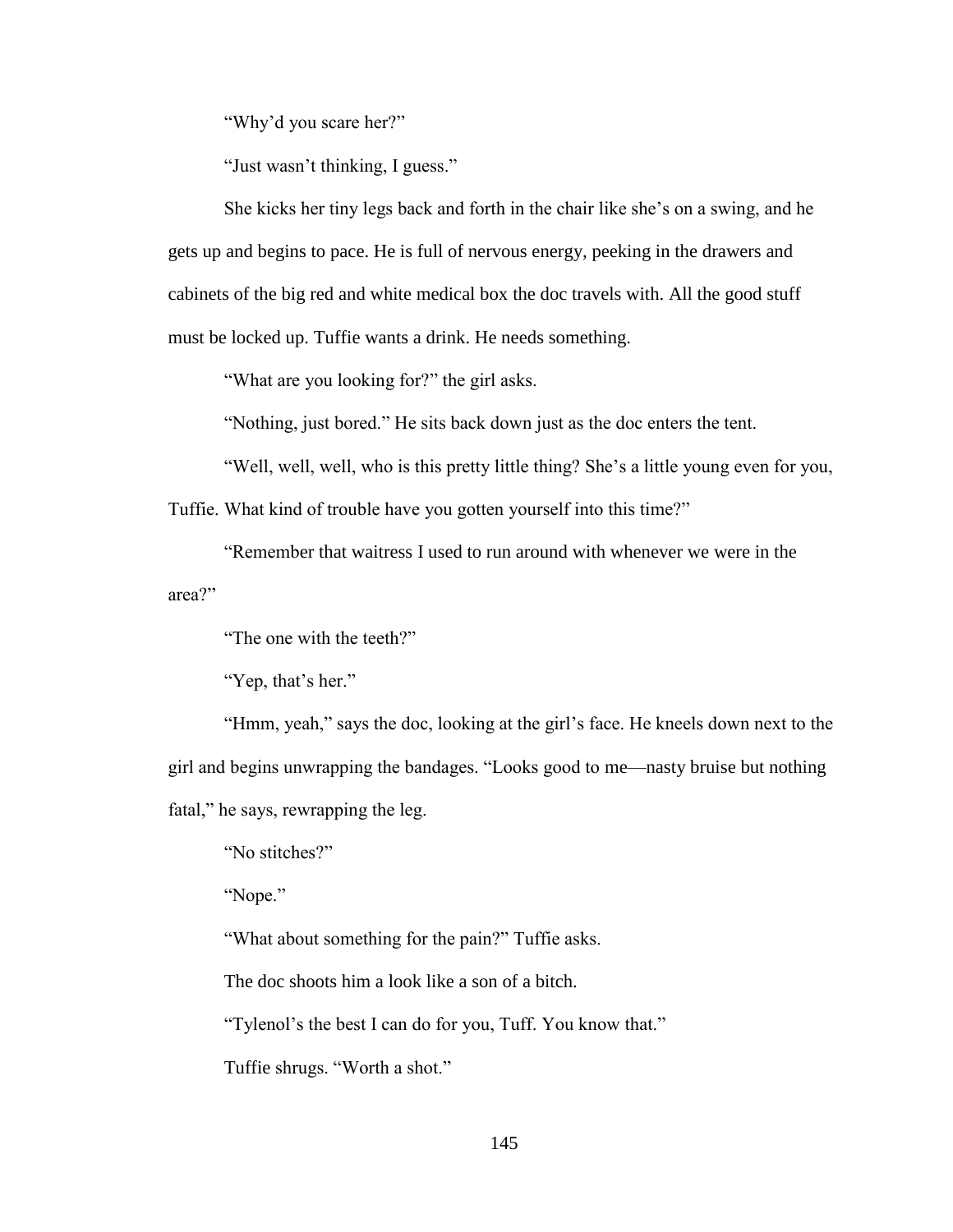"You still drinkin'?"

"Not drinkin' anymore," Tuffie says.

"You're just not drinking any less either, right?"

"Ya caught me, Doc."

The doc returns his attention to the girl. "Now, what's your name, little lady?"

She smiles but doesn't answer.

"Her name is Lilly. She's still taking all of this in."

"A pretty name for a pretty girl."

"My momma named me after the Who."

"She did? Well, how 'bout that? I always liked that song." The doc looks up at

Tuffie. "What are you gonna do with her, Tuff?"

"Not sure yet. That gal that runs the ponies says she'll watch her during the show.

After that, hell, I've got no clue."

"Meredith? She's a cute one all right," the doc says.

"Yeah, she sure is. I got her number, but I'm pretty sure she just gave it to me because of the kid."

"That sounds about right. I know that gal. She's not likely to put up with the likes of you," the doc says and then turns back to the girl. "I hope you're not afraid of the ponies now. Please tell me you're not, Lilly. I mean, ponies are a little girl's best friend."

"No. It was my daddy's fault. He scared her."

Again, the doc shoots Tuffie a look.

"What can I say? I'm a natural at this dad stuff."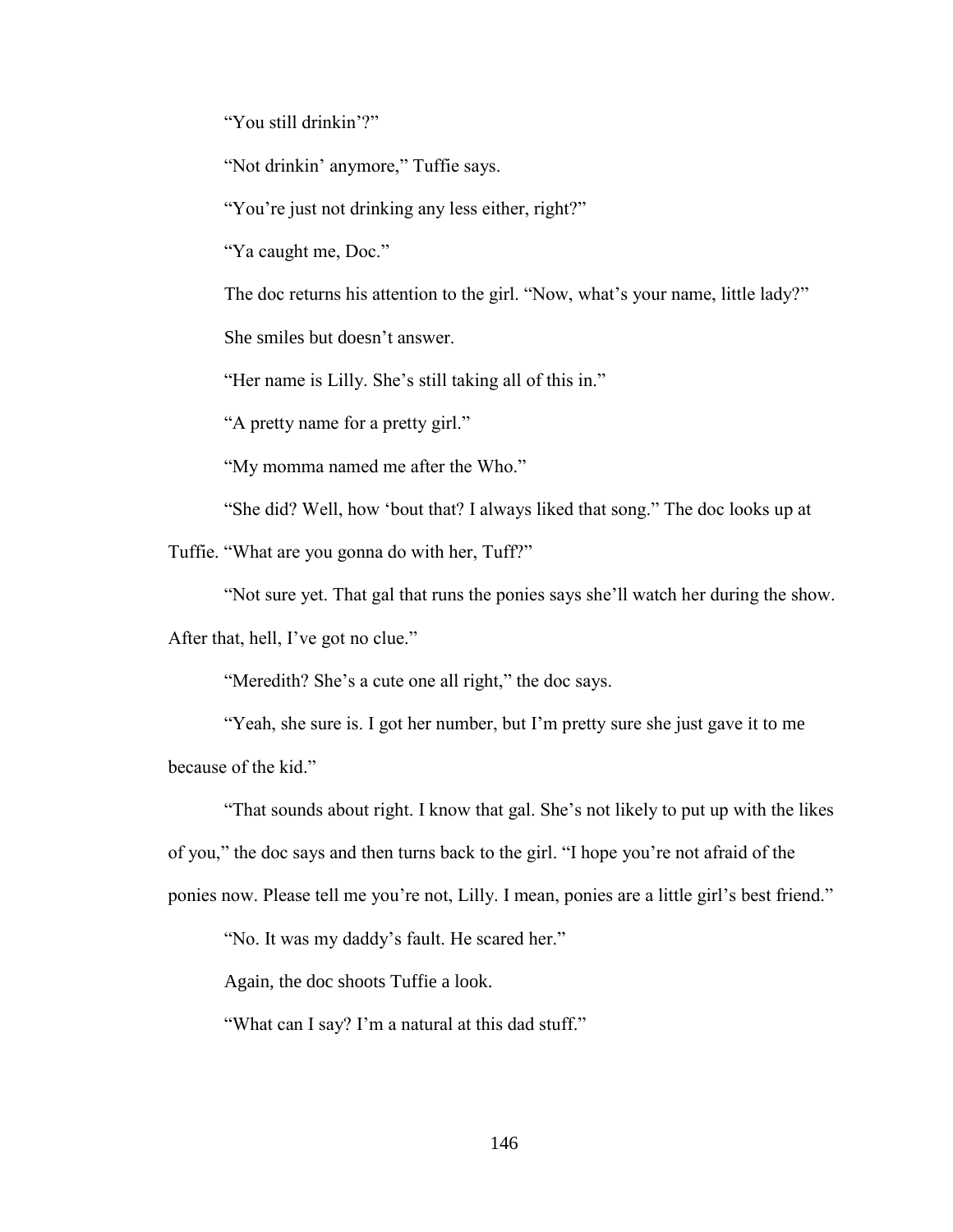"Yeah, I bet." the doc says. He stands up and starts to root out a sample pack of Tylenol from the cabinet and hands it to Tuffie. "Can you do me a favor, Miss Lilly?"

The girl smiles and nods.

"I know it's a fulltime job and all, but please try to keep your old man out of trouble if you can. He's known to make bad decisions."

"I'll try."

The doc pats the girl on the head and gives her a cherry lollipop from his shirt pocket. "That's all anybody can ask for," he says.

\* \* \*

The girl is now suspicious of ponies but no less fascinated. She approaches with caution. Tuffie is proud as he watches her make her way forward.

"Tough little cookie, ain't she?"

The woman nods. "We'll ease her in with some of our more docile ponies before

trying to introduce her to Peppermint again. That was a really dumb thing you did."

Tuffie throws his hands up and does a goofy little dance for the woman. "Do I

look like a smart man?" he asks, hands waving in the air.

"Point taken. Don't worry about her. She'll be fine."

"I sure appreciate your help, Meredith. This is all sort of sudden, and I got no idea what the heck I'm doing."

"Clearly," she says.

"Anyway, tell her I'll be back for her."

"Will do." She brushes her hair from her face and starts to say something but wavers.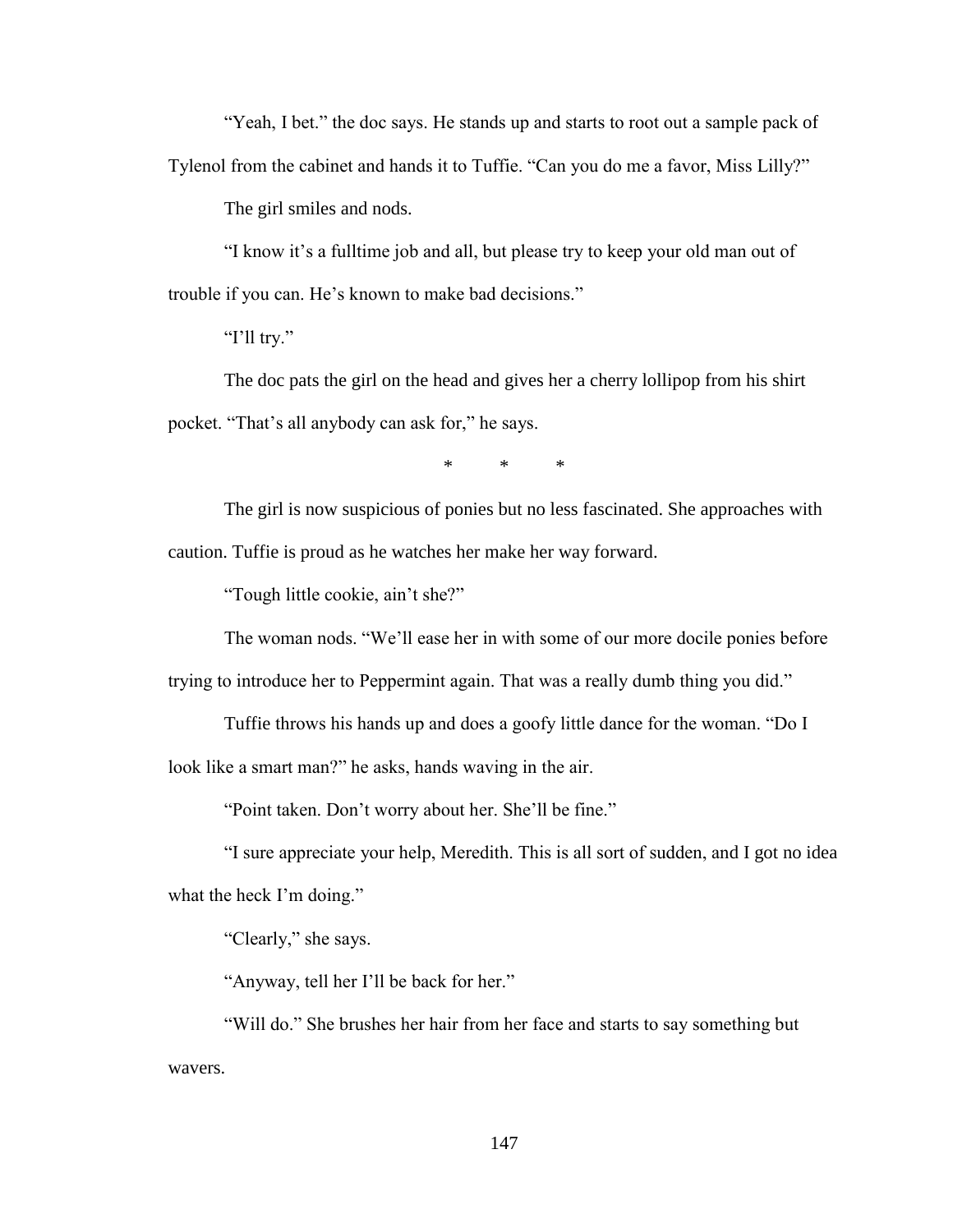"What?" Tuffie asks.

The woman looks at the girl and then back at Tuffie. "Be careful out there." "Don't worry about me. I'm a tough ol' bird." He turns and starts to walk away. "It's not all about you, Tuffie," she says.

He nods and keeps walking.

\* \* \*

On his way to the main arena for the big event, Tuffie can't stop thinking about Lilly. What is he supposed to do with her? This is no place for a little girl—always on the move, never planting roots. The rodeo-life is as hard on families as it is on bodies. How many more years did he really have left before he's too old to jump in the barrel? All it takes is one time. One miss. And then what? It's all over. That's what.

In the tunnel that leads out to the arena, Tuffie passes a bottle with an old-timer named Slim Mitchell he knew back in his own bull riding days. Each sip of whiskey eases Tuffie's mind just a little more than the one before. He's down to one Percodan, and the one he just took is already starting to works its magic. They talk about bulls and wild nights and even wilder women. Slim is now a security guard and has put on a chunk of weight since the last time Tuffie saw him.

"So, what's it like?"

"Security? Sitting 'round mostly. Not much action."

"That doesn't sound half bad."

"Yeah, but I miss the circuit. I miss the dirt and the shit and the way it all used to make my heart beat like it was gonna jump right out of my shirt. Rodeo is hard, but goddamn it's fun."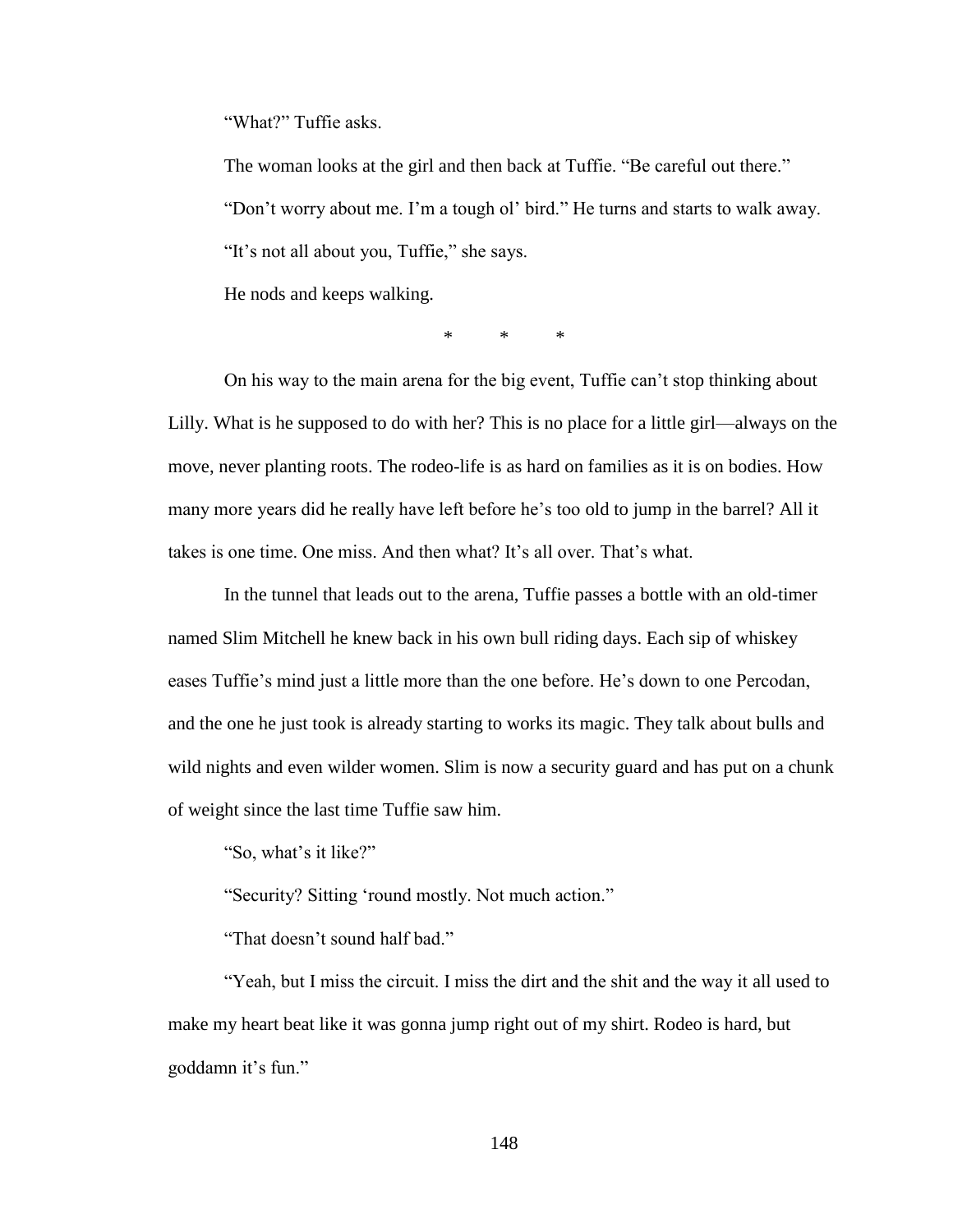"That's what I'm afraid of, missin' it."

"I'll be perfectly honest, Tuff. Some days, I get so damn bored I start thinking about eating a shotgun slug for dinner."

"Jesus, Slim. Is it really that bad?"

"Sometimes." Slim takes a pull from the bottle and hands it back to Tuffie. "Of course, not being crippled has its perks, too."

"I hear that." This is a hard fact of the rodeo. Injury is unavoidable. Tuffie takes a pull himself and hands it back to his friend. "Hey, Slim, you got any kids?"

"A couple with my ex-wife, but they don't talk to me." Slim takes a drink and then stares down at the ground, kicking it with the tip of his boot. "I tried being a dad for a while—just wasn't any good at it."

"Yeah, I'm not sure I'm cut out for it myself. What happens if I fail?"

"You fail. Your kid gets all sorts of screwed up, and blames you for every bad thing that ever happens to'm. But, hell, that could just as easily happen even if you're good at it."

Tuffie takes the bottle from Slim's outreached hand and lets these words rattle around. "Gawd, I hope I don't fail."

"You will, but just do the best you can and hope it all works out."

"Thanks, bud." Tuffie starts to take one last swig but hesitates and decides not to. He hands the bottle back to Slim and says, "Well, I reckon I better get out there and earn my paycheck before they find some kid dumb enough to replace my old broke-down ass."

"I hear that."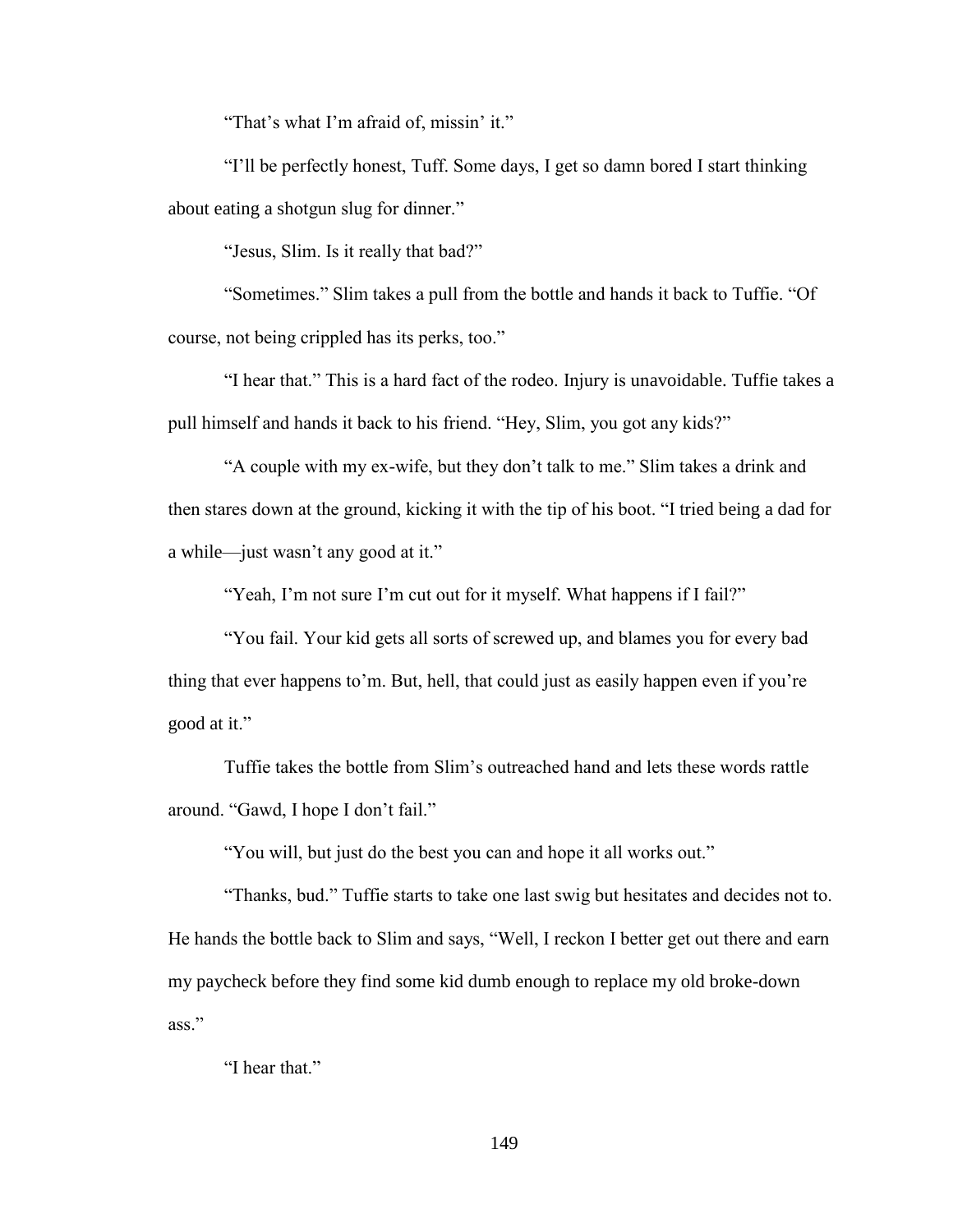\* \* \*

With all its padding and the dirt that gathers inside during a competition, the aluminum barrel weighs close to one hundred and fifty pounds and Tuffie is already winded from rolling it around the ring. The interior padding is minimal compared to the spongy corporate sponsored outside. This is because bulls are much more valuable than barrelmen—another fact that is not lost on Tuffie. Also, the barrelman needs room to maneuver while inside, adjusting for various blows and attacks. The key is to always brace yourself—to be ready for anything. The world will shake and all a barrelman can do is hang on and pray. That is, if he's into that sort of thing. Tuffie never has been.

The early events are pretty tame—barrel racing, roping, and pole bending. There's a little bit of action with the saddle broncs when a rookie gets hung up and has to be freed, but by the time Tuffie arrives on the scene the rider is already loose. Tuffie plays the straight man for a couple of Goober Wilson's classic bits and spends the rest of the time waiting for the bulls. Wilson is a rodeo icon. An actual clown. A real funnyman. And the people love him. Children wait in line to have their picture taken with him for five bucks a pop like some kind of shopping mall Santa, and he gets to keep all of it. It's a racket. All of the glory and none of the hospital bills. Everybody loves a funnyman. Tuffie lost his first wife to a funnyman.

As he waits for the bulls, Tuffie wishes he had taken that last drink Slim offered. Then he wonders what Lilly is up to—probably just playing with the ponies. She's really not that bad of a kid—cute. He looks down and makes two fists. It's the only way he can stop his hands from trembling when they get like this. He releases and the shaking begins again. He could really use a drink.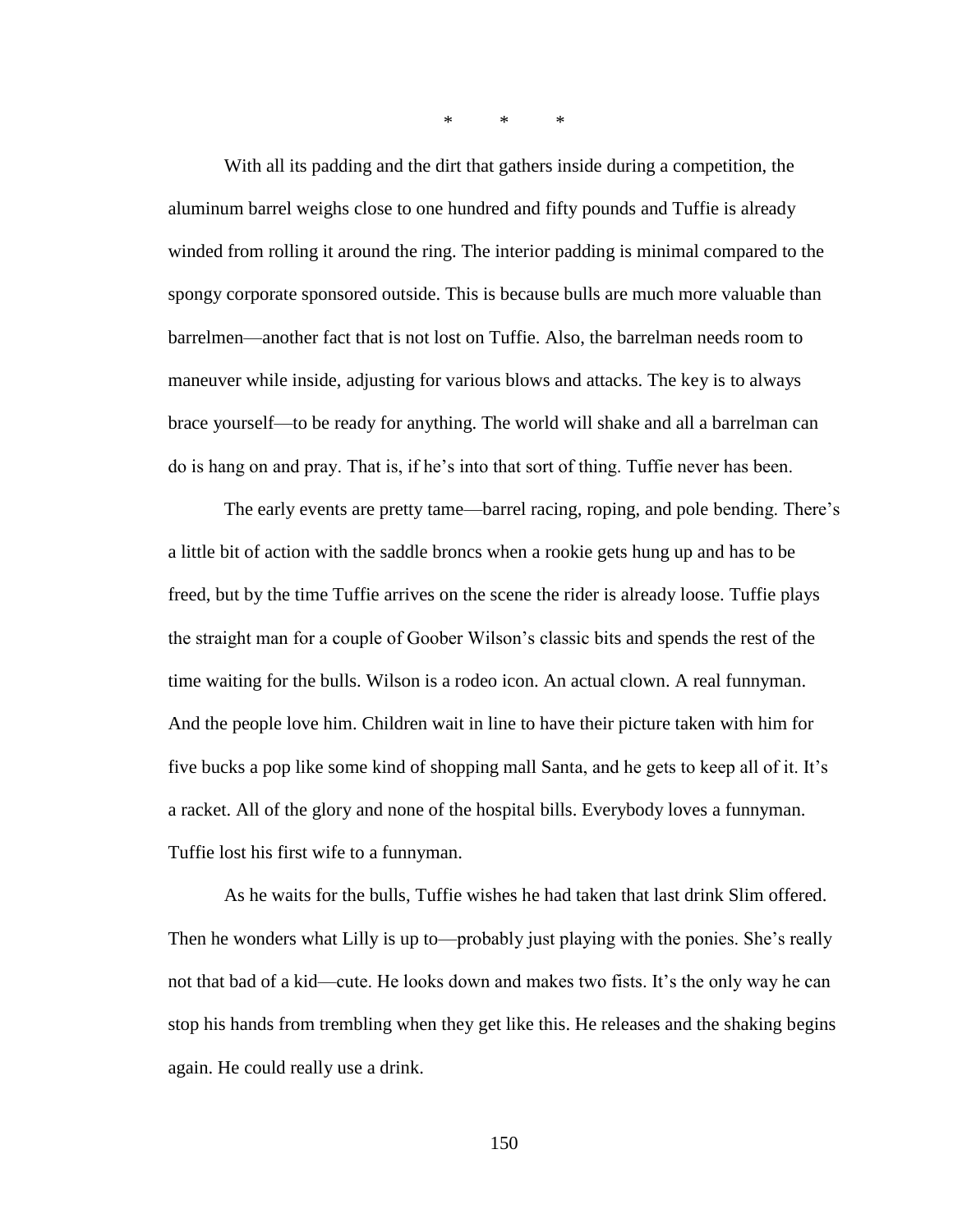\* \* \*

The average bull weighs around two thousand pounds, one ton of pissed off hoof and horn, and it packs one hell of a wallop. Tuffie once heard a fellow barrelman compare the impact to that of a Toyota Corolla barreling down at about forty mph, and thought it sounded about right. Inside the barrel it's chaos—horns and legs and hooves shooting in. The slightest wrong move and an inexperienced barrelman can get caught. There's only one way out and the bull knows it.

The first three rides of the night go off without a hitch. The fourth is trouble. A twenty-three hundred pound Brahma named *Satan* is led into the shoot.

"He breathes fire and devours bull riders for breakfast, folks," the announcer tells the blood thirsty crowd. These are the same people that watch NASCAR for the wrecks.

This particular bull has given Tuffie and the boys a few scares in the past, but the riders all love him because he means big points. The kid that drew his card tonight is no slouch. He's got a few buckles and knows what he's doing. Tuffie looks up at the Jumbotron. Almost all the cowboys wear the helmets and rib protectors these days. Better to be safe than fashionable. The camera zooms in on the rider's face, though partially hidden behind the mask. Of course, in Tuffie's day, a guy would have been laughed out of the arena for wearing all that protective shit, which is why all he sports are elbow and knee pads.

In the shoot the rider mounts the beast, easing down and securing his left hand with the rope. He inches forward and sets his feet, digging his heels into the bull's body. The bull is restless—snorting and rocking the shoot. The cowboy gives the signal with his free hand and the gate swings open. The party begins—kicking and spinning and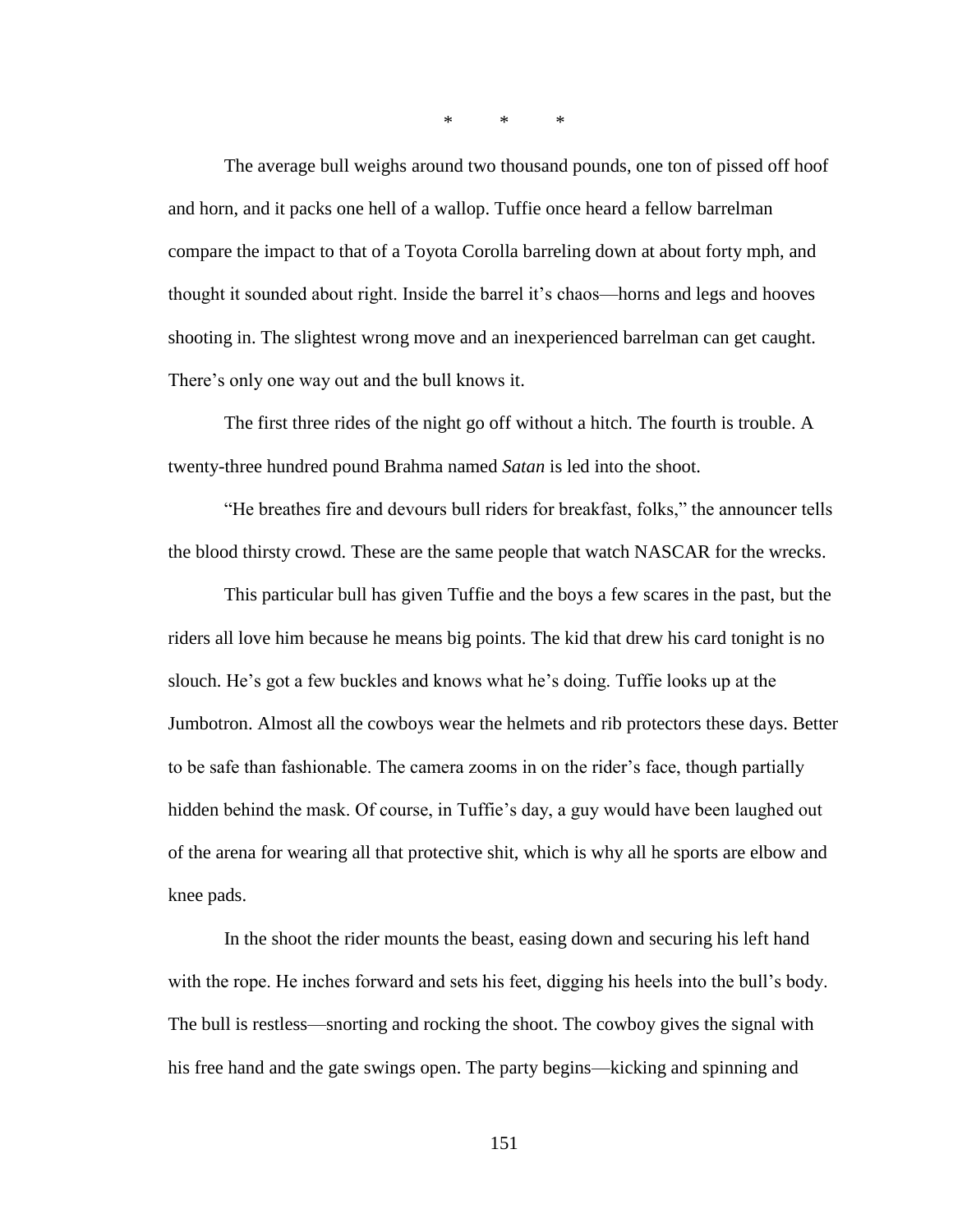lurching back and forth. Tuffie readies himself, as the bull unleashes every ounce of its bovine fury upon the rider clinging on for a chance at the money. Tuffie watches the scene like a hawk. Six seconds. Seven seconds. Eight seconds. Finally, the buzzer blasts the cheering crowd, and the announcer congratulates the rider on a great performance. Tuffie sees something's not right. When the rider tries to dismount, he doesn't quite clear the animal. The beast turns on the kid and the bullfighters run in to try and intervene. Tuffie grabs his portable fence and dances a little jig in front of it to distract the bull. The crowd cheers. The jig works and the bull shifts its attention to Tuffie. He turns to scramble behind the fence but loses his footing and eats a mouthful of dirt. Somehow the charging bull misses him and launches the little picket fence into the air. It lands about fifteen yards off and bounces several times. The crowd loves it. Tuffie's now breathing so hard he can't even think straight.

One of the bullfighters runs to the fallen rider and begins to help him up. The other tries to help Tuffie back to his feet. The bull is about to make a second pass and the two men sprint in opposite directions—the bullfighter one direction and Tuffie the other. The bull chooses Tuffie. He is slower than the bullfighter. His knees feel like they could buckle at any second. The barrel is close, but is it close enough? Tuffie goes for it, diving hands first, up and in. He doesn't have much time before the hit. He squirms to get in position and presses his body out against the barrel, flattening himself along its inner curve, and then pushing back with his head to reduce the force of the impact, but the bomb shelter can only do so much to protect against concussions. The hit is massive. The barrel goes airborne, spinning through space with Tuffie plastered inside.

Everything goes black.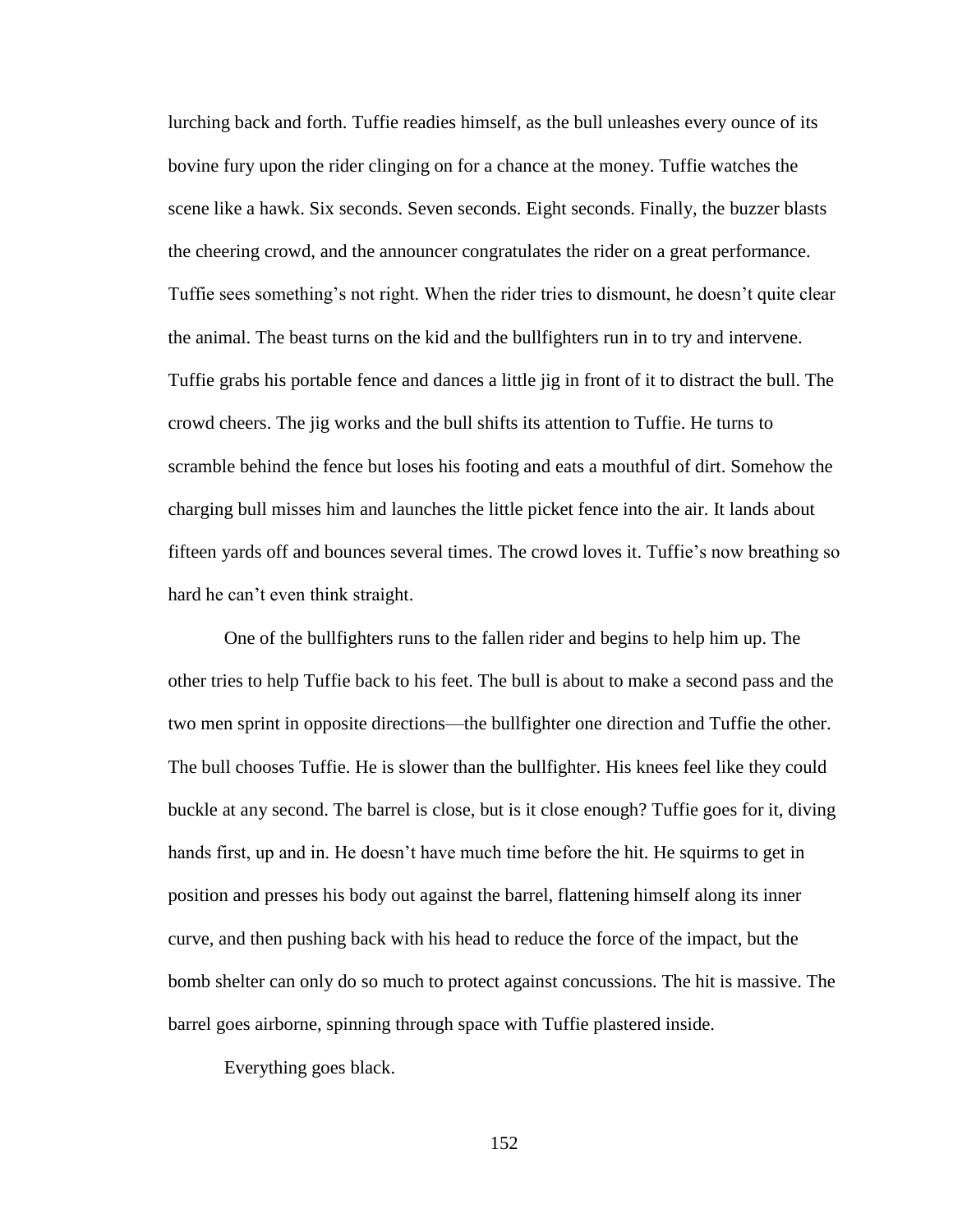\* \* \*

When he comes to, Tuffie is lying on a long table in the backstage area. The little horse-faced girl is the first thing he sees. He can't quite think of her name, but he knows she is his.

"I guess your momma was right," he says. "That bull sure told me what for, didn't he?"

"Did you scare him?"

He laughs and feels a sharp pain on his right side—probably busted ribs. He clears his throat and spits on the floor. "I reckon I did but not near as much as he scared me."

"It's good to be afraid," she says and smiles at him. Her horse-like teeth are the most beautiful thing he has ever seen.

He smiles back. Every bone in his body is sore, even his jaw, but he feels proud and he can't help himself. She learned something today—something he'd taught her.

"You're damn right it is. And how were them ponies?" he asks.

"Amazing." The girl becomes excited as she speaks. "I got to pet them all and Miss Meredith let me ride Pocket, Twilight, and Peppermint."

"Peppermint? I'm surprised you went anywhere near that vile beast after what she did to you." He sits up on the table and the room begins to spin like an out of balance ceiling fan on the lowest setting. The barrel has done a number on him.

Tuffie smiles at the girl and she smiles back. It's warm and somehow makes him feel a little better about things.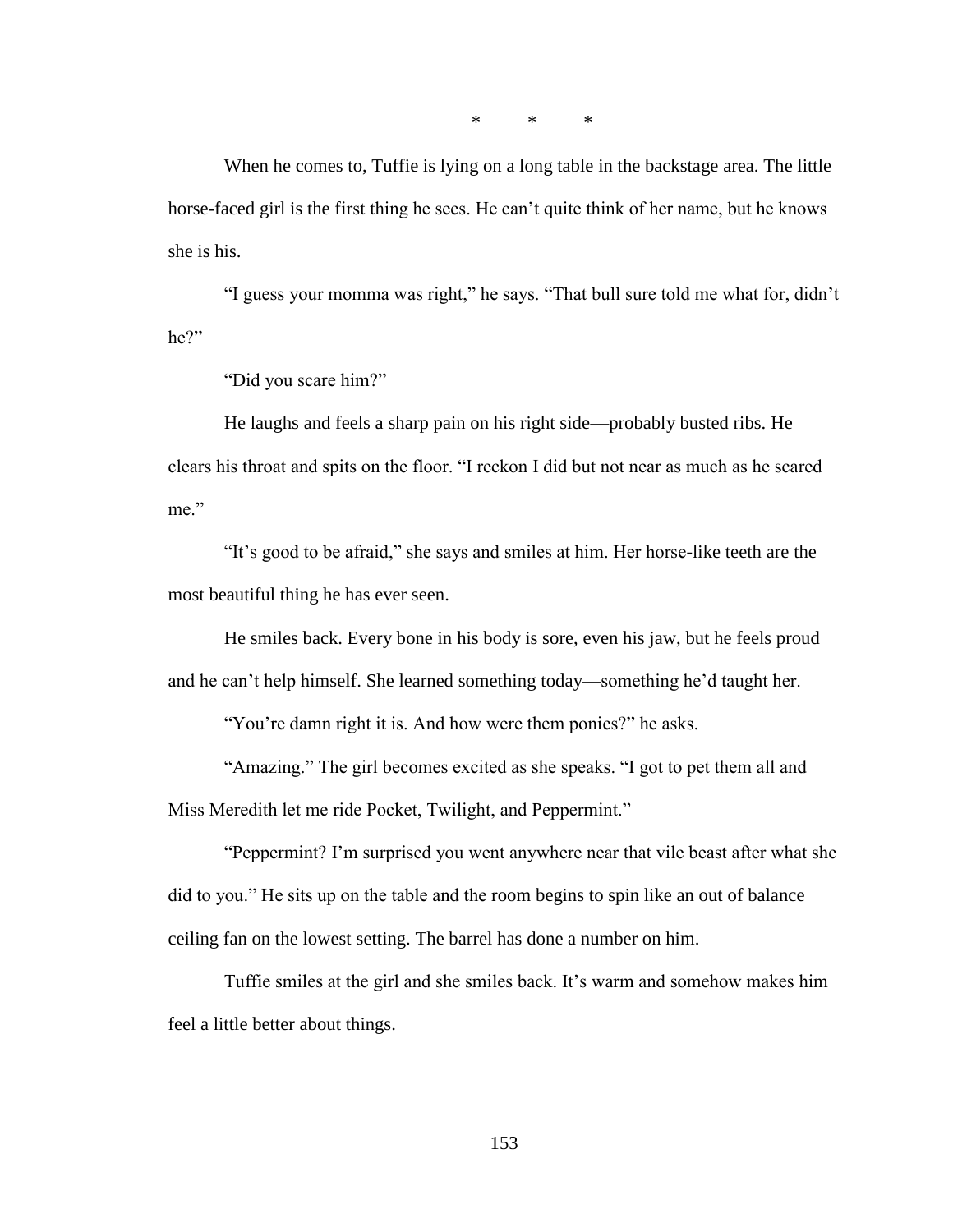"What's say you and me blow this pop stand before that hack of a doc comes in here and tries to remove my liver," he says and pats her on the shoulder. "Sound like a plan, kid?"

She nods.

"Hey, you hungry?" he asks. "I mean kids have to eat, right? You like corndogs? Funnel cakes? What do you eat?" He hops down from the table feeling broken but good. The girl meets him with a hug around the thighs. He feels her squeeze him with everything she's got. "Hey, you're a strong little thing, ain't ya?" he says. "Careful, you're liable to break an old man's legs huggin' like that." He limps forward a couple of steps. He is unsteady, but feels the girl trying to brace him. He looks down at her. There is something strangely comforting in that little horse face. He doesn't know what it is, but he likes it. "Yeah, we'll grab ourselves something to eat and you can tell me all about the ponies, sweet pea."

"My name is Lilly," she says.

"I know, kid. Just like the Who song."

"Can Miss Meredith come with us?"

Tuffie laughs and grabs his side where it hurts.

"We'll see," he says.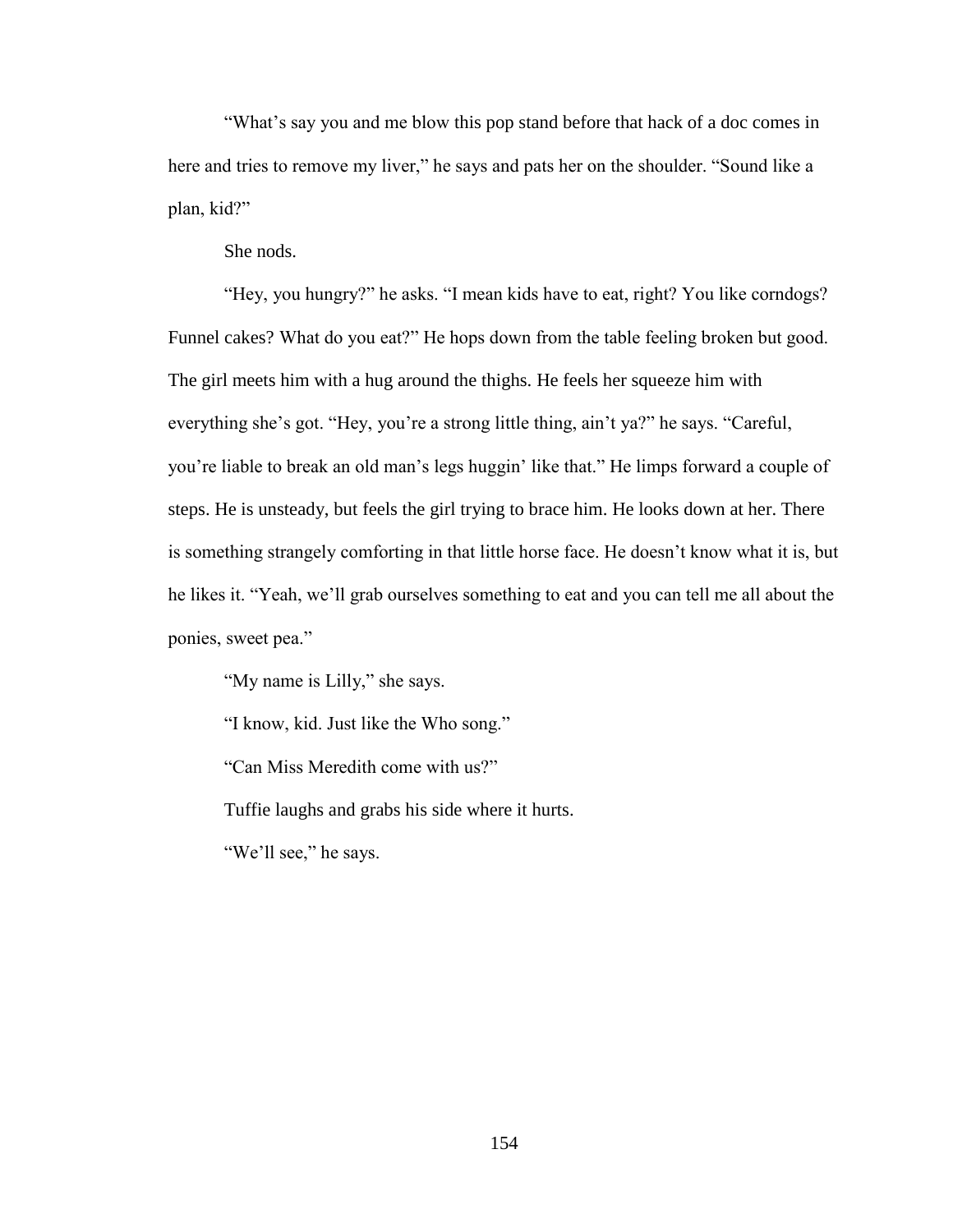## **CHAPTER TEN: THE DUKE OF CORDILLERA**

Once a strong and intelligent woman, Ann Greenwood found she no longer possessed the wit of her youth. Her memory had begun fading faster than her husband's hearing—most likely due to the pugilistic dementia she'd suffered during a freak funeral incident involving a curb, a street, her face, and a conversation with Cousin Gary that was apparently riveting. In fact, the normally surefooted Ann had become so distracted by whatever Gary had to say that morning that she completely missed the six inch change in elevation from curb to street and landed face first onto the concrete. For weeks after, Ann refused to leave the house for fear that people might think her husband, Bill, was to blame for the bruises painted across her face. As for the subject of that conversation with Cousin Gary, it remained a family mystery. Ann couldn't for the life of her remember and Cousin Gary's funeral came shortly after. The Greenwoods did not attend the service.

\* \* \*

Mornings were when she was sharpest. As she grew tired during the day, things slipped through the cracks. And she knew everyone was talking about it. Her memory loss sat like a giant elephant squeezed into a tiny room at every family function. She pictured it, alongside the relatives, stuffing its trunk with fried okra and coleslaw. Oh, how they loved to talk. She heard them once.

*"She must ask me what we're having for dinner a hundred times a night. And I say, 'Damn it, Annie, I just told you,'" Bill told Janet's husband, Stan, while piling brisket onto a paper plate.*

*"What are you gonna do?"*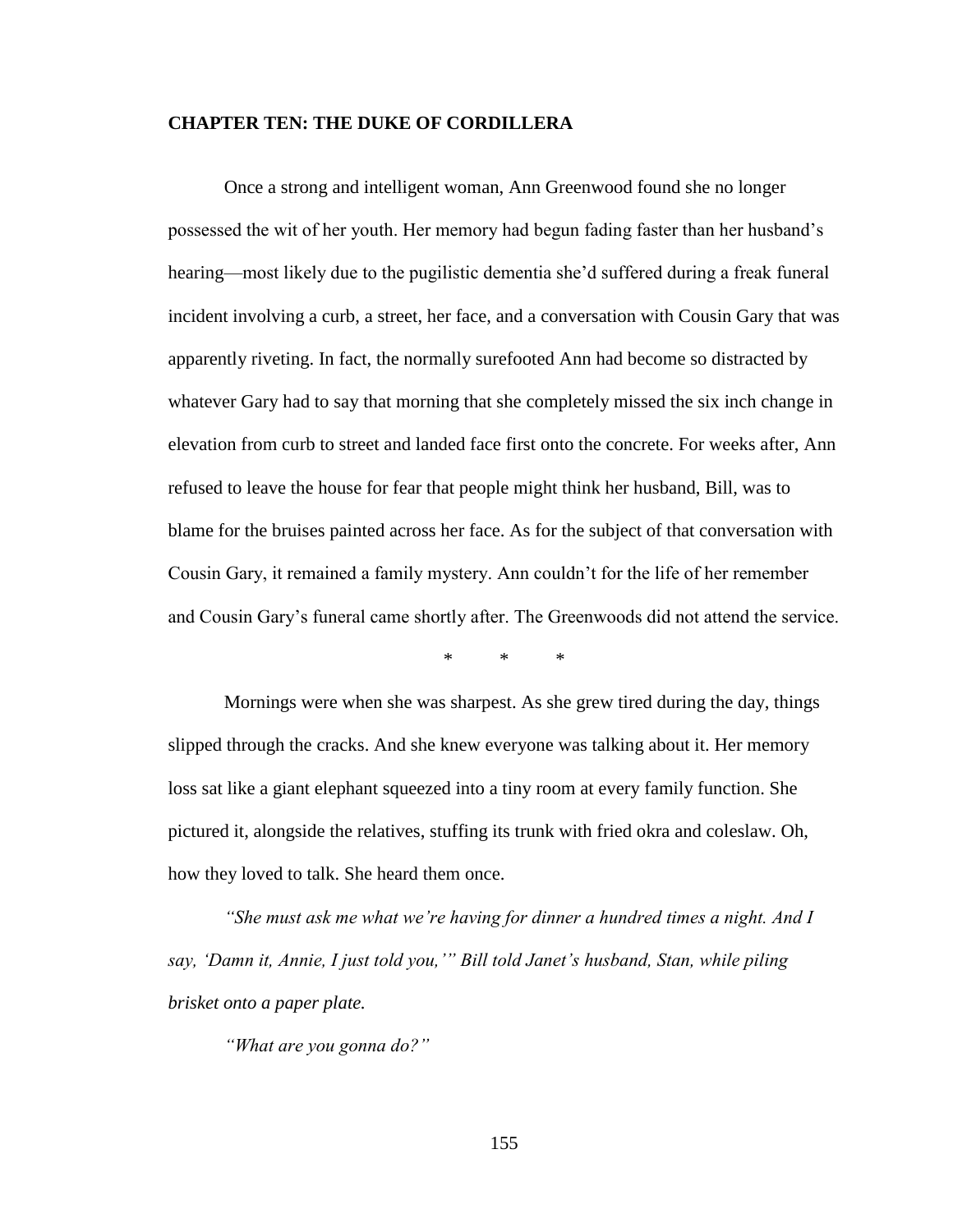*"I don't know, but it's getting to the point where I'm afraid to leave her at the house by herself."*

*"You're kidding. I didn't realize it had gotten that bad."*

Ann hadn't either. She couldn't believe her ears—sold out by her own husband. She felt betrayed. He knew she was self-conscious about this. Embarrassed by it all, she began to develop coping skills. She created a system of Post-it notes and detailed schedules and routines to help keep her on track. Daily dinner menus were stuck to the glass of the microwave door in case she forgot. She quit thinking for herself all together, adopting her husband's opinions on everything and nodding emphatically to the points he made. She observed everyone closely and spoke less and less. If she did speak, it was always in vague generalities. She used ambiguous language and catch phrases she'd stolen from *Fox News*.

"Well, I just think he's an Obamanation. And besides, we still haven't seen his birth certificate," she would contribute when she felt it suitable. Otherwise, she'd just nod and smile and look to her husband for the appropriate response or reaction.

Ann could tell that Bill believed, or at least wanted to believe, that his wife's condition might be improving, because he stopped mentioning it to the doctor. Ann, of course, knew it wasn't true, but she'd also never been one for doctors or medication. Perhaps the worst part of all of this was that the thought of being left alone with her only grandchild terrified Ann in a way she had never thought possible. When Sara first married Colin, Ann caught a severe case of the *grandmother fever*. And now that she finally had one of her very own, she feared she might break it. After all, she told herself, babies are fragile.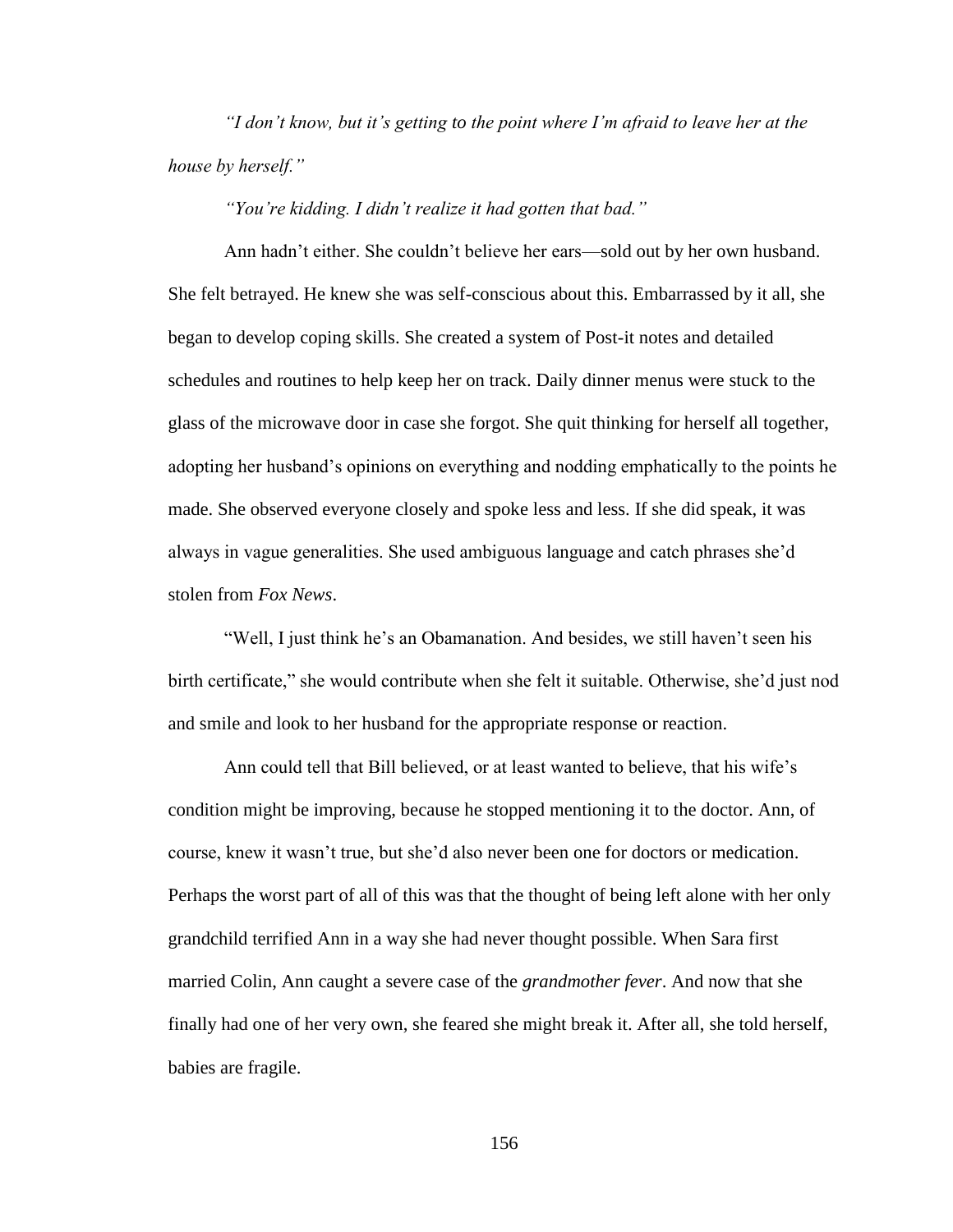\* \* \*

Bill Greenwood, Ann's husband of more than forty years, was a man who'd been called many things in his life, both to his face and behind his back, but never "soft." Ann even struggled at times to break through the hard shell that encased her husband's gruff heart. Still, she knew he loved her. And it didn't matter that he was difficult, shorttempered, stubborn, and way too hard on the kids—he was a good provider and there comes a point in every woman's life where that becomes enough.

When the kids were little, Bill's two favorite sayings around the Greenwood house were: "I'll tell you what *The Golden Rule* is. It's simple. The man with the gold rules," and "Nobody likes a whiner." Raised on the edge of The Depression and fueled by the nationalism of WWII, Bill's philosophy on life raged pure Horatio Alger—a republican to the end, a Marine Corps Officer in Korea, and an Okie from Muskogee who had never taken a single trip on LSD as he so proudly reminded Ann every time that particular song came on the radio. His life and work were one. His nights were not spent at PTA meetings or ballgames or dance recitals. He lived in the office. Ann imagined him sitting at his desk contemplating a wounded economy and nursing a bottle of scotch. And when he came home, work came with him.

Even in retirement he worked every problem into the ground until he was confident he'd found the right answer. If Ann needed a new dishwasher, Bill did the research. And when the dishwasher was purchased, delivered, installed, and officially up and running, Bill moved on to the next problem. Scotch was always a big part of Bill's process. His internal bar clock officially opened things up at 5 p.m. sharp, though sometimes closer to 4:30, or even 4. In his retirement, Bill began allowing himself the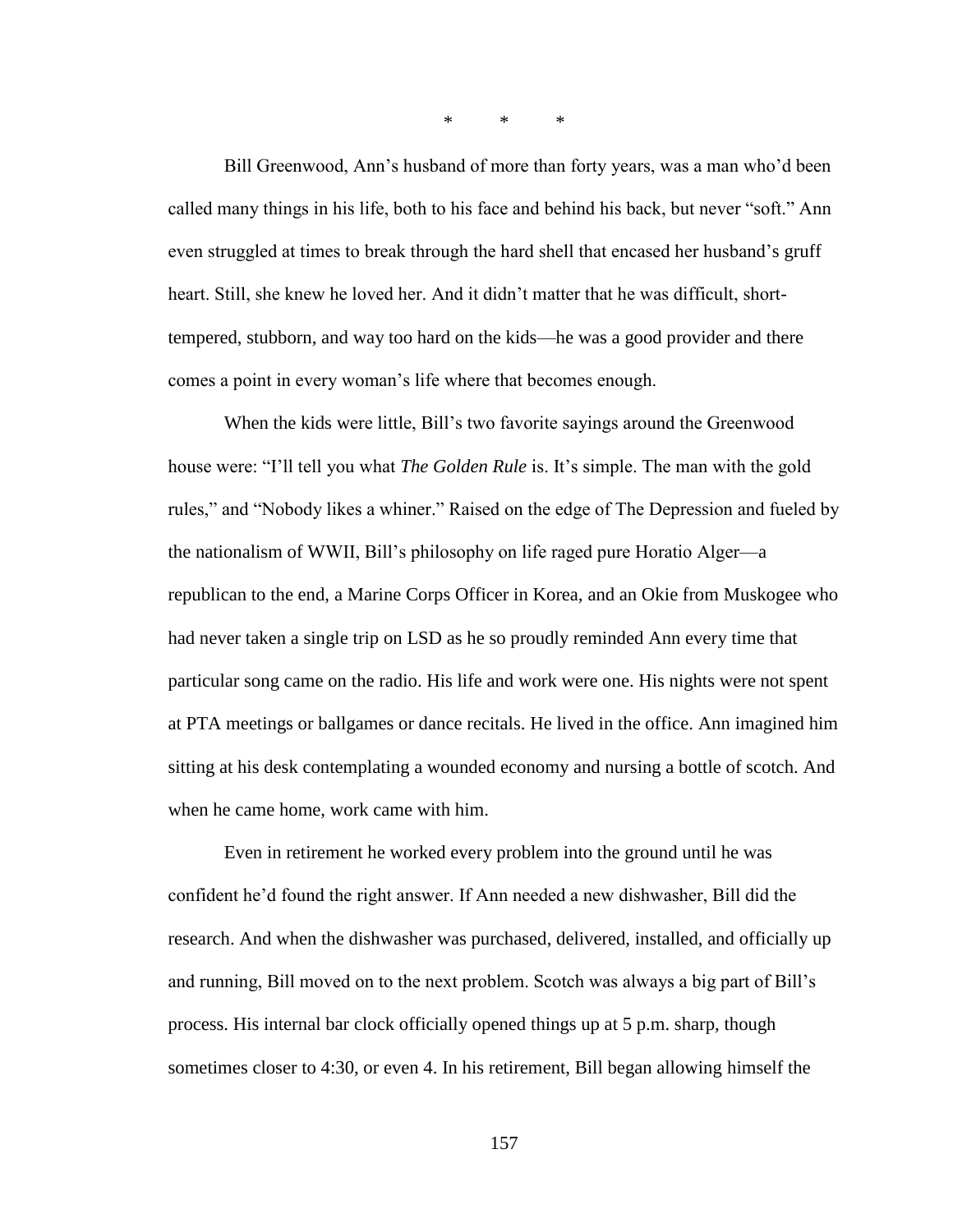luxury of opening the bar a little earlier each day. Ann noticed but never said anything. In fact, she usually had whatever he was having.

The Greenwood daily ritual became a beer or three at lunch, scotch and waters while throwing peanuts and stale Goldfish to the dogs in the mid-to-late afternoon, and red wine during dinner before switching to brandy in the evenings. Brandy had replaced cognac as Bill and Ann's desert beverage of choice because they were disappointed in the French—untrustworthy cowards that they were.

Every night, frail little Ann held her own. And, oddly enough, she tended to hold her liquor much better than her husband. When bedtime arrived, Ann would shift into designated driver mode, guiding Bill from the couch to the bedroom as he pinballed down the long hall of their retirement dream home. They were out in the middle of nowhere, nestled atop the closest thing to a mountain that the Texas Hill Country has to offer. If she didn't take care of him, then who would? There were many nights when he would fall and hurt himself, his skin paper thin. And when the drink became too much and Bill got sick, Ann was there to help him to and from the bathroom and quietly clean up his mess as he drunkenly professed his love for her and the kids.

"I just love you sooo much, dear," he'd say. "I don't know what I did to d-ddeserve you. I just can't artic-artic-cu-late how much, how-how much, you and the kids mean to me. So much, dear."

"I know, dear," Ann would say.

On the rare mornings when Bill actually recalled the events from the night before, he often took to blaming the dogs for his early start.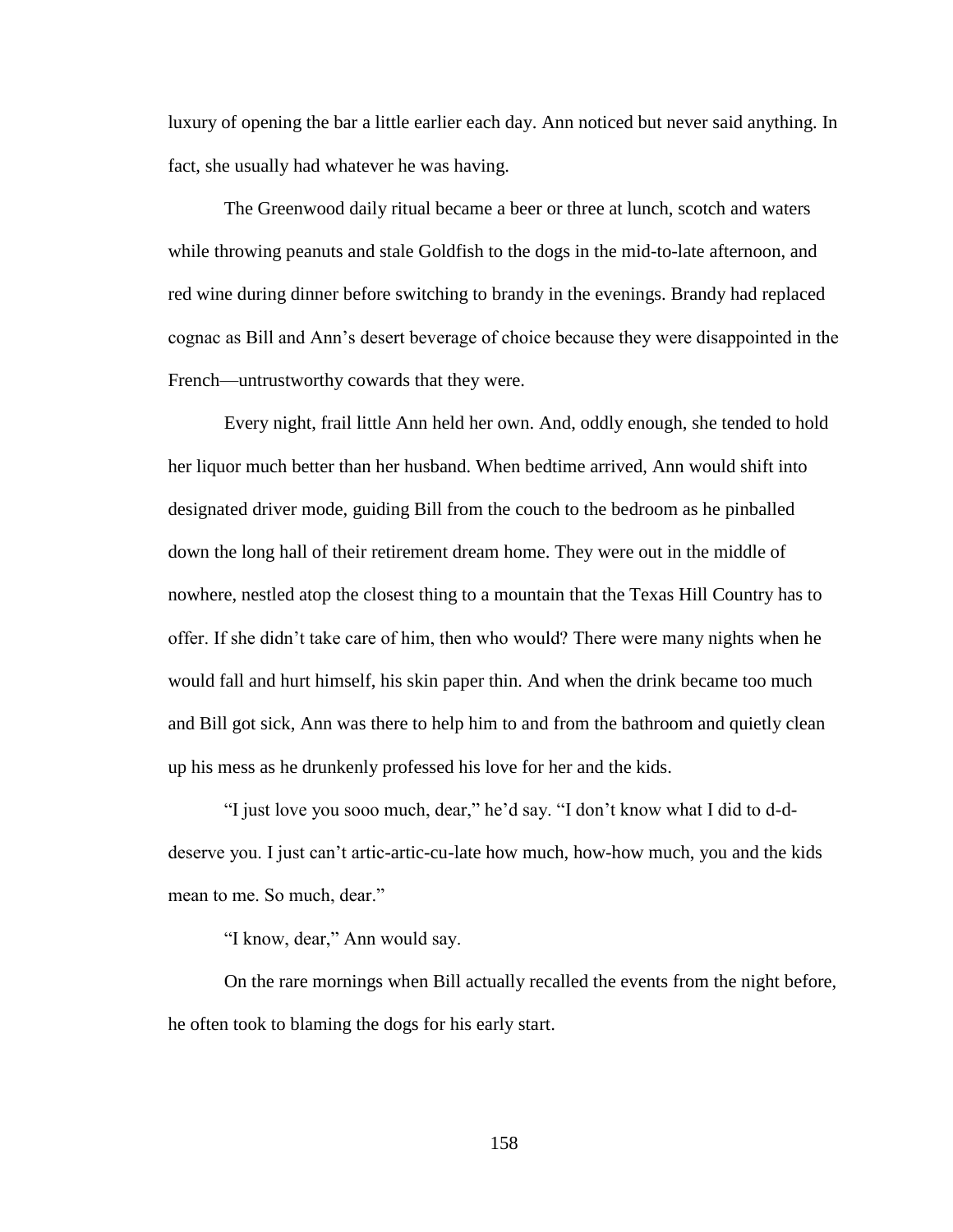"Well, Duke and Lizzie don't understand daylight savings time. They think it's time for snacks, and you know how Duke gets."

It was true. The dog could be demanding.

\* \* \*

Duke increasingly became a problem within the Greenwood family dynamic. A picture-perfect example of a German Shorthaired Pointer in the prime of his life, Ann could tell that the dog saw himself as the alpha male of the house. In true Shakespearean form, he used his friendship with the king to usurp the power of the throne and pretty much do as he pleased, Ann thought. She had always liked Shakespeare and began to call the dog *The Duke of Cordillera*, but Bill didn't care for the nickname, and so it never stuck.

The other dog, Lizzie, was nothing more than a lackey. A Home Depot rescue, she was indebted to Duke for showing her the boundaries of the invisible fence and allowing her to stay on the property. Ann dubbed the healer mix "Licky Lizzie" for the way she timidly shied away whenever confronted by new humans, only to sneak her way back and lick the hand of the strangers who passed her screening process. She became Ann's dog because Bill's stern voice and manner frightened her. Duke and Bill, however, were partners.

The solution to another problem thoroughly worked by her husband, Bill handpicked and paid for the pointer in order to replace Hawk, his aging Brittany Spaniel, who was getting too old to hunt. Thirty-five hundred was more than Bill had ever spent on a dog, but Duke was no ordinary dog. His physique, markings, and pedigree were outstanding—the perfect genetically engineered quail dog. The Brittany had been too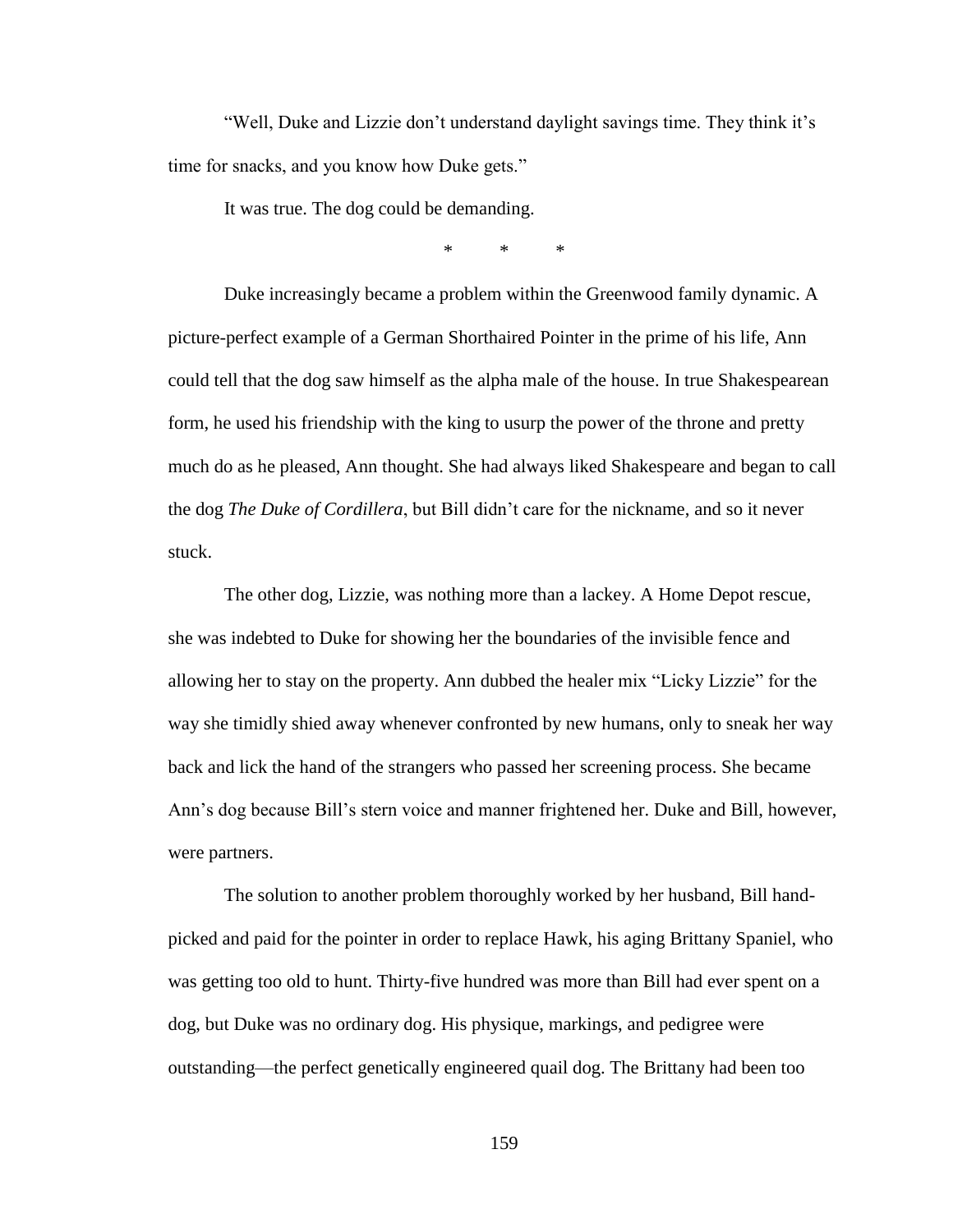fragile, his feet too soft, his coat too long and too brown. He often got lost in the brush and his hair always became twisted and matted with sticker burrs. And perhaps worst of all, Hawk was prone to retreating beneath the truck whenever challenged by larger males—a lover not a fighter. Ann knew this embarrassed her husband to no end.

The two dogs never got along, Duke and Hawk. By eight months, Duke towered over the Brittany and began to bully him. There was a sense that Duke welcomed his elder's death in much the same way that a farmer welcomes the first rain. He moved up in the order of command and took his place next to the king. Lizzie joined the family about a year later.

By the time Grandson Tommy came along, Duke was four and a half and well established in the household. After his opportunities to hunt diminished, due to Bill and Ann's health problems, the dog took over security detail by patrolling the perimeter throughout the day and unleashing his most vicious front upon all who entered the Greenwood home. When Daniel, Ann's only boy, retired from the Marine Corp and moved to San Antonio, just thirty minutes from his parents, Duke lost his mind. The dog tried on several occasions to nip the prodigal son, but the prodigal son moved too quickly. Eventually, Daniel nipped back and bloodied the dog's nose with a right cross. The issue was settled. Daniel had earned the dog's respect. Ann saw the whole thing but chose not to tell her husband. It didn't seem necessary.

Others were not as lucky as Daniel and were continually bullied by the stoic pointer. For example, the dog disliked Colin, Sara's off-the-boat Irish bartender husband, because Bill disliked Colin. Every time the couple came to visit from Austin, something unpleasant would happen.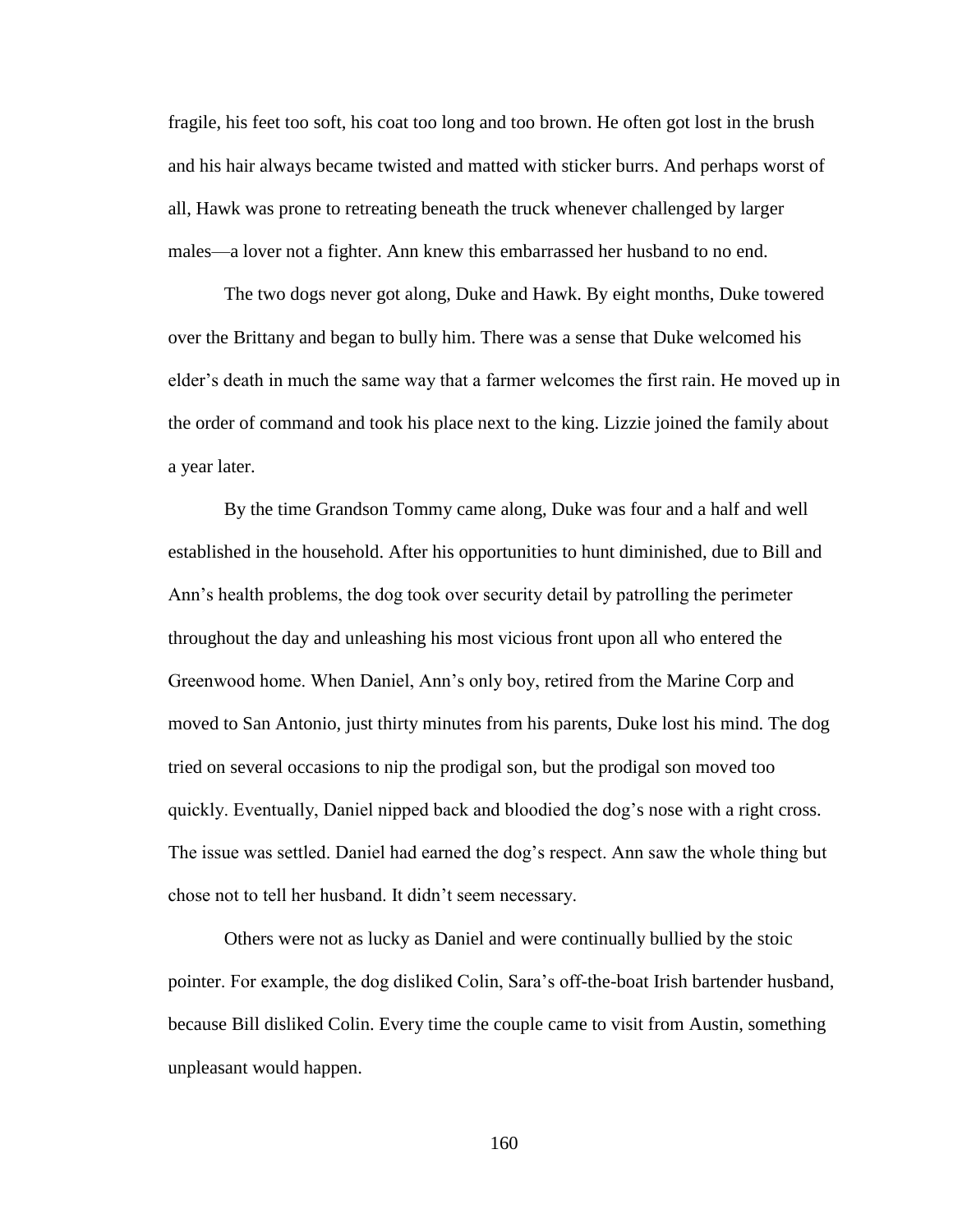"Everybody knows that dogs are the best judges of character," Bill would say. "Look at how cautious little Lizzie is around Colin."

"Dad, that's not fair. She's afraid of everyone," Sara would say in her husband's defense.

When little Tommy was about nine months old, the dog established his authority over the child. No one knew exactly what had happened that day because no one actually saw it transpire, but the child was visibly traumatized.

"What do you expect?" Bill asked. "He scoots around here screaming and yelling with those damn blaring toy trucks and their sirens. Duke was just answering a noise complaint. I don't know why you and Colin even bother coming out here. You spend all your time messing with the baby when you do."

"He's nine months, Dad, we have to keep an eye on him all the time. That's part of the job. See what happens when we turn our backs for even a second?"

"I just think Colin monopolizes the boy."

"It's called parenting. You and mom never make an effort to connect with Tommy. That's not Colin's fault. Besides, that's not the point. Your *fucking* dog attacked my child!"

"That's your version of it. Duke says he was just following protocol," Bill said, rubbing the dog's big brown ears in front of his daughter.

Sara's words hurt her mother. Ann wanted to play with Tommy but didn't know how. She was a nurturer by nature, but she just didn't feel like herself anymore. But Sara was right about Bill. He had never shown much interest in the kids. He was the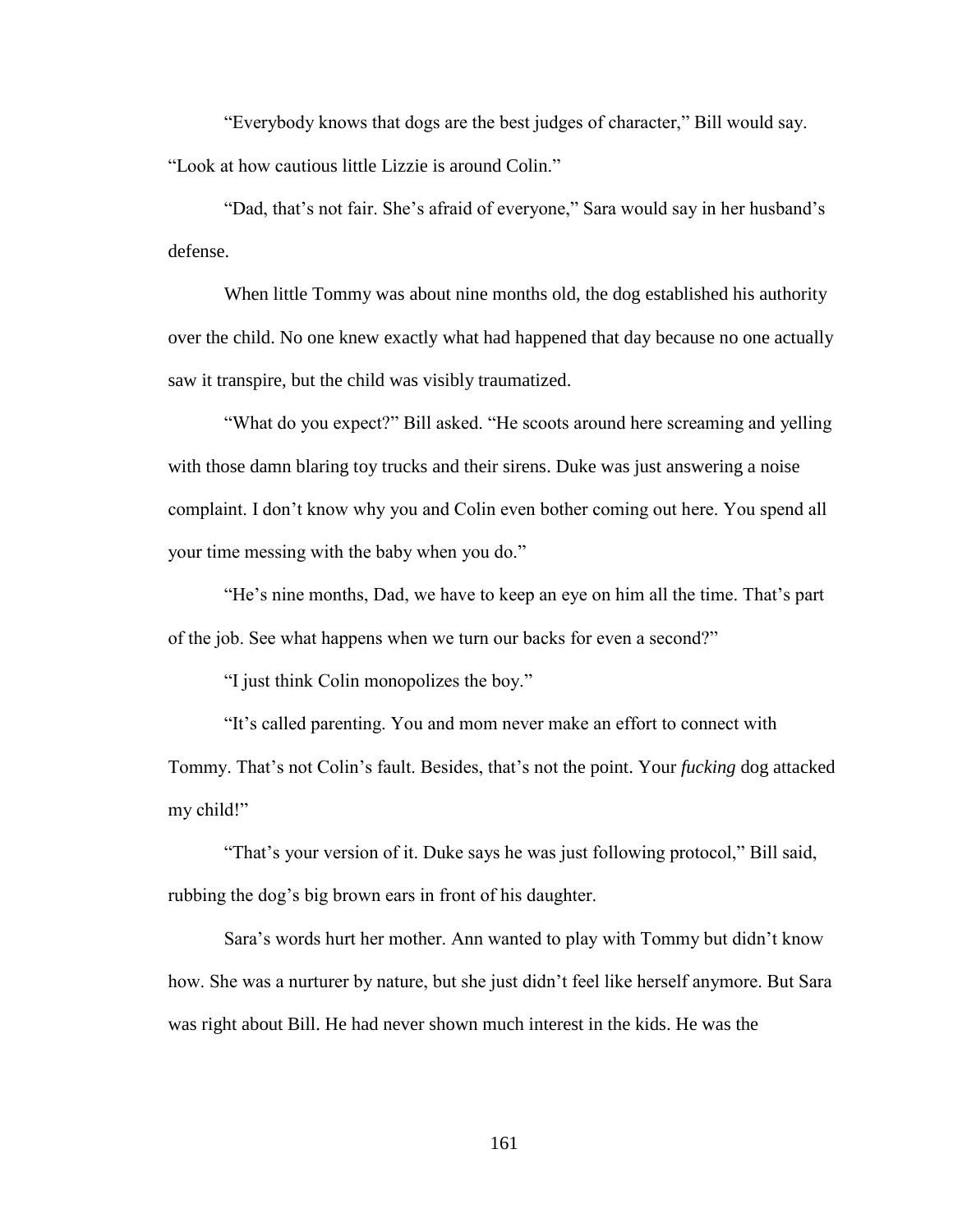breadwinner and disciplinarian. That pretty much summed up the extent of his parental contribution. As a grandfather, he wasn't much better.

"You just need to stop mothering the kid. You don't want him to grow up to be a pussy, do you?" Bill asked his daughter.

Ann cringed and left the room. Sara packed up her family, crying child and all, and headed back to Austin.

In the months that followed, the child's fear of dogs only confirmed Bill's suspicion of his daughter's "mothering."

"We're a dog family," he would explain to Ann when the topic arose.

To Bill, a grandson that cries and screams for his mommy every time a dog comes within ten feet of him was unacceptable. It was the equivalent of hiding under the truck. Ann didn't know what to say.

\* \* \*

Daniel's return to the flock provided the one hope that the child might be rescued from his canine phobia. Daniel seldom went anywhere without his best friend and sidekick, a slightly overweight redheaded yellow lab mix with the disposition of a kindly old nanny from a children's story. Ginger's public exposure around the base had allowed her the opportunity to master the art of being non-threatening. She tagged along on daily errands and slept peacefully at the foot of Daniel's bed. He often referred to her as his "old ball and chain." Ann thought this was funny, though she did wish he would settle down and meet a nice girl.

It did not take long for Ginger's laid-back demeanor to win over the frightened child. Ann watched carefully. The dog was so gentle and sweet, and she moved slowly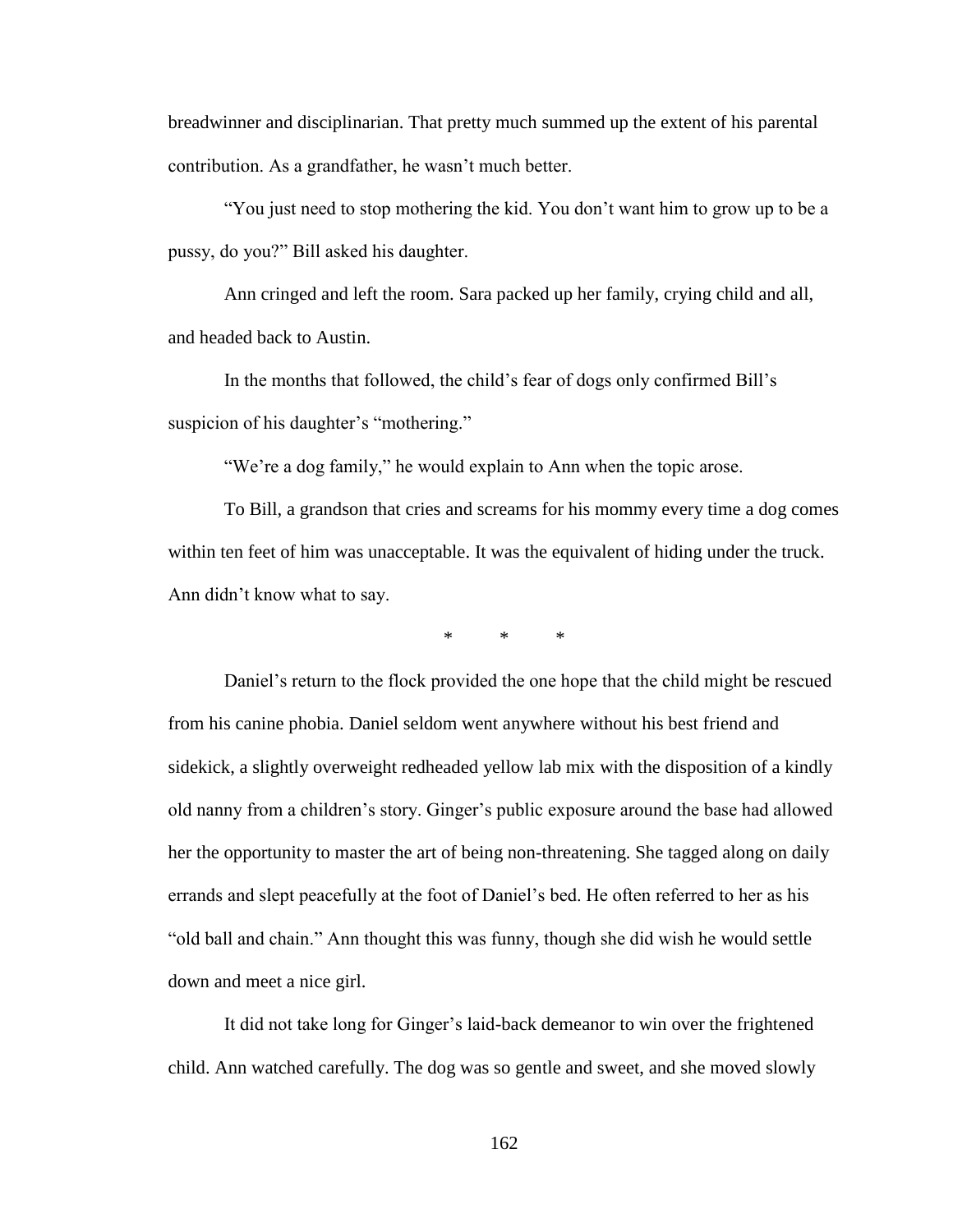and deliberately. Ann wished it could be that easy for her. Ginger's maternal nature lured the boy in as he cautiously faced his fear. Over time, Tommy began to play with the dog, even asking to sleep with her in his bed whenever Daniel's visits overlapped with theirs. This made Ann happy. She tried to explain to Tommy that Lickie Lizzy was really more afraid of him than he was of her, and he seemed to understand.

Duke, however, was still a wildcard and not to be trusted. Ann couldn't really fault the child for that.

\* \* \*

On the Christmas Eve before Tommy's second Christmas, as Colin and Daniel pieced together a train set in the living room and Tommy slept with visions of sugarplums in his head, Ann made her way down the long hall to the back of the house to let the dogs in. It was a cold night and Duke, with his thin coat, usually bedded down in his doghouse for warmth. When Ann reached her hand inside the small lean-to, the dog jumped and snapped three times viciously. She yanked her arm back and almost fell over backward. Her skin was thin from age and alcohol, and the blood poured from her veins. She did not scream. She did not cry. She did not make a sound. Ann didn't want to bother anyone. She just let the dogs back into the house and set about silently rinsing the wound in the utility room sink.

When Daniel found her twenty minutes later, the scene looked like a set from a cheap horror film—blood on the walls, the floors, the countertops—blood everywhere. The wound became infected, like dog bites often do, and Ann's tiny little forearm swelled up to near Popeye proportions and landed her a two week's stay in the Methodist hospital in San Antonio. She missed Christmas and New Years that year, and she desperately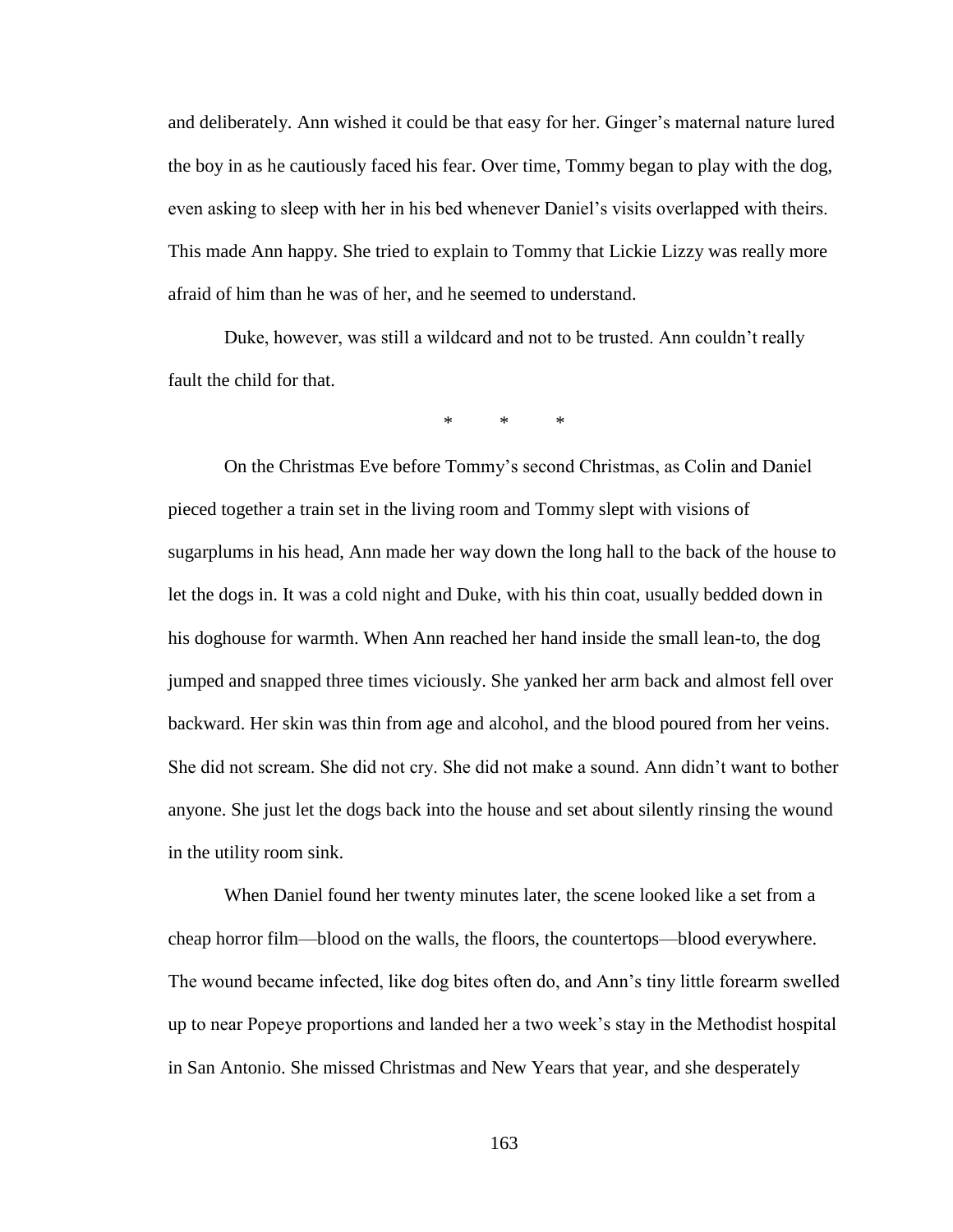pleaded with the staff on a daily basis to allow her to return home to her Post-it notes, routines, and carefully planned schedules. It scared her when she woke in the night and couldn't find Bill, or worse, had no clue where she was. She felt helpless there, restrained by IV tubes and hospital corners. She felt trapped. Despite all of this, Ann took the blame for what happened that night.

"I shouldn't have startled him like that," she insisted to anyone who asked.

The details of the second attack on Ann remained less clear, but the end result was the same—infection, swelling, and a two week's stay at Methodist. Again, she took the blame.

"It happened so fast," she told the doctor. "I must have given him a scare." In truth, like the conversation with Uncle Gary, the events of the attack were lost. She simply couldn't remember what happened that night, and so Bill created his own version for the benefit of the doctors and nurses and concerned family members who questioned them.

"It's her condition. She has these spells where she's just not herself. Hell, I don't even recognize her sometimes, and we've been married forty-six years. Duke probably just thought he was reacting to a stranger—an intruder."

\* \* \*

Over the next two years, the incidents increased in frequency, and it was never the dog's fault. The Cub Scout selling popcorn door-to-door for a fundraiser came next. The doorbell spun the dogs into a frenzy, and they pushed past Ann as she opened the door. The nine year old was greeted with a bite to the swimsuit area.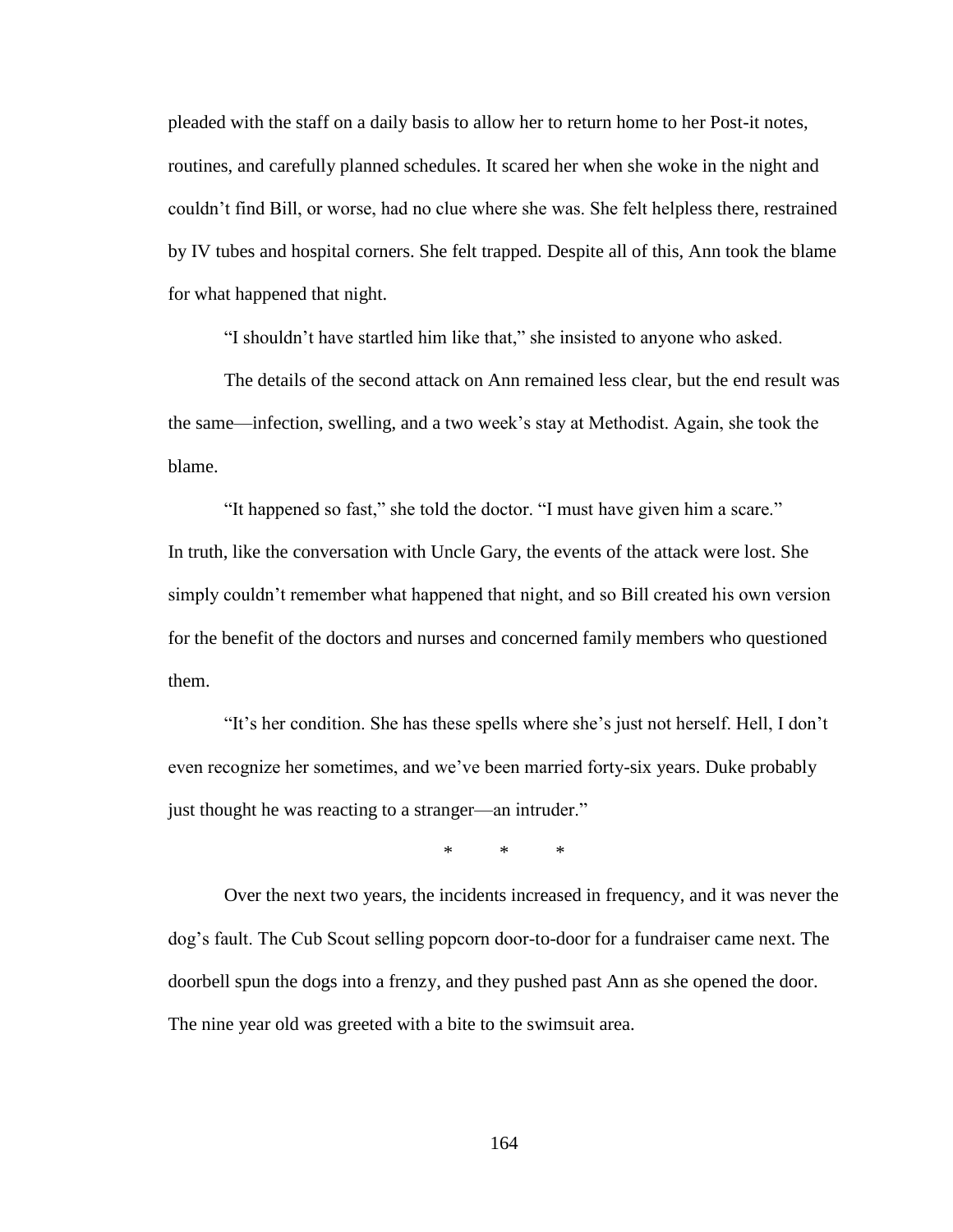"Dad, he bit a kid in the dick. Something is not right with that dog," Daniel told his father when he and sister made their first attempt at an intervention.

Ann sat silent throughout the proceedings.

"We don't know for sure that it was Duke. Both dogs pushed past your mother and she didn't really see what happened until it was too late."

"That's ridiculous," said Sara. "You have two dogs. One with a history of biting the *actual* hand that feeds it and the other who is terrified of strangers. We all know which dog did this."

"Technically, the boy was trespassing. The sheriff confirmed it. There's no soliciting in Cordillera. It's in the bylaws. If you ask me, it's the parents' fault. Who sends their kid out to hustle for handouts anyway?"

"Um, you did. Don't you remember all the cookies I sold as a Girl Scout or the candy bars Daniel hawked for baseball uniforms? Oh, wait, I forgot. You were never around when we were little. You were always working."

"That's right. And when I was in scouts, we *worked* to raise money. That's the problem with your generation. Everybody wants a handout."

"You are impossible." Sara caught herself and took a deep breath before continuing. "You have to do something about that dog, or else I'm not bringing my son around here anymore."

Ann looked at her husband, her eyes starting to water. She wanted to say something but couldn't find the words. No one would listen anyway.

"Stop being over-dramatic, Sara. It doesn't become you," Bill snapped back.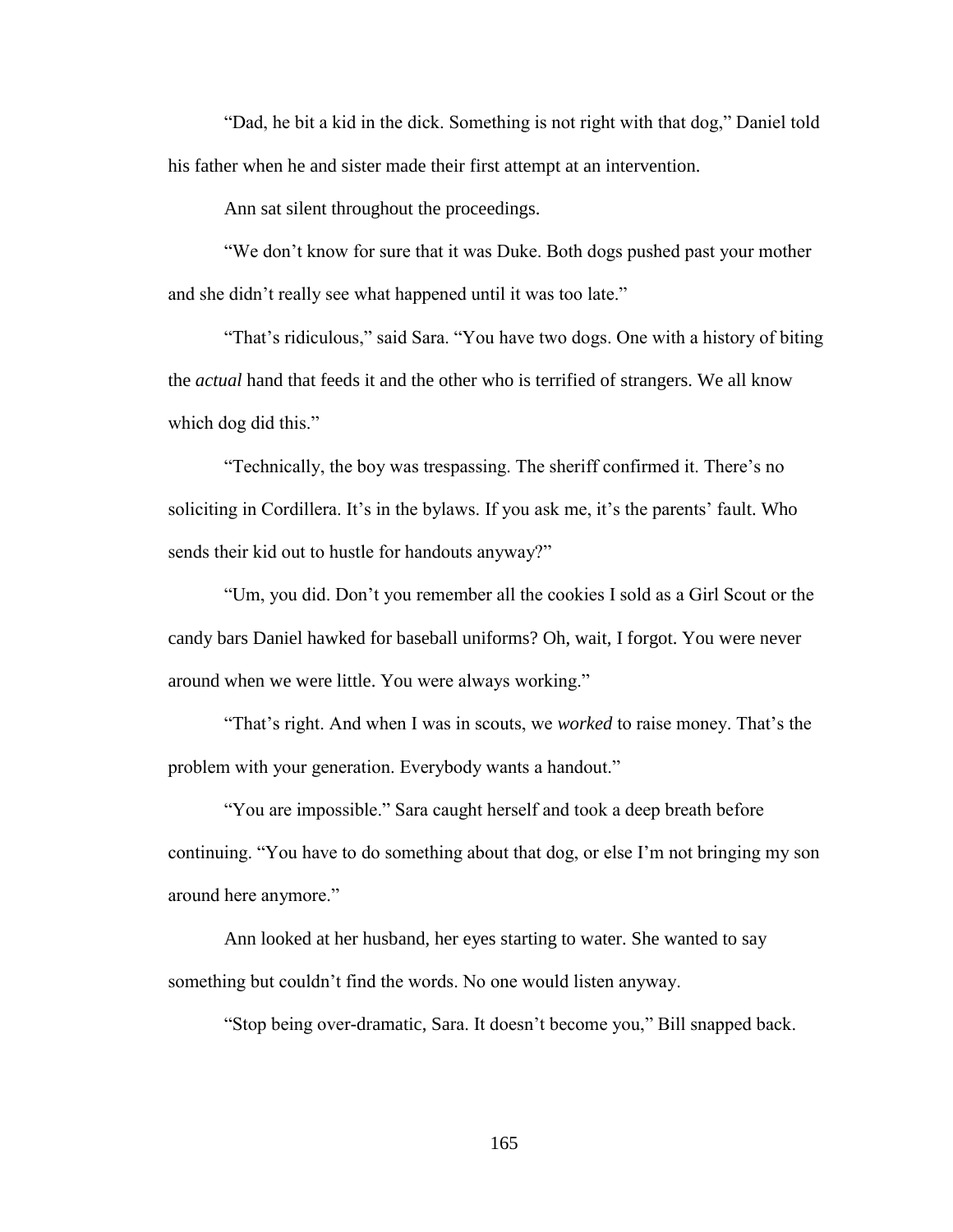"Dad, how can you not see the problem here?" Daniel said. "The dog has tried to bite me, Colin, and even Tommy. It put Mom in the hospital twice and now it's tried to re-circumcise a child. We have to do something."

"We don't know what happened with Tommy. Duke's just working security, running the perimeter, and trying to keep out the riffraff. Daniel, you of all people should be able to understand that."

"A Cub Scout is riffraff?" Sara cried from across the table. "Mom? Daniel? Your grandson? My husband? *Seriously?*"

"The jury is still out on Colin," Bill replied with a smile.

Sara was not amused. Nor was Daniel.

"Dad, the dog is a problem. I think he thinks he's in charge. He doesn't respect your authority. In his mind, he's the pack leader. If you don't re-establish yourself as the alpha male, there's no telling what else he'll do."

Ann smiled. Daniel was saying what she wished she could. He was so calm, so rational. She was proud of the man he'd become.

"If you ask me, this whole thing is being blown out of proportion. The kid's britches took most of the damage. Duke barely broke the skin."

"The kid is probably going to be traumatized for the rest of his life," Daniel said. "I mean, luckily Tommy was young enough that he's starting to get over it, but that Cub Scout will always remember what Duke did to him."

"Barely broke the skin," Bill repeated.

Ann got up from the table and went to bed. The sun was still up.

\* \* \*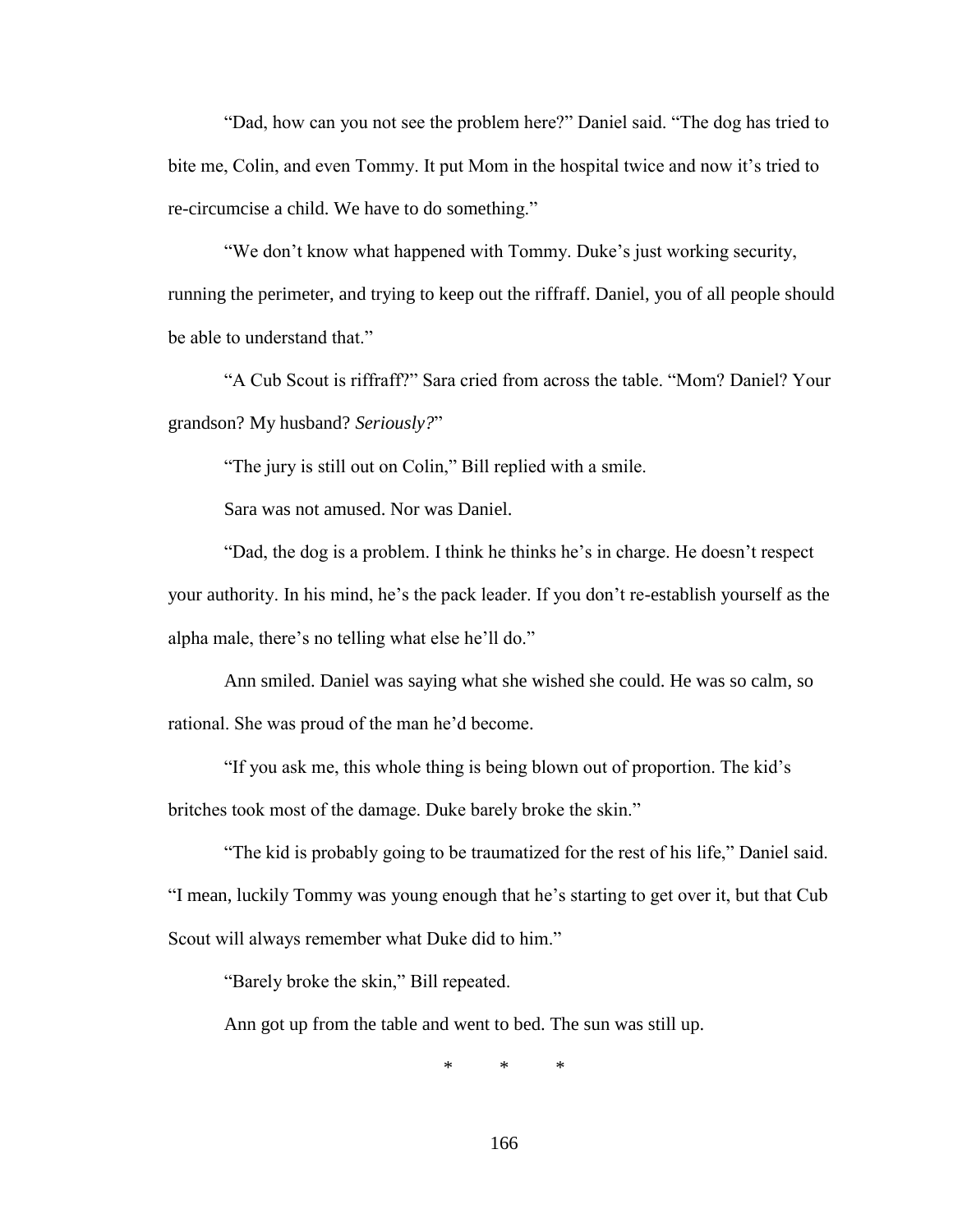Four months later, Bill was finally worn down into action when his veterinarian of eight years joined his offspring's cause. This time the vet's new assistant was to blame, improperly securing the dog during its annual shots. The vet had suffered many worse bites in his long career and made little of the event. He did, however, due to the dog's history, suggest a canine psychologist as a possible solution to the issue at hand.

Though it took a while to wrap his head around the concept of animal psychology, Bill gave the woman a call. She had a degree from Texas A&M and came highly recommended.

"At least it'll get the kids off my back," he told Ann.

She nodded.

The diagnosis of the dog surprised no one. Frustrated by not being able to fulfill his duties as a retriever, Duke had taken over security, just as Bill had said. The psychologist also suggested that Daniel might be on to something with his power struggle theory, but Bill dismissed this. The woman suggested placing *Beware of Dog* signs at the entrance of the property and by the front door. She then prescribed what she referred to as "muzzle therapy," which would require Bill to wrestle an eighty-five dollar Hannibal Lecter mask over the dog's snout three times a day at fifteen minutes a session. During these sessions, Bill was to periodically slide special treats into the gaps of the mask, making it a more pleasurable experience for the dog. Ann kept her distance as Bill administered this treatment. She could tell that Duke loved the treats but hated the mask. Bill put the signs up himself. Muzzle therapy, however, was inconsistent at best and lasted less than a month before the dog convinced his owner to continue the treats without the humiliation of the mask. Still, the children saw this as a step in the right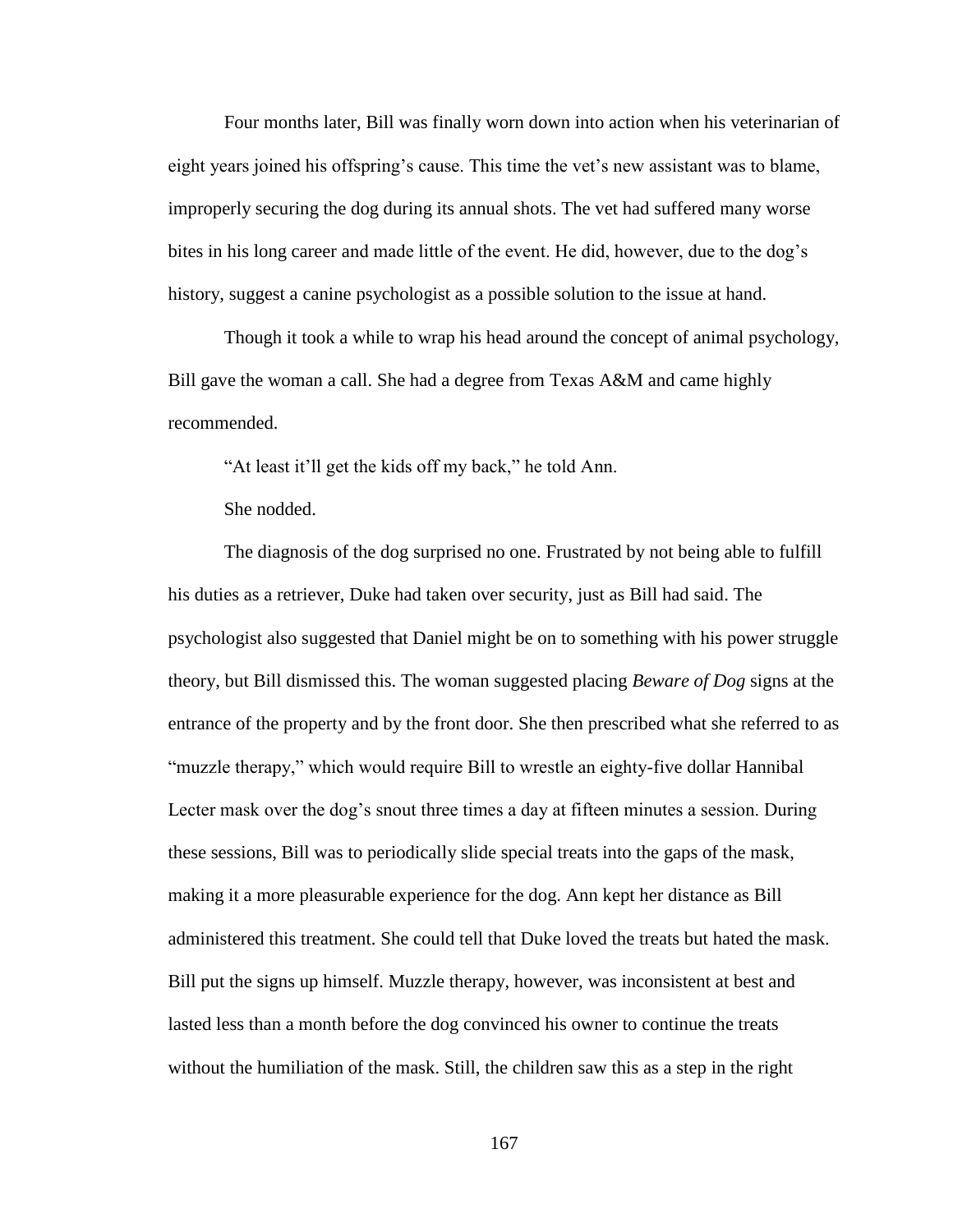direction and let up on their father about the dog. Sara and Tommy began to visit again on the condition that Duke would be kept outside whenever Tommy was inside and vice versa. This was easier said than done due to the fact that Ann often forgot this rule and slipped back into her routine of *dog wants in—let dog in—dog wants out—let dog out*. Ann hated it every time she made this mistake with Duke and wished she could stick a Post-it note to the inside of her head that said *DUKE STAYS OUT*.

Several times a day, Sara could be heard to say, "Is Duke in the house? Who let Duke in?" She would then rush to protect her child and insist that the dog be put back out. At night, after the toddler had been put to bed, Duke reclaimed his usual place in the home, only to be banished to the yard again in the morning. Meanwhile, Ginger and Lizzie were allowed full reign of the house. Tommy was comfortable with them, and everyone generally agreed that a reasonable solution had been found.

What Sara and Daniel did not know was that there had been another incident, and Ann was sworn to secrecy. She repeated Bill's words to herself until she felt they were posted to her brain. She didn't want to slip up again and upset everyone.

\* \* \*

When the satellite went out right before the Cowboys' first pre-season game of the year, all hell broke loose in the Greenwood household. Bill was not a man who accepted "no" as an answer. He didn't care that it was Sunday—he wanted it fixed. Ann felt sorry for whoever it was on the other end of the phone as she listened to her husband bark.

The man who arrived an hour later was a subcontracted repairman sent out by the satellite company on his day off. He arrived early in the second quarter. Bill and Ann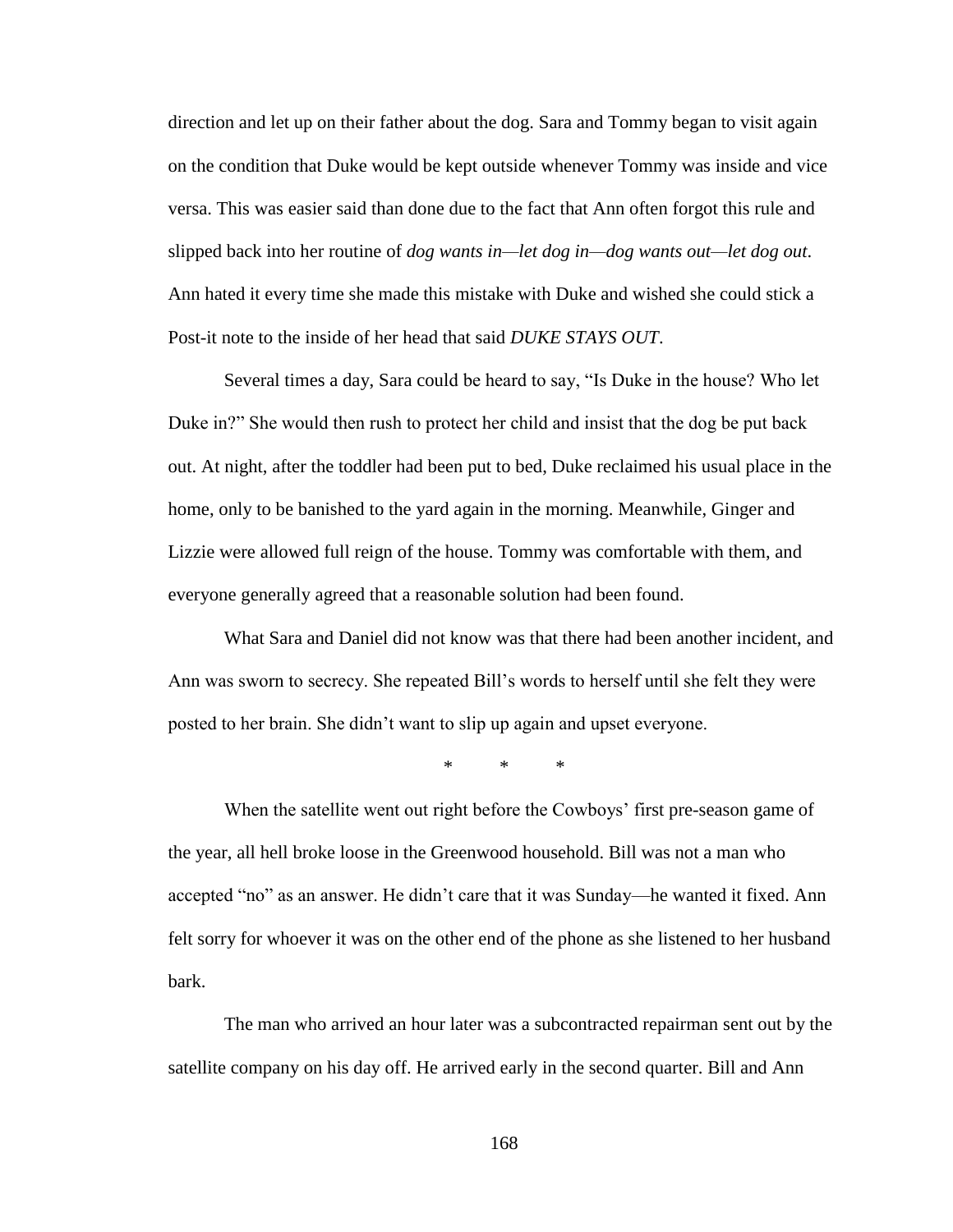were in the front yard pulling weeds and listening to the game on a small black transistor radio they'd had since the seventies.

Seeing the dogs and the sign, the man paused his approach and asked, "Do your dogs bite?"

"The pointer does," Bill replied as he began to get to his feet.

The man ignored this warning and continued forward. It happened fast. When it was over, the bites were minor, as the man had defended himself by landing his heavy steel-toed boot into the dog's ribcage. The sheriff was called and again he deemed the matter out of his jurisdiction since the event occurred on the Greenwood's property and the property was clearly marked with warning signs. If the man wished to make it a civil issue, that was up to him.

"That bastard is suing us," Bill told his wife a few weeks later.

"Which bastard, dear?"

"The repairman—greedy piece of shit. I warned him, Annie. I told him. He's just looking for a score—a handout. You saw his hand—it was nothing. I would have just poured some rubbing alcohol on it and gone about my day if it had happened to me."

"It's Obama's fault. He's trying to turn us all into socialists," Ann replied, not really knowing what they were talking about.

"Focus, dear. We *cannot* tell the kids about this. We'll just let the insurance company take care of it."

"That's probably best," she said, now thinking that her husband was talking about a traffic ticket he'd recently received for rolling through a stop sign in town. "The insurance company will take care of everything," she repeated.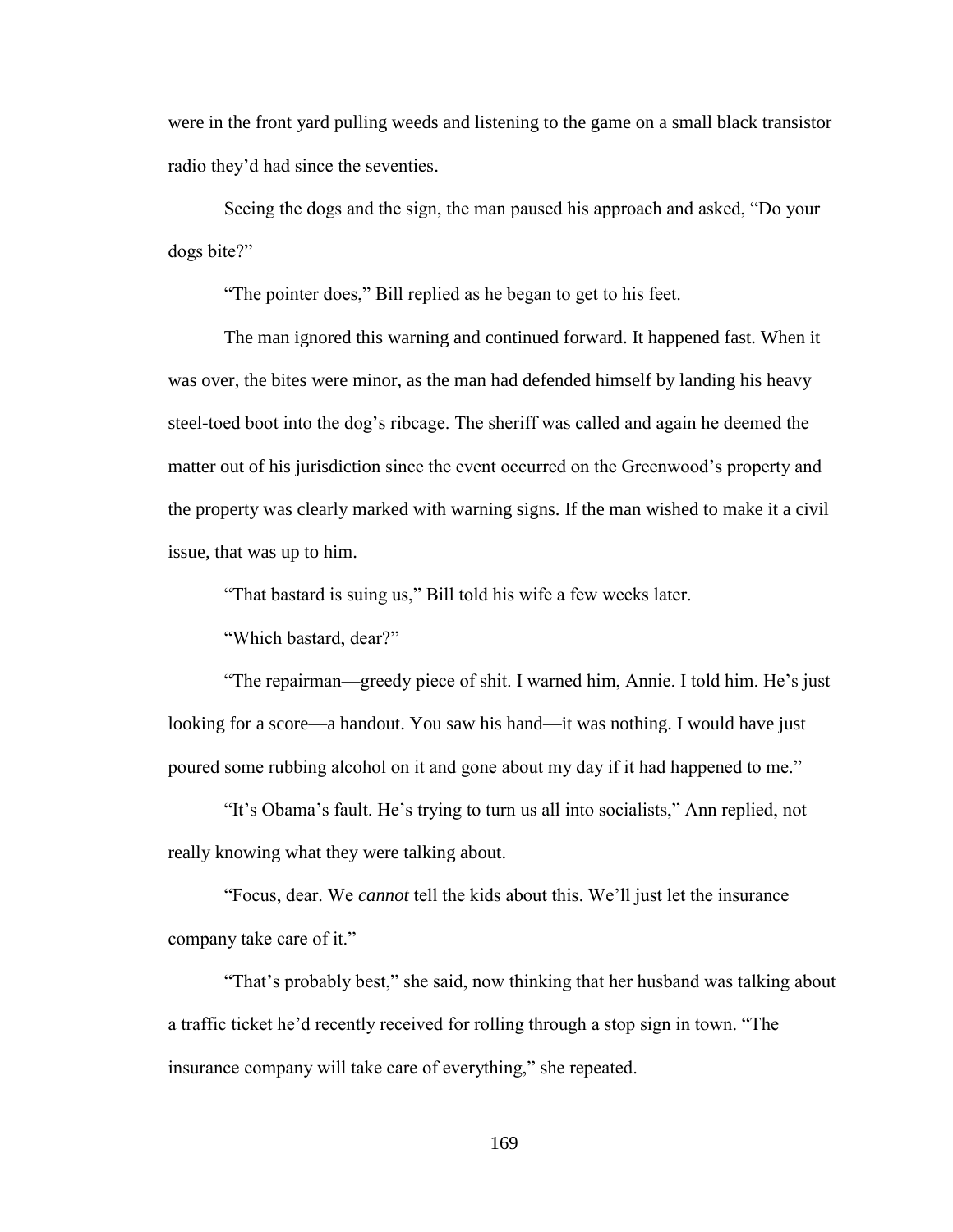\* \* \*

Tommy's fourth birthday came a little over a month later. The event was Batmanthemed and held at the grandparents' house. Ann remembered Daniel showing her grandson the campy Adam West show from the '70s, a few months earlier. She asked if it wasn't too much for a child his age, and Daniel assured her it wasn't. Tommy became obsessed with the show and demanded a Batman birthday party. Daniel went all out for his nephew. He dressed in a suit and played the part of Alfred, the butler. He even went to the trouble of creating a realistic enough replica of the Batcave for a group of fouryear-olds out of the long hallway and one of the guest bedrooms. Seven tiny caped crusaders ran screaming all over the property as they fought the invisible criminal element that continually plagued Gotham City. Tommy was the undisputed leader of this ragtag Justice League thanks to a high-end and very muscular Batman costume he had received from one of his Irish aunts.

## *Na, na, na, na, na, na, na, na, na, na, na, na, Batman!*

Duke had been kenneled for the day at the Happy Paw Doggie Spa a few miles up the main road. His spa day included three twenty minute stints in the common area, a sixby-six cell, and meals hand-delivered to his cage twice daily. Bill's goal was to end the party a little early, hoping that he could clear the children from the premises and bail his buddy out before the kennel closed at 5:30 p.m. and he had to pay for a second day. It was close, but he and Ann made it just in time.

Ecstatic to be sprung from the joint, the dog eagerly waited for the birthday boy to be put to bed so that he could rejoin the family and the other dogs inside. Several times Ann saw him standing by the door and tried to let him in, but someone always stopped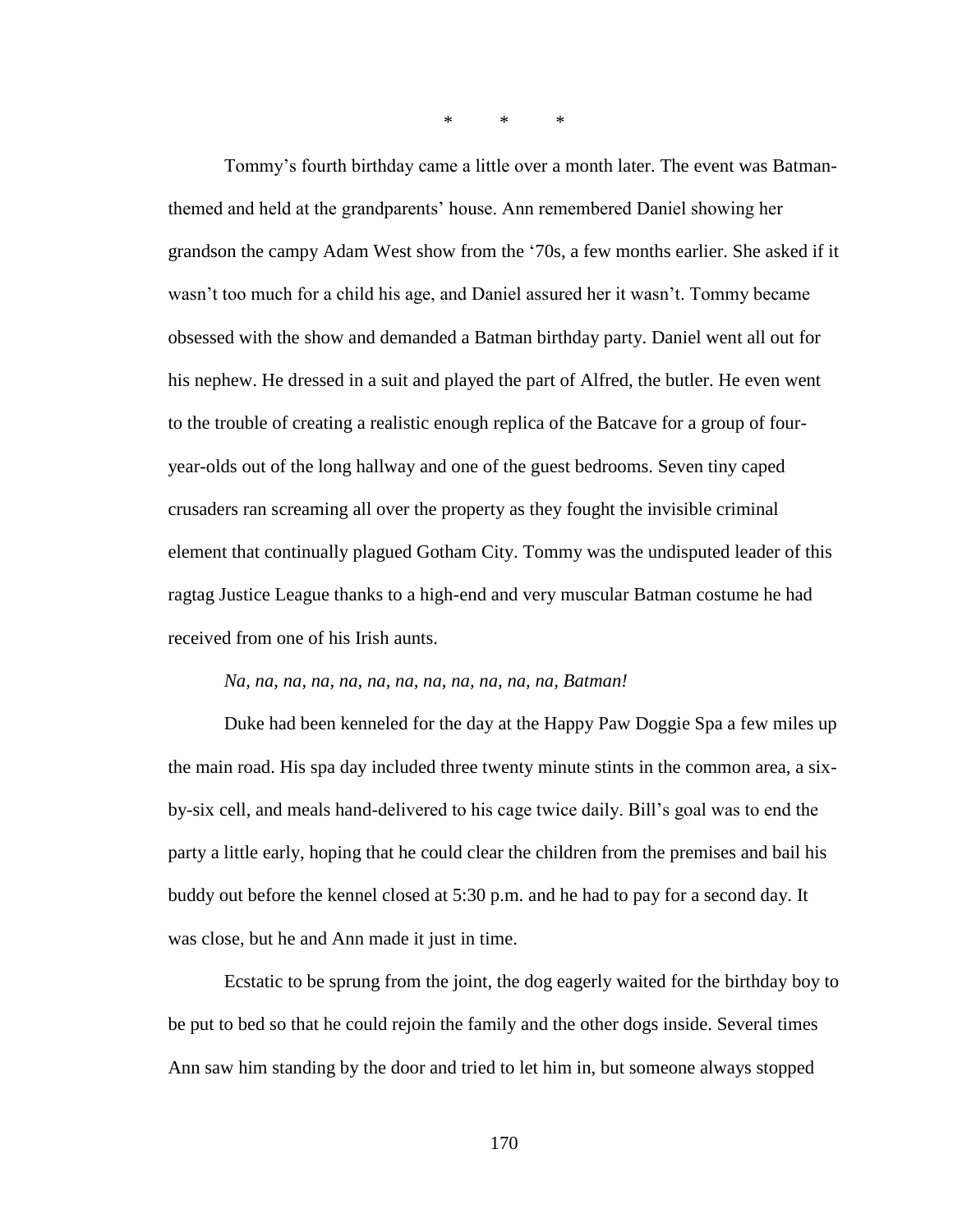her. Wired from birthday sugar and the brand new Batman costume, Tommy was nowhere near bedtime. He was fighting it all the way, and Sara told her mother that she might "just let him wear himself out."

*Na, na, na, na, na, na, na, na, na, na, na, na, Batman!*

\* \* \*

Bill was somewhere in the back of the house, Colin and Daniel were assembling toys in the living room, and Sara was elbow deep in dishes when Ann saw the dog waiting by the door and let him in. She then wandered back into the kitchen to help her daughter with the cleanup so that they could all go to bed. It had been a long day and she was exhausted. She shuffled her feet across the tile floor as she collected more dishes from the table.

*Na, na, na, na, na, na, na, na, na, na, na, na, Batman!*

In an instant, the little boy's high-pitched screams echoed through the house. Bill was in the back of the house and probably heard nothing. Ann became confused. Everyone else sprinted in the direction of the commotion. Ann followed.

The dog had the little superhero by the head, growly and violently clamping down. Daniel pried the dog's jaws loose, but Duke slipped free and went for Tommy's leg. The child's screams tore through Ann as she watched. Still, Bill apparently heard nothing. Ann stood frozen at the end of the hall not knowing what to do. With Colin and Sara's help, Daniel again pried the dog from the child and hauled him aggressively out of the house.

"I'm sorry," Ann said. "I'm really sorry."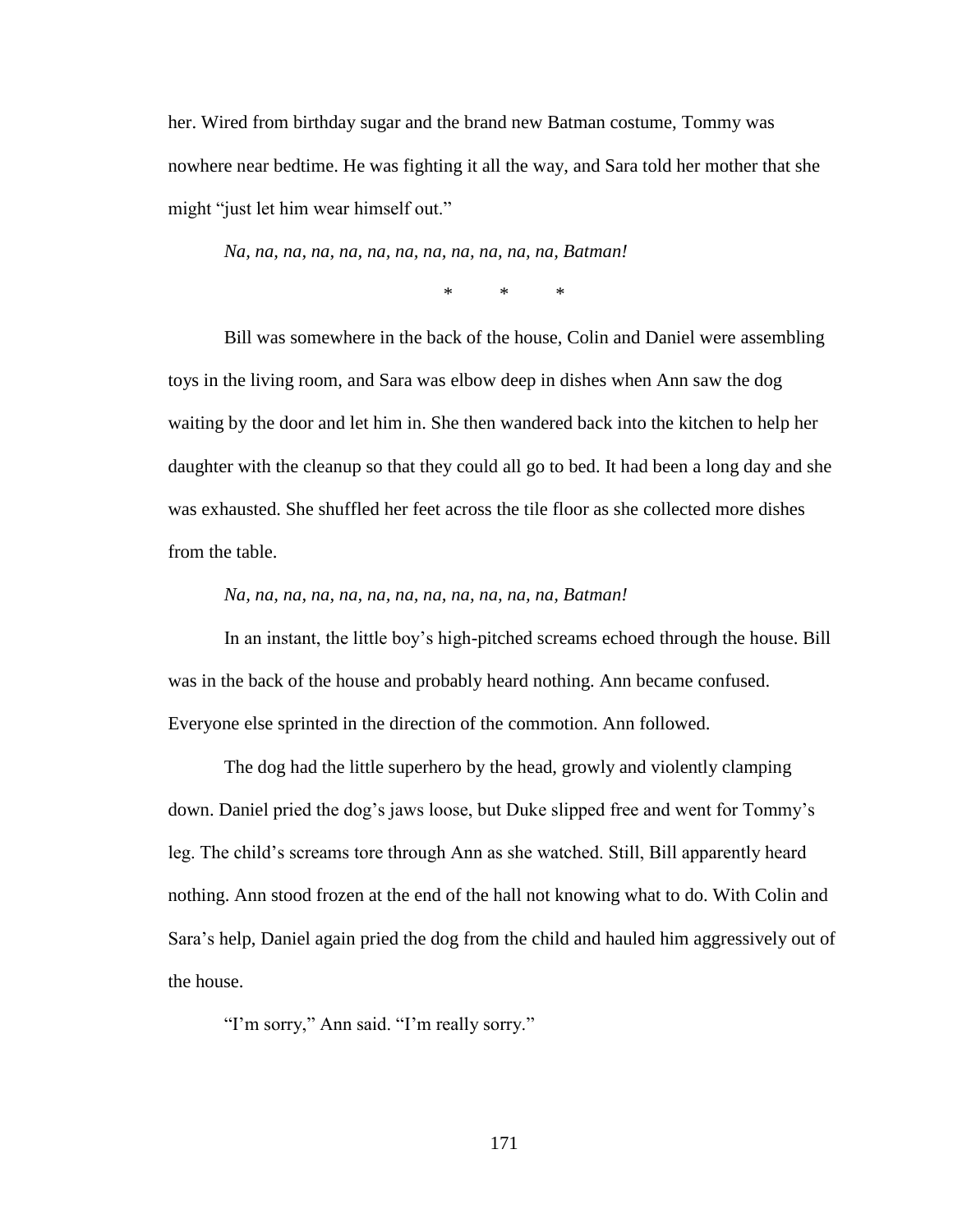"Jesus Christ, Mom, it's not your fault," Daniel said, red-faced and pushing past her with the whimpering child in his arms.

\* \* \*

It took forty minutes to drive to the hospital in San Antonio, but Tommy endured like a trooper, Sara told her mother later. Daniel drove his father's Buick, Colin cursed beneath his breath, and Sara did her best to keep her composure. Bill and Ann stayed behind and got the story secondhand. Pictures were taken, reports filed, preventative shots administered. Seven staples were used to repair the child's head and a few in the lower back. Seventeen stitches laced up the gashes that wrapped their way around his leg, and medical glue was used for several other rips.

When it was all over and the hospital released the boy, Daniel drove his sister's family back to his house in town before returning his father's car. Drunk at the kitchen table, Bill stroked the dog's head with a tenderness he had never shown his children or grandchild, Ann thought. And then she wondered about the clarity of that thought. Was it real? Was it hers? Her husband looked up when Daniel entered. The dogs barked.

"How bad is it?"

"Pretty bad. A shitload of staples and stitches and shit, but Tommy's taking it like a champ. Of course, he never wants to come back here again."

Bill nodded as he stared at the dog's head in his lap. "And Duke?"

Ann could see that her husband was hurting. She had never seen him like this before—helpless with a problem he could not solve. At least, Ann couldn't remember ever seeing him like this before.

"I would expect a visit from the Animal Control people tomorrow if I were you."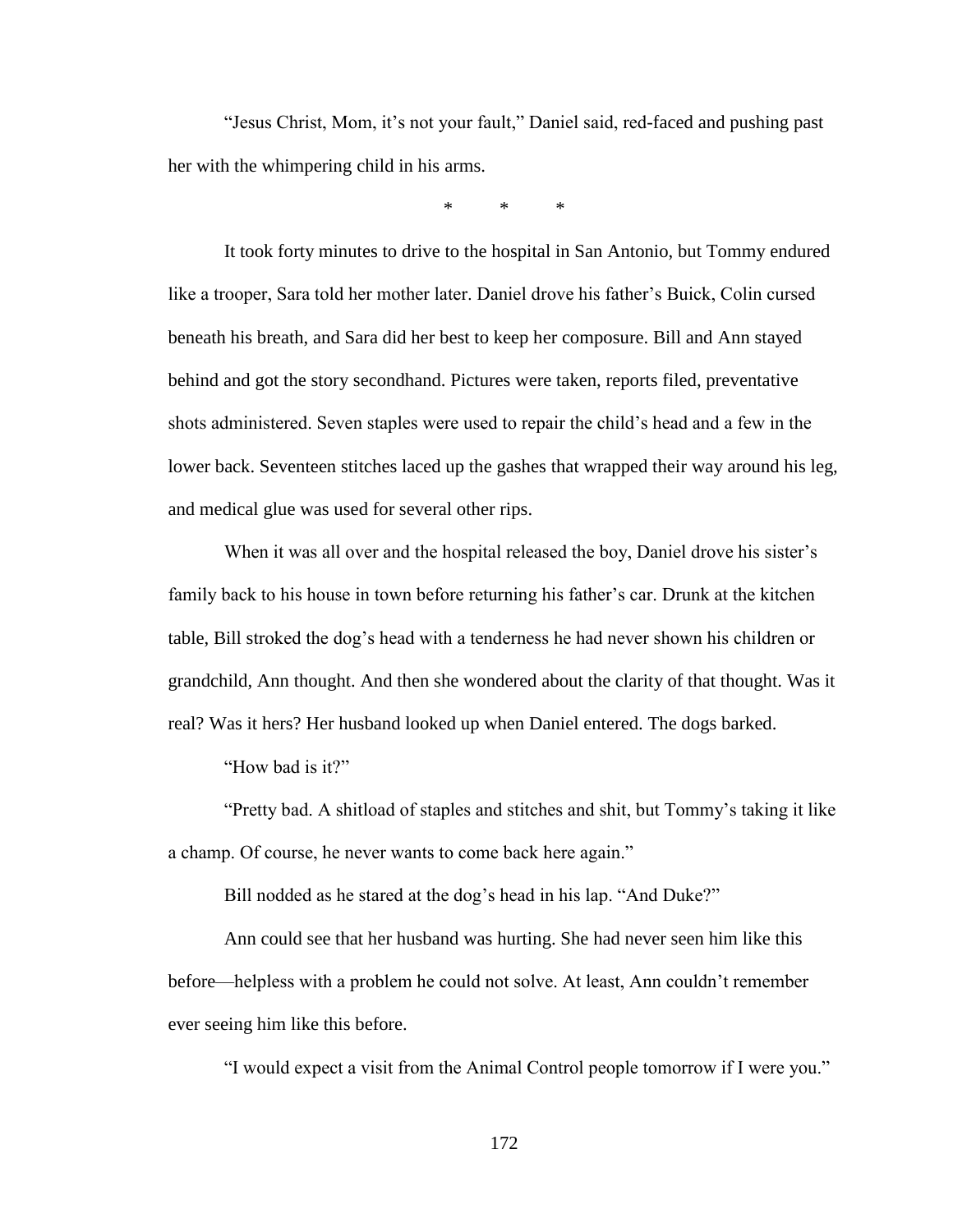Bill nodded a few times. "Can I get you a drink?"

"Please"

He got up to make his son a drink, and the dog followed. Lizzie snored from her spot under the table next to Ann's feet. Something serious was going on. That much Ann knew. She wasn't quite sure what it was.

\* \* \*

The next morning, Bill and Daniel placed several phone calls and Ann helped him compose an email for his contacts list vaguely describing the dog's situation and need for a new a home. To Ann's surprise, tears ran down Bill's cheeks as he read it aloud for her approval.

## *Dear Friends,*

*I have always believed that there is no such thing as a bad dog, only bad owners. I regret to admit that Ann and I are bad owners. In our old age, we have failed our eight year old German Shorthaired Pointer. Due to health problems, I have been unable to hunt Duke as much as he deserves and this has caused some serious behavioral problems in the dog. He needs an active home with a younger master than myself and should be kept away from children.* 

*Please contact me immediately if you or anyone you know has a possible home for this fine bird dog.*

*Sincerely,*

## *William S. Greenwood*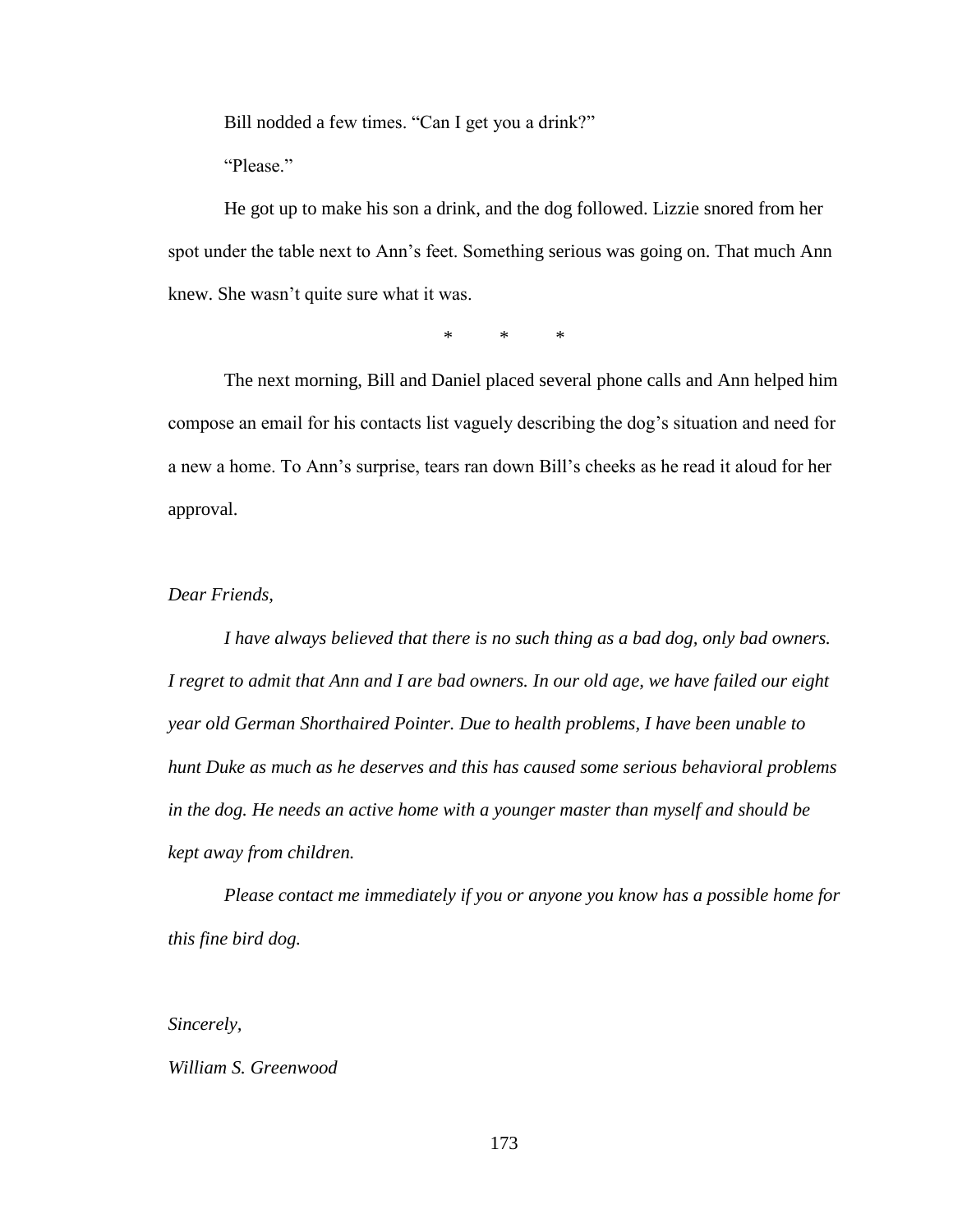By the time Animal Control arrived to quarantine the dog, Daniel was back at the house, and Bill had already received a possible lead—a friend of a friend looking for a dog to tight-kennel and take on guided hunts. It wasn't ideal, but it was an option. "Don't get your hopes up," the officer replied when Bill told her the news. "If he's deemed a vicious dog, you legally can't give him away."

Ann didn't understand who this woman was, or why she was trying to lasso Duke with a long pole.

"So what happens then?" Daniel asked.

"You have two choices: put him down or build him a pen at least twelve feet high to keep him in at all times."

"But the Cordillera Homeowners Association won't allow a fence that high," Bill said.

"Sir, I'm just telling you the law."

"It's an Obamanation if you ask me," Ann said, standing beside her husband.

"Excuse me?" The officer loaded the dog into the cage.

"It's nothing," Daniel said. "What about the dog? What do you think his chances are?"

"Honestly," the woman said, looking directly at Ann, "with his record, I'm going to recommend he be put down."

Three days later, the Greenwoods received two pieces of bad news concerning the dog. First, they received a letter explaining that they had been dropped from their homeowner and umbrella policies after the insurance company chose to settle with the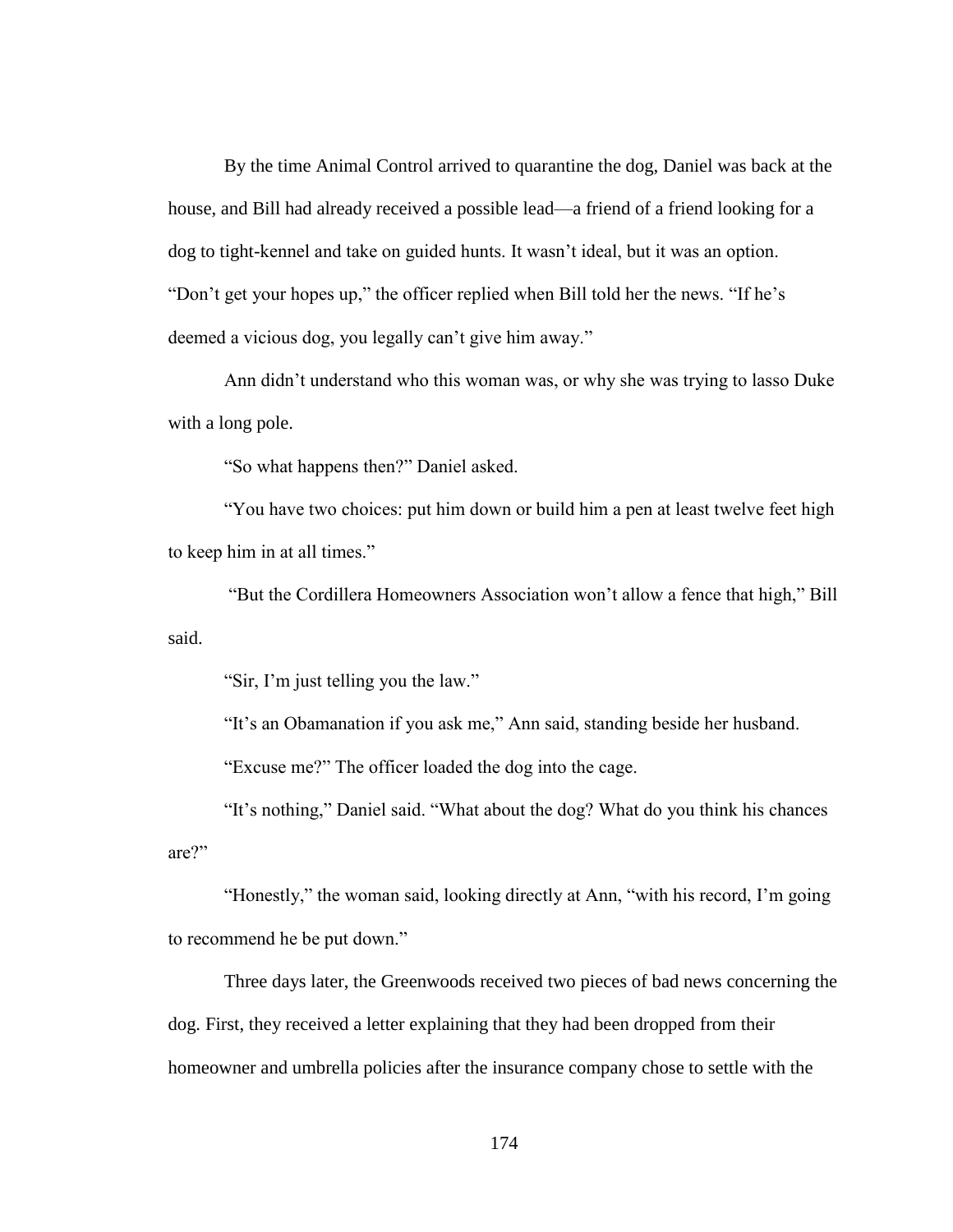satellite guy for fourteen thousand dollars. Then, later in the afternoon, they received a call from the county. Ann could tell from the expression on her husband's face that the news was not good.

"Can we at least come and say goodbye?" Bill asked.

Ann wondered who was leaving.

\* \* \*

When Ann entered the room with Bill, Duke jumped to his feet, eager for his release and to get back home. Ann thought that he must have missed Lizzie and running the perimeter. Her husband approached the metal cage and began playing with the dog's ears and touching his nose and big front paws. It was a side of Bill that few had ever seen. It reminded Ann of a puppy they'd once owned. What was his name? Hondo? A sweet little yellow Lab pup with ears too big for its body, Hondo rode home on Ann's lap all the way back to the house on Patchester. This Ann remembered very clearly.

"I'm sorry, partner." Bill knelt down on his knees in front of the cage. "I did all I could do, but you won't feel a thing. I promise. I'm sorry we let you down, buddy," he said to the dog.

Then with some difficulty Bill got back to his feet, turned, and hugged Ann tightly. She felt his chest heaving as he sobbed on her shoulder. She patted him on the back in the way she used to do with the children when they skinned their knees. With a snort and a clearing of his throat, Bill pulled away and took Ann by the wrist, wiping the tears from his face, and walked out the door.

Looking over her shoulder as she was pulled from the room, Ann stole one last look at the dog. And she could tell that he didn't understand any more than she did.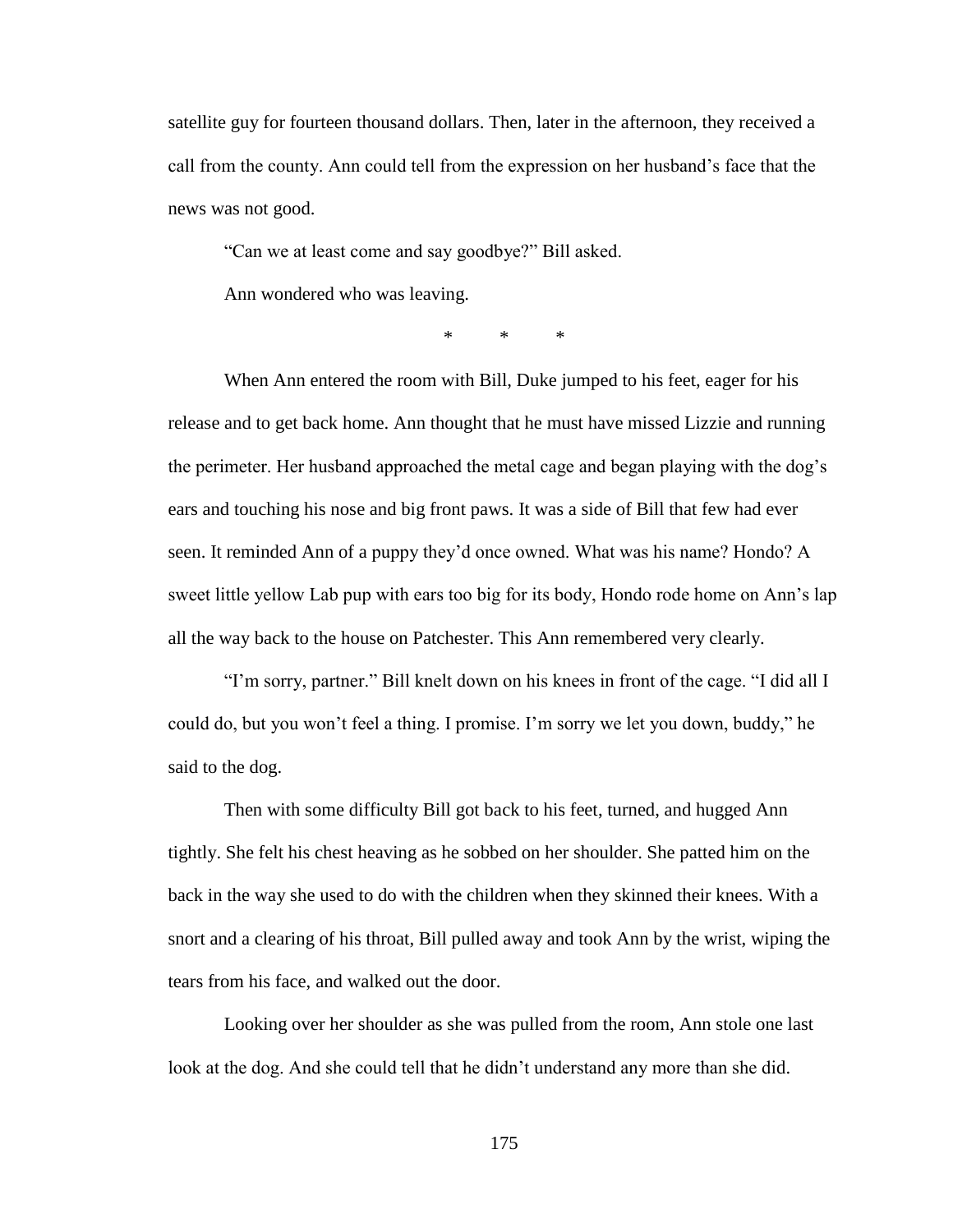\* \* \*

It took several days for Bill and Ann to return their son's phone call. Bill knew what it was about and wasn't ready to talk about it yet. At least, that's what he told Ann when he waved her away from the call.

Finally, Bill made himself a scotch and sat with the phone at the breakfast room table. Ann sat directly across from him with the other portable phone in hand. When he finished his drink, Bill made the call.

"So, I guess you know by now."

"I heard. How are y'all doing?"

"Better than Duke."

"It's such a shame," Ann added.

"I've been reading Caesar's book," Bill said. "There's an entire chapter called

'How We Screw Up Our Dogs,' and I'm guilty of most of it."

"You can't beat yourself up, Dad. You just need to move on. Have you thought about getting another dog? Maybe a lab—they're good family dogs."

"But they're no good for quail," Bill said.

"But you're not hunting quail. That's the problem."

"But I might."

"Well, you always said that your labs were the best hunters you'd ever had. And

remember how good Hondo was when Sara and I were little."

"I hunted ducks and geese back then. It's different."

"Do you really think you have that many hunts left?"

"I'd like to think I do."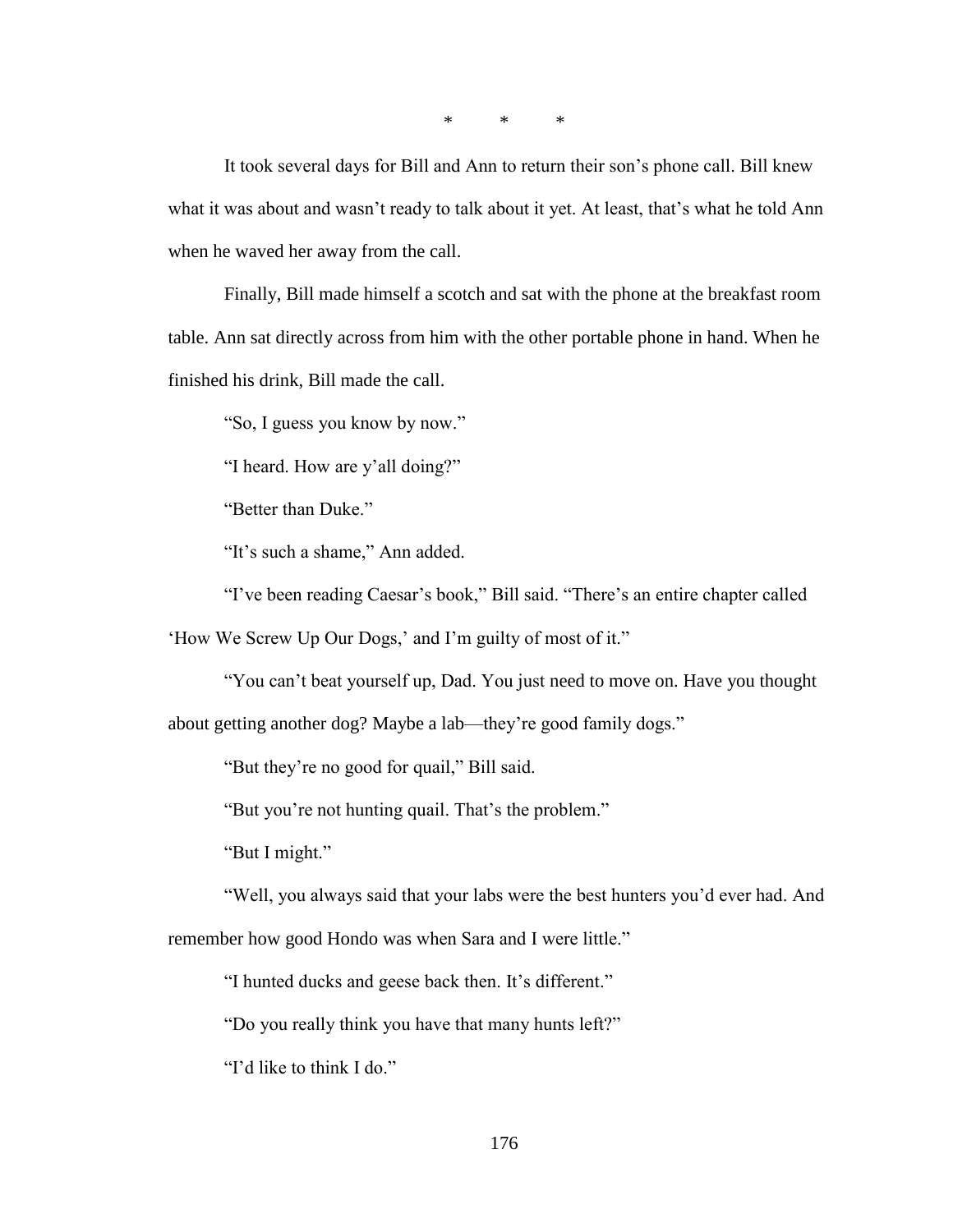Daniel continued to press. "Remember that time when we were sitting in that duck blind flicking icicles off Hondo's muzzle, and he didn't even shiver? That dog was a soldier."

"Yeah, he was a good one."

"He was a good one," Ann said.

"What about the time we were dove hunting in Katy with your buddy that kept claiming everything that fell out of the sky."

"That was Roy Fox."

"Oh, I remember him. He was the Australian, right?"

"No, dear," Ann said. "That's Forney you're thinking of."

There was a long silence on the line. Bill looked at Ann curiously.

"Remember how Hondo snatched that bird right out of the air, and you asked Fox if he'd hit that one, too."

"That bastard said he thought he clipped one earlier in the day and laid claim to

it."

They all laughed.

When the laughter subsided and Daniel started to go into his next story, Ann noticed something was not right. She looked around the room several times, and then she said it.

"Where's Duke?"

Another silence followed.

"Duke is dead, dear. Remember?"

"Oh, right. I'm just so used to him being around. It's a shame, isn't it?"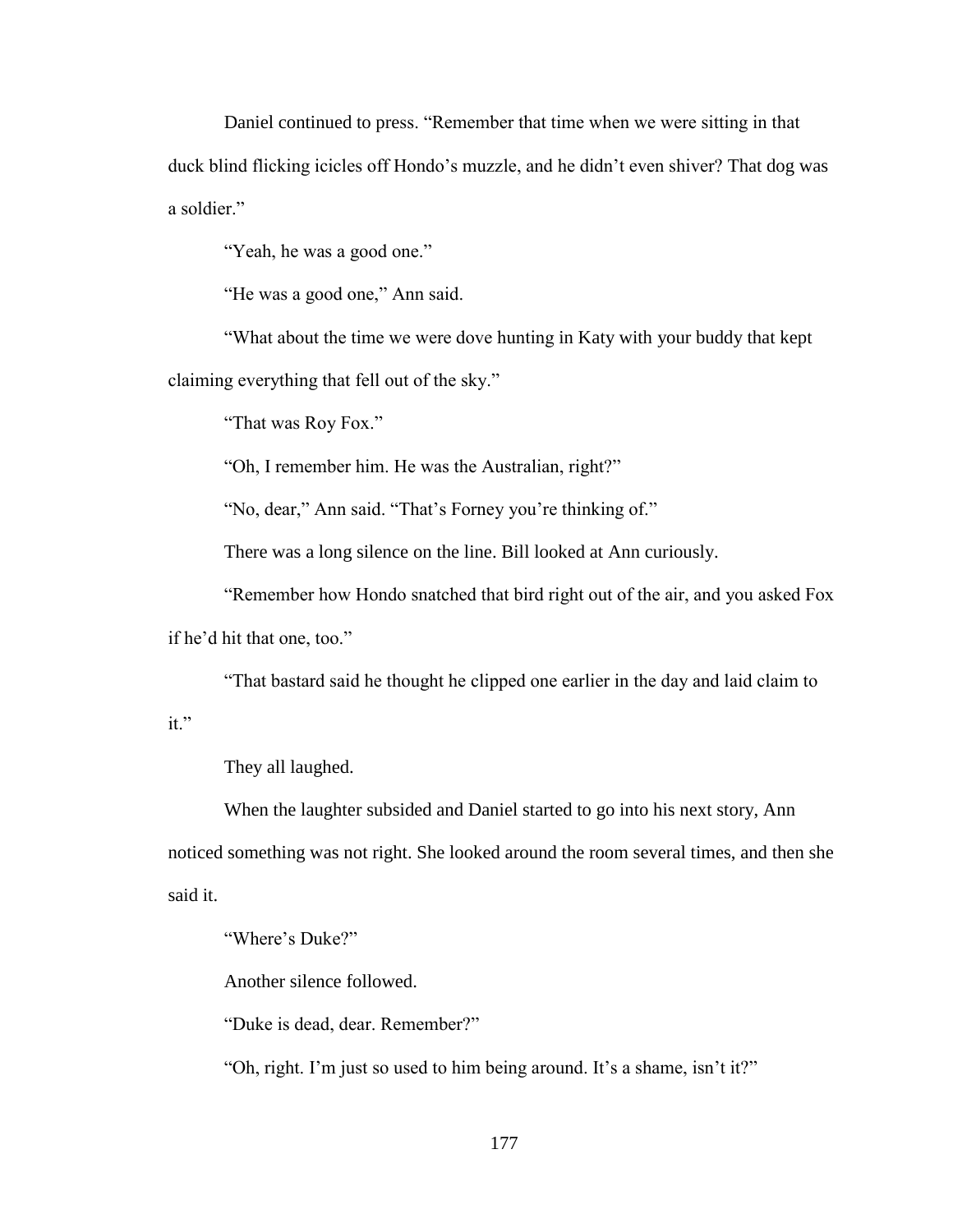"It is."

Ann knotted her hands and clinched her fists beneath the table, silently repeating to herself: *Duke is dead, dear. Duke is dead, dear. Duke is dead, dear…*until she was sure it was committed to memory.